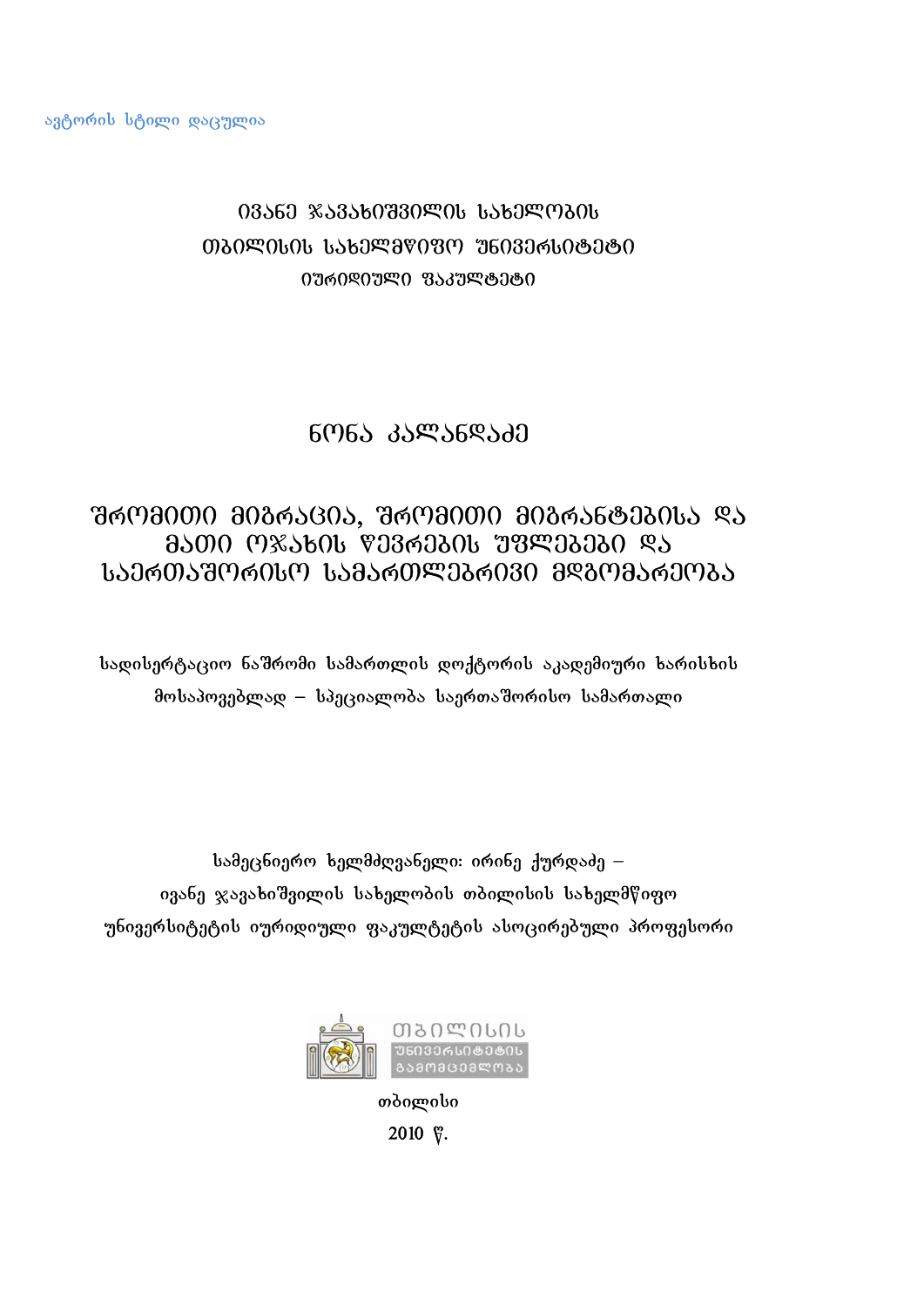#### შრომითი მიგრაცია, შრომითი მიგრანტებისა და მათი ოჯახის წევრების უფლებები და საერთაშორისო სამართლებრივი მდგომარეობა

 $b$ არჩევი

| შესავალი                                                     |     |
|--------------------------------------------------------------|-----|
| I. შრომითი მიგრანტებისა და მათი ოჯახის წევრების უფლებების    |     |
|                                                              |     |
|                                                              | 17  |
|                                                              | .20 |
| 1.1. შრომითი მიგრანტებისა და მათი ოჯახის წევრების უფლებების  |     |
|                                                              |     |
|                                                              |     |
| 1.2.აშრომითი მიგრანტების კომიტეტი და შრომითი მიგრანტების     |     |
| უფლებების დაცვის მონიტორინგი.                                |     |
| 1.2.პ) მონაწილე სახელმწიფოთა ანგარიშების განხილვა შრომითი    |     |
| მიგრანტების კომიტეტის მიერ                                   | 34  |
| 1.3 საჩივრების პროცედურა შრომითი მიგრანტებისა და მათი ოჯახის |     |
| წევრების უფლებების დაცვის შესახებ საერთაშორისო კონვენციის    |     |
| მიხედვით                                                     | .40 |
| 1.3.ა) სახელმწიფოთაშორისი საჩივრების პროცედურა შრომითი       |     |
| მიგრანტებისა და მათი ოჯახის წევრების უფლებების დაცვის        |     |
|                                                              | 40  |
| 1.3.ბ) ინდივიდუალური საჩივრების პროცედურა შრომითი            |     |
| მიგრანტებისა და მათი ოჯახის წევრების უფლებების დაცვის        |     |
| შესახებ საერთაშორისო კონვენციის მიხედვით                     | 42  |
| 1.4 საგანგებო მომხსენებლები შრომითი მიგრანტების უფლებების    |     |
| დაცვის სისტემაში                                             | .45 |
| 1.5 არასამთავრობო ორგანიზაციების როლი გაერო-ს ადამიანის      |     |
|                                                              |     |
| 1.6 ადამიანის უფლებათა დაცვის სისტემის პრობლემები გაეროში54  |     |
| 2. მიგრაციისა და განვითარების გლობალური ფორუმი58             |     |
| 3. შრომის საერთაშორისო ორგანიზაცია და შრომითი მიგრაცია62     |     |
| 4. ევროპა და შრომითი მიგრაცია                                |     |
|                                                              |     |
| 4.2 ევროპაში უშიშროებისა და თანამშრომლობის ორგანიზაცია და    |     |
|                                                              |     |
|                                                              |     |
|                                                              |     |
| 1. მიგრაციული ნაკადების აღრიცხვა და მართვის საშუალებები83    |     |
| 1.1 მიგრაციული ნაკადების აღრიცხვის მექანიზმები და მეთოდები83 |     |
| 1.2 მიგრაციული ნაკადების მართვა                              |     |
|                                                              |     |
| 2. არალეგალური მიგრაცია და მისი შემცირებისკენ მიმართული      |     |
|                                                              |     |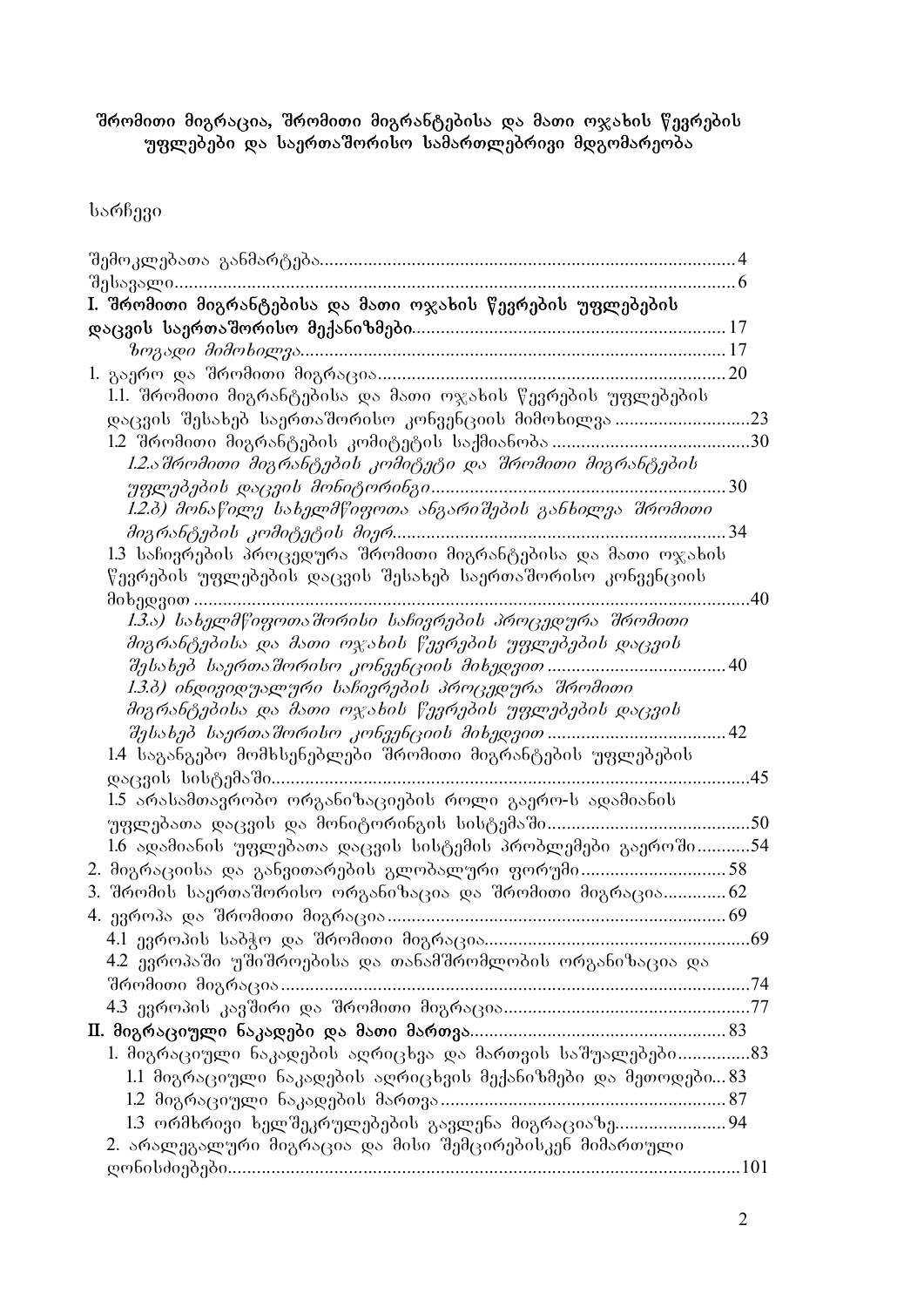| 1. საქართველო და ქართველ შრომით მიგრანტებთან დაკავშირებული |      |
|------------------------------------------------------------|------|
|                                                            |      |
|                                                            |      |
| 1.1 ეკონომიკური და გეოგრაფიული ფაქტორების გავლენა შრომით   |      |
|                                                            |      |
| 1.2 ადამიანის უფლებათა საერთაშორისო ხელშეკრულებების        |      |
|                                                            |      |
|                                                            |      |
|                                                            | -139 |
|                                                            |      |
|                                                            |      |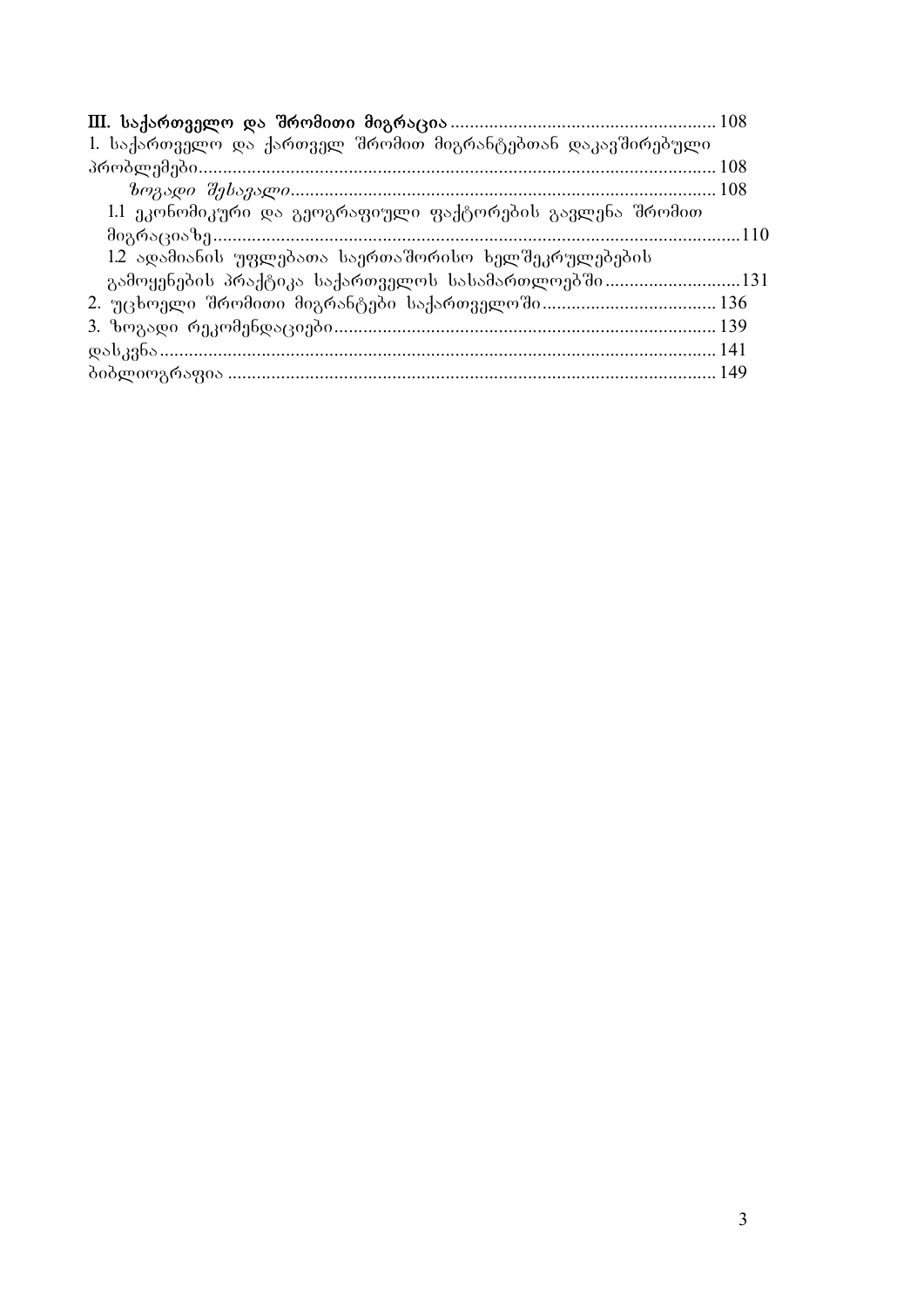#### შემოკლებათა განმარტება

agadaabol უფლებათა კომიტეტი - (HRC) The Human Rights Committee

აშშ - ამერიკის შეერთებული შტატები

amerikis saxelmwifoebis organizacia - (OAS igive OEA *-* Organización de los Estados Americanos*)* The Organization of American States

 $\delta$  $\delta$ 3 $\delta$ 3 $\gamma$   $\gamma$   $\gamma$   $\gamma$   $\gamma$  $\delta$  $\gamma$  $\delta$  $\delta$   $\delta$   $\delta$   $\gamma$   $\delta$   $\gamma$   $\delta$   $\gamma$   $\delta$   $\gamma$   $\delta$   $\gamma$   $\delta$   $\gamma$   $\delta$   $\gamma$   $\delta$   $\gamma$   $\delta$   $\gamma$   $\delta$   $\gamma$   $\delta$   $\gamma$   $\delta$   $\gamma$   $\delta$   $\gamma$   $\delta$   $\gamma$   $\delta$   $\gamma$   $\delta$   $\gamma$  Child

გაეროს ეკონომიკური და სოციალური საბჭო (ეკოსოსი) –  $(ECOSOC)$ Economic and Social Council

გაეროს ვაჭრობისა და განვითარების კონფერენცია - (UNCTAD) The United Nations Conference on Trade and Development

გაეროს მოსახლეობის ფონდი - (UNFPA) United Nations Population Fund

განათლების ევროპული ფონდი - (ETF) European Training Foundation

განვითარების მხარდამჭერი კომიტეტი - (DAC) Development Assistance **Committee** 

"განვითარებისთვის ოფიციალურ დახმარება" - (ODA) Official Development Assistance

გენერალური ხელშეკრულება სავაჭრო მომსახურებაზე - General Agreement on Trade in Services (GATS)

გვ. – გვერდი (გვერდები)

დამოუკიდებელ სახელმწიფოთა თანამეგობრობა (დსთ) - (CIS) The Commonwealth of Independent States

ევროპაში უშიშროებისა და თანამშრომლობის ორგანიზაცია (ეუთო) -(OSCE) The Organization for Security and Co-operation in Europe

ევროპის გაერთიანების ხელშეკრულება - (EC Treaty) European Community Treaty

ეკონომიკურ, სოციალურ და კულტურულ უფლებათა კომიტეტი -(CESCR) The Committee on Economic, Social and Cultural Rights

ეკონომიკური თანამშრომლობისა და განვითარების ორგანიზაცია (ეთგო) - (OECD) Organisation for Economic Co-operation and Development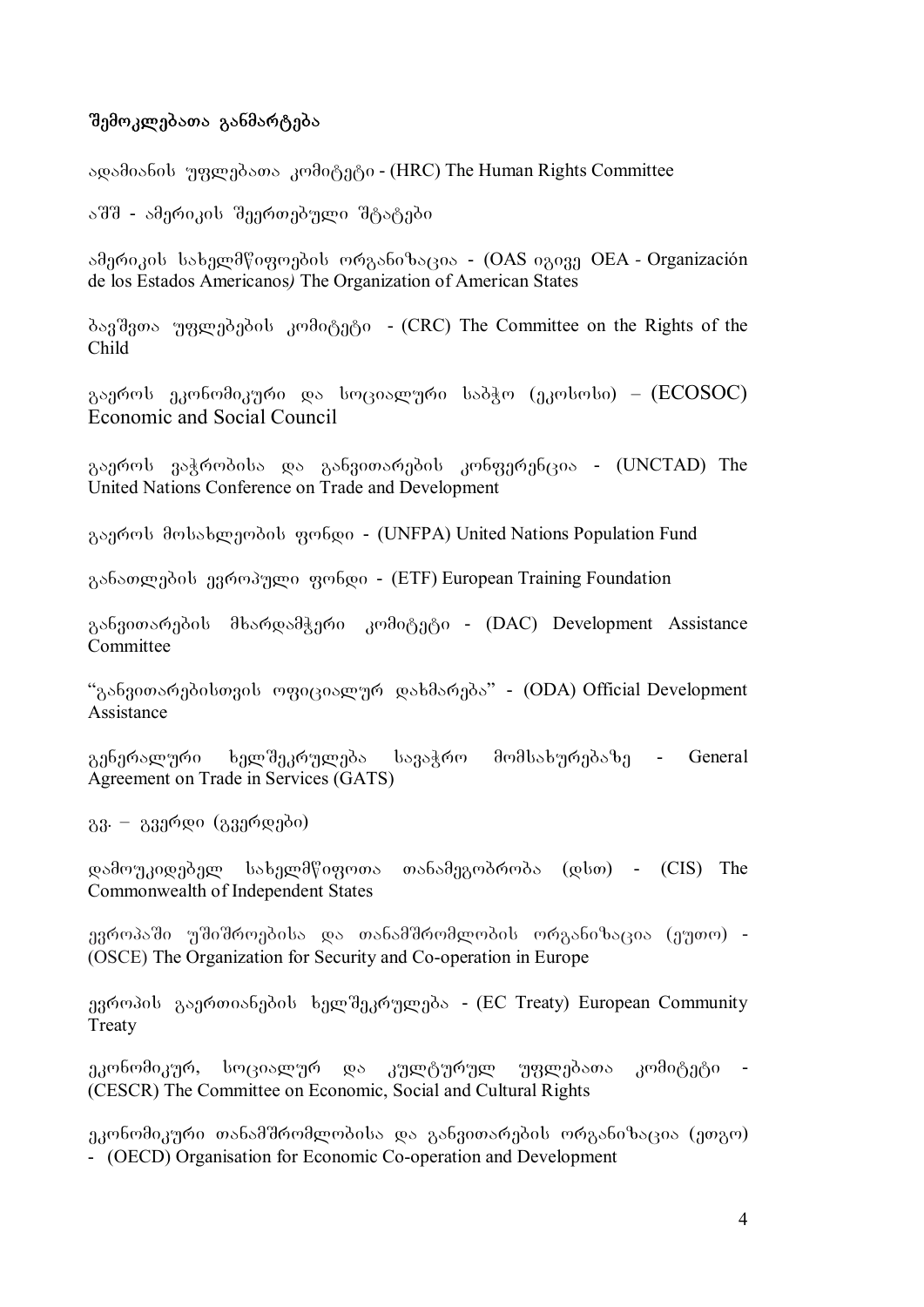ევროპის რეკონსტრუქციისა და განვითარების ბანკი - (EBRD) The European Bank for Reconstruction and Development

ერთობლივი შიდა პროდუქტი (ეშპ)

ე.წ. – ეგრეთ წოდებული

 $ob. - obogeg.$ 

მიგრაციის და განვითარების გლობალური ფორუმი (მგგფ) - (GFMD) The Global Forum on Migration and Development

შიგრანტების უფლებების დამცველი საერთაშორისო ორგანიზაცია -(MRI) Migrants Rights International

მსო (მიგრაციის საერთაშორისო ორგანიზაცია) - (IOM) The International Organization for Migration

მშპ (მთლიანი შიდა პროდუქტი) – (GDP) Gross Domestic Product

რასობრივი დისკრიმინაციის აღმოფხვრის კომიტეტი - (CERD) The Committee on the Elimination of Racial Discrimination

საერთაშორისო სავალუტო ფონდი - (IMF) The International Monetary Fund

სსრკ – საბჭოთა სოციალისტური რესპუბლიკების კავშირი

ტასისი - ტექნიკური დახმარების პროგრამა დამოუკიდებელი ქვეყნების TanamegobrobisaTvis - (TACIS) Technical Aid to the Commonwealth of Independent States

ქალთა მიმართ დისკრიმინაციის აღმოფხვრის კომიტეტი - (CEDAW) Committee on the Elimination of Discrimination Against Women

შრომითი მიგრანტების კომიტეტი - (CMW) The Committee on Migrant Workers

შრომითი მიგრანტების კონვენცია - 1990 წლის საერთაშორისო კონვენცია შრომითი მიგრანტებისა და მათი ოჯახის წევრების magendal bebis data best and the Convention on the magnetic Sessare of the metal convention on the Protection of the Rights of All Migrant Workers and Members of Their Families

შსო – შრომის საერთაშორისო ორგანიზაცია - (ILO) International Labour Organization

წამების საწინააღმდეგო კომიტეტი – (CAT) The Committee Against Torture

стр. – страница

см. – смотрите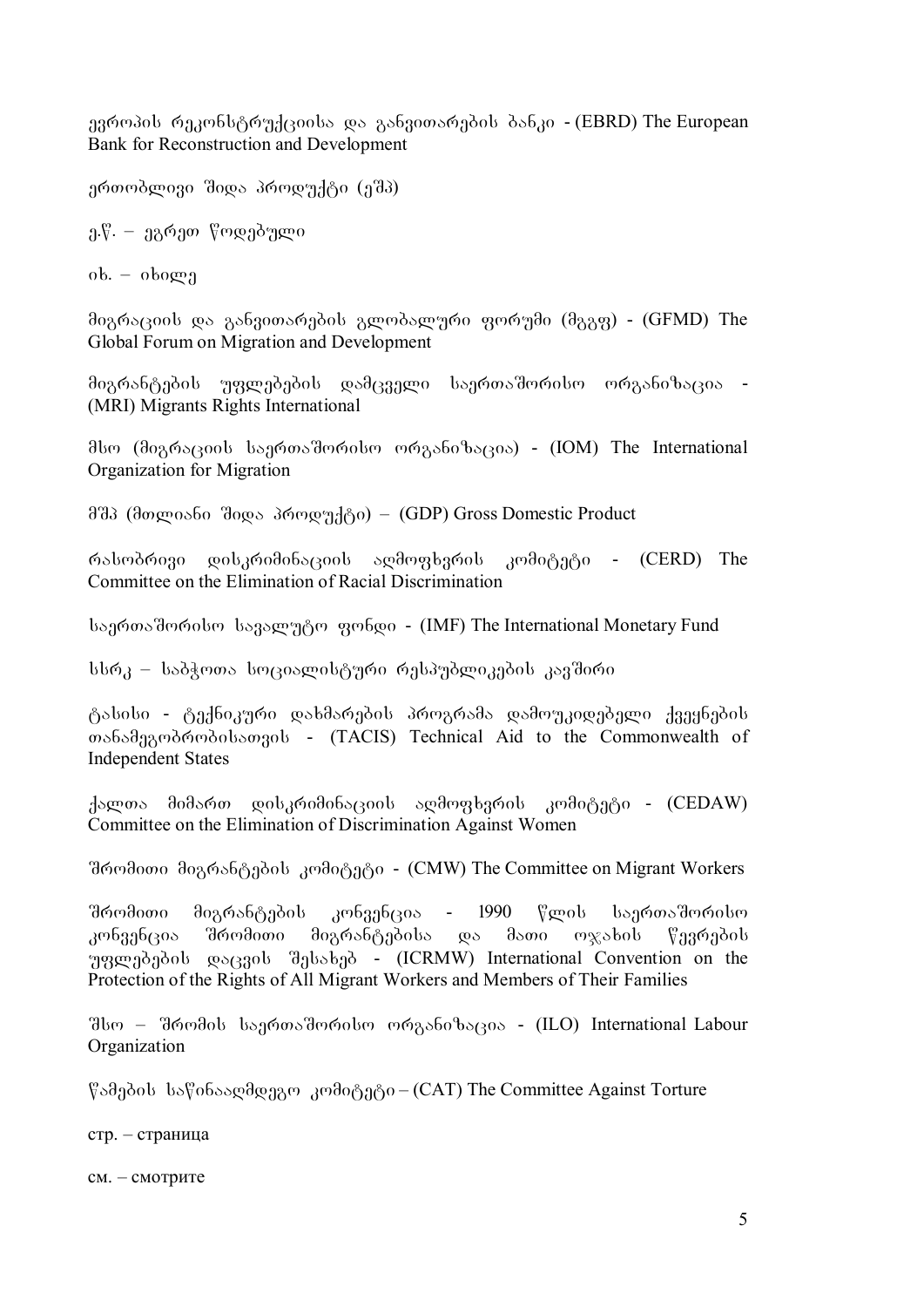### შესავალი

თუ შევაჯამებთ სხვადასხვა მეცნიერულ განსაზღვრებას, მივიღებთ შრომითი მიგრაციის თანამედროვე განმარტებას: შრომითი მიგრაცია არის გარკვეული დროით<sup>1</sup> საზღვარგარეთ დასაქმება, შემოსავლის მიღების მიზნით<sup>2</sup>. იგი ეკონომიკური და პოლიტიკური კრიზისისგან თავდაღწევის მოქნილი სოციალური სტაბილიზატორია, მატერიალური  $\lambda$ ეთილდღეობის გაუმჯობესების გზაა, მოსახლეობის საშუალო კლასისა და საბაზრო ურთიერთობების ფაქტორი, საერთაშორისო ეკონომიკური გამოცდილების, პროფესიული ცოდნისა და კულტურის გაზიარების saSualebaa. misi efeqtianoba damokidebulia mraval faqtorze: სამუშაო დროის ხანგრძლივობაზე, შრომითი რესურსების ასაკზე, სქესზე, განათლებაზე, პროფესიულ მომზადებაზე, გამოცდილებასა და სხვა<sup>3</sup>.<br>შრომითი

 $\partial$ იგრაცია თანამედროვე გლობალიზაციის $^4$ უმნიშვნელოვანესი ელემენტი და საერთაშორისო ინტეგრაციული<br>პროცესების გამოხატულებაა. გლობალიზაციას დიდი ცვლილებები პროცესების გამოხატულებაა. გლობალიზაციას დიდი შეაქვს შრომითი მიგრანტების დაცვაში<sup>5</sup>. გლობალიზაციის შედეგად , არის და არადა და არის და არადა.<br>გაიზარდა გავლენა შრომით ბაზრებზე, შრომის უსაფრთხოებასა და შრომითი გამოცდილების სრულყოფაზე, თუმცა აქვე აღსანიშნავია, რომ  $y_3$ ელაზე მეტ მოგებას ნახულობენ ინვესტორები, მეწარმეები, მენე $\chi$ ერები და მშრომელები, რომლებიც გაერთიანებულნი არიან საერთაშორისო კონკურენტუნარიან საწარმოებში და ტრანსნაციონალურ კორპორაციებში<sup>6</sup>. ბოლო ათწლეულების მანძილზე განსაკუთრებით<br>გაიზარდა შრომითი მიგრანტების რაოდენობა. მეოცე საუკუნე გაიზარდა შრომითი მიგრანტების რაოდენობა. მეოცე საუკუნე მოსახლეობის უპრეცედენტო მობილურობის მოწმე გახდა<sup>7</sup>. სამშობლოს გარეთ მცხოვრებ ადამიანთა რაოდენობა 180 მილიონს ანუ მსოფლიო მოსახლეობის 3 პროცენტს აღემატებოდა 2006 წლის მონაცემებით<sup>8</sup>, საიდანაც 86 მილიონი შრომითი მიგრანტი იყო<sup>9</sup>. 2007 წელს

<sup>-</sup> $^1$  როგორც წესი 3 თვეზე მეტი ხნით $^-$ 

<sup>&</sup>lt;sup>2</sup> Marianne Van Den Bosch And Willem Van Genugten†, International Legal Protection Of Migrant Workers, National Minorities And Indigenous Peoples – Comparing Underlying Concepts, International Journal On Minority And Group Rights 9: 195-233, University Of Nijmegen, Kluwer Law International, Printed In The Netherlands, 2002, p. 230

ნათია ჭელიძე, შრომითი ემიგრაცია პოსტსაბჭოთა საქართველოში, ივანე  $\sim$ გავახიშვილის სახელობის თბილისის სახელმწიფო უნივერსიტეტის, მიგრაციის კვლევის ცენტრი, თბილისი, 2006, გვ. 7

საერთაშორისო კომუნიკაციის, ტრანსპორტირების და ვაჭრობის განვითარების შედეგად ეკონომიკური სისტემების, საზოგადოებების, კულტურების ინტეგრაცია (dago gado), ob. abaza http://en.wikipedia.org/wiki/Globalization

<sup>&</sup>lt;sup>5</sup> Ryszard Cholewinski, Richard Perruchoud, Euan MacDonald, International Migration Law, Developing Paradigms and Key Challenges, T·M·C·Asser Press, The Hague, 2007, p. 255

<sup>&</sup>lt;sup>6</sup> World Migration 2008, Managing Labour Mobility in the Evolving Global Economy, Volume 4, IOM World Migration Report Series, International Oganization for Migration, 2008, p. 30

<sup>7</sup> R.E. Bilsborrow, Graeme Hugo, A.S. Oberai and Hania Zlotnik, International Migration Statistics, Guidelines for Improving Data Collection Systems, A Study Published with the Financial Support of the United Nations Population Fund (UNFPA), International Labour Office, Geneva, International Labour Organization, 1997, p. 1

<sup>&</sup>lt;sup>8</sup> Çaglar Özden and Maurice Schiff, Editors, International Migration, Economic Development & Policy, A copublication of the World Bank and Palgrave Macmillan, 2007, p. 2

<sup>&</sup>lt;sup>9</sup> Handbook on Establishing Effective Labour Migration Policies in Countries of Origin and Destination, Organization for Security and Co-operation in Europe (OSCE); www.osce.org, International Organization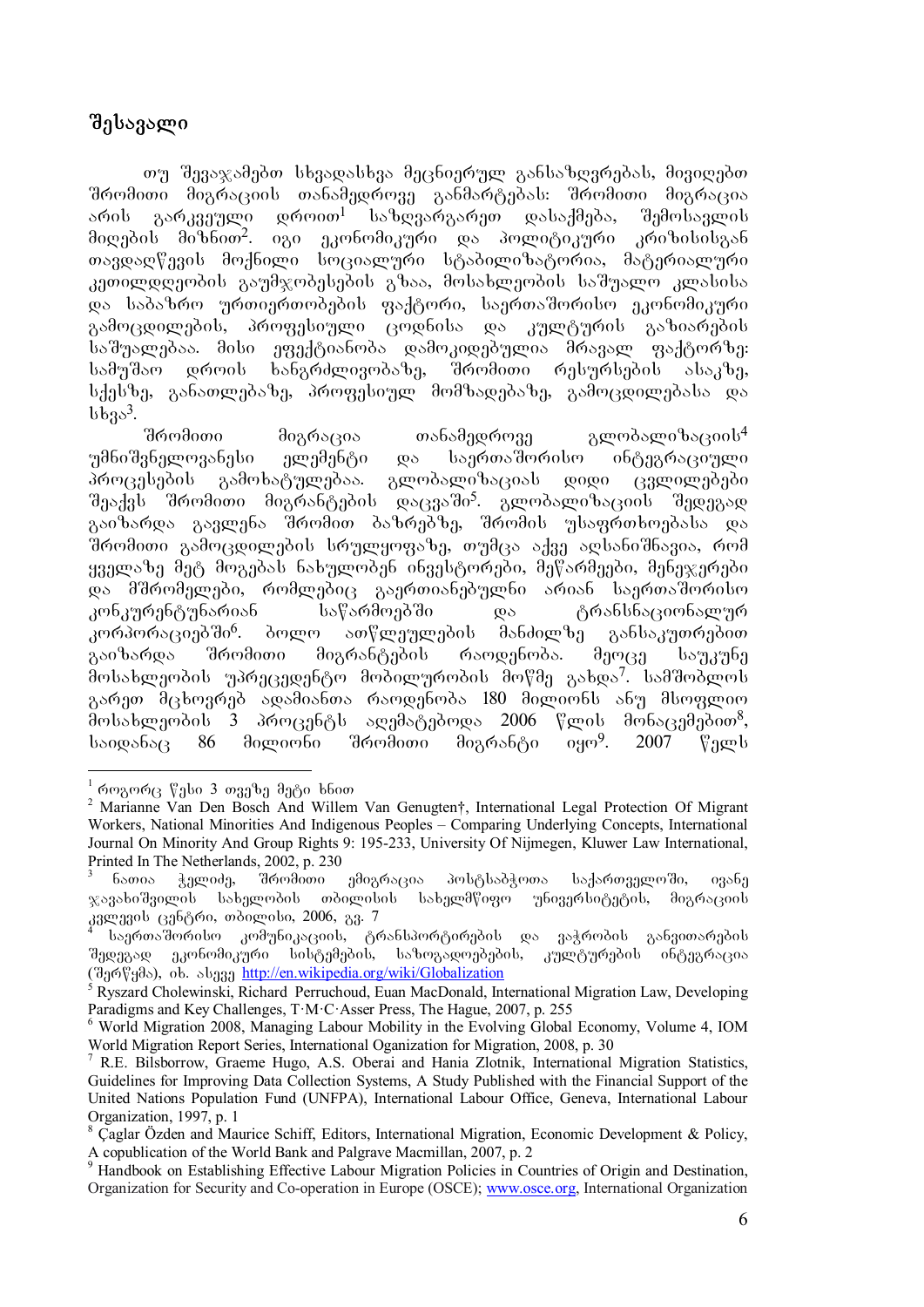საერთაშორისო მიგრანტთა რაოდენობა 200 მილიონს აჭარბებდა<sup>10</sup>.<br>ამჟამად კი მსოფლიოს მასშტაბით დაახლოებით 300 მილიონი ამჟამად კი მსოფლიოს მასშტაბით დაახლოებით 300 მილიონი საერთაშორისო მიგრანტია<sup>11</sup>. აქედან 84 პროცენტი არის განვითარებადი ქვეყნების მაცხოვრებლები: აზიის, წყნარი ოკეანის, აფრიკის, ლათინური<br>ამერიკის და კარიბის ტერიტორიებიდან, ასევე დამოუკიდებელ ამერიკის და კარიბის ტერიტორიებიდან,<br>სახელმწიფოთა თანამეგობრობიდან<sup>12</sup> და სახელმწიფოთა თანამეგობრობიდან<sup>12</sup> და სამხრეთ-აღმოსავლეთი<br>ევროპიდან<sup>13</sup>. სხვა კონტინენტებთან შედარებით მიგრაციის დონე სხვა კონტინენტებთან შედარებით მიგრაციის დონე  $\frac{1}{2}$ გროპიდან დაბალია $^{14}$ .

საერთაშორისო მიგრაციის კლასიფიკაციაზე ცხარე კამათია. გამოყოფენ მის შემდეგ სახეებსა და ფორმებს: მუდმივი,<br>ხანგრძლივვადიანი, დროებითი, ჩრანზიტული, იძულებითი, ხანგრძლივვადიანი, დროებითი, ტრანზიტული, იძულებითი, ნებაყოფლობითი, ლეგალური, არალეგალური, უკანონო, შრომითი სეზონური, ქანქარისებური<sup>15</sup>, საზღვრისპირა, კომერციული, ეპიზოდური, სასწავლო, რეკრეაციული, სამკურნალო, სამივლინებო მიგრაციები<sup>16</sup>. ხშირად შრომითი მიგრაცია ახსნილია როგორც რაციონალური არჩევანი, როდესაც იციან გადაადგილების დანახარჯები და მისგან მიღებული  $\partial \mathcal{S}$ შესაძლო მოგება. თგი მრომის ანაზღაურების ყველაზე ხელმისაწვდომ საშუალებად განიხილება<sup>17</sup>. ტერმინი "შრომითი მიგრანტი" აღნიშნავს პირს, რომელიც იმუშავებს, მუშაობს და მუშაობდა ანაზღაურებად სამუშაოზე სახელმწიფოში, რომლის მოქალაქედაც ის არ ითვლება<sup>18</sup>.

მოსახლეობის გადასახლებისგან განსხვავებით შრომითი მიგრაცია არ ნიშნავს საცხოვრებელი ადგილის სამუდამოდ შეცვლას, ყოველ

for Migration (IOM); www.iom.int, International Labour Office (ILO); www.ilo.org, 2006, p. 11, World Migration 2008, Managing Labour Mobility in the Evolving Global Economy, Volume 4, IOM World Migration Report Series, International Oganization for Migration, 2008, p. 29

<sup>&</sup>lt;sup>10</sup> World Migration 2008, Managing Labour Mobility in the Evolving Global Economy, Volume 4, IOM World Migration Report Series, International Oganization for Migration, 2008, p. 2<sup>11</sup> ob. sbaan http://en.wikipedia.org/wiki/Immigration

<sup>12</sup> შემდგომ დსთ, დსთ-ს შექმნა საბჭოთა კავშირის დაშლასთან ერთად მოხდა. იგი სუვერენულ სახელმწიფოთა კავშირია, შედგება 10 ყოფილი საბჭოთა კავშირის  $\sigma$ ესპუბლიკისგან: აზერბაიჯანი, ბელარუსი, თურქმენეთი (2005 წლის 26 აგისტოს მერე სრულუფლებიანი წევრობისგან უარი თქვა და ამჟამად ასოცირებული წევრია), მოლდოვა, სომხეთი, რუსეთი, ტაჯიკეთი, უზბეკეთი, ყაზახეთი და ყირგიზეთი. დსთ-ს ორგანოებს მაკოორდინირებელი ფუნქციები აქვთ და მათი გადაწყვეტილება სავალდებულოა მხოლოდ იმ მონაწილისათვის რომელიც ეთანხმება მას, იხ.<br>თანამედროვე საერთაშორისო სამართალი, ლექსიკონი-ცნობარი, თბილისის \_ლექსიკონი-ცნობარი, \_\_\_ თბილისის უნივერსიტეტის გამომცემლობა, თბილისი, 2003 წელი, გვ. 78 დამატებით ასევე იხ. http://ka.wikipedia.org/wiki/დსთ

<sup>&</sup>lt;sup>13</sup> World Migration 2008, Managing Labour Mobility in the Evolving Global Economy, Volume 4, IOM World Migration Report Series, International Oganization for Migration, 2008, p. 29<br><sup>14</sup> კულტურათაშორისი სწავლება, ტრენინგ-სახელმძღვანელო,

სწავლება, ტრენინგ-სახელმძღვანელო, ევროპის საბჭოს გამოშცემლობა F-67075, სტრასბურგი, ევროპის საბჭო და ევროკომისია, ნოემბერი, 2000 წელი, გვ. 14

მუდმივი საცხოვრებელი ადგილიდან სხვა ადგილებში მოსახლეობის მცირე ხნით<br>უველ დღე, კვირაში ან თვეში რამოდენიმეჯერ) გადაადგილება, რომელიც  $($ ყოველ დღე, კვირაში ან თვეში რამოდენიმეჯერ) გადაადგილება, რომელიც განგრძობითი სასიათისაა, დამატებით ის. ასევე http://www.migfond.ee/index.php?page=1357&lang=eng

ნათია ჭელიძე, შრომითი ემიგრაცია პოსტსაბჭოთა საქართველოში, ივანე javaxiSvilis saxelobis Tbilisis saxelmwifo universitetis, migraciis კელევის ცენტრი, თბილისი, 2006, გვ. 5

 $\sigma$ b.  $\sqrt{65}$  b.  $\sqrt{6}$  wind  $\sigma$ ,  $\sigma$ ,  $\sigma$ ,  $\sigma$ 

<sup>18</sup> ob. 1990 წლის საერთაშორისო კონვენცია შრომითი მიგრანტებისა და მათი ოჯახის  $\nabla$ ევრების უფლებების დაცვის შესახებ, მუხლი 2.1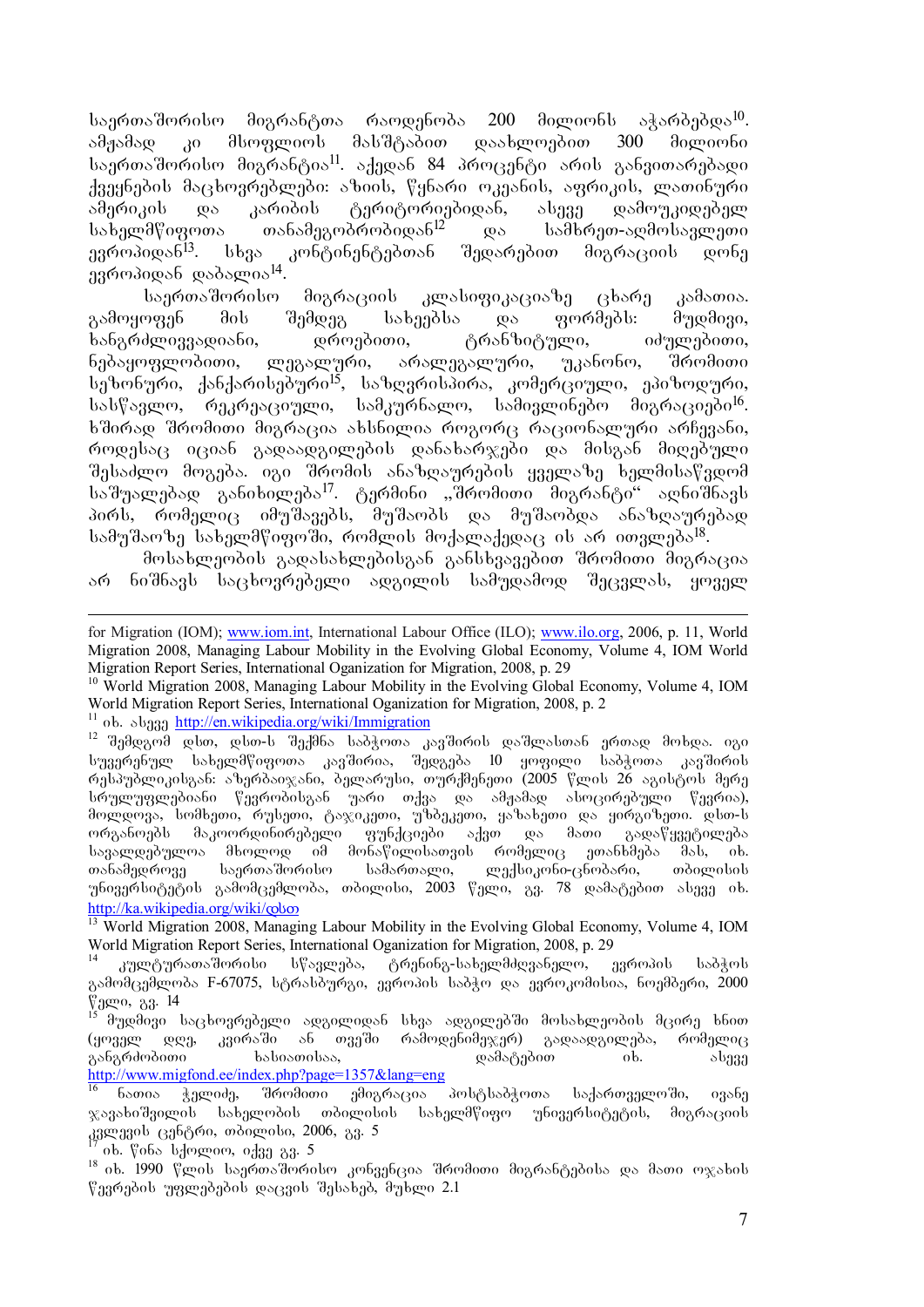შემთხვევაში, თავდაპირველ პერიოდში. იგი უკავშირდება შრომის ანაზღაურებას და გამომუშავებული თანხით განსაზღვრული პერიოდის ბოლოს უკან დაბრუნებას<sup>]9</sup>.

ადამიანების გადაადგილება საერთაშორისო საზღვრებზე სავაჭროდ, თავდაცვისა თუ სამუშაოსთვის ისეთივე უძველესი მოვლენაა, როგორც საზღვრების არსებობა<sup>20</sup>. დღეისათვის მრავალი ადამიანი მოძრაობს კონტინენტებს შორის, ნაწილი ტურისტების, ნაწილი კი თავიანთი სურვილის წინააღმდეგ ემიგრირებული მუშახელის სახით, რომლებიც ტოვებენ არახელსაყრელ პირობებს საკუთარ ქვეყნებში<sup>21</sup>.

შრომით მიგრაციას განასხვავებენ ეკონომიკური მიგრაციისაგან და ამ განსხვავებაში თავს იჩენს სიტყვა "დროებითი", რადგან ეკონომიკური მიგრაცია შეიძლება იყოს მუდმივიც, რაც დაკავშირებულია იმიგრანტ ინვესტორებთან და ტრანსნაციონალური კორპორაციების შექმნასთან<sup>22</sup>.<br>"ევონომიკური მიგრანტები ნაკლები პრობლემების მომტანნი არიან  $n$ კონომიკური მიგრანტები ნაკლები პრობლემების მომტანნი არიან სოციალური უსაფრთხოების სისტემისთვის, ვიდრე არაეკონომიკური მიგრანტები, რომელთაც შრომის ბაზარზე ინტეგრაციაც უჭირთ და რომელთა ეკონომიკური აქტივობის მახასიათებლები დაბალია<sup>2</sup>

შრომითი მიგრაცია კიდევ უფრო გაიზარდა მეორე მსოფლიო ომის შემდეგ. ამის მიზეზი, ერთი მხრივ მსოფლიოში მიმდინარე პოლიტიკური და ეკონომიკური პროცესები, ქვეყნებს შორის ურთიერთობის ნორმალიზაცია, უცხოელთა პოლიტიკური, შრომითი და სოციალური უფლებების თანდათანობით განმტკიცება, მეორე მხრივ, კი სხვადასხვა<br>სახელმწიფოებს შორის მიმოსვლის გაადვილება, ტრანსპორტის სახელმწიფოებს შორის მიმოსვლის გაადვილება, ტრანსპორტის გაიაფება, მოსახლეობის ინფორმირებულობის ზრდა იყო.

სხვადასხვა ქვეყნებში ჩატარებულმა მრავალრიცხოვანმა გამოკვლევებმა აჩვენა, რომ საერთაშორისო მიგრანტებს, ჩვეულებრივ, გამგზავრების წინ თვითონ ქვეყანაში შემოსავლების მიღების საშუალო (ან მასთან მიახლოებული) პოტენციალი აქვთ. ისინი არ განეკუთვნებიან უღარიბეს ფენებს. ღარიბ ქვეყნებში უმცირესი შემოსავლების მქონე  $\%$ გუფებს არც გააჩნიათ პერსპექტივა, ფინანსური სახსრები და ინფორმაცია, რომ ფართომასშტაბიან საერთაშორისო მიგრაციაში

<sup>19</sup> ნათია ჭელიძე, შრომითი ემიგრაცია პოსტსაბჭოთა საქართველოში, ივანე  $\%$ ავახიშვილის სახელობის თბილისის სახელმწიფო უნივერსიტეტის, მიგრაციის კვლევის ცენტრი, თბილისი, 2006, გვ. 5

R.E. Bilsborrow, Graeme Hugo, A.S. Oberai and Hania Zlotnik, International Migration Statistics, Guidelines for Improving Data Collection Systems, A Study Published with the Financial Support of the United Nations Population Fund (UNFPA), International Labour Office, Geneva, International Labour Organization, 1997, p. 6<br><sup>21</sup> კულტურათაშორისი

სწავლება, ტრენინგ-სახელმძღვანელო, ევროპის საბჭოს გამომცემლობა F-67075, სტრასბურგი, ევროპის საბჭო და ევროკომისია, ნოემბერი, 2000 Vago, 33. 9, godogadoo olaaa ob. http://portal.coe.ge/downloads/Books/fig4\_Geo.pdf

 $^{22}$  ნათია ჭელიძე, შრომითი ემიგრაცია პოსტსაბჭოთა საქართველოში, ივანე  $\infty$ ავახიშვილის სახელობის თბილისის სახელმწიფო უნივერსიტეტის, მიგრაციის კვლევის ცენტრი, თბილისი, 2006, გვ. 5

Amelie Constant, IZA Bonn, Klaus F. Zimmermann, University of Bonn, IZA Bonn and DIW Berlin, Immigrant Performance and Selective Immigration Policy: A European Perspective, Germany Discussion Paper No. 1715, August 2005, p. 1, http://ssrn.com/abstract=789444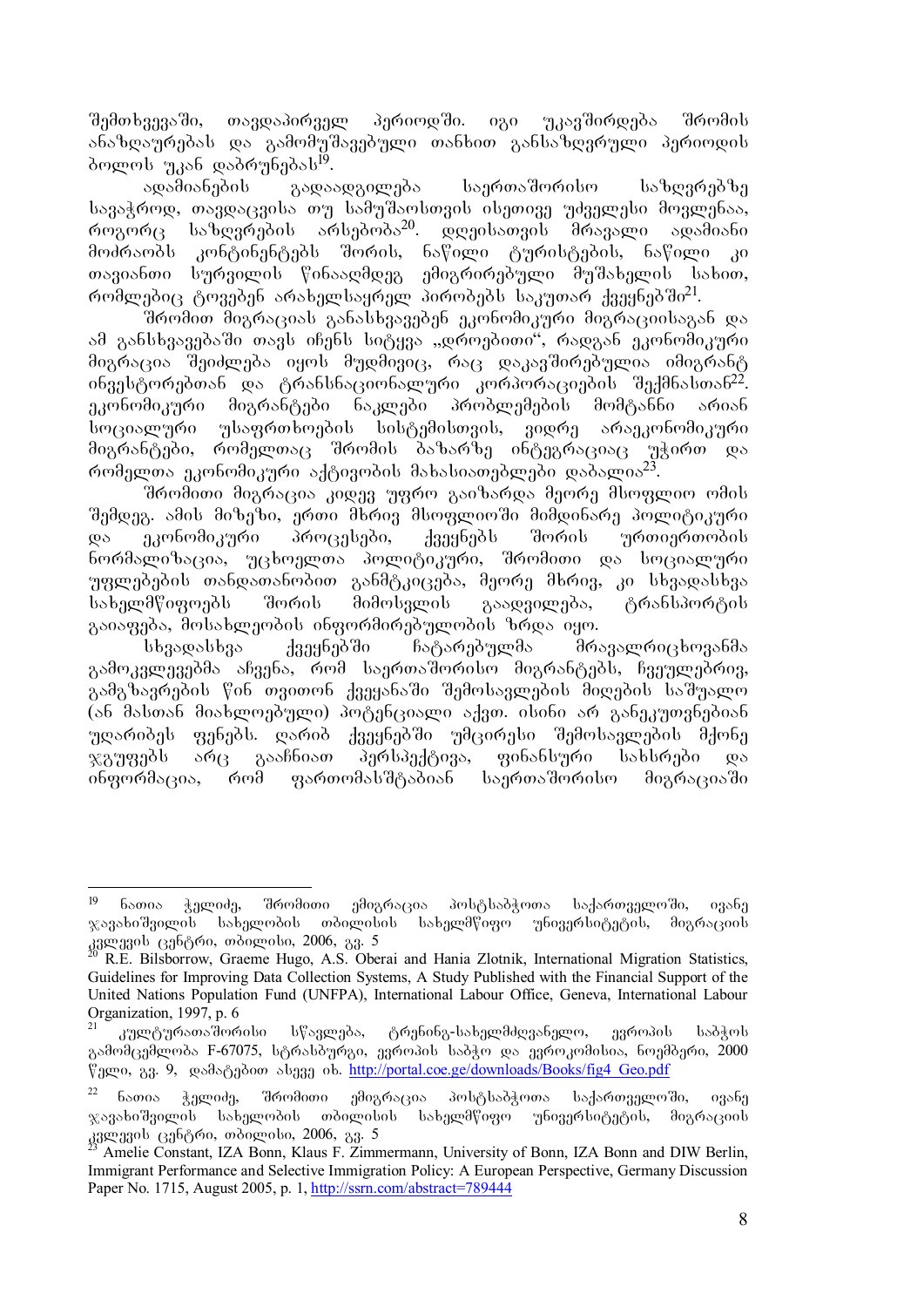$6$ გებან $^{24}$ . საერთაშორისო ემიგრანტები უმთავრესად საშუალო ფენებიდან გამოსული ადამიანები არიან.

მიგრაციის გადაწყვეტილება არ მიიღება მარტო მატერიალური<br>იბის გათვალისწინებით, არამედ მორალური ღირებულებების ხარჯების გათვალისწინებით, არამედ მორალური ღირებულებების  $\partial \partial \overline{\partial}$  3 and  $\partial \overline{\partial}$   $\partial \overline{\partial}$  and  $\partial \overline{\partial}$  and  $\partial \overline{\partial}$  and  $\partial \overline{\partial}$  and  $\partial \overline{\partial}$  and  $\partial \overline{\partial}$  and  $\partial \overline{\partial}$  and  $\partial \overline{\partial}$  and  $\partial \overline{\partial}$  and  $\partial \overline{\partial}$  and  $\partial \overline{\partial}$  and  $\partial \overline{\partial}$  and  $\partial \overline{\partial}$  $y_0$   $y_0$   $y_0$   $y_1$   $y_1$   $y_2$   $y_3$   $y_4$   $y_5$   $y_6$   $y_7$   $y_8$   $y_9$   $y_9$   $y_9$   $y_9$   $y_9$   $y_9$   $y_9$   $y_9$   $y_9$   $y_9$   $y_9$   $y_9$   $y_9$   $y_9$   $y_9$   $y_9$   $y_9$   $y_9$   $y_9$   $y_9$   $y_9$   $y_9$   $y_9$   $y_9$   $y_9$ 

გასვლამდე პოტენციური ემიგრანტების შემოსავალი დონორი  $f_3$ ეყნის საერთო შემოსავლის ნაწილია, მაგრამ მათი გამგზავრება აქ უმუშევრობის დონეს ამცირებს, იქმნება მუშახელის დასაქმებისა და ხელფასების გადიდების შესაძლებლობები. ასე, რომ გამშვებ ქვეყანაში დარჩენილი სამუშაო ძალის საშუალო შემოსავალი იზრდება, თუკი შიგრაცია იმატებს, რითაც ქვეყანა კმაყოფილი რჩება. თუმცა ამ ქვეყნის საერთო შემოსავალი შემცირდება. იზარალებენ ასევე მეწარმეები, რომლებსაც მოუწევთ ახალი სამუშაო ძალის მომზადება-გადამზადება<br>და ანაზდაურების გადიდებაც. საერთო შემოსავალი შეიძლება და ანაზღაურების გადიდებაც. საერთო შემოსავალი შეიძლება შემცირდეს, მაგრამ ამასთან ერთად მცირდება სახელმწიფო ხარჯები<br>განათლებაზე, მრავალშვილიანი დედებისა და არასრულწლოვანი მრავალშვილიანი დედებისა და არასრულწლოვანი ბავშვების დახმარებაზე, სოციალურ დაზღვევაზე, დახმარებები სიღატაკის გამო, ეკოლოგიური დანახარჯები.

სამწუხაროდ ამ შემთხვევაში მეორე მხარეცაა<br>ვალისწინებელი, რადგანაც საზოგადოებრივ საქონელზე გასათვალისწინებელი, რადგანაც საზოგადოებრივ საქონელზე შოთხოვნის ზრდა და მიგრაცია ადამიანთა სასიცოცხლო ციკლის სხვადასხვა ეტაპებს შეესაბამება. მიგრანტები ძირითადად ის ასაკობრივი<br>ჯგუფია<sup>26</sup>, \_ რომელმაც \_ უკვე \_ მიიღო \_ გარკვეული \_ განათლება  $\alpha$ გუფია $^{26}$ , რომელმაც უკვე მიიღო გარკვეული განათლება გადასახადების გადამხდელთა ხარჯზე და როცა თავისი<br>შემოსავლებიდან უკვე მოწიფულ ასაკში<sup>27</sup> თავად უნდა იხადოს შემოსავლებიდან უკვე მოწიფულ ასაკში<sup>27</sup> თავად უნდა იხადოს გადასახადები, მაშინ ტოვებს საკუთარ ქვეყანას.

მიუხედავად ფიზიკური, კულტურული თუ ეკონომიკური დაბრკოლებებისა, მილიონობით ადამიანი მიგრირებს თავისი და<br>შვილების ცხოვრების უკეთესი პირობების შესაქმნელად<sup>28</sup>. ზოგადად შვილების ცხოვრების უკეთესი პირობების მიგრაციას დიდი წვლილი შეაქვს თანამედროვე სოციალურ და ეკონომიკურ ურთიერთობათა განვითარებასა და გარდაქმნაში. დიდია შრომითი მიგრაციის როლი მსოფლიოს მრავალი ქვეყნის განვითარებაშიც მიუხედავად ამ ქვეყნების პროტესტისა<sup>29</sup> (იმიგრაცისას ადამიანების მიერ სახელმწიფოთა საზღვრების გადაკვეთა რეგულირდება ე.წ. "მიმღებ" სახელმწიფოთა კანონმდებლობით, მაგრამ თავის მიერვე mestalia webuli sama dan berbesar menggadak di sebuai menggadak di sebuai menggadak di sebuai menggalak pendan<br>Temah

 $24$ ნათია ჭელიძე, შრომითი ემიგრაცია პოსტსაბჭოთა საქართველოში, ივანე  $\%$ ავახიშვილის სახელობის თბილისის სახელმწიფო უნივერსიტეტის, მიგრაციის კვლევის ცენტრი, თბილისი, 2006, გვ. 11

Amelie Constant, IZA Bonn, Klaus F. Zimmermann, University of Bonn, IZA Bonn and DIW Berlin, Immigrant Performance and Selective Immigration Policy: A European Perspective, Germany Discussion Paper No. 1715, August 2005, p. 1, http://ssrn.com/abstract=789444

<sup>&</sup>lt;sup>26</sup> David J. McKenzie, World Bank, World Bank Policy Research Paper No. 4021, Institute for the Study of Labor IZA, IZA Discussion Paper No. 2948, A Profile of the World's Young Developing Country Migrants, World Bank, July 2007, p. 8, http://ssrn.com/abstract=935170

 $27,25-45$  from

<sup>&</sup>lt;sup>28</sup> Cağlar Özden and Maurice Schiff, Editors, International Migration, Economic Development & Policy, A copublication of the World Bank and Palgrave Macmillan, 2007, p. 22

<sup>&</sup>lt;sup>29</sup> Aviva Chomsky, "They Take Our Jobs! and 20 Other Myths about Immigration", Beacon press, 2007, p. vii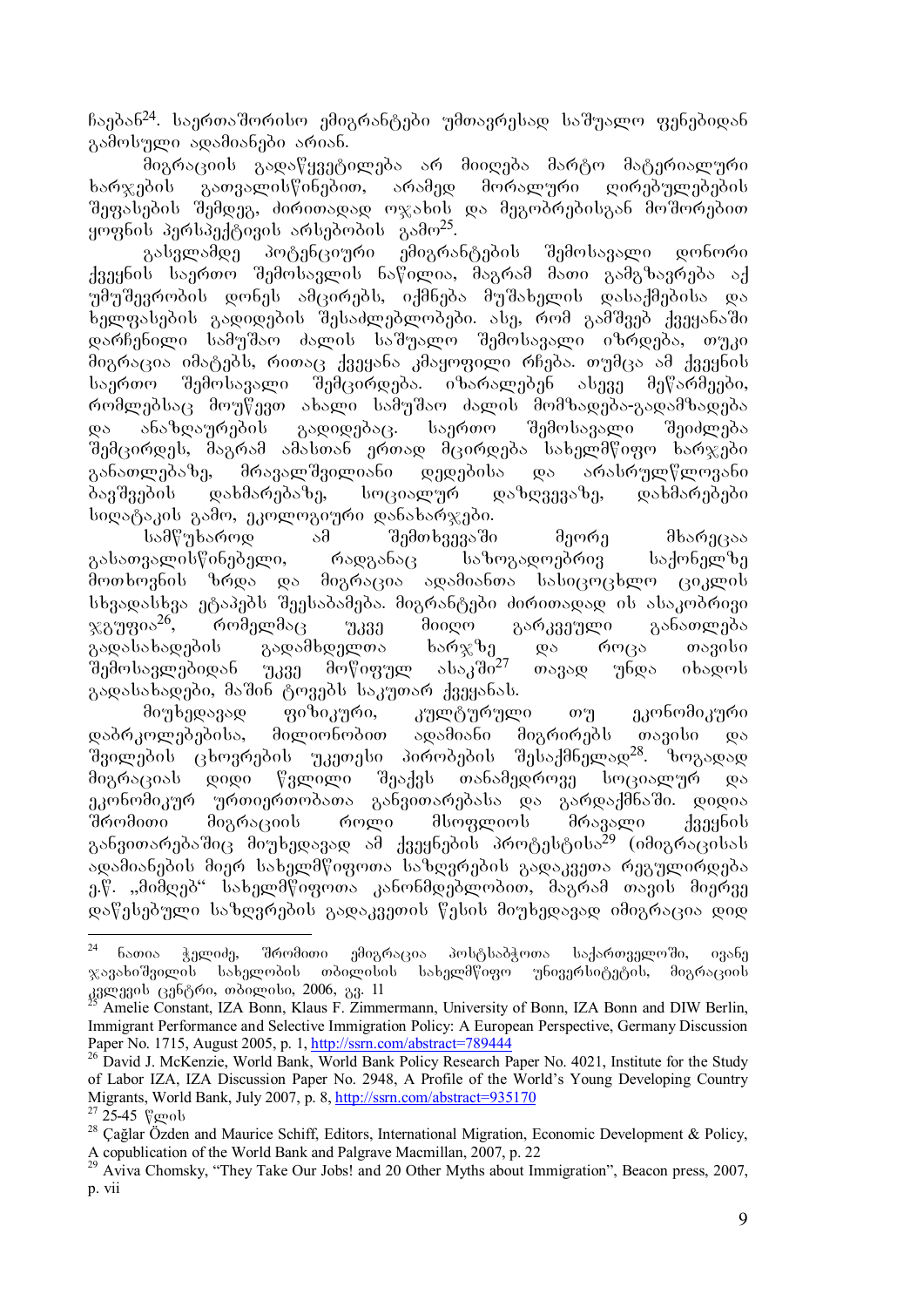მოწონებას ამ სახელმწიფოებში მაინც არ იმსახურებს). ამჟამად მიმოსვლის ნაკადების გათვალისწინებით, ქვეყნები იმავდროულად<br>სამუშაო ძალის მიმწოდებლებად, ტრანზიტულ და დანიშნულების სამუშაო ძალის მიმწოდებლებად, ტრანზიტულ და დანიშნულების<br>ქვეყნებად გვევლინებიან<sup>30</sup>. ორმოცდაათი წლის წინ .ෘი მხოლოდ ქვეყნებად გვევლინებიან $^{30}$ . ორმოცდაათი წლის წინ კი მხოლოდ რამოდენიმე ინდუსტრიული ქვეყანა (ამერიკის შეერთებული შტატები<sup>31</sup>, კანადა და ავსტრალია), რომელმაც მეორე მსოფლიო ომის შემდგომ წამოიწყო იმიგრაციის ოფიციალური პროგრამები, იწოდებოდა ე.წ. ...<br>"დანიშნულების ქვეყნებად", ხოლო ე.წ. "სამუშაო ძალის მიმწოდებელი"  $q_3$ ევენები ძირითადად ევროპაზე მოდიოდა $^{32}$ .

შრომითი მიგრაცია ობიექტური რეალობაა და გარეგნულად ხშირად უარყოფითი ფონის მიუხედავად, უფრო მეტი დადებითი მომენტის შემცველია, ვიდრე უარყოფითისა<sup>33</sup>. გლობალიზაციის გავლენა<br>საერთაშორისო შრომით მიგრაციაზე დიდია. ეს მრავალფეროვანი -შრომით მიგრაციაზე დიდია. ეს მრავალფეროვანი<br>ლება გამომდინარეობდეს არამარტო ვაჭრობის გავლენა შეიძლება გამომდინარეობდეს არამარტო ინტერნაციონალიზაციიდან, ფულადი ნაკადების მოძრაობიდან და ვაჭრობის ხასიათიდან, არამედ ბევრი სხვა ისეთი ფაქტორებიდან, როგორიცაა მაგალითად, ქვეყნის ეკონომიკური მდგომარეობა და აგრეთვე განსხვავდებოდეს კონკრეტულ შრომით მიგრანტთა ჯგუფიდან გამომდინარეც $^{34}$ .

მსოფლიო მიგრაციულ ვითარებაზე დიდი ზეგავლენა მოახდინა სოციალისტური სისტემის დაშლამ. ასევე ჩინეთის საზღვრების გახსნამ. ყოფილ სოციალისტურ ქვეყნებში განვითარებულმა საყოველთაო კრიზისმა, ცხოვრების დონის მკვეთრად გაუარესებამ, პოლიტიკური ვითარების დამძიმებამ მიგრაციის ახალი ტალღები წარმოშვა. რაც<br>შეეხება საქართველოს, აქაც ეკონომიკური ვითარების მკვეთრად შეეხება საქართველოს, აქაც ეკონომიკური ვითარების მკვეთრად გაუარესებამ და შიდა და გარე შრომის ბაზრებზე შექმნილმა სამუშაო ძალის მიწოდება-მოთხოვნის გაუწონასწორებელმა მდგომარეობამ განაპირობა ქვეყნისათვის არნახული შრომითი მიგრაციული პროცესები<sup>35</sup>.

რაც მეტი ქვეყანა გახსნის თავის საზღვრებს საერთაშორისო<br>იბისა და კაპიტალის ბრუნვისთვის მით მეტად გაიზრდება ვაჭრობისა და კაპიტალის ბრუნვისთვის მით მეტად გაიზრდება<br>გლობალიზაციის გავლენა დასაქმებაზე<sup>36</sup>. ამ დროს მიგრაციული გლობალიზაციის გავლენა დასაქმებაზე<sup>36</sup>. ამ დროს მიგრაციული ნაკადების მენეჯმენტი გადამწყვეტ როლს იძენს. რადგანაც შრომითი მიგრაცია თანდათან უფრო ფართო მასშტაბებს იღებს, შრომითი შიგრაციის და დასაქმების ძიებაში ადამიანების მიერ საზღვრების გადაკვეთის კონტროლი მრავალი ქვეყნის პოლიტიკის სტრატეგიული კურსის შემცველ ელემენტად იქცა. განსაკუთრებით მნიშვნელოვანია

<sup>&</sup>lt;sup>30</sup> World Migration 2008, Managing Labour Mobility in the Evolving Global Economy, Volume 4, IOM World Migration Report Series, International Oganization for Migration, 2008, p. 2

<sup>&</sup>lt;sup>32</sup> World Migration 2008, Managing Labour Mobility in the Evolving Global Economy, Volume 4, IOM World Migration Report Series, International Oganization for Migration, 2008, p. 2

<sup>&</sup>lt;sup>33</sup> საერთაშორისო ორგანიზაციის საქართველოს მისიის ხელმძღვანელი, შრომითი  $\partial$ მიგრაცია საქართველოდან –  $\partial \partial \partial \delta$ აციის საერთაშორისო ორგანიზაციის ანგარიში, 2003,  $\overline{\text{odom}}$  do  $\overline{\text{od}}$ ,  $\overline{\text{od}}$  6

<sup>&</sup>lt;sup>34</sup> World Migration, Managing Labour Mobility in the Evolving Global Economy, IOM, International Organization for Migration, Volume 4, IOM World Migration report Series, 2008, p.33

<sup>35</sup> Миграции на Кавказе, материалы конференции, Кавказский институт СМИ, Ереван, 2003, стр. 123

<sup>&</sup>lt;sup>36</sup> World Migration 2008, Managing Labour Mobility in the Evolving Global Economy, Volume 4, IOM, World Migration Report Series, International Oganization for Migration, 2008, p. 30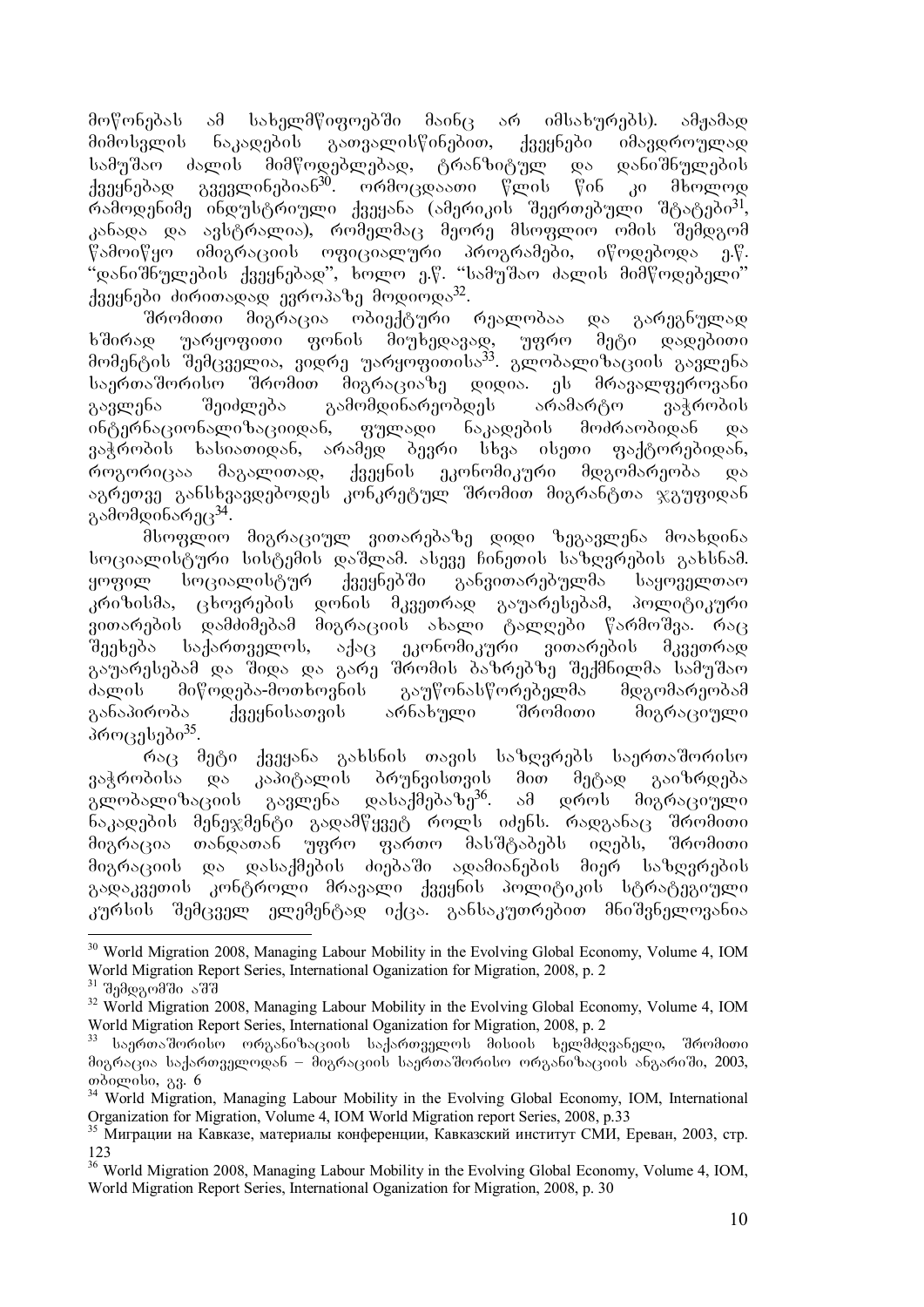შრომითი მიგრაციის შესახებ შედარებით რეალური და საჭირო ინფორმაციის შეგროვება, რათა გატარდეს დროული და სათანადო<br>დონისძიებები ქვეყნის პოლიტიკის შესამუშავებლად<sup>37</sup>. შრომითი დონისძიებები ქვეყნის პოლიტიკის შესამუშავებლად $^{37}$ . შრომითი მიგრანტები ფაქტიურად არის პიროვნებათა ჯგუფი, რომელთაც აქვთ უნიკალური იდენტურობა და საზოგადოების დანარჩენი ნაწილისაგან<br>განსხვავებული კულტურა. ამის გამო ისინი სოციალურად და განსხვავებული კულტურა. ამის გამო ისინი სოციალურად და იურიდიულად მარგინალიზებულნი არიან უმრავლესობისგან $^{38}$ . აქვე აღსანიშნავია, რომ მიგრაცია დასაქმებისთვის თავისი ბუნებით<br>ტრანსნაციონალური ფენომენია და ამიტომ ვერ გაკონტროლდება ტრანსნაციონალური ფენომენია და ამიტომ ვერ გაკონტროლდება მხოლოდ ეროვნულ დონეზე. ის საჭიროებს ეფექტურ, სამართლიან და<br>მყარ მიგრაციული პოლიტიკის და პრაქტიკის განვითარებას მყარ მიგრაციული პოლიტიკის და პრაქტიკის მთავრობების, სოციალური პარტნიორების (დასაქმებულების და სავაჭრო კავშირების) და სამოქალაქო საზოგადოების ორგანიზაციების<br>ერთობლივი მონაწილეობით<sup>39</sup>. საერთაშორისო ორგანიზაციებიდან ერთობლივი მონაწილეობით $^{39}$ . საერთაშორისო ორგანიზაციებიდან შრომით მიგრაციაში ყველაზე მეტად აღსანიშნავია გაეროს და შრომის საერთაშორისო ორგანიზაციის $^{40}$  (შემდგომ შსო) როლი.

შრომის საერთაშორისო ორგანიზაცია პირველი საერთაშორისო ორგანიზაციაა, სადაც წარმოდგენილნი იყვნენ კერძო პირები. აღმასრულებელი ორგანოს ნახევარი შედგებოდა მთავრობის  $\%$ არმომადგენლებისგან, მეოთხედს წარმოადგენდნენ დამქირავებელთა წარმომადგენლები, ხოლო კიდევ ერთ მეოთხედს დაქირავებულთა  $\beta$ არმომადგენლები $^{41}$ . შსო-ს თავისი შექმნიდანვე აქვს გაამახვილებული ყურადღება საერთაშორისო მიგრაციის საკითხებზე $42$ . შსო-ს მუშაკთა უფლებების დაცვით მრავალი კონვენცია აქვს მიღებული, რომელთაგან ორი $^{43}$  მიგრანტ მუშაკთა უფლებებს იცავს, კერძოდ: კონვენცია (N 97) Sromis mizniT migrirebulTa Sesaxeb44 da konvencia (N 143) შეურაცხმყოფელ პირობებში მიგრაციისა და მიგრანტ მუშაკთა თანაბარი მოპყრობისა და შესაძლებლობების შესახებ<sup>45</sup>.

<sup>2</sup>ob. http://www.nplg.gov.ge/gwdict/index.php?a=term&d=5&t=2646

<sup>-</sup> $37$  ob. წინა სქოლიო იქვე გვ. 238

კულტურათაშორისი სწავლება, ტრენინგ-სახელმძღვანელო, ევროპის საბჭოს გამომცემლობა F-67075, სტრასბურგი, ევროპის საბჭო და ევროკომისია, ნოემბერი, 2000  $\sqrt[3]{2}$   $\sqrt[3]{2}$   $\sqrt[3]{2}$   $\sqrt[3]{2}$   $\sqrt[3]{2}$   $\sqrt[3]{2}$   $\sqrt[3]{2}$   $\sqrt[3]{2}$   $\sqrt[3]{2}$   $\sqrt[3]{2}$   $\sqrt[3]{2}$   $\sqrt[3]{2}$   $\sqrt[3]{2}$   $\sqrt[3]{2}$   $\sqrt[3]{2}$   $\sqrt[3]{2}$   $\sqrt[3]{2}$   $\sqrt[3]{2}$   $\sqrt[3]{2}$   $\sqrt[3]{2}$   $\sqrt[3]{2}$   $\sqrt[3]{2}$ 

<sup>39</sup> Handbook on Establishing Effective Labour Migration Policies in Countries of Origin and Destination, Organization for Security and Co-operation in Europe (OSCE); www.osce.org, International Organization for Migration (IOM); www.iom.int, International Labour Office (ILO); www.ilo.org, 2006, p. 11

 $^{40}$  ორგანიზაცია შეიქმნა 1919 წელს ვერსალის სამშვიდობო კონფერენციაზე როგორც ერთა ლიგასთან არსებული ავტონომიური ორგანიზაცია. 1946 წლიდან მოქმედებს, როგორც გაეროს სპეციალიზებული დაწესებულება. ამჟამად ორგანიზაციის წევრია 171  $\iota$ სახელმწიფო, მათ შორის საქართველოც.

 $^{41}$  რონა კ.მ. სმიტი, ადამიანის საერთაშორისო უფლებები, სახელმძღვანელო, მეორე  $\,$ გამოცემა, ოქსფორდის უნივერსიტეტის გამომცემლობა, 2005, გვ. 66

<sup>&</sup>lt;sup>43</sup> Brian Opeskin, The Influence of International Law on the International Movement of Persons, Human Development Research Paper, 2009/18, June 2009, p. 14

<sup>&</sup>lt;sup>44</sup> კონვენცია განახლდა 1949 წელს, დამატებით იხ. http://www.ilocarib.org.tt/projects/cariblex/conventions\_2.shtml

<sup>45</sup> 1975 wlis konvencia, ix. http://www.ilocarib.org.tt/projects/cariblex/conventions\_7.shtml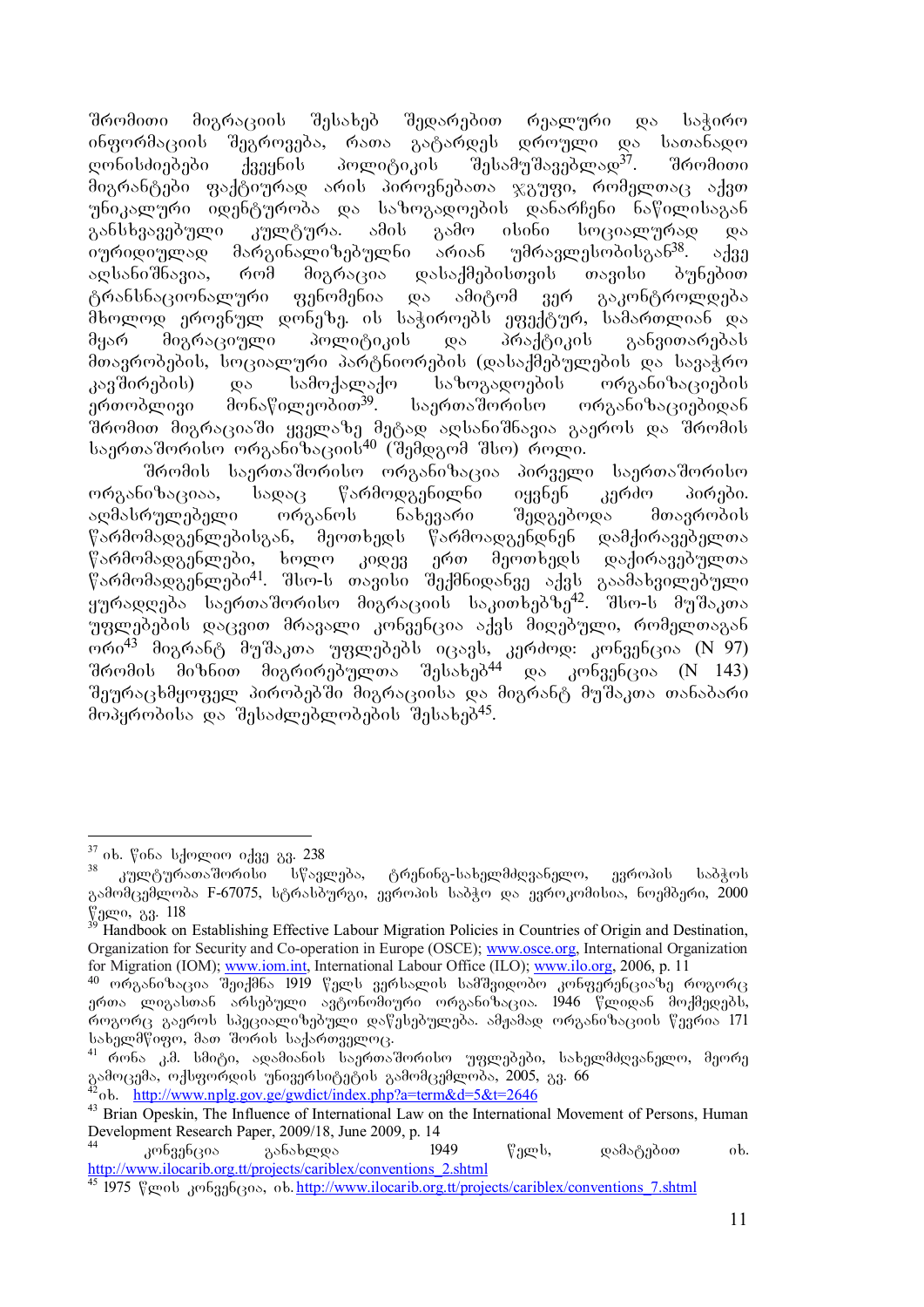გაერთიანებულმა ერების ორგანიზაციამ (გაერო)<sup>46</sup> შრომითი მიგრანტების მიმართ თავისი სერიოზული დაინტერესება პირველად 1972 წელს გამოავლინა, მას მერე რაც ეკონომიკურმა და სოციალურმა საბჭომ<sup>47</sup> (შემდგომ ეკოსოსი) თავის 1706 (LIII) რეზოლუციაში ატეხა<br>განგაში სამუშაო ძალის არალეგალურ ტრანსპორტირებაზე რიგ განგაში სამუშაო ძალის არალეგალურ ტრანსპორტირებაზე ევროპულ ქვეყნებში, ასევე აფრიკის ზოგ ქვეყანაში "მონობისა და იძულებითი შრომის პირობებში<sup>,</sup>\*<sup>48</sup> შრომითი — მიგრანტების eqspluataciasTan dakavSirebiT.49 amas moyva gaeros mier miRebuli საერთაშორისო კონვენცია შრომითი მიგრანტებისა და მათი ოჯახის  $\mathbb{F}$ ევრების უფლებების დაცვის შესახებ $^{50}$ . ეს კონვენცია ყველაზე ფართო საერთაშორისო კონვენციაა, რომლის მიზანიც შრომითი — მიგრანტების და მათი ოჯახების როგორც სამოქალაქო და პოლიტიკურ, ისე ეკონომიკურ, სოციალურ და კულტურულ უფლებათა დაცვას ისახავს  $a_0$  $b_0$ 

საერთაშორისო სამართლის როლი სახელმწიფოთა სამართლებრივ სისტემებში სულ უფრო მეტად იზრდება. თუმცა, გაერო-ს გენერალური მდივნის სიტყვებით "გაერო-ს ადამიანის უფლებებისადმი მიძღვნილ პროგრამებზე გაზრდილმა მოთხოვნამ და პასუხისმგებლობის საკუთარ თავზე ადების საჭიროებამ (რის გამოცდილებაც მას არ აქვს) გამოავლინა მთელი რიგი იმ სისუსტეებისა, რომლებიც ამცირებს მის თითოეულ ზეგავლენას გაზრდილი მოთხოვნის პირობებში" (გაერო, დოკ. A/51/950, 1997. პარაგ. 197).<sup>51</sup> საერთოდ კი უნდა აღინიშნოს, რომ გაერო ადამიანის უფლებათა სტატიკური კონცეფციიდან თანდათან ინაცვლებს  $\overline{a}$ ისეთი დინამიური დოქტრინისკენ, რომელიც ეწინააღმდეგება და ამსხვრევს ადრე არსებულ ე.წ. "სტატუს ქუოს" მიდგომას სოციალური თანასწორობისა და ადამიანის ღირსების პატივისცემის მიმართ. ანტონიო კასესიც<sup>52</sup> აღნიშნავს თავის წიგნში<sup>53</sup>, რომ გაეროს შიერ აპართეიდისა და yogomo onambesaoob baddado<sup>54</sup> agasandob dbangaana bengalennen ძალადობის წინააღმდეგ შეგნებულად მოხდა.

საერთაშორისო სამართლებრივი სისტემის არსებობის მიუხედავად, მრავალი შრომითი მიგრანტის უფლებები დაუცველია. თუმცა აღსანიშნავია, რომ არასამთავრობო ორგანიზაციებმა, რომლებიც

<sup>&</sup>lt;sup>46</sup> გაერო სუვერენულ სახელმწიფოთა ნებაყოფლობითი გაერთიანებაა. გაეროს ძირითადი\_ ორგანოებია: გენერალური ასამბლეა, უშიშროების საბჭო, ეკონომიკური და სოციალური საბჭო, საერთაშორისო სასამართლო, სამეურვეო საბჭო და გაეროს სამდივნო

 $^{47}$  საბჭო. შეიქმნა გაეროს ეგიდით როგორც ეკონომიკური და სოციალური პრობლემების სფეროში მისდამი დაქვემდებარებული გაეროს 14 სპეციალიზებული სააგენტოს,<br>ფუნქციური კომისიისა და ხუთი რეგიონალური კომისიის - ძირითადი ფუნქციური კომისიისა და ხუთი რეგიონალური კომისიის — ძირითადი მაკოორდინირებელი ორგანო, გაერო, დამხმარე სახელმძღვანელო, მეორე გამოცემა, 2003  $\mathcal{V}$ ., 83. 17, http://www.un.org/en/ecosoc/about/index.shtml

<sup>&</sup>lt;sup>48</sup>http://daccess-dds-ny.un.org/doc/RESOLUTION/GEN/NR0/269/40/IMG/NR026940.pdf?OpenElement 49 http://www.ohchr.org/Documents/Publications/FactSheet24rev.1en.pdf

<sup>&</sup>lt;sup>50</sup> შემდგომ შრომითი მიგრანტების კონვენცია

<sup>51</sup> rona k.m. smithi, adamici, adamici, adamici, samiti, samiti, samiti, samiti, samiti, samiti, samiti, samiti გამოცემა, ოქსფორდის უნივერსიტეტის გამომცემლობა, 2005, გვ. 216

\_იტალიელი იურისტი, საერთაშორისო სისხლის სამართლის ტრიბუნალი ყოფილი<br>ცოსლავიისათვის — პირველი — პრეზიდენტი, — დამატებით — იხ. — ასევე იუგოსლავიისათვის პირველი პრეზიდენტი, დამატებით იხ. ასევე http://en.wikipedia.org/wiki/Antonio\_Cassese

<sup>53</sup> Antonio Cassesse, International Law, Published in the United States by Oxford University Press Inc., New York, 2001, p. 373

 $54$  ob. http://rhodesia.nl/case.htm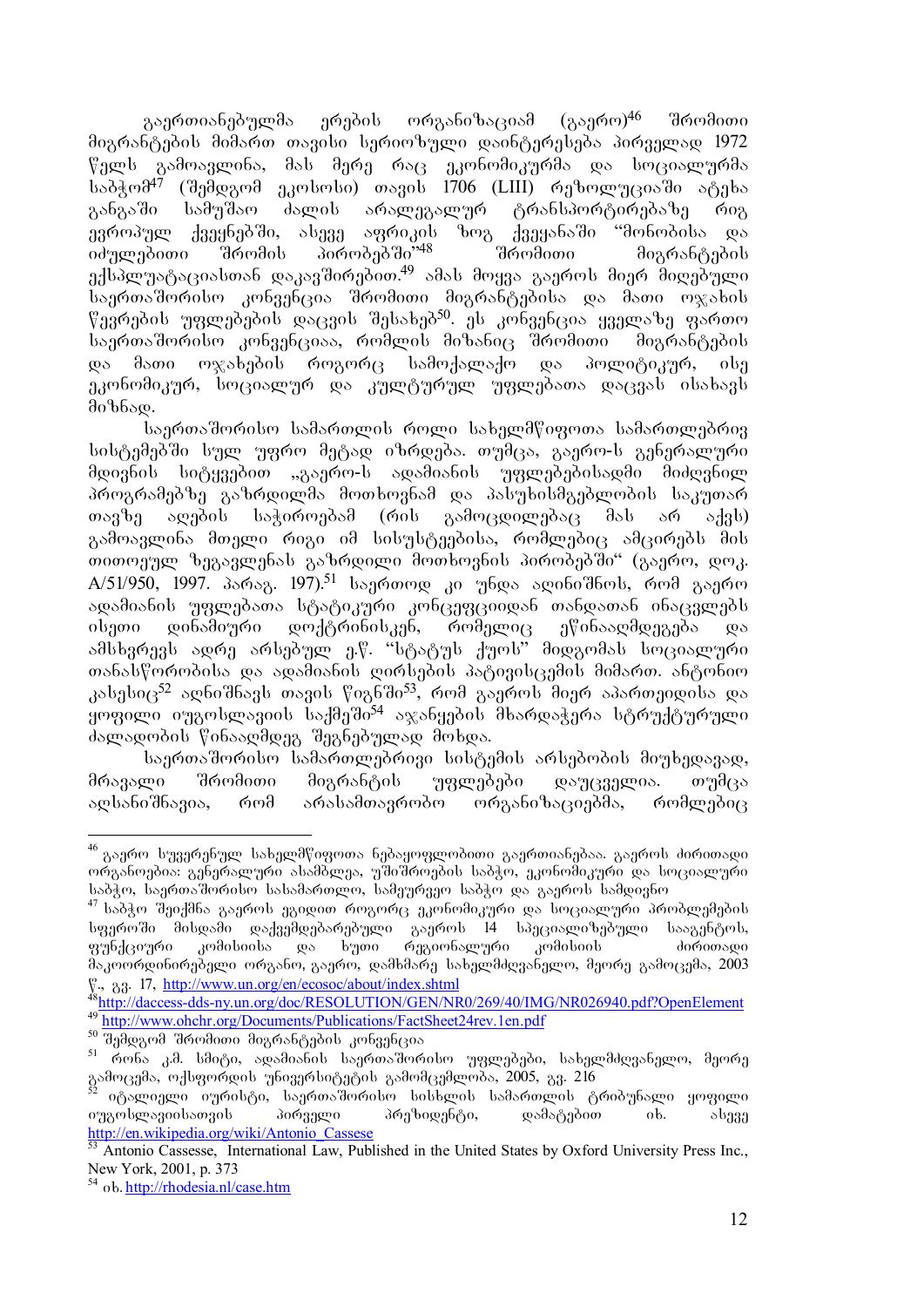ტრადიციულად ადამიანის უფლებების დაცვაზე არიან ორიენტირებულნი, დიდი ყურადღების დათმობა დაიწყეს შრომით მიგრანტების მიმართ<br>მოპყრობის საკითხებზე. მუშავდება შრომით მიგრანტთა დაცვის მოპყრობის საკითხებზე. მუშავდება შრომით მიგრანტთა დაცვის ინოვაციური მეთოდები<sup>55</sup>, რომლებიც ნაკლებად ეფუძნება საერთაშორისო სამართლებრივი ნორმების ფორმალურად მიღებას.

3რომითი მიგრაციის არსებითად ზრდის გამო მოხდა მისი ღრმად  $\partial \partial \psi$  and  $\partial \partial \phi$  and  $\partial \partial \phi$  and  $\partial \partial \phi$  and  $\partial \partial \phi$  and  $\partial \partial \phi$  and  $\partial \partial \phi$  and  $\partial \partial \phi$  and  $\partial \partial \phi$  and  $\partial \partial \phi$ 2007, 2008, 2009,  $\partial \rho_0$   $\partial \rho_1$  and  $\partial \rho_2$  and  $\partial \rho_3$  and  $\partial \rho_2$  and  $\partial \rho_3$  and  $\partial \rho_1$ 2007, 2008 და 2009),  $\overline{b}$   $\overline{b}$   $\overline{b}$  asbbs $\overline{b}$  and  $\overline{c}$  and  $\overline{c}$  and  $\overline{c}$  and  $\overline{c}$  and  $\overline{c}$ შრომით მიგრანტთა მიერ თავიანთი მშობლიური ქვეყნისთვის ცოდნის,<br>გამოცდილების, ინვესტიციების და ფულადი გზავნილების სახით ინვესტიციების და ფულადი გზავნილების სახით სარგებლობის მოტანის საკითხების მიმოხილვას<sup>58</sup>.

ყოველი ინდივიდის ინტერესების დაცვა ხელს უწყობს საჯარო<br>ესების დაცვას და პირიქით, ამიტომ საერთაშორისო ინტერესების დაცვას და პირიქით, ამიტომ საერთაშორისო სამართლებრივი ნორმებისა და სახელმწიფოთა პრაქტიკის საფუძველზე სახელმწიფოთა მიერ შრომითი მიგრაციის სფეროში რეალურად განხორციულებული საკანონმდებლო რეგულირებების ჩამოყალიბებაში არსებული პრობლემების მიმოხილვა სადისერტაციო ნაშრომის ერთ-ერთ <mark>მიზანს</mark> წარმოადგენს. გაზრდილი მიგრაციის ფონზე დღეს ეს საკითხი<br>პრაქტიკული — თვალსაზრისით — ძალზედ — აქტუალურია — როგორც პრაქტიკული თვალსაზრისით ძალზედ აქტუალურია როგორც საერთაშორისო დონეზე, ისე საქართველოს ფარგლებში. თანამედროვე მსოფლიოში მიმდინარე გლობალიზაციის პროცესის და ეკონომიკური კრიზისის გამო თემის მნიშვნელობა უფრო მეტად იზრდება. შრომითი<br>მიგრაცია სოციალურ-ეკონომიკური განვითარების მოთხოვნილებად მიგრაცია სოციალურ-ეკონომიკური განვითარების ყალიბდება, რაც ძირითადად განვითარებად ქვეყნებში შეიმჩნევა. დისერტაცია ეძღვნება თანამედროვე საერთაშორისო სამართლის ერთერთი ყველაზე აქტუალური საკითხის – შრომითი მიგრაციის პრობლემებს როგორც ეროვნულ ასევე საერთაშორისო დონეზე.

დისერტაციის **კვლევის საგანი და ობიექტი** შეეხება საერთაშორისო და ეროვნულ სამართალს, იურიდიულ ლიტერატურას და სასამართლო პრაქტიკას შრომითი მიგრაციის სფეროში. ასევე შრომითი შიგრანტების უფლებების რეალიზაციას საერთაშორისო სამართალსა და ეროვნულ კანონმდებლობებში და ამასთან დაკავშირებულ პრობლემებს.

აღსანიშნავია <mark>კვლევის შედეგების პრაქტიკული მნიშვნელობა.</mark><br>მში განხილულია შრომით მიგრაციასთან დაკავშირებული ნაშრომში განხილულია შრომით მიგრაციასთან დაკავშირებული ნორმატიული ბაზა და მისი კონკრეტული მნიშვნელობა, ასევე ის სამართლებრივი ხარვეზები, რაც დახვეწას საჭიროებს. შრომითი<br>მიგრანტების კონვენციის გამოყენების პრაქტიკის დამკვიდრებას მიგრანტების კონვენციის გამოყენების პრაქტიკის დამკვიდრებას საერთაშორისო საზოგადოებრიობაში გარკვეული დრო დასჭირდება, შესაბამისად რაც უფრო ადრე დამკვიდრდება შრომითი მიგრანტების  $\lambda$ ონვენციის გამოყენების პრაქტიკა, მით უფრო ადრე იქნება

<sup>-</sup>55 Ryszard Cholewinski, Richard Perruchoud, Euan MacDonald, International Migration Law, Developing Paradigms and Key Challenges, T·M·C·Asser Press, The Hague, 2007, p. 257 and 312

<sup>56</sup> Report of the Secretary-General, United Nations, General Assembly, 06-35354 (E) 010606, *\*0635354\*,* Sixtieth session, Agenda item 54 (c), Globalization and interdependence: international, migration and development, International migration and development, A/60/871, 18 May 2006, para. 292, p. 80

შემდგომ მიგრაციის გლობალური ფორუმი

<sup>58</sup> World Migration 2008, Managing Labour Mobility in the Evolving Global Economy, Volume 4, IOM World Migration Report Series, International Oganization for Migration, 2008, p. 7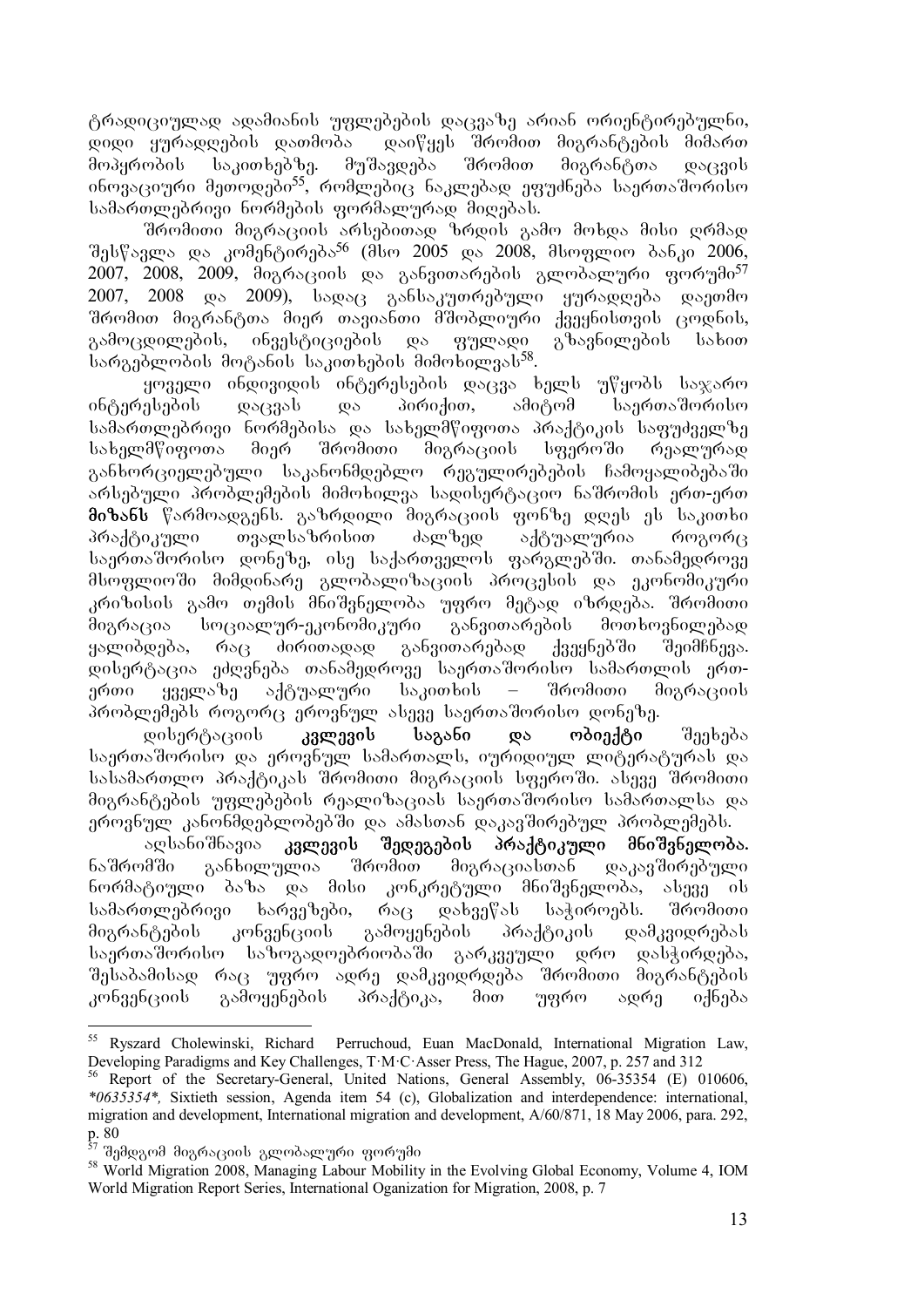უზრუნველყოფილი შრომით მიგრანტთა უფლებების დაცვა საერთაშორისო სტანდარტებით, რაც საქართველოსაც ეხება. შრომითი მიგრაციის უფლებების დაცვის სფეროში არსებული საერთაშორისო პრაქტიკის დამკვიდრება მნიშვნელოვნად არის დამოკიდებული სახელმწიფოში საკანონმდებლო, აღმასრულებელი და სასამართლო ხელისუფლების საქმიანობასა და სურვილზე, რათა ამ გამოცდილებამ იქონიოს გავლენა ქვეყნის კანონმდებლობასა და პრაქტიკაზე, რაც ჩაუყრის საფუძველს შრომითი მიგრანტების უფლებების დაცვის სისტემის ჩამოყალიბებას საქართველოში. ნაშრომში აღნიშნული რეკომენდაციების დანერგვა და განხორცილება რეალურად შეუწყობს<br>ხელს მდგრადი სისტემის შექმნას, საქართველოში საერთაშორისო <mark>ხელს მდგრადი სისტემის შექმნას, საქართველ</mark>ოში საერთაშორისო ხელშეკრულებების შესრულების მხრივ არსებული მძიმე მდგომარეობის გამოსწორებას და ქვეყნის საერთაშორისო იმიჯის ამაღლებას. ფაქტია, რომ დღეს არ არსებობს საერთაშორისო და ქართული შიდასახელმწიფოებრივი კანონმდებლობის ურთიერთქმედებისა და მიმართების მკაფიოდ ჩამოყალიბებული სისტემა. საქართველოდან შრომითი მიგრაცია ძირითადად არალეგალურია, რადგან არ არსებობს legaluri SromiTi migraciis SesaZlebloba Sesabamisi სამართლებრივი ბაზის არარსებობის გამო. ნაშრომში მოცემულია საერთაშორისო მიგრაციის რეგულირების საერთაშორისოსამართლებრივი პრობლემების გაგების, განმარტებისა და პრაქტიკული გადაწყვეტის თაობაზე მნიშვნელოვანი რეკომენდაციები. კვლევა მნიშვნელოვანი წყარო იქნება საერთაშორისო სამართლით დაინტერესებული იურიდიული ფაკულტეტის სტუდენტებისათვის, რადგან სასწავლო მასალა ქართულ ენაზე შრომითი მიგრაციის დარგში ძალზედ  $\partial \omega$ ირია.

კვლევის მეთოდოლოგიური საფუძვლები და ინფორმაციული ბაზა. შეთოდოლოგიური თვალსაზრისით ნაშრომი ემყარება სამართლებრივი სახელმწიფოს, ადამიანის უფლებების პრიორიტეტული დაცვის და სამართლის უზენაესობის პრინციპებს. ადამიანის საყოველთაოდ აღიარებული უფლებები და თავისუფლებები წარმოადგენენ უზენაეს ლირებულებებს, თუმცა არ უნდა დაგვავიწყდეს, რომ ისინი შეზღუდულია სხვათა უფლებებითა და საჯარო ინტერესებითაც.

იურიდიული მეცნიერება შედგება კვლევის ზოგადმეცნიერული (ანალიზი, დიალექტიკა, ინდუქცია, შედარება, ანალოგია, კონკრეტიზაცია და სხვა), კერძომეცნიერული (სამართლებრივ-შედარებითი, ფორმალურიურიდიული) და სპეციალური (ისტორიული, სისტემური, შედარებითი, სტატისტიკური, სოციოლოგიური, სტრუქტურულ-ფუნქციონალური და ა.შ.) მეთოდებისაგან.

სადისერტაციო — ნაშრომში — გამოყენებულია — შემეცნების ზოგადმეცნიერული, ისტორიულ-შედარებითი, საკოდიფიკაციო და ნორმატიული, \_\_\_\_\_\_\_\_ სამართლებრივ-შედარებითი, \_\_\_\_\_\_\_ კლასიფიკაციის, სტატისტიკური მონაცემების სტრუქტურულ-ფუნქციონალური ანალიზის, შედარებითი ანალიზის, სოციოლოგიური, ლოგიკური მეთოდები.

დისერტაცია აგებულია მიგრაციის საერთაშორისო სფეროში მოქმედი დოკუმენტების ანალიზზე, საიდან გამომდინარეც შემუშავებულია ოპტიმალური და პრაქტიკული რეკომენდაციები. კვლევის ნორმატიულ წყაროებად გამოყენებულია კონვენციები, გაეროს გენერალური ასამბლეის რეზოლუციები, საერთაშორისო კონვენციები,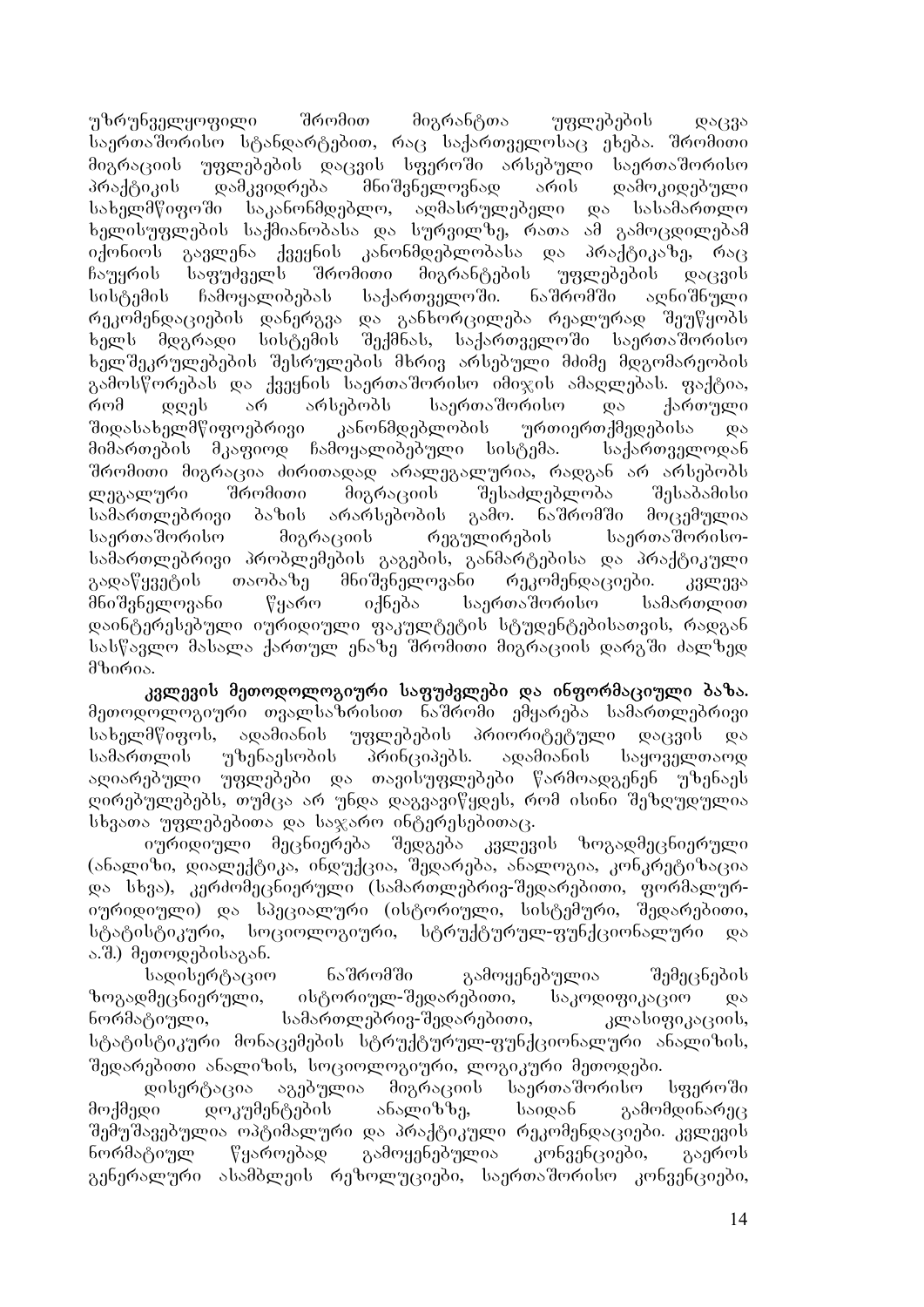ხელშეკრულებები, შრომის საერთაშორისო ორგანიზაციის მიერ შემუშავებული დოკუმენტები, მიგრაციის საერთაშორისო ორგანიზაციის კვლევები, ადამიანის უფლებათა სფეროში არსებული საერთაშორისო სამართლებრივი აქტები, მიგრაციასთან დაკავშირებული სხვადასხვა<br>ორგანიზაციების კვლევების შედეგები, სტატისტიკური მონაცემები, ორგანიზაციების კვლევების შედეგები, სტატისტიკური მონაცემები, სახელმძღვანელოები, იურიდიული ლიტერატურა, კანონები, სასამართლო საქმეები, საგაზეთო და საჟურნალო პუბლიკაციები, მათ შორის ელექტრონული ჟურნალები, დისერტაციის ავტორის მიერ მიგრაციის და შრომის საერთაშორისო ორგანიზაციების ჟენევის ოფისებში სამუშაო ვიზიტის დროს მოპოვებული მასალები.

რაც შეეხება სადისერტაციო ნაშრომის სტრუქტურას: სადისერტაციო ნაშრომი შედგება შესავლის, სამი თავის, ცხრა  $\beta$ ვეთავისა და დასკვნისაგან.

დისერტაციის პირველი თავში – "შრომითი მიგრანტებისა და მათი ოჯახის წევრების უფლებების დაცვის საერთაშორისო მექანიზმები", გაერთიანებულია ოთხი ქვეთავი: 1. გაერო და შრომითი მიგრაცია; 2. მიგრაცია და განვითარების გლობალური ფორუმი; 3. შრომის საერთაშორისო ორგანიზაცია და შრომითი მიგრაცია; 4. ევროპა და შრომითი მიგრაცია. ამ თავში გაანალიზებულია "შრომითი მიგრანტებისა და მათი ოჯახის წევრების უფლებების დაცვის შესახებ"<br>საერთაშორისო კონვენციის დებულებები, კონვენციის მოქმედების საერთაშორისო კონვენციის დებულებები, კონვენციის მოქმედების არეალი, საჩივრების პროცედურები. ასევე საუბარია შრომის საერთაშორისო ორგანიზაციის და გაეროს როლის შესახებ იმ სამართალშემოქმედებით პროცესში, რაც შრომითი მიგრაციის სფეროში  $\nabla$ ლების განმავლობაში მიმდინარეობდა და ამჟამადაც მიმდინარეობს. გამახვილებულია ყურადღება შრომითი მიგრაციის პრობლემურ საკითხებზე, ასევე ევროპაში შრომითი მიგრაციის არსებულ ტენდენციებზე. დისერტაციის მეორე თავი - "მიგრაციული ნაკადები და მათი მართვა" მოიცავს ორ ქვეთავს: 1. მიგრაციული ნაკადების აღრიცხვა და მართვის საშუალებები და 2. არალეგალური მიგრაცია და მისი შემცირებისკენ მიმართული ღონისძიებები. დისერტაციის ამ თავში გაანალიზებულია მიგრაციის საკითხებთან დაკავშირებული კონვენციები, მოცემულია მიგრაციული სისტემის ჩამოყალიბების ისტორია.<br>გაშუქებულია თანამედროვე საერთაშორისო სამართალში მსოფლიოს თანამედროვე საერთაშორისო სამართალში მსოფლიოს ქვეყნების მიგრაციასთან მიდგომის პრობლემური და საკამათო<br>საკითხები, მიგრაციის განვითარებაზე გავლენის მქონე ფაქტორები. საკითხები, მიგრაციის განვითარებაზე გავლენის მქონე<br>გაანალიზებულია შრომითი მიგრანტებისა და ა გაანალიზებულია შრომითი მიგრანტებისა და არალეგალურ მიგრაციასთან დაკავშირებული პრობლემები, ტრანზიტული ქვეყნების მნიშვნელობა მიგრაციისას, ორმხრივი ხელშეკრულებების გავლენა მიგრაციაზე, სახელმწიფოთა პოლიტიკაზე, ჩამოყალიბებულია არალეგალური მიგრაციის კონტროლის განხორციელებისთვის აუცილებელი ღონისძიებები. ვრცლადაა გაანალიზებული მიგრაციული  $6$ აკადების აღრიცხვის, მართვის საშუალებები, მექანიზმები და მეთოდები. აღწერილია მიგრაციული ნაკადების აღრიცხვის რამოდენიმე წყარო.<br>დისერტაციის მესამე თავი – **"საქართველო და შრომითი მიგრაცია"** დისერტაციის მესამე თავი – **"საქართველო და შრომითი მიგრაცია"** მოიცავს სამ ქვეთავს: 1. საქართველო და ქართველ შრომით მიგრანტებთან დაკავშირებული პრობლემები; 2. უცხოელი შრომითი მიგრანტები საქართველოში; 3. ზოგადი რეკომენდაციები. დისერტაციის ამ თავში გაანალიზებულია საქართველოში შრომითი მიგრაციის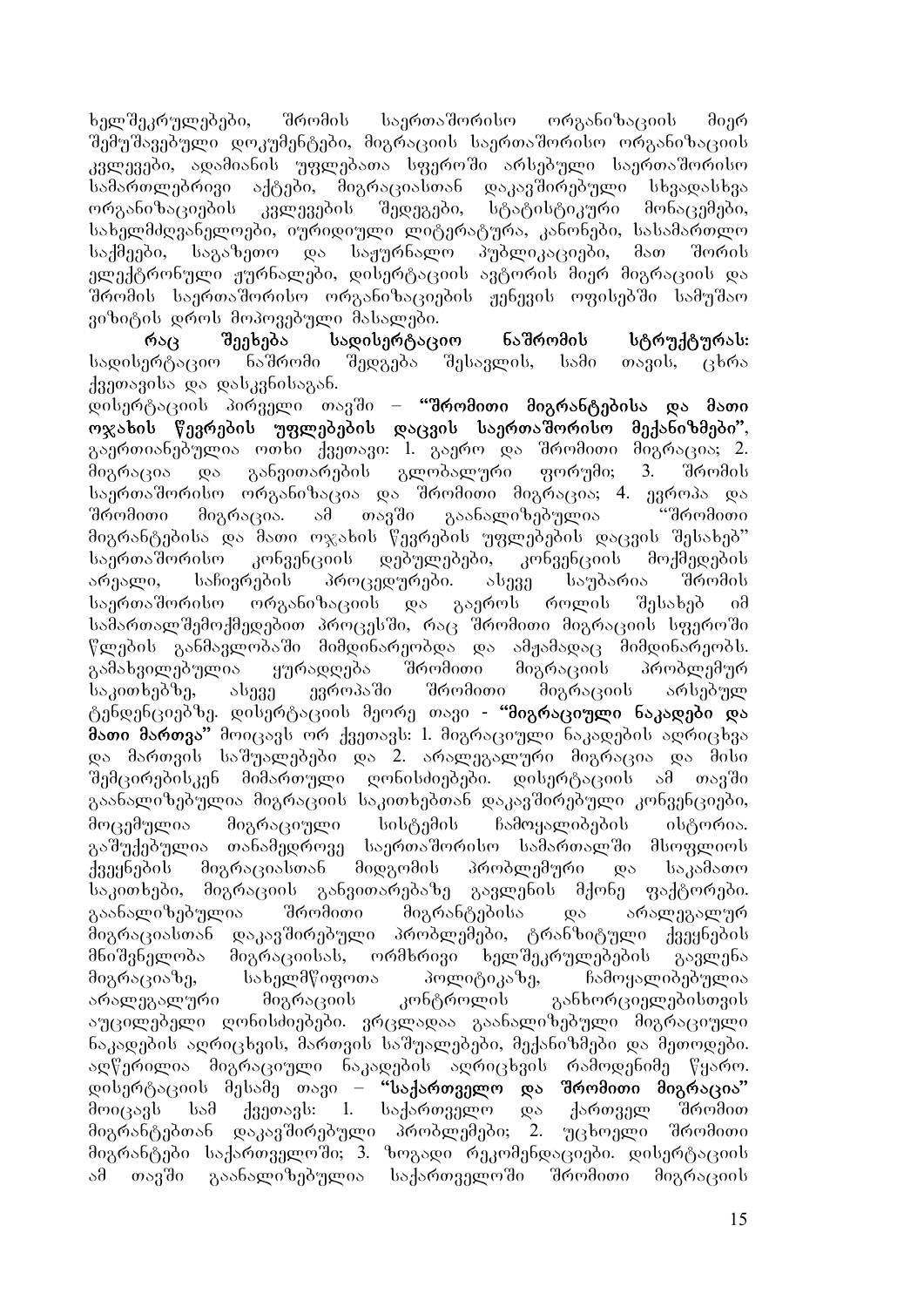სფეროში და მის გარშემო შექმნილი მძიმე ვითარება. აღსანიშნავია, რომ შესაბამისი სამართლებრივი ბაზის არარსებობის გამო ჩვენი ქვეყნიდან შრომითი მიგრაცია ძირითადად არალეგალურია. აქვე მიმოხილულია ქართველ შრომით მიგრანტებთან დაკავშირებული პრობლემები როგორც ქვეყნის შიგნით ისე საერთაშორისო დონეზე, ეკონომიკური და geografiuli faqtorebis gavlena SromiT migraciaze, საზღვარგარეთ ქართველ შრომით მიგრანტთა შრომით განაწილების საკითხები. ადამიანის უფლებათა დაცვის საერთაშორისო<br>ხელშეკრულებების გამოყენების პრაქტიკა საქართველოს  $\mathbf{b}$ ელ შეკრულებების გამოყენების სასამართლოებში. აქვე საუბარია საქართველოსთვის გაეროს და შრომის საერთაშორისო ორგანიზაციის იმ კონვენციებთან დროული მიერთების მნიშვნელობაზე, რომლებიც საერთაშორისო დონეზე შრომითი მიგრაციის რეგულირების სამართლებრივ საფუძვლებს ქმნიან. მოცემულია კონკრეტული რეკომენდაციები.

ქართულ იურიდიულ ლიტერატურაში სახელმწიფოებრივი დამოუკიდებლობის აღდგენის შემდგომ პერიოდში მსგავსი კვლევა არ ჩატარებულა. **კვლევის მეცნიერული სიახლე** მდგომარეობს იმაში, რომ პირველად ხდება შრომითი მიგრანტებისა და მათი ოჯახის წევრების უფლებების კონვენციის დებულებების გამოყენების ანალიზი ქართულ ენაზე ასევე, ეს ნაშრომი არის პირველი მცდელობა, რომელშიც განხილულია ეკონომიკური და გეოგრაფიული ფაქტორები, რომლებმაც მოახდინა გავლენა შრომით მიგრაციაზე. ესაა ქართულ იურიდიული ლიტერატურაში პირველი კომპლექსური ქართულენოვანი მონოგრაფია მიგრაციისა, შრომითი მიგრანტებისა და მათი ოჯახის წევრების უფლებების შესახებ. დისერტაციაში ასევე მიმოხილულია ქართველ შრომით მიგრანტთა მასიური ნაკადების წარმოშობის ძირითადი მიზეზები და შედეგები, როგორც ქვეყნისათვის ისე თვით მიგრანტებისათვის.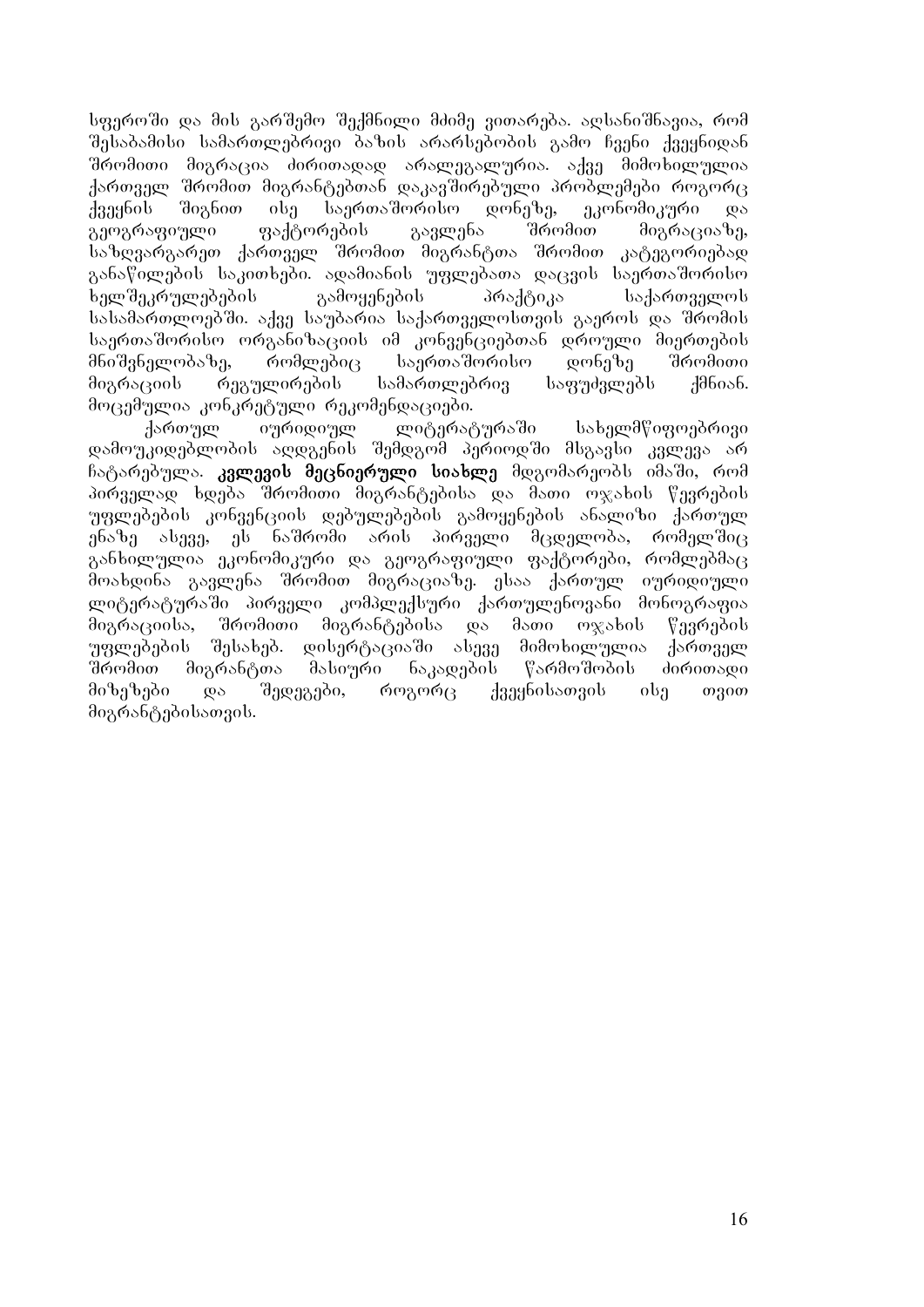## I. შრომითი მიგრანტებისა და მათი ოჯახის წევრების უფლებების დაცვის საურთაშორისო მექანიზმები

#### **bezspo** doderbognas

მიზეზები, რაც ადამიანებს უბიძგებს შრომით მიგრაციას მიმართონ უამრავია. ეს მიზეზები გავლენას ახდენენ მთლიანობაში ინდივიდის, ოჯახის და სოციალურ-ეკონომიკურ დონეზე. ძირითადად შრომითი მიგრანტები უკეთესი სამუშაო პირობების და დასაქმების ძებნაში გადაადგილდებიან. შრომითი მიგრანტებისთვის მიმზიდველია ასევე ჯანდაცვის და განათლების მაღალი დონე, მეტ პირად უსაფრთხოებასა go bozogog człozonolu zaronu bogobioli ba Francos<sup>59</sup>.

მიგრაციის ისტორია ნათლად გვიჩვენებს, რომ უფლებები მჭიდროდ უკავშირდებოდა მოქალაქეობას და ეროვნებას, რაც<br>თავისთავად უცხოელებს ნაკლებ დაცვის მექანიზმებს უტოვებდა<sup>60</sup>. თავისთავად უცხოელებს ნაკლებ დაცვის ბოლო ათწლეულების მანძილზე ადამიანის უფლებათა სტანდარტების დამდგენმა საზოგადოებამ ცალკე გამოყო შრომით მიგრანტთა უფლებები

maTi gavrcobis, ukeT gagebisa da monitoringis gaumjobesebisTvis. მეორე მსოფლიო ომის შემდეგ შრომის პრობლემების საერთაშორისო სამართალში ჩართვა დაიწყო ადამიანის უფლებათა<br>საერთაშორისო სამართალით, რომელიც განვითარდა როგორც საერთაშორისო სამართალით, რომელიც განვითარდა როგორც საყოველთაო, ისე რეგიონულ სისტემებში<sup>61</sup>. მიუხედავად იმისა, რომ შრომის საერთაშორისო კანონმდებლობა და ადამიანის უფლებათა საერთაშორისო სამართალი ერთმანეთისგან განსხვავდებიან, ისინი შრომასთან დაკავშირებული უფლებების დაცვის მოქმედ და დამატებით<br>განზომილებებს წარმოადგენენ თანამედროვე საერთაშორისო წარმოადგენენ თანამედროვე საერთა შორისო სამართალში<sup>62</sup>.

საერთოდ არსებობს სამი რეგიონული სისტემა, რომელიც მიზნად ისახავს ადამიანის უფლებების დაცვასა და განვითარებას: ევროპის საბჭო<sup>63</sup>, ამერიკულ სახელმწიფოთა ორგანიზაცია<sup>64</sup> და აფრიკული

<sup>59</sup> *Ibid.*, p. 32

<sup>60</sup> R.E. Bilsborrow, Graeme Hugo, A.S. Oberai and Hania Zlotnik, International Migration Statistics, Guidelines for Improving Data Collection Systems, A Study Published with the Financial Support of the United Nations Population Fund (UNFPA), International Labour Office, Geneva, International Labour Organization, 1997, p. 6

 $^{61}$  ასბორნ ეიდე, კატარინა კრაუზე, ალან როსა, ეკონომიკური, სოციალური და კულტურული უფლებები, სახელმძღვანელო, მეორე განახლებული გამოცემა, ISBN  $99940$ -58-69-X, თარგმანი ნანა ჯაფარიძე-ჭყიოძისა (თარგმანი განხორციელდა რაულ ვალენბერგის სახელობის ადამიანის უფლებათა და პუმანიტარული სამართლის<br>ინსტიტუტის, საქართველოს სახალხო დამცველისა და გაეროს განვითარების ინსტიტუტის, საქართველოს სახალხო დამცველისა და გაეროს განვითარების<br>პროგრამის ერთობლივი პროექტის ფარგლებში, შვედეთის საერთაშორისო პროგრამის ერთობლივი პროექტის ფარგლებში, შვედეთის საერთაშორისო განვითარების სააგენტოს ფინანსური მხარდაჭერით) 2005, გვ. 265 <sup>62</sup> იხ. წინა სქოლიო, იქვე

 $^{63}$  ევროპის საბჭო არის საერთაშორისო ორგანიზაცია, რომელიც შედგება ევროპის 47 სახელმწიფოსგან. მისი შიზნებია: 1) ადამიანის უფლებების, პლურალისტული<br>დემოკრატიის და კანონის უზენაესობის დაცვა; 2) ევროპის კულტურული დემოკრატიის და კანონის უზენაესობის დაცვა; 2) ევროპის კულტურული მრავალფეროვნების შესახებ ცოდნის ამაღლება, ევროპული კულტურის განვითარება; 3) ევროპული საზოგადოების წინაშე მდგარ პრობლემათა გადაწყვეტის გზების ძიება (უმცირესობათა დისკრიმინაცია, ქსენოფობია, შეუწყნარებლობა, გარემოს დაცვა,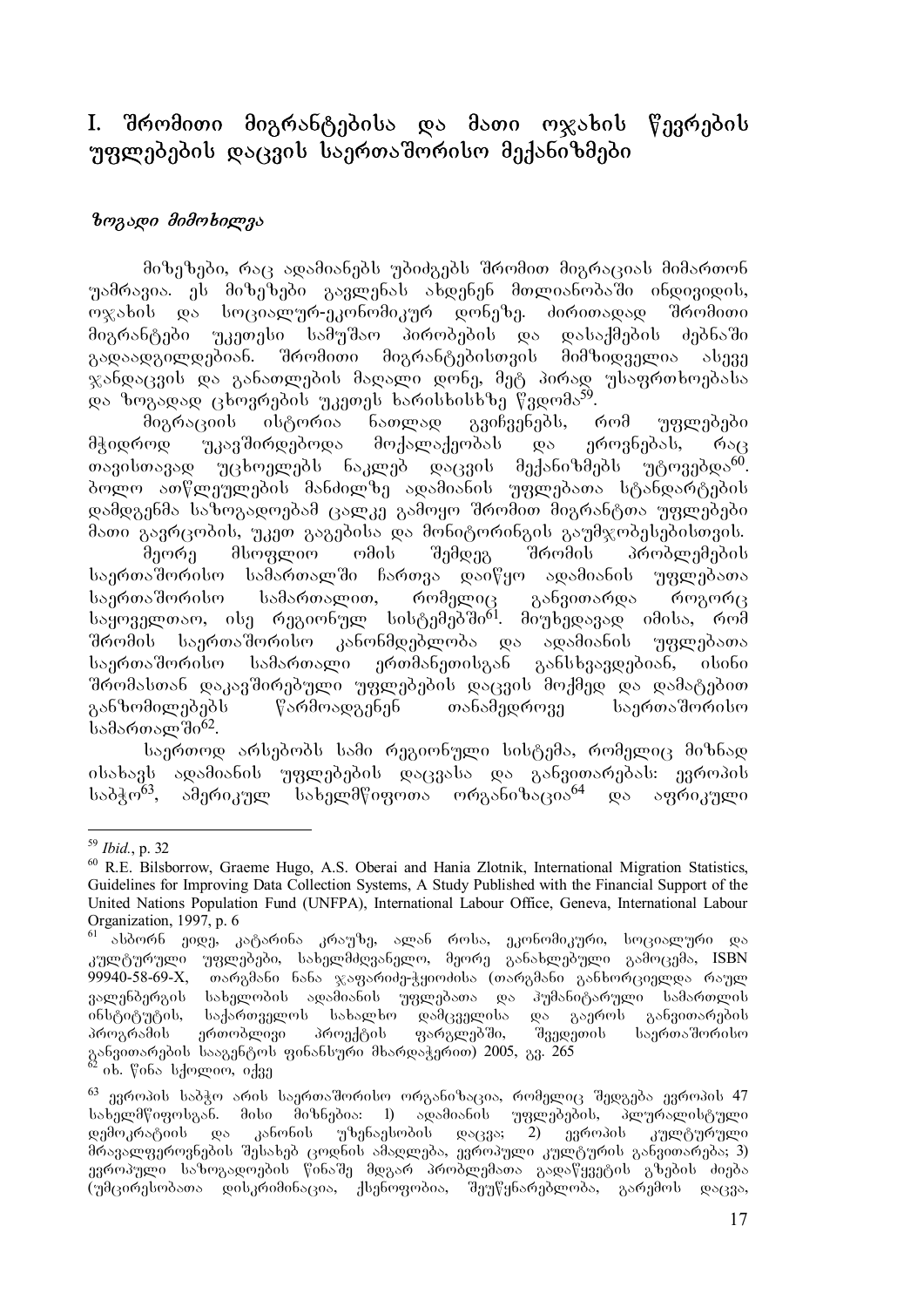ერთობის ორგანიზაცია/აფრიკის კავშირი<sup>65</sup>. მათგან ევროპას აქვს<br>ყველაზე ძველი და განვითარებული სისტემა ინდივიდების მიერ ყველაზე ძველი და განვითარებული სისტემა ინდივიდების მიერ<br>შემოტანილი საჩივრების<sup>66</sup> განხილვის ჩამოყალიბებული სასამართლო  $\theta$ ემოტანილი საჩივრების $^{66}$  განხილვის ჩამოყალიბებული სასამართლო შექანიზმით. ამერიკულ სახელმწიფოთა ორგანიზაციის ადამიანის უფლებათა დაცვის მექანიზმები არ არის ისე განვითარებული, როგორც ევროპული სისტემის, თუმცა მიღწევები მნიშვნელოვანია, თუ გავითვალისწინებთ ამ ბოლო დრომდე რეგიონში არსებულ პოლიტიკურ არეულობას. ყველაზე ახალგაზრდა რეგიონული სისტემა აქვს აფრიკას. ამასთან აფრიკას დამთრგუნველი რეჟიმების და ადამიანის უფლებათა სისტემატიური დარღვევების დიდი გამოცდილებაც გააჩნია. აფრიკულმა სისტემამ წარმატება მოიპოვა ადამიანის უფლებათა დაცვის ჰარმონიული რეგიონული სისტემის განვითარებაში, კომისიამ მიიღო მთელი რიგი საჩივრებისა, რომლებიც სხვა რეგიონული სისტემებისგან განსხვავებით  $\theta$ შემოვიდა არასამთავრობო ორგანიზაციებიდან $^{67}$ .

აღსანიშნავია, რომ 1948 წლის 10 დეკემბერს ადამიანის უფლებების საყოველთაო დეკლარაციის მიღებით დიდი ნაბიჯი გადაიდგა ჰუმანიზმის ისტორიაში<sup>68</sup>. საყოველთაო დეკლარაცია და მის შემდგომ მიღებული

კლონირება, შიდსი, ნარკოტიკები, ორგანიზებული დანაშაული და სხვა). იგი შეიქმნა 1949 წლის 5 მაისს ლონდონში, დასავლეთ ევროპის ათი სახელმწიფოს მიერ (ბელგია დანია, გაერთიანებული სამეფო, ირლანდია, იტალია, ლუქსემბურგი, ნიდერლანდი, ნორვეგია, საფრანგეთი და შვედეთი, დამატებით ის. http://ka.wikipedia.org/wiki/ევროპის\_საბჭო

64 ამერიკის სახელმწიფოების ორგანიზაცია (ინგლ. The Organization of American States, აკრონიმი OAS, ან როგორც ცნობილია დანარჩენ სამ ოფიციალურ ენაზე OEA), საერთაშორისო ორგანიზაცია, შტაბ-ბინით ვაშინგტონში (კოლუმბიის ოლქი) მისი წევრია ამერიკის კონტინენტების 35 დამოუკიდებელი სახელმწიფო, ორგანიზაცია შეიქმნა 1948 წლის 30 აპრილს, საერთაშორისო კონფერენციაზე ბოგოტაში (ბოგოტაში)<br>პანამერიკული — კავშირის — ბაზაზე, — რომელიც — 1889 — წლიდან — არსებობდა, — იხ. პანამერიკული კავშირის ბაზაზე, რომელიც 1889 წლიდან არსებობდა, http://ka.wikipedia.org/wiki/ამერიკის სახელმწიფოთა\_ორგანიზაცია

 $^{65}$  აფრიკის კავშირი – საერთაშორისო ორგანიზაციაა, რომელიც აერთიანებს აფრიკის  $53$  სახელმწიფოს. აფრიკის კავშირი დააარსეს 1999 წლის 9 სექტემბერს. აფრიკის სახელმწიფოების ლიდერებმა ლიბიაში გადაწყვიტეს ორგანიზაციის შექმნა. 2002 წლის 9 ogლისს აფრიკის ერთიანობის ორგანიზაცია დასახელდა აფრიკის კავშირად. ორგანიზაციაში შედის აფრიკის ყველა სახელმწიფო გარდა მაროკოსი, რადგანაც კავშირში გაერთიანებულია დასავლეთი საჰარა, რომელსაც მაროკო თავის ტერიტორიად თვლის. აფრიკის კავშირის ადმინისტრაცია ადის-აბებაში (ეთიოპია) მდებარეობს. ქვეყნების რაოდენობა არის 53, სამუშაო ენები არაბული, ფრანგული, obzლoსური, დამატებით ob. http://ka.wikipedia.org/wiki/აფრიკის კავშირი

 $^{66}$  sgsdosbob უფლუბათა უვროპული სასამართლო, დამატებით იხ. http://ka.wikipedia.org/wiki/%E1%83%90%E1%83%93%E1%83%90%E1%83%9B%E1%83%98%E1% 83%90%E1%83%9C%E1%83%98%E1%83%A1\_%E1%83%A3%E1%83%A4%E1%83%9A%E1%83 %94%E1%83%91%E1%83%90%E1%83%97%E1%83%90\_%E1%83%94%E1%83%95%E1%83%A0 %E1%83%9D%E1%83%9E%E1%83%A3%E1%83%9A%E1%83%98\_%E1%83%A1%E1%83%90%E 1%83%A1%E1%83%90%E1%83%9B%E1%83%90%E1%83%A0%E1%83%97%E1%83%9A%E1%83 %9D

-ასბორნ ეიდე, კატარინა კრაუზე, ალან როსა, ეკონომიკური, სოციალური და კულტურული უფლებები, სახელმძღვანელო, მეორე განახლებული გამოცემა, ISBN 99940-58-69-X, თარგმანი ნანა ჯაფარიძე-ჭყიოძისა (თარგმანი განხორციელდა რაულ ვალენბერგის სახელობის ადამიანის უფლებათა და პუმანიტარული სამართლის<br>ინსტიტუტის, საქართველოს სახალხო დამცველისა და გაეროს განვითარების ინსტიტუტის, საქართველოს სახალხო დამცველისა და გაეროს განვითარების<br>პროგრამის ერთობლივი პროექტის ფარგლებში, შვედეთის საერთაშორისო პროგრამის ერთობლივი პროექტის ფარგლებში, შვედეთის საერთაშორისო განვითარების სააგენტოს ფინანსური მხარდაჭერით) 2005, გვ. 145-146

 $^{68}$  გენერალური ასამბლეის რეზოლუცია 217 A (III), 1948 წლის 10 დეკემბერი, რალფ კროუშოუ, პოლიცია და ადამიანის უფლებები, სახელმძღვანელო მასწავლებლების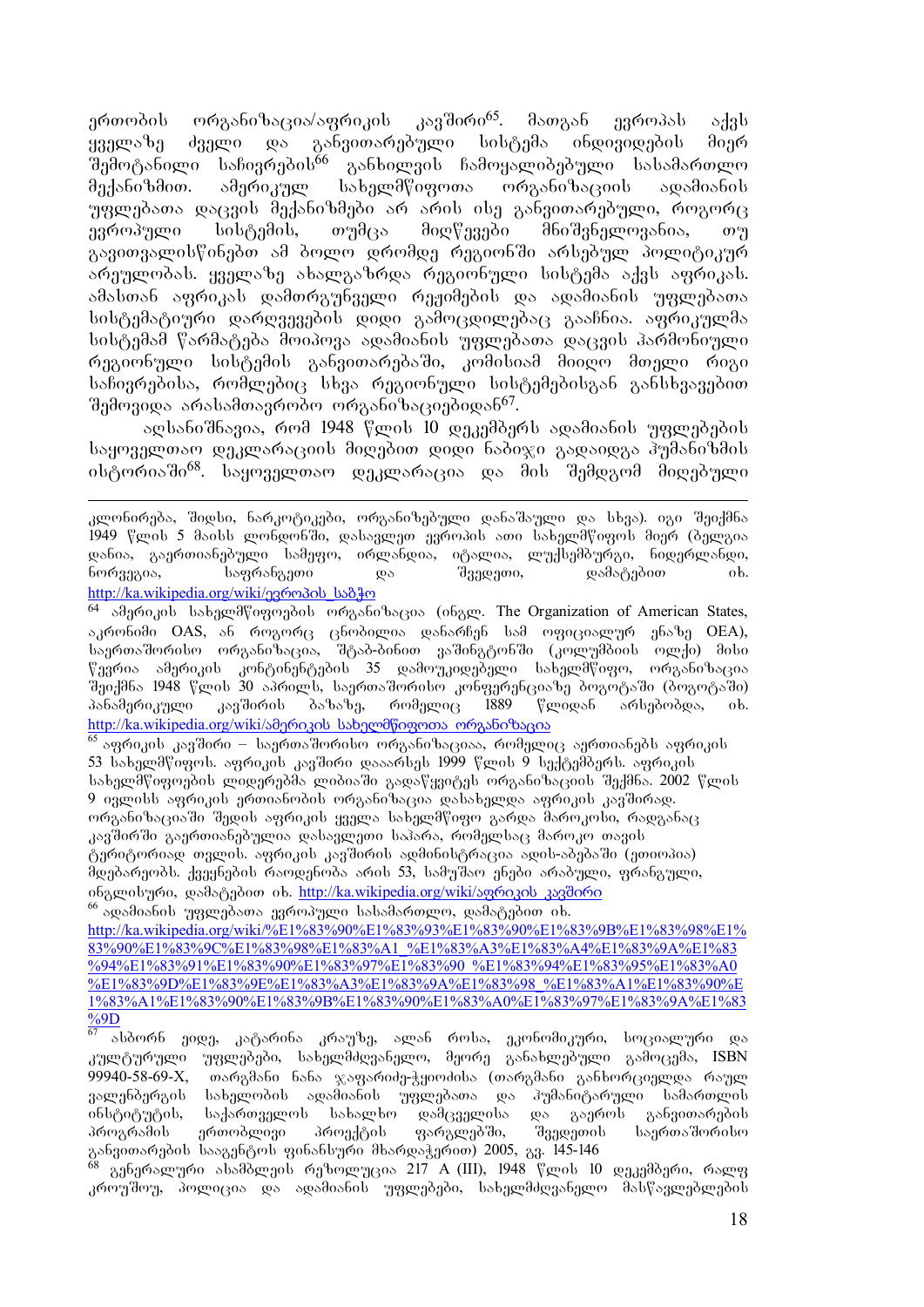ყველა საერთაშორისო სამართლებრივი დოკუმენტი ადამიანის უფლებათა სფეროში მსოფლიოს სახელმწიფოთა თითქმის აბსოლუტური უმრავლესობის მიერ არის ხელმოწერილი. სამწუხაროდ, სახელმწიფოთა კეთილგანწყობის დეკლარირების მიუხედავად მრავალი მათგანი დღესაც არღვევს ადამიანის ძირითად უფლებებსა და თავისუფლებათა უზენაეს პრინციპს. ადამიანის უფლებები კაცობრიობისათვის უფრო მნიშვნელოვანი ხდება. ადამიანის უფლებების დამცველი მექანიზმების განვითარება ისეთივე აქტუალური ხდება, როგორც თავის დროზე ამ უფლებების მოპოვება იყო. რაც შეეხებათ შრომითი მიგრანტებისა და მათი ოჯახის წევრების დამცავ მექანიზმებს, მათ ერთი მხრივ ადამიანის<br>უფლებათა ზოგადი დოკუმენტები<sup>69</sup>, მეორე მხრივ მათი უფლებების უფლებათა ზოგადი დოკუმენტები<sup>69</sup>, მეორე მხრივ მათი დასაცავად სპეციალურად შემუშავებული დოკუმენტები იცავენ<sup>70</sup>.

მეოცე საუკუნის დასაწყისში მსოფლიოში ორმა გლობალურმა და ჰუმანურმა შეხედულებამ მოიკიდა ფეხი. პირველი მიმართულება შრომის პირობებს, სოციალურ სამართლიანობას და საყოველთაო მშვიდობას უსვამდა ხაზს, ხოლო მეორე შრომის, როგორც ადამიანური დირებულების კონცეფციას, სოციალურ მოთხოვნასა და პიროვნების თვითრეალიზაცია-განვითარების საშუალებას $^{71}$ .

შრომის უფლება და შრომის პირობების უფლებები ადამიანის ძირითად უფლებებს განეკუთვნებიან. თუმცა, შრომის უფლებას ხშირად მიიჩნევენ როგორც ადამიანის აღიარებული უფლებების როგორც ერთ კონკრეტულ უფლებას, მაშინ როდესაც იგი სინამდვილეში წარმოადგენს ნორმატიული აქტების ერთობლიობას და არა მხოლოდ ერთ სამართლებრივ კონცეფციას $^{72}$ . შრომის კანონმდებლობა და ადამიანის უფლებათა საერთაშორისო სამართალი ერთმანეთისგან განსხვავების მიუხედავად წარმოადგენენ შრომასთან დაკავშირებული უფლებების დაცვის მოქმედ და დამატებით მექანიზმებს თანამედროვე საერთაშორისო სამართალში.

კონვენცია რასობრივი დისკრიმინაციის ყველა ფორმის აღმოფხვრის შესახებ(CEDR), ქალთა შიმართ დისკრიმინაციის ყველა ფორმის აღმოფხვრის შესახებ კონვენცია (CEDAW) და შსო-ს (ILO) კონვენცია (NI11) შრომისა და დასაქმების სფეროში<br>დისკრიმინაციის აღმოფხვრის შესახებ, რომლებიც დისკრიმინაციის აღმოფხვრას დისკრიმინაციის აღმოფხერის შესახებ, რომლებიც დისკრიმინაციის აღმოფხერას<br>ემსახურებიან, იმავდროულად შრომითი მიგრანტების დაცვასაც ითვალისწინებენ, მიგრანტების დაცვასაც ითვალისწინებენ, რომლებიც შესაძლოა დისკრიმინაციის მსხვერპლნი გახდნენ

 $^{71}$  ასბორნ ეიდე, კატარინა კრაუზე, ალან როსა, ეკონომიკური, სოციალური და კულტურული უფლებები, სახელმძღვანელო, მეორე განახლებული გამოცემა, ISBN 99940-58-69-X, თარგმანი ნანა ჯაფარიძე-ჭყიოძისა (თარგმანი განხორციელდა რაულ<br>ვალენბერგის სახელობის ადამიანის უფლებათა და ჰუმანიტარული სამართლის სახელობის ადამიანის უფლებათა და <mark>პუმანიტარული სამართლის</mark><br>საქართველოს სახალხო დამცველისა და გაეროს განვითარების ინსტიტუტის, საქართველოს სახალხო დამცველისა და გაეროს განვითარების<br>პროგრამის ერთობლივი პროექტის ფარგლებში, შვედეთის საერთაშორისო პროგრამის ერთობლივი პროექტის ფარგლებში, შვედეთის საერთაშორისო განვითარების სააგენტოს ფინანსური მხარდაჭერით) 2005, გვ. 263

ადამიანური რესურსების სპეციალისტებისა და ადამიანის უფლებათა პროგრამების მონაწილეთათვის, 2006, გვ. 30

<sup>&</sup>lt;sup>69</sup> ადამიანის უფლებათა ზოგადი დოკუმენტები, როგორიცაა სოციალურ და კულტურულ უფლებათა საერთაშორისო პაქტი (CESCR), სამოქალაქო და პოლიტიკურ უფლებათა პაქტი (CCPR), ადამიანის უფლებათა და ძირითად თავისუფლებათა დაცვის ევროპული<br>კონვენცია - (ადამიანის - უფლებათა - ევროპული - კონვენცია, - ECHR) - საერთო კონვენცია (ადამიანის უფლებათა ევროპული კონვენცია, ECHR) საერთო ტერმინოლოგიას იყენებენ რომელიც განმარტავს საზოგადოების თითოეული წევრის, თითოეული ადამიანის, მონაწილე სახელმწიფოს ტერიტორიაზე კანონიერად მყოფი ან მისი იურისდიქციის ქვეშ მყოფი ყოველი ადამიანის უფლებებს, შესაბამისად შრომით მიგრანტებსაც

ob. წინა სქოლიო, გვ. 267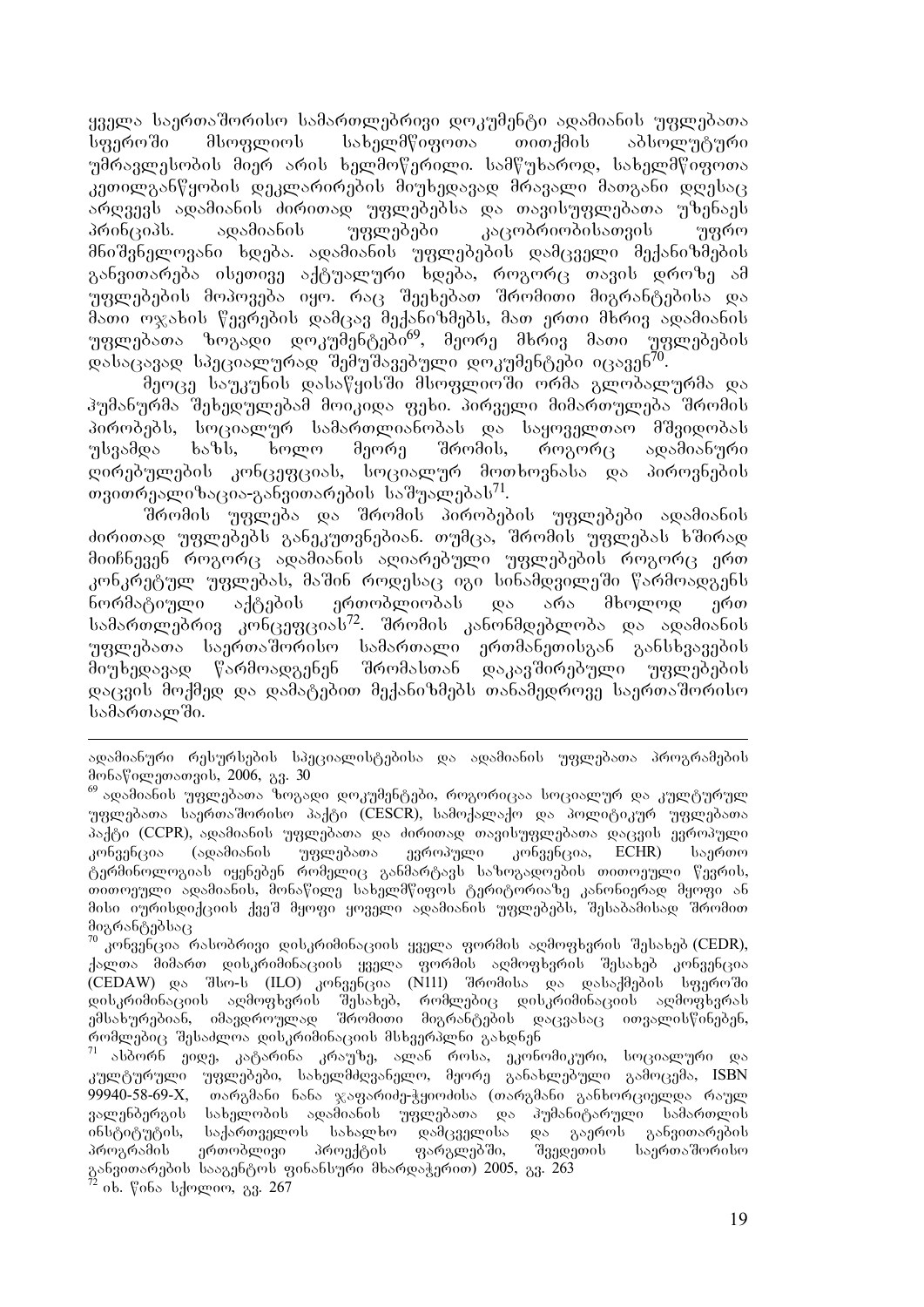'შრომის საერთაშორისო სამართალი ადამიანის უფლებათა ფართო<br>იაშორისო სტანდარტების შექმნამდე აღმოცენდა, რაც გაეროს საერთაშორისო სტანდარტების შექმნამდე აღმოცენდა, რაც გაეროს<br>ფორმირების პროცესს უსწრებდა წინ. შრომის საერთაშორისო gg რემირების პროცესს უსწრებდა წინ. შრომის საერთაშორისო სამართლის შექმნის ფუნქცია შრომის საერთაშორისო ორგანიზაციამ იკისრა. აღსანიშნავია, რომ შსო-მ შეიმუშავა შრომის საერთაშორისო<br>"ოდექსი, რომელშიც ჩამოყალიბებულია შრომასთან დაკავშირებული კოდექსი, რომელშიც ჩამოყალიბებულია შრომასთან დაკავშირებული<br>მინიმალური სტანდარტები<sup>73</sup>. საერთოდ შსო თავისი არსებობის მინიმალური სტანდარტები<sup>73</sup>. საერთოდ შსო თავისი პირველივე დღიდანვე ადამიანის ყველა უფლების ურთიერთდამოკიდებულების მიმდევარია $^{74}$ .

### 1. გაერო და შრომითი მიგრაცია

1972 წელს გენერალურმა ასამბლეამ თავის 2920 (XXVII) რეზოლუციაში<sup>75`</sup> გაკიცხა უცხოელი შრომითი — მიგრანტების მიმართ დისკრიმინაცია და მოუწოდა მთავრობებს, რომ შეეწყვიტათ მსგავსი მოქმედებები და შრომითი მიგრანტების მიღების პირობები გაეუმჯობესებინათ. ეკონომიკური და სოციალური საბჭოს (ეკოსოსი) 1973 წლის მოთხოვნის საფუძველზე — უმცირესობათა დაცვისა და დისკრიმინაციის აღმოფხვრის ქვეკომისიამ<sup>76</sup> 1976 წელს მიიღო აქტი კანონსაწინააღმდეგო და ფარული თრეფიკინგის შედეგად შრომის გამოყენებაზე. სპეციალური მომხსენებლის ქალბატონ ჰალიმა ვარზაზის მიერ მომზადებული აქტი პრობლემის ორ აშკარა ასპექტს გამოყოფდა. ერთის მხრივ ეს იყო კანონსაწინააღმდეგო და ფარული ქმედებების, ხოლო მეორე მხრივ მასპინძელ ქვეყნებში შრომითი მიგრანტების მიმართ დისკრეციული მოპყრობა. აღნიშნული აქტი გაერო-ს მოუწოდებდა კონვენციის შექმნასაც, რომელიც დაიცავდა შრომითი მიგრანტების<br>უფლებებს. სწორედ ამ რეკომენდაციამ მოიპოვა გამოხმაურება უფლებებს. სწორედ ამ რეკომენდაციამ მოიპოვა მსოფლიოს რასიზმისა და რასისტული მოპყრობის წინააღმდეგ ბრძოლის 1978 წლის ჟენევის კონფერენციის მხრიდან, ხოლო გენერალური<br>ასამბლეის 33/163 რეზოლუციაში<sup>77</sup> აღნიშნულ იქნა მდგომარეობის  $\delta$ ასამბლეის 33/163 რეზოლუციაში $^{77}$  აღნიშნულ იქნა მდგომარეობის გაუმჯობესების და ადამიანის უფლებების და შრომითი მიგრანტებისა დირსების დაცვის უზრუნველმყოფი ზომები.

გენერალური ასამბლეის 17 დეკემბრის 1979 წლის 34/172<br>რეზოლუციის<sup>78</sup> შემდგომ ყოველი წევრი სახელმწიფოსთვის შემდგომ ყოველი წევრი სახელმწიფოსთვის მონაწილეობის მიღების უფლებით ჩამოყალიბდა კონვენციის შემმუშავებელი სამუშაო ჯგუფი. 1980 წელს ამ ჯგუფის ჩამოყალიბების შემდგომ დაინტერესებული საერთაშორისო ორგანოები და ორგანიზაციები მოწვეულ იქნენ კონვენციის შესამუშავებლად, მათ

<sup>-</sup><sup>73</sup> http://www.ilo.org/global/What\_we\_do/InternationalLabourStandards/Introduction/lang--en/index.htm <sup>74</sup> ob. ILO: Human rights - A common responsibility, Report of the Director-General, International Labour Conference, 75th Session (Geneva, 1988), Part I, p. 7-9

<sup>&</sup>lt;sup>75</sup> http://daccess-dds-ny.un.org/doc/RESOLUTION/GEN/NR0/269/50/IMG/NR026950.pdf?OpenElement

 $76$  ყოფილი ადამიანის უფლებათა კომისიის მთავარი დამხმარე ორგანო რომელიც 1947  $\gamma$  means for  $\gamma$  is dependence on the Promotion and Protection of Minorities http://www2.ohchr.org/english/bodies/subcom/

 $\frac{77}{10}$  ob. http://www.un.org/documents/ga/res/33/ares33r163.pdf

<sup>&</sup>lt;sup>78</sup> ob. http://www.un.org/documents/ga/res/34/a34res172.pdf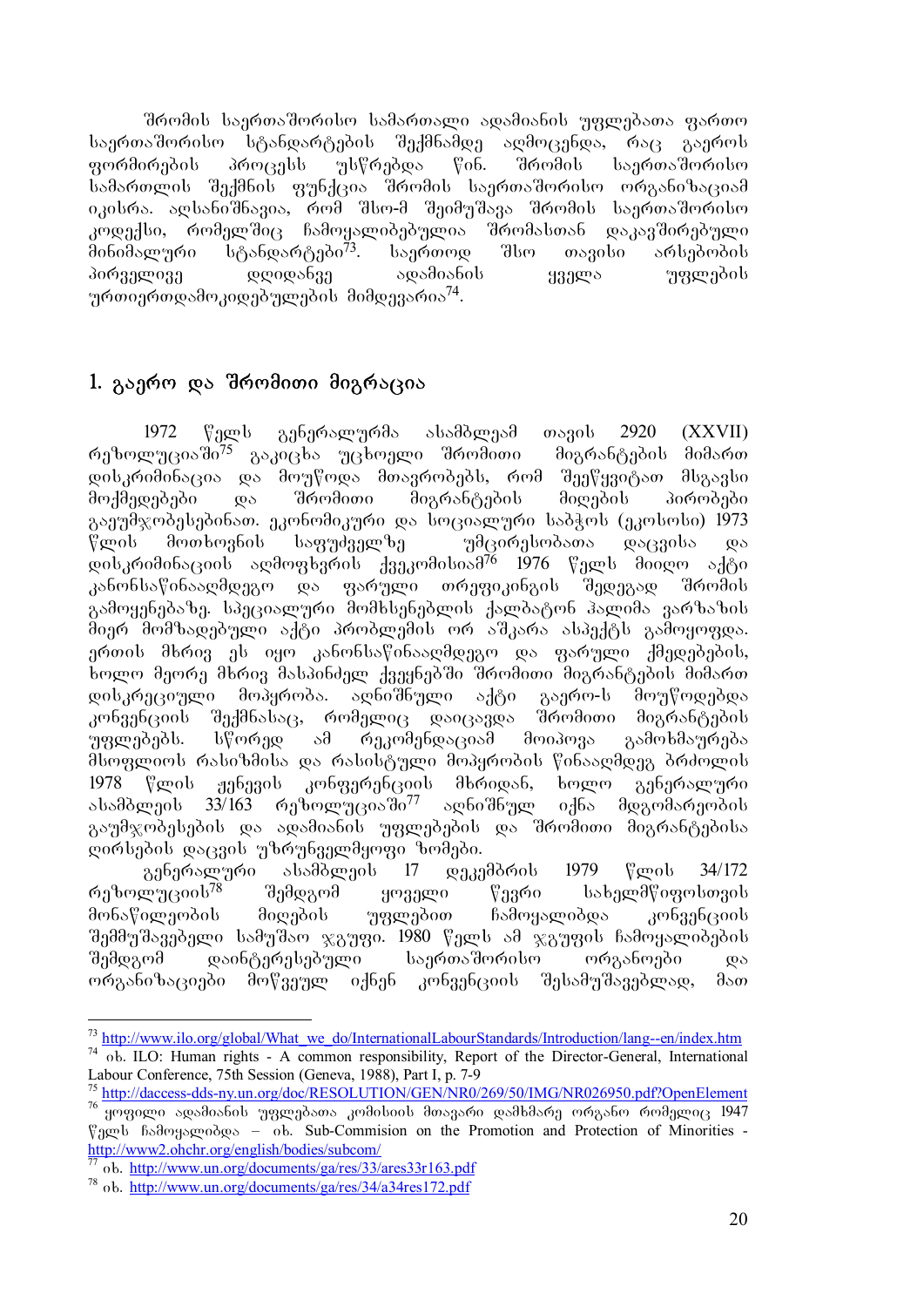შორის ადამიანის უფლებათა კომისია, სოციალური განვითარების კომისია, შრომის საერთაშორისო ორგანიზაცია, გაერო-ს განათლების, მეცნიერებისა და კულტურის ორგანიზაცია, ჯანმრთელობის მსოფლიო ორგანიზაცია. სამუშაო ჯგუფმა კონვენციის პროექტზე მუშაობა  $1990$  $\sqrt[p]{3}$ ლს დაასრულა. $^{79}$ 

-შრომითი მიგრანტების კონვენცია მიღებულ იქნა გაეროს მიერ<br>აყრის გარეშე 1990 წელს.<sup>80</sup> კონვენციის მიღებით შრომითი კენჭისყრის გარეშე 1990 წელს.<sup>80</sup> კონვენციის მიღებით შრომითი მიგრანტების უფლებების ისტორიაში გაიხსნა კიდევ ერთი ახალი თავი, რომელიც განსაზღვრავს შრომითი მიგრანტების უფლებებს და მათი უფლებების უზრუნველყოფის საშუალებებს. მასში გაერთიანებულია  $30$  $\mathfrak k$ ლის დროინდელი დისკუსიები, მათ შორის გაერო-ს ადამიანის უფლებების კვლევები, დასკვნები და რეკომენდაციები, ექსპერტთა შეფასებები, დებატები და გაერო-ს რეზოლუციები შრომით მიგრანტუბთან დაკავშირებით. $^{\hat{8}1}$ 

კონვენცია საჭიროებდა 20 ქვეყნის მიერ რატიფიცირებას რათა<br>lo შესულიყო. 2003 წლის 14 მარტს ელ სალვადორის და ძალაში შესულიყო. 2003 წლის 14 მარტს ელ სალვადორის და<br>გვატემალას მიერ კონვენციის რატიფიცირებით ეს ზღვარიც გვატემალას მიერ კონვენციის რატიფიცირებით ეს ზღვარიც გადაილახა<sup>82</sup>. 2010 წლის ივნისის მონაცემებით აღნიშნული კონვენციის მონაწილე უკვე 59 სახელმწიფოა, აქედან 42-მა მოახდინა მისი რატიფიცირება.<sup>83</sup>

 $\gamma$ ggges b $\epsilon$ a geb $\gamma$ gavela dhasabse gb geb $\gamma$ al adgens $\epsilon$  seagbl სამართლის ნორმებს, სასამართლო და ადმინისტრაციულ პროცედურებს ყოველი სახელმწიფოსთვის. ყოველი სახელმწიფოს მთავრობა, თავის თავზე იღებს პასუხისმგებლობას, რომ მოახდინოს აუცილებელი ზომების გატარება, რასაც მოითხოვს კონვენციასთან შეერთება თუ რატიფიკაცია. ეს გულიხსმობს შრომითი მიგრანტების უფლებების დარღვევების შემთხვევაში მათი უფლებების აღსადგენად ეფექტური საშუალებების გატარებასაც.

მმართველი კომიტეტი<sup>84</sup> კოორდინირებდა და კოორდინირებს ეროვნულ და საერთაშორისო დონეზე კონვენციის გავრცელებას და<br>საჯაროდ გაცნობას თავისი გლობალური კამპანიის მეშვეობით. საჯაროდ გაცნობას თავისი გლობალური კამპანიის მეშვეობით. კამპანიის ძირითადი მიზანია კონვენციის მიღება რაც შეიძლება მეტი

<sup>-</sup><sup>79</sup> Office of the United Nations High Commissioner for Human Rights, The International Convention on Migrant Workers and its Committee, Fact Sheet No. 24 (Rev.1), p. 4

<sup>&</sup>lt;sup>80</sup> ab<sub>131</sub> Manfred Nowak, Introduction to the International Human Rights Regime, The Raoul Wallenberg Institute, Human Rights Library, Volume 14, Martinus Nijhoff Publishers, Leiden/Boston, 2003 da ასბორნ ეიდე, კატარინა კრაუზე, ალან როსა, ეკონომიკური, სოციალური და კულტურული უფლებები, სახელმძღვანელო, მეორე განახლებული გამოცემა, ISBN  $99940$ -58-69-X, თარგმანი ნანა ჯაფარიძე-ჭყიოძისა (თარგმანი განხორციელდა რაულ ვალენბერგის სახელობის ადამიანის უფლებათა და ჰუმანიტარული სამართლის<br>ინსტიტუტის, საქართველოს სახალხო დამცველისა და გაეროს განვითარების .<br>ინსტიტუტის, საქართველოს სახალხო დამცველისა და გაეროს განვითარების<br>პროგრამის ერთობლივი პროექტის ფარგლებში, შვედეთის საერთაშორისო პროგრამის ერთობლივი პროექტის ფარგლებში, შვედეთის საერთაშორისო განვითარების სააგენტოს ფინანსური მხარდაჭერით) 2005, გვ. 456, ასევე დამატებით იხ. http://en.wikipedia.org/wiki/Human\_rights\_treaty\_bodies

<sup>&</sup>lt;sup>81</sup> Office of the United Nations High Commissioner for Human Rights, The International Convention on Migrant Workers and its Committee, Fact Sheet No. 24 (Rev.1), p. 1

 $82$ http://en.wikipedia.org/wiki/International Convention on the Protection of the Rights of All Migra nt\_Workers\_and\_Members\_of\_Their\_Families - State of Ratifications and Signatures<br>  $h_{\text{t}}$  http://treaties.un.org/Pages/ViewDetails.aspx?src=TREA

http://treaties.un.org/Pages/ViewDetails.aspx?src=TREATY&mtdsg\_no=IV-13&chapter=4&lang=en#top

ob. http://www.migrantsrights.org/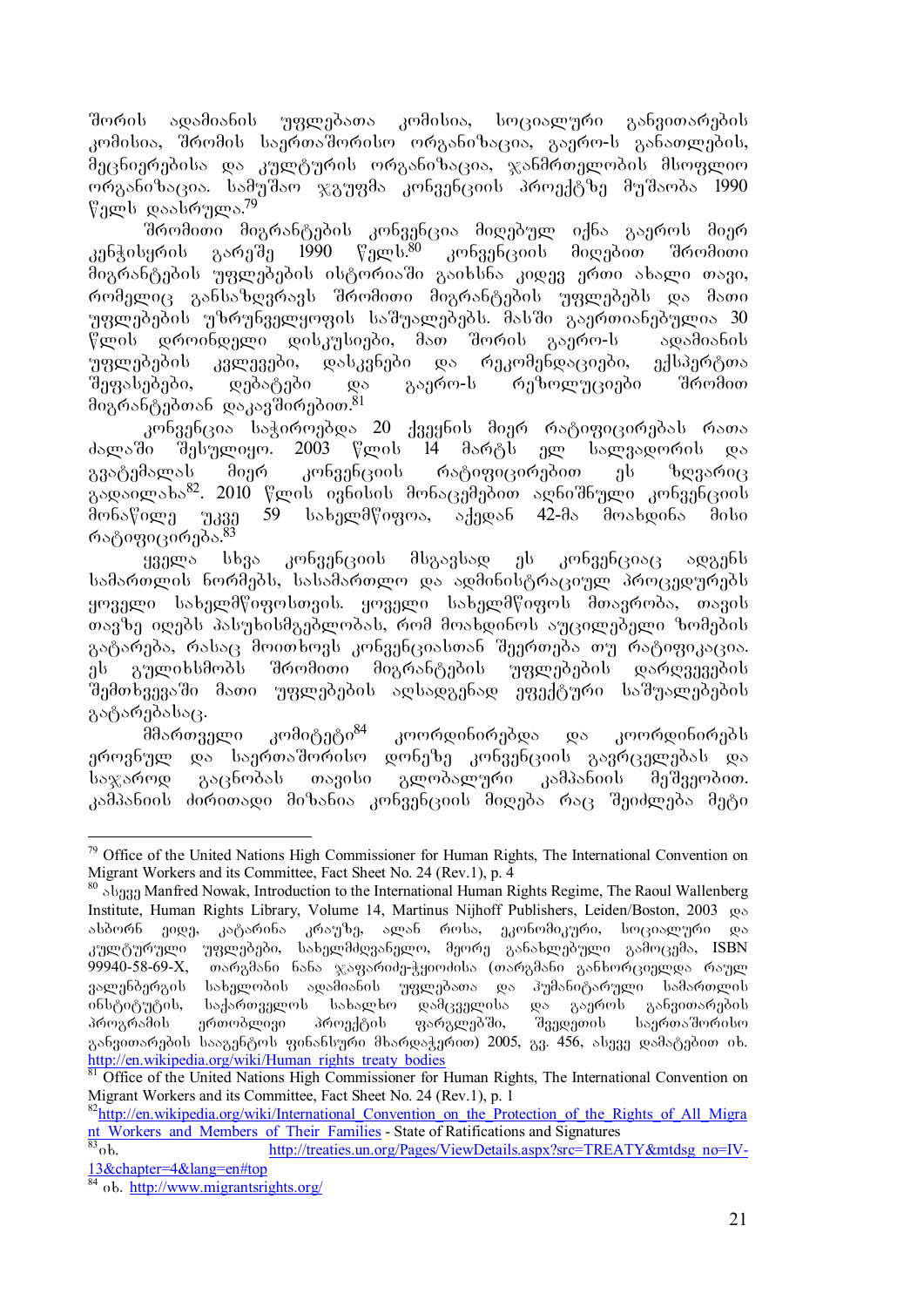რაოდენობის სახელმწიფოს მიერ, ასევე კონვენციის სტანდარტების შერწყმა ეროვნულ კანონმდებლობასა და პრაქტიკაში.<br>მიგრაციის — ფენომენის — სირთულიდან, — მის

 $\frac{1}{10}$ ფეთქებადი ხასიათის და ევროპის ადამიანის უფლებათა ტრადიციებიდან გამომდინარე შრომითი მიგრანტების საყოველთაო დაცვის მექანიზმად  $a$ გაეროს შრომითი მიგრანტების შესახებ კონვენციის არჩევა ხდება<sup>85</sup>. Tumca gasakviria, rom im evropul saxelmwifoebs, romlebic ყველაზე მეტად იყვნენ დაინტერესებულნი კონვენციის შემუშავებით, კონვენციის მიღებიდან დღემდე ჯერ არ მოუხდენიათ მისი<br>რატიფიცირება. უფრო მეტიც, ინდუსტრიალიზებული მსოფლიოს მეტიც, ინდუსტრიალიზებული მსოფლიოს ნაწილმა, კურძოდ კი გერმანიამ და ამერიკის შეერთებულმა შტატებმა კონვენციის შემუშავებისას გამოაცხადეს, რომ ვერ მოახდენდნენ aRniSnuli konvenciis ratifikacias, xolo gaeros generaluri ასამბლეის მიერ ტექსტის ოფიციალურად მიღებისთანავე ავსტრალიამ,  $\frac{1}{10}$  is  $\frac{1}{10}$  degree on  $\frac{1}{10}$  and  $\frac{1}{10}$  and  $\frac{1}{10}$  and  $\frac{1}{10}$  and  $\frac{1}{10}$  and  $\frac{1}{10}$  and  $\frac{1}{10}$  and  $\frac{1}{10}$  and  $\frac{1}{10}$  and  $\frac{1}{10}$  and  $\frac{1}{10}$  and  $\frac{1}{10}$  and  $\frac{1}{$ ფაქტიურად გამოვიდა, რომ შრომითი მიგრანტების კონვენციის შექმნა maincdamainc warmatebuli ar aRmoCnda86. aq gasaTvaliswinebelia სამართლებრივი წინააღმდეგობები, რაც შეიძლება მოჰყოლოდა  $\,$ სახელმწიფოთა მიერ კონვენციის რატიფიკაციას. საჭირო გახდებოდა -ეროვნული კანონმდებლობების შეცვლა და შრომითი მიგრანტების<br>კონვენციის პირობებთან შესაბამისობაში მოყვანა. რაც ზოგიერთ ്შესაბამისობაში მოყვანა. რაც <sup>ა</sup>ხოგიერთ შემთხვევაში დიდ პრობლემებს წარმოშობდა<sup>87</sup>. თუმცა აქვე უნდა აღინიშნოს, რომ თვით კონვუნცია თავისი შედარებითი მოქნილობით სახელმწიფოებს აძლევს თავისუფალი მოქმედების საშუალებას. ეს ფაქტორი ამცირებს კონვენციასა და სახელმწიფოთა ეროვნულ "ანონმდებლობებსა და ქვეყნის შიდა პრაქტიკას შორის კოლიზიური ელემენტების წარმოქმნას. დამატებით უნდა ითქვას, რომ კონვენციის  $\frac{1}{2}$ მონაწილე სახელმწიფოებს შეუძლიათ ისეთი დათქმების $^{88}$  გაკუთება, რა $\overline{\rm G}$ არ მოდის შესაბამისობაში თავიანთ ეროვნულ კანონმდებლობასთან, ოღონდ რა თქმა უნდა არა მთლიანი ნაწილის ან მიგრანტთა გარკვეულ, რომელიღაც ჯგუფთან დაკავშირებით<sup>89</sup>. შრომითი მიგრანტების კონვენციის წინააღმდეგ ყველაზე ხშირად ის არგუმენტი სახელდება, რომ შრომითი მიგრანტების უფლებები დაცულია სხვა საერთაშორისო

<sup>-</sup><sup>85</sup> Euan MacDonald, Ryszard Cholewinski, The Migrant Workers Convention in Europe, Obstacles of the Ratification of the International Convention on the Protection of the Rights of All Migrant Workers and Members of their Families: EU/EEA Perspectives, UNESCO Migration Studies 1, 2007, p. 22

<sup>&</sup>lt;sup>86</sup> ob. წინა სქოლიო, იქვე

<sup>&</sup>lt;sup>87</sup> Paul De Guchteneire, Antione Pécoud, Riszard Cholewinski, Migration and Human Rights, The United Nations Convention on Migrant Worker's Rigths, United Nations Educational, Scientific and Cultural Organization, Cambridge University Press, 2009, p. 18

სახელმწიფოს უფლება, საერთაშორისო ხელშეკრულების ხელმოწერისა რატიფიკაციის დროს გააკეთოს განცხადება, რომლის მიზანია შეზღუდოს ზოგიერთი მუხლის მოქმედება ან შემოფარგლოს მათი მოქმედება გარკვეული პირობებით. თუ არც ერთი სხვა მხარე არ განაცხადებს პროტესტს აღნიშნული შენიშვნა იურიდიულ ძალას iZens yvela monawilis mimarT da SeniSvnis gamkeTebelsa da xelSekrulebis სხვა მონაწილეებს შორის აღნიშნული ხელშეკრულება მოქმედებს დათქმაში აღნიშნული პირობით, იხ. თანამედროვე საერთაშორისო სამართალი, ლექსიკონიცნობარი, თბილისის უნივერსიტეტის გამოშცემლობა, თბილისი, 2003 წელი, გვ.  $78$ 

<sup>89</sup> Paul De Guchteneire, Antione Pécoud, Riszard Cholewinski,Migration and Human Rights, The United Nations Convention on Migrant Worker's Rigths, United Nations Educational, Scientific and Cultural Organization, Cambridge University Press, 2009, p. 18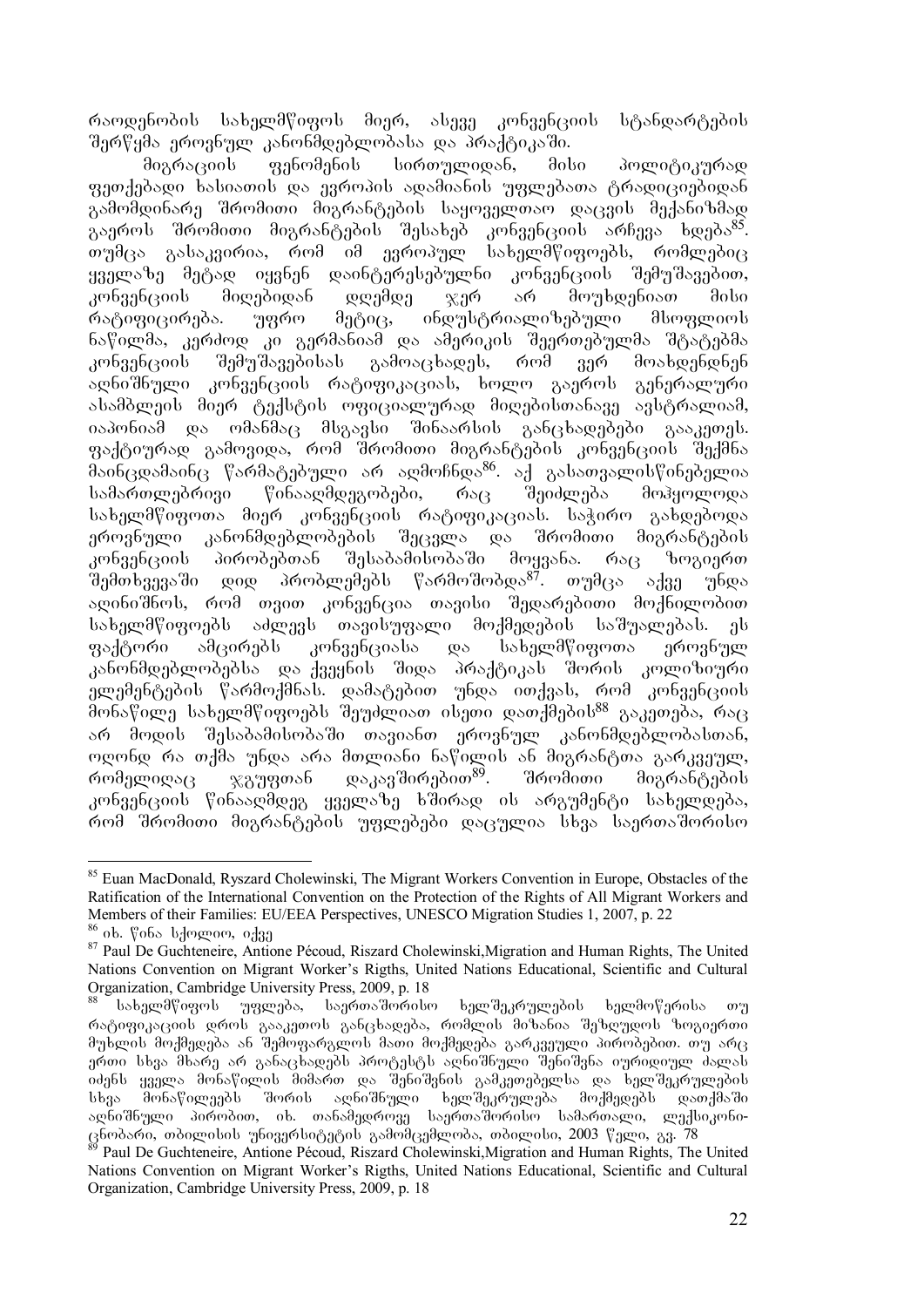და რეგიონული კონვენციებით, განსაკუთრებით ყურადღებას ამახვილებენ საერთაშორისო პაქტზე ეკონომიკური სოციალური და კულტურული<br>უფლებების შესახებ<sup>90</sup>, საერთაშორისო პაქტზე სამოქალაქო და უფლებების შესახებ<sup>90</sup>, საერთაშორისო პაქტზე სამოქალაქო და სთვანა<br>პოლიტიკური უფლებების შესახებ<sup>91</sup>, ასევე ადამიანის უფლებათა და<br>ძირითად თავისუფლებათა დაცვის ევროპის კონვენციაზე<sup>92</sup>. ყველა ძირითად თავისუფლებათა დაცვის ევროპის კონვენციაზე<sup>92</sup>. ყველა აღნიშნული დოკუმენტები პრინციპში ვრცელდება როგორც მოქალაქეებზე ისე არამოქალაქეებზე, თუმცა საბუთების არ მქონე მიგრანტების უფლებები უკეთაა დაცული შრომითი მიგრანტების<br>კონვენციით. ეს გარკვეულწილად აიხსნება შრომითი მიგრანტების ეს გარკვეულწილად აიხსნება შრომითი მიგრანტების კომიტეტის მიერ კონვენციის გაგებისა და მისი პირობების შესრულების<br>მონიტორინგისთვის — გაწეული — უზარმაზარი — საქმით<sup>93</sup>. — კონვენციის მონიტორინგისთვის პირობებთან ეროვნული კანონმდებლობების შედარებითი თავსებადობის  $\nabla$ ყალობით, რამოდუნიმე განვითარებულ ქვეყანაში მაინც, კონვენციის რატიფიკაციას პრობლემები არ შეექმნებოდა. მაგრამ აქ სხვა არაიურიდიული გარემოებები იჩენდა თავს, როგორიცაა პოლიტიკური, კულტურული და გარკვეულ შემთხვევებში ფილოსოფიურიც. კონვენციის<br>"ფილოსოფია" იწვევს ე.წ "სტრუქტურულ სკეპტიციზმს"<sup>94</sup> 'ფილოსოფია'' იწვევს ე.წ "სტრუქტურულ სკეპტიციზმს"<sup>94</sup> ათა.<br>სახელმწიფოთა მხრიდან და ამ სკეპტიციზმის დასაძლევად საჭიროა popo dspotbda3<sup>95</sup>.

#### 1.1. შრომითი მიგრანტებისა და მათი ოჯახის წევრების უფლებების  $\varphi$ აცვის შესახებ საერთაშორისო კონვენციის მიმოხილვა

შრომითი მიგრანტებისა და მათი ოჯახის წევრების უფლებების დაცვის შესახებ საერთაშორისო კონვენციის აძლიერებს და ავსებს გაერო-ს ადამიანის უფლებების ძირითად ხელშეკრულებებში გატარებულ პრინციპებს და დებულებებს.<sup>96</sup>

კონვენცია შედგება პრეამბულის და ცხრა ნაწილისაგან. 1. გამოყენების სფერო და ტერმინების განმარტებები, 2. უფლებებთან მიმართებაში არადისკრიმინაცია, 3. შრომითი მიგრანტებისაა და მათი  $\alpha$  ox $\beta$ bob  $\alpha$ is adamianis uga manamanis utlebes da mudoso da mudoso da mudoso da mudoso da mudoso da mudoso da mudoso da mudoso da mudoso da mudoso da mudoso da mudoso da mudoso da mudoso da mudoso da mudoso da mud

 $^{90}$  ადამიანის უფლებათა სფეროში ძირითადი საერთაშორისო სამართლებრივი აქტების კრებული, პირველი ნაწილი, სახალხო დამცველის ბიბლიოთეკა, თბილისი, 2001, გვ. 99<br><sup>91</sup> იხ. წინა სქოლიო, გვ. 115

<sup>92 &</sup>lt;sub>s</sub>eo: <sub>V</sub>oso s<sub>o</sub>o: <sub>2002</sub> s<sub>oo</sub>. ---<br><sup>92</sup> seosdos6ob უფლებათა სფეროში ძირითადი საერთაშორისო სამართლებრივი აქტების  $k$ rebuli, meore nawili, sakalisan biblioteka, Tbilisi, 2001, 2001, 2001, 2003, 25

<sup>93</sup> Paul De Guchteneire, Antione Pécoud, Riszard Cholewinski,Migration and Human Rights, The United Nations Convention on Migrant Worker's Rigths, United Nations Educational, Scientific and Cultural Organization, Cambridge University Press, 2009, 83. 19

 $^{94}$  სტრუქტურული სკეპტიციზმი გამოიხატება სახელმწიფო ხელისუფლების მიერ იმ ახალი შეხედულებების მიმართ უნდობლობაში, რაც არ ემთხვევა სახელმწიფოში უკვე არსებულ ინსტიტუციონალურ ტრადიციებს და შეხედულებებს, დამატებით იხ. ასევე http://books.google.ge/books?id=E703jLy5HB0C&pg=PA66&lpg=PA66&dq=structural+scepticism&so urce=bl&ots=tjGjcXgKra&sig=Pzhnqz4J--

<sup>,</sup>tQ2uzgNqloEE\_C\_gI&hl=ka&ei=sRONTMLvAcKRswaZqf20Ag&sa=X&oi=book\_result&ct=result&re snum=4&ved=0CB8Q6AEwAw#v=onepage&q&f=false

<sup>95</sup> Paul De Guchteneire, Antione Pécoud, Riszard Cholewinski,Migration and Human Rights, The United Nations Convention on Migrant Worker's Rigths, United Nations Educational, Scientific and Cultural Organization, Cambridge University Press, 2009,  $\delta$ 3. 19

<sup>&</sup>lt;sup>96</sup> http://en.wikipedia.org/wiki/Human\_rights\_treaty\_bodies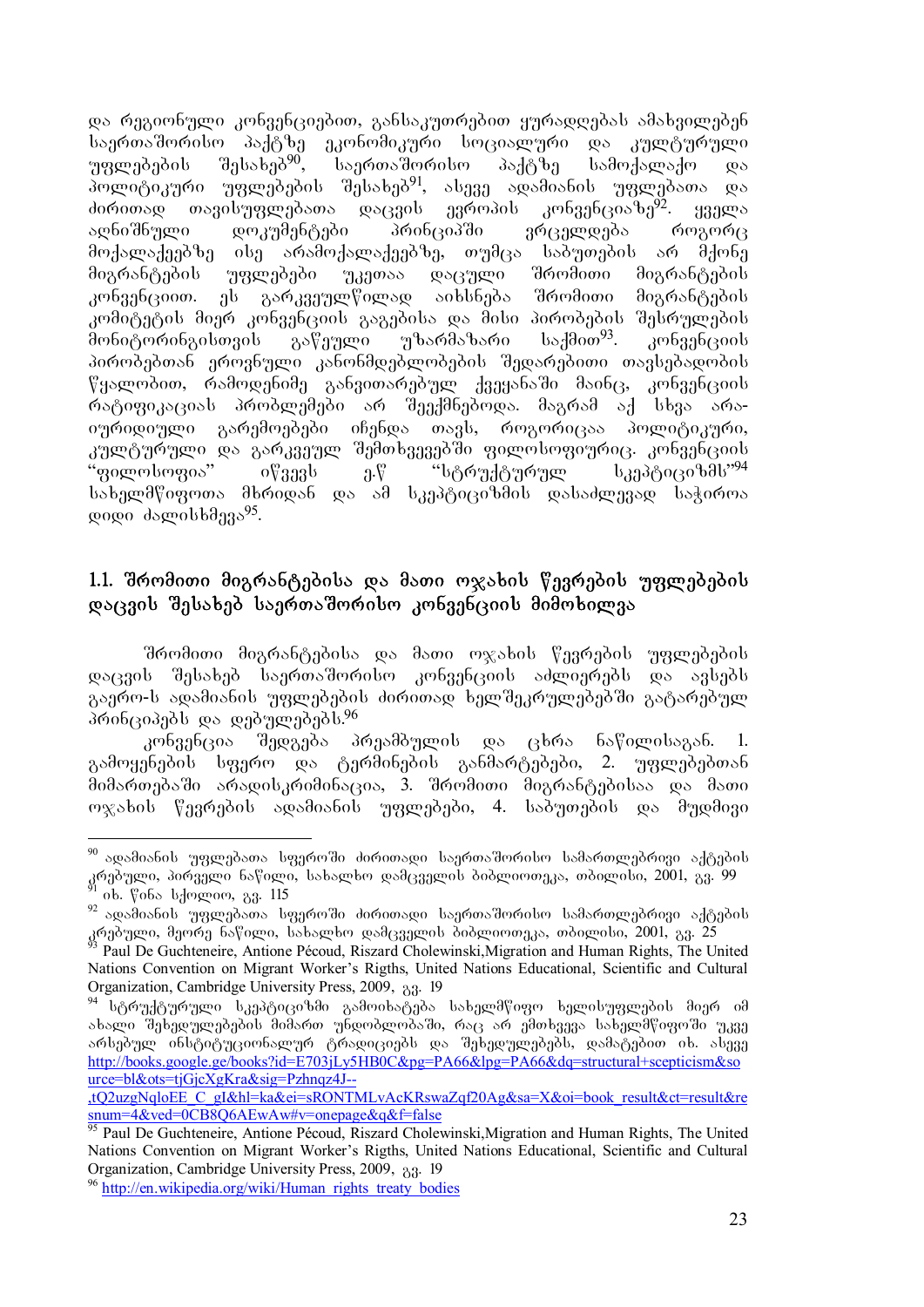სტატუსის მქონე შრომითი მიგრანტებისაა და მათი ოჯახის წევრების სხვა უფლებები, 5. დებულებები, რომლებიც გამოიყენება შრომითი შიგრანტებისა და მათი ოჯახის წევრების კონკრეტული კატეგორიების მიმართ, 6. შრომითი მიგრანტების და მათი ოჯახის წევრების საერთაშორისო მიგრაციისთვის ნორმალური, სამართლიანი, ჰუმანური და<br>კანონიერი — პირობების — შექმნისთვის — ხელშეწყობა, — 7. — კონვენციის კანონიერი პიროპების შექმნისთვის ხელშეწყობა, 7. კონვენციის გამოყენების სფერო, 8. ზოგადი დეპულებები, 9. დასკვნითი დებულებები. შრომითი მიგრანტების კონვენცია ითვალისწინებს იმ მინიმალური სტანდარტების გატარებას, რაც გულისხმობს შრომითი მიგრანტების და მათი ოჯახის წევრების მიმართ სახელმწიფოთა მხრიდან აუცილებელ გასატარებელ ღონისძიებებს, საიმიგრაციო სტატუსის მიუხედავად. ანუ სახელმწიფოსთვის მნიშვნელობა არ უნდა პქონდეს შრომითი მიგრანტების და მათი ოჯახის წევრების წარმომავლობას, ის ყველა სხვა მოქალაქის მსგავსად უნდა იცავდეს მათ უფლებეპს და ღირსეპას.

.<br>პრეამბულაში ხელახლა და ხაზგასმითაა არალეგალი შრომითი მიგრანტების უფლებებზე საუბარი. საერთაშორისო ორგანიზაციებმა არც ისე დიდი ხნის წინ მოახდინეს არალეგალ შრომით მიგრანტთა განსაზღვრების ჩამოყალიბება.

მონაწილე სახელმწიფოები პრეამბულაშივე აღიარებენ, რომ შრომითი მიგრანტების უფლებები ხშირად ირღვევა. ხშირია მათი ექსპლუატაციის დამადასტურებელი ფაქტები<sup>97</sup>, რის გამოც აუცილებელია საჭირო ღონისძიებების გატარება, რათა თავიდან იქნეს აცილებული და გამოირიცხოს შრომითი მიგრანტების თრეფიკინგი და მათ საწინააღმდეგოდ მიმართული არალეგალური მოძრაობები. ამავე დროს უზრუნველყოფილი უნდა იყოს მათი, როგორც ადამიანის უფლებების  $Q^{3}(33)$ 

მიგრანტებთან დაკავშირებულ ყველა სხვა სახის ინსტუმენტთან შედარებით კონვენციის პირველი ნაწილი "შრომითი მიგრანტების" ცნების ყველაზე ამომწურავ განმარტებას გვაძლევს. კერძოდ კონვენციის  $2.1$  მუხლი განსაზღვრავს შრომით მიგრანტს, როგორც "პირს, რომელიც იქნება, არის და იყო დაკავებული ანაზღაურებადი საქმიანობით იმ  $\sim$ სახულმწიფოში, რომლის მოქალაქე $\rm_B$  ის $^{98}$  არ არის." კონვუნციის მესამე მუხლი ჩამოთვლის იმ პირთა წრეებს, რომლებიც არ იგულისხმებიან "შრომითი მიგრანტების" ტერმინის ქვეშ<sup>99</sup>, ხოლო მეოთხე მუხლი გვაძლევს განმარტებას, თუ ვინ იგულისხმება "შრომითი მიგრანტების

<sup>&</sup>lt;sup>97</sup> WHO Library Cataloguing-in-Publication Data, International migration, health and human rights. (Health and human rights publication series), 1.Transients and migrants 2.Refugees 3.Emigration and immigration 4.Human rights 5.Health status 6.Public policy, 7.International cooperation I.World Health Organization.,ISBN 92 4 156253 6 (NLM classification: WA 300), World Health Organization, 2003, p.3, p. 29, godoggdoo ob. obgg http://www.un-ngls.org/WHO-intl\_migration\_hhr.pdf

ქართულ ენაში სქესის მიხედვით ნაცვალსახელები არ განსხვავდებიან, ამიტომ აქ არ  $6s\overline{b}$ , რომ კონვენციის ტექსტში ორივე სქესზეა გასმული ხაზი

 $^{\prime}$ კერძოდ, საერთაშორისო ორგანიზაციებში და დაწესებულებებში მომუშავეები, პირები, როშელნიც გაგზავნილნი ანდა დაქირავებულნი არიან როშელიმე სახელშწიფოს მიერ <u>ოფიციალური ფუნქციების შესასრულებლად, სხვადასხვა განვითარების პროგრამებში</u> მომუშავენი, ინვესტორები, ლტოლვილები და მოქალაქეობის არმქონე პირები, სტაჟიორები და სტუდენტები, მეზდვაურები, ასევე მუშები, სტაციონარულ ზღვისპირა კონსტრუქციებზე, რომლებსაც არ აქვთ დამსაქმებელი სახელმწიფოს ნებართვა<sub>.</sub>  $\alpha$ ცხოვრებასა და ანაზდაურებად საქმიანობაზე – იხ. შრომითი მიგრანტებისაა და მათი დჯახის წევრების დაცვის შესახებ საერთაშორისო კონვენციის მესამე მუხლი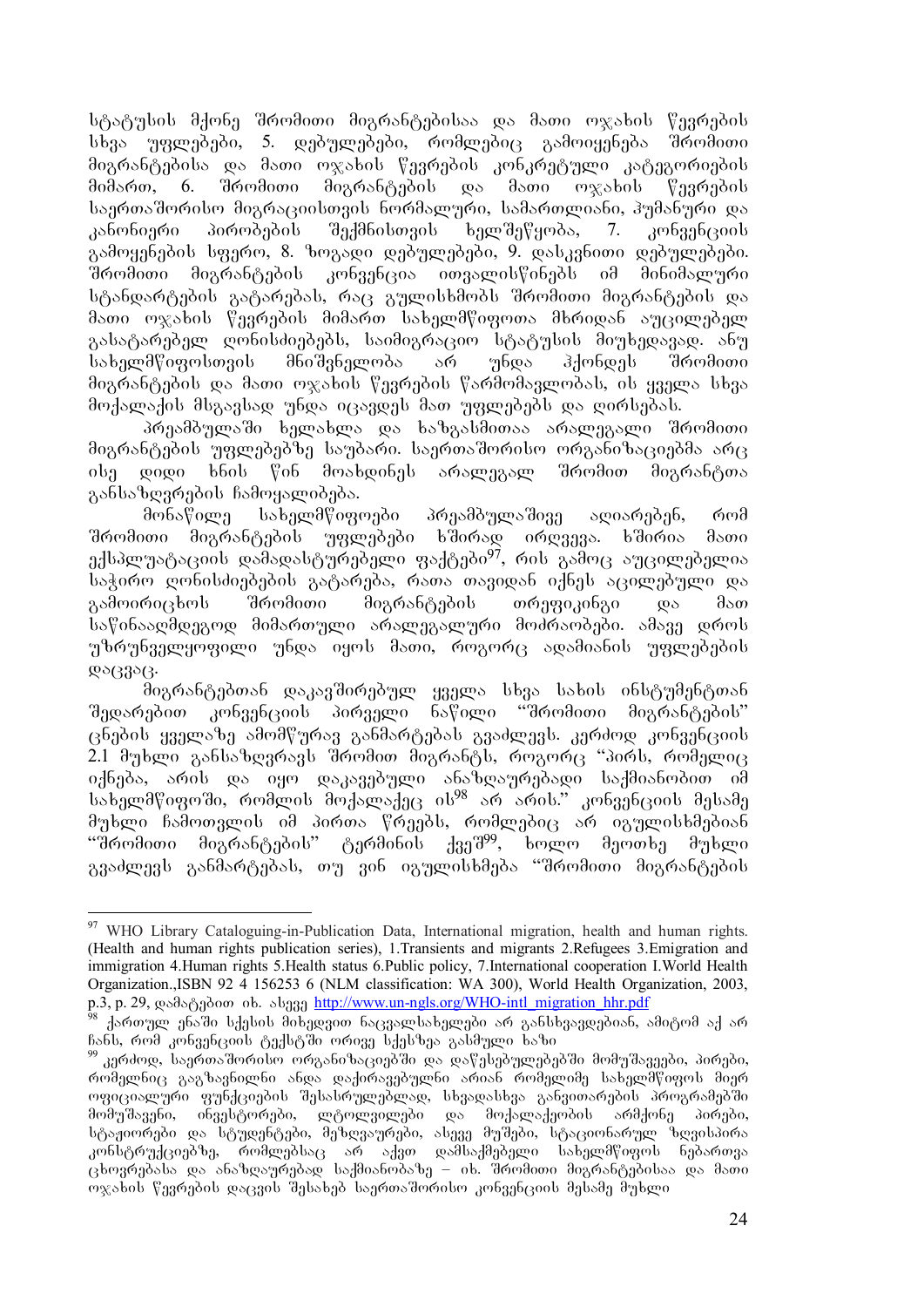ოჯახის წევრების" ტერმინის ქვეშ.<sup>100</sup> აქვე მეხუთე მუხლი განმარტავს, რომ შრომითი მიგრანტები და მათი ოჯახის წევრები ითლებიან მუდმივი სტატუსის მქონეებად ან ლეგალებად, თუ ასეთად აღიარებს მათ დამსაქმებელი სახელმწიფო თავისი კანონმდებლობითა და საერთაშორისო ხელშეკრულებების მიხედვით. წინააღმდეგ შემთხვევაში ისინი ითვლებიან უსაბუთო და არალეგალ მიგრანტებად.

და ბოლოს, კონვენციის მეხუთე ნაწილში შემოტანილია სიახლე, კერძოდ ეს ნაწილი განსაზღვრავს უფლებებს, რომლებიც ეხებიან<br>შრომითი მიგრანტების და მათი ოჯახის წევრების კონკრეტულ შრომითი მიგრანტების და მათი ოჯახის წევრების კონკრეტულ კატეგორიებს: საზღვრისპირა, სეზონური, ე.წ. "მოხეტიალე" შრომითი მიგრანტების, სპეციალურ პროექტებში დასაქმებულ და თვითდასაქმებულ შრომით მიგრანტთა უფლებებს.

კონვენციაში ცალკე თავად არის გამოყოფილი არადისკრიმინაციულობის პრინციპი. კონვენციის მე-7 მუხლი განმარტავს, რომ მონაწილე სახელმწიფოები იღებენ ვალდებულებას ადამიანის უფლებების დოკუმენტებთან შესაბამისობაში პატივი სცენ და უზრუნველყონ შრომითი მიგრანტებისაა და მათი ოჯახის წევრების უფლებების დაცვა, მიუხედავად სქესის, რასობრივი კუთვნილების, კანის ფერის, ენის, რელიგიისა თუ მრწამსის, პოლიტიკური თუ სხვა ეროვნული, ეთნიკური ან სოციალური შეხედულებების, მოქალაქეობის, ასაკის, ეკონომიკური, ქონებრივი, ოჯახური მდგომარეობის და წარმომავლობის გამო ან სხვა ნებისმიერი საფუძვლის გამო. მიუხედავად ამისა ეს პრინციპი ხშირად ირღვევა პრაქტიკაში.

ამ ნაწილის მსავსად პირველი მუხლიც გვამცნობს, რომ კონვენცია ვრცელდება განუსხვავებლად ყველა მიგრანტ მუშაზე და მათი ოჯახის წევრებზე. მიუხედავად იმისა, რომ კონვენციის ამკრძალავი საფუძვლების ჩამონათვალი ილუსტრაციულია და არა ამომწურავი, ის მაინც უფრო სრულია, ვიდრე ადამიანის უფლებების სხვა კონვენციებში, ჩამოთვლილი საფუძვლები.<sup>101</sup>

შრომითი მიგრანტების კონვენციის მესამე ნაწილი (მოიცავს 8-დან 35-მდე მუხლებს) წარმოგვიდგენს შრომითი მიგრანტებისა და მათი ოჯახის წევრების უფრო ფართო ჩამონათვალს, მათი მიგრაციული სტატუსის მიუხედავად. ამ მუხლების უმრავლესობა აზუსტებს სხვადასხვა ძირითად ხელშეკრულებაში ჩამოთვლილი უფლებების გამოყენების ჩარჩოებს. კონვენცია ასევე შეიცავს უფლებების ჩამონათვალს, რომლებიც საჭიროებს სპეციალურ დაცვას და გარდა ამისა, შრომითი მიგრანტების და მათი ოჯახების დაცვის უზრუნველყოფის დამატუბით გარანტიებს, სისტემის მექანიზმების სუსტი  $\delta$ bsრუების გათვალისწინებით.  $\delta$  მაგალითად, კონვენციის მე-15 მუხლი აცხადებს, რომ შრომით მიგრანტებს ან მათი ოჯახის წევრებს არ

 $^{100}$  ტერმინი "ოჯახის წევრები" გულისხმობს მიგრანტ მუშაკებთან ქორწინებაში მყოფ ანდა ისეთი ურთიერთობის მქონე პირებს, რომლებიც უტოლდებიან ქორწინებაში ყოფნის სტატუსს, ასევე შრომითი მიგრანტების კმაყოფაზე მყოფ ბავშვებს და პირებს,<br>რომელნიც — აღიარებულნი — არიან — ოჯახის — წევრებად — შესაბამის — მონაწილე რომელნიც აღიარებულნი არიან ოჯახის წევრებად შესა<br>სახელმწიფოთა კანონმდებლობით ანდა ორმხრივი ან  $\alpha$ ანონმდებლობით ანდა ორმხრივი ან მრავალმხრივი ხელშეკრულებებით

იხ. საერთაშორისო პაქტი ეკონომიკური, სოციალური და კულტურული უფლებების შესახებ, საერთაშორისო პაქტი სამოქალაქო და პოლიტიკური უფლებების შესახებ

<sup>102</sup> Office of the United Nations High Commissioner for Human Rights, The International Convention on Migrant Workers and its Committee, Fact Sheet No. 24 (Rev.1), p. 6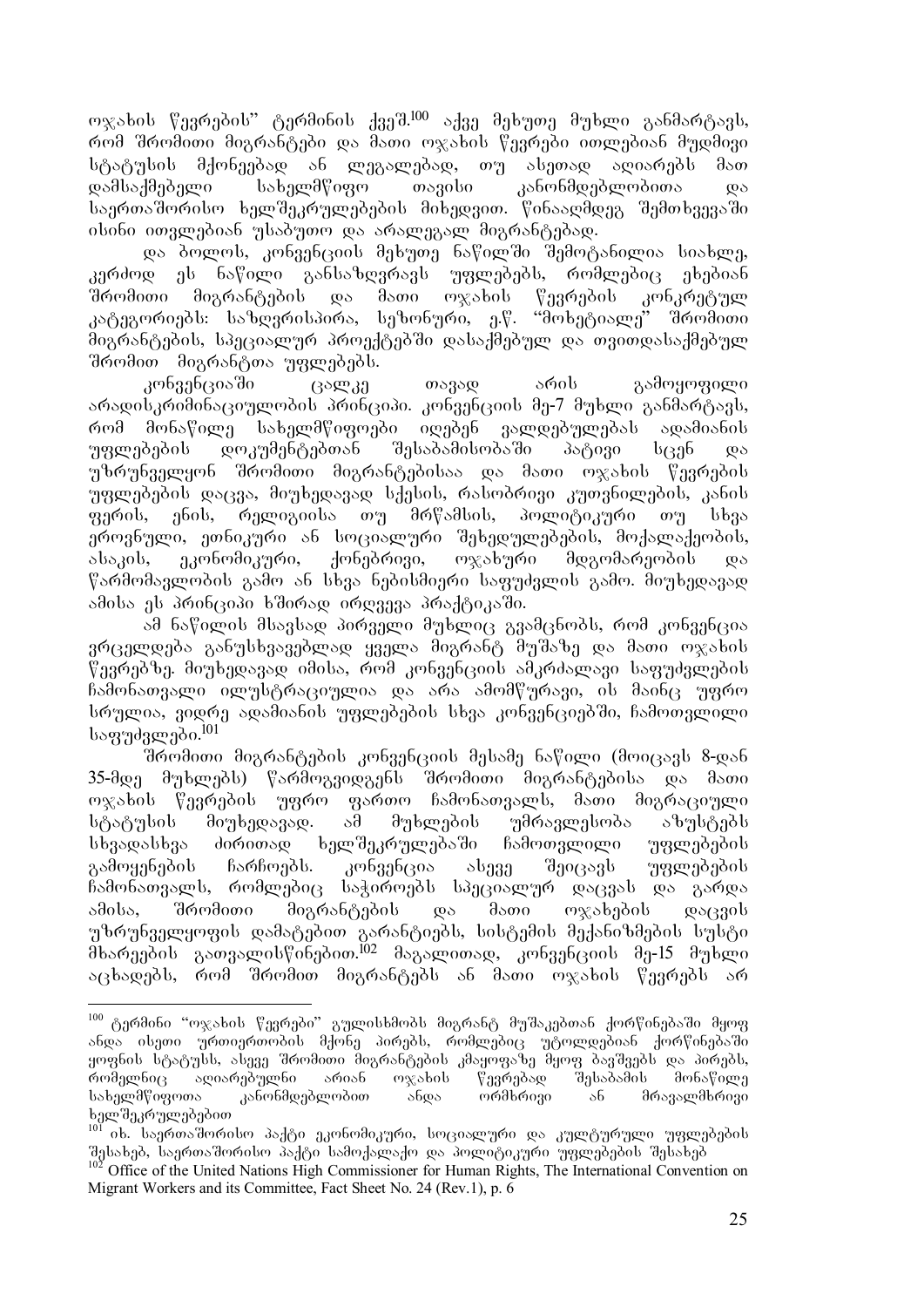შეიძლება დაუსაბუთებლად ჩამოერთვას ქონება, რომელსაც ისინი ფლობენ ინდივიდუალურად ანდა სხვებთან ერთად. 21-ე მუხლი ამავე<br>დროს კრძალავს პიროვნების დამადასტურებელი დოკუმენტების დროს კრძალავს პიროვნების დამადასტურებელი დოკუმენტების კონფისკაციას, განადგურებას ან განადგურების მცდელობას, დოკუმენტების, რომლებიც ქვეყანაში შესვლის ან გაჩერების, დარჩენის  $\delta$  დასახლების ნებას რთავენ. არავითარ შემთხვევაში არ დაიშვება მიგრანტის ან მისი ოჯახის წევრის პასპორტისა და ანალოგიური დოკუმენტის განადგურება.

კონვენციის 22-ე მუხლი უფრო სპეციფიურად უდგება შრომითი შიგრანტების და მათი ოჯახის წევრების სიტუაციას. ამ მუხლის მიხედვით კოლექტიური გასახლების ღონისძიებები არ ეხება ზემოაღნიშნულ არც ერთ პირს. მათი გასახლება კონვენციის მონაწილე<br>სახელმწიფოს — ტერიტორიიდან — დაიშვება — მხოლოდ — კანონთან სახელმწიფოს ტერიტორიიდან დაიშვება მხოლოდ შესაბამისობაში კომპეტენტური ორგანოს მიერ მიღებული გადაწყვეტილების საფუძველზე. უფრო მეტიც, კონვენციის 20.2-ე მუხლი ხაზს უსვამს, რომ შრომით მიგრანტს ან მისი ოჯახის წევრს არ შეიძლება ჩამოერთვას ცხოვრების ან დასაქმების უფლება ან გასახლებულ იქნეს მხოლოდ მოვალეობის შეუსრულებლობის გამო, თუ კი თავად ასეთის მოვალეობის შეუსრულებლობა არაა გასახლების გადაწყვეტილების მიღების საფუძველი.

23-ე მუხლის თანახმად შრომით მიგრანტებსა და მათი ოჯახის  $\nabla$ ევრებს უფლება აქვთ მოითხოვონ თავიანთი  $\nabla$ არმოშობის ქვეყნის ანდა ამ ქვეყნის ინტერესების წარმომადგენელი ქვეყნის საკონსულო ან დიპლომატიურ წარმომადგენლობებს დასახმარებლად, როდესაც დაირღვევა აღნიშნული კონვენციის მიერ აღიარებული უფლებები. ამის მსგავსად 16.7-ე მუხლი აღჭურავს შრომით მიგრანტებსა და მათი ოჯახის წევრებს უფლებით, რომელიც მათ აძლევს საშუალებას იქონიონ კავშირი მათი წარმოშობის ქვეყნის საკონსულო ან დიპლომატიურ წარმომადგენლობებთან.

25.1-ე მუხლის თანახმად შრომითი მიგრანტები და მათი ოჯახის<br>ბი სარგებლობენ იმავე უფლებებით, რაც გამოიყენება  $\mathcal{C}$ ევრები სარგებლობენ იმავე უფლებებით, რაც გამოიყენება დამსაქმებელი ქვეყნის მოქალაქეების მიმართ. 26-ე მუხლის თანახმად კი ყოველი მონაწილე სახელმწიფო აღიარებს შრომითი მიგრანტებისა და მათი ოჯახის წევრების უფლებას სავაჭრო გაერთიანებების შეხვედრებსა და მათთან თავისუფლად შეერთების უფლებას. რაც ხშირ შემთხვევაში პრაქტიკაში მიუღებელი და უგულებელყოფილია.

ხშირად შრომითი მიგრანტების საცხოვრებელი პირობები არადამაკმაყოფილებელია. ისინი ყოველთვის აწყდებიან საცხოვრებელით უზრუნველყოფის პრობლემას. მიუხედავად მათი მხრიდან სოციალური დაცვის პროგრამების ხელშეწყობისა და დახმარებისა, დამსაქმებელი  $f_3$ ეყნის მოქალაქეებთან შედარებით მათ ნაკლები პრივილეგია ეძლევათ.  $\alpha$ მავე დროს, კონვენციის 27-ე მუხლი ერთ-ერთ პირობად აყალიბებს, რომ შრომითმა მიგრანტებმა და მათი ოჯახის წევრებმა უნდა ისარგებლონ იმავე უფლებებით, რომლებითაც სარგებლობენ დამსაქმებელი ქვეყნის მოქალაქეები, იმ მიმართვებით, რამდენადაც ისინი აკმაყოფილებენ აღნიშნული ქვეყნის კანონმდებლობის და მისი ორმხრივი თუ მრავალმხრივი ხელშეკრულებების მოთხოვნებს.

შრომითი შიგრანტეპის და მათი ოჯახის წევრების უფლებას ნებისმიერი სამედიცინო დახმარების მიღებაზე, რაც მათი სიცოცხლის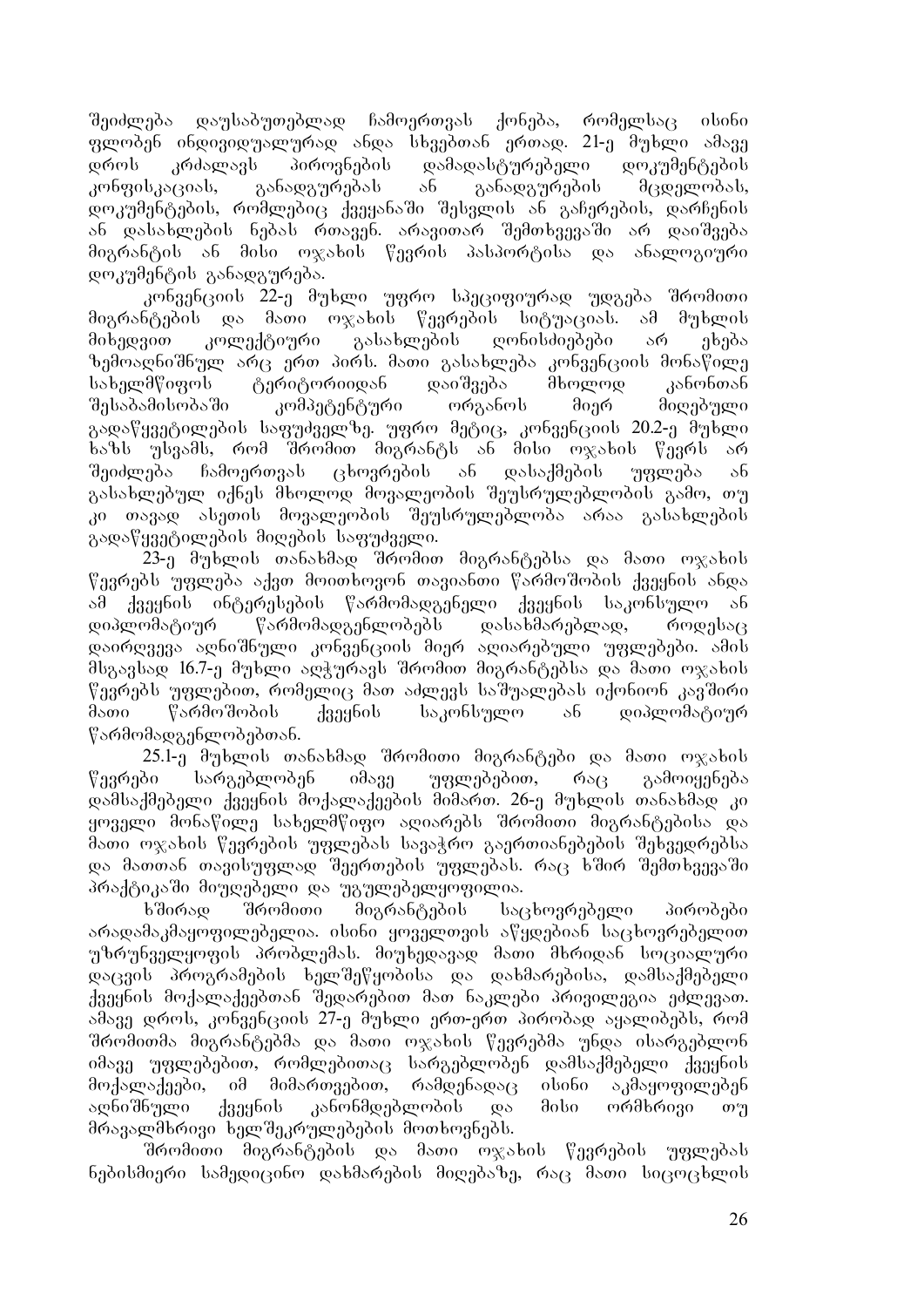"შესანარჩუნებლად ან მათი ჯანმრთელობისათვის გამოუსწორებელი ზიანის მიყენების თავიდან ასაცილებლად ხორციელდება, განსაზღვრავს 28-ე მუხლი. ხაზგასასმელია ის, რომ მათ არ შეიძლება უარი ეთქვათ გადაუდებელ სამედიცინო დახმარებაზე ნებისმიერი იმ საფუძელით, რაც<br>დაკავშირებული - იქნება - მათ - დასაქმებასა - თუ - ქვეყანაში - ყოფნის დაკავშირებული იქნება მათ დასაქმებასა თუ ქვეყანაში ყოფნის<br>სტატუსთან. თუმცა ჯანმრთელობის მსოფლიო ორგანიზაციის \_ სტატუსთან. \_\_ თუმცა \_\_ ჯანმრთელობის \_\_ მსოფლიო \_\_ ორგანიზაციის<br>ანგარიშში<sup>103</sup> \_ გამახვილებულია \_ ყურადღება \_ იმაზე, \_ რომ \_ მიგრანტებს. გამახვილებულია ყურადღება იმაზე, რომ მიგრანტებს, განსაკუთრებით უსაბუთოებს, ნაკლებად აქვთ პირველად და აუცილებელ ჯანმრთელობის დაცვის საშუალებებისთვის მიმართვის შესაძლებლობა.

შრომითი მიგრანტების ყოველ ბავშვს აქვს განათლების მიღების  $\partial$ ძირითადი უფლება, რაც დაფუძნებულია ამ სახელმწიფოს მიერ სხვა დანარჩენ მოქალაქეთა მსგავსად განათლების მიღების უფლებაზე. არ<br>დაიშვება დამსაქმებელი სახელმწიფოს მიერ სკოლამდელი დაიშვება დამსაქმებელი სახელმწიფოს მიერ სკოლამდელი საგანმანათლებლო დაწესებულებების ან სკოლაში დასწრების უფლების შეზღუდვა, ასევე არ შეიძლება ეს უფლება შეიზღუდოს შრომითი მიგრანტების დასაქმების თუ ქვეყანაში ყოფნის სტატუსის გამო.

 $31$ -ე მუხლი მონაწილე სახელმწიფოებისგან მოითხოვს, რომ მათ არ შეზღუდონ მიგრანტთა წარმოშობის სახელმწიფოსთან შრომითი მიგრანტების და მათი ოჯახის წევრების კულტურული კავშირები. 32-ე მუხლი უზრუნველყოფს შრომითი მიგრანტების უფლებას, რომ მათ დამსაქმებელ ქვეყანაში თავიანთი ვიზიტის დასრულებისას გადარიცხონ თავიანთი ხელფასები და დანაზოგები, გაიტანონ პირადი საკუთრება და საგნები, რა თქმა უნდა შესაბამისი დამსაქმებელი ქვეყნის კანონმდებლობის გათვალისწინებით.

33-ე მუხლი ითვალისწინებს შრომითი მიგრანტებისა და მათი \_<br>თჯახს წევრების უფლებას, მიიღონ წარმოშობის, დამსაქმებელი თუ ტრანზიტული ქვეყნისგან – გარემოებებიდან გამომდინარე – ინფორმაცია, რაც ეხება მათ უფლებებს (კონვენციიდან გამომდინარე), შესაბამისი ქვეყნის კანონებისა და პრაქტიკის გათვალისწინებით. მონაწილე სახელმწიფოები იღებენ ყველა ზომას იმისთვის, რომ გაავრცელონ აღნიშნული ინფორმაცია ან უზრუნველყონ დამქირავებლებისთვის, პროფესიული კავშირებისთვის ან სხვა ორგანოებისთვის მისი მიწოდება. მსგავსი ინფორმაცია შრომით მიგრანტებს და მათი ოჯახის წევრებს მათი თხოვნის საფუძველზე უფასოდ და შესაძლებელია მათთვის გასაგებ ენაზე მიეწოდოს.<br>შრომითი — მიგრან

- მიგრანტების ადამიანის უფლებების შემცველი<br>რე ნაწილი სრულდება 35-ე მუხლით, რომელიც კონვენციის მეორე ნაწილი სრულდება 35-ე მუხლით, რომელიც საჭიროებს განსაკუთრებულ აღნიშვნას. კერძოდ, ეს მუხლი აღნიშნავს, რომ კონვენციის ამ ნაწილში (მეორე ნაწილში) არაფერი არ გულისხმობს იმ შრომითი მიგრანტებისა და მათი ოჯახის წევრებისთვის  $\delta$ უდმივი სტატუსის დაწესებას, რომლებსაც არ გააჩნიათ საბუთები ან მუდმივი სტატუსი ან რაიმე უფლება ასეთი სტატუსის მოსაპოვებლად, ზუსტად ისევე როგორც არაფერმა არ უნდა შეუშალოს ხელი<br>აღნიშნული კონვენციის მე-6 ნაწილის დებულებების მიხედვით აღნიშნული კონვენციის მე-6 ნაწილის დებულებების მიხედვით

 $103\,$ <sup>103</sup> WHO Library Cataloguing-in-Publication Data, International migration, health and human rights. (Health and human rights publication series), 1.Transients and migrants 2.Refugees 3.Emigration and immigration 4.Human rights 5.Health status 6.Public policy, 7.International cooperation I.World Health Organization.,ISBN 92 4 156253 6 (NLM classification: WA 300), World Health Organization, 2003, p.3, godon-ob. as as a http://www.un-ngls.org/WHO-intl\_migration\_hhr.pdf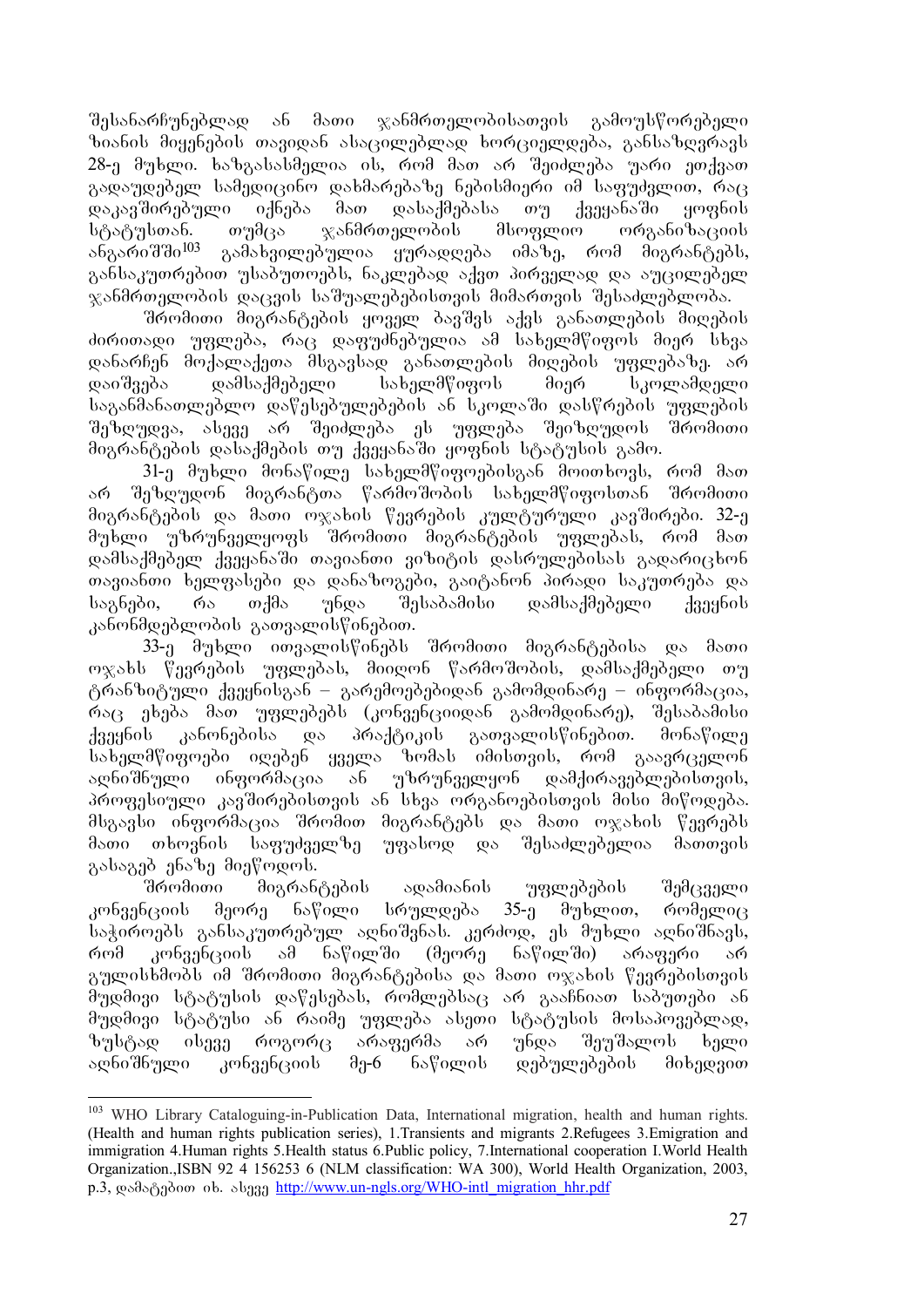საერთაშორისო მიგრაციისთვის მიმართულ ღონისძიებების განხორციელებას. $^{104}$ 

კონვენცია საბუთებისა და მუდმივი სტატუსის მქონე ყველა მიგრანტს ანიჭებს დამატებით უფლებებს. ყველა იმ შრომით მიგრანტებს და მათი ოჯახის წევრებს, რომლებსაც აქვთ საბუთები ან არიან მუდმივი  $\alpha$  uponeni damba kama aqalayda badan saxeman aqqaba aqqaba aqqaba aqqaba aqqaba adamsada adamsan aqqaba adamsan a სრულად ინფორმირებულნი მათი მომავალი სამუშაო პირობების შესახებ. ასევე სამუშაო პირობებთან დაკავშირებულ სხვა საკითხებზე. (მუხლი<br>37). 39-ე მუხლის თანახმად მათ აქვთ დამსაქმებელ ქვეყანაში 37). 39-ე მუხლის თანახმად მათ აქვთ დამსაქმებელ ქვეყანაში თავისუფლად გადაადგილების და საცხოვრებელი ადგილის არჩევის უფლება, ასევე უფლება ჩამოაყალიბონ სავაჭრო გაერთიანებები და  $\sigma$ ასოციაციები (მუხლი 40). აქვე აღსანიშნავია, რომ კონვენციის 26-ე მუხლს არ აქვს შეზღუდვა არალეგალი შრომითი მიგრანტებისა და მათი ოჯახის წევრების მიმართ, კერძოდ მათ მინიჭებული აქვთ უფლება არსებულ სავაჭრო გაერთიანებებს შეუერთდნენ. 41-ე მუხლი უფლებას აძლევს მათ მონაწილეობა მიიღონ თავისი წარმოშობის ქვეყნის საჯარო საქმეებში, ხმის მიცემის და არჩევნებში მონაწილეობის ჩათვლით.

უფრო მეტიც, 43-ე და 45-ე მუხლების მიხედვით საბუთების მქონე შრომითი მიგრანტები და მათი ოჯახის წევრები უფლებამოსილნი არიან  $\sigma$ ისარგებლონ იმავე პირობებით რა პირობებითა $\alpha$  დამსაქმებელი ქვეყნის მოქალაქეები სარგებლობენ და გარდა ამისა მიიღონ მონაწილეობა რაიმე ისეთ საქმიანობაში, რაც ითვალისწინებს ანაზღაურების ან ჯილდოს მიცემას და ამ სამუშაოს განხორციელებისას იქონიონ ისეთივე უფლებები, როგორც დამსაქმებელი ქვეყნის მოქალაქეებს (მუხლი 55). 52ე მუხლი აღნიშნავს, რომ შრომით მიგრანტს აქვს ასეთი სამუშაოს თავისუფლად არჩევის უფლება. 54-ე მუხლი ითვალისწინებს ამ შრომითი მიგრანტებისთვის იგივე რეჟიმს, რაც დამსაქმებელი ქვეყნის მოქალაქეებისათვის, კერძოდ სამსახურიდან დათხოვნის დაცვას, უმუშევრობის გამო კომპენსაციის მოთხოვნის უფლებას, უმუშევრობის აღმოფხვრასთან დაკავშირებით სხვადასხვა საზოგადოებრივ პროგრამებში მონაწილეობას, ხოლო მე-18 მუხლი ანიჭებს უფლებას მიგრანტ მუშას ან მისი ოჯახის წევრს თავიანთი უფლებების დასაცავად მიმართონ სასამართლოს ან ტრიბუნალს.

კონვენციის 49-ე მუხლი უზრუნველყოფს შრომითი მიგრანტებისა და მათი ოჯახის წევრებისათვის ნებართვას საცხოვრებელზე მინიმუმ იმ  $\delta$ ერიოდის გათვალისწინებით, რაც ითვალისწინებს მათი ანაზღაურებადი საქმიანობის შესრულების ვადებს. 51-ე მუხლი უფრო კონკრეტულად განსაზღვრავს, რომ მიუხედავად იმისა შრომით \_ მიგრანტს მინიჭებული აქვს თუ არა ანაზღაურებადი სამუშაოს თავისუფლად არჩევის უფლება, მათ არ ჩამოერთმევათ ქვეყანაში ლეგალური სტატუსი. ისინი არ კარგავენ საცხოვრებელის ქონის უფლებას, ანაზღაურებადი სამსახურის შეწყვეტის მიუხედავად იმ დრომდე, სანამ არ გავა ამ სამსახურში მათი yოფნის ვადა.

დამსაქმებელი ქვეყნის კანონის შესაბამისად ლეგალური სტატუსის მქონე შრომითი მიგრანტები და მათი ოჯახის წევრები განთავისუფლებულნი არიან პირად ნივთებზე შეტანის ან გატანისას გადასახადების გადახდისგან (მუხლი 46) და არ იქნებიან დავალებულნი

<sup>-</sup><sup>104</sup> Office of the United Nations High Commissioner for Human Rights, The International Convention on Migrant Workers and its Committee, Fact Sheet No. 24 (Rev.1), p. 8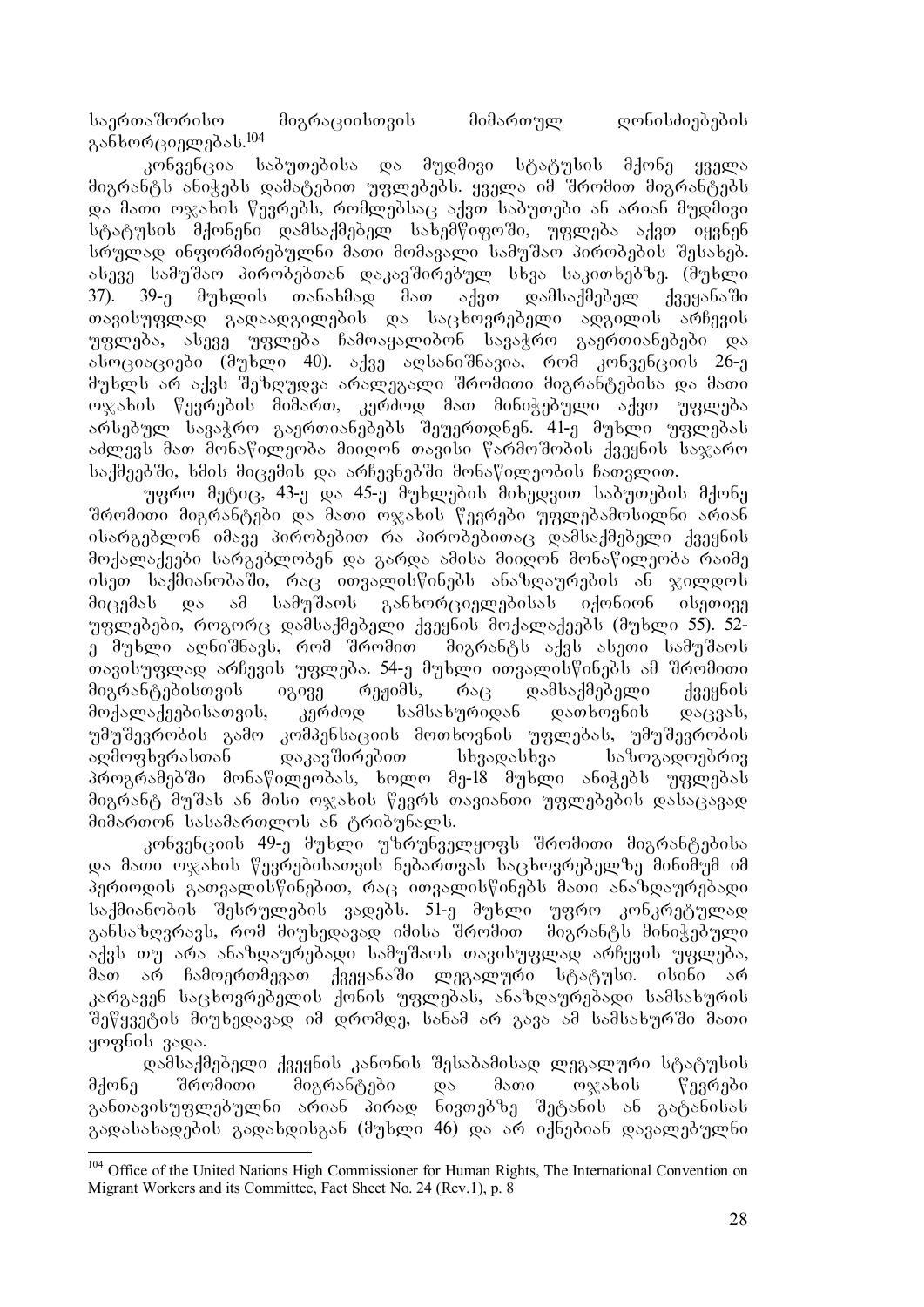გადაიხადონ იმავე პირობებში მყოფი დამსაქმებელი ქვეყნის მოქალაქეებზე მეტი (მუხლი 48). 47-ე მუხლი ნებას რთავს შრომით მიგრანტებს თავისი ოჯახების სარჩენად გადაგზავნონ ანაზღაურება და დანაზოგები თავისი წარმოშობის ქვეყანაში ან ნებისმიერ სხვა ქვეყანაში.<br>1916 - მუხლში კონვენციის მონაწილე სახელმწიფოები იღებენ

44-ე მუხლში კონვენციის მონაწილე სახელმწიფოები იღებენ ვადებულებას გაატარონ საჭირო ღონისძიებები შრომითი მიგრანტების<br>ოჯახების მთლიანობის შესანარჩუნებლად. შრომითი მიგრანტების  $\overline{p}$ ოჯახების მთლიანობის შესანარჩუნებლად. შრომითი მიგრანტების გარდაცვალების ან ქორწინების მოშლის შემთხვევაში, დამსაქმებელი<br>სახელმწიფო პოზიტიურად განიხილავს ამ შრომითი მიგრანტების სახელმწიფო პოზიტიურად განიხილავს ამ შრომითი ოჯახის წევრებისთვის საცხოვრებელით უზრუნველყოფის საკითხს, რა<br>თქმა – უნდა – ოჯახის – მთლიანობის – შასანარჩუნებლად. – ამ  $\sigma$ ქმა უნდა ოჯახის მთლიანობის შასანარჩუნებლად. ამ გადაწყვეტილების მიღებისას სახელმწიფო მხედველობაში იღებს ასევე  $\delta$ ათი ამ ქვეყანაში ყოფნის ხანგრძლივობასაც (მუხლი 50).

 $b$ აპოლოოდ, რა $\alpha$  შეიძლება ითქვას ის არის, რომ 56-ე მუხლი იძლევა დამატებით გარანტიას შრომითი მიგრანტების და მათი ოჯახის  $\nabla$ ევრებისათვის, კერძოდ ის ითვალის $\nabla$ ინებს უკანონოდ მათი გასახლების დაუშვებლობას.

გარდა იმისა, რომ კონვენცია ავალდებულებს მონაწილე სახელმწიფოებს შრომითი მიგრანტების როგორც ინდივიდების პატივისცემას, იგი გვთავაზობს საერთაშორისო მიგრაციის მიმართ<br>ნორმალური, სამართლიანი, ჰუმანური და კანონიერი პირობების ნორმალური, სამართლიანი, პუმანური და კანონიერი პირობების შექმნისთვის ხელშეწყობის ჩარჩოებს. ეს ჩამოყალიბებულია კონვენციის მე-6 ნაწილში. <sup>105</sup> 65-ე მუხლის მიხედვით სახელმწიფოებს უნდა ჰქონდეთ<br>შესაბამისი სამსახურები, რომლებიც საერთაშორისო მიგრაციაში  $\mathfrak{F}_0$ საბამისი სამსახურები, რომლებიც საერთაშორისო მიგრაციაში სპეციალურად შრომითი მიგრანტების და მათი ოჯახის წევრების საკითხებზე იმუშავებს.

იმისათვის, რომ არ მოხდეს შრომითი მიგრანტების უფლებათა ბოროტად გამოყენება, მათი დასაქმების საკითხებზე სამუშაოდ კომპეტენტურნი არიან მხოლოდ სახელმწიფო ორგანოები (მუხლი 66). 67ე მუხლი კი ავალდებულებს სახელმწიფოებს, რომ საჭირო დროს ითანამშრომლონ წარმოშობის ქვეყანაში შრომითი მიგრანტების  $b$ ათანადო წესით გადასაგზავნად.

68-ე მუხლის თანახმად, იმისათვის რომ აღმოიფხვრას ტრეფიკინგის შემთხვევები და მუდმივი სტატუსის არმქონე შრომითი მიგრანტების ფარული გადაყვანა დამსაქმებელ ქვეყანაში, მონაწილე სახელმწიფოები, ტრანზიტული ქვეყნების ჩათვლით, იღებენ სათანადო ზომებს. ოღონდ ამ მუხლებში ჩამოთვლილი პირობები უნდა იქნეს გაგებული არსებული კონვენციის 35-ე და 69.1-ე მუხლების პირობების გათვალისწინებით. კერძოდ, აღნიშნული მუხლებში ნათქვამია, რომ კონვენციის მონაწილე სახელმწიფოები იღებენ ყოველ ზომას, რათა მიგრანტებს და მათი ოჯახის წევრებს, რომელთაც არ აქვთ მუდმივი სტატუსი არ დაუშვან მათი ასეთ მდგომარეობაში გაჩერება. 69.2-ე მუხლი კი ადგენს, რომ მონაწილე სახელმწიფოები შრომითი მიგრანტების<br>\_ასეთი მდგომარეობის განხილვისას მხედველობაში იღებენ მათი ასეთი მდგომარეობის განხილვისას მხედველობაში იღებენ მათი შემოსვლის პირობებს და დამსაქმებელ ქვეყანაში ყოფნის ვადებს, კერძოდ მათ ოჯახური მდგომარეობასთან დაკავშირებულ საკითხებს.<sup>106</sup>

<sup>&</sup>lt;u>.</u> <sup>105</sup> *Ibid.,* p. 10

<sup>&</sup>lt;sup>106</sup> Office of the United Nations High Commissioner for Human Rights, The International Convention on Migrant Workers and its Committee, Fact Sheet No. 24 (Rev.1), p. 11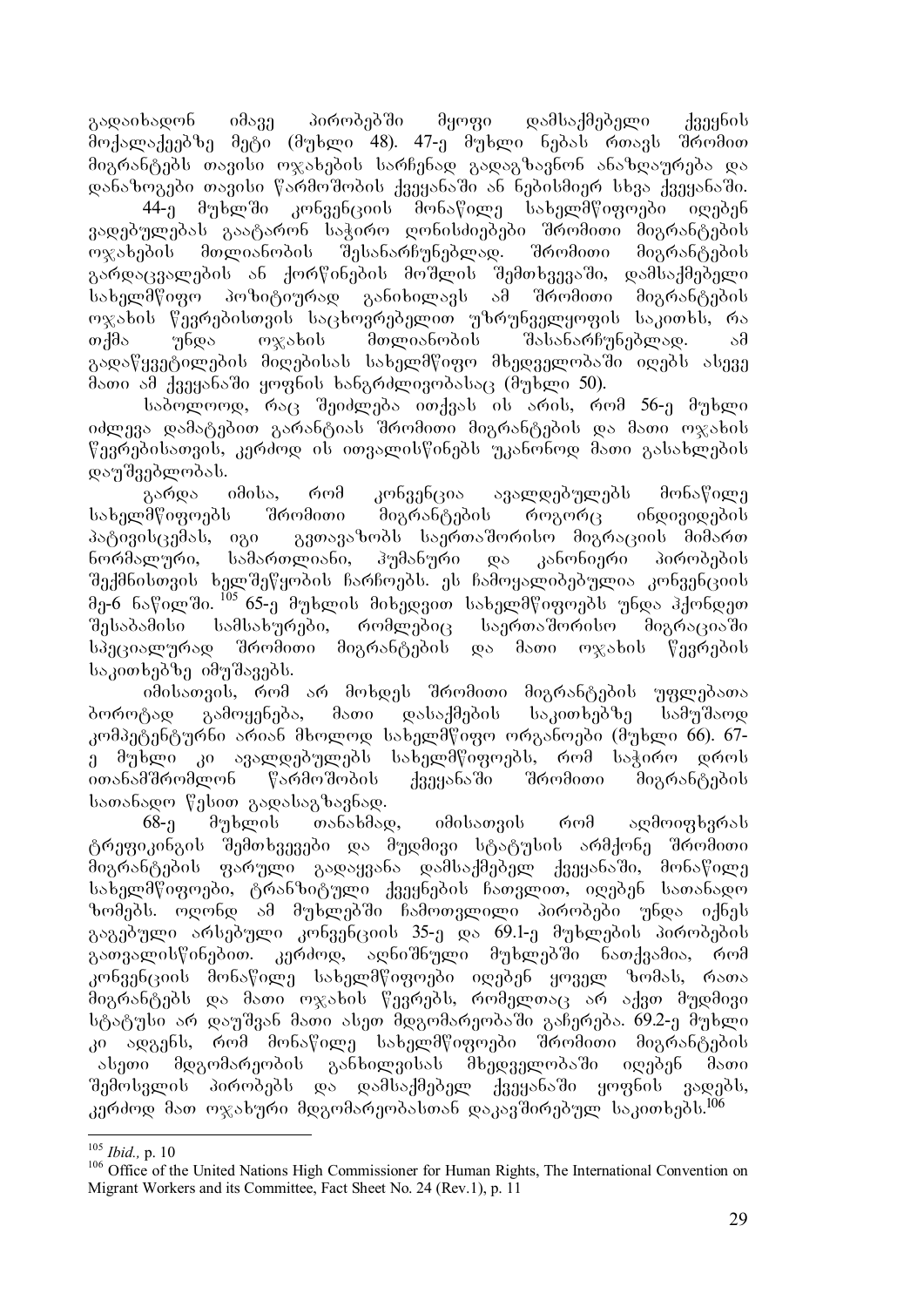ეს კონვენცია ყველაზე ფართო საერთაშორისო კონვენციაა, რომელიც შრომითი — მიგრანტების და მათი ოჯახების როგორც სამოქალაქო და პოლიტიკურ, ისე ეკონომიკურ, სოციალურ და კულტურულ უფლებათა დაცვას ისახავს მიზნად. იგი კონკრეტულად განსაზღვრავს შრომითი მიგრანტებისა და მათი ოჯახის წევრების უფლებებს, ოღონდ სახელმწიფოთა ვალდებულებებთან ერთად მათი  $\sigma$ უსვამს ადამიანის უფლებებსა და შრომით მიგრანტებს შორის კავშირს. სამწუხაროდ შრომით მიგრანტთა უფლებების დასაცავად განკუთვნილი გაეროს ძირითადი საერთაშორისო ინსტრუმენტი ჯერ-ჯერობით არაა რატიფიცირებული სახელმწიფოთა უმრავლესობის მიერ $^{108}$ .

### 1.2 შრომითი მიგრანტების კომიტეტის საქმიანობა

#### 1.2.აშრომითი მიგრანტების კომიტეტი და შრომითი მიგრანტების mggmgdgdob goggob daboganobao

სამწუხაროდ ნებისმიერ კონვენციასთან შეერთება არ ნიშნავს იმას, რომ მოხდება მასში ჩამოთვლილი უფლებების და მოვალეობების სათანადოდ და განუხრელად შესრულება. ამიტომ თავად კონვენციით გათვალისწინებულია კონვენციის აღსრულებაზე პასუხისმგებელი ორგანოების ჩამოყალიბება, რათა მოახდინოს კონვენციის იმპლემენტაციის მონიტორინგი. $^{109}$ 

გაერო-ში არსებობს ადამიანის უფლებათა შვიდი კომიტეტი. თითოეული კომიტეტის ფუნქციაა გაერო-ს შვიდი ძირითადი კონვენციის პირობების იმპლემენტაციის მონიტორინგი, კერძოდ: ადამიანის

<sup>107</sup> ასბორნ ეიდე, კატარინა კრაუზე, ალან როსა, ეკონომიკური, სოციალური და კულტურული უფლებები, სახელმძღვანელო, მეორე განახლებული გამოცემა, ISBN 99940-58-69-X, თარგმანი ნანა ჯაფარიძე-ჭყიოძისა (თარგმანი განხორციელდა რაულ ვალენბერგის სახელობის ადამიანის უფლებათა და ჰუმანიტარული სამართლის<br>ინსტიტუტის, საქართველოს სახალხო დამცველისა და გაეროს განვითარების ინსტიტუტის, საქართველოს სახალხო დამცველისა და გაეროს განვითარების<br>პროგრამის ერთობლივი პროექტის ფარგლებში, შვედეთის საერთაშორისო პროგრამის ერთობლივი პროექტის ფარგლებში, შვედეთის საერთაშორისო განვითარების სააგენტოს ფინანსური მხარდაჭერით) 2005, გვ. 456

<sup>&</sup>lt;sup>108</sup>ob. http://www2.ohchr.org/english/bodies/cmw/index.htm, doobo, 2010 goo sb<sub>030</sub>

http://treaties.un.org/Pages/ViewDetails.aspx?src=TREATY&mtdsg\_no=IV-13&chapter=4&lang=en#top<br><sup>109</sup> გაერო-ს ადამიანის უფლებათა ძირითადი ხელშეკრულებების (1966 წლის საერთაშორისო პაქტი სამოქალაქო და პოლიტიკური უფლებების შესახებ (თავისი .<br>ფაკულტატიური ოქმებით), 1966 წლის საერთაშორისო პაქტი ეკონომიკური, სოციალური<br>და \_ კულტურული \_ უფლებების \_ შესახებ, \_ 1965 \_ წლის \_ კონვენცია \_ რასობრივი და კულტურული უფლებების შესახებ, 1965 წლის კონვენცია რასობრივი დისკრიმინაციის ყველა ფორმის აღმოფხვრის შესახებ, 1979 წლის კონვენცია ქალთა დისკრიმინაციის ყველა ფორმის ლიკვიდაციის შესახებ, 1984 წლის კონვენცია წამებისა და სხვა სასტიკი არაადამიანური ან ღირსების შემლახავი მოპერობისა და სასჯელის წინააღმდეგ, 1989 წლის ბავშვის უფლებათა კონვენცია, 1990 წლის საერთაშორისო კონვენცია ყველა მიგრანტი მუშისა და მათი ოჯახის წევრების უფლებების დაცვის შესახებ) იმპლემენტაციის მონიტორინგზე მომუშავე ორგანოებს წარმოადგენენ კომიტეტები. არსებობს ადამიანის უ<mark>ფლებათა შვიდი კომიტეტი, რომლებიც შექმ</mark>ნილია ്მესაბაშისი ხელშეკრულების პირობების იმპლემენტაციის მონიტორინგისათვის.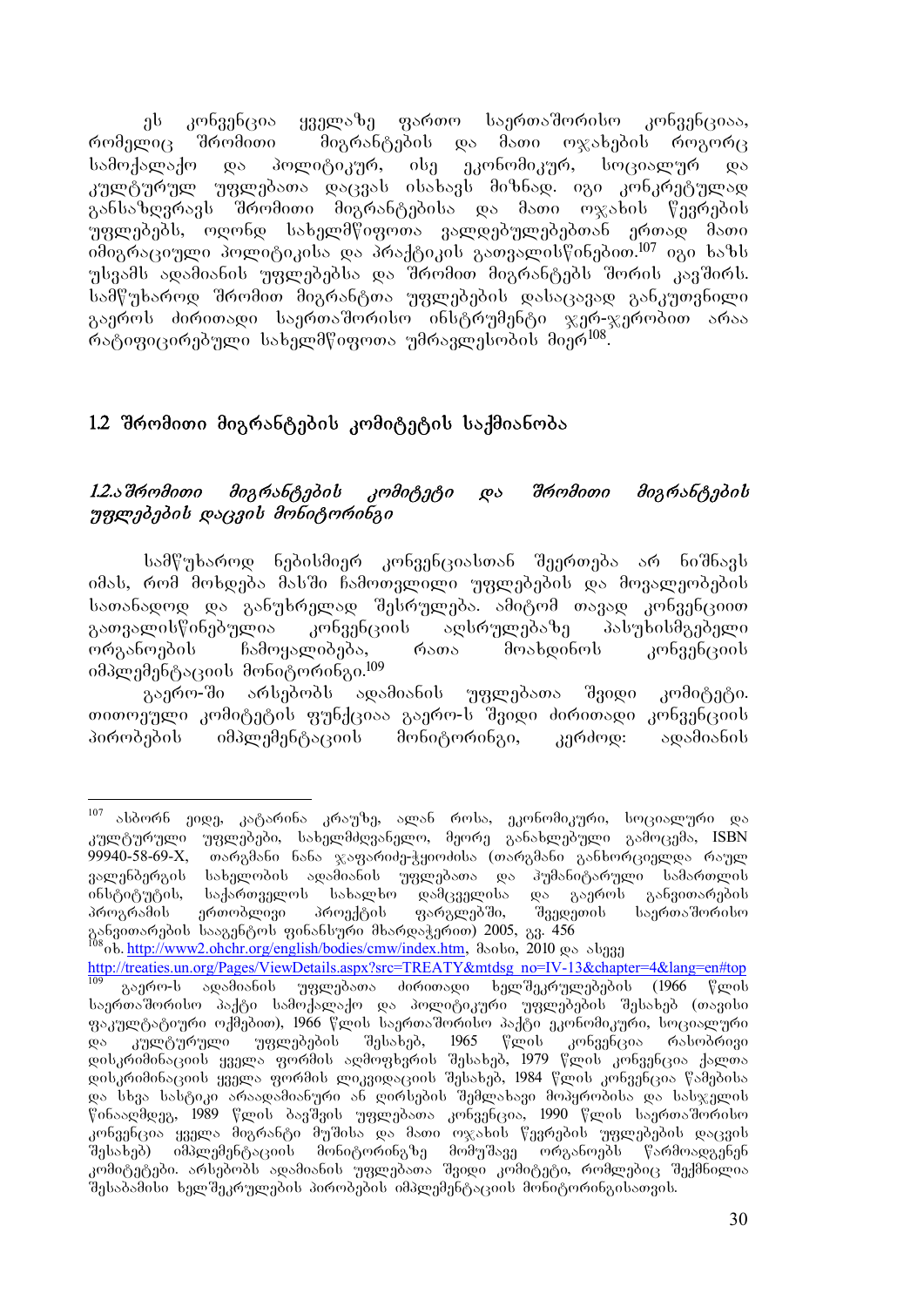უფლებათა კომიტეტი<sup>110</sup> ზედამხედველობს 1966 წლის სამოქალაქო და პოლიტიკური უფლებების შესახებ საერთაშორისო პაქტის (თავისი ფაკულტატიური ოქმებით), ეკონომიკურ, სოციალურ და კულტურულ უფლებათა კომიტეტი<sup>III</sup> ზედამხედველობს - 1966 წლის ეკონომიკური, .<br>არციალური და კულტურული უფლებების შესახებ საერთაშორისო პაქტის, რასობრივი დისკრიმინაციის აღმოფხვრის კომიტეტი<sup>112</sup> ზედამხედველობს - 1965 წლის რასობრივი დისკრიმინაციის ყველა ფორმის აღმოფხვრის შესახებ კონვენციის, ქალთა მიმართ დისკრიმინაციის აღმოფხვრის კომიტეტი<sup>113</sup> ზედამხედველობს - 1979 წლის ქალთა დისკრიმინაციის ყველა ფორმის ლიკვიდაციის შესახებ კონვენციის, წამების საწინააღმდეგო კომიტეტი<sup>114</sup> ზედამხედველობს -1984 წლის წამებისა და სხვა სასტიკი არაადამიანური ან ღირსების  $\partial \mathcal{A}$ მემლახავი მოპყრობისა და სასჯელის წინააღმდეგ კონვენციის, ბავთვთა უფლებეპის კომიტეტი<sup>115`</sup> ზედამხედველობს - 1989 წლის ბავშვის<br>უფლებათა კონვენციის, შრომითი მიგრანტების კომიტეტი<sup>116</sup> უფლებათა კონვენციის, შრომითი მიგრანტების ზედამხედველობს - 1990 წლის ყველა მიგრანტი მუშისა და მათი ოჯახის<br>წევრების უფლებების დაცვის შესახებ საერთაშორისო კონვენციის,  $\nabla$ ევრების უფლებების დაცვის შესახებ საერთაშორისო კონვენციის, ხოლო შეზღუღული შესაძლებლობის მქონე ადამიანების უფლებების<br>დაცვის კომიტეტი<sup>117</sup> კი შეზღუდული შესაძლებლობის მქონე პირთა შეზღუდული შესაძლებლობის მქონე პირთა<br>006 წლის 13 დეკემბრის კონვენციის  $m$  $0.03$ ლემენტა $(3.001 \overline{a})$ მონიტორინგს.

კომიტეტები — ახდენენ — სახელმწიფოთა — ანგარიშების,  $\sigma$ ნდივიდუალური საჩივრების და მიმართვების განხილვას. აქვეყნებენ ზოგად კომენტარებს, რომლებიც ძირითად საკითხებსა და მუშაობის პრინციპების ინტერპრეტაციას ეხება. არსებობს ასევე უნივერსალური პერიოდული მიმოხილვის პროცედურა, რაც საშუალებას იძლევა გაცნობილ იქნას თუ რომელმა ქვეყანამ რა ნაბიჯი გადადგა წინ agadosbob უფლებათა უკეთ დასაცავად.<sup>118</sup>

რაც შეეხება შრომითი მიგრანტების კომიტეტს. ძალაში შესვლის მერე $^{119}$  შრომითი მიგრანტების კონვუნციის 72-ე შუხლის საფუძველზე შეიქმნა შრომითი მიგრანტებისა და მათი ოჯახის წევრების უფლებების დაცვის კომიტეტი. აღნიშნული კომიტეტი შედის გაერო-ს ადამიანის უფლებების უმაღლესი კომისრის ოფისის შემადგენლობაში. $^{120}$ 

<sup>-</sup><sup>110</sup> Human Rights Committee (HRC) - <u>http://www2.ohchr.org/english/bodies/hrc/index.htm</u> 1<sup>11</sup> Committee on Economic, Social and Cultural Rights (CESCR)

<sup>-</sup> http://www2.ohchr.org/english/bodies/cescr/index.htm

<sup>&</sup>lt;sup>-</sup> Hup.//www.c.org/committee on the Elimination of Racial Discrimination (CERD)

<sup>-</sup> http://www2.ohchr.org/english/bodies/cerd/index.htm

<sup>&</sup>lt;sup>113</sup> Committee on the Elimination of Discrimination Against Women (CEDAW)

<sup>-</sup> http://www2.ohchr.org/english/bodies/cedaw/index.htm

<sup>&</sup>lt;sup>114</sup> The Committee Against Torture (CAT) -

http://www2.ohchr.org/english/bodies/cat/index.htm<br>The Committee on the

<sup>&</sup>lt;sup>115</sup> The Committee on the Rights of the Child (CRC)http://www2.ohchr.org/english/bodies/crc/index.htm

<sup>&</sup>lt;sup>116</sup> The Committee on Migrant Workers (CMW) - http://www2.ohchr.org/english/bodies/cmw/index.htm<br><sup>117</sup> Committee on the Rights of Persons with Disabilities (CRPD) 117 Committee on the Rights of Persons with Disabilities (CRPD) http://www.ohchr.org/EN/HRBodies/CRPD/Pages/CRPDIndex.aspx

ob. http://www.ohchr.org/EN/HRBodies/UPR/Pages/UPRMain.aspx

<sup>119 20</sup> ქვეყნის მიერ რატიფიკაციის შემდეგ, რაც კონვენციის 72-ე მუხლის მოთხოვნაა 120 გაერო-ს ადამიანის უფლებების კოშისია – ადამიანის უფლებების დაცვასა და

პოპულარიზაციაზე მომუშავე ძირითადი ორგანო. დაფუძნდა 1946 წელს (გაეროს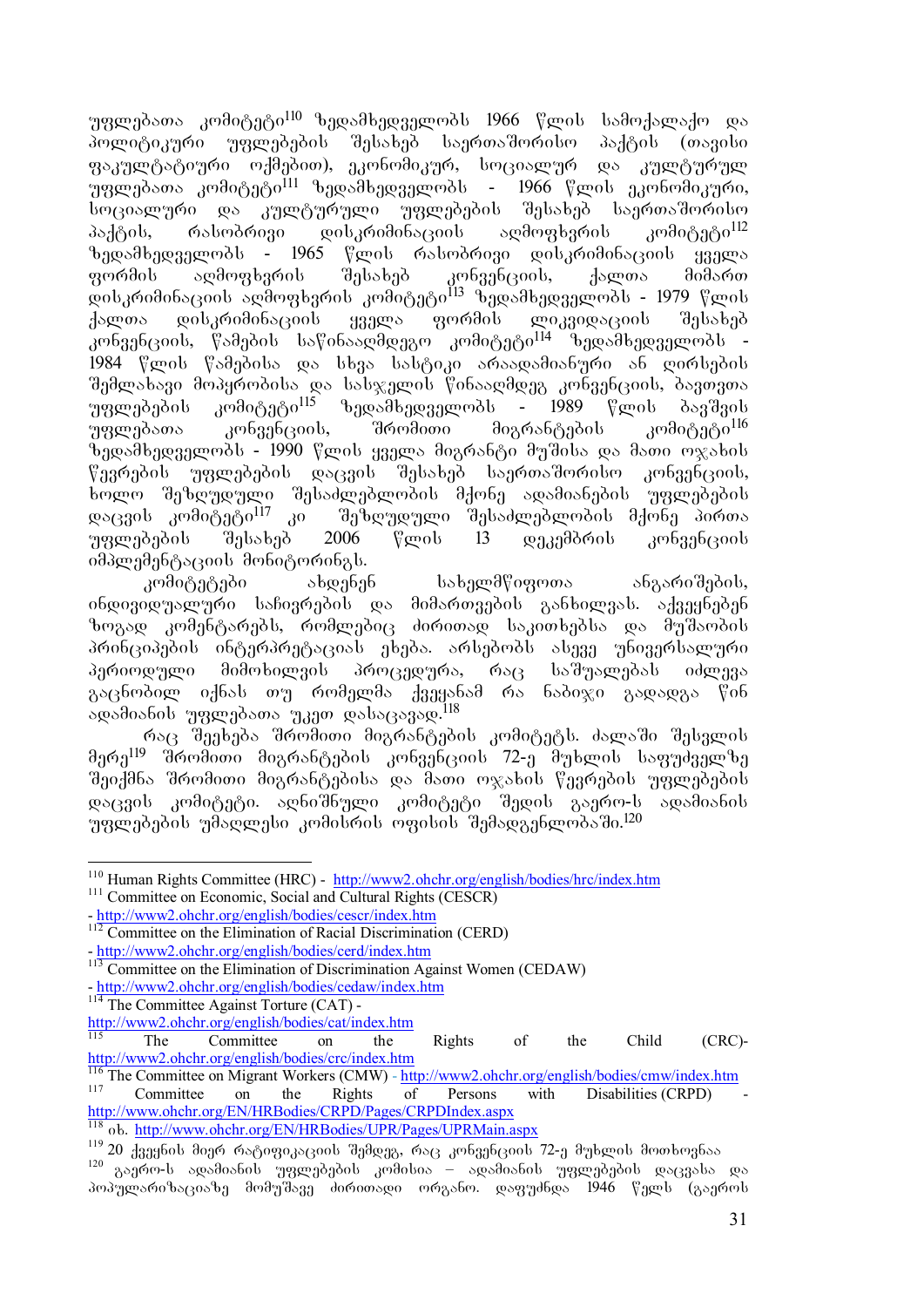შრომითი მიგრანტების კომიტეტი წარმოადგენს დამოუკიდებელ ექსპერტთა ჯგუფს, რომელიც უწევს მონიტორინგს შრომითი<br>მიგრანტების კონვენციის იმპლემენტაციას მონაწილე სახელმწიფოთა მიგრანტების კონვენციის იმპლემენტაციას მონაწილე სახელმწიფოთა<br>მიერ. კომიტეტის შემადგენლობაში ამჟამად არის 14 (ექსპერტთა მიერ. კომიტეტის შემადგენლობაში ამჟამად არის 14 რაოდენობა 41-ე სახელმწიფოს მიერ რატიფიკაციის შემდგომ გაიზარდა 14-მდე 2010 წლის 1 იანვრის შემდგომ) დამოუკიდებელი ექსპერტი<sup>121</sup>. ექსპერტების არჩევა ხდება მონაწილე სახელმწიფოების მიერ ფარული<br>კენჭისყრის საფუძველზე. გაითვალისწინება როგორც შრომითი kenWisyris safuZvelze. gaiTvaliswineba rogorc SromiTi შიგრანტების წარმოშობის, ისე მათი დამსაქმებელი ტერიტორიებზე ექსპერტთა შედარებით თანაბრად გადანაწილება. შონაწილე ექსპერტები თავიანთი მოვალეობის შესასრულებლად  $\sim$ აირჩევიან ოთხი წლით. კომიტეტის წევრების რაოდენობის ნახევარი აირჩუვა ყოველ ორ წელიწადში ერთხელ. მათი უფლებამოსილების განხორციელება იწყება ყოველი წლის 1 იანვარს და სრულდება მეოთხე  $\sqrt[n]{\infty}$ ის 31 დეკემბერს (კონვენციის 72.5.a) მუხლის თანახმად).<br>თუ სიქსპერტი დაიღუპება ან გადადგება

თუ ექსპერტი დაიღუპება ან გადადგება დაკავებული თანამდებობიდან ან უარს განაცხადებს მოვალეობების შესრულებაზე რაიმე სხვა მიზეზით, მაშინ კომიტეტი დაუყოვნებლივ მოითხოვს სხვა კანდიდატის დასახელებას იმავე წევრი სახელმწიფოს მიერ, რომელსაც წინა კანდიდატურა პქონდა წარმოდგენილი. დასახელებული კანდიდატი თავის უფლებამოსილებას განახორციელებს იმ ვადაში, რა დროც<br>ჰქონდა წინა კანდიდატს დარჩენილი. (მუხლი 72.6). გაერო-ს  $\delta$ ქონდა წინა კანდიდატს დარჩენილი. (მუხლი 72.6). გაერო-ს გენერალური მდივანი უზრუნველყოფს აუცილებელი პერსონალით და პირობებით კომიტეტის ფუნქციების განხორციელებას. კომიტეტის წევრები სარგებლობენ შეღავათებით და პრივილეგიებით, ექსპერტებისთვის მინიჭებული იმუნიტეტით (მუხლი 72.9). კომიტეტი  $\sigma$ თავის წევრებს შორის ირჩევს თავმჯდომარეს, სამ ვიცე-თამვჯდომარეს და მომხსუნუბელს. $^{122}$  კომიტუტის წუვრების არჩევისას იმარჯვუბს ხმათა უმრავლესობის მქონე პირი. თუ წარმოდგენილია ერთი კანდიდატურა<br>კომიტეტს შეუძლია სხვა დამატებითი პროცედურების გარეშე .<br>"ომიტეტს შეუძლია სხვა დამატებითი პროცედურების გარეშე დადებითად გადაწყვიტოს მისი არჩევის საკითხი. (75-ე მუხლი).

შრომითი მიგრანტების კომიტეტი ახლადშექმნილია, მან თავისი პირველი სესია 2004 წელს ჩაატარა. აღსანიშნავია, რომ კომიტეტის<br>პირველი სესიის ჩატარებისას შრომითი მიგრანტების კონვენციის პირველი სესიის ჩატარებისას შრომითი მიგრანტების მონაწილე მხოლოდ 25 სახელმწიფო იყო $^{123}$ . შრომითი მიგრანტუბის კომიტეტშა სულ 12 სესია გამართა. მეცამეტე სესია ჩატარდება 2010  $\degree$ ლის 22 ნოემრიდან - 3 დეკემბრის ჩათვლით $^{124}$ .

ჩვეულებრივ, კომიტეტის შეხვედრები ყოველწლიურად დგება. რეგულარული სესიების თარიღებზე შეთანხმება ხდება გაერო-ს გენერალურ მდივანთან კონსულტაციის საფუძველზე. სესიები იმართება გაერო-ს ჟენევის ოფისში. სხვა ადგილზე სესიის გამართვის

ეკონომიკური და სოციალური საბჭოს მიერ). კომისრის ფუნქციებში შედის მსოფლიო ขึงไม่ปีคิงอิงัต อุติงฮิดง6งไม่ ๆที่พี่ตากอิงได้ไม่ ตั้งเวลา ขึ้นข้อคิดคัดคัดอิงัก ขึ้นให้การเจ้า ตั้ง პოპულარიზაცია და ადამიანის უფლებათა კოდიფიკაციაც.<br><sup>121</sup> ob. http://www2.ohchr.org/english/bodies/cmw/members.htm

<sup>&</sup>lt;sup>122</sup> International Human Rights Instruments, Original: English, Compilation of Rules of Procedure Adopted by Human Rights Treaty Bodies, Distr. General HRI/GEN/3/Rev.1/Add.1, 7 May 2004, p. 8<br><sup>123</sup> http://www2.ohchr.org/english/bodies/cmw/sessions.htm

<sup>123</sup> http://www2.ohchr.org/english/bodies/cmw/sessions.htm 124http://www2.ohchr.org/english/bodies/cmw/sessions.htm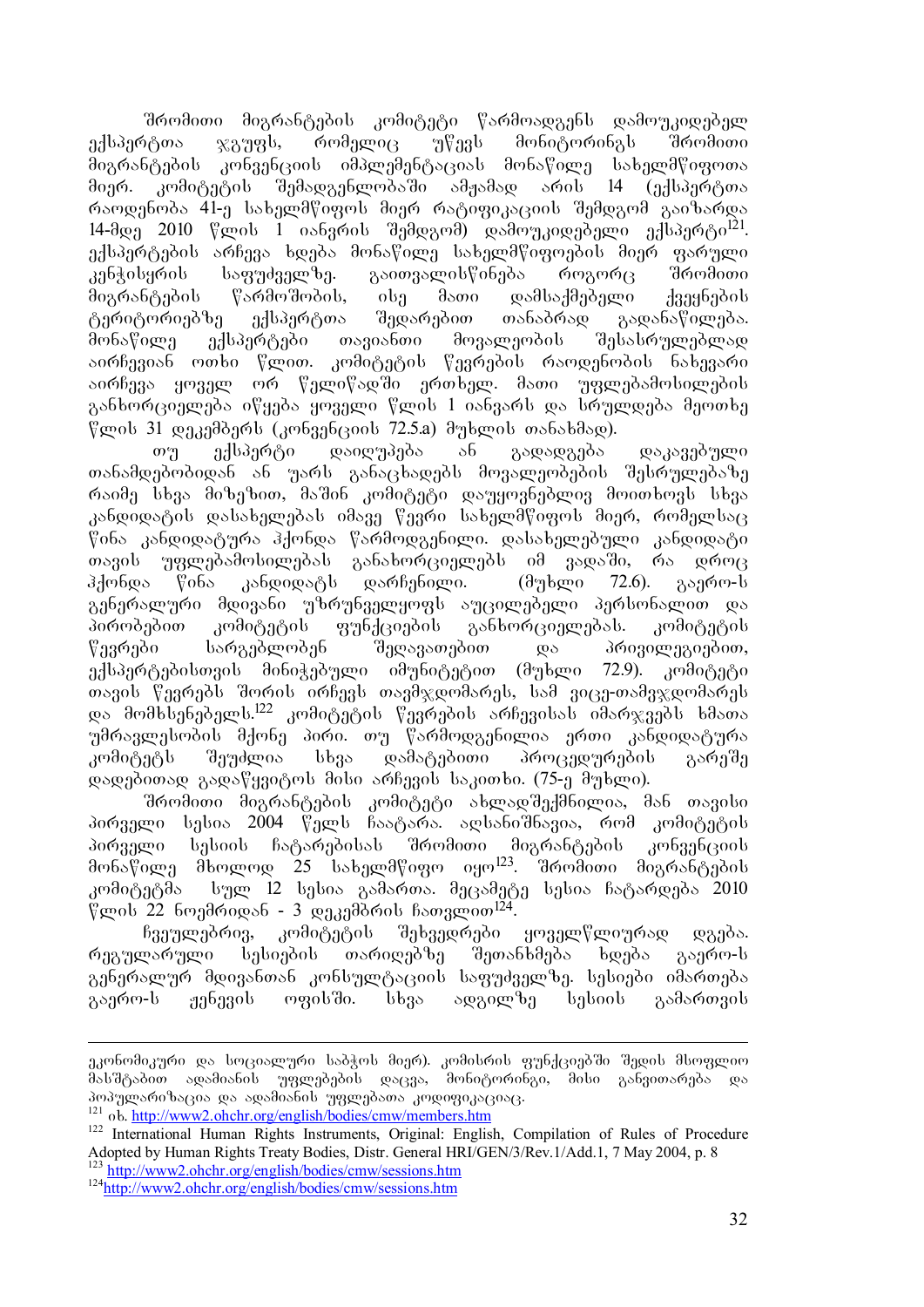გადაწყვეტილება გაერო-ს გენერალურ მდივანთან კონსულტაციის საფუძველზე მიიღება. გენერალური მდივანი წინასწარ (რაც შეიძლება  $\alpha$ დრე) ატყობინებს კომიტეტის მონაწილეებს როგორც შეკრების ადგილს,  $\frac{1}{125}$  თარიღს. $^{125}$  ი $\frac{1}{2}$  შეშთხვევაში თუ კომიტეტის თავმჯდომარე ვერ ონი მინისა.<br>ახერხებს შეხვედრაზე დასწრებას, ის ნიშნავს თავისი მოვალეობის შესასრულებლად კომიტეტის სხვა წევრს, რომელიც აღჭურვილი იქნება  $\alpha$ da $\alpha$  799 mare. 698 mare.  $\alpha$ მისი წარმომადგენელი დაესწრება კომიტეტის შეხვედრებს და თუ საჭიროა გააკეთებს ზეპირ და წერილობით განაცხადებს. კომიტეტის მიერ ნებისმიერი გეგმის დამტკიცებამდე გაერო-ს გუნერალური მდივანი<br>წინასწარ უგზავნის კომიტეტს დანახარჯების შეფასების ფორმას  $\mathfrak F$ ინასწარ უგზავნის კომიტეტს დანახარჯების შეფასების ფორმას წერილობით. კომიტეტის თავმჯდომარის მოვალეობაა კომიტეტის<br>წევრების ყურადღების გამახვილება ამ შეფასების ფორმაზე და წევრების ყურადღების გამახვილება ამ შეფასების ფორმაზე და  $\frac{1}{26}$ დისკუსიის გამართვა მის გარშემო. $^{126}$  კომისრის ქვორუმი შეადგენდა 6  $\sqrt[p]{33}$ რს (სანაშ კომიტეტის შემადგენლობაში 10  $\sqrt[p]{33}$ რი იყო), როდესაც კომიტეტის წევრების რაოდენობა 14-მდე გაიზარდა, ქვორუმი გახდა 8 წევრი. თითო წევრს აქვს ერთი ხმის უფლება. კომიტეტი გადაწყვეტილებას იღებს კონსესუსის საფუძველზე, მაგრამ თუ კონსესუსი ვერ იქნა მიღწეული, მაშინ ხდება გადასაწყვეტი საკითხის მისაღებად ხმების მიცემა. კომიტეტის თავმჯდომარეს უფლება აქვს  $5a$ ბისმიერ დროს გადადოს ან შეწყვიტოს სხდომა.

თავად კომიტეტი თავისი მუშაობის შემცველ ანგარიშებს აქვეყნებს  $\gamma$ ოველწლიურად. $^{127}$  ანგარიშები საჯაროა და ხელმისაწვდომი. მათი გაცნობა შესაძლებელია ინტერნეტითაც. ანგარიშებში ძირითადად მოყვანილია ინფორმაცია იმაზე, თუ რას ახორციელებს კომიტეტი. აღნიშნული ინფორმაცია შეიცავს ორგანიზაციულ და სხვა საკითხებს, მუშაობის მეთოდებს, დაინტერესებულ მხარეებთან თანამშრომლობის პირობებს, შრომითი მიგრანტების კონვენციის მონაწილე სახელმწიფოთა მიერ კონვენციის 73-ე მუხლის მიხედვით წარმოდგენილ ანგარიშებს,<br>კონვენციის 74-ე მუხლის მიხედვით კონვენციის მონაწილე კონვენციის 74-ე მუხლის მიხედვით კონვენციის მონაწილე სახელმწიფოთა მიერ ანგარიშთა განხილვას და დამატებით  $\nabla$ არმოდგენილ სხვა ინფორმაციას.

მონიტორინგის გაუმჯობესების მიზნისთვის მნიშვნელოვანია ასევე კომიტეტთა თავმჯდომარეების და კომიტეტთაშორისი შეხვედრების როლის აღნიშვნა. გაერო-ს გენერალურმა ასამბლეამ 1983 წლიდან daawesa aseTi Sexvedrebi. Sexvedrebis ZiriTad mizans warmoadgens kaლშეკრულებების აღსრულებაზე ზედამხედველი მუშაობის გაუმჯობესება. პირველად კომიტეტთა თავმჯდომარეების შეხვედრა 1984 წელს მოხდა. 1995 წლიდან კი თავმჯდომარეთა შეხვედრები ყოველწლიურად ხდება.

<sup>-</sup><sup>125</sup> http://daccess-dds-ny.un.org/doc/UNDOC/GEN/G04/414/27/PDF/G0441427.pdf?OpenElement

<sup>&</sup>lt;sup>126</sup> International Human Rights Instruments, Original: English, Compilation of Rules of Procedure Adopted By Human Rights Treaty Bodies, Distr. General HRI/GEN/3/Rev.1/Add.1, 7 May 2004, p. 10 <sup>127</sup> International Human Rights Instruments, Compilation of Rules of Procedure Adopted by Human Rights Treaty Bodies, Distr. General, HRI/GEN/3/Rev.1/Add.1, 7 May 2004, Original: ENGLISH, p.13, damatebiT ix. aseve http://daccess-ddsny.un.org/doc/UNDOC/GEN/G04/414/27/PDF/G0441427.pdf?OpenElement gos http://www2.ohchr.org/english/bodies/cmw/annual\_reports.htm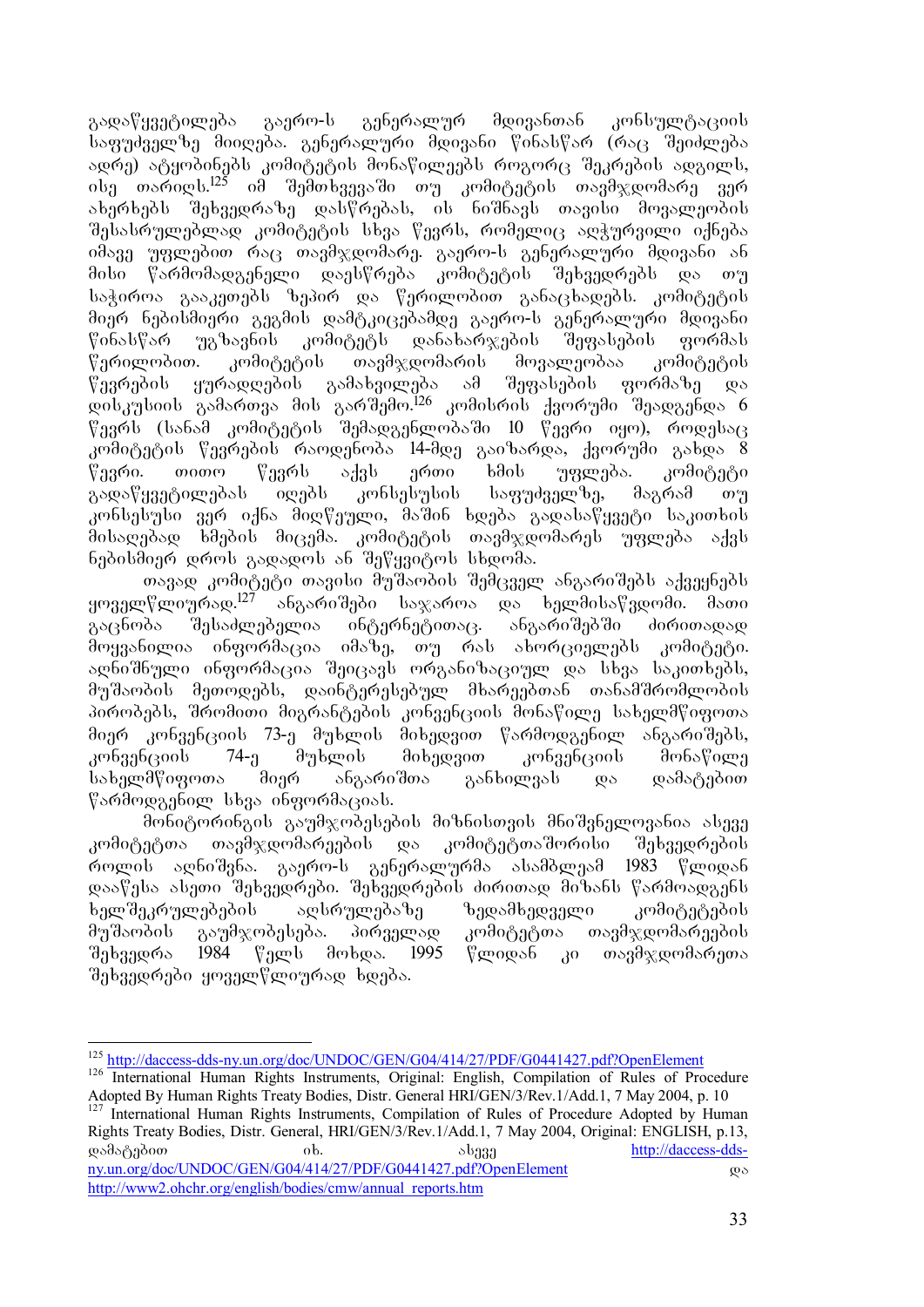კომიტეტთა თავმჯდომარეების მიერ განსახილველი საკითხები ფოკუსირებული არის ტექნიკური ხასიათის პრობლემებზე, რაც გაერო-ს<br>კომიტეტთაშორისი \_ და \_ სპეციალური \_ პროცედურების \_ ინფორმაციის  $\mu$ თმიტეტთაშორისი და სპეციალური პროცუდურების ინფორმაციის ურთიერთგაცვლას უკავშირდება. გარდა ამისა — ხდება არაოფიციალური კონსულტაციების მოწყობა ამა თუ იმ ხელშეკრულების მონაწილე<br>სახელმწიფოებთან, გაერო-ს პარტნიორებთან და არასამთავრობო სახელმწიფოებთან, გაერო-ს პარტნიორებთან და არასამთავრობო ორგანიზაციებთან.

იმართება ასევე კომიტეტთაშორისი შეხვედრები. პირველი ასეთი შეხვედრა მოეწყო 2002 წელს ჟენევაში. კომიტეტთაშორის შეხვედრას ესწრება ყველა კომიტეტის თავმჯდომარე, ორ-ორი კომიტეტის წევრითურთ (ყველა კომიტეტიდან). სამუშაო მეთოდების ჰარმონიზაცია წარმოადგენს კომიტეტთაშორისი შეხვედრების მთავარ საკითხს.<br>"2006 წლის — სექტემბერში — გაერომ — უმაოლეს

სექტემბერში გაერომ უმაღლეს წრეებთან საერთაშორისო მიგრაციისა და განვითარებისთვის მიძღვნილი პირველი დიალოგი ჩაატარა, რასაც შედეგად მოჰყვა გლობალური მიგრაციის<br>ფორუმის (შემდგომში გმფ<sup>)128</sup> შექმნა.<sup>129</sup> 2007 წლის ივლისში ფორუმის (შემდგომში გმფ)<sup>128</sup> შექმნა.<sup>129</sup> 2007 წლის ივლისში გლობალური მიგრაციის პირველ ფორუმზე წამოჭრილი იყო შრომითი<br>მიგრაციის ეფექტურობის გაზრდის და იმავდროულად შრომით მიგრაციის ეფექტურობის გაზრდის და იმავდროულად შრომით შიგრანტთა და მათი ოჯახებისთვის ცხოვრების რისკის შემცირების საკითხები. აქვე საყოველთაოდ იქნა აღიარებული მოსაზრება, რომ სოციალურად და ეკონომიკურად დაცულ მიგრანტებს შეუძლიათ განვითარების მაღალი პოტენციალი შესძინონ როგორც თავის  $\partial\overline{\partial}$  ariangleynebs,  $\overline{\partial}$  and  $\overline{\partial}$  and  $\overline{\partial}$  and  $\overline{\partial}$  are  $\overline{\partial}$  are  $\overline{\partial}$  are  $\overline{\partial}$ .130

#### 1.2.ბ) მონაწილე სახელმწიფოთა ანგარიშების განხილვა შრომითი მიგრანტების კომიტეტის მიერ

კომიტეტის ძირითად მოვალეობას წარმოადგენს შრომითი მიგრანტების კონვენციის იმპლემენტაციის მონიტორინგი მონაწილე<br>სახელმწიფოთა მიერ წარმოდგენილი ანგარიშების განხილვის სახელმწიფოთა მიერ წარმოდგენილი ანგარიშების განხილვის საფუძველზე.

ანგარიშთა სისტემა ყველაზე მიღებულია ხელმომწერ<br>ამწიფოებში ადამიანის უფლებათა დაცვის განხორციელების სახელმწიფოებში ადამიანის უფლებათა დაცვის განხორციელების თვალსაზრისით. მრავლისათვის სწორედ ამაში მდგომარეობს ადამიანის უფლებათა და თვით საერთაშორისო სამართლის უნიათობის მიზეზი. მიუხედავად ამისა, სისტემის დადებითი მხარე საჯაროობაშია: ბევრ სახელმწიფოს არ სურს, რომ საერთაშორისო არენაზე მისი ქმედებები განიილებოდეს ცუდი პრაქტიკის ნიმუშად. სახელმწიფო ანგარიშებისა და

<sup>&</sup>lt;sup>128</sup>ob. ab<sub>030</sub> http://www.gfmd-fmmd.org/

<sup>&</sup>lt;sup>129</sup> Caglar Özden and Maurice Schiff, Editors, International Migration, Economic Development & Policy, A copublication of the World Bank and Palgrave Macmillan, 2007, p. 22, ob.  $\delta$ k. http://en.wikipedia.org/wiki/Peter\_Sutherland

<sup>130</sup> World Migration 2008, Managing Labour Mobility in the Evolving Global Economy, Volume 4, IOM World Migration Report Series, International Oganization for Migration, 2008, p. 8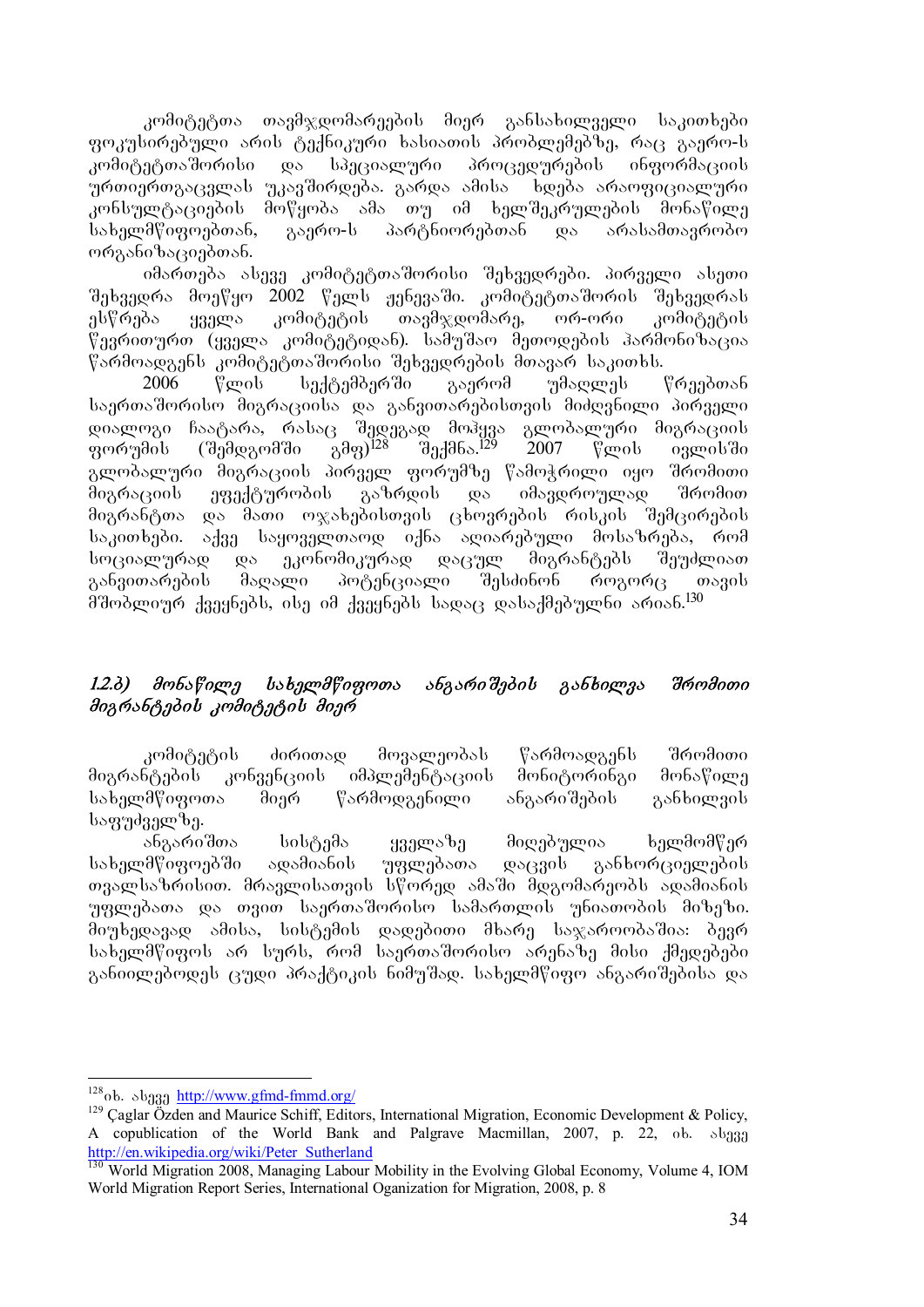ზოგჯერ საერთაშორისო გამოხმაურების გამოქვეყნება ინტერნეტში ხელს უწყობს ინფორმაციისა და შესაბამისი მასალების საჯაროობას. $^{131}$ 

 $\sigma$ გარიშთა სისტემის ძირითად მიზანს წარმოადგენს სახელმწიფოს შესაბამისობის ხელშეწყობა ადამიანის უფლებებთან, ჩვენს შემთხვევაში კი შრომითი მიგრანტების უფლებებთან დაკავშირებულ მათ საერთაშორისო ვალდებულებებთან. ანგარიშის შედგენის პროცესი შვების მომგვრელი უნდა იყოს იმ სახელმწიფოთათვის, რომელნიც კეათილსინდისიერად ასრულებენ კონვენციით ნაკისრ ვალდებულებებს. საჯარო და სამთავრობო კონსულტაციები შეიძლება ამ პროცესის ნაწილიც კი აღმოჩნდეს. პროცესი მთლიანად უარყოფითი არ არის, რადგანაც სახელმწიფოს შეუძლია თავის ანგარიშში წარმოადგინოს თავისი წარმატებისა და წინ გადადგმული ნაბიჯების წარმოჩენა, რომლებიც გადადგმულ იქნა წინა პერიოდული ანგარიშის ან რატიფიცირების შემდგომ აღმოჩენილ პრობლემათა გამოსასწორებლად. ანგარიშები გამოიყენება უფრო მეტად კომიტეტსა და სახელმწიფოს შორის აქტიური და ხელშემწყობი დიალოგის და არამტრული პროცესის საფუძვლად. რაიმე ისეთი დოკუმენტის არსებობის შემთხვევაში, რომელიც მოითხოვს სხვებთან შედარებით უფრო პოზიტიურ მოქმედებას, ანგარიშთა გამოყენება შესაძლებელია იმ ტექნიკური და პროფესიული დახმარების აღმოსაჩენად, რომელიც შეიძლება ესაჭიროებოდეს<br>რომელიმე სახელმწიფოს თავის გალდებულებათა შესასრულებლად. რომელიმე სახელმწიფოს თავის ვალდებულებათა<br>ამგვარი მიდგომა ახასიათებს გაეროს მუშაობი! ამგვარი მიდგომა ახასიათებს გაეროს მუშაობის ბევრ ასპექტს. სახელმწიფოთა მიერ წარმოდგენილი ანგარიშებისა და საბოლოო<br>დასკვნების მიმდინარე შემოწმება ადგენს ადამიანის უფლებათა დასკვნების მიმდინარე შემოწმება ადგენს ადამიანის უფლებათა დოკუმენტების მასშტაბს<sup>132</sup>. იმის გათვალისწინებით, რომ ადამიანის უფლებათა სამართალი წარმოადგენს განვითარებად სისტემას და მითუმეტეს შრომითი მიგრანტების უფლებები, ანგარიშებისა და საბოლოო დასკვნების მიმდინარე შემოწმება შეიძლება განხილულ იქნას როგორც ხელშემწყობი გარემოება, ვინაიდან სამართალს შეუძლია თავისუფლად განვითარება და გაფართოება იმ ტერმინოლოგიის ფარგლებში, რომელიც გამოყენებულია საწყის დოკუმენტში<sup>133</sup>.

ანგარიშები წარმოადგენს სახელმწიფოს შესაბამისობის მონიტორინგის საშუალებას. მიუხედავად ამისა, არასამთავრობო ორგანიზაციათა ანგარიშები აბალანსებს სახელმწიფოს მიერ მოწოდებულ მამტკიცებელ საბუთებს და აძლევს მიმღებ ორგანოს საკუთარი შეხედულების ჩამოყალიბების საშუალებას ქვეყანაში შრომითი მიგრანტების უფლებების დაცვის არსებული მდგომარეობის შესახებ.

ანგარიშის განხილვისას აღნიშნული შეიძლება საფუძვლად დაედოს მონიტორინგის გამწევ ორგანოსა და სახელმწიფოს შორის დიალოგს. როგორც სახელმწიფოს შესაბამისობის უზრუნველყოფის მოდელი, ანგარიშები განხორციელების შესახებ შეიძლება ნაკლებად  $\%$ არმატებული აღმოჩნდეს – ბევრი ანგარიში უსაშველოდ იგვიანებს, სხვებში უამრავი შეცდომაა. ანგარიშთა სისტემა (ხშირად ერთადერთი)

<sup>&</sup>lt;sup>131</sup> რონა კ.მ. სმიტი, ადამიანის საერთაშორისო უფლებები, სახელმძღვანელო, მეორე გამოცემა, ოქსფორდის უნივერსიტეტის გამომცემლობა, 2005, გვ. 217

<sup>&</sup>lt;sup>132</sup> იხ. წინა სქოლიო, გვ. 217-218

<sup>&</sup>lt;sup>133</sup> რონა კ.მ. სმიტი, ადამიანის საერთაშორისო უფლებები, სახელმძღვანელო, მეორე გამოცემა, ოქსფორდის უნივერსიტეტის გამომცემლობა, 2005, გვ. 218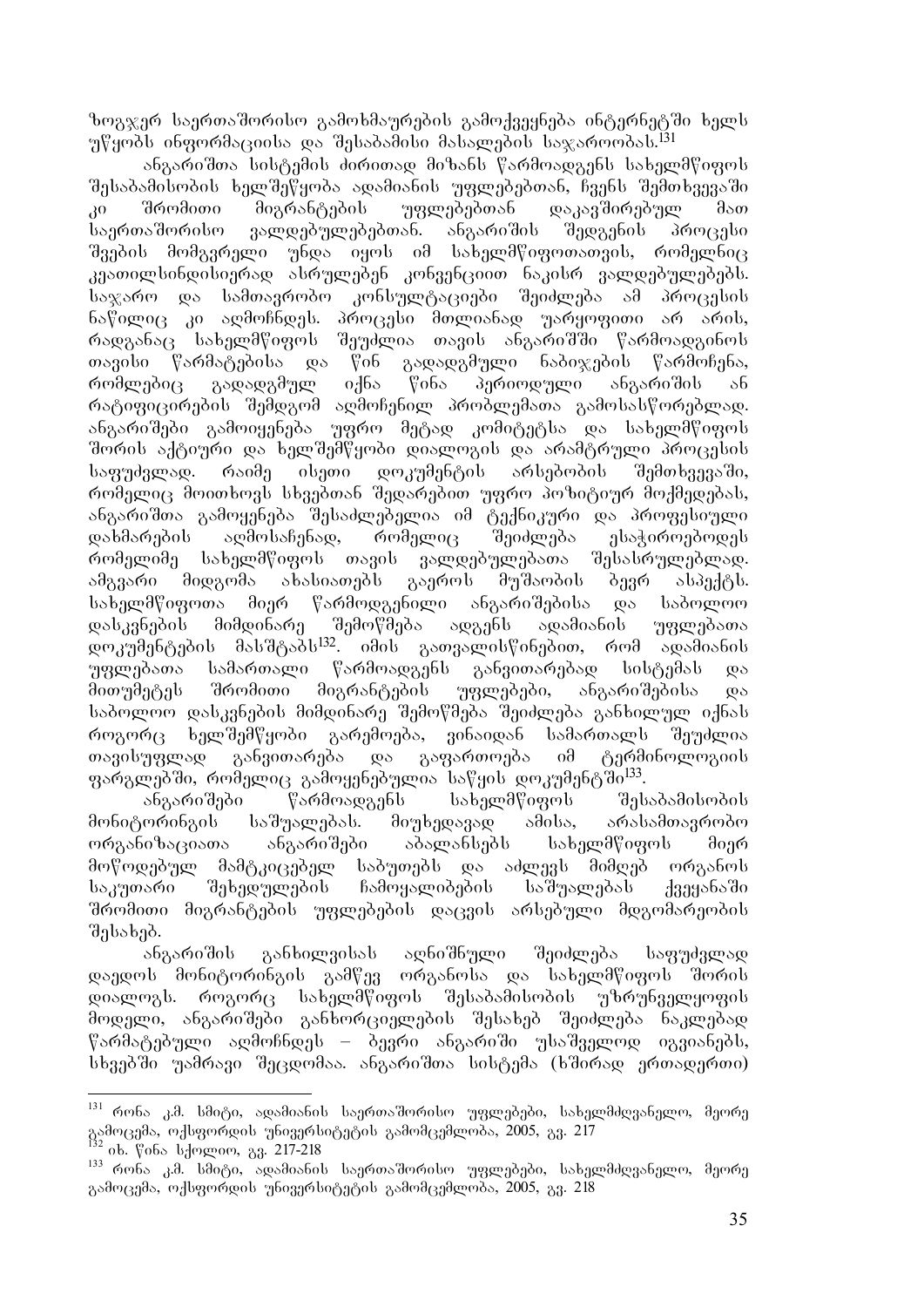ყველაზე მიღებული საშუალებაა გაერო-სთვის კონვენციის<br>განხორციელების ზედამხედველობის საქმეში. მიუხედავად ამისა, განხორციელების ზედამხედველობის საქმეში. მიუხედავად ამისა,<br>ანგარიშთა სისტემა არ წარმოადგენს ერთადერთ ხელმისაწვდომ სისტემა არ წარმოადგენს ერთადერთ ხელმისაწვდომ  $a<sub>2</sub>$  $a<sub>3</sub>$  $a<sub>4</sub>$  $a<sub>6</sub>$  $a<sub>6</sub>$  $a<sub>8</sub>$  $a<sub>1</sub>$  $a<sub>1</sub>$  $a<sub>1</sub>$ 

ყველა მონაწილე სახელმწიფო ვალდებულია წარადგინოს რეგულარული ანგარიშები მათ მიერ კონვენციის გამოყენების მიზნით ორგილი მირიანი.<br>მიღებული ზომების შესახებ.<sup>135</sup> ანგარიშების წარდგენა სავალდებულოა შრომითი მიგრანტების კონვენციასთან შეერთების მერე ერთი წლის განმავლობაში, შემდგომში კი ყოველ ხუთ წელიწადში ერთხელ და maSinac rodesac amas komiteti moiTxovs.136 aRniSnul moxsenebebSi უნდა იყოს მითითებული ფაქტორები და სიძნელეები (ასეთების არსებობის შემთხვევაში), რომლებიც ახდენენ გავლენას აღნიშნული კონვენციის განხორციელებაზე და პრაქტიკაში მისი დებულებების გამოყენებაზე. ანგარიშებში ასევე შეიტანება დაინტერესებული მონაწილე სახელმწიფოს ინფორმაცია მიგრაციული ნაკადების აღწერაზე<sup>137</sup> და რაც კიდევ საინტერესოა და მნიშვნელოვანი მონიტორინგის თვალსაზრისით ეს მოხსენებები საჯაროდ უნდა გამოქვეყნდეს აღნიშნულ ქვეყნებში. $^{138}$ 

ანგარიშის წარმოდგენა არაა ქვეყნების მიერ — მხოლოდ და მხოლოდ საერთაშორისო უფლებების განორციელების ვალდებულება, ესაა იმის შესაძლებლობა, რომ თითოეულმა სახელმწიფომ კრიტიკულად შეხედოს თავისი ქვეყნის კანონმდებლობაში შრომითი მიგრანტების და მათი ოჯახის წევრების უფლებების დამცავ მექანიზმებს, რათა შეიმუშაონ მათდამი მოქცევის სხვაგვარი პოლიტიკა.

ანგარიშის მომზადება კონვენციის მონაწილე სახელმწიფოებს აძლევს შესაძლებლობას: წარმოადგინოს იმ ღონისძიებათა ყოვლისმომცველი მიმოხილვა, რაც მათ გაატარეს შიდა კანონმდებლობის შრომითი მიგრანტების კონვენციის დებულებებთან შესაბამისობაში მოსაყვანად, გაეწიოს მონიტორინგი იმ პროგრესს, რომელიც კონვენციის დებულებებში გატარებული უფლებების გაუმჯობესების საშუალებას მოგვცემს, დაადგინონ კონვენციის იმპლემენტაციასთან დაკავშირებული სიძნელეები და დეფექტები, განსაზღვრონ მომავალი მიზნები და საჭიროებები კონვენციის ეფექტური იმპლემენტაციისათვის, დაგეგმონ და განავითარონ სათანადო მიდგომები sa do bogoob dobse and mise

<sup>-</sup><sup>134</sup> იხ. წინა სქოლიო, იქვე

<sup>&</sup>lt;sup>135</sup>International Human Rights Instruments, Original: English, Compilaton of Guidlines on the Form and Content of Reports to be Submitted by States Parties to the International Human Rights Treaties, Distr. General, HRI/GEN/2/Rev.2/Add.1, 6 May 2005, დამატებით იხ. ასევე http://www2.ohchr.org/english/bodies/cmw/docs/reporting-guidelines.pdf

<sup>136</sup> saerTaSoriso konvencia SromiTi migrantebisaa da maTi ojaxis wevrebis დაცვის შესახებ, მუხლი 73.1, დამატებით იხ. ასევე http://www.un.org/russian/documen/convents/migrant7.htm

<sup>&</sup>lt;sup>137 </sup>საერთაშორისო კონვენცია შრომითი მიგრანტებისაა და მათი ოჯახის წევრების<br>დაცვის შესახებ, მუხლი 73.2, დამატებით იხ. ასევე შესახებ, მუხლი 73.2, დამატებით იხ. ასევე http://www.un.org/russian/documen/convents/migrant7.htm

<sup>.&</sup>lt;br>\_<br>საერთაშორისო კონვენცია შრომითი მიგრანტებისაა და მათი ოჯახის წევრების დაცვის შესახებ, მუხლი 73.4, იხ. ასევე http://www.un.org/russian/documen/convents/migrant7.htm

<sup>139</sup> Office of the United Nations High Commissioner for Human Rights, Human Rights, The United Nations Human Rights Treaty System, An introduction to the core human rights treaties and the treaty bodies, Fact Sheet No. 30, p. 27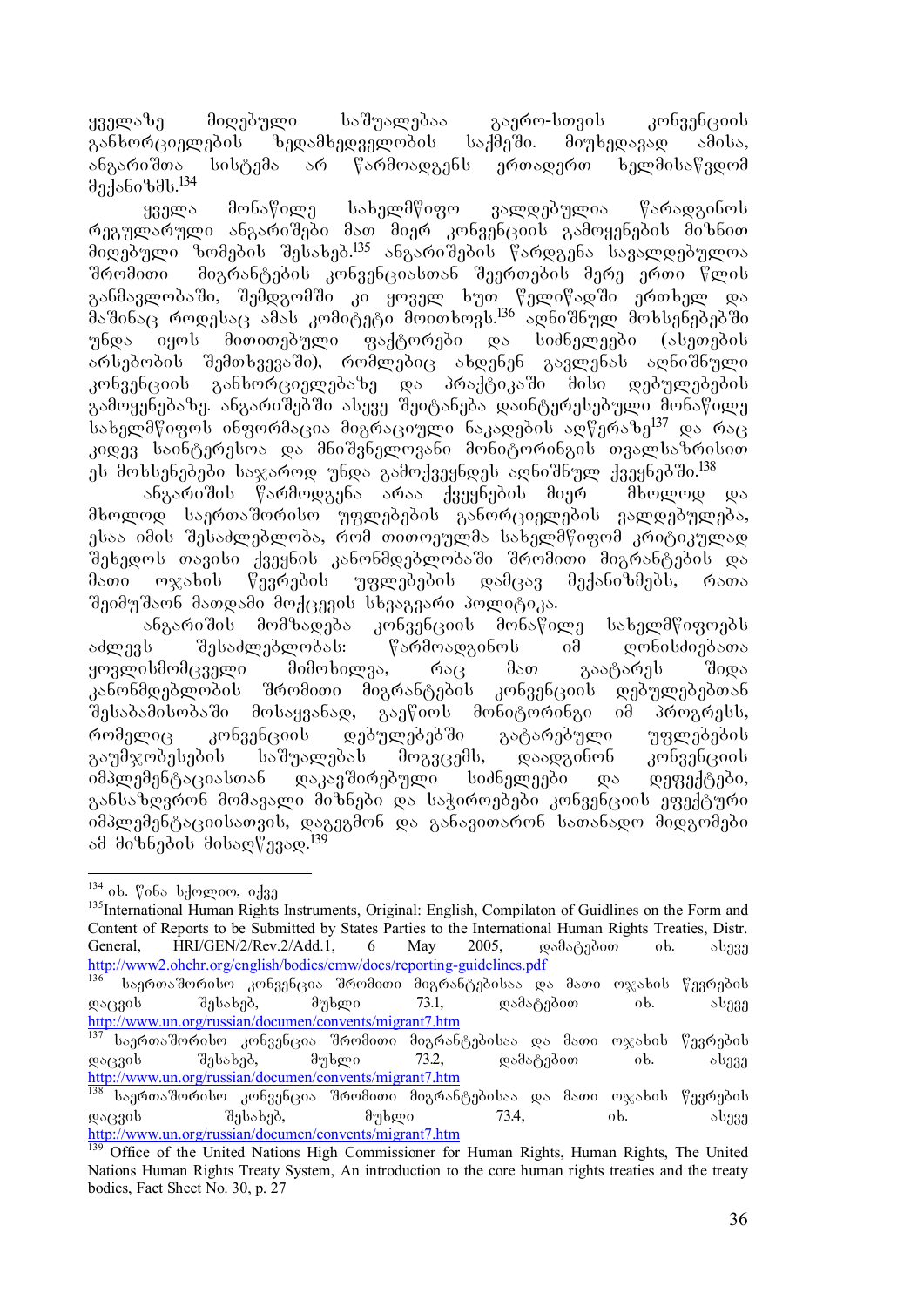ანგარიში უნდა იქნეს წარდგენილი გენერალურ მდივანთან გაერო- $\frac{1}{2}$  s errors and  $\frac{1}{2}$  of  $\frac{1}{2}$  of  $\frac{1}{2}$   $\frac{1}{2}$   $\frac{1}{2}$   $\frac{1}{2}$   $\frac{1}{2}$   $\frac{1}{2}$   $\frac{1}{2}$   $\frac{1}{2}$   $\frac{1}{2}$   $\frac{1}{2}$   $\frac{1}{2}$   $\frac{1}{2}$   $\frac{1}{2}$   $\frac{1}{2}$   $\frac{1}{2}$   $\frac{1}{2}$   $\frac{1}{2}$  კოშიტეტის საშუშაო ენაზე. ანგარიშები სხვადასხვა ფორმისაა. კომიტეტს  $\sim$ ქვს უფლება გამოითხოვოს ქვეყნისგან დამატებითი ინფორმაცია, რაც არაა შეტანილი ანგარიშში, ან რასაც კომიტეტი თავად მიიჩნევს  $s_{\text{adv}}$  315568866 1314606 3016 3063163006 033 366656666  $\varrho$ აკავშირებით გატარებულ ღონისძიებებზე.

კომიტეტს შემუშავებული აქვს ანგარიშის ფორმის და შინაარსის წესების შემცველი დოკუმენტიც<sup>141</sup>, რომელიც ითვალისწინებს შემდეგს: 1. ზოგადი ხასიათის ინფორმაციის განყოფილება. ანგარიშის ეს ნაწილი უნდა შეიცავდეს:

ა) შრომითი მიგრანტების კონვენციის მონაწილე სახელმწიფოს<br>ნული კონვენციის იმპლემენტაციისათვის კონსტიტუციური, აღნიშნული კონვენციის იმპლემენტაციისათვის კონსტიტუციური, საკანონმდებლო, სასამართლო და ადმინისტრაციულ ჩარჩოების, ასევე<br>მიგრაციასთან დაკავშირებული ორმხრივი, რეგიონული თუ მიგრაციასთან დაკავშირებული ორმხრივი, რეგიონული თუ მრავალმხრივი შეთანხმებების აღწერას.

ბ) მიგრაციულ ნაკადებზე (იმიგრაციის, ტრანზიტის, ემიგრაციის) რიცხობრივ და ხარისხობრივ და რაც შეიძლება დეტალურ ინფორმაციას.

გ) რეალური მდგომარეობის, ისევე როგორც კონვენციის იმპლემენტაციასთან დაკავშირებულ საკითხების აღწერას და განსაზღვრული იყოს კონვენციის დებულებების შეუსრულებლობის გამომწვევი მიზეზები,

დ) მონაწილე სახელმწიფოს მიერ კონვენციის გავრცელების და  $\lambda$ ონვენციაში გატარებული დებულებების მხარდასაჭერად სამოქალაქო საზოგადოებასთან თანამშრომლობისთვის გატარებული ღონისძიებების შესახებ ინფორმაციას. $^{142}$ 

ანგარიშის მეორე ნაწილი უნდა შეიცავდეს კონვენციის სათითაო მუხლთან დაკავშირებულ ინფორმაციას, კერძოდ კი კონკრეტული<br>სახელმწიფოს მიერ კონვენციის დებულებების იმპლემენტაციასთან სახელმწიფოს მიერ კონვენციის დებულებების იმპლემენტაციასთან<br>დაკავშირებულ ინფორმაციას. იმისათვის, რომ სახელმწიფოებს დაკავშირებულ ინფორმაციას. იმისათვის, რომ სახელმწიფოებს  $a$ გაუადვილდეთ ანგარიშის წარმოდგენა ანგარიშის ფორმის და შინაარსის  $\sqrt[n]{3}$ ესების შემცველი დოკუმენტი მოიცავს ჩამონათვალს თუ რა თანმიმდევრობით უნდა მოხდეს ანგარიშში ინფორმაციის წარმოდგენა.<sup>143</sup>

ანგარიშის მეორე ნაწილის ა) პუნქტი აუცილებლად უნდა<br>ვდეს ზოგად პრინციპებზე მითითებას, კერძოდ შრომითი შეიცავდეს ზოგად პრინციპებზე მითითებას, კერძოდ შრომითი მიგრანტების კონვენციის 1.1 და 7 მუხლებში (არადისკრიმინაციულობა),  $83$  (უფლებათა დაცვის ეფექტური საშუალებები) და  $84$  (სახელმწიფოს

<sup>140</sup> არაბული, ჩინური, ინგლისური, ფრანგული, რუსული და ესპანური ენები – იხ. International Human Rights Instruments, Original: English, Compilaton of Guidlins on the Form and Content of Report to be Submitted by States Parties to the International Huan Rights Treaties, Distr. General, HRI/GEN/3/Rev.1/Add.1, 7 May 2004, p. 10, Office of the United Nations High Commissioner for Human Rights, Human Rights, The United Nations Human Rights Treaty System, An introduction to the core human rights treaties and the treaty bodies, Fact Sheet No. 30, p. 30,  $\alpha$ s $\delta_0$  $\delta_0$  $\delta_0$  as  $\delta_0$ http://www.un.org/

<sup>&</sup>lt;sup>141</sup> Compilaton Of Guidlines On The Form And Content Of Reports To Be Submitted By States Parties To The International Human Rights Treaties, United Nations, HRI, International Human Rights Instruments, Original: English, , Distr., General Hri/Gen/2/Rev.2/Ad1, 6 May 2005

<sup>&</sup>lt;sup>142</sup> Compilaton of Guidlines on the Form and Content of Reports to be Submitted by States Parties to the International Human Rights Treaties, United Nations, HRI, International Human Rights Instruments, Original: English, Distr., General HRI/GEN/2/Rev.2/AdGHTS Treaties, p.2

 $143$  ob.  $905$  b/mgom 33. 2-5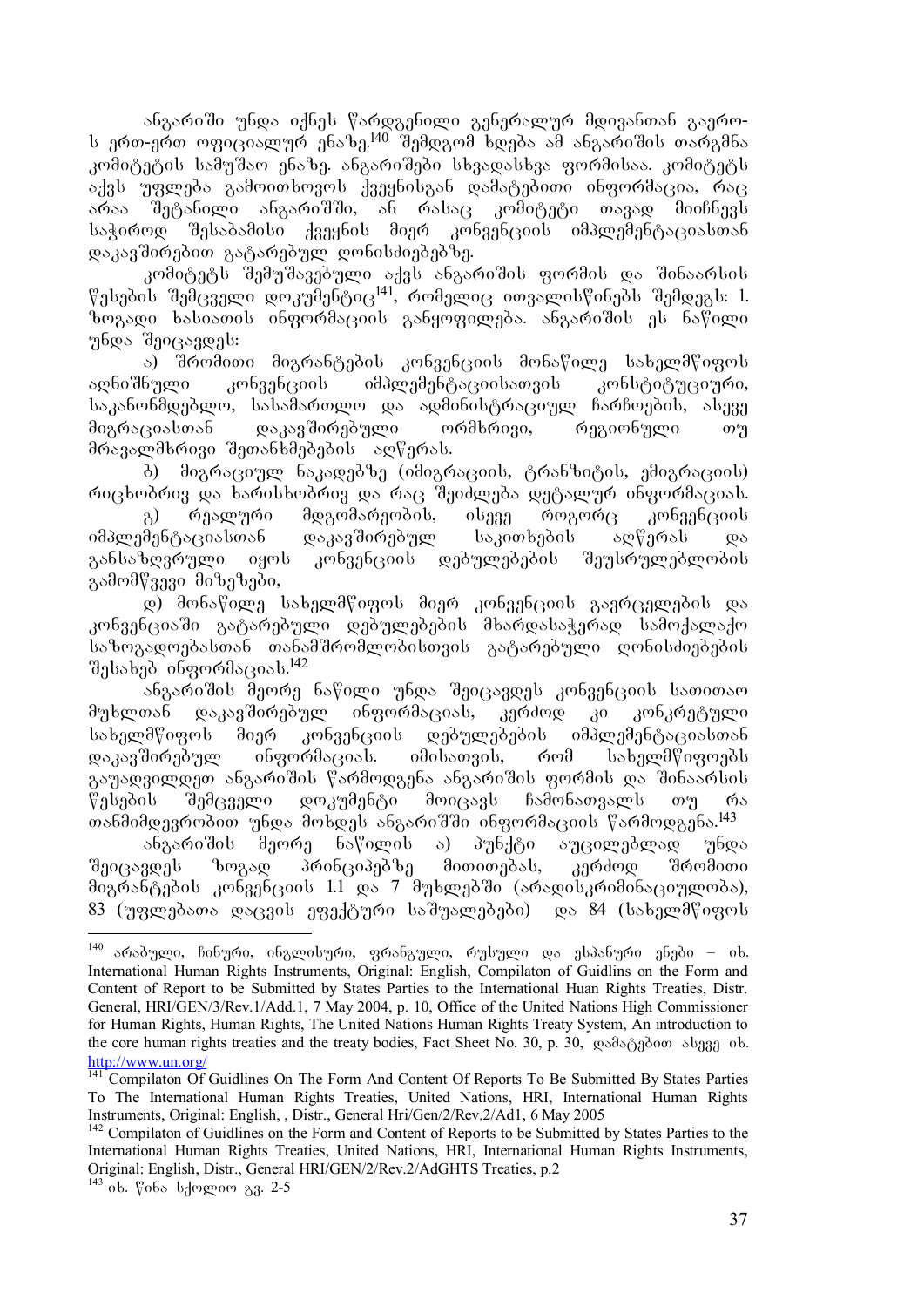ვალდებულება კოვენციის პირობების შესრულებაზე) მუხლებში გატარებულ პრინციპებთან შესაბამისობაში სახელმწიფოს მიერ გატარებულ ღონისძიებებს.

.<br>— პუნქტში შრომითი მიგრანტების კონვენციის მესამე ნაწილის<br>ითი მიგრანტებისა და მათი ოჯახის წევრების ადამიანის (შრომითი მიგრანტებისა და მათი ოჯახის წევრების ადამიანის უფლებები) მუხლებთან შესაბამისობაში გატარებული ღონისძიებები<br>ჩამოიწერება. განსაზღვრული თანმიმდევრობით კონვენციის მესამე  $\delta$ გშოიწერება. განსაზღვრული თანმიმდევრობით კონვენციის მესამე ნაწილის თითქმის ყველა მუხლში გატარებული უფლების შესაბამისად უნდა იქნეს მოყვანილი ინფორმაცია ამ უფლების იმპლემენტაციასა და  $\delta$  $\alpha$  $\beta$  $\beta$  $\beta$  $\delta$  $\delta$  $\gamma$  $\beta$ .<sup>144</sup>

 $\mathrm{G})$  პუნქტი შრომითი მიგრანტების კონვენციის მე-4 ნაწილის (საბუთების და მუდმივი სტატუსის მქონე მიგრანტებისა და მათი ოჯახის  $\nabla$ ევრების სხვა უფლებები) მუხლებს შეეხება. აქაც არსებობს ანგარიშში  $\partial$ უხლების განსაზღვრული თანმიმდევრობით დაცვის წესი.<sup>145</sup>

დაა ყვალი და.<br>დ) პუნქტი შრომითი მიგრანტების კონვენციის მე-5 ნაწილში არსებულ (დებულებები, რომლებიც გამოიყენება შრომითი მიგრანტებისაა და მათი ოჯახის წევრების კონკრეტული კატეგორიების მიმართ) მუხლებთან დაკავშირებით სახელმწიფოს შიერ გატარებულ დონისძიებებზე უნდა გვაწვდიდეს ინფორმაციას.<sup>146</sup>

 $e_{\rm B}$ ) პუნქტი შრომითი მიგრანტების კონვენციის მე-6 ნაწილის (შრომითი მიგრანტების და მათი ოჯახის წევრების საერთაშორისო შიგრაციისთვის ნორმალური, სამართლიანი, პუმანური და კანონიერი პირობების შექმნისთვის ხელშეწყობა) მუხლებს უნდა ეხებოდეს.<sup>147</sup>

საბოლოოდ ანგარიშის ფორმის და შინაარსის წესების შემცველი დოკუმენტი განსაზღვრავს, რომ ანგარიშს უნდა ახლდეს საკმარისი რაოდენობის ასლები. თუ შესაძლებელია ინგლისურ, ფრანგულ ან ესპანურ ენებზე. ანგარიშს აუცილებლად უნდა ახლდეს დამატებითი ინფორმაცია, რომელზე დაყრდნობითაც მომზადდა აღნიშნული ანგარიში, თუკი ეს ინფორმაცია არაა მითითუბული თავად ანგარიშში $^{148}$ . აქვე განსაზღვრულია, რომ მონაწილე სახელმწიფოებმა შიეძლება მოისურვონ თავიანთი საწყისი ანგარიშის წარმოდგენა ჟენევაში 2004 წლის 21-22 ივნისს კომიტეტთაშორისი თათბირის დროს მიღებული სახელმძღვანელო პრინციპების მიხედვით. $^{149}$ 

<sup>-</sup> $^{144}$   $\partial_0$ -8;  $\partial_0$ -9 go 10- $\partial$ ; 11- $\partial$ ; 12- $\partial$ ,  $\partial_0$ -13 go 26- $\partial$ ; 14- $\partial$  go 15- $\partial$ ; 16.1-16.4, 17- $\partial$  go 24- $\partial$ ; 16.5-16.9, 18- $\pi$   $\infty$  19- $\pi$ ; 20- $\pi$ ; 21- $\pi$ , 22- $\pi$   $\infty$  23- $\pi$ ; 25- $\pi$ , 27- $\pi$ , 28- $\pi$ ; 29- $\pi$ , 30- $\pi$ , 31- $\pi$ ; 32- $\pi$   $\infty$ 33-<sub>0</sub>

 $145$  37; 38, 39; 40, 41, 42; 43, 54, 55; 44  $\varphi$  50; 45  $\varphi$  53; 46, 47, 48; 51, 52; 49  $\varphi$ 56

 $^{146}$  აქ უნდა მიეთითოს კონვენციის 57-დან 63-ე მუხლის ჩათვლით სახელმწიფოს მიერ ვატარეპული ღონისძიებების შესახებ<br>მე

<sup>147</sup> 65-dan 71-e muxlis CaTvliT SromiTi migrantebis konvenciis monawile სახელმწიფოს გატარებული ღონისძიებების შესახებ ინფორმაცია

<sup>&</sup>lt;sup>148</sup> Compilaton of Guidlines on the Form and Content of Reports to be Submitted by States Parties to the International Human Rights Treaties, United Nations, HRI, International Human Rights Instruments, Original: English, Distr., General HRI/GEN/2/Rev.2/AdGHTS Treaties, p. 5

<sup>&</sup>lt;sup>149</sup> International Human Rights Instruments, Original: English, Compilaton of Guidlines on the Form and Content of Reports to be Submitted by States Parties to the International Human Rights Treaties, Distr. General,  $HRI/GEN/2/Rev.2/Add.1$ , 6 May 2005, ob. assays http://www2.ohchr.org/english/bodies/cmw/docs/reporting-guidelines.pdf go International Convention, on the Protection of the Rights of All Migrant Workers and Members of Their Families, Distr.GENERAL, CMW/C/2008/1, 22 May 2008, Original: English, Committee on the Protection of the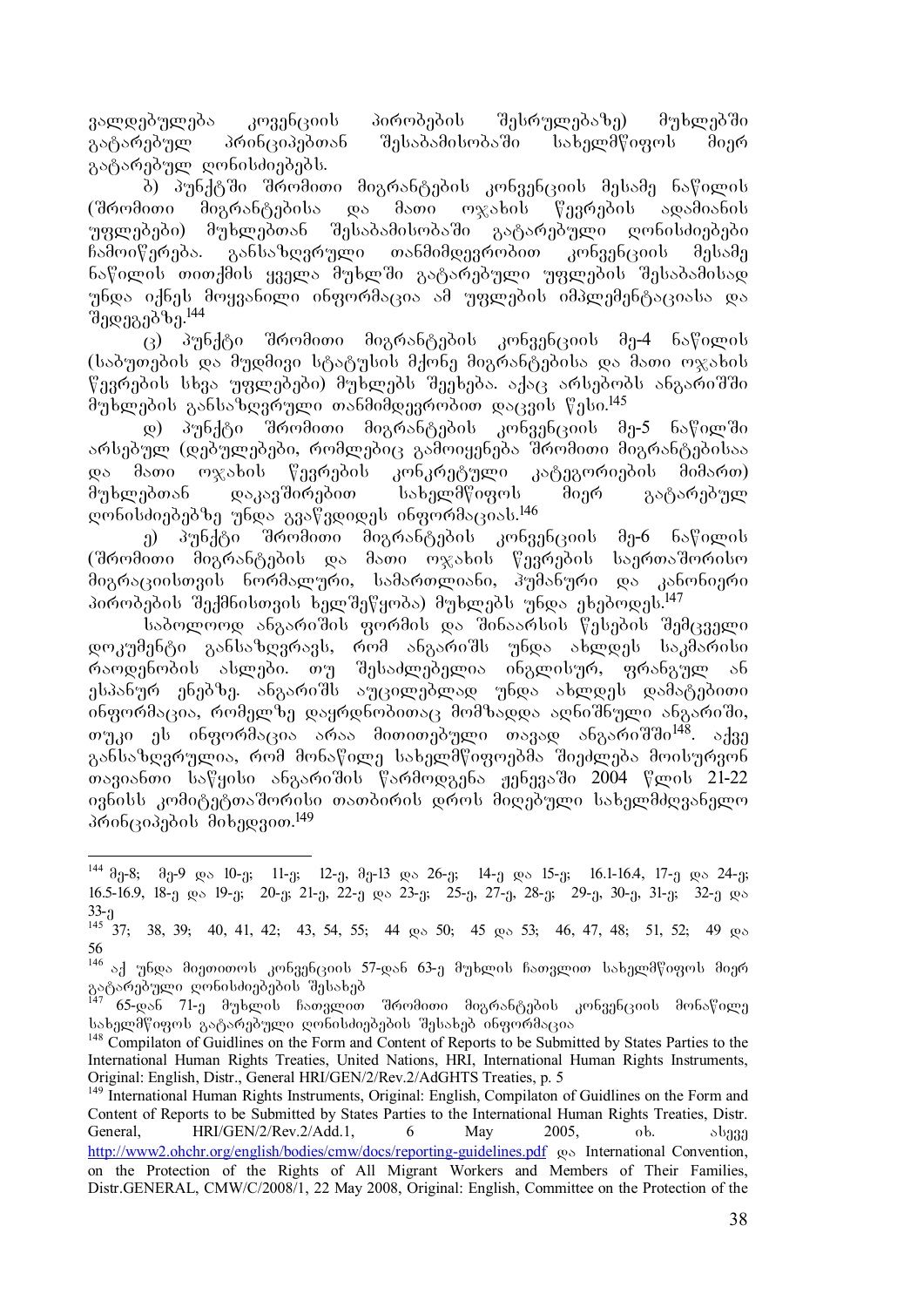საწყისი ანგარიში წარმოდგენილი უნდა იყოს ელექტრონული ფორმით (დისკეტაზე, CD-ზე (იგივე კომპაქტ დისკზე) ან ელექტრონული groboo) da ayldes abwood soostoodol badaydo shood afoodo soostoodo argamaan argamaan argamaan argamaan argamaa უნდა იყოს 120 გვერდზე მეტი. აქვე განსაზღვრულია ანგარიშის წარმოდგენის სტანდარტები.<sup>150</sup>

გარდა იმისა, რომ მონიტორინგის გამწევი კომიტეტები შეიმუშავებენ დირექტივებს სახელმწიფოების მიერ ანგარიშების<br>დაწერისათვის, აზუსტებენ კონვენციის დებულებების ზოგად დაწერისათვის, აზუსტებენ კონვენციის დებულებების ზოგად განმარტებებს, აწყობენ კონვენციასთან დაკავშირებულ დისკუსიებს. კომიტეტის ფუნქციაში ასევე შედის შრომითი მიგრანტების კონვენციის მონაწილე სახელმწიფოთა მიერ კონვენციის პირობების შესრულების გამყარების ხელშეწყობა.

ანგარიშის განხილვისას კომიტეტსა და კონვენციის მონაწილე სახელმწიფოს შორის კონსტრუქციულ დიალოგს დიდი მნიშვნელობა აქვს. კომიტეტის მოვალეობაა დაეხმაროს სახელმწიფოს კონვენციის რამდენადაც შესაძლებელია ეფექტურ და სრულ იმპლემენტაციაში. ამ დიალოგის გამართვაში ნაგულისხმებია, რომ კომიტეტი არ წარმოადგენს  $b$ ასამართლო ორგანოს, მაგრამ ის ვალდებულია გაუწიოს მონიტორინგი კონვენციის აღსრულებას და ხელი შეუწყოს მონაწილე სახელმწიფოებს მის იმპლემენტაციაში. მიაწოდოს მათ წინადადებები და რჩევები ამის უკეთ განსახორციელებლად. კონვენციის მონაწილე სახელმწიფოები არ ითია და და და და და და დიალოგებზე გააგზავნონ თავიანთი წარმომადგენლები, თუმცა სასურველია მოხდეს მათი მონაწილეობა ამ დიალოგ ში. $^{151}$ 

კომიტეტი თავის რეკომენდაციებს მაქსიმალურად აკონკრეტებს და პრაქტიკულად განხორციელებადს ხდის. სახელმწიფოებს მოეთხოვებათ ზემოაღნიშნული დაკვირვებების და რეკომენდაციების საჯაროობის<br>უზრუნველყოფა, რათა მოხდეს საზოგადოების ინფორმირებულობის უზრუნველყოფა, რათა მოხდეს საზოგადოების გაზრდა შრომითი მიგრანტების უფლებებთან დაკავშირებით.<sup>152</sup>

.<br>"ცომიტეტის მიერ დაკვირვებების და რეკომენდაციების მიღება ასრულებს ანგარიშის ოფიციალურ განხილვას. თუმცა ეს ჯერ კიდევ არ<br>ნიშნავს იმას, რომ პროცესი დასრულდა. საწყისი ანგარიშის \_იმას, რომ პროცესი დასრულდა. საწყისი ანგარიშის<br>ნის შემდგომ კონვენციის მონაწილე სახელმწიფოები  $\mathcal{C}$ არმოდგენის შემდგომ კონვენციის მონა $\mathcal{C}$ ილე სახელმ $\mathcal{C}$ იფოები აგრძელებენ ანგარიშების მიწოდებას რეგულარული ინტერვალებით. შრომითი მიგრანტების კონვენციის 73-ე მუხლი ითვალისწინებს, რომ სახელმწიფოები მათთვის კონვენციის ძალაში შესვლის დღიდან ერთი წლის განმავლობაში მიაწვდიან ანგარიშებს შრომითი მიგრანტების კომიტეტს. ამის შემდგომ გათვალისწინებულია ანგარიშის ყოველ ხუთ წელიწადში ერთხელ მიწოდება, თუმცა ანგარიშის წარმოდგენა კომიტეტმა შეიძლება მოითხოვოს ნებისმიერ სხვა დროსაც, როდესაც

 $152$  ob.  $\nabla$  ob  $\frac{152}{20}$  ob.  $\nabla$ 

Rigths of All Migrant Workers and Members of their Families, Guidelines for the Periodic Reports to be Submitted by States Parties Under Article 73 of the Convention,  $\cos\theta \cdot \cos\theta$  is.  $\cos\theta$ http://www2.ohchr.org/english/bodies/cmw/docs/CMW.C.2008.1\_en.pdf

<sup>&</sup>lt;sup>150</sup> Compilaton of Guidlines on the Form and Content of Reports to be Submitted by States Parties to the International Human Rights Treaties, United Nations, HRI, International Human Rights Instruments, Original: English, , Distr., General HRI/GEN/2/Rev.2/AdGHTS Treaties, p. 6

<sup>&</sup>lt;sup>151</sup> Office of the United Nations High Commissioner for Human Rights, Human Rights, The United Nations Human Rights Treaty System, An introduction to the core human rights treaties and the treaty bodies, Fact Sheet No. 30, p. 31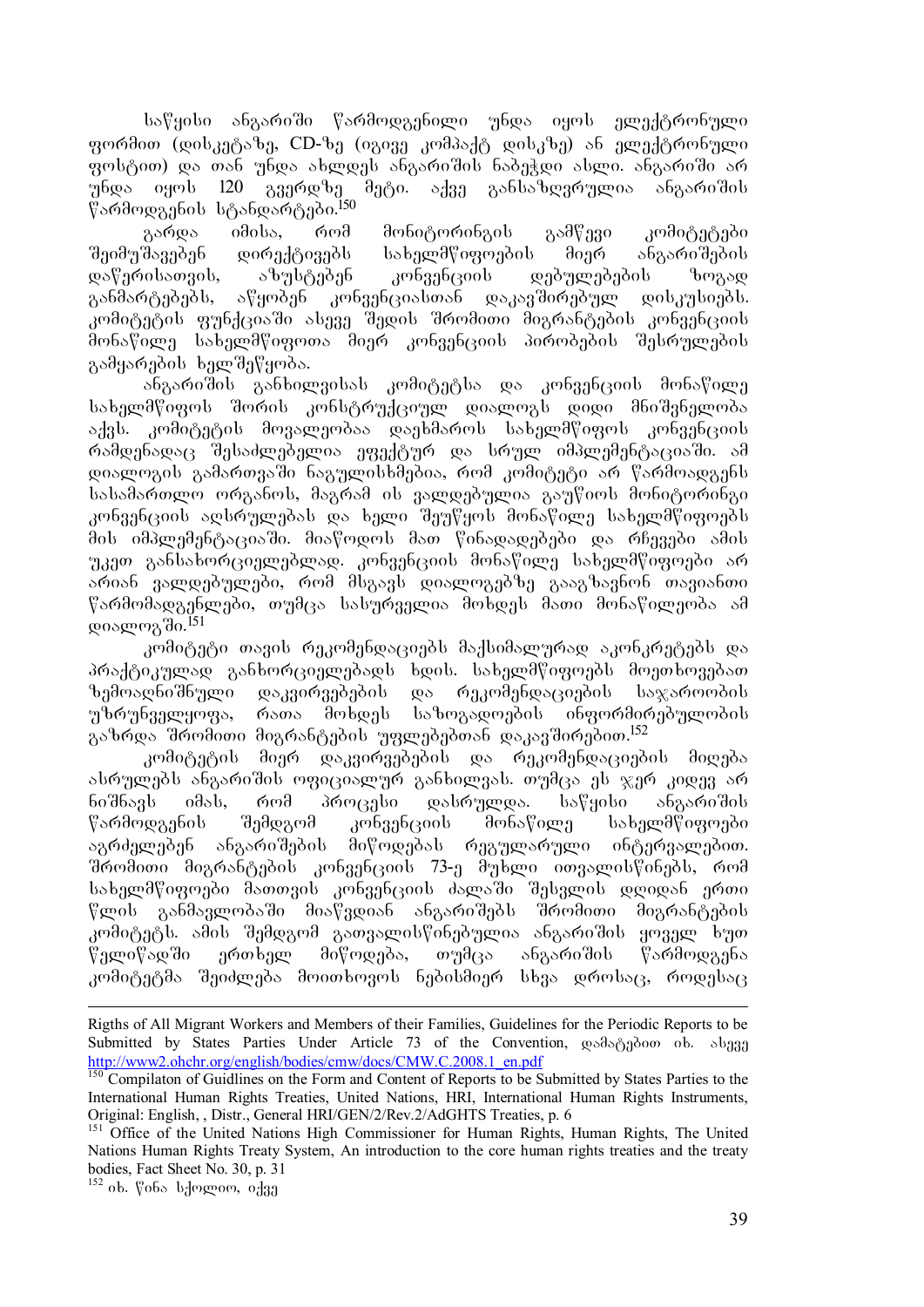ამას ჩათვლის საჭიროდ. პერიოდული ანგარიშები არაა ისეთი დიდი, როგორც საწყისი ანგარიში, თუმცა უნდა შეიცავდეს ყველა იმ საჭირო<br>ინფორმაციას, რაც საშუალებას მისცემს კომიტეტს გააგრძელოს ინფორმაციას, რაც საშუალებას მისცემს კომიტეტს გააგრძელოს კონვენციის იმპლემენტაციაზე მონიტორინგი.

შრომითი მიგრანტების კომიტეტის რჩევების მიხედვით კონვენციის მონაწილე სახელმწიფოთა მოქმედებების წარმართვას დიდი მნიშვნელობა აქვს. მიუხედავად იმისა, რომ კომიტუტები არ აიძულებენ სახელმწიფოებს იმგვარად მოქცევას როგორც ეს რეკომენდაციებში არის მოცემული,<br>მონაწილე სახელმწიფოთა უმრავლესობა ანგარიშის მიწოდებას მონაწილე სახელმწიფოთა უმრავლესობა ანგარიშის მიწოდებას სერიოზულად უდგება.

გაერო-ს გენერალური მდივანი შრომის საერთაშორისო კომიტეტის გენერალურ დირექტორს საჭირო დროს უგზავნის შესაბამისი მონაწილე<br>სახელმწიფოს ანგარიშს და ინფორმაციას, რომელიც აღნიშნული სახელმწიფოს ანგარიშს და ინფორმაციას, რომელიც აღნიშნული ანგარიშის — განხილვას ეხება. ამით შრომის კომიტეტს ეძლევა საშუალება შრომითი მიგრანტების კომიტეტს გაუწიოს დახმარება ექსპერტთა შეხედულებების წარმოდგენის გზით, შრომის საერთაშორისო ორგანიზაციის კომპეტენციის ფარგლებში. კომიტეტი ითვალისწინებს ბიუროს მიერ წარმოდგენილ მასალებს და შენიშვნებს (შრომითი მიგრანტების კონვენციის 74.2-ე მუხლი). გარდა ამისა გენერალურ მდივანს, კომიტეტთან კონსულტაციის შემდგომ, შეუძლია გადაგზავნოს მოხსენებათა ასლები სხვა სპეციალიზირებულ დაწესებულებებსა და სამთავრობათშორისო ორგანიზაციებში მათი კომპეტენციის ფარგლებს მიკუთვნებულ საკითხებზე (შრომითი მიგრანტების კონვენციის 74.3-ე მუხლი). კომიტეტს შეუძლია სპეციალიზებულ დაწესებულებებს და<br>გაერო-ს სხვა ორგანოებს, ასევე სამთავრობათშორისო და სხვა გაერო-ს სხვა ორგანოებს, ასევე სამთავრობათშორისო და სხვა დაინტერესებულ ორგანიზაციებს შესთავაზოს შრომითი მიგრანტების კონვენციით რეგულირებული ისეთი წერილობითი ინფორმაციის განხილვა, რაც მათი კომპეტენციის ფარგლებში ჯდება (ზემოადნიშნული  $R^{\alpha}$ 6316300 $\mu$  74.4  $\theta^{\alpha}$ bgro).

#### 1.3 საჩივრების პროცედურა შრომითი მიგრანტებისა და მათი ოჯახის წევრების უფლებების დაცვის შესახებ საერთაშორისო კონვენციის მიხედვით

#### 1.3.ა) სახელმწიფოთაშორისი საჩივრების პროცედურა შრომითი  $\partial$ oz რანტებისა და მათი ოჯახის წევრების უფლებების დაცვის შესახებ  $b$ აერთა შორისო კონვენციის მიხედვით

ანგარიშთა თვითმარეგულირებელი სისტემიდან ერთ-ერთ ნაბიჯს წარმოადგენს სახელმწიფო საჩივრები. აუცილებელი არ არის ეს<br>წარმოადგენდეს რაიმე ოპოზიციურ სისტემას. პრაქტიკული თუ წარმოადგენდეს რაიმე ოპოზიციურ სისტემას. პრაქტიკული თუ დიპლომატიური მიზეზებიდან გამომდინარე სახელმწიფოები ერიდებიან და ზოგჯერ სულაც არ სურთ სახელმწიფოთაშორის დავებში ჩაბმა.  $s$ მასვე ადასტურებს მართლმსაჯულების საერთაშორისო სასამართლოს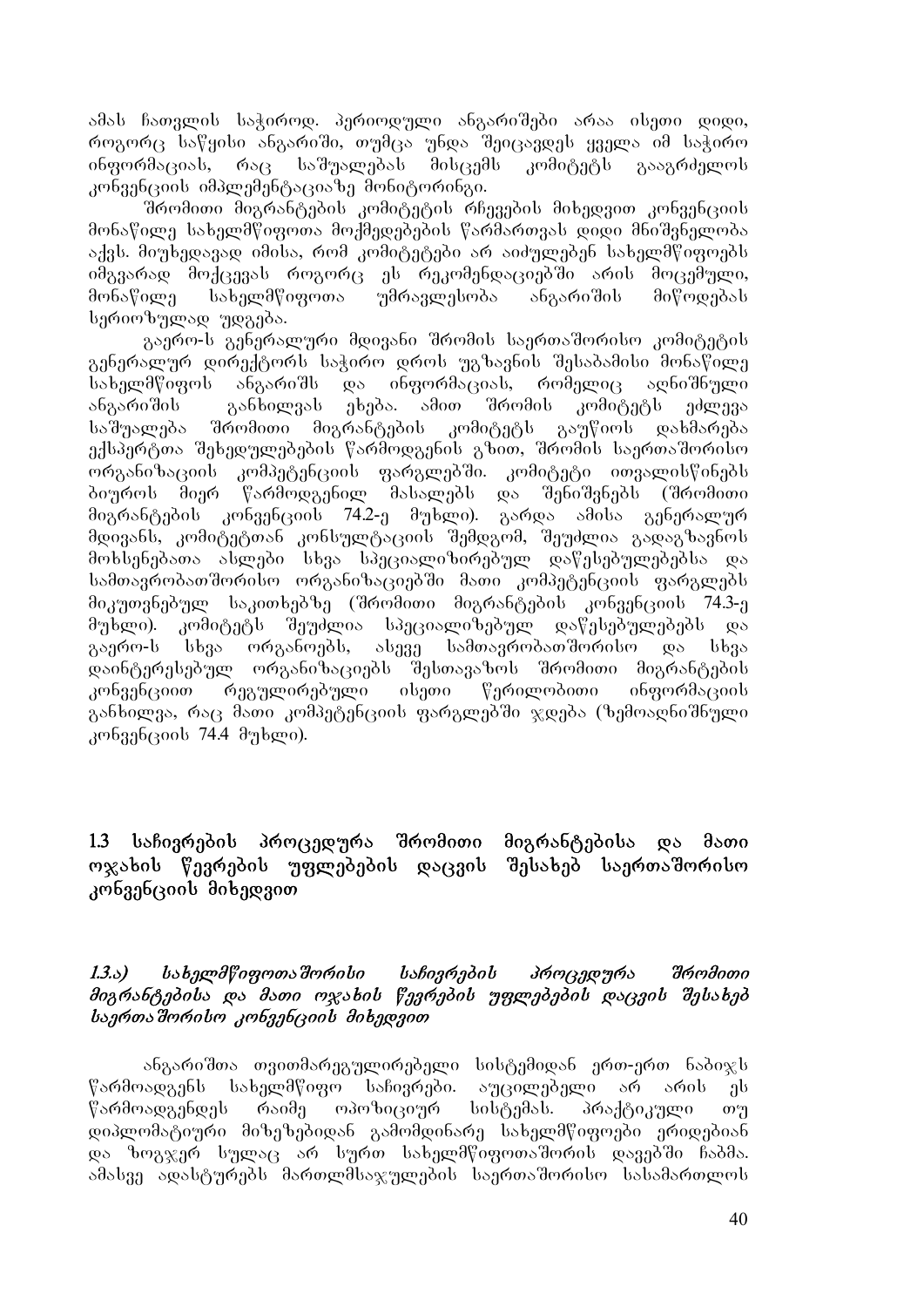გამოცდილება. კარგად ჩამოყალიბებულ სასამართლო სისტემაშიც კი, მაგალითად, ევროპის კავშირსა და ევროპის საბჭოში, ძალიან მცირეა  $b$ s $b$ ელმწიფოთაშორის საჩივართა რიცხვი.<sup>153</sup>

შრომითი მიგრანტების კონვენციის 76-ე მუხლის დებულებების<br>ლისწინებით შრომითი მიგრანტების კონვენციის მონაწილე გათვალისწინებით შრომითი მიგრანტების კონვენციის მონაწილე რომელიმე სახელმწიფოს აქვს უფლება წერილობით მიმართოს მეორე სახელმწიფოს თუ ის თვლის, რომ მეორე სახელმწიფო არღვევს ან არ ასრულებს კონვენციით ნაკისრ ვალდებულებებს. მსგავსი წერილობითი gორშით მან შეიძლება მიმართოს ასევე შესაბამის კომიტეტს. სამი თვის განმავლობაში წერილობითი შეტყობინების მიღების შემდეგ სახელმწიფო წერილობითვე წარუდგენს გამოშგზავნ სახელმწიფოს ახსნა-განშარტებას ან ნებისმიერ სხვა განცხადებას. იგი უნდა შეიცავდეს ზემოაღნიშნულ პრობლემურ საკითხთან დაკავშირებით შიდა პროცედურებზე ან იმ დონისძიებებზე მითითებას, რომლებიც გატარდა, გატარდება ან შეიძლება გატარდეს პრობლემატური საკითხის მოსაგვარებლად (შრომითი მიგრანტების კონვენციის 76.1.a) მუხლი). თუკი აღნიშნული საკითხი ვერ მოგვარდა პირველი შეტყობინების მიღებიდან ექვსი თვის განმავლობაში ორივე დაინტერესებულ სახელმწიფოს უფლება აქვს გადასცეს საკითხი კომიტეტს, კომიტეტისა და სხვა სახელმწიფოსთვის შეტყობინების გზით. კომიტეტი აღნიშნულ საკითხს განიხილავს მხოლოდ მას მერე, რაც დარწმუნდება, რომ უფლებათა დაცვის<br>არსებული ყველა შიდა საშუალებები იქნა გამოყენებული და არსებული ყველა შიდა საშუალებები იქნა გამოყენებული და<br>ამოწურული. გამონაკლისს ამ წესიდან წარმოადგენს კომიტეტის ამოწურული. გამონაკლისს ამ წესიდან წარმოადგენს კომიტეტის შეხედულება, რომ მსგავსი შიდა საშუალებების გამოყენება უსაშველოდ აჭიანურებს პრობლემის გადაჭრის საკითხს (კონვენციის 76.1.c) მუხლი).

თუ სახელმწიფო გადაწყვეტს საჩივრის წარდგენას, პირველი<br>¤ობა იქნება საერთო აზრამდე მისვლა, ანუ მეგობრული მცდელობა იქნება საერთო აზრამდე მისვლა, ანუ მეგობრული კომპრომისის მიღწევა. პრობლემის შემოქმედებითი გადაჭრის ფორმა – ამგვარი გადაწყვეტილება შესაბამისობაში უნდა იყოს სამართალთან და<br>ამავე დროს ორივე სახელმწიფოს უნდა აძლევდეს პოტენციურად ამავე დროს ორივე სახელმწიფოს უნდა აძლევდეს პოტენციურად ფეთქებადი (დიპლომატიური თვალსაზრისით) კონფრონტაციიდან თავის დირსეულად დაღწევის საშუალებას. შესაბამისი საერთაშორისო ორგანოს მოწყობილი ოფისი შეიძლება შეთვაზებულ იქნას ნეიტრალურ<br>ზონად დიპლომატიური მოლაპარაკებისათვის მშვიდობიანად დიპლომატიური მოლაპარაკებისათვის მშვიდობიანად გადაწყვეტის მიზნით. საერთაშორისო მშვიდობისა და უშიშროების შენარჩუნება კვლავაც უმთავრეს საკითხად რჩება. მშვიდობისა და უშიშროებისათვის რაიმე ხიფათის შექმნის შემთხვევაში გაერო-ს უშიშროების საბჭოს შეუძლია ჩარევა იმის მიუხედავად, თუ ვის მიერ იქნა შეტანილი საჩივარი.<sup>154</sup>

შრომითი მიგრანტების კომიტეტი ზემოაღნიშნულ საკითხთა განხილვისას ჩვეულებრივ მართავს დახურულ სხდომებს. საჭიროების შემთხვევაში კომიტეტი მიმართავს კონვენციის მონაწილე დაინტერესებულ სახელმწიფოებს საქმესთან დაკავშირებით დამატებითი  $\alpha$ ნფორმაციის მიწოდების თხოვნით. დაინტერესებულ სახელმწიფოებს უფლება აქვთ დაესწრონ კომიტეტის მიერ საკითხის განხილვას და

<sup>-</sup><sup>153</sup> რონა კ.მ. სმიტი, ადამიანის საერთაშორისო უფლებები, სახელმძღვანელო, მეორე გამოცემა, ოქსფორდის უნივერსიტეტის გამომცემლობა, 2005, გვ. 219

 $^{154}$  იხ. წინა სქოლიო, იქვე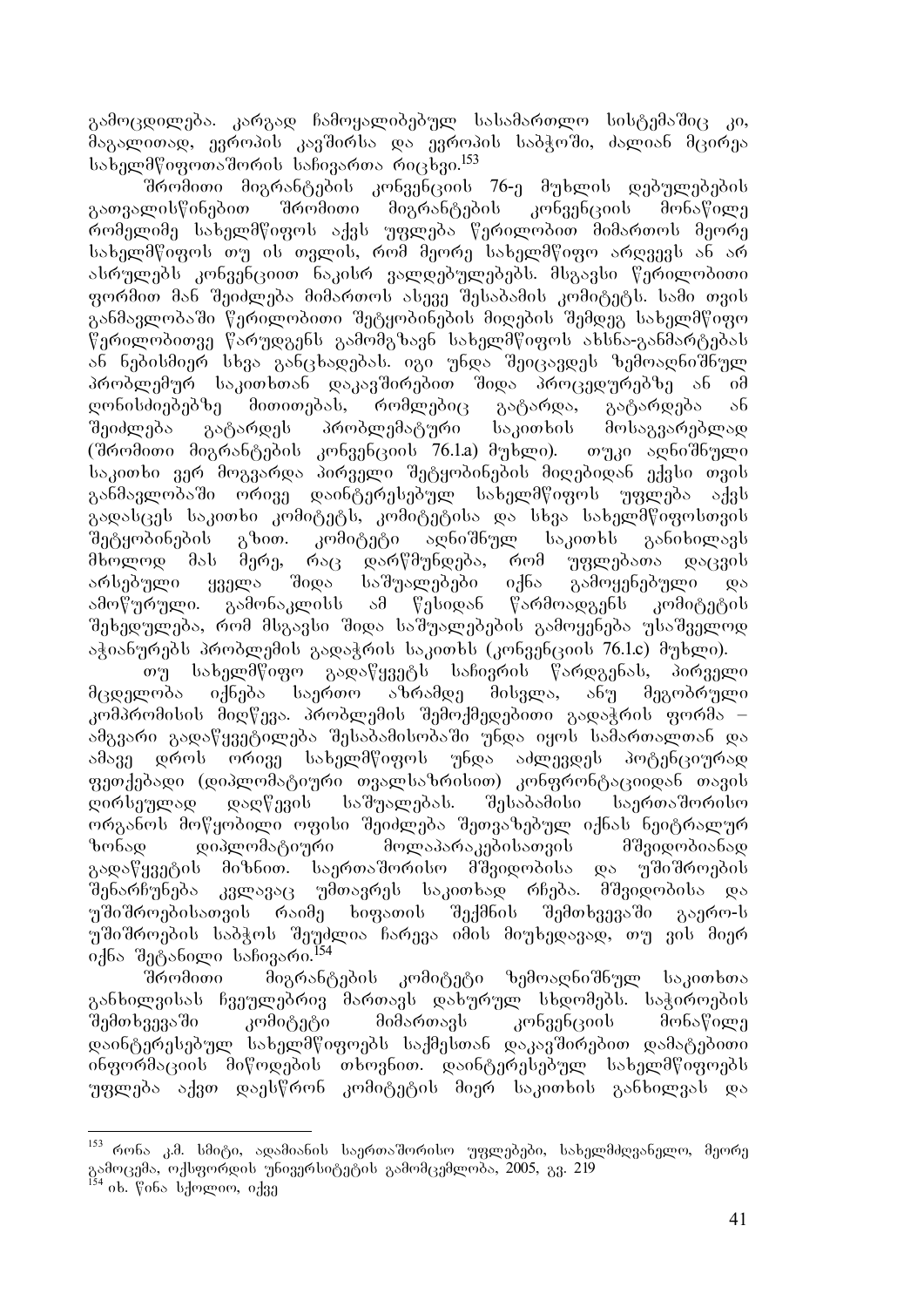გააკეთონ ზეპირი და წერილობითი განცხადებები (შრომითი

მიგრანტების კონვენციის 76.1.g) მუხლი).<br>მეტყობინების მიღებიდან 12 - მიღებიდან 12 თვის განმავლობაში კომიტეტი წარადგენს ანგარიშს. თუ საკითხი დადებითად გადაწყდა, კომიტეტი<br>თავის ანგარიშში შემოიფარგლება ფაქტების და საკითხის გადაჭრის თავის ანგარიშში შემოიფარგლება ფაქტების და საკითხის მოკლე მიმოხილვით. მაგრამ, თუ ვერ მოხერხდა საკითხის დადებითად გადაწყვეტა კომიტეტის ანგარიშმა უნდა მოიცვას დაინტერესებულ სახელმწიფოთა შორის წამოჭრილ საკითხთებთან დაკავშირებული ფაქტების ჩამონათვალიც. ანგარიშს ერთვის დაინტერესებულ სახელმწიფოთა წერილობითი და ზეპირი განაცხადები. კომიტეტს შეუძლია ასევე შეატყობინოს მონაწილე სახელმწიფოებს ნებისმიერი მოსაზრებები, რომლებსაც ის თვლის მათ შორის წამოჭრილი საკითხის<br>გადაწყვეტისათვის არსებითი მნიშვნელობის მქონედ (შრომითი გადაწყვეტისათვის არსებითი მნიშვნელობის მქონედ (შრომითი  $\partial$ oz რანტების კონვენციის 76. 1.h)  $\partial$ უხლი).

ყველა ზემოაღნიშნული პროცედურა ძალაში შევა მაშინ, როდესაც  $\partial \mathcal{S}$  36  $\partial \mathcal{S}$  monopole and  $\partial \mathcal{S}$  and  $\partial \mathcal{S}$   $\partial \mathcal{S}$  and  $\partial \mathcal{S}$   $\partial \mathcal{S}$  and  $\partial \mathcal{S}$ მოახდენს შრომითი მიგრანტების კომიტეტის უფლებამოსილების ცნობას იმასთან დაკავშირებით, რომ კომიტეტმა განიხილოს ერთ-ერთი<br>სახელმწიფოს განაცხადი, რომ მეორე სახელმწიფო არ ასრულებს სახელმწიფოს განაცხადი, რომ მეორე სახელმწიფო არ ასრულებს

კონვენციით დაკისრებულ ვალდებულებებს (კონვენციის 76.2 მუხლი).<br>ასეთი სახის განაცახადები ჩაბარდება გაერო-ს გენერაც ასეთი სახის განაცხადები ჩაბარდება გაერო-ს გენერალურ მდივანს, რომელიც უგზავნის ასლებს შრომითი მიგრანტების კონვენციის მონაწილე სხვა სახელმწიფოებსაც. მსგავსი წერილობითი განაცხადი შეიძლება ნებისმიერ დროს იქნეს გაუქმებული გენერალური მდივნისთვის შეტობინების გაგზავნის გზით. მაგრამ ასეთი გაუქმება არ დაედება საფუძვლად ნებისმიერი იმ საკითხის განხილვას, რაც შეტყობინების საგანს წარმოადგენს. ასევე, აღარ დაიშვება აღნიშნული მუხლით არანაირი საჩივარის მიღება მას მერე, რაც გენერალური მდივანი მიიღებს განაცხადის გაუქმებაზე შეტყობინებას, თუკი კონვენციის<br>მონაწილე დაინტერესებულმა სახელმწიფომ არ გააკეთა ახალი მონაწილე დაინტერესებულმა სახელმწიფომ არ გააკეთა ახალი

განაცხადი (კონვენციის 76.2 მუხლი).<br>სახელმწიფოთაშორისი — საჩირები სახელმწიფოთაშორისი საჩირები ნაკლებად წარმოადგენს ადამიანის უფლებათა განხორციელების საშუალებას. მიუხედავად ამისა, სახელმწიფოთაშორისი საჩივრები მაინც დარჩება საერთაშორისო სამართლის ტრადიციული ბუნების ერთგულ და დაშინების უხიფათო საშუალებად<sup>155</sup>.

#### 1.3. $\partial$ ) ინდივიდუალური საჩივრების პროცედურა შრომითი მიგრანტებისა და მათი ოჯახის წევრების უფლებების დაცვის შესახებ საერთაშორისო kopungung menggalakan ke

 $\sigma$ ნდივიდუალური საჩივრებიც წარმოადგენს ერთ-ერთ მექანიზმს რომლითაც ხდება ადამიანის უფლებათა განხორციელება. შრომითი მიგრანტების კონვენცია ადგენს შრომითი მიგრანტების და მათი ოჯახის წევრების დაცვის გარანტიებს. ძირითადი ვალდებულებები ჩამოთვლილია

<sup>&</sup>lt;sup>155</sup> რონა კ.მ. სმიტი, ადამიანის საერთაშორისო უფლებები, სახელმძღვანელო, მეორე გამოცემა, ოქსფორდის უნივერსიტეტის გამომცემლობა, 2005, გვ. 219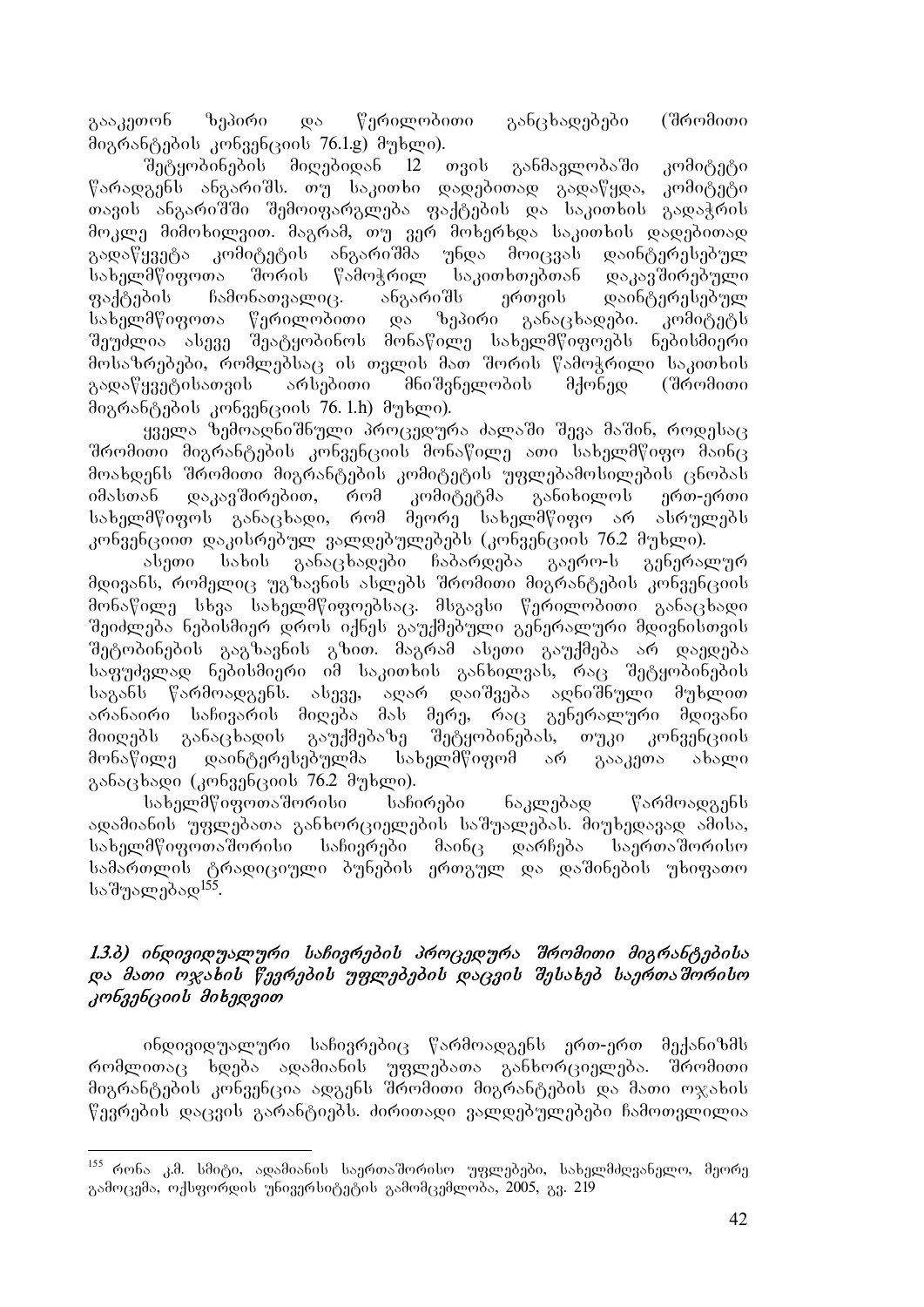კონვენციის 7-დან 71-ე მუხლების ჩათვლით, რაც მოიცავს კონვენციის II-VI ნაწილებს. კონვენცია შეიცავს ასევე ინდივიდუალური საჩივრების Setanis meqanizmebsac. konvenciis monawile saxelmwifoebi cnoben  $\theta$ რომითი მიგრანტების კომიტეტის უფლებამოსილებას, კონვენციის 77-ე მუხლის თანახმად. დამოუკიდებელ ექსპერტთა 10 კაციანი ჯგუფი,<br>რომელიც თავის სხდომებს მართავს ყოველწლიურად, განიხილავს რომელიც თავის სხდომებს მართავს ყოველწლიურად, განიხილავს  $\sigma$ ნდივიდუალურ პირთა ან ინდივიდუალურ პირთა ჯგუფუბის მიურ შეტანილ საჩივრებს. საჩივარი უნდა ეხებოდეს შრომითი მიგრანტების კონვენციით გარანტირებული რომელიმე უფლების დარღვევას ამ სახელმწიფოს მიერ. მაგრამ იმისათვის, რომ ამ პროცედურას ჩაეყაროს  $\frac{1}{2}$ საფუძველი საჭიროა 10-მა სახელმწიფომ მაინც მოახდინოს შრომითი მიგრანტების კომიტეტის უფლებამოსილების ცნობა. მსგავსი საჩივრების განხილვის გარდა კომიტეტს უფლება აქვს მიიღოს აღნიშნული საჩივარი მხოლოდ იმ შემთხვევაში, თუ კონვენციის მონაწილე სახელმწიფოს აღიარებული აქვს კომიტეტის უფლებამოსილება (შრომითი მიგრანტების კონვენციის 77-ე მუხლი).

რამდენადაც შრომითი მიგრანტების კონვენციით გათვალისწინებულ ინდივიდუალური საჩივრების მიმღებ მექანიზმს ჯერ- $\alpha$ ერობით არ დაუწყია ფუნქციონირება, შრომითი მიგრანტების კომიტეტს  $\alpha$ ერაც არ შეუმუშავებია პროცედურული წესები და არ გააჩნია გამოცდილება ინდივიდუალურ საჩივრების განხილვასთან დაკავშირებით. თუმცა კომიტეტს შეუძლია სხვა ორგანოების მიერ შემუშავებული პროცედურების მსგავსად იმოქმედოს და ანალოგიური მეთოდებით<br>განახორციელოს შრომითი მიგრანტების კონვენციის 77-ე მუხლში განახორციელოს შრომითი მიგრანტების კონვენციის 77-ე მუხლში გატარებული დებულებების ღონისძიებები.<sup>156</sup>

იმ შემთხვევაში თუ შრომითი მიგრანტების კონვენციის მონაწილე  $\mu$ სახელმწიფომ მოახდინა აღნიშნული კონვენციის 77-ე მუხლის მიხედვით შრომითი მიგრანტების კომიტეტის უფლებამოსილებათა აღიარება<sup>157</sup> ცალკეულმა პირებმა ან პირთა ჯგუფმა, რომლებზეც ვრცელღება მონაწილე სახელმწიფოს იურისდიქცია შეუძლიათ შეიტანონ ინდივიდუალური საჩივრები. საჩივრებში უნდა დასტურდებოდეს, რომ კონვუნციის მონაწილე სახელმწიფო არღვევდა კონვენციით აღიარებულ მათ ინდივიდუალურ უფლებებს.

საჩივარი არ მიიღება თუ ის ანონიმურია, ბოროტად იყენებს მსგავსი განცხადებების გაკეთების უფლებას ან არ შეესაბამება კონვუნციის დუბულუბებს. ინდივიდუალური საჩივარი მიუღებელია ისევე, თუ ეს საჩივარი ადრე იქნა განხილული ან ამჟამად იხილება საერთაშორისო გამოძიებისა და საკითხის მოგვარების სხვა ჩარჩოებში. თუ არ იქნა ამოწურული სხვა შიდა პროცედურები. ეს წესი არ მოქმედებს მხოლოდ მაშინ, როდესაც ამგვარი ღონისძიება აჭიანურებს ან უკეთეს შემთხვევაში არ უზრუნველყოფს პირის ეფექტურ დაცვას.  $\lambda$ ომიტეტი განიხილავს შეტყობინებას ყველა იმ ინფორმაციის გათვალისწინებით, რასაც მიაწვდის მას მოცემული პირი ან მისი სახელით სხვა ვინმე ანდა დაინტერესებული სახელმწიფო. კომიტეტი ატარებს დახურულ სხდომებს აღნიშნული საკითხების გადაწყვეტისას.

<sup>-</sup>156 http://www.un.org/russian/hr/complaints/procedures1.htm#6

<sup>157</sup> კონვენციის 77-ე მუხლი ეხება ინდივიდუალურ საჩივრების განხილვასთან დაკავშირებით კომიტეტის უფლებამოსილების ცნობას კონვენციის მონაწილე სახელმწიფოს მიერ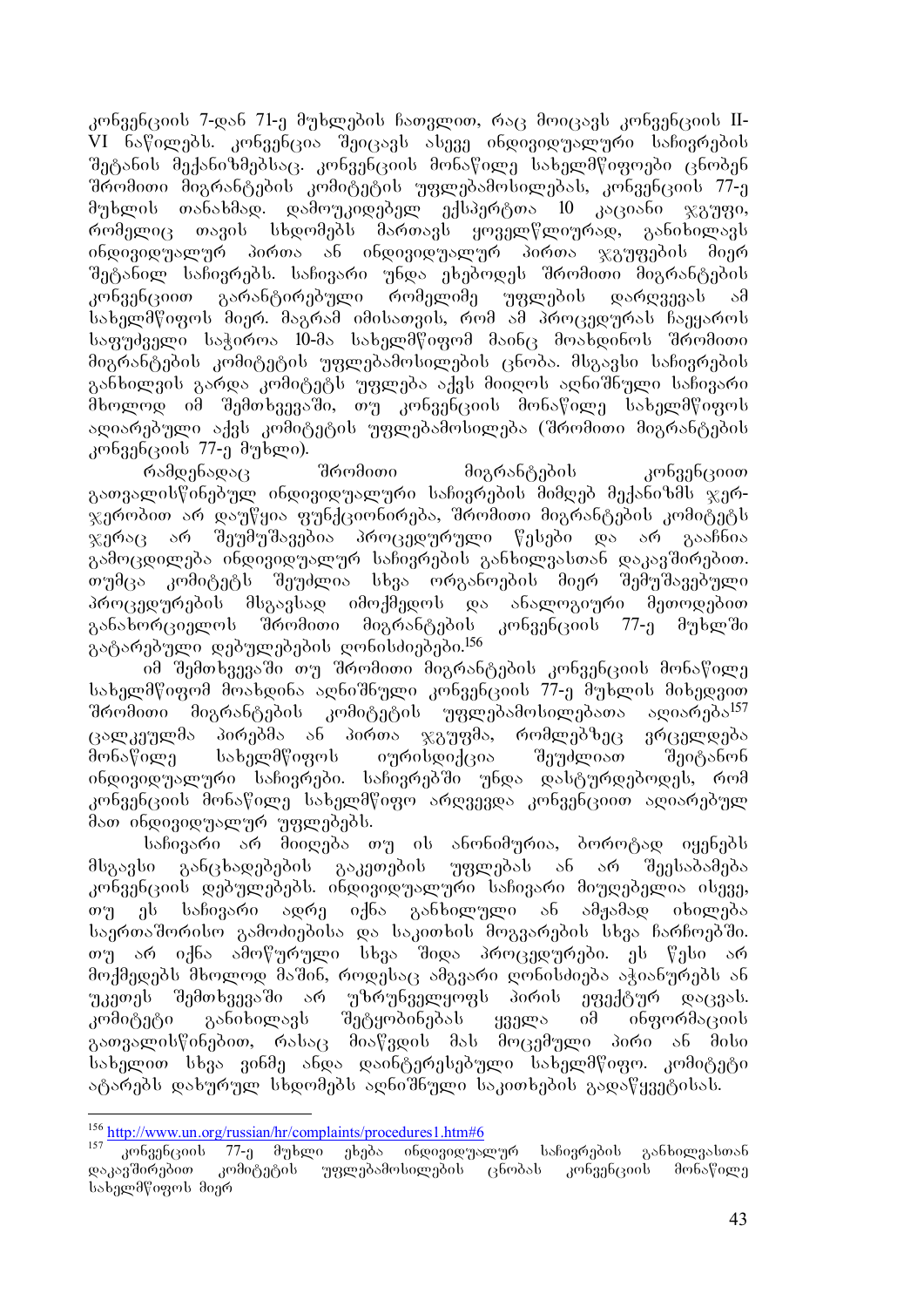შრომითი მიგრანტების კონვენციის 77-ე მუხლის დებულებების გათვალისწინებით კომიტეტი, შრომითი მიგრანტების კონვენციის მონაწილე იმ სახელმწიფოს, რომელმაც აღიარა შრომითი მიგრანტების კომიტეტის კომპეტენცია ინდივიდუალური საჩივრების განხილვაზე და<br>რომელმაც დაარღვია ან არ შეასრულა კონვენციით ნაკისრი რომელმაც დაარღვია ან არ შეასრულა კონვენციით ნაკისრი<br>ვალდებულებები, აწვდის ნებისმიერ შეტყობინებას ამ დარღვევის ვალდებულებები, აწვდის ნებისმიერ შეტყობინებას ამ დარღვევის<br>თაობაზე. ექვსი თვის განმავლობაში წერილობითი შეტყობინების თაობაზე. ექვსი თვის განმავლობაში წერილობითი შეტყობინების<br>მიღების შემდეგ სახელმწიფო წერილობითვე წარუდგენს კომიტეტს მიღების შემდეგ სახელმწიფო წერილობითვე წარუდგენს კომიტეტს ახსნა-განმარტებას ან ნებისმიერ სხვა განცხადებას. იგი უნდა შეიცავდეს ზემოაღნიშნულ პრობლემურ საკითხთან დაკავშირებით შიდა პროცედურებზე ან იმ ღონისძიებებზე მითითებას, რომლებიც გატარდა, გატარდება ან შეიძლება გატარდეს პრობლემატური საკითხის  $\delta$ ოსაგვარებლად (შრომითი მიგრანტების კონვენციის 77.4 მუხლი).

კომიტეტს შეუძლია ასევე შეატყობინოს შესაბამის მონაწილე სახელმწიფოს და პირს ნებისმიერი მოსაზრებები, რომლებსაც ის თვლის მათ წამოჭრილი საკითხის გადაწყვეტისათვის არსებითი მნიშვნელობის მქონედ (შრომითი მიგრანტების კონვენციის 77.7 მუხლი).

 $g_3$ ელა ზემოაღნიშნული პროცედურა ძალაში შევა მაშინ, როდესაც შრომითი მიგრანტების კონვენციის მონაწილე ათი სახელმწიფო მაინც მოახდენს შრომითი მიგრანტების კომიტეტის უფლებამოსილების ცნობას იმასთან დაკავშირებით, რომ კომიტეტმა განიხილოს ინდივიდუალური საჩივრები (კონვენციის  $77.8$  მუხლი).

ასეთი სახის განაცხადები ჩაბარდება გაერო-ს გენერალურ მდივანს, რომელიც უგზავნის ასლებს შრომითი მიგრანტების კონვენციის მონაწილე სხვა სახელმწიფოებსაც. მსგავსი წერილობითი განაცხადი შეიძლება ნებისმიერ დროს იქნეს გაუქმებული გენერალური მდივნისთვის შეტობინების გაგზავნის გზით. მაგრამ ასეთი გაუქმება არ დაედება საფუძვლად ნებისმიერი იმ საკითხის განხილვას, რაც შეტყობინების საგანს წარმოადგენს. ასევე, აღარ დაიშვება აღნიშნული მუხლით  $\alpha$ გრანაირ საჩივარის მიღება მას მერე, რაც გენერალური მდივანი მიიღებს განაცხადის გაუქმებაზე შეტყობინებას, თუკი კონვენციის მონაწილე დაინტერესებულმა სახელმწიფომ არ გააკეთა ახალი განაცხადი  $($ კონვენციის 77.8 მუხლი).

საჩივარი შეიძლება გახდეს (ან არ გახდეს) საჯარო. გაეროს შრომითი მიგრანტების კომიტეტს არ აქვს სასამართლო უფლებამოსილება. კომიტეტის პოლიტიკური მოსაზრებით, ნებისმიერი იმ დოკუმენტის რატიფიცირება, რომლის მიხედვითაც სახელმწიფო თანხმდება სუვერენიტეტის ნაწილის საერთაშორისო სასამართლოსთვის გადაცემაზე, იქნებოდა უსაშველოდ გრძელი პროცესი.

ამჟამად, არსებობს სახელშეკრულებო მონიტორინგის ორგანოების იურისდიქციის მიღების საერთო ტენდენცია ინდივიდუალურ მიმართვებთან დაკავშირებით. მიუხედავად ამისა, საერთაშორისო კომიტეტების უმეტესი ნაწილი კვლავაც იხარჯება სახელმწიფო ანგარიშების და არა ინდივიდუალური მიმართვების შემოწმებაზე. ძირითადად, ეს მოცულობის საკითხია: მცირე რაოდენობის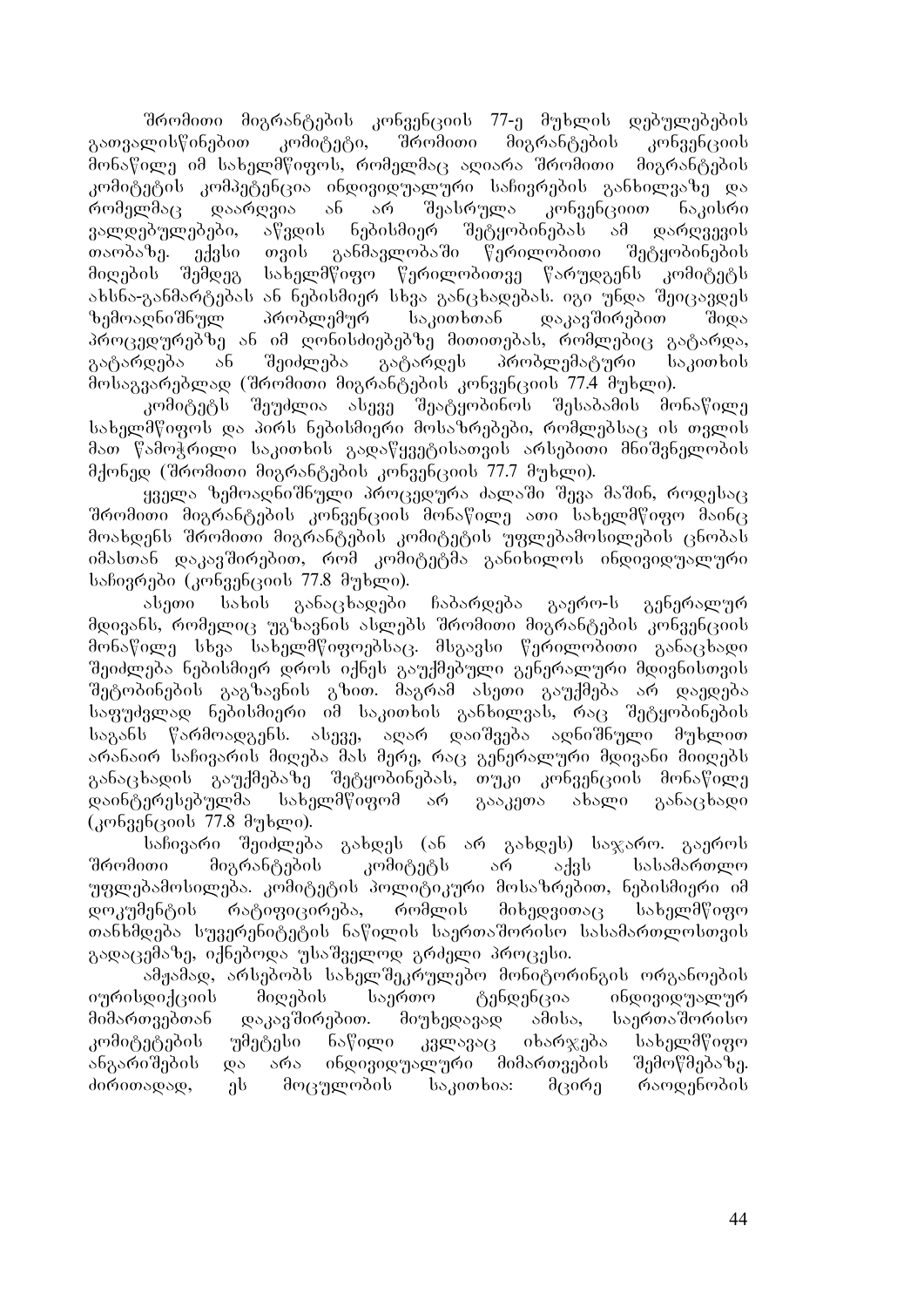ინდივიდუალური საჩივრები თუ აღწევს კომიტეტებამდე მაშინ, როცა სახელმწიფოთა უმრავლესობა აწვდის მათ პერიოდულ ანგარიშებს.<sup>158</sup>

 $\alpha$ როგორც ზემოთ ადვნიშნეთ, სანქციის რაღაც ელეშენტი შეიძლება  $\theta$ ეეფარდოს სახელმწიფოს, თუ აღმოჩნდა რომ იგი არღვევს შეთანხმებით მასზე დაკისრებულ ვალდებულებებს. ზუსტად აქედან გამომდინარე  $\sigma$ ნდივიდუალური საჩივრები ნაწილობრივ მაინც ეხმარებიან ადამიანის უფლებეპთან დაკავშირებულ ვალდებულებათა აღსრულებას<br>სახელმწიფო ალბათ უფრო შესაბამისობაში მოვა თ სახელმწიფო ალბათ უფრო შესაბამისობაში მოვა თავის ვალდებულებებთან, ვიდრე გარისკავს რაიმე დამსჯელი სანქციის შემოღებას.

საჩივრის განმხილველი ორგანოს ბუნება უკავშირდება მის ხელთ არსებულ გამოსასწორებელ საშუალებებს. ვინაიდან ყველა ეს ორგანო შექმნილია საერთაშორისო სამართლის შესაბამისად, გამოსასწორებელი საშუალებები ძირითადად პოლიტიკურია. ხშირად უარყოფითი შედეგის<br>ზეგავლენა სახელმწიფოს მისი კანონმდებლობისა ან პრაქტიკის ზეგავლენა სახელმწიფოს მისი კანონმდებლობისა ან პრაქტიკის **Taggggobag6** უბიძგებს.<sup>159</sup>

უნდა აღინიშნოს, რომ ინდივიდუალურ საჩივართა წარმატება უფრო დიდია, როცა მომჩივნისთვის ხელმისაწვდომია ადგილობრივი საშუალებები. გენერალური ასამბლეის უფლებათა და ვალდებულებათა დეკლარაციის 9-ე მუხლში განცხადებულია ყველა ადამიანის უფლება იჩივლოს დარღვევებთან დაკავშირებით როგორც სახელმწიფო, ასევე საერთაშორისო დონეზე.

### 1.4 საგანგებო მომხსენებლები შრომითი მიგრანტების უფლებების  $\varrho$ აცვის სისტემაში

ადამიანის უფლებათა მონიტორინგის საერთაშორისო ორგანოები ხშირად მიმართავენ მომხსენებლების დახმარებას. სახელმწიფო და თემატური მომხსენებლების მუშაობა გაერო-ს ეგიდით დამატებითი<br>პირობის მექანიზმია, ვინაიდან მას არ გააჩნია ფორმალური პირობის მექანიზმია, ვინაიდან მას არ გააჩნია ფორმალური saxelSekrulebo safuZveli160.

მიგრანტების ადამიანის უფლებებზე საგანგებო მომხსენებლების მანდატი 1999 წელს შეიქმნა ადამიანის უფლებათა კომისრის მიერ 1999/44 რეზოლუციის საფუძველზე. მას მანდატი გაუგრძელდა შემდგომი 3 წლით 2005 წელს<sup>161</sup>.

<sup>-</sup><sup>158</sup> რონა კ.მ. სმიტი, ადამიანის საერთაშორისო უფლებები, სახელმძღვანელო, მეორე გამოცემა, ოქსფორდის უნივერსიტეტის გამომცემლობა, 2005, გვ. 220-221

<sup>&</sup>lt;sup>159</sup> რონა კ.მ. სმიტი, ადამიანის საერთა'შორისო უფლებები, სახელმძღვანელო, მეორე გამოცემა, ოქსფორდის უნივერსიტეტის გამომცემლობა, 2005, გვ. 221

<sup>&</sup>lt;sup>160</sup> რონა კ.მ. სმიტი, ადამიანის საერთა'შორისო უფლებები, სახელმძღვანელო, მეორე გამოცემა, ოქსფორდის უნივერსიტეტის გამომცემლობა, 2005, გვ. 221

<sup>&</sup>lt;sup>161</sup> საგანგებო მომხსენებელს, გაბრიელა როდრიგეს პიზაროს ადამიანის უფლებათა კომისრის 62-ე სესიაზე (Rez.. 2005/47), გაუგრძელდა მანდატი, იხ. http://www2.ohchr.org/english/issues/migration/rapporteur/index.htm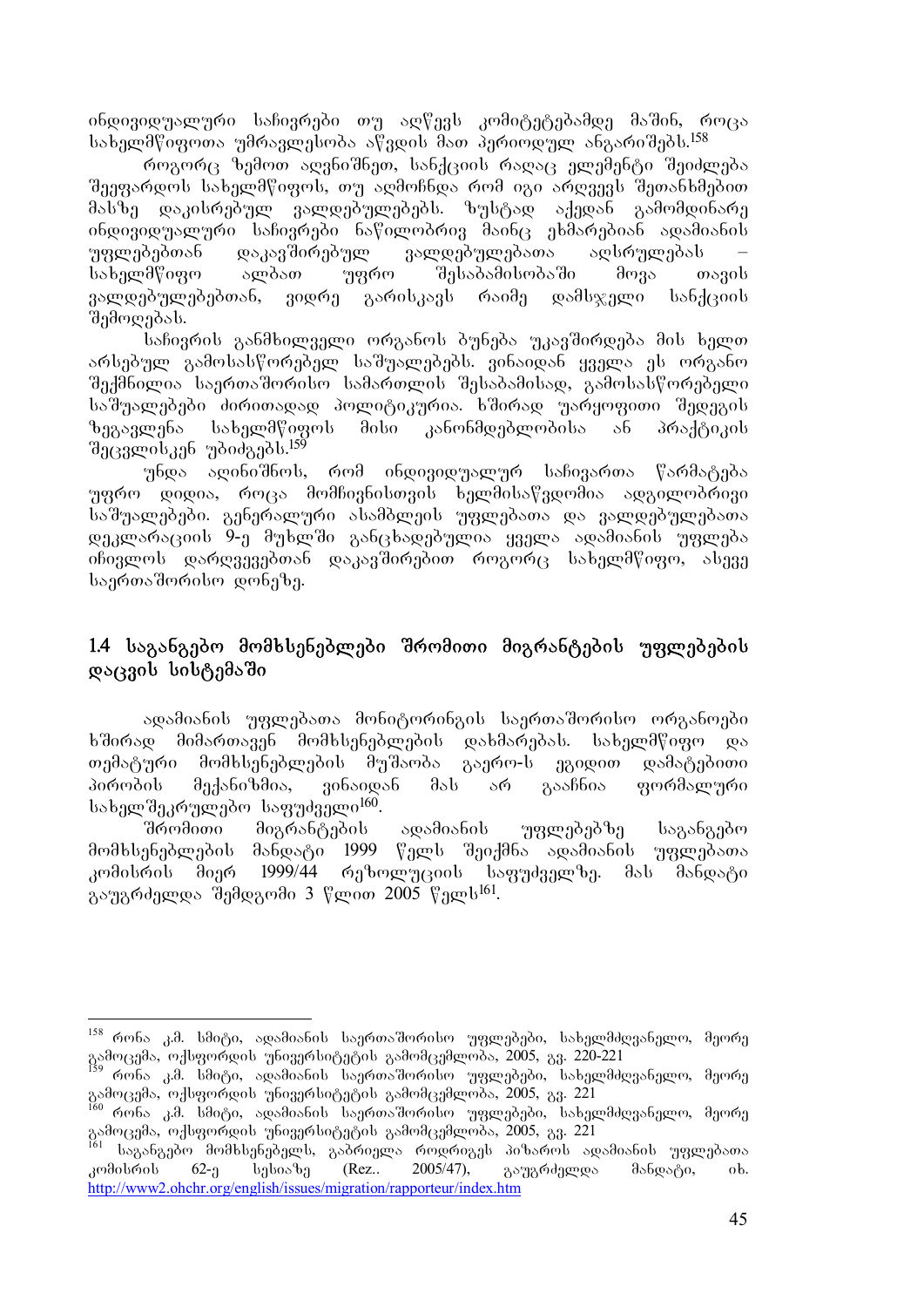$k$ ომისია საგანგებო მომხსენებლისგან $^{162}$  ითხოვს მიგრანტთა უფლებების განხორციელების დაბრკოლებათა განხილვას, საბუთების  $\alpha$ გრმქონე და არალეგალი მიგრანტების ჩათვლით.

საგანგებო მომხსენებლის ძირითადი ფუნქცია შეადგენს: ა) SromiTi migrantebis da maTi ojaxis wevrebis uflebebis დარღვევებთან დაკავშირებით ინფორმაციის შეგროვება ყველა<br>მნიშვნელოვანი წყაროდან, მიგრანტების ჩათვლით; ბ) შრომითი მნიშვნელოვანი წყაროდან, მიგრანტების ჩათვლით; ბ) შრომითი მიგრანტების ადამიანის უფლებების დარღვევების შესაწყვეტად და უფლებათა დასაცავად სათანადო რეკომენდაციების შემუშავება; გ)<br>სათანადო საერთაშორისო ნორმათა და სტანდარტების ეფექტური სათანადო საერთაშორისო ნორმათა და სტანდარტების ეფექტური<br>გამოყენების ხელშეწყობა; დ) ეროვნულ, რეგიონალურ და გამოყენების ხელშეწყობა; დ) ეროვნულ, რეგიონალურ და .<br>საერთაშორისო დონეზე მიგრანტთა ადამიანის უფლებების დასაცავად  $\partial$ ოქმედებათა და საშუალებათა გამოყენებაზე რეკომენდაციების გაწევა; ე) ინფორმაციის მოთხოვნისას ან ანალიზისას გაითვალისწინოს სქესობრივი შესაბამისობა, და განსაკუთრებული ყურადღება მიაქციოს შიგრანტ ქალთა მიიმართ დისკრიმინაციულ და ძალისმიერი მეთოდების გამოყენებას<sup>163</sup>.

საგანგებო მომხსენებელი მიგრანტთა ადამიანის უფლებების<br>კევის შემთხვევაში მოწოდებული ინფორმაციის საფუძველზე დარღვევის შემთხვევაში მოწოდებული ინფორმაციის საფუძველზე  $m_2$ ზავნის სასწრაფო საჩივრებს ან მიმართვებს სათანადო სახელმწიფოს, რათა გაარკვიოს ან/და მიაქცევინოს ყურადღება არსებულ სიტუაციებზე<sup>164</sup>. სპეციალურ მომხსენებელს ეხება მიგრანტის ადამიანის უფლებებთან დაკავშირებული ინდივიდუალური საჩივრების განხილვა $\alpha$ და განსაზღვრულ ქვეყანაში მიგრანტების ადამიანის უფლებებზე<br>საერთო სიტუაციის აღმწერი მიმართვების განხილვაც. საგანგებო საერთო სიტუაციის აღმწერი მიმართვების განხილვაც. მომხსენებლის მიერ გაგზავნილმა მიმართვამ შეიძლება გამოიწვიოს ინფორმაციის გამოთხოვის, ურთიერთთანამშრომლობის (საბრალდებო წერილები) ან/და გადაუდებელი მოქმედებები (სასწრაფო საჩივრები). საგანგებო მომხსენებელს შემუშავებული აქვს სპეციალური კითხვარიც, რომელიც ხელმისაწვდომია ნებისმიერი ადამიანისათვის ამ კითხვარის  $6sba\alpha$  შესაძლებელია ინტერნეტითაც $^{165}$ . საგანგებო მომხსენებელს უფლება აქვს გამოითხოვოს ინფორმაცია მიგრანტების ადამიანის უფლებების დარღვევაზე ხელისუფლების, ხელშემკვრელი მხარეების, სამთავრობათშორისი და გაერო-ს სხვა კომპეტენტური ორგანოების და არასამთავრობო ორგანიზაციების დახმარებით, მიგრანტთა ორგანიზაციის ჩათვლით და მიიღოს შესაბამისი ზომები<sup>166</sup>, რომლებიც  $b_0$ მოთ ვახსენეთ.

საგანგებო მომხსენებელი ასევე ახორციელებს ვიზიტებს ქვეყნებში<sup>167</sup>, სათანადო მთავრობების მოწვევის საფუძველზე. აღნიშნული ვიზიტები უკავშირდება ქვეყანაში მიგრანტების მდგომარეობის დაცვის

<sup>162</sup> ამჟამად სპეციალური მომხსენებლები არიან: მის გაბრიელა როდრიგეს პიზარო (კოსტა რიკა) 1999 წლიდან და ბატონი ჯ.ა. ბუსტამანტე (მექსიკა), 2005 წლის  $\alpha$ <sub>23</sub>ρ υ<sub>β</sub> του (Res. 2005/47 of the Commission on Human Rights and Res. 8/10 of the Human Rights Council)

<sup>163</sup> http://www2.ohchr.org/english/issues/migration/rapporteur/index.htm

<sup>164</sup> ob. http://www1.umn.edu/humanrts/monitoring/chapter19.html#H (Addressing The Human Rights Situation Through UN Mechanisms, Thematic Procedures)

<sup>&</sup>lt;sup>165</sup> http://www.ohchr.org/english/issues/docs/mmig-quest\_ru.doc

<sup>166</sup>http://www2.ohchr.org/english/issues/migration/rapporteur/complaints.htm

<sup>167</sup> http://www2.ohchr.org/english/issues/migration/rapporteur/visits.htm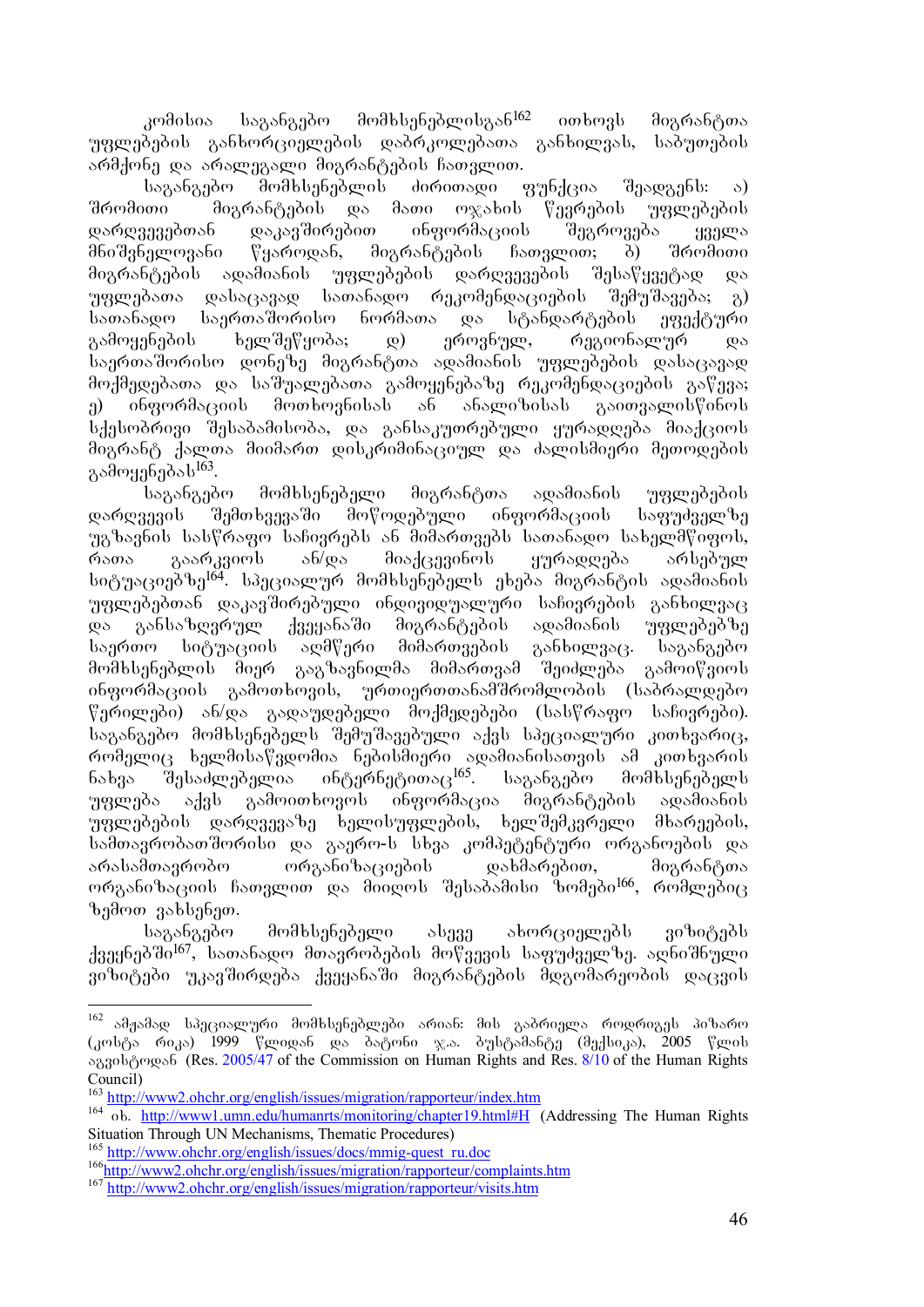მექანიზმების შემოწმებას. აღნიშნული ვიზიტები მოიხსენებიან ასევე როგორც ფაქტების დამდგენი ვიზიტები. შემდგომში საგანგებო მომხსენებელი განსაზღვრულ ქვეყანაში ვიზიტის შესახებ ანგარიშს  $\nabla$ ერს, რომელსაც უგზავნის ადამიანის უფლებათა კომისიას. ანგარიში შეიცავს სპეციალური მომხსენებლის მიერ მიღებულ მონაცემებს,<br>დასკვნებსა და რეკომენდაციებს. ქვეყანაში ვიზიტები ხელშემწყობი  $\overline{\omega}$ daskva das rekomendas dans paradetes.  $\overline{\omega}$  $q$ აქტორია სიტუაციის უკეთესად გასაცნობად და ადამიანის უფლებათა კომისრისთვის ანგარიშის წარსადგენად. ქვეყანაში მსგავსი ვიზიტის<br>განხორციელება არ გულისხმობს იმას, რომ ქვეყნის მთავრობამ განხორციელება არ გულისხმობს იმას, რომ ქვეყნის მთავრობამ<br>დაარღვია ადამიანის უფლებები. ვიზიტები საშუალებას იძლევა დაარღვია ადამიანის უფლებები. ვიზიტები საშუალებას იძლევა სიტუაციის ყველა შესაძლო დეტალში გარკვევის საშუალებას.

ამჟამად გაერო-ში შემავალი ქვეყნების მანდატები მოიცავს ავღანეთს, კონგოს დემოკრატიულ რესპუბლიკას, პაიტის, ერაყს და პალესტინის 1967 წლიდან ოკუპირებულ ტერიტორიებს. თემატური მანდატები მოიცავს ადამიანების იძულებითი ან იძულებითი გაუჩინარებისა და თვითნებური დაპატიმრების საკითხებზე მომუშავე  $\chi_{\rm A}$ უფებს.

სპეციალური მომხსენებლები ადგენენ, რომ მიგრანტები განსაკუთრებით იჩაგრებიან თუ შეეზღუდებათ თავისუფლება. ერთი  $\partial b$ რივ შეიმჩნევა იმიგრაციული წესების კრიმინალიზაციის ტენდენცია. სხვა მხრიდან ქვეყნების საგრძნობლად დიდი ნაწილი მიმართავს დეპორტაციამდე არალეგალ მიგრანტთა ადმინისტრაციულ დაკავებას. ხშირია შემთხვევები, როდესაც მიგრანტების მოთავსება ხდება საერთო ციხეებში, რისი მიზეზიც სპეციალურად მიგრანტებისთვის განკუთვნილ შენობებში ადგილის არ ქონა ანდა საერთოდ ასეთი დაწესებულებების არარსებობაა. აღსანიშნავია, რომ მიგრანტების მოთავსება ხდებოდა<br>ციხეში დამნაშავეებთან ერთად. მათ ისევე ექცეოდნენ, როგორც  $\alpha$ იხეში დამნაშავეებთან ერთად. მათ ისევე ექ $\alpha$ ეოდნენ, როგორ $\alpha$ ჩვეულებრივ დანაშაულის ჩამდენ პირებს.<sup>168</sup> სამწუხაროდ თავისუფლების შეზუდვისას არ გაითვალისწინება შრომითი მიგრანტების პიროვნული სპეციფიკა. სახელმწიფოთა მიერ არალეგალური მიგრაციის შემცირებასთან დაკავშირებული ღონისძიებები არღვევენ მიგრანტების უფლებებს. მიგრანტები, რომელთა მიმართ გამოიყენება ადმინისტრაციული ზომები, როგორც წესი სარგებლობენ ნაკლები უფლებით ვიდრე ისინი, რომელთა საქმეც სასამართლომ განიხილა. ადმინისტრაციული დაკავების საფუძვლები ხშირად ფართო და დისკრეციული ხასიათისაა. ყოველივე ამას თან ახლავს სასამართლო ან ადმინისტრაციული ზედამხედველობის ავტომატური მექანიზმების<br>არარსებობა. მაგალითად, როგორიცაა შეზღუდვა ადვოკატის ან არარსებობა. მაგალითად, როგორიცაა შეზღუდვა ადვოკატის ან თარჯიმნის მოთხოვნის უფლების, დაკავების მიზეზების და გასაჩივრების შექანიზმების გაცნობაზე, საკონსულოებისა და საელჩოებისათვის  $\partial$ იმართვის უფლების ჩათვლით. პრაქტიკაში არის შემთხვევები, როდესაც ადმინისტრაციული დაკავების ადგილები, რომლებიც არ შეესაბამებიან ხანგრძლივად დაკავების პირობებს, გამოიყენებიან უფრო ხანგრძლივი  $b$ ნით დაკავებისას. აღნიშნულ ადგილებში არაა უზრუნველყოფილი არ $\alpha$ 

<sup>&</sup>lt;sup>168</sup> Организация объединенных наций, экономическиий и социальный совет Distr. General, E/CN.4/2003/85, 30 December 2002, Russian, Original: English, Комиссия по правам чеовека, Пятьдесят девятая сессия, Пункт 14 а) предварительной повестки дня, Конкретные группы и лица, трудящиеся мигранты, Доклад Специального докладчика г-жи Габриэлы Родригес Писарро, представленный в соответствии с резолюцией 2002/62, Комиссии по правам человека, стр. 21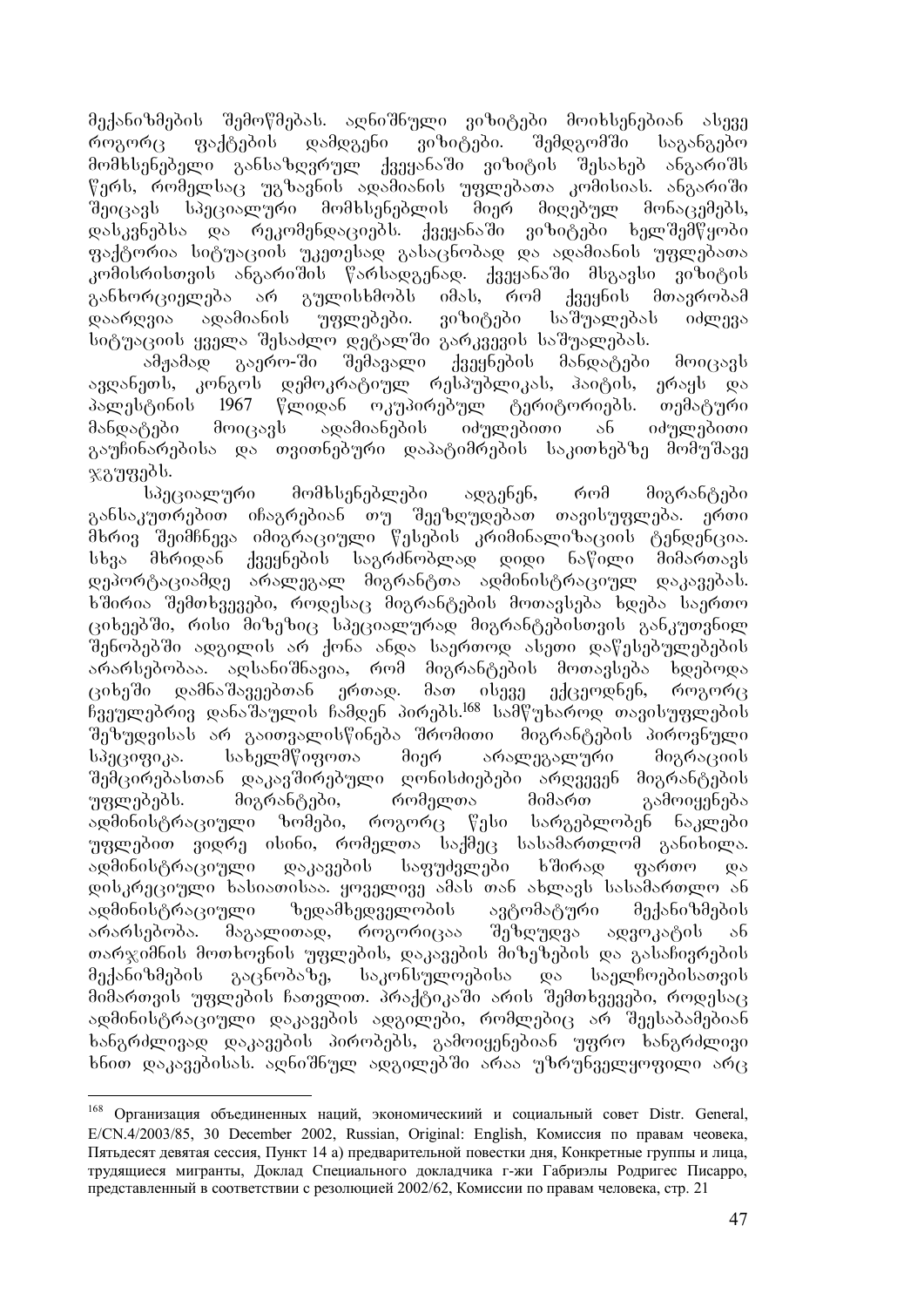განათლების, არც რეკრეაციული შემოქმედების, არც ადეკვატური სამედიცინო მომსახურების პირობები. მოწოდებულ ინფორმაციაზე დაყრდნობით მიგრანტების დაკავების ცენტრებში არსებული მდგომარეობა არ შეესაბამება დაკავების საერთაშორისო სტანდარტებს და პრინციპებს. მსგავსი ტიპის დაწესებულებები ხშირად გარე მექანიზმებისთვის მიუწვდომელია, რადგან პრეტენზიული მექანიზმები ან არ არსებობს ან მიუდგომელია. შეინიშნება საერთო ზედამხედველობის  $\infty$  უფლებათა დამცავი მექანიზმების დეფიციტი, რაც იწვევს წამების, სასტიკი მოპყრობის შემთხვევების გაჩენას.<sup>169</sup>

 $b$ აგანგებო მომხსენებელი აღნიშნავს, რომ ის პირადად შეხვედრია დაჭრილ მიგრანტებს რომელთაც სამედიცინო დახმარების მოთხოვნაზე ხელი არ მიუწვდებოდათ. დაჭრის მიზეზი არც თუ იშვიათად მიგრანტის დაკავების დროს ძალის გამოყენება ანდა შრომითი მიგრანტების შრომის გადამეტებული გამოყენება.<sup>170</sup>

საბუთების არმქონე შრომითი მიგრანტები ხშირ შემთხვევებში ვერ ingada bomsbogu gosbdomado aama dadgado daaybobas aama moqosboo საკონსულოების წარმომადგენელთაგან. საკონსულო დაწესებულებებს ხშირად არ ჰყოფნით კვალიფიკაციური პერსონალი. რიგ შემთხვევებში საკონსულოები ვერ ცნობენ უსაბუთო მიგრანტებს თავიანთ მოქალაქეებად, რისი მიზეზიც საბუთების არქონაა<sup>171</sup>.<br>- შრომითი — მიგრაციით — მოგებას — ნახულ

მიგრაციით მოგებას ნახულობენ მიგრანტები, დამქირავებლები, მიმღები ქვეყნის ბიუჯეტი (თუმცა სავარაუდოა, რომ სახელმწიფოში არსებული ფინანსები იმიგრაციის გავლენით მოსახლეობის ყველა ჯგუფზე თანაბრად ნაწილდება) და ემიგრაციის ქვეყანაში დარჩენილი სამუშაო ძალა. ზარალობენ მიმღებ ქვეყანაში კონკურირებული მუშები და გამგზავნი ქვეყნის მეწარმეები. მიმღები  $f_3$ ეყანა იგებს სამუშაო ძალის ბაზარზე ცვლილებების ხარჯზეც და სახელმწიფო ბიუჯეტზე დადებითი ზემოქმედებითაც, ხოლო დონორი ქვეყანა წაგებულია ამ ორივე ფაქტორის მიხედვით, თუ არ გავითვალისწინებთ მიგრანტთა ფულად გზავნილებს<sup>172</sup>.

დაუცველია მიგრანტ ბავშვთა უფლებები, მათ არ გააჩნიათ თავიანთი უფლებების დაცვის რაიმე გარანტი. მიუხედავად იმისა, რომ მათ მიმართ მხოლოდ უკიდურეს შემთხვევებში უნდა გამოიყენებოდეს  $\varphi$ აკავება, ხშირია შემთხვევები, როდესაც მათ მიმართ მაინც გამოიყენება ადმინისტაციული დაკავება<sup>173</sup>.

მიგრანტების დაკავება ხშირად ხანგრძლივია, ზოგჯერ თვეები და წლებიც კი. მთელი ამ ხნის განმავლობაში არაა უზრუნველყოფილი

<sup>169</sup> см. сноску 168, стр. 2

<sup>&</sup>lt;sup>170</sup> см. сноску 168 стр. 22

<sup>&</sup>lt;sup>171</sup> см. сноску 168 стр. 3

<sup>172</sup> Ioana Schiopu, Nikolaus Siegfried, Determinants Of Workers' Remittances Evidence From The European Neighbouring Region Working Paper Series No 688 / October 2006, p. 5 and p. 22, <mark>http://ssrn.com/abstract\_id=936947</mark> და იხ. ასევე ნათია ჭელიძე, შრომითი ემიგრაცია<br>პოსტსაბჭოთა საქართველოში, ივანე ჯავახიშვილის სახელობის თბილისის  $\widetilde{\mathcal{R}}$ ავახიშვილის $\widetilde{\mathcal{R}}$  $\mu$ სახელმწიფო უნივერსიტეტის, მიგრაციის კვლევის ცენტრი, თბილისი, 2006, გვ. 12

<sup>173</sup> Организация объединенных наций, экономическиий и социальный совет Distr. General, E/CN.4/2003/85, 30 December 2002, Russian, Original: English, Комиссия по правам чеовека, Пятьдесят девятая сессия, Пункт 14 а) предварительной повестки дня, Конкретные группы и лица, трудящиеся мигранты, Доклад Специального, докладчика г-жи Габриэлы Родригес Писарро, представленный в соответствии с резолюцией 2002/62, Комиссии по правам человека, стр. 19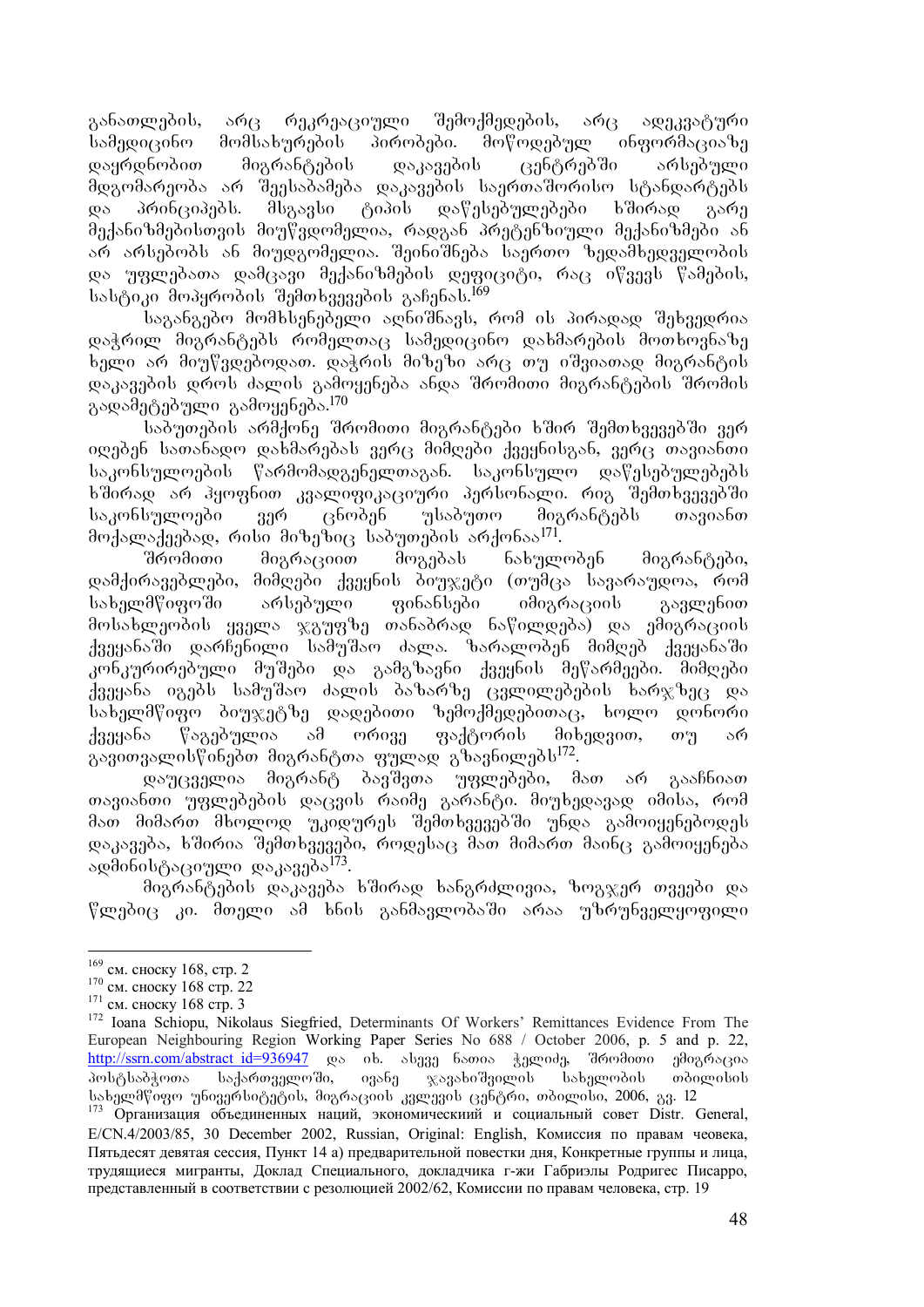მიგრანტთა არათუ განათლების, არამედ ნორმალური ცხოვრების პირობები.

საგანგებო მომხსებელი აღნიშნავს, რომ სახელმწიფოს მიერ  $\partial$ იგრაციის წესების დარღვევა არ უნდა იწვევდეს დამრღვევი მიგრანტის როგორც დამნაშავის მიმართ დამოკიდებულებას. ქვეყნებმა არ უნდა განიხილონ აღნიშნული დარღვევები როგორც სისხლის სამართლის დარღვევები. რეპრესიული ხასიათი არ უნდა მიიღოს არალეგალური სტატუსის გამო მიგრანტების დაკავებამ. ქვეყნების მთავრობებმა უნდა შეიმუშაონ ზომები ადმინისტრაციული დაკავების ზოგიერთი ფორმების გაუქმებაზე. თუ მსგავსი ღონისძიებების გატარება შეუძლებელია, მაშინ  $\delta$ თავრობებმა ის მაინც უნდა უზრუნველყონ, რომ არ მოხდეს შრომით მიგრანტთა უფლებების დარღვევა. განსაკუთრებით ეს ეხება შრომით<br>მიგრანტთა ბავშვებს, ადამიანებით კონტრაბანდული და სავაჭრო მიგრანტთა პავშვებს, ადამიანებით კონტრაპანდული და სავაჭრო ოპერაციების მსხვერპლებს, უზრუნველყოფილ იქნეს საერთაშორისო და ადგილობრივი პროცედურული დაზღვევის და გარანტიების დაცვა, უზრუნველყოფილ იქნეს შრომით მიგრანტთათვის დაკავების საფუძვლების ახსნა მათთვის გასაგებ ენაზე, ასევე თავიანთი უფლებების დასაცავად მიმართვის მექანიზმების და იმ დაწესებულების წესების  $\widetilde{P}_{\alpha}$ ა $\widetilde{P}_{\alpha}$ სადა $\widetilde{P}_{\alpha}$ ისინი აღაკავების შემდეგ მოათავ $\widetilde{p}_{\alpha}$ ს. დაკავებულ შრომით მიგრანტებს უნდა შეუმსუბუქდეს მდგომარეობა მათთვის იმ ადვოკატთა, საკონსულობის და საელწოების ტელეფონების წარდგენით, რომლებიც სთავაზობენ დახმარებას დაკავებულ მიგრანტებს. მიგრანტების მიმართ არ უნდა გამოიყენებოდეს დაკავების ნორმები. თუ მოხდება დეპორტაციამდე დაკავება, ის არ უნდა გრძელდებოდეს დაუსრულებლად. ადმინისტრაციული — დაკავებისას მოხდეს ქალთა და მამაკაცთა მოთავსება ცალ-ცალკე და მათ მიეცეთ არსებობის ნორმალური პირობები, მათ შორის ნათესავებთან, სულიერ მოძღვრებთან და მეგობრებთან ურთიერთობის, წიგნების, გაზეთების გაცნობის უფლება. საგანგებო მომხსენებლის აზრით მთავრობებმა უნდა უზრუნველყონ თავიანთი საკონსულო და საელჩოს წარმომადგენელთა ადეკვატური მომზადება თავიანთი მოქალაქეებისთვის, მათ შორის  $\sim$ არალეგალი შრომითი მიგრანტებისთვის დახმარების გასაწევად $^{174}$ .

ყოველივე ზემოაღნიშნულის გარდა უნდა აღინიშნოს, რომ საგანგებო მომხსენებლები ხშირად არ იღებენ მნიშვნელოვანი რაოდენობის სახელმწიფოთა მხრიდან არანაირ ინფორმაციას მათ პრაქტიკასა თუ კანონმდებლობასთან დაკავშირებით<sup>175</sup>.

სამწუხაროდ ლეგალური მიგრაციის დროსაც შეიმჩნევა რიგი უფლებების დარღვევა. დისკრიმინაცია და ანტიმიგრაციული იდეოლოგია – ისეთი ფაქტორებია, რომლებიც ყველა შრომით მიგრანტზე მოქმედებს, იქნება ის ლეგალური თუ არალეგალური სტატუსის მქონე. საზღვრების

<sup>174</sup> 174 Организация объединенных наций, экономическиий и социальный совет Distr. General, E/CN.4/2003/85, 30 December 2002, Russian, Original: English, Комиссия по правам чеовека, Пятьдесят девятая сессия, Пункт 14 а) предварительной повестки дня, Конкретные группы и лица, трудящиеся мигранты, Доклад Специального, докладчика г-жи Габриэлы Родригес Писарро, представленный в соответствии с резолюцией 2002/62, Комиссии по правам человека, стр. 27

<sup>&</sup>lt;sup>175</sup> Организация объединенных наций, экономическиий и социальный совет Distr. General, E/CN.4/2003/85, 30 December 2002, Russian, Original: English, Комиссия по правам чеовека, Пятьдесят девятая сессия, Пункт 14 а) предварительной повестки дня, Конкретные группы и лица, трудящиеся мигранты, Доклад Специального, докладчика г-жи Габриэлы Родригес Писарро, представленный в соответствии с резолюцией 2002/62, Комиссии по правам человека, стр. 31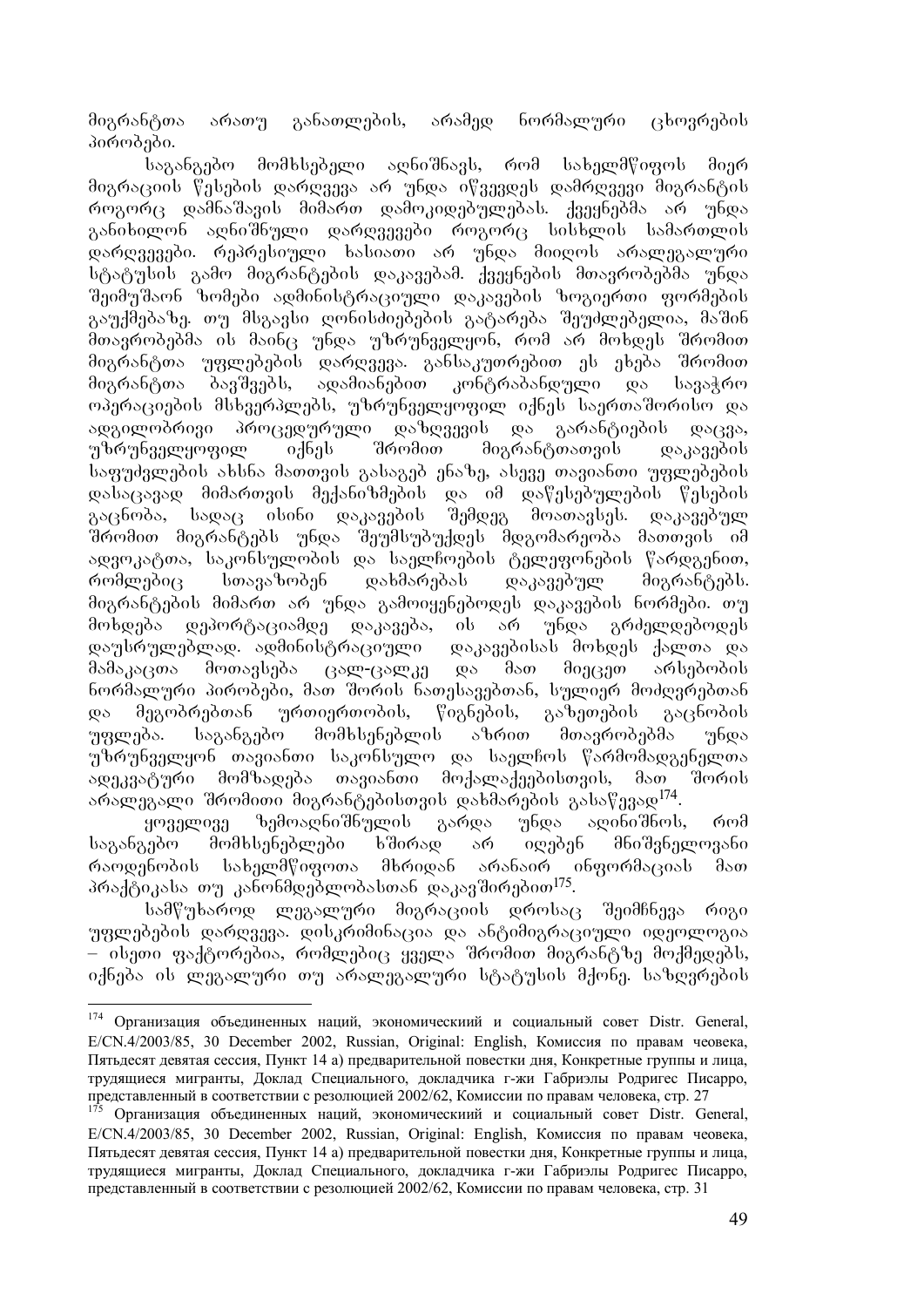გადაკვეთისას ზოგჯერ ხდება არალეგალ შრომით მიგრანტთა დაღუპვაც. მიგრანტები, როგორც ქალები, ისე მამაკაცები, აწყდებიან<br>დისკრიმინაციულ დამოკიდებულებას ცხოვრების მრავალ სფეროებში. დისკრიმინაციულ დამოკიდებულებას ცხოვრების მრავალ  $\overline{a}$ საგანგებო შომხსენებელი $^{176}$  თავის ანგარიშში აღნიშნავს ასევე, რომ ეკონომიკური და სოციალური პრობლემები განსაკუთრებით მტკივნეულად მოქმედებს ბავშვებზე, რადგან ისინი თავიანთი  $\sigma$ ჯახებისგან "განცალკევებით" ცხოვრების გამო შეიძლება აწყდებოდნენ სერიოზულ პრობლემებს. იმის გამო, რომ მოხდეს ოჯახის კვლავ "გაერთიანება" მშობლები წამსვლელები არიან ნებისმიერ ნაბიჯზე, მათ შორის კონტრაბანდისტებთან თანამშრომლობაზეც კი. აქვე უნდა აღინიშნოს, რომ შრომით მიგრანტთა ბავშვები ხშირ შემთხვევებში არიან დისკრიმინაციის სხვადასხვა ფორმის მსხვერპლები, ხოლო არალეგალ შრომით მიგრანტთა ბავშვები უფრო ხშირად განიცდიან დაუხმარებლობას და მარგინალიზაციურ<sup>177</sup> მოპყრობას<sup>178</sup>.

უეჭველია, რომ მომხსენებელთა მუშაობამ შერჩეულ უფლებებსა<br>თავისუფლებებზე დიდად გაზარდა ადამიანის უფლებათა და თავისუფლებებზე დიდად გაზარდა ადამიანის უფლებათა მნიშვნელობა. უფრო მეტიც, მომხსენებლების მიერ მოკრებილი კვლევებისა და სხვა სტატისტიკური მონაცემების გამოყენება შეიძლება საერთაშორისო და რეგიონული ორგანოების დასახმარებლად სტანდარტების განვითარების საკითხში<sup>179</sup>.

### 1.5 არასამთავრობო ორგანიზაციების როლი გაერო-ს ადამიანის უფლებათა დაცვის და მონიტორინგის სისტემაში

გაეროს ხელშეკრულების ორგანოების პრაქტიკა იმ ნიშნით განსხვავდება, თუ როგორ იყენებენ ისინი ეროვნული ან საერთაშორისო არასამთავრობო ორგანიზაციების მიერ მიწოდებულ კომენტარებს ან სხვა სახის მასალას. პრაქტიკულად, არასამთავრობო ორგანიზაციების მიერ მიწოდებულ ინფორმაციას ყველა სახელშეკრულებო ორგანოს წევრი ექსპერტი იყენებს, ხოლო ამ ინფორმაციის ოფიციალური აღიარების საკითხი განსხვავებულია<sup>180</sup>. არასამთავრობო ორგანიზაციების

<sup>&</sup>lt;sup>176</sup> ხორხე გუსტამანტე<br><sup>177</sup> ტერმინი მიუთი

<sup>-</sup> მიუთითებს ტენდენციას, რომელიც ითვალისწინებს კონკრეტულ<br>იამ საზოგადოებისათვის მიუღებელი პიროვნებების იგნორირებას,  $s$ b $\alpha$ azog $\alpha$ an sa $\alpha$  bis  $\alpha$ რომელნიც რაიმე ნიშნით განსხვავდებიან მთელი საზოგადოებისგან

<sup>178</sup> Организация Объединенных Наций, E, Экономическиий и Социальный Совет, Distr. General, E/CN.4/2006/73, 30 December, 2005, Russian, Original: Original: English, Комиссия по правам чеовека, Шестьдесят вторая сессия, Пункт 14 а) предварительной повестки дня, Конкретные группы и лица, трудящиеся мигранты, Доклад Специального Докладчика по вопросу о правах человека мигрантов Хорхе Бустаманте, GE.06-10021 (R) 010206 010206, cтр. 14

 $^{179}$  რონა კ. $\overline{\mathrm{d}}$ . სმიტი, ადამიანის საერთაშორისო უფლებები, სახელმძღვანელო, მეორე გამოცემა, ოქსფორდის უნივერსიტეტის გამომცემლობა, 2005, გ<u>ვ</u>. 222

<sup>&</sup>lt;sup>180</sup> ასბორნ ეიდე, კატარინა კრაუზე, ალან როსა, ეკონომიკური, სოციალური და კულტურული უფლებები, სახელმძღვანელო, მეორე განახლებული გამოცემა, ISBN 99940-58-69-X, თარგმანი ნანა ჯაფარიძე-ჭყიოძისა (თარგმანი განხორციელდა რაულ გალენბერგის სახელობის ადამიანის უფლებათა და პუმანიტარული სამართლის ინსტიტუტის, საქართველოს სახალხო დამცველისა და გაეროს განვითარების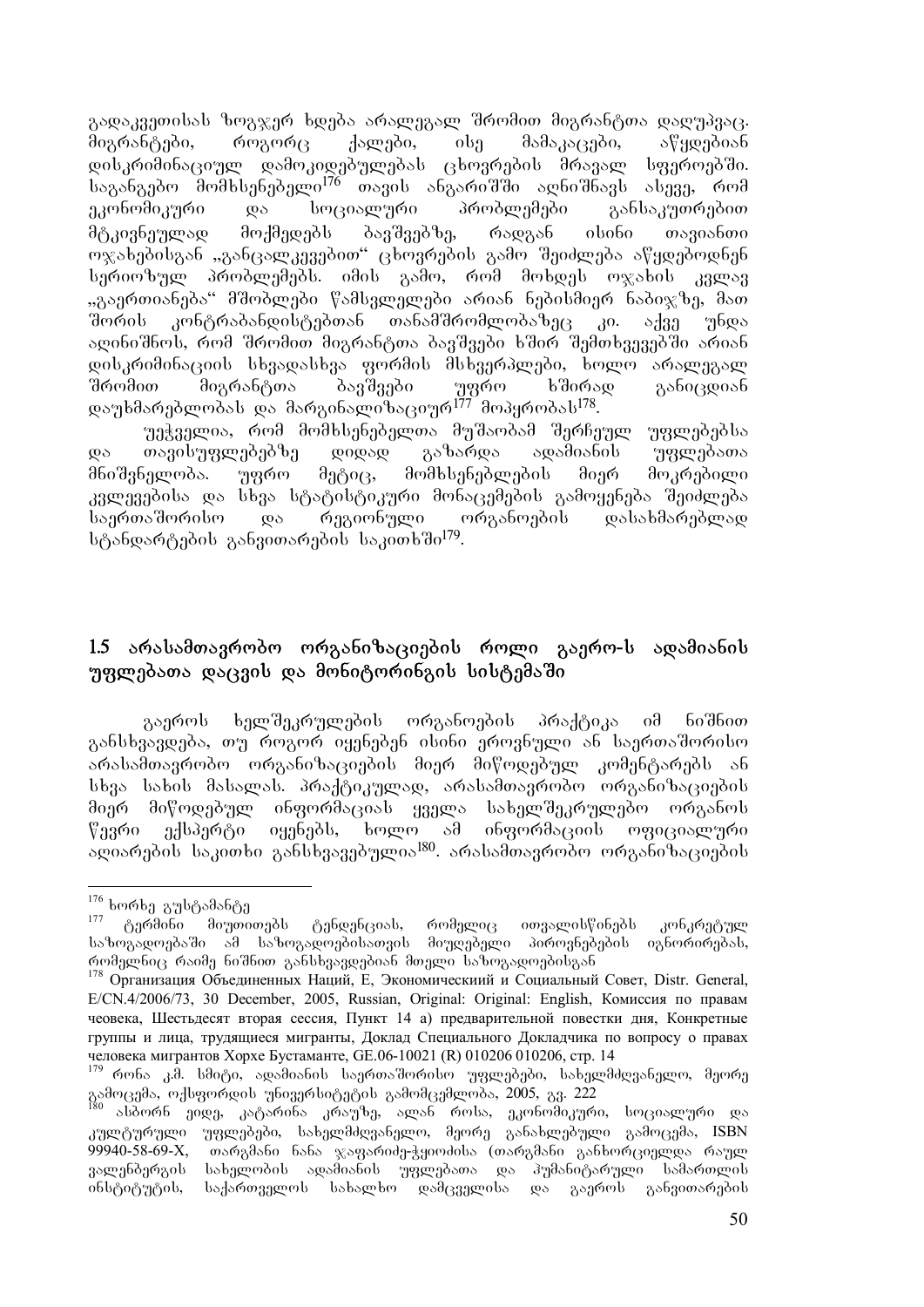მიერ მიწოდებულ ინფორმაციას ოფიციალური სტატუსი ყველა კომიტეტში არ გააჩნია<sup>181</sup>.

მსოფლიო კონფერენციამ აღნიშნა არასამთავრობო ორგანიზაციათა როლის მნიშვნელობა ყველა ადამიანის უფლების<br>დაცვასა და ჰუმანიტარულ საქმიანობაში. არასამთავრობო დაცვასა და ჰუმანიტარულ საქმიანობაში. არასამთავრობო ორგანიზაციები რეგულარულად იღებენ მონაწილეობას გაერო-ს საშუშაო  $x_3$ უფებ ში $^{182}$ .

ყოველთვის უნდა გვახსოვდეს არასამთავრობო ორგანიზაციების მნიშვნელობა სისტემისთვის, მიუხედევად იმისა რომ მათ არ აკისრიათ სისტემისთვის რაიმე ოფიციალური ან სავალდებულო როლი. ადამიანის უფლებათა მიმართულებით მომუშავე არასამთავრობო ორგანიზაციების საქმიანობა ნაკლებადაა ცნობილი, მაგრამ მათი ფუნქციონირება ძალზედ შნიშვნელოვანია. შათი რაოდენობა დიდია და ისინი ახორციელებენ მრავალ საქმიანობას ადამიანის უფლებათა დაცვის კუთხით. სახელმწიფოთა ანგარიშების განხილვისას გაერო-ს კომიტეტების წევრები — არასამთავრობო ორგანიზაციათა მიერ მოწოდებულ ინფორმაციას საკმაოდ ფართო გამოყენებას ახდენენ. ადრე ასეთი<br>"არაოფიციალური ინფორმაციის" გამოყენება უკუგდებული იყო. "არაოფიციალური ინფორმაციის" გამოყენება უკუგდებული იყო. მაგალითად, ადამიანის უფლებათა კომიტეტის წევრებს, განსაკუთრებით აღმოსავლეთ ევროპის წარმომადგენლებს მიაჩნდათ, რომ კომიტეტს არ<br>შეუძლია მსგავსი ინფორმაციის გამოყენება. კომიტეტის წევრები შეუძლია მსგავსი ინფორმაციის გამოყენება. კომიტეტის წევრები არასამთავრობო ორგანიზაციების მიერ მათთვის მიწოდებულ დოკუმენტებს მიჩქმალვით გადაავლებდნენ ხოლმე თვალს. დღესდღეობით მსგავსი ინფორმაციის გამოყენებაზე დებატები აღარ წარმოადგენს კომიტეტის განხილვის საკითხს. უფრო მეტიც, გაერო-ს ექსპერტთა კომიტეტები არასამთავრობო ორგანიზაციების მიერ მოწოდებულ

პროგრამის ერთობლივი პროექტის ფარგლებში, შვედეთის საერთაშორისო განვითარების სააგენტოს ფინანსური მხარდაჭერით) 2005, გვ. 502

<sup>.</sup> არასამთავრობო ორგანიზაციების მიერ მიწოდებულ ინფორმაციას ოფიციალური სტატუსი გააჩნია: წამების საწინააღმდეგო კომიტეტში, ეკონომიკურ და სოციალურ და კულტურულ უფლებათა კომიტეტში და ბავშვის უფლებათა კომიტეტში, ხოლო ადამიანის უფლებათა კომიტეტში, ქალთა მიმართ დისკრიმინაციის აღმოფხვრის  $R$ ომიტეტში და რასობრივი დისკრიმინაციის აღმოფხვრის კომიტეტში მოხვედრილი arasamTavrobo organizaciebis informaciis statusi naklebad oficialur ხასიათს ატარებს, თუმცა ეს არ ნიშნავს, რომ იგი ნაკლებად მნიშვნელოვანია. არასამთავრობო ორგანიზაციებს უფლება აქვთ წერილობითი მოხსენებები წარადგინონ ეკონომიკურ, სოციალურ და კულტურულ უფლებათა კომიტეტში და მონაწილეობა მიიღონ ზოგადი დისკუსიისათვის გამოყოფილ დღეს ჩატარებულ განხილვებში. არასამთავრობო ორგანიზაციებს უფლება აქვსთ კომიტეტის წინაშე გამოვიდნენ არა მხოლოდ წერილობით, არამედ სიტყვითაც – იხ. ასბორნ ეიდე, კატარინა კრაუზე, ალან როსა, ეკონომიკური, სოციალური და კულტურული უფლებები, სახელმძღვანელო, მეორე განახლებული გამოცემა, ISBN 99940-58-69-X, თარგმანი ნანა ჯაფარიძე-ჭყიოძისა-(თარგმანი განხორციელდა რაულ ვალენბერგის სახელობის ადამიანის უფლებათა და ືອໆმანიტარული სამართლის ინსტიტუტის, საქართველოს სახალხო დამცველისა და გაეროს განვითარების პროგრამის ერთობლივი პროექტის ფარგლებში, შვედეთის საერთაშორისო განვითარების სააგენტოს ფინანსური მხარდაჭერით) 2005, გვ. 502

Peter R. Baehr, Leon Gordenker, Mobilization of the Conscience of Mankind: Conditions of Effectiveness of Human Rights NGOs, Peter R. Baehr Professor and Director Netherlands Institute of Human Rights (SIM) Utrecht University, Utrecht, Netherlands, NGOs: The People's Voice in International Governance?, Leon Gordenker Professor Emeritus Princeton University Princeton, NJ, USA Presentations Made at a UNU Public Forum on Human Rights and NGOs on 18 September 1996, UNU, Tokyo, Japan ,Reliability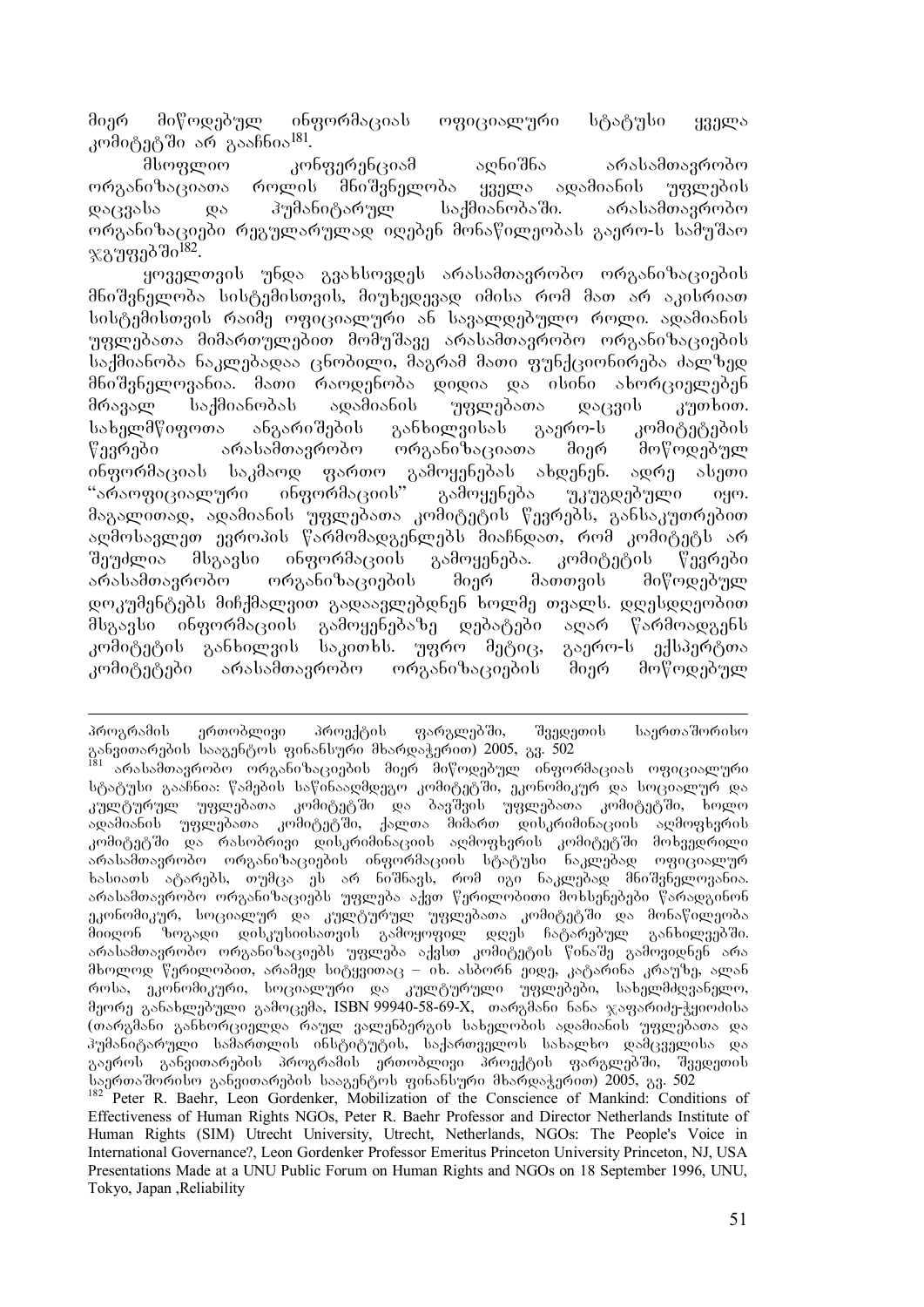ინფორმაციას გულმოდგინედ მოიძიებენ ხოლმე, განსაკუთრებით სახელმწიფოთა ანგარიშების განხილვისას, რადგან აღნიშნული <u>ინფორმაცია ეხმარებათ მათ წარმოშობილი საკითხების დაზუსტებაში და</u> ფაქტებთან ახლოს მდგომი, ნაკლებ აბსტაქტული კითხვების დასმაში.<br>გაერო-ს ძირითადი მექანიზმები ეყრდობიან თითქმის მხოლოდ გაერო-ს ძირითადი მექანიზმები ეყრდობიან თითქმის მხოლოდ  $\sim$ გრასამთავრობო ორგანიზაციების მიერ მოწოდებულ ინფორმაციას $^{183}$ .

არასამთავრობო ორგანიზაციისათვის მისაწვდომი უნდა იყოს<br>ობა. "მისაწვდომობა" შეიძლება გულისხმობდეს მთავრობის მთავრობა. "მისაწვდომობა" შეიძლება გულისხმობდეს მთავრობის<br>წარმომადგენელთან როგორც პირად, ისე სატელეფონო საუბარს, როგორც პირად, ისე სატელეფონო საუბარს,  $\alpha$ ნფორმაციის მიწოდებას, სხვადასხვა საკითხის განსახილველად ოფიციალური სამთავრობო ორგანოების წარმომადგენელთა ჩართვას, როგორც ოფიციალურ ისე არაოფიციალურ საუბრებში. არასამთავრობო ორგანიზაციის ამგვარი მისაწვდომობა დამოკიდებული იქნება ალბათ მათ ქვეყნის შიდა პოლიტიკურ როლზე. თუმცა აქვე უნდა აღინიშნოს, რომ პოლიტიკურად ღია საზოგადოებებში, როგორიცაა ნიდერლანდები, ნორვეგია, მთავრობასთან ურთიერთობა უფრო ადვილია და ეფექტურიც, ვიდრე ჩინეთში ან ინდონეზიაში, სადაც მსგავსი ურთიერთობა შეიძლება .<br>გამორიცხულიც კი იყოს. არადა არასამთავრობო ორგანიზაციებისთვის<br>მთავრობასთან კავშირს უდიდესი მნიშვნელობა აქვს. თუმცა მთავრობასთან კავშირს უდიდესი მნიშვნელობა აქვს. თუმცა მთავრობასთან კავშირის ხელმისაწვდომობა არაა წარმატების გარანტი. მთავრობას არაფერი აქვს დასაკარგი თუ ჩამოაყალიბებს კარგ ურთიერთობას არასამთავრობო ორგანიზაციასთან. არასამთავრობო ორგანიზაციამ კი ნამდვილად უნდა იფიქროს ასეთი ურთიერთობის ჩამოყალიბების სამომავლო შედეგებზე<sup>184</sup>.

უნდა აღინიშნოს ასევე, რომ გაერო-ს ეკონომიკური და სოციალური საბჭოს 1996 წლის სესიაზე ერთ-ერთ განსახილველ საკითხად დაყენებული პქონდა განკარგულებების განხილვა არასამთავრობო ორგანიზაციებთან მოსათათბირებლად. ამ დოკუმენტში განხილული ერთ-ერთი პრინციპის მიხედვით, არასამთავრობო ორგანიზაციას უნდა ჰქონოდა წარმომადგენლობითი სტრუქტურა და ორგანიზაციის საქმიანობის მაკონტროლებელი წევრების

<sup>-</sup><sup>183</sup> მაგალითად, 1994 წელს გაერო-ს უკანონო პატიმრობებთან მომუშავე ჯგუფის მიერ შესწავლილი საქმეების 74 % საერთაშორისო არასამთავრობო ორგანიზაციების მიერ oge doწოდებული, დანარჩენი 23 % ეროვნული არასამთავრობო ორგანიზაციების და 3 % <sub>do</sub> mxsbadob doam – ob. Peter R. Baehr, Leon Gordenker, Mobilization of the Conscience of Mankind: Conditions of Effectiveness of Human Rights NGOs, Peter R. Baehr Professor and Director Netherlands Institute of Human Rights (SIM) Utrecht University, Utrecht, Netherlands, NGOs: The People's Voice in International Governance?, Leon Gordenker Professor Emeritus Princeton University Princeton, NJ, USA Presentations Made at a UNU Public Forum on Human Rights and NGOs on 18 September 1996, UNU, Tokyo, Japan, Reliability, http://www.unu.edu/unupress/lecture14-15.html

<sup>&</sup>lt;sup>184</sup> Peter R. Baehr, Leon Gordenker, Mobilization of the Conscience of Mankind: Conditions of Effectiveness of Human Rights NGOs, Peter R. Baehr Professor and Director Netherlands Institute of Human Rights (SIM) Utrecht University, Utrecht, Netherlands, NGOs: The People's Voice in International Governance?, Leon Gordenker Professor Emeritus Princeton University Princeton, NJ, USA Presentations Made at a UNU Public Forum on Human Rights and NGOs on 18 September 1996, UNU, Tokyo, Japan, Reliability, http://www.unu.edu/unupress/lecture14-15.html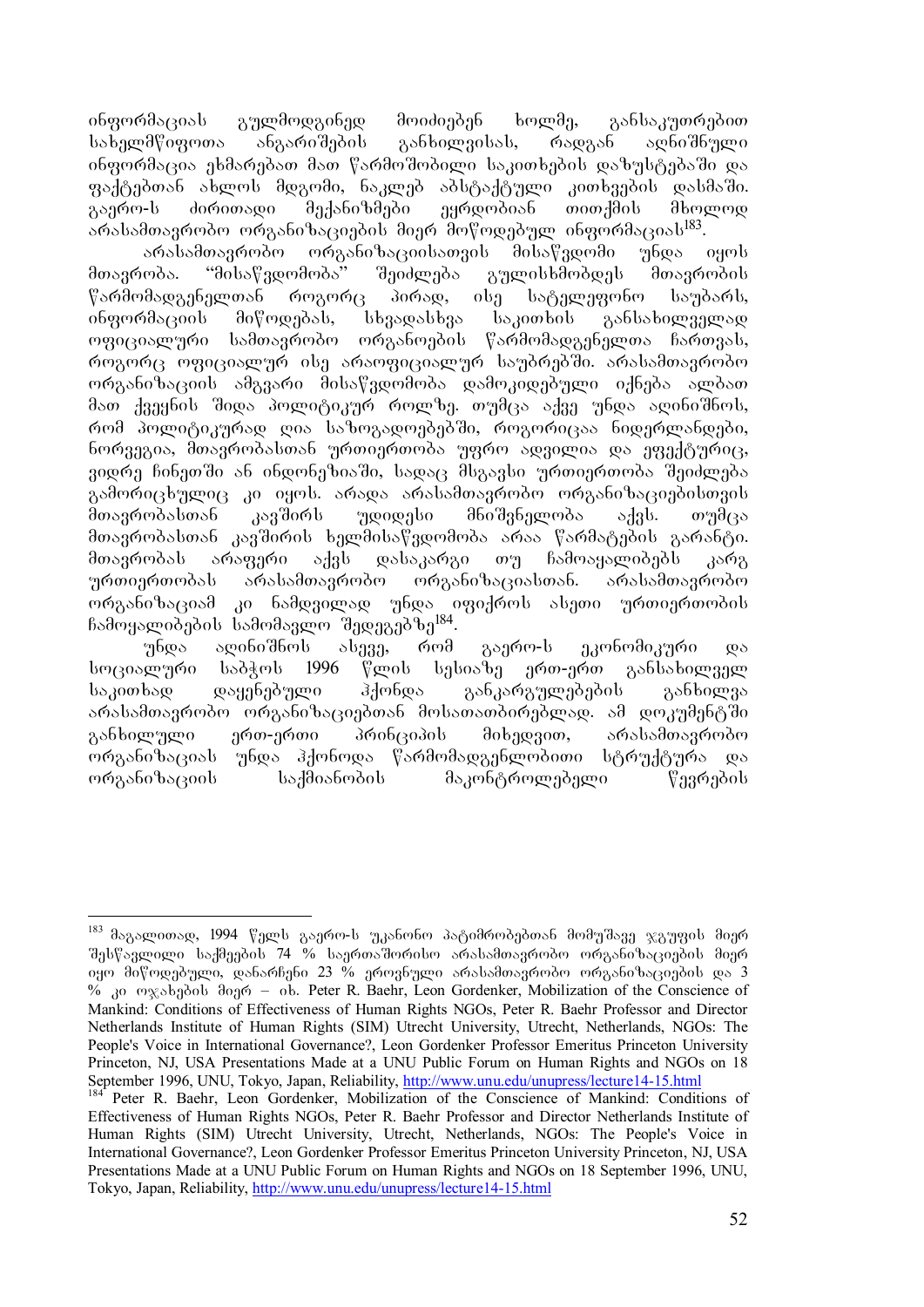პასუხისმგებლობის მექანიზმები<sup>185</sup>. თუმცა წარმომადგენლობის ასეთი საზომებით განსჯას არ მიეცა უფრო ზუსტი განმარტება<sup>186</sup>.

არასამთავრობო ორგანიზაციებს შორის შეხვედრების რაოდენობის გაზრდა დიდი შედეგების მომტანი იქნებოდა. მობილიზდებოდა<br>'შეზდუდული რესურსები, მიზნის მისაღწევად გაორმაგებული შეზღუდული რესურსები, მიზნის მისაღწევად გაორმაგებული მცდელობები დაიზოგებოდა, თუმცა თვით არასამთავრობო<br>ორგანიზაციათა მიზნების, ზომების, ფინანსური რესურსების, ორგანიზაციათა მიზნების, ზომების, ფინანსური რესურსების, კულტურული წარსულის გათვალისწინებით მსგავსი ურთიერთთანამშრომლობის დამყარება საკმაოდ რთულია. უმნიშვნელოვანეს როლს არასამთავრობო ორგანიზაციების საქმიანობის გასაცნობად მასმედიაც თამაშობს. თუმცა არ უნდა მოხდეს მასმედიის ყურადღების უმიზნოდ გამოყენება, რაც შეიძლება დამღუპველი აღმოჩნდეს არასამთავრობო ორგანიზაციისათვის. არადროულობა შეიძლება ასევე გახდეს არასამთავრობო ორგანიზაციის<br>წარუმეტებლობის მიზეზი, აქედან გამომდინარე დროულ ქმედებას წარუმეტებლობის მიზეზი, აქედან გამომდინარე დროულ ქმედებას გადამწყვეტი მნიშვნელობა აქვს<sup>187</sup>.

სახელმწიფოს ანგარიშის კომიტეტის მიერ განხილვის დაგეგმვის შემდეგ, არასამთავრობო და სხვა არასახელმწიფო ორგანიზაციებს შეუძლიათ თავისი დაინტერესების გამოხატვა სამდივნოს წინაშე, ხოლო შემდეგ საკუთარი შეხედულების მომზადება და წარდგენა გაერო-ს შესაბამისი კომიტეტისათვის შესაბამისი სახელმწიფოს ანგარიშის განხილვისას. არასამთავრობო ორგანიზაციები ხშირად ავრცელებენ ანგარიშებს გარკვეული სახელმწიფოს შესახებ იმავე სახელმწიფოში და, ზოგიერთ შემთხვევაში, ეს სახელმწიფოებს უბიძგებს მისი საკუთარი<br>ანგარიშის უფრო ფართოდ გავრცელებისკენ, ხოლო ზოგჯერ ეს უფრო ფართოდ გავრცელებისკენ, ხოლო ზოგჯერ ეს შეიძლება საერთაშორისო დოკუმენტის და ზოგადად ადამიანის უფლებების უფრო ფართო პოპულარიზაციის მიზეზიც გახდეს. ანგარიშების ფართოდ გავრცელება კომიტეტების უდიდესი წარმატებაა. ეს შესაძლებელია ხოლმე არაფორმალური შეხვედრებისას არასამთავრობო ორგანიზაციებსა და კომიტეტის სამუშაო ჯგუფებთან<br>"შეხვედრამდე. ამ დროს კომიტეტის წინაშე წარსდგებიან ხოლმე შეხვედრამდე. ამ დროს კომიტეტის წინაშე წარსდგებიან ხოლმე<br>არასამთავრობო ორგანიზაციები. ამგვარ შეხვედრებში უშუალო არასამთავრობო ორგანიზაციები. ამგვარ შეხვედრებში უშუალო მონაწილეობა არასამთავრობო ორგანიზაციას აძლევს საქმის მსვლელობის შესახებ საკუთარი ჩანაწერების წარმოების (თუმცა მათ არ შეუძლიათ მიმართონ კომიტეტს) და აღნიშნული ინფორმაციის შესაბამის ქვეყანაში გავრცელების საშუალებას. ჩვეულებრივ, არასამთავრობო ორგანიზაცია უფრო სწრაფად ავრცელებს ინფორმაციას და მისი ინფორმაცია უფრო მისაღებია მომხმარებლისთვის, ვიდრე სახელმწიფოს მიერ გავრცელებული ანგარიში. ეს შეიძლება უფრო დადებითი შედეგის

<sup>-</sup><sup>185</sup>Un/Scetdg/29/Inf.63, Ecosoc Resolution 1996/31: Arrangements For Consultation With Non-Governmental Organizations, Part 1. Principles To Be Applied In The Establishment Of Consultative Relations, 12.

<sup>186</sup> Peter R. Baehr, Leon Gordenker, Mobilization of the Conscience of Mankind: Conditions of Effectiveness of Human Rights NGOs, Peter R. Baehr Professor and Director Netherlands Institute of Human Rights (SIM) Utrecht University, Utrecht, Netherlands, NGOs: The People's Voice in International Governance?, Leon Gordenker Professor Emeritus Princeton University Princeton, NJ, USA Presentations Made at a UNU Public Forum on Human Rights and NGOs on 18 September 1996, UNU, Tokyo, Japan, Reliability,  $\infty$ 38.8300 ob. http://archive.unu.edu/unupress/lecture14-15.html  $187$  *Ibid.*,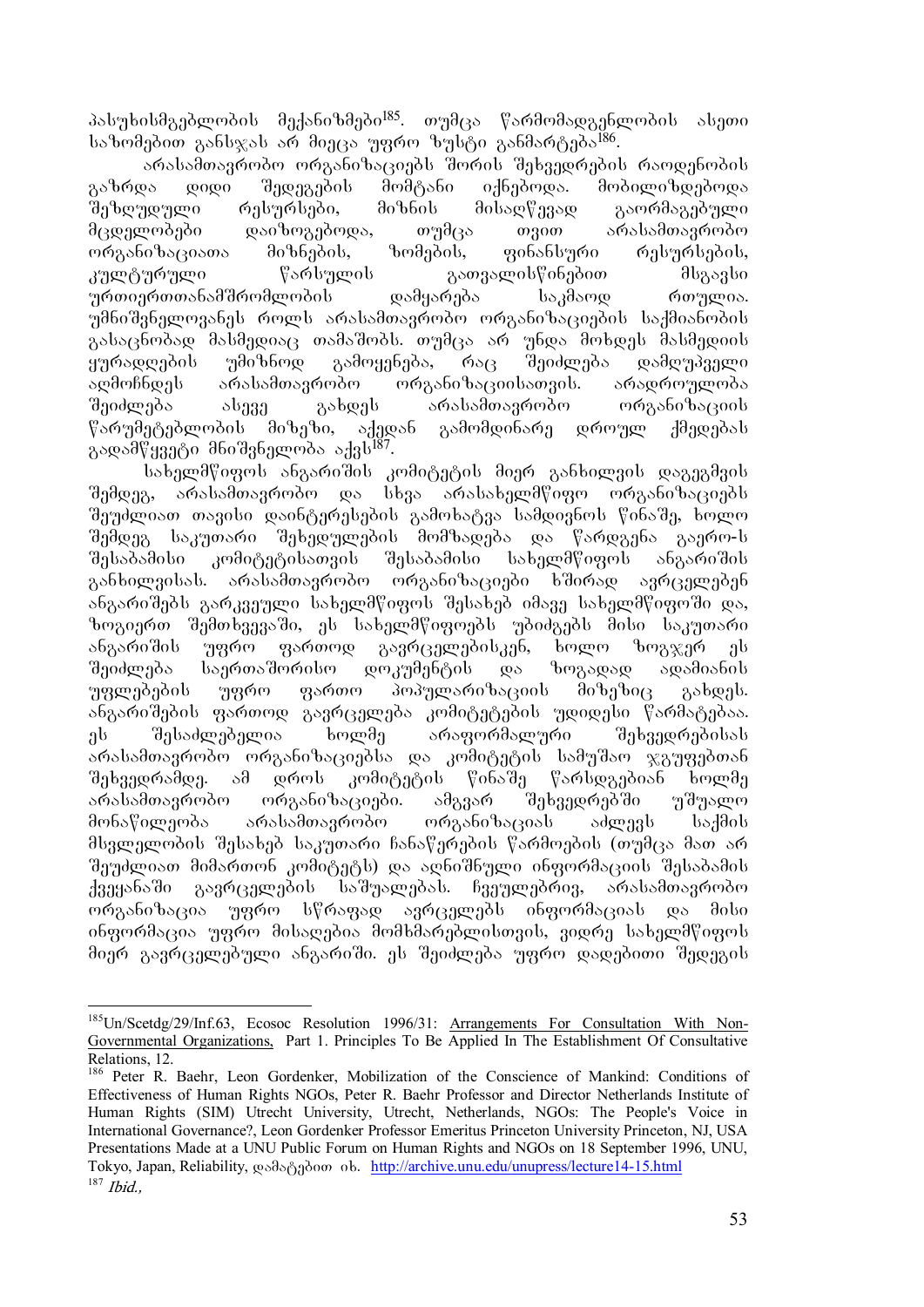მომტანი გახდეს მოცემული სახელმწიფოსათვის, თუმცა ეს იქნება mxolod da mxolod arasamTavrobo organizaciis damsaxureba188.

მომხსენებელი<sup>189</sup> მიესალმება ადგილობრივ და საერთაშორისო არასამთავრობო ორგანიზაციების მიერ შრომითი მიგრანტების მდგომარეობით დაინტერესებას (განსაკუთრებით დაკავებული მიგრანტების). იგი თავის ანგარიშში მოუწოდებს მათ გააგრძელონ მიგრანტების მდგომარეობასთან დაკავშირებით მდგომარეობის შესწავლა და დოკუმენტაციის შეგროვება. საგანგებო<br>მომხსენებელი მოუწოდებს საერთაშორისო და რეგიონალურ მომხსენებელი მოუწოდებს საერთაშორისო და ორგანიზაციებს დიალოგისკენ რათა შემუშავებულ იქნას არალეგალურ მიგრაციასთან დაკავშირებული საკითხების მარეგულირებელი სისტემები,

რათა დაცულ იქნას მიგრანტების ღისრება და უფლებები<sup>190</sup>.<br>საბოლოოდ შეიძლება ითქვას, რომ კაცობრიობი  $b$ აბოლოოდ შეიძლება ითქვას, რომ კაცობრიობის სინდისის მობილიზაცია და სახელმწიფოების მხრიდან ადამიანის უფლებების პატივისცემა ადამიანის უფლებების კუთხით მომუშავე არასამთავრობო ორგანიზაციათა ყველაზე ეფექტური იარაღია. კაცობრიობა თანდათან აანალიზებს არასამთავრობო ორგანიზაციების როლს და მათი მონაწილეობა სულ უფრო მნიშვნელოვანი და ღირებული ხდება გაერო-ს მონიტორინგის სისტემაშიც.

### 1.6 ადამიანის უფლებათა დაცვის სისტემის პრობლემები გაეროში

როგორც უკვე ავღნიშნეთ ადამიანის საერთაშორისო უფლებები სამართლის შედარებით ახალი სისტემაა და მხოლოდ ორმოცდაათზე moba dago forot otgenoo adat.

უკანასკნელი ოცდათხუთმეტი წლის განმავლობაში სახელმწიფო მიდგომა ადამიანის უფლებებისადმი მკვეთრად შეიცვალა. დღეს ადამიანის უფლებები საერთაშორისო ცხოვრების მიღებული ფაქტია. ადრე კი სისტემის მიღებისას აუცილებელი იყო კომპრომისების მიღწევა, რაც ადამიანის საერთაშორისო უფლებებს მისცემდა საშუალებას<br>ხელმომწერი სახელმწიფოების ტერიტორიული მთლიანობისა და ხელშომწერი სახელმწიფოების ტერიტორიული მთლიანობისა და სუვერენული დამოუკიდებლობის გათვალისწინებით მათთან თანაარსებობისა.

ამჟამად თითოეული სახელმწიფო აღიარებს ადამიანის უფლებებს,<br>მ მუდმივი კითხვა არის: რა ხარისხით? სამწუხაროდ მაგრამ მუდმივი კითხვა არის: რა ხარისხით? სამწუხაროდ სახელმწიფოების მიერ დოკუმენტებზე ხელმოწერა მხოლოდ სხვების დასანახად ხდება. ადამიანის საყოველთაო უფლებათა შეუზღუდავი განხორციელება არ ხდება არც ერთ სახელმწიფოში. საერთაშორისო და

 $^{188}$  რონა კ.მ. სმიტი, ადამიანის საერთაშორისო უფლებები, სახელმძღვანელო, მეორე <sub>გა</sub>მოცემა, ოქსფორდის უნივერსიტეტის გამომცემლობა, 2005, გვ. 225-226 გაპრიელა როდრიგეს პიზარო

<sup>190</sup> Организация Объединенных Наций, Экономический И Социальный Совет, Distr. General, E/Cn.4/2003/85, 30 December 2002, Russian, Original: English, Комиссия По Правам Человека, Пятьдесят Девятая Сессия, Пункт 14 А) Предварительной Повестки Дня, Конкретные Группы И Лица, Трудящиеся-Мигранты, Доклад Специального, докладчика г-жи Габриэлы Родригес Писарро, представленный в соответствии с резолюцией 2002/62, Комиссии по правам человека, стр. 4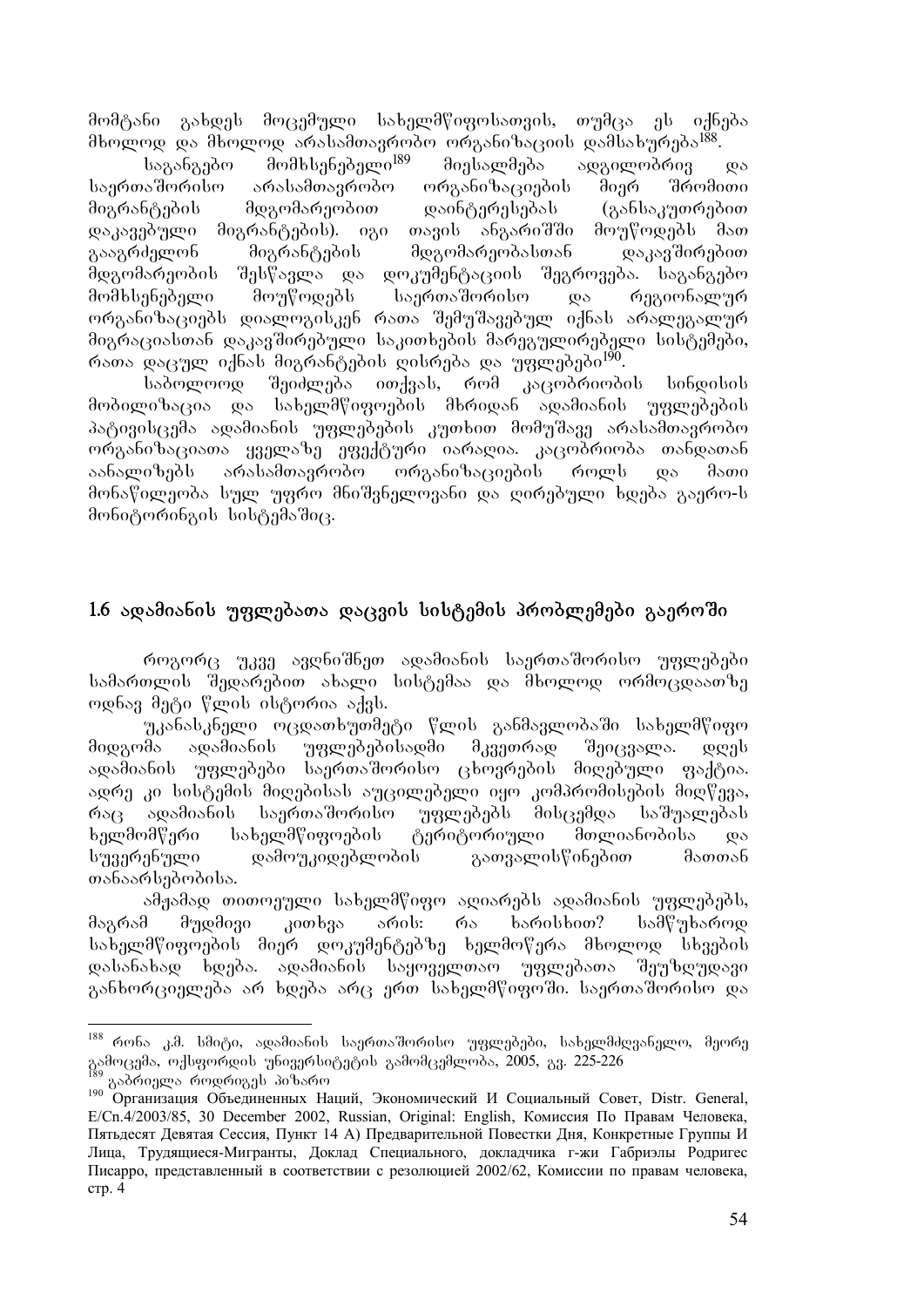ეროვნულ სამართალს შორის ურთიერთობათა არაერთგვაროვნების გამო ეს სულაც არ ნიშნავს, რომ სახელმწიფოში მცხოვრებ ყველა ადამიანს  $\tilde{a}$ ეუძლია ადამიანის ყოველი და ყველა უფლების გამოყენება $^{191}$ .

გაერო-სა და რეგიონული ორგანიზაციების წევრთა რაოდენობის ზრდამ გამოიწვია ადამიანის უფლებებისადმი მიძღვნილი დოკუმენტების ხელმომწერ სახელმწიფოთა რაოდენობის ზრდა. მიუხედავად ამისა, ეს სულაც არ დაემთხვა იმპლემენტაციის მონიტორინგის მაკონტროლებელ უწყებათა რესურსების თუ საშუალებების ზრდას.

გარდა ამისა პრობლემას წარმოადგენს რიგ სახელმწიფოებთან ხელშეკრულებების კვლავაც რატიფიცირებაზე დიალოგების წარმართვა. გენერალური მდივანი და ადამიანის უფლებათა უმაღლესი კომისარი დროდადრო მიმართავენ სახელმწიფოებს და მოუწოდებენ იმ ხელშეკრულებების რატიფიცირებას, რომლის მხარეებიც ისინი ჯერ არ<br>გამხდარან.<sup>192</sup> პრობლემის გადასაჭრელად გადაიდგა ნაბიჯები გადასაჭრელად გადაიდგა ნაბიჯები ข้อგალითად, ადამიანის უფლებათა უმაღლესი კომისრის ოფისის მიერ ჩამოყალიბებული ადამიანის უფლებათა განმტკიცების პროგრამა და გაერო-ს განვითარების პროგრამა მიზნად ისახავს პრაქტიკული დახმარების აღმოჩენას იმ სახელმწიფოსთვის, რომელსაც სურს სხვა დოკუმენტებთან მიერთება<sup>193</sup>.

უნდა აღინიშნოს, რომ ცოტა ქვეყანამ თუ მოახდინა გაერო-ს შვიდი ძირითადი დოკუმენტის რატიფიცირება. ადამიანის უფლებების დოკუმენტების სტატუსი ხელს უნდა უწყობდეს მათ წარმატებას, თუმცა როგორც რონა სმიტი აღნიშნავს, ადამიანის საერთაშორისო უფლებები არ უნდა გახდეს შეჯიბრი პოპულარობაში ისეთი "ყველაზე ძლიერი" კონვენციის შედგენით, რომლის რატიფიცირებასაც მოახდენს სახელმწიფოების უმრავლესობა<sup>194</sup>.

აქვე უნდა აღინიშნოს, რომ ბევრი სახელმწიფო კონვენციას მხოლოდ დათქმების გაკეთების შემთხვევაში აღიარებს. ამგვარი დათქმები სახელმწიფოთა კულტურებსა და რელიგიურ ტრადიციებში განსხვავების მაჩვენებელია. დათქმები შერჩევითია, რადგან სახელმწიფოები არჩევენ იმ მუხლებსა თუ ნაწილებს, რომლებსაც ისინი არ შეუერთდებიან. დეკლარაციები კი განსაზღვრავს დოკუმენტის მნივნელობას და მასშტაბებს. გაეროს სხვადასხვა კომიტეტი ხშირად კითხვის ქვეშ აყენებს დათქმის გაგრძელებას მათ საბოლოო დასკვნაში სახელმწიფოსთან დაკავშირებულ ანგარიშში. გენერალურ ასამბლეასაც არა ერთხელ მოუწოდებია ქვეყნებისთვის დათქმების და დეკლარაციების გადასინჯვისკენ საერთაშორისო კონვენციით ნაკისრი ვალდებულებების<br>შესრულების ვალსაზრისით. საყოველთაო რატიფიცირების მიღწევის საყოველთაო რატიფიცირების მიღწევის საწყის ეტაპზე დათქმები ალბათ უარყოფით მხარედ უნდა განვიხილოთ $^{195}$ .

ანგარიშების სისტემას ხშირად სუსტ სისტემად მოიხსენებენ, ვინაიდან ის დამოკიდებულია სახელმწიფოს მხრიდან შესაბამისობის

 $^{191}$  რონა კ.მ. სმიტი, ადამიანის საერთაშორისო უფლებები, სახელმძღვანელო, მეორე გამოცემა, ოქსფორდის უნივერსიტეტის გამომცემლობა, 2005, გვ. 227

<sup>192</sup> UN Doc. E/CN.4.2000/98, p. 57

<sup>193</sup> UN. Doc. A/55/L.2, p.58

 $^{194}$  რონა კ.მ. სმიტი, ადამიანის საერთაშორისო უფლებები, სახელმძღვანელო, მეორე გამოცემა, ოქსფორდის უნივერსიტეტის გამომცემლობა, 2005, გვ. 229

 $195$  ob. წინა სქოლიო, გვ. 230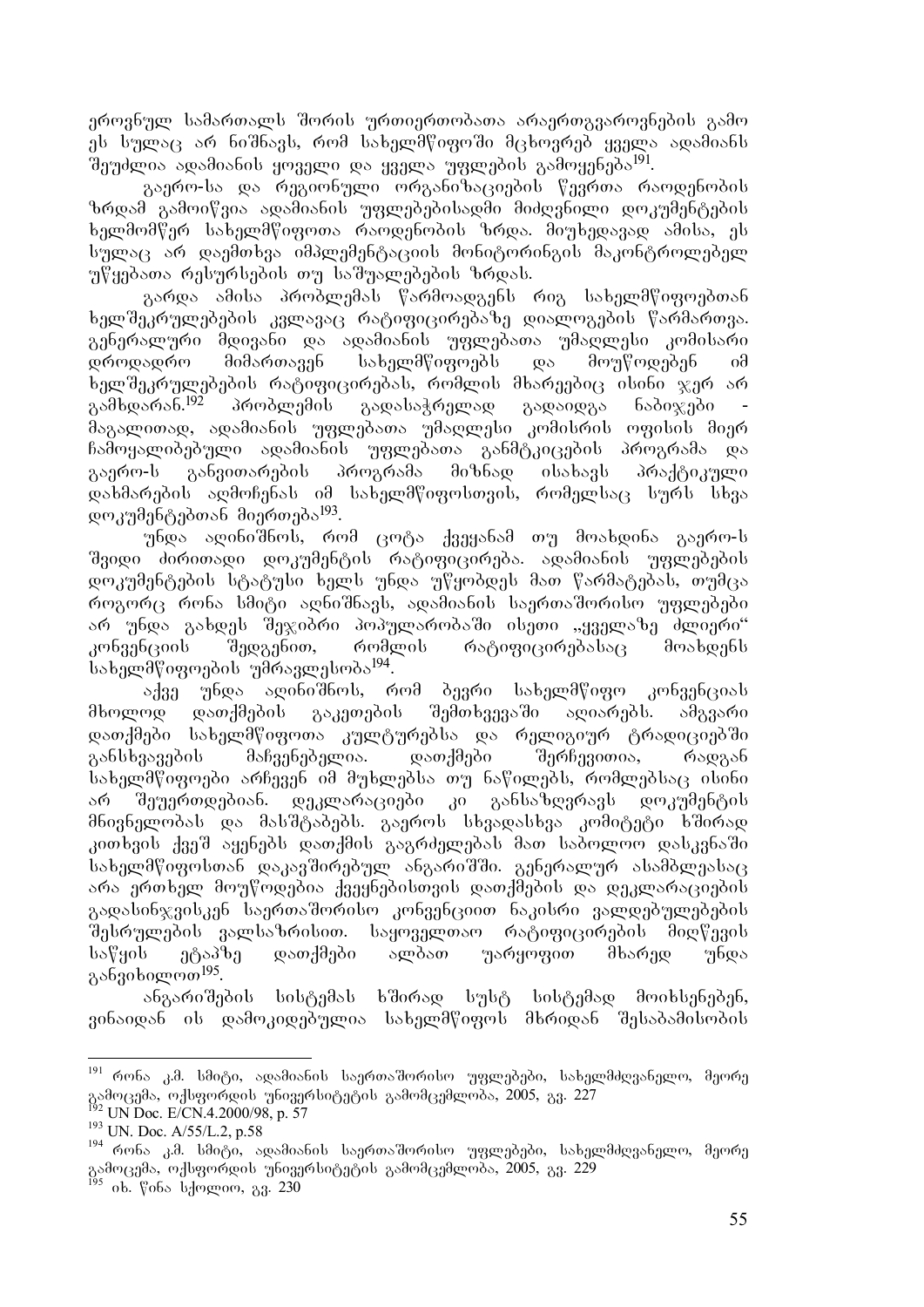სურვილზე. ხშირ შემთხვევებში ანგარიშები ფორმალური და პროზაულია, ფაქტიურად იმ კანონთა გამეორებაა, რომლებიც<br>შესაბამისობაშია დადგენილ ნორმებთან. აღნიშნული ანგარიშები შესაბამისობაშია დადგენილ ნორმებთან. აღნიშნული ანგარიშები თითქმის არასდროს არ აფასებს კრიტიკულად სახელმწიფო მოღვაწეობას, არც გულახდილად ლაპარაკობს პრობლემებზე. სერიოზული მსჯელობები მიეძღვნა სახელმწიფოს მიერ წარსადგენი ანგარიშების მოცულობის შემცირებასაც. ხშირია ინფორმაციის დუბლირებაც, რის გამოც ინფორმაცია მეორდება. ამისთვის უმჯობესი იქნებოდა შექმნილიყო ანგარიშების კონსოლიდირების სისტემა. რადგან თუ სახელმწიფოს რატიფიცირებული აქვს გაერო-ს ყველა (შვიდივე) ძირითადი ხელშეკრულება, მოეთხოვება შვიდი ანგარიში, ალბათ მათი უმრავლესობა ერთი და იგივე დროს, შვიდივე ანგარიშის წარდგენა საჭიროა ჟენევაში ან ნიუ-იორკში და მოითხოვება შვიდი სხვადასხვა დასკვნის განხორციელება. გადადგმულია ნაბიჯები ერთი ძირითადი დოკუმენტის შექმნისაკენ. ამგვარი ძირითადი სახელმძღვანელო პრინციპების პროექტი შეიქმნა 2004 წელს. თუმცა უნდა აღინიშნოს, რომ ამას პრაქტიკაში ცოტა სახელმწიფო თუ იყენებს. ამ პროექტს არც ვინმე უჭერს მხარს და არც ვინმე გმობს<sup>196</sup>.

ჩამორჩენა ერთ-ერთი სერიოზული საკითხია. თუ გავითვალისწინებთ, რომ სახელმწიფოთა ანგარიშების განხილვას საშუალოდ სამი წელი სჭირდება, ხოლო პერიოდული ანგარიშის წარდგენა სავალდებულოა ორ წელიწადში ერთხელ პრობლემა აშკარაა. გაერო-ს შეუძლია სანქციების შეფარდება, ძალის გამოყენება და, ბოლოს და ბოლოს, წევრობის ჩამორთმევა. წესდების თანახმად, ნებისმიერ სახელმწიფოს რომელიც არ ასრულებს ორგანიზაციის მოთხოვნებს შეიძლება ეთხოვოს მისი რიგების დატოვება. მიუხედავად ამისა, მას ხშირად ურჩევნია სახელმწიფოს საკუთარ რიგებში დატოვება, ვიდრე მისი გაგდება და მასზე კონტროლის მთლიანად დაკარგვა.

.<br>მონაწილე სახელმწიფოთა დასწრება იმ შეხვედრაზე, რომელზეც განიხილება მათი ანგარიშები სასარგებლო კი არის, მაგრამ მასთან დაკავშირებული ხარჯები ამას შეუძლებელს ხდის. სესიების რაოდენობის ზრდა ასევე პროცესის დაჩქარების ერთ-ერთი გზაა, თუმცა აქ კვლავაც მთავარია რესურსების პრობლემა. გაერო-ს მონიტორინგის უწყებათა ღრმა ფინანსური სირთულეები გამოააშკარავა ვენის დეკლარაციამ და სამოქმედო გეგმამ, ასევე ადამიანის უფლებათა  $\partial$ სოფლიო კონფერენციამ.

ბოლო წლებში მუდმივი დისკუსია მიმდინარეობს გაერო-ს მოხსენების სისტემის რაციონალიზაციაზე. მთავრობათა ვალდებულება, ზოგჯერ ერთი და იგივე საკითხებზე მოხსენებები წარუდგინონ სხვადასხვა პერიოდულობის სისტემით მომუშავე რამოდენიმე სახელშეკრულებო ორგანოს, მოხსენებების მნიშვნელოვანი დაგვიანებით წარდგენა და ზოგიერთი სახელშეკრულებო ორგანოს მხრიდან<br>მოხსენებათა განხილვის ასევე მნიშვნელოვანი გაჭიანურება, მოხსენებათა განხილვის ასევე მნიშვნელოვანი გაჭიანურება,<br>სახელშეკრულებო ორგანოების მიერ ისეთ საკითხებზე მუშაობა, სახელშეკრულებო ორგანოების მიერ ისეთ საკითხებზე მუშაობა,

<sup>&</sup>lt;u>.</u> <sup>196</sup> იხ. სქოლიო 194, გვ. 232-234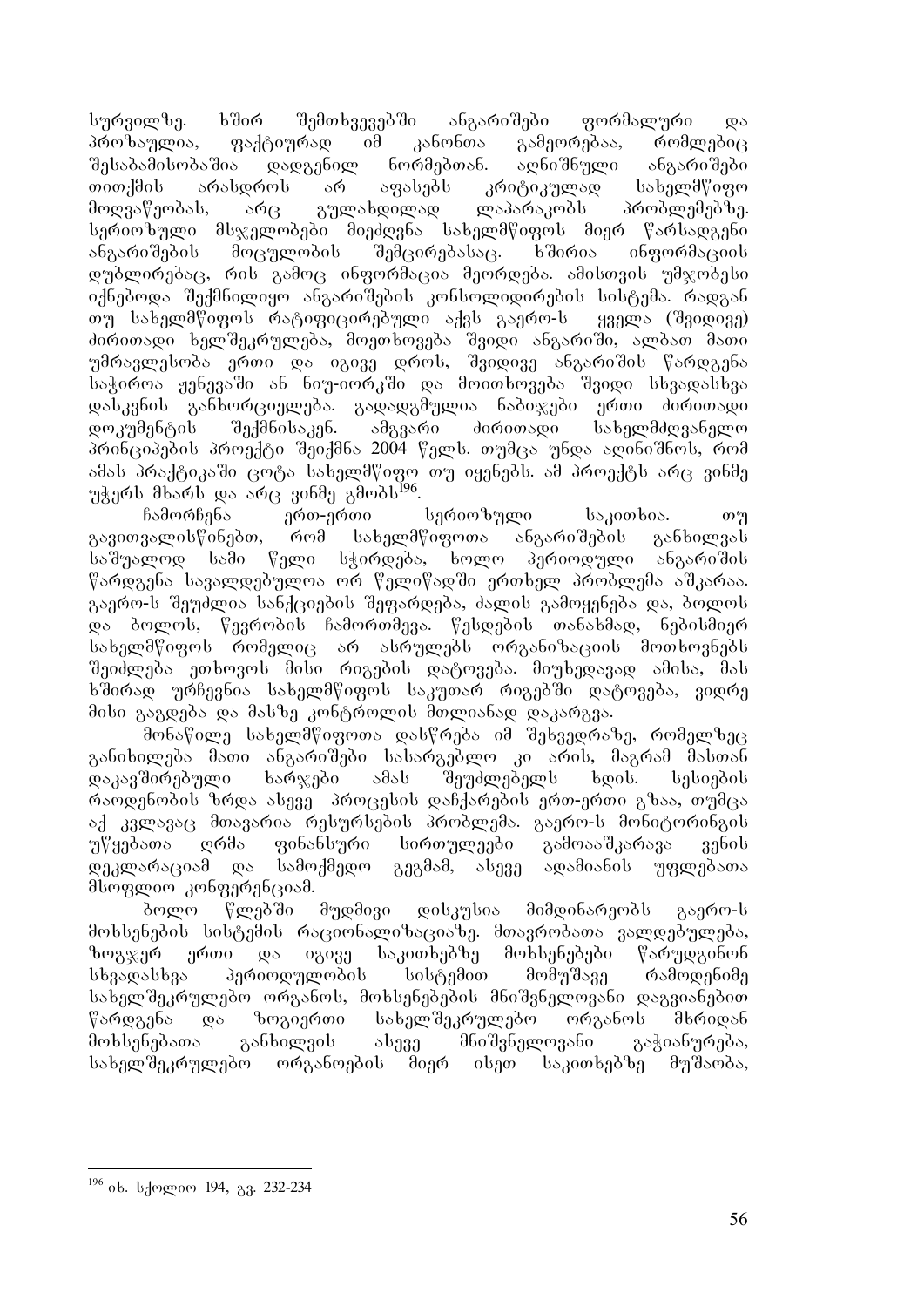რომლებიც მოხსენების სისტემის უკეთ კორდინირების განვითარების აუცილებლობას ადასტურებენ<sup>197</sup>.

გარდა ამისა, მონაწილეთა რაოდენობის გაზრდა დაკავშირებულია თარგმანის ხარჯების ზრდასთან. გაერო-ში ანგარიშები უნდა ითარგმნოს გაერო-ს ოფიციალურ ენებზე (ჩინური, ინგლისური, ფრანგული, რუსული, -ესპანური და არაბული) და შეიძლება კიდევ სხვა ენებზე – კომიტეტების<br>წევრების - მრავალფეროვნება - ნიშნავს - ენობრივ - მრავალფეროვნებას. წევრების მრავალფეროვნება ნიშნავს ენობრივ მრავალფეროვნებას. ანგარიშების რეზიუმეები ამჟამად მზადდება ინგლისურ და ფრანგულ ენებზე მხოლოდ იმიტომ, რომ შემცირდეს წარდგენის დაგვიანების შემთხვევები. თუმცა გაერო კვლავაც მოითხოვს ანგარიშების ყველა ოფიციალურ ენაზე თარგშანს შათ ოფიციალურ გამოქვეყნებაშდე. თუმცა, საუკეთესო, რისი ვარაუდიც შეიძლება, არის გაერო-ს მიერ ფინანსური სახსრების ეკონომიურად გამოყენება.

მიუხედავად იმისა, რომ ზოგიერთ შემთხვევებში ადამიანის უფლებები ირღვევა ეკონომიკური ფაქტორების გამო, უფრო ხშირად აღნიშნულის მიზეზები პოლიტიკურია. გაერო-ს სისტემაში პრობლემას წარმოადგენს ის, რომ დარღვევა კლასიფიცირებული უნდა იყოს, როგორც მუქარა საერთაშორისო მშვიდობისა და უშიშროების მიმართ, ხოლო განსაზღვრების მიხედვით კომიტეტის მიერ მიღებული ბევრი ინდივიდუალური საჩივარი ამგვარად არ კვალიფიცირდება. ამას ემატება  $\sigma$ სიც, რომ ინდივიდუალური შეტყობინებები არასაკმარისად გამოიყენება. ინდივიდუალური საჩივრების განხილვის პროცესი უნდა იყოს უფრო სწრაფი, საჯარო, სრულად დასაბუთებული და მას უნდა მოჰყვეს გადაწყვეტილების შესრულება. სახელშეკრულებო მონიტორინგის ყველა ორგანოს მიეცა წინადადება, მიეღოთ შესრულებასთან დაკავშირებული პროცედურები და ზომები, რომლებიც ყველას გაუჩენდა ანგარიშების დროულად ჩაბარების სურვილს.<sup>198</sup>

გენერალურმა მდივანმა აღნიშნა სახელშეკრულებო მონიტორინგის ორგანოების მუშაობის მოდერნიზების აუცილებლობა. თუმცა ეს ნაწილობრივ მიმართულია უფრო სახელმწიფოების ანგარიშების შედგენასთან დაკავშირებული მუშაობის შემცირებისკენ, ვიდრე გაერო-ს .<br>ფინანსური მდგომარეობის შემსუბუქებისკენ. მიმდინარეობს თანამშრომლობის განმტკიცება ხელშეკრულების მონიროტინგის უწყებებს შორის და ანგარიშგებასთან დაკავშირებული მითითებების მოდერნიზება,<sup>199</sup> რადგანაც არსებული სისტემა საკმაოდ არაეფექტიანია მასში მომართული რესურსების გათვალისწინებით $^{200}$ .

<sup>197</sup> ასბორნ ეიდე, კატარინა კრაუზე, ალან როსა, ეკონომიკური, სოციალური და კულტურული უფლებები, სახელმძღვანელო, მეორე განახლებული გამოცემა, ISBN 99940-58-69-X, თარგმანი ნანა ჯაფარიძე-ჭყიოძისა (თარგმანი განხორციელდა რაულ გალენბერგის სახელობის ადამიანის უფლებათა და <mark>პუმანიტარული სამართლის</mark><br>ინსტიტუტის, საქართველოს სახალხო დამცველისა და გაეროს განვითარების ინსტიტუტის, საქართველოს სახალხო დამცველისა და გაეროს განვითარების<br>პროგრამის ერთობლივი პროექტის ფარგლებში, შვედეთის საერთაშორისო პროგრამის ერთობლივი პროექტის ფარგლებში, შვედეთის საერთაშორისო განვითარების სააგენტოს ფინანსური მხარდაჭერით) 2005, გვ. 503

 $^{198}$  რონა კ.მ. სმიტი, ადამიანის საერთაშორისო უფლებები, სახელმძღვანელო, მეორე გამოცემა, ოქსფორდის უნივერსიტეტის გამომცემლობა, 2005, გვ. 232-243

<sup>&</sup>lt;sup>199</sup> Report of the Secretary-General General Assembly, 19 September 2003, 03-52985 (E) 171003, \*0352985\*, Fifty-eighth session, Agenda item 59, Strengthening of the United Nations system, Review of technical cooperation in the United Nations, United Nations A/58/382, p.7

<sup>&</sup>lt;sup>200</sup> რონა კ.მ. სმიტი, ადამიანის საერთაშორისო უფლებები, სახელმძღვანელო, მეორე გამოცემა, ოქსფორდის უნივერსიტეტის გამომცემლობა, 2005, გვ. 239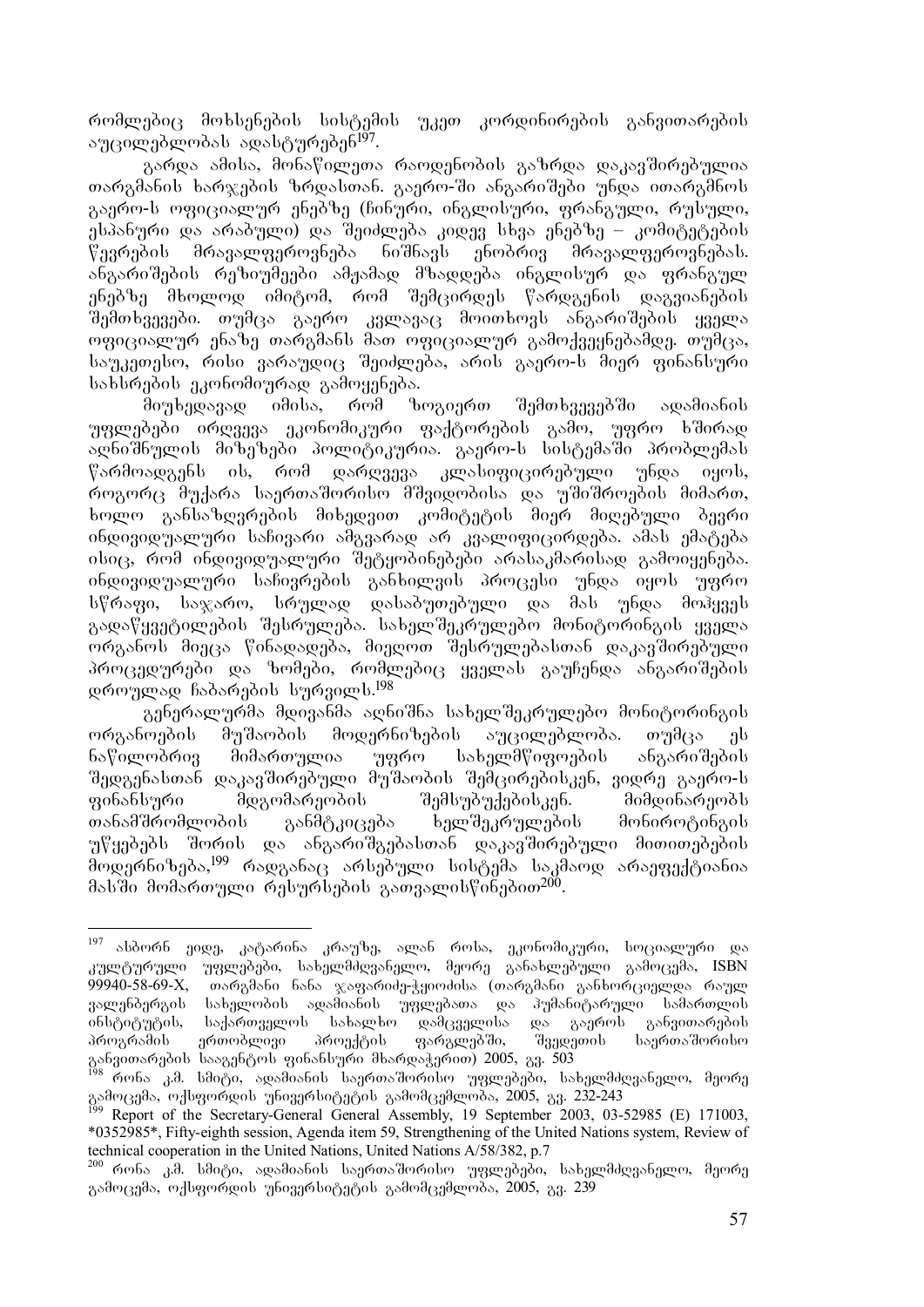# 2. მიგრაციისა და განვითარების გლობალური ფორუმი<sup>201</sup>

გაეროს გენერალური ასამბლეის მიერ 2006 წლის სექტემბერში ჩატარებული მიგრაციისა და განვითარების თემებისადმი მიძღვნილ მაღალი დონის დიალოგზე<sup>202</sup>, განხილულ იქნა საერთაშორისო მიგრაციასთან დაკავშირებული საკითხები. საკითხები ეხებოდა საერთაშორისო მიგრაციის გავლენას მიმღებ და წარმოშობის ქვეყნებზე, უფლებებს, სქესს, ინტეგრაციას, მოგებას მიგრაციიდან, მიგრანტების დაცვას, საერთაშორისო ნორმატიულ სისტემას მიგრაციის სფეროში, მთავრობათაშორისი თანამშრომლობის უკვე არსებულ და სამომავლოდ<br>შესამუშავებელ — მეთოდებს, — მიგრაციის — მართვის — მეთოდების შესამუშავებელ მეთოდებს, მიგრაციის მართვის მეთოდების გაუმჯობესებას და განსაკუთრებით კი მიგრაციის როლს მსოფლიოს  $930$  margareba da as $6300$ 

 $\alpha$ გლნიშნული 2006 წლის დიალოგის მოხსენების $^{203}$  და  $\alpha$ გლგიის მიერ ინიცირებული ბრიუსელში შემუშავებული სამოქმედო გეგმის<sup>204</sup> შესაბამისად შეიქმნა მიგრაციის და განვითარების გლობალური ფორუმი.<br>მიგრაციის — ფორუმი — დაფუძნებულია — თავისუფალი — მონაწილეობის მიგრაციის ფორუმი დაფუძნებულია თავისუფალი მონაწილეობის პრინციპზე. იგი არასავალდებულო და მთავრობების მიერ მართვადი პროცუსია. მასში მონაწილეობა შეუძლია გაეროს ყველა წევრსა თუ<br>დამკვირვებელს. მიგრაციის ფორუმის მიზანია მიგრაციისა და დამკვირვებელს. მიგრაციის ფორუმის მიზანია მიგრაციისა და განვითარების ურთიერთგავლენის უკეთ შესწავლა, ასევე ეროვნულ რეგიონალურ და გლობალურ ასპექტებში პრაქტიკული და მოქმედებაზე აქცენტირებული შედეგების მიღებაზე მუშაობა. მიგრაციის ფორუმი აერთიანებს ეკონომიკის, სოციალური და პოლიტიკური განვითარების<br>ნებისმიერ სტადიაზე მყოფი ყველა სახელმწიფოს და რეგიონის ნებისმიერ სტადიაზე მყოფი ყველა სახელმწიფოს და რეგიონის გამოცდილებას მიგრაციის სფეროში. დისკუსიები იმართება ე.წ. შატემ  $\delta$ პაუსის $^{205}$  წესების საფუძველზე ანუ სესიებზე მიღებული ინფორმაციის  $\nabla$ ყაროს კონფიდენციალობის დაცვა აუციელებელი პირობაა.

მრავალი სამთავრობო დაწესებულებებიდან პოლიტიკური კურსის გამტარებლები იღებენ მონაწილეობას აღნიშნულ ფორუმზე, მაგალითად, როგორიცაა იმიგრაციის, განვითარების, შრომის, საგარეო ურთიერთობების, გენდერული თანასწორობის, შინაგან საქმეთა, იუსტიციის, ინტეგრაციის სამინისტროებისა და დეპარტამენტების  $\mathcal{C}$ არმომადგენლები, ასევე საზღვარგარეთ მყოფი მოქალაქეები, სამეცნიერო ინსტიტუტები, სამოქალაქო საზოგადოების ორგანიზაციები,

-

 $\alpha$ ს. moves as associated as a constant of the density dependence of  $\alpha$  as a constant of  $\alpha$ 

<sup>&</sup>lt;sup>201</sup> შემდგომ მიგრაციის ფორუმი

 $^{202}$  ob. http://www.un.org/esa/population/migration/hld/index.html

http://www.un.org/esa/population/migration/hld/Text/Report%20of%20the%20SG(June%2006) English. pdf

<sup>&</sup>lt;sup>žo4</sup> oხ. გლობალური მიგრაციისა და განვითარების ფორუმის სამოქმედო გეგმა და ასევე http://www.gfmd.org/en/gfmd-process/operating-modalities.html

ეს წესი გვამცნობს, რომ სესიებზე მიღებული ინფორმაციის წყაროს კონფიდენციალობის დაცვა აუცილებელი პირობაა (The Chatham House Rule is a principle that governs the confidentiality of the source of information received at a meeting. Since its refinement in 2002, the rule states: "When a meeting, or part thereof, is held under the Chatham House Rule, participants are free to use the information received, but neither the identity nor the affiliation of the speaker(s), nor that of any other participant, may be revealed"),  $\infty$  $\partial_0 \partial_0 \partial_0$  is. http://www.chathamhouse.org/about-us/chathamhouserule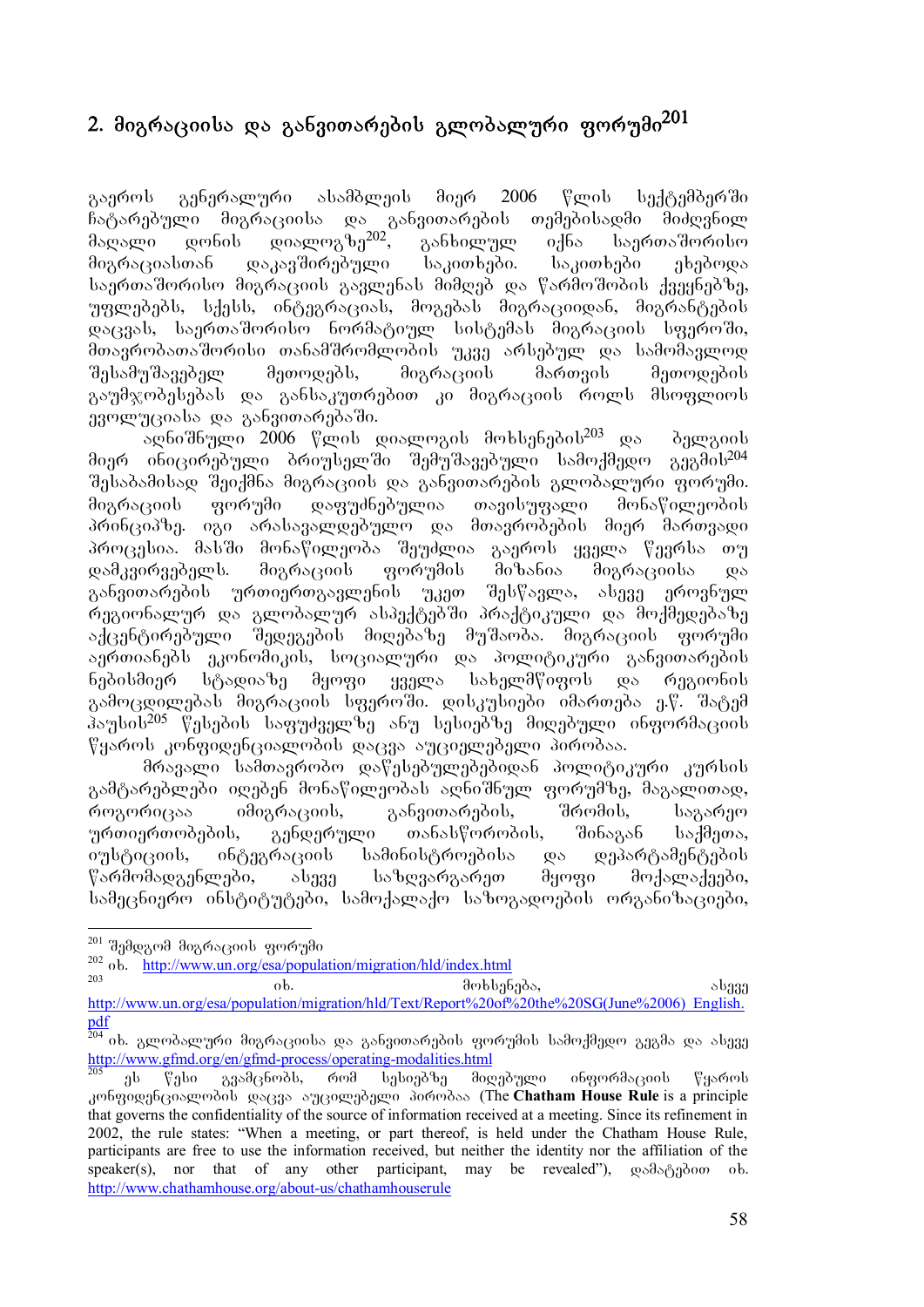არასამთავრობო ორგანიზაციები. გლობალურ მიგრაციაზე მომუშავე  $\%$ გუფს ავსებენ ასევე შრომის საერთაშორისო ორგანიზაცია, მიგრაციის საერთაშორისო ორგანიზაცია, გაეროს ვაჭრობისა და განვითარების<br>კონფერენცია<sup>206</sup>, გაეროს ადამიანის უფლებათა უმაღლესი კომისარი, გაეროს ადამიანის უფლებათა უმაღლესი გაეროს ლტოლვილთა უმაღლესი კომისარიატი, მსოფლიო ბანკი და  $bba.$ 

მიგრაციის ფორუმი არ წარმოადგენს გაეროს ნაწილს. თუმცა, ფორუმი მმართველი ჯგუფის მეშვეობით დაკავშირებულია გაეროსთან,<br>საერთაშორისო მიგრაციისა და განვითარების სპეციალური საერთაშორისო მიგრაციისა და განვითარების<br>წარმომადგენლის სახით. გლობალური მიგრაციის  $\%$ არმომადგენლის სახით. გლობალური მიგრაციის  $\%$ გუფი არის მიგრაციის ფორუმის პარტნიორი, რომელიც ახორციელებს საკონსულტაციო — და დამხმარე სამუშაოს მიგრაციის ფორუმისთვის. მიგრაციის და განვითარების გლობალური ფორუმის ბრიუსელში, მანილასა (ავსტრალია, სამხრეთ უელსი) და ათენში (საბერძნეთი)<br>გამართული შეხვედრების დროს გლობალური მიგრაციის ჯგუფის გამართული შეხვედრების დროს გლობალური მიგრაციის ჯგუფის სააგენტოები ახორციელებდნენ მხარდაჭერას განვითარებისა და მრგვალი მაგიდების საბუთების შემუშავებასა და შეხვედრების გამართვაში. მიგრაციის ფორუმი შეხვედრების გამართვის შედეგებს აგზავნის გაეროს გენერალურ მდივანთან.<br>აქამდე — მიგრაციის — ფორუმის

 $\alpha$ კემდე მიგრაციის ფორუმის ფინანსური მხარდაჭერა ნებაყოფლობით ხორციელდება. ფორუმის მასპინძელი თავმჯდომარე ქვეყნის ოფისი პასუხისმგებელია ყოვლისმომცველი ბიუჯეტის შემუშავებაში, სადაც მიუთითებს თუ ფორუმის რა ნაწილს უზრუნველყოფს იგი თავისი ხარჯებით და რა ნაწილი მოითხოვს goნანსურ უზრუნველყოფას გარედან. სახელმწიფოთა, საერთაშორისო ორგანიზაციების, საერთაშორისო ფონდის, სამთავრობათშორისო სამდივნოს მხრიდან მოხდა ასეთი ნებაყოფლობითი ფინანსური მხარდაჭერის განხორციელება, თუმცა სამომავლოდ გასაუმჯობესებელია დაფინანსების წყაროების მექანიზმები და შესამუშავებელია გარკვეული  $\overline{b}$ აკუთრების ფორმა, რაც წარმოადგენს მიგრაციის ფორუმის "მეგობარი" ორგანიზაციების<sup>207</sup> და ინსტიტუტების მსჯელობის ამჟამინდელ საგანს.

მიგრაციის ფორუმის ბოლოს შეხვედრა გაიმართა 2009 წელს ათენში. ამ შეხვედრაზე განხილულ იქნა განვითარებაში მიგრაციის ჩართვის საკითხები. აღნიშნული შეხვედრის პროცედურების აღმწერ მოხსენებაში ნათქვამია, რომ უმჯობესია მიგრაცია გამოწვეული იყოს  $\delta$ არჩევანით და არა საჭიროებით<sup>208</sup>. ამისთვის ეროვნულ საერთაშორისო დონეზე უნდა მოხდეს ადამიანის განვითარებისთვის  $\alpha$ ცხოვრების სტანდარტების გაუმჯობესება და გაიზარდოს ცხოვრებაში არჩევანის გაკეთების საშუალება. საერთაშორისო მიგრაცია არ უნდა  $\beta$ არმოადგენდეს გადარჩენის სტრატეგიას, არამედ უნდა იყოს დამყარებული მიგრაციის თავისუფალ არჩევანზე. ერთი ადგილიდან მეორეში გადაადგილების არჩევანი დაკავშირებულია სამშობლოში დარჩენის უფლებასთან, მაგრამ თუკი ადამიანის არსებობის განვითარება

<sup>&</sup>lt;sup>206</sup> ob. <u>http://en.wikipedia.org/wiki/UNCTAD</u>

<sup>&</sup>lt;sup>207</sup>ob. http://gfmd.org/en/gfmd-supporting-framework/friends-of-the-forum.html

<sup>&</sup>lt;sup>208</sup> Report of the Proceedings, Global Forum on Migration and development, Third Meeting, Integrating Migration Policies into Development Strategies for the Benefit of All, ATHENS / 2-5 November 2009*,* p. 5-6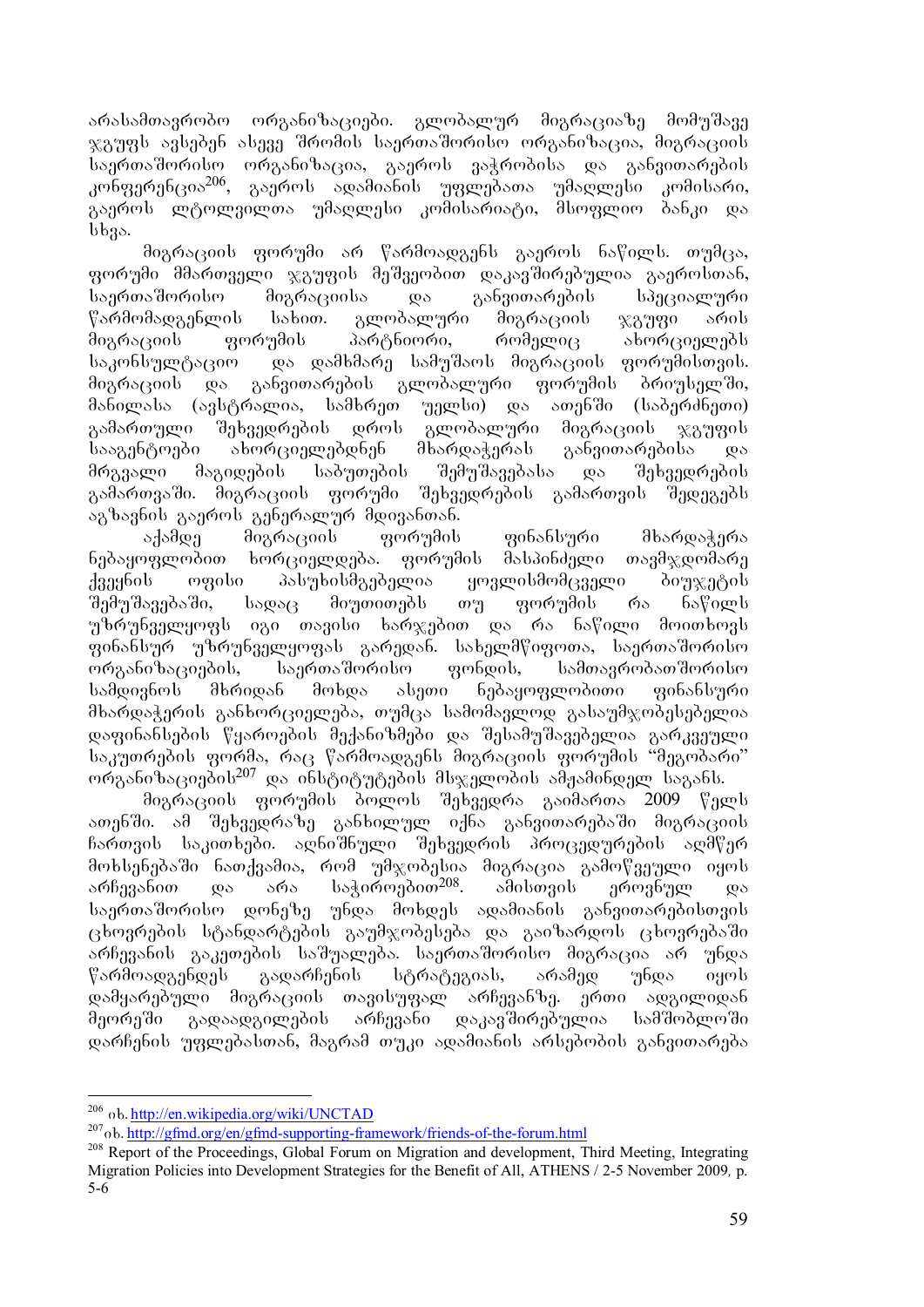არ მოხდება, შესაბამისად დაკნინდება არჩევანის გაკეთების თავისუფლებაც.<br>ათენში

ang6ში გამართულ შეხვედრაზევე დელეგატების მიერ იქნა<br>გამოთქმული მოსაზრება, რომ მიგრაციის ინსტიტუციონალური მოსაზრება, რომ მიგრაციის ინსტიტუციონალური<br>თვის საჭირო იქნება სხვადასხვა სამინისტროების კოორდინაციისათვის საჭირო იქნება სხვადასხვა სამინისტროების წარმომადგენლობების ერთად შეხვედრა და ასევე სამინისტროთაშორისი<br>და სამინისტროთა შიდა სტრატეგიების შემუშავება, რომლებიც და სამინისტროთა შიდა სტრატეგიების შემუშავება, რომლებიც შიგრაციის საკითხებზე იქნება მიმართული. დამატებით კი დიასპორის საკითხებზე მომუშავე სამინისტროს ან ოფისის არსებობის შემთხვევაში<br>რეკომენდირებულია — მათი — ჩართვა — განვითარების — დაგეგმვის რეკომენდირებულია მათი ჩართვა განვითარების დაგეგმვის<br>კოორდინაციაში. იმისთვის, რომ გაიზარდოს ურთიერთკავშირი იმისთვის, რომ გაიზარდოს ურთიერთკავშირი შეთავაზებულია ასევე გარკვეული სახის წესების ან მიმართულებების  $\partial_{\Omega}$ 333 mentali dokumentis Semester Semester

-სათანადო კოორდინაციისათვის ქვეყნებს შორის პრობლემური<br>ხების გადასაჭრელად მნიშვნელოვანია ქვეყნებმა შექმნან საკითხების გადასაჭრელად მნიშვნელოვანია ქვეყნებმა შექმნან კოორდინაციის სამთავრობო მექანიზმები. სხვადასხვა ქვეყნის მიერ .<br>ფორმულირებული ანკუტები თუ ბლანკები სპეციფიური სახის იქნება, გამომდინარე თვით ქვეყნიდან. ხაზი გაესვა ასევე ამ საკითხებთან დაკავშირებით მიგრანტებთან დიალოგის გამართვას.

იმის პარალელურად, რომ სიღარიბის დაძლევის სტრატეგიებში  $6$ ადებულია მიგრაციის საკითხები, აუცილებელია ისეთი გზების მოძებნა, რომელიც აღნიშნულ საკითხებს გამოიყენებს განვითარების<br>სასარგებლოდ. ზუსტად ამის გამო შეფასდა საერთაშორისო სასარგებლოდ. ზუსტად ამის გამო შეფასდა საერთაშორისო ორგანიზაციების მიერ საერთო ინიციატივის აღება, რათა შეიქმნას "სიღარიბის დაძლევისა და განვითარების საკითხებისადმი მიგრაციის მიმართვის სახელმძღვანელო". თუმცა, მიგრაციის ფორუმის მრავალმა მონაწილემ ხაზგასმით აღნიშნა ამ ინიციატივის წამოწყების შესაძლებლობის ნაკლები შანსი, რადგან მსგავსი სახელმძღვანელოს ჩამოსაყალიბებლად საჭირო იქნება სახელმწიფოთა მხრიდან მხარდაჭერა რაც გამოხატული იქნება გამოცდილების, რესურსების, მონაცემთა  $\delta$ აზუბის და კვლევების გადაცემაში. მაგრამ ეს კიდევ ცალკე პრობლემაა, რადგან ბევრ სახელმწიფოს აღნიშნული საკითხები შეიძლება სათანადო დონეზე არც კი ჰქონდეს შესწავლილი<sup>209</sup>.

შიგრაციიდან პოტენციური სარგებლის მიღების მაქსიმიზაციისათვის ასევე დიდ როლს თამაშობს მიგრანტების ფუნდამენტური უფლებების დაცვის საკითხების ჩართვა.

შეთავაზებულ იქნა ინიციატივა, მიგრანტების წარმოშობის ქვეყნების მიერ განვითარებისთვის დახმარების მიღების პარალელურად, განხორცილდეს ადამიანური რესურსების მხარდაჭერა იმისათვის, რათა  $\overline{\partial}$ იღწეულ იქნას ე.წ. ათასწლეულის განვითარების მიზანი<sup>210</sup>. ასევე მიგრანტების შემოსავლების მთლიანი რაოდენობა, ყველა დახმარების  $a_1a_2a_3a_4b_5a_6$  and  $a_1b_1b_2a_3$  and  $a_2b_3b_4$  and  $a_3b_4b_5$  and  $a_4b_5$  and  $a_5b_6b_5$ 

<sup>-</sup><sup>209</sup> Report of the Proceedings, Global Forum on Migration and development, Third Meeting, Integrating Migration Policies into Development Strategies for the Benefit of All, ATHENS / 2-5 November 2009*,* p. 16

<sup>&</sup>lt;sup>210</sup> ob. http://www.un.org/millenniumgoals/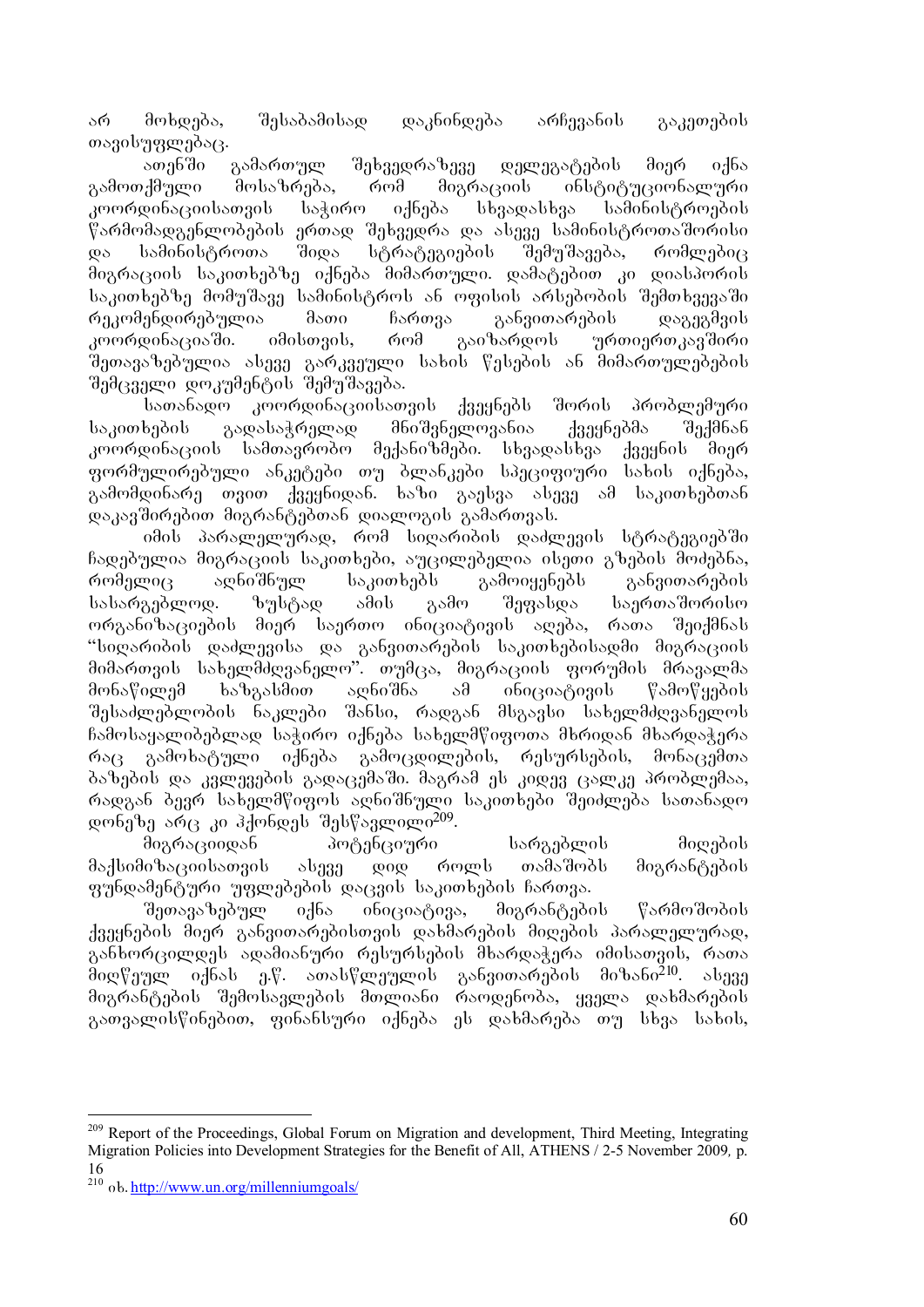უნდა შევიდეს დანიშნულების ქვეყნის "განვითარებისთვის ოფიციალურ დახმარებათა"<sup>211</sup> რიცხვში<sup>212</sup>.<br>ათენის მოხსენებაში

მოხსენებაში რეკომენდირებულია ასევე შეიქმნას ე.წ.  $\alpha$ ნფორმაციის გაცვლის ბაზები, როგორც მაგალითად მიგრანტების რესურს ცენტრები, სადაც მოხდება მიგრანტების ინფორმირება ქვეყნიდან  $F$ sbagoob, gosdombadobs gos maquamamada bosquabadon das gossadomadom. ამის პარალელურად არსებობს საჭიროება, რომ სამიზნე ქვეყნებში გაიზარდოს საზოგადოების ინფორმირებულობა ქვეყნის ეკონომიკური განვითარებისთვის მიგრანტების როლზე<sup>213</sup>.

მნიშვნელოვანია, რომ თანამშრომლობა ხორციელდებოდეს არა მარტო გეოგრაფიული სიძნელეების დასაძევად, არამედ მოხდეს შჭიდრო თანამშრომლობის ჩამოყალიბება პოლიტიკური თვალსაზრისითაც, სადაც<br>გათვალისწინებული \_ იქნება \_ დიასპორასთან, \_ ფულად \_ გზავნილებთან, გათვალისწინებული იქნება დიასპორასთან, ფულად გზავნილებთან, დასაქმებასთან და მიგრაციასთან დაკავშირებული სხვა თემები. უნდა  $\overline{\partial}$ მოხდეს სახელმწიფოთა მიერ ორმხრივი ხელშეკრულებების გაფორმება, რაც კიდევ მეტად შეუწყობს ხელს სახელმწიფოთა შორის მიგრაციასთან დაკავშირებული პრობლემების მოგვარებას.

შიგრაცია და პირდაპირი უცხოური ინვესტიცია სხვადასხვა ქვეყანაში მყოფი მუშახელის და დამსაქმებლების ურთიერთპოვნის საშუალებებად გვევლინებიან, რადგან როგორც წესი, პირდაპირი უცხოური ინვესტიცია ხორციელდება იმ წარმოებაში, სადაც მუშახელის დიდი რაოდენობაა. მშრომელები კი თავისი სამუშაო ძალის თავმოყრას .<br>ყოველთვის ცდილობენ მაღალანაზღაურუბად მომსახურებაში<sup>214</sup>.<br>— რაც უფრო მეტი ქვეყნები მოახდენენ ევროპაში

რაც უფრო მეტი ქვეყნები მოახდენენ ევროპაში მოქმედი<br>ციის მარეგულირებელი ნორმების მიღებას, მით მეტად მიგრაციის მარეგულირებელი ნორმების მიღებას, მით მეტად გაადვილდება თანამშრომლობა ამ ნორმების გათვალისწინებით, ასევე აღსანიშნავია, რომ აუცილებელია აღნიშნული ნორმების რეგულარული გადახედვა და ქვეყნების გამოცდილების ურთიერთგაზიარების მეშვეობით მათი დახვეწა, საერთაშორისო მიგრაციაზე დაკვირვებიდან გამომდინარეც. ყველა დაინტერესებული ქვეყანა და საერთაშორისო<br>ორგანიზაცია მიწვეულია 2010 წლის მიგრაციის ფორუმზე ორგანიზაცია მიწვეულია 2010 წლის მიგრაციის ფორუმზე თანამშრომლობისთვის. განსაკუთრებით კი თავიანთი უშუალო

<sup>-</sup><sup>211</sup> "განვითარებისთვის ოფიციალურ დახმარება" (ODA) Official Development Assistance არის სტატისტიკური მაჩვენებელი, რომელიც მუშავდება ეკონომიკური თანამშრომლობისა და განვითარების ორგანიზაციის (OECD) განვითარების მხარდამჭერი კომიტეტის (Development Assistance Committee (DAC)) მიერ დახმარების განსაზღვრისათვის. კომიტეტმა Tavisi pirveli statistika warmoadgina 1969 wels. aRniSnuli komitetis mier წარმოდგენილი სტატისტიკა ფართოდ გამოიყენება ჟურნალისტების მიერ, როგორც საერთაშორისო დახმარების მოსახერხებელი მაჩვენებელი. სტატისტიკა შეიცავს ასევე cobebs sessebbs sessebbs sessettled in the endeavorable values of the Proceedings, Global Forum on Migration and development, Third Meeting, Integrating

Migration Policies into Development Strategies for the Benefit of All, ATHENS / 2-5 November 2009*,* p. 17

<sup>&</sup>lt;sup>213</sup> Report of the Proceedings, Global Forum on Migration and development, Third Meeting, Integrating Migration Policies into Development Strategies for the Benefit of All, ATHENS / 2-5 November 2009*,* p. 17

<sup>&</sup>lt;sup>214</sup> Maurice Kugler, Hillel Rapoport, Skilled Emigration, Business Networks And Foreign Direct Investment, Cesifo Working Paper No. 1455, Category 7: Trade Policy, Presented At Cesifo Area Conference On Global Economy, December 2004, April 2005, P. 12, ob.  $\delta$ lagger Http://*Ssrn.Com*/Abstract=710921 gos Www.Cesifo.De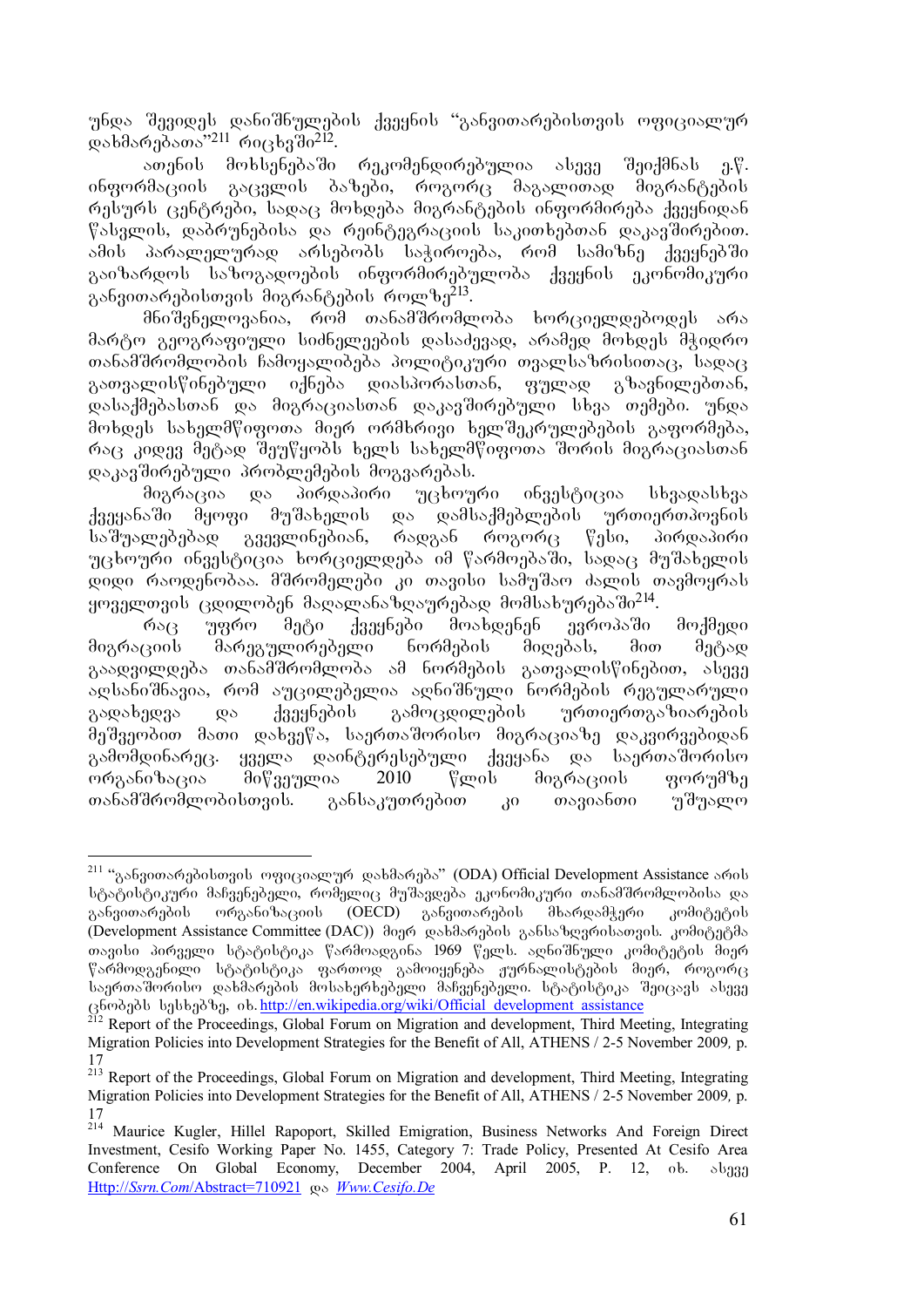გამოცდილებიდან გამომდინარე პრობლემური საკითხების განსახილველად<sup>215</sup>.<br>მიგრაციისა

და განვითარების გლობალური ფორუმის<br>ვნილ სპეციალურ სესიაზე<sup>216</sup> აღინიშნა, რომ მომავლისადმი მიძღვნილ სპეციალურ სესიაზე<sup>216</sup> აღინიშნა, რომ მიგრაციის ფორუმის მიერ მიღწეული შედეგები არის მიგრაციასთან დაკავშირებული პოლიტიკის გასატარებლად მიღებული რეკომენდაციები.  $\sigma$ უშცა პრაქტიკის გაზიარება, პარტნიორობა და შეხვედრები ასევე მნიშვნელოვან როლს ასრულებენ.

სამოქალაქო საზოგადოების როლი მიგრაციის ფორუმისთვის განსაკუთრებულად ღირებულია და ამავე დროს ხაზგასმულია ფორუმის<br>სამთავრობო — დონეზე — მართვის — შენარჩუნება. — წამოიწია — ასევე სამთავრობო დონეზე მართვის შენარჩუნება. წამოიწია ასევე რეგიონალური ორგანიზაციებისთვის ყურადღების დათმობის და დაბალი შემოსავლების და ნაკლებად განვითარებული ქვეყნების მიგრაციის  $\alpha$ ორუმში მონაწილეობისთვის ხელშეწყობის საჭიროება, რისთვისა $\alpha$ უნდა გამყარდეს სასიცოცხლო მნიშვნელობის მქონე ეროვნული ფასეულობები $^{217}$ .

# 3. შრომის საერთაშორისო ორგანიზაცია და შრომითი მიგრაცია

მიგრაციის ისტორია გვიჩვენებს, რომ უკვე მეცხრამეტე საუკუნეშივე უცხოელი მუშაკების მიმართ დისკრიმინაციული მოპყრობა განსაკუთრებით შეინიშნებოდა. მე-20 საუკუნის დასაწყისში შრომის პირობები ხშირად ექსპლუატაციური და ადამიანის ჯანმრთელობისათვის მავნე იყო<sup>218</sup>. შსო-ს მიერ უცხო ქვეყანაში დასაქმებულთა ინტერესების დამცავი მექანიზმები თვით შსო-ს სულ პირველ წესდებაშივეა მოხსენიებული, რომელიც ჯერ კიდევ 1919 წელს ერთა ლიგის შექმნისას ჩამოყალიბდა. რა თქმა უნდა, მოკავშირეები მხარს უჭერდნენ საერთაშორისო ხასიათის რეგულირებას, ვინაიდან ის ხელს შეუშლიდა<br>ნაკლებად კეთილსინდისიერ სახელმწიფოებს რომელიმე ნაკლებად კეთილსინდისიერ სახელმწიფოებს რომელიმე სახელმძღვანელო პრინციპის იგნორირებაში, საკუთარი მუშახელის<br>ექსპლუატაციაში და ხელფასების ჩამოჭრაში<sup>219</sup>. თუმცა უცხოელი ექსპლუატაციაში და ხელფასების ჩამოჭრაში<sup>219</sup>. თუმცა უცხოელი მუშაკების მიმართ მოპყრობის სტანდარტების შექმნა მეორე მსოფლიო ომამდელ პერიოდში ძალიან ძნელი გახდა, მხარდაჭერა ამ საკითხში

<sup>-</sup><sup>215</sup> Report of the Proceedings, Global Forum on Migration and development, Third Meeting, Integrating Migration Policies into Development Strategies for the Benefit of All, ATHENS / 2-5 November 2009*,* p. 18

<sup>&</sup>lt;sup>216</sup> ob. Special Session on the Future of the Forum, *Summary of Discussions*, Global Forum on Migration and Development 2009, Athens, p. 2,  $\delta_{0}$  as http://gfmd.org/en/gfmd-documents-library/athens- $\frac{\text{gfmd-2009/cat}}{2^{17} \text{ ok}}$  Special Secretor is the proof of the-proceedings.html

<sup>&</sup>lt;sup>7</sup> ob. Special Session on the Future of the Forum, *Summary of Discussions*, Global Forum on Migration and Development 2009, Athens, p. 2, abasa ob. http://gfmd.org/en/gfmd-documents-library/athensgfmd-2009/cat\_view/932-athens-gfmd-2009/987-report-of-the-proceedings.html

 $\frac{218}{218}$  რონა კ.მ. სმიტი, ადამიანის საერთაშორისო უფლებები, სახელმძღვანელო, მეორე გამოცემა, ოქსფორდის უნივერსიტეტის გამომცემლობა, 2005, გვ. 66

<sup>&</sup>lt;sup>219</sup> იხ. წინა სქოლიო, იქვე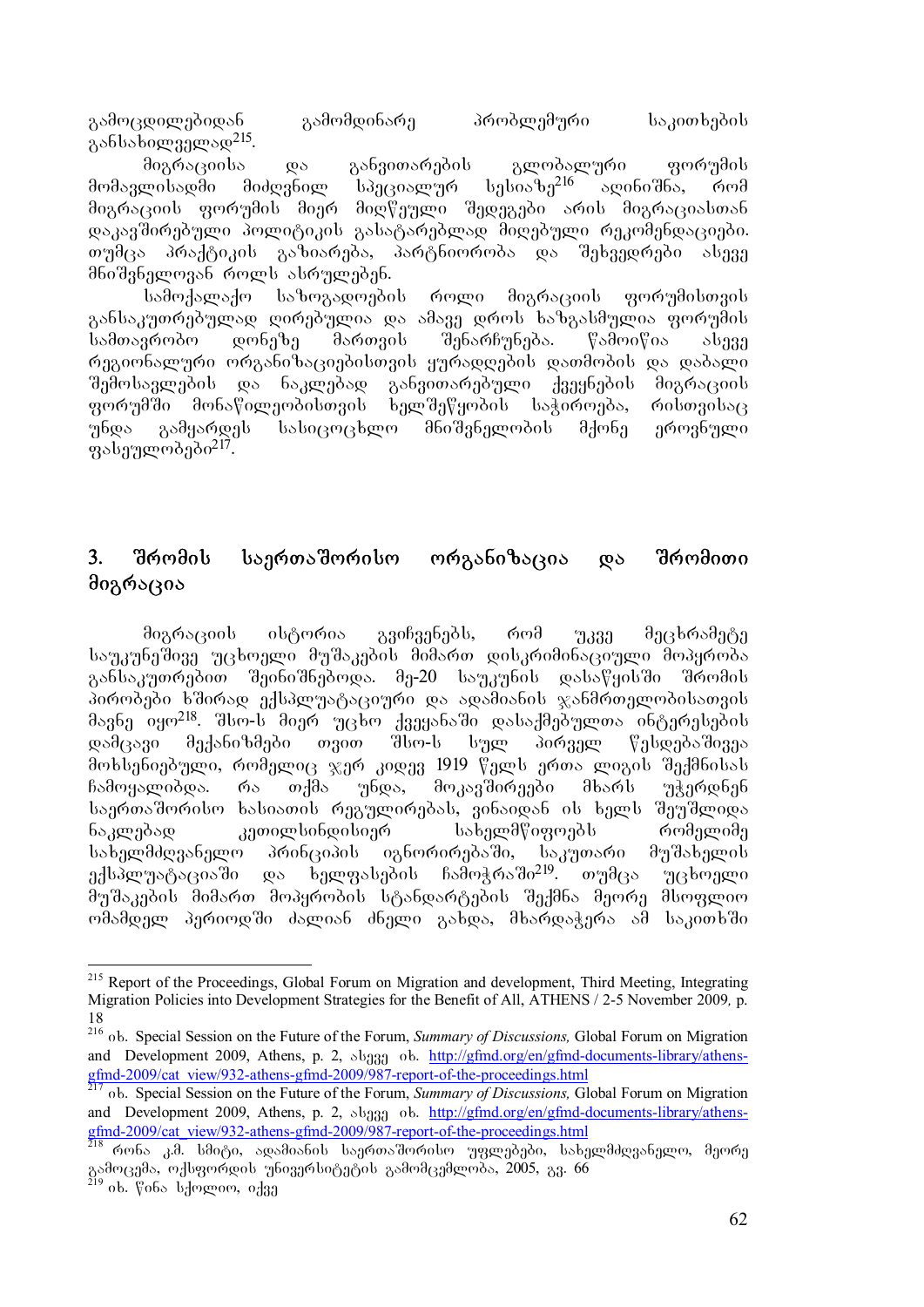ძირითადად ეკონომიკური კრიზისის და მკაცრად ნაციონალური/პროტექციონისტული<sup>220</sup> ტენდენციების გამო მცირე იყო<sup>221</sup>.

როგორც უკვე აღვნიშნეთ, შსო-ს შრომის დაცვის სფეროში მრავალი დოკუმენტი აქვს მიღებული. შსო-ს მთავარი საზრუნავი და მიზანი არის თავისუფალ, თანასწორ, დაცულ და ღირსეულ პირობებში  $\partial$ ისაღები, ნაყოფიერი სამუშაოს მხარდაჭერა<sup>222</sup>. ის ცდილობს ყველა მშრომელისათვის შექმნას სამუშაოს თავისუფალი არჩევანის და ნაყოფიერი მუშაობის, სამუშაოზე უფლებების აღიარების, მინიმალური<br>ეკონომიკური, იაისოციალური და იაღახის მოთხოვნების ეკონომიკური, სოციალური და ოჯახის დასაკმაყოფილებელი შემოსავლის, ასევე მშრომელებისთვის და მათი ოჯახის წევრებისათვის სოციალური დაცვის ადექვატური პირობები<sup>223</sup>. შსო-ს ეს პრინციპები შრომით მიგრანტებსაც მოიცავს. ეს ორგანიზაცია ოავიდანვე დიდ ყურადღებას უთმობდა შრომის სფეროს დაცვას 1998 წლის ივნისში შრომის საერთაშორისო კონფერენციაზე მიღებულ იქნა ამ<br>აღნიშნული - პრინციპების - დამცავი - დეკლარაცია<sup>224</sup>. - შსო-ს - კვლავ  $\alpha$ გლნიშნული პრინციპების დამცავი დეკლარაცია $^{224}$ . შსო-ს კვლავ განმსაზღვრელი ადგილი უკავია შრომის საერთაშორისო სტანდარტების ჩამოყალიბებაში. მისი ძალისხმევისათვის 1969 წელს შრომის  $\mu$ აერთაშორისო ორგანიზაცია დაჯილდოვებულ იქნა ნობელის $^{225}$  პრემიით მშვიდობის დარგში $^{226}$ .

1932 წელს შსო მიგრაციის სტატისტიკოსთა საერთაშორისო კონფერენციის ორგანიზატორი იყო, რომელმაც შეიმუშავა საერთაშორისო რეკომენდაციების კრებული საერთაშორისო მიგრაციის ააებია აბითველი და აღავადა და აღავადა აღავა.<br>სტატისტიკის გასაუმჯობესებლად<sup>227</sup>. 1932 წლის კონვენციის მიხედვით "სტატისტიკაში მოექცეოდა ერთი ქვეყნიდან მეორე ქვეყანაში გარკვეული დროით გადაადგილება, ტურისტული ნაკადების გამოკლებით". ხოლო იმისათვის, რომ შემოეტანათ განსხვავება დროებითსა და მუდმივ მიგრაციას შორის, განისაზღვრა, რომ ერთ წელზე ნაკლები დროით მიგრაცია განმარტებულიყო როგორც დროებითი, ხოლო ერთ წელზე შეტი დროით მიგრაციას კი მუდმივი მიგრაციის სტატუსი მინიჭებოდა,

<sup>220</sup> სახელმწიფოს ეკონომიკური პოლიტიკა, რომელიც მიმართულია ეროვნული  $_{\rm B}$ ონომიკის უცხოური კონკურუნციისაგან დასაცავად გარკვეულ უცხოურ საქონელზე dsgoggo dogol goggdol (sh domo digdagobol samdoggom), bododgggom fomdagdodo სახსრების ხადების და ექსპორტის ხელშეწყობის გზით, იხ. სოლომონ თეზელიშვილი, იურიდიული ენციკლოპედია, გამომცემლობა მერიდიანი, თბილისი, 2008, გვ. 440

<sup>&</sup>lt;sup>221</sup> Paul De Guchteneire, Antione Pécoud, Riszard Cholewinski, Migration and Human Rights, The United Nations Convention on Migrant Worker's Rigths, United Nations Educational, Scientific and Cultural Organization, Cambridge University Press, 2009, p. 6

<sup>&</sup>lt;sup>222</sup> World Migration 2008, Managing Labour Mobility in the Evolving Global Economy, Volume 4, IOM World Migration Report Series, International Oganization for Migration, 2008, p. 33

<sup>&</sup>lt;sup>223</sup> World Migration 2008, Managing Labour Mobility in the Evolving Global Economy, Volume 4, IOM World Migration Report Series, International Oganization for Migration, 2008, p. 33

<sup>&</sup>lt;sup>224</sup>Ilo Minimum Estimate of Forced Labour in the World, Patrik Belser, Michaëlle de Cock, Farhad Mehran1, International Labour Office, Geneva, April, 2005, p.iii<br>225<br>1215 - Litter (die wiking die analysis) was Genevalent in the Second Litter of the Second Little

ob. http://ka.wikipedia.org/wiki/ალფრედ\_ნობელი, ივნისი, 2010 და http://en.wikipedia.org/wiki/Nobel\_Prize

 $\overline{^{226}}$  რონა კ.მ. სმიტი, ადამიანის საერთაშორისო უფლებები, სახელმძღვანელო, მეორე <sub>. გა</sub>მოცემა, ოქსფორდის უნივერსიტეტის გამომცემლობა, 2005, გვ. 67

 $^7$  R.E. Bilsborrow, Graeme Hugo, A.S. Oberai and Hania Zlotnik, International Migration Statistics, Guidelines for Improving Data Collection Systems, A Study Published with the Financial Support of the United Nations Population Fund (UNFPA), International Labour Office, Geneva, International Labour Organization, 1997, p. 1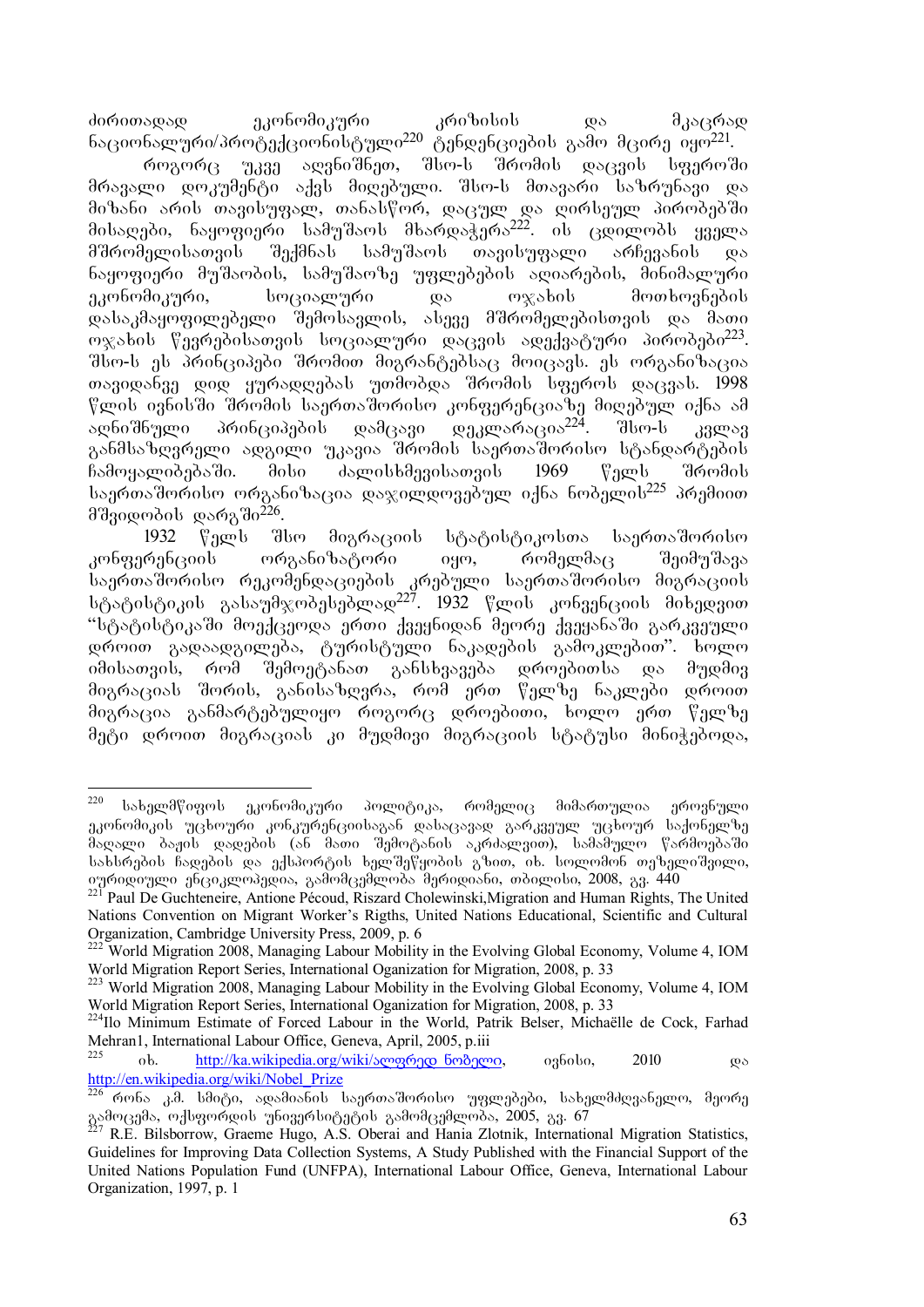$\mu$ საზღვრებს შორის გადაადგილებების გამოკლებით. $^{228}$  თუმცა 1949 წელს,  $\sigma$ ოდუსაც გაეროს მოსახლეობის დივიზიამ $^{229}$  შეაფასა 1932 წლის კონფურუნციის რეკომენდაციები, მან გასწია დამატუბითი რეკომენდაცია<br>"დროებით მიგრანტთა" შესახებ, კერძოდ, დროებითი მიგრანტი "დროებით მიგრანტთა" შესახებ, კერძოდ, დროებითი მიგრანტი  $\alpha$ ამატებით განისაზღვრა, როგორც ადაშიანი, რომელიც შედის ქვეყანაში დროებითი დასაქმების საპოვნელად (ან საქმიანობის სფეროს თავის  $\rm\,b$ არჯებით გამოსაცდელად) თავისზე დამოკიდებულ პირებთან ერთად. $^{230}$ 

ُაღსანიშნავია, რომ თავად 1953 წლის რეკომენდაციების თანმხლებ<br>გშივეა — ხაზგასმული, — რომ — "ქვეყნებს — შორის — საზღვრების ტექსტშივეა ხაზგასმული, რომ "ქვეყნებს შორის საზღვრების გეოგრაფიული და ბუნებრივი განსხვავების, მიგრაციის ნაკადის, შიგრაციის მაკონტროლუპული ეროვნული კანონმდეპლოპის და სხვა .<br>ფაქტორების გამო შეუძლებელია მიგრაციის სტატუსის იმ მინიმალური<br>სტანდარტების დადგენა, რასაც ქვეყნების უმრავლესობა უმალვე სტანდარტების დადგენა, რასაც ქვეყნების უმრავლესობა უმალვე გაითვალისწინებდა და სრულად მოახდენდა მათ იმპლემენტაციას". თუმცა ყველაზე მნიშვნელოვანი, გადამწყვეტი ასპექტი მიგრანტების სტატუსის განსაზღვრისა არის მოქალაქეობა. მოქალაქეობა წარმოადგენს უმთავრეს ფაქტორს პიროვნებების მიერ ქვეყანაში შესვლის, იქ ყოფნის და ეკონომიკური აქტივობისა<sup>231</sup>.<br>შსო-ს სამოქმედო გეგმ

'შსო-ს სამოქმედო გეგმა, რომელიც 'შრომის საერთა'შორისო<br>რენციაზე 2004 წლის ივნის'ში იქნა მიღებული, მოიცავდა კონფერენციაზე 2004 წლის ივნისში იქნა მიღებული, მოიცავდა<br>რეზოლუციას შრომით მიგრანტებთან დაკავშირებით. აღნიშნულ რეზოლუციას შრომით მიგრანტებთან დაკავშირებით. აღნიშნულ რეზოლუციაში გათვალისწინებული იყო პოტენციური შრომითი მიგრანტებისთვის (შიდა თუ საერთაშორისო) მისაღები პირობების მქონე სამუშაოს შეთავაზების პირობები<sup>232</sup>.

შრომითი მიგრანტები მიიღებიან უცხო ქვეყნების მიერ გარკვეული<br>მიკური - აქტივობის - განსახორციელებლად. - ისინი - მიიღებიან ეკონომიკური აქტივობის განსახორციელებლად. ისინი მიიღებიან

<sup>-</sup><sup>228</sup> R.E. Bilsborrow, Graeme Hugo, A.S. Oberai and Hania Zlotnik, International Migration Statistics, Guidelines for Improving Data Collection Systems, A Study Published with the Financial Support of the United Nations Population Fund (UNFPA), International Labour Office, Geneva, International Labour Organization, 1997, p. 2

<sup>229</sup> mosaxleobis komisia Camoyalibda gaeros ekonomikuri da socialuri sabWos  $($ ეკოსოსის) 3 ოქტომბრის რეზოლუციაში 3 (III) 1946 წელს. გენერალურმა ასამბლეამ 1994 წლის 49/128-ე რეზოლუციაში გადაარქვა სახელი აღნიშნულ კომისიას და უწოდა მოსახლეობისა და განითარების კომისია. იმავე რეზოლუციაში გადაწყდა, რომ საბჭომ \_და კომისიამ უნდა დააფუძნონ სამგანშტოებიანი სამთავრობათშორისო \_ მექანიზმები,<br>რომლებიც \_ ითამაშებენ \_ გადამწყვეტ \_ როლს \_ მოსახლეობის \_ და \_ განვითარების \_ გადამწყვეტ — როლს მოსახლეობის და განვითარების საერთაშორისო კონფერენციის პროგრამის იმპლემენტაციაში, ხოლო კომისია, როგორც საბჭოს ფუნქციური ორგანო, გაუწევს მონიტორინგსა და დაკვირვებას და გაუკეთებს შეფასებას პროგრამის ეროვნულ, რეგიონალურ და საერთაშორისო დონეზე იმპლემენტაციას და აქედან გამოშდინარე საბჭოს გაუწევს რეკომენდაციებს, იხ. ასევე http://www.un.org/esa/population/cpd/aboutcom.htm

R.E. Bilsborrow, Graeme Hugo, A.S. Oberai and Hania Zlotnik, International Migration Statistics, Guidelines for Improving Data Collection Systems, A Study Published with the Financial Support of the United Nations Population Fund (UNFPA), International Labour Office, Geneva, International Labour Organization, 1997, p. 2

<sup>&</sup>lt;sup>231</sup> R.E. Bilsborrow, Graeme Hugo, A.S. Oberai and Hania Zlotnik, International Migration Statistics, Guidelines for Improving Data Collection Systems, A Study Published with the Financial Support of the United Nations Population Fund (UNFPA), International Labour Office, Geneva, International Labour Organization, 1997, p. 5

<sup>&</sup>lt;sup>232</sup> World Migration 2008, Managing Labour Mobility in the Evolving Global Economy, Volume 4, IOM World Migration Report Series, International Oganization for Migration, 2008, p. 33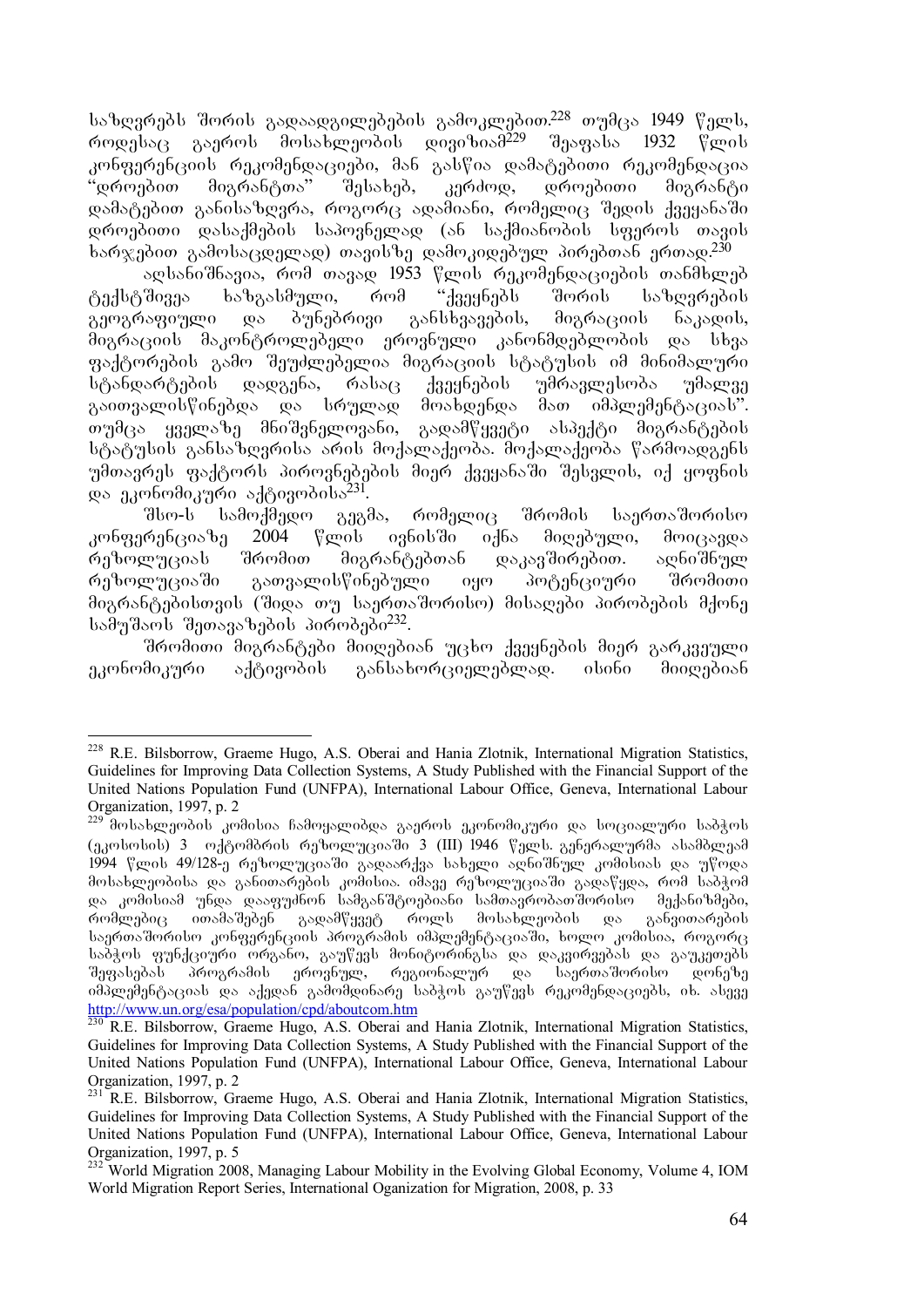მხოლოდ გარკვეული პერიოდით, რომელიც შეიძლება გაგრძელდეს ან განახლდეს ამ პერიოდის ამოწურვის შემდეგ $^{233}$ .

Sso-s mier xdeba uamravi kvlevis Catareba. sainteresoa 2009  $\nabla$ ლის მსოფლიო სამუშაოსთან დაკავშირებული კვლევა. აღნიშნულ კვლევაში საერთაშორისო მონეტარული ფონდის<sup>234</sup> (IMF) მიერ 2010 წლისათვის ეკონომიკური წინსვლის მთავარი მამოძრავებელი ძალების ბრაზილიის, ჩინეთის და ინდოეთის მეშვეობით ეკონომიკური ზრდის მაჩვენებლის 3 %-ით აწევის წინასწარმეტყველება, ასევე ამჟამინდელი<br>ფინანსური კრიზისის დროს სამუშაო ადგილების დაკარგვის ფინანსური კრიზისის დროს სამუშაო ადგილების დაკარგვის რიცხობრიობის შეფასება (წინა გლობალური კრიზისების შედეგებიდან გამომდინარე) იძლევა რეაბილიტაციის და წინსვლის დიდ იმედებს. თუმცა აღსანიშნავია, რომ მსოფლიოს ეკონომიკაში მთელი რიგი მიღწევების მიუხედავად სამუშაო ადგილების დაკარგვის კრიზისი ჯერ კიდევ არაა დასრულებული და შეიძლება გაუარესდეს კიდევაც თუკი არ oncos<br>იქნება მიღებული ადექვატური ზომები ამ პროცესის შესაჩერებლად<sup>235</sup>.

პირველ რიგში ხაზგასასმელია, რომ სამუშაო კრიზისი გაცილებით ფართო მასშტაბისაა ვიდრე ამას უმუშევრობის სტატისტიკიდან ვადგენთ.  $\widetilde{\mathfrak{d}}$ აგრამ უმუშევრობა არის სამსახურების კრიზისის მხოლოდ ერთი მხარე. ამჟამად დაახლოებით ხუთი მილიონი ადამიანია სამუშაოს დაკარგვის რისკის წინაშე. მიუხედავად მოთხოვნის და პროდუქციის მკვეთრი<br>დაცემისა საწარმოებში მილიონობით ადამიანი მთავრობების დაცემისა საწარმოებში მილიონობით ადამიანი მთავრობების მხარდაჭერის მეშვეობით ინარჩუნებს სამუშაო ადგილებს. ეს მშრომელები ძირითადად შემოკლებული საათობრივი დატვირთვით, არასრული სამუშაო განაკვეთით მუშაობენ. რისკი სამუშაოს დაკარგვისა არის ძალიან მაღალი, რადგან სავარაუდოა, რომ კომერციული კომპანიები დაკარგავენ სიციცხლიუნარიანობას, მთავრობები თავიანთ მხარდაჭერას აღარ გააგრძელებენ ან გარდამავალი პერიოდი ეკონომიკურად არამდგრადი გამოდგება $^{236}$ .

ამ გარდამავალი პერიოდის განმავლობაში ნაკლებსავარაუდოა, რომ მაღალი მთლიანი შიდა პროდუქტის $^{237}$  მქონე ქვეყნებში დასაქმების

<sup>233</sup> Report of the Secretary-General, United Nations, General Assembly, 06-35354 (E) 010606, *\*0635354\*,* Sixtieth session, Agenda item 54 (c), Globalization and interdependence: international, migration and development, International migration and development, A/60/871, 18 May 2006, para. 133, p. 35

<sup>&</sup>lt;sup>ž34</sup> საერთაშორისო სავალუტო ფონდი (გაეროს სპეციალიზებული დაწესებულება) არის მთავრობათაშორისი ორგანიზაცია, რომელიც ზედამხედველობს გლობალურ ფინანსურ<br>სისტემას, მისი წევრი ქვეყნების მაკროეკონომიკური პოლიტიკის მიხედვით, -სისტემას, მისი წევრი ქვეყნების მაკროეკონომიკური<br>-საერთაშორისო სავალუტო ფონდი ხელს უწყობს სა უწყობს საერთაშორისო სავალუტო TanamSromlobas, saerTaSoriso vaWrobis ganviTarebas, Tvalyurs adevnebs ვალუტის სტაბილურობას და სახელმწიფოებისთვის გამოყოფს კრედიტებს,<br>განსაკუთრებით საგადასახადო ბალანსების (balance of payments (BOP)), განსაკუთრებით საგადასახადო ბალანსების (balance of payments (BOP)), გაწონასწორებისათვის, იხ. თანამედროვე საერთაშორისო სამართალი, ლექსიკონიივნობარი, თპილისის უნივერსიტეტის გამომცემლობა, თბილისი, 2003 წელი, გვ. 268 და aseve http://en.wikipedia.org/wiki/IMF

<sup>&</sup>lt;sup>235</sup> World of Work Report 2009: The Global Jobs Crisis and Beyond, International Labour Organization *International Institute for Labour Studies,* 2009, p. vii-viii

<sup>236</sup> World of Work Report 2009: The Global Jobs Crisis and Beyond, International Labour Organization, International Institute For Labour Studies*,* 2009, p. vii-viii

 $^{237}$  მთლიანი შიდა პროდუქტი (მშპ) ინგ. Gross Domestic Product – GDP), ასევე ერთობლივი შიდა პროდუქტი (ეშპ) არის ერთი წლის განმავლობაში ქვეყნის საზღვრებში<br>წარმოებული მთლიანი საბოლოო პროდუქციისა და მომსახურეობის საერთო და მომსახურეობის საერთო დირებულება. მშპ ეროვნული შემოსავლებისა და წარმოების ზომის გამოთვლის ერთ-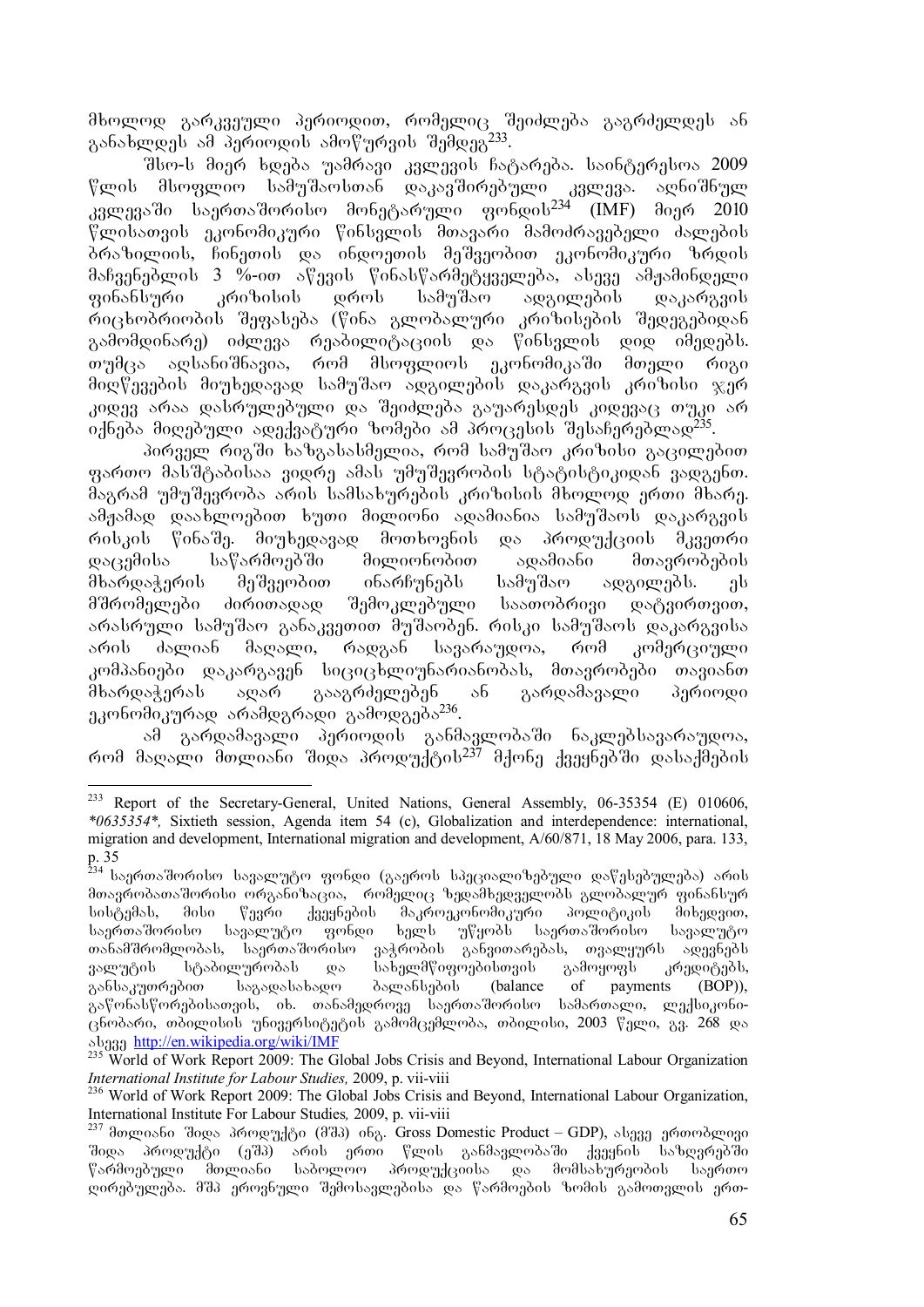დონემ 2013 წლამდე მიაღწიოს კრიზისის წინა მაჩვენებელს.  $3$ ანვითარებად და განვითარების საწყის სტადიებზე მყოფ ქვეყნებში კი  $\alpha$ ასაქმების მაჩვენებელი 2010 წლიდან დაიწყებს აღდგენას, მაგრამ 2011 წლამდე ვერ მიაღწევს კრიზისამდელ მდგომარეობას<sup>238</sup>.<br>სავარაუდოდ დასაქმების კრიზისს ექნება

სავარაუდოდ დასაქმების კრიზისს ექნება ხანგრძლივმოქმედი ნეგატიური სოციალურ-ეკონომიკური შედეგები. შრომის საერთაშორისო ორგანიზაციის მიერ 2009 წელს წარმოდგენილი მოხსენების "სამუშაოს სამყარო 2009" მიხედვით 43 მილიონი ადამიანია სამუშაო ბაზრიდან განდევნის რისკის წინაშე თუ არ გატარდა ახალი ღონისძიებები უკვე არსებული პროგრამების სანაცვლოდ. წინა კრიზისების შედეგებიდან გამომდინარე თუ ვიმსჯელებთ, უამრავი ადამიანი, განსაკუთრებით დაბალი კვალიფიკაციის, ასაკში შესული და მიგრანტი მშრომელები აღმოჩნდება სამუშაოს დაკარგვის ყველაზე სარისკო კატეგორიაში<sup>239</sup>, რადგანაც მაღალი კვალიფიკაციის მქონე მშრომელი ხელფასის ცვლის საპასუხოდ მიგრირებს რეგიონებში უკეთესი პირობების და<br>ანაზდაურების ძებნაში<sup>240</sup>, რის საშუალებასაც მოკლებულნი არიან რის საშუალებასაც მოკლებულნი არიან ზემოთხსნებული მიგრანტი მშრომელების სხვა ჯგუფები. სახელფასო  $\overline{b}$  based being the property of the September of the security is used the use use use use use use used the use use  $\overline{b}$ გავლენა მოახდინოს მიგრანტთა დასაქმებაზე და ეს გავლენა დიდადაა დამოკიდებული კონკრეტულ ქვეყანაზე<sup>241</sup>.

უკვე შესამჩნევად იწყება სამუშაო ასაკის მქონე იმ პირთა რაოდენობის ზრდა, რომლებიც შრომის ბაზარზე აღარ მონაწილეობენ. განვითარებად ქვეყნებში მაღალკვალიფიციური სამუშაოების გაწევის მოთხოვნა აღარ ხდება და ხშირ შემთხვევაში აღნიშნული მშრომელები თანდათან ინაცვლებენ არალეგალურ ეკონომიკაში<sup>242</sup>. ქვეყნების უმრავლესობას არ გააჩნია უმუშევრობის შემწეობის სისტემა და განვითარებული ქვეყნების მხოლოდ მესამედი უზრუნველყოფს არალეგალური და თვითდასაქმებულების სექტორის მშრომელებს სოციალური დახმარებით. მოკლედ რომ ითქვას, ეკონომიკური ზრდა

-

http://papers.ssrn.com/sol3/JELJOUR\_Results.cfm?form\_name=journalbrowse&journal\_id=1079991,<br>o3geobo, 2010, http://ssrn.com/abstract=1424847

erTi meTodia. is SeiZleba gamoyenebul iqnas rogorc qveynis cxovrebis standartis erT-erTi indikatori, ix.

http://ka.wikipedia.org/wiki/%E1%83%9B%E1%83%97%E1%83%9A%E1%83%98%E1%83%90%E1 %83%9C%E1%83%98\_%E1%83%A8%E1%83%98%E1%83%93%E1%83%90\_%E1%83%9E%E1%8 3%A0%E1%83%9D%E1%83%93%E1%83%A3%E1%83%A5%E1%83%A2%E1%83%98

<sup>&</sup>lt;sup>238</sup> World of Work Report 2009: The Global Jobs Crisis and Beyond, INTERNATIONAL LABOUR ORGANIZATION, *International Institute for Labour Studies,* 2009, p. vii-viii

<sup>&</sup>lt;sup>239</sup> World of Work Report 2009: The Global Jobs Crisis and Beyond, INTERNATIONAL LABOUR ORGANIZATION, *International Institute for Labour Studies,* 2009, p. vii-viii

<sup>&</sup>lt;sup>240</sup> Marion Jansen, Erik Von Uexkull, Trade and Employment in the Global Crisis, International Labour Office, Gevena in association with the Academic Foundation, New Delhi, Geneva, International Labour Organization, 2010, p.110

<sup>&</sup>lt;sup>241</sup> Martin Kahanec, Klaus F. Zimmermann, Migration, the Quality of the Labour Force and Economic Inequality, Deutsches Institut für Wirtschaftsforschung, DIW, Berlin, April 2008, p. 3-4, http://www.diw.de/english/products/publications/discussion\_papers/27539.html http://ideas.repec.org/s/diw/diwwpp.html

 $^{242}$  არაფორმალური სექტორი არის ეკონომიკური აქტივობა, რომელიც მთავრობის მიერ არც კონტროლდება და არც იბეგრება, არ ხდება მისი გათვალისწინება მთლიან შიდა პროდუქტში, ეს ტერმინი ხშირად ასოცირდება განვითარებად ქვეყნებთან, იხ. http://en.wikipedia.org/wiki/Informal\_economy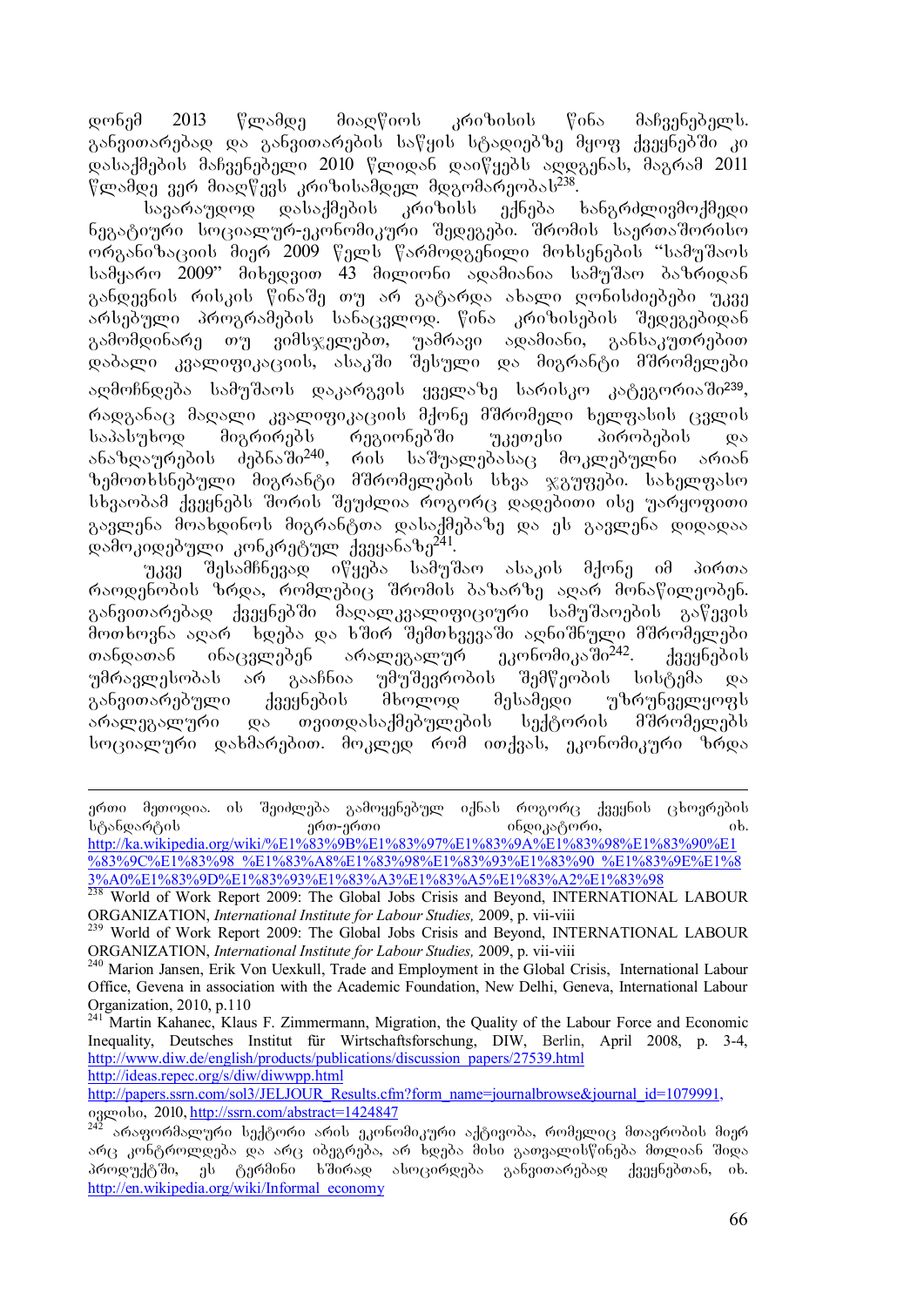სამუშაო კრიზისის გაგრძელების შემთხვევაში კვლავაც სუსტად და არასრულად გაგრძელდება<sup>243</sup>.

dbe-b demogo agengob s63smogo, medgeog abads baegasbadb<sup>244</sup> (მოხსენება გლობალურ ხელფასზე 2008-09), გვამცნობს, რომ შრომით მიგრაციას განვითარებული ქვეყნებიდან ინდუსტრიალიზებულ ქვეყნებში<br>ბოლო ათწლეულების განმავლობაში ზრდადი ხასიათი ჰქონდა. ბოლო ათწლეულების განმავლობაში ზრდადი ხასიათი ჰქონდა. მიუხედავად ამ გლობალური რაოდენობის დათვლის სირთულისა შსო-მ 2004 წლისათვის აღრიცხა 86 მილიონი ეკონომიკურად აქტიური<br>მიგრანტი მთლიანად მსოფლიოს მასშტაბით, ამათგან 32 მილიონი  $\partial$ იგრანტი მთლიანად მსოფლიოს მასშტაბით, ამათგან 32 განვითარებად რეგიონებში. მიგრაციის გამომწვევი მიზეზები მრავალია, თ.<br>მაგრამ მათგან ყველაზე მნიშვნელოვან მიზეზად სახელღება ხელფასებს შორის სხვაობა ღარიბსა და მდიდარ ქვეყნებს შორის<sup>245</sup>. მაღალ და დაბალ ხელფასებს შორის არსებული უთანასწორობა 1995 წლის შემდეგ ქვეყნების უმრავლესობაში — უფრო მეტად გაიზარდა. სქესთა შორის abab gansyon di gansarakat aseve di sebagai sebagai di sebagai sebagai sebagai sebagai sebagai sebagai sebagai

ზოგადად ხელფასის ზრდა უმრავლეს ქვეყნებში ძალიან ნელა მიმდინარუობს. რაც შეეხება სხვაობას ხელფასთა შორის საერთოდ მაღალგანვითარებული შრომითი ბაზრების მქონე ქვეყნებისთვის ეს ნაკლებად დამახასიათებელია $^{247}$ .

 $\partial \mathcal{S}$  3რომის პრასოდეს ექცეოდა ისეთი ყურადღება, როგორც ამჟამად. მთავრობები მოწოდებულნი არიან დაიცვან საკუთარი<br>მოსახლეობის შესყიდვისუნარიანობა, რითაც მოახდენენ შიდა მოსახლეობის შესყიდვისუნარიანობა, რითაც მოახდენენ შიდა<br>მოხმარების სტიმულაციას<sup>248</sup>. აოსანიშნავია ის ფაქტი, რომ თუ ოთენელა ერთილით კავითადი.<br>სტიმულაციას<sup>248</sup>. აღსანიშნავია ის ფაქტი, რომ თუ<br>ეკონომიკის ზრდისას ნაკლებად ემორჩილება ზრდის ხელფასები ეკონომიკის ზრდისას ნაკლებად ემორჩილება ზრდის ტენდენციას, ეკონომიკის ვარდნის პირობებში მათი რესპონდენტულობა განსაკუთრებით მგრძნობიარე ხდება. არცაა გასაკვირი, რომ მთლიანი  $\partial$  3000  $\partial$  3000  $\partial$  300  $\partial$  (303) 1 %-000 3800068 0  $\partial$  3130 bag 3800 3800068 1.55  $\frac{9}{600}$ <sup>249</sup>.

ზოგ ევროპულ ქვეყანაში მინიმალური ხელფასები<br>ნელოვანწილად განაპირობებს დაბალი კვალიფიკაციის იმ მნიშვნელოვანწილად განაპირობებს დაბალი კვალიფიკაციის იმ<br>მშრომელთა ხელფასების შენარჩუნებას რომლებიც კონკურენციაში მშრომელთა ხელფასების შენარჩუნებას რომლებიც კონკურენციაში არიან მიგრანტ მშრომელებთან მიმართებაში<sup>250</sup>.

შსო-ს შრომით მიგრანტთა ეფლებების დაცვის მიზნით ორი  $k$ ონვენცია აქვს მიღებული: კონვენცია (N 97) შრომის მიზნით

<sup>&</sup>lt;sup>243</sup> World of Work Report 2009: The Global Jobs Crisis and Beyond, International Labour Organization, International Institute For Labour Studies, 2009, p. vii-viii 244 Global Wage Report 2008/09, Minimum Wages and Collective Bargaining: Towards policy

Coherence, International Labour Office, Geneva, International Labour Organization, 2008

<sup>&</sup>lt;sup>245</sup> Global Wage Report 2008/09, Minimum Wages and Collective Bargaining: Towards policy Coherence, International Labour Office, Geneva, International Labour Organization, 2008, p. 57

<sup>246</sup> Executive Summary, Global Wage Report 2008/09, Minimum wages and collective bargaining: Towards policy coherence, International Labour Office, Geneva, International Labour Organization, 2008, p. 1

<sup>&</sup>lt;sup>247</sup> Global Wage Report 2008/09, Minimum Wages and Collective Bargaining: Towards policy Coherence, International Labour Office, Geneva, International Labour Organization, 2008, p. 57

<sup>&</sup>lt;sup>248</sup> Executive Summary, Global Wage Report 2008/09, Minimum wages and collective bargaining: Towards policy coherence, International Labour Office, Geneva, International Labour Organization, 2008, p. 1

<sup>249</sup> *Ibid.,* 

<sup>&</sup>lt;sup>250</sup> Global Wage Report 2008/09, Minimum Wages and Collective Bargaining: Towards policy Coherence, International Labour Office, Geneva, International Labour Organization, 2008, p. 57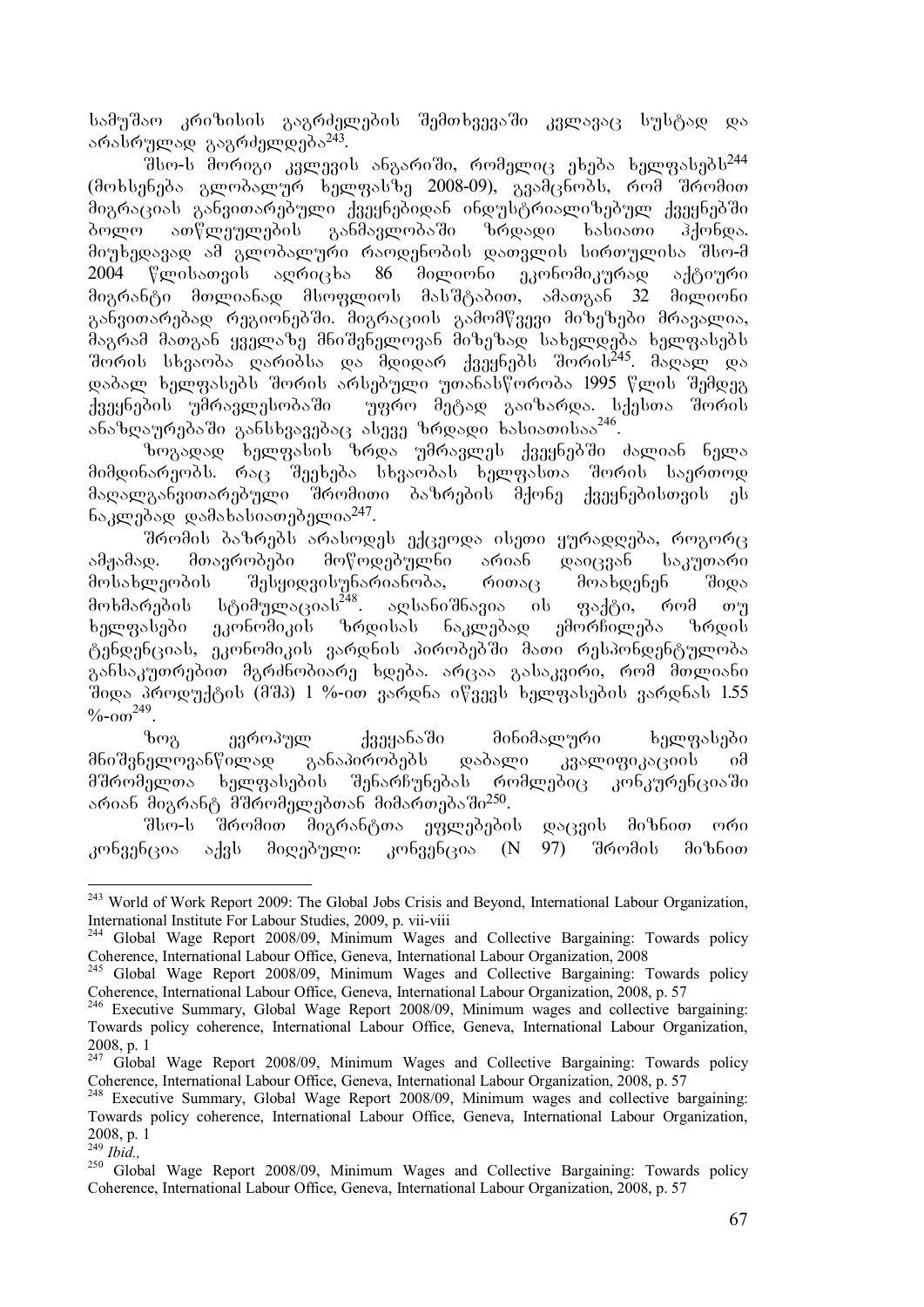მიგრირებულთა შესახებ<sup>251</sup> და კონვენცია (N 143) შეურაცხმყოფელ პირობებში მიგრაციისა და მიგრანტ მუშაკთა თანაბარი მოპყრობისა და შესაძლებლობების შესახებ<sup>252</sup>. ორივე კონვენცია ეხება ყველა შრომით მიგრანტს, იმის მიუხედავად რომელი ქვეყნიდანაა იგი წარმოშობით და მოახდინა თუ არა მისმა ქვეყანამ ამ კონკრეტული კონვენციების რატიფიკაცია.

მნიშვნელოვანია, რომ შრომის მიზნით მიგრირებულთა შესახებ კონვენცია (N 97), მონაწილე სახელმწიფოებს ავალდებულებს შრომითი მიგრანტები უზრუნველყონ თავიანთ მოქალაქეებზე არანაკლებ  $b$ ელსაყრელი პირობებით შრომის ანაზღაურების თვალსაზრისით, აგრეთვე ოჯახის შემწეობებით, სახლში შრომის შეზღუდვით, სამუშაო საათებით, დასვენებებით, ახალგაზრდების შრომით, ქალთა შრომით, პროფესიული კავშირების წევრობით, საცხოვრებლით, სოციალური უზრუნველყოფით, კოლექტიური გარიგებებიდან სარგებლის მიღებით, გადასახადებით, მოსაკრებლებითა და შენატანებით რომლებსაც იხდიან  $\omega$ ასაქმებულისათვის (მუხლი 6).

143-ე კონვენციის I ნაწილი შეურაცხმყოფელ პირობებში მიგრაციას ეძღვნება. პირველი მუხლის თანახმად სახელმწიფოები იღებენ ყველა შრომითი მიგრანტის პატივისცემის ვალდებულებას. პირველი ნაწილის დანარჩენ დებულებებში ჩამოთვლილია ფარული გადაადგილებების აკრძალვის და შრომითი მიგრანტების დასაქმებაზე,<br>სადაც არალეგალური დასაქმებისა და ფარული გადაადგილების სადაც არალეგალური დასაქმებისა და ფარული გადაადგილების წინააღმდეგ ადმინისტრაციული, სამოქალაქო და სისხლის სამართლებრივი სანქციების გამოყენებაზე მოუწოდებენ (მუხლი 3-6). სანქციები გათვალისწინებულია არალეგალური მშრომელთა და ფარული შუშაკებით მოვაჭრეთა წინააღმდეგ, აღნიშნული სანქციები თვით მუშაკებს არ ეხებათ.

143-ე კონვენციის II ნაწილში გავრცობილია 97-ე კონვენციის<br>არ პირობებთან დაკავშირებული დებულებები. მონაწილე თანაბარ პირობებთან დაკავშირებული დებულებები. მონაწილე სახელმწიფოებს ვალდებულება გააჩნიათ ეროვნულ პოლიტიკაში ჰქონდეთ შრომის და დასაქმების, სოციალური უზრუნველყოფისა და პროფესიული კავშირების სფეროში თანაბარი შესაძლებლობებისა და პიროპების უზრუნველყოფის ხელშეწყობა. ეს ეროვნული სტრატეგიები შრომით მიგრანტთა და მათი ოჯახის წევრების ინდივიდუალურ და<br>კოლექტიურ თავისუფლებებს და კულტურულ უფლებებსაც ეხებათ კოლექტიურ თავისუფლებებს და კულტურულ უფლებებსაც ეხებათ<br>(მუხლი 10). კონვენციის ამ მოთხოვნათა განსახორციელებლად (მუხლი 10). კონვენციის ამ მოთხოვნათა განსახორციელებლად სახელმწიფოებს შემოაქვთ კანონმდებლობა და დამქირავებელთა და შშრომელთა ორგანიზაცაებთან ერთად ხელს უწყობენ საგანმანათლებლო პროგრამებს თანაბარ უფლებათა პოლიტიკის მოწონებისა და განხორციელებისთვის. სახელმწიფოთა არსებული კანონმდებლობა შესაბამისობაში უნდა მოვიდეს თანაბარი მოპყრობის პოლიტიკასთან. განსახორციელებელია ასევე შრომითი მიგრანტებისა და მათი ოჯახის წევრების უფლებებისა და ვალდებულებების გაცნობის დონისძიებები, რაც დაეხმარება შრომით მიგრანტებს მათი ეროვნული და

<sup>251</sup> კონვენცია განახლდა 1949 წელს, ის. ასევე http://www.ilocarib.org.tt/projects/cariblex/conventions\_2.shtml

<sup>252 1975</sup> www.inocentrologica.com/conventions-conventions-conventions-cariblex/conventions-7.shtml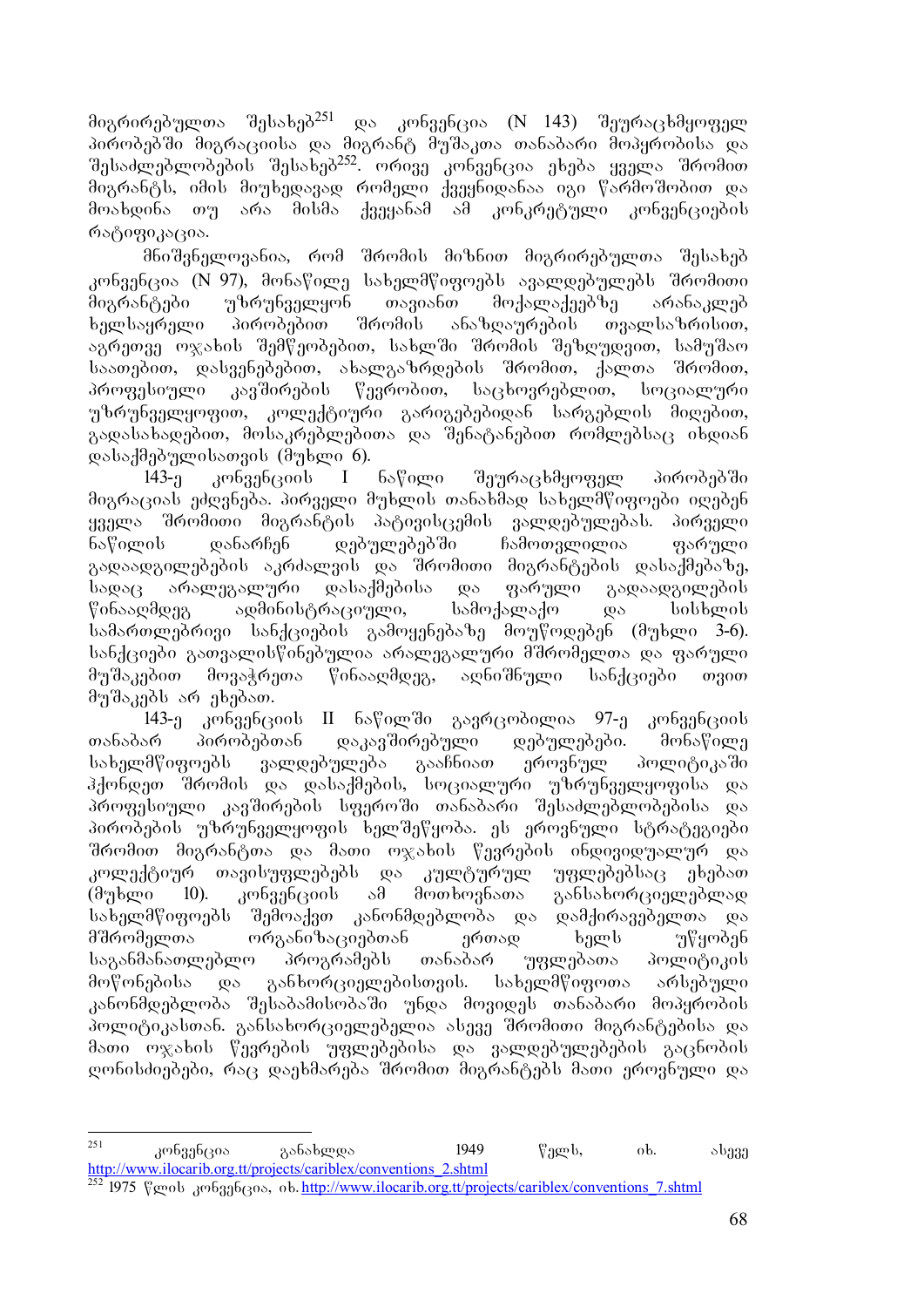ეთნიკური თვითმყოფადობის და მშობლიურ ქვეყნებთან კულტურული კავშირების შენარჩუნებაში.

 $\partial_{\Omega}$ -13  $\partial_{\Upsilon}$  by ongograph interface  $\partial_{\Omega}$  and  $\partial_{\Omega}$  and  $\partial_{\Omega}$  of  $\partial_{\Upsilon}$ გაერთიანებისათვის სახელმწიფოთა მოწოდებას, აქ იგულისხმებიან როგორც შრომითი მიგრანტის მეუღლე, მის კმაყოფაზე მყოფი შვილები, ასევე მამა და დედა. ხაზგასასმელია, რომ თანაბარი მოპყრობის პოლიტიკა საშუალებას იძლევა გათვალისწინებულ იქნას მიგრანტების სპეციალური მოთხოვნები, სანამ ისინი მათ მიმღებ საზოგადოებას მიეჩვევიან. სამწუხაროდ შრომის საერთაშორისო ორგანიზაციის მიერ<br>გარკვეული ჯგუფს მიკუთვნებულ შრომით მიგრანტთა უფლებების გარკვეული ჯგუფს მიკუთვნებულ შრომით მიგრანტთა<br>'შემცველი მიღებული რამოდენიმე დოკუმენტი ჯერ-ჯერ შემცველი მიღებული რამოდენიმე დოკუმენტი ჯერ-ჯერობით არაა რატიფიცირებული სახელმწიფოთა უმრავლესობის მიერ $^{253}$ .

## 4. ევროპა და შრომითი მიგრაცია

ევროპის საბჭოს ადამიანის უფლებათა დაცვის ყველაზე განვითარებული სისტემა აქვს რეგიონულ დონეზე. ასევე აღსანიშნავია ევროკავშირის და ევროპაში უშიშროებისა და თანამშრომლობის ორგანიზაციის (შემდგომში ეუთო) სისტემები. ევროპაში ეს სამივე ორგანიზაცია არსებობს და იღწვის ადამიანის უფლებათა დასაცავად.

ევროპის საბჭოს და ევროკავშირს გააჩნიათ სასამართლოები.  $p$ ვროპის საბჭომ ჩამოაყალიბა პირველი საერთაშორისო სასამართლო, რომლის მიმართაც ინდივიდებს აქვთ ავტომატური წარმომადგენლობის უფლება. მართლმსაჯულების ევროპული სასამართლო კი წარმოადგენს  $\overline{b}$ უპერნაციონალურ სასამართლოს უნიკალური იურისდიქციით $^{254}.$ 

### 4.1 ევროპის საბჭო და შრომითი მიგრაცია

ევროპის საბჭო გაეროს მსგავსად ჩამოყალიბდა დაძაბულ პერიოდში, მეორე მსოფლიო ომის საბრძოლო მოქმედებათა დასრულების შემდეგ<sup>255</sup>, როდესაც ევროპის რეგიონში ხანგრძლივი უსაფრთხოების დაცვას ესაჭიროებოდა სხვადასხვა ხალხების მხარდაჭერა. თავდაცვასთან დაკავშირებულმა საკითხებმა წარმოქმნა დასავლეთ ევროპის კავშირის ჩამოყალიბების აუცილებლობა. ევროპის საბჭო 1949  $\mathbb{F}_3$ ლს ჩამოყალიბდა. მისი ყველა  $\mathbb{F}_3$ ვრი სახელმ $\mathbb{F}_0$ იფო აღიარებს კანონის უზენაესობას, შესაბამისად, ევროპის საბჭოში გაერთიანების წინასწარი პირობის თანახმად პოტენციურმა წევრმა ქვეყანამ ყოველმხრივ უნდა დაიცვას ადამიანის უფლებები და ძირითადი თავისუფლებები თავისი სახელმწიფოს ტერიტორიაზე.

<sup>-</sup><sup>253</sup> Beth Lyon, Public Law and Legal Theory Working Paper Series, New International Human Rights Standards on Unauthorized Immigrant Worker Rights: Seizing an Opportunity to Pull, Villanova University School of Law, Public Law and Legal Theory, Working Paper No. 2006-06 , p.22

 $^{254}$  რონა კ.მ. სმიტი, ადამიანის საერთაშორისო უფლებები, სახელმძღვანელო, მეორე .<br>ვამოცემა, ოქსფორდის უნივერსიტეტის გამომცემლობა, 2005, გვ. 152

<sup>&</sup>lt;sup>2</sup>http://en.wikipedia.org/wiki/European\_Council#History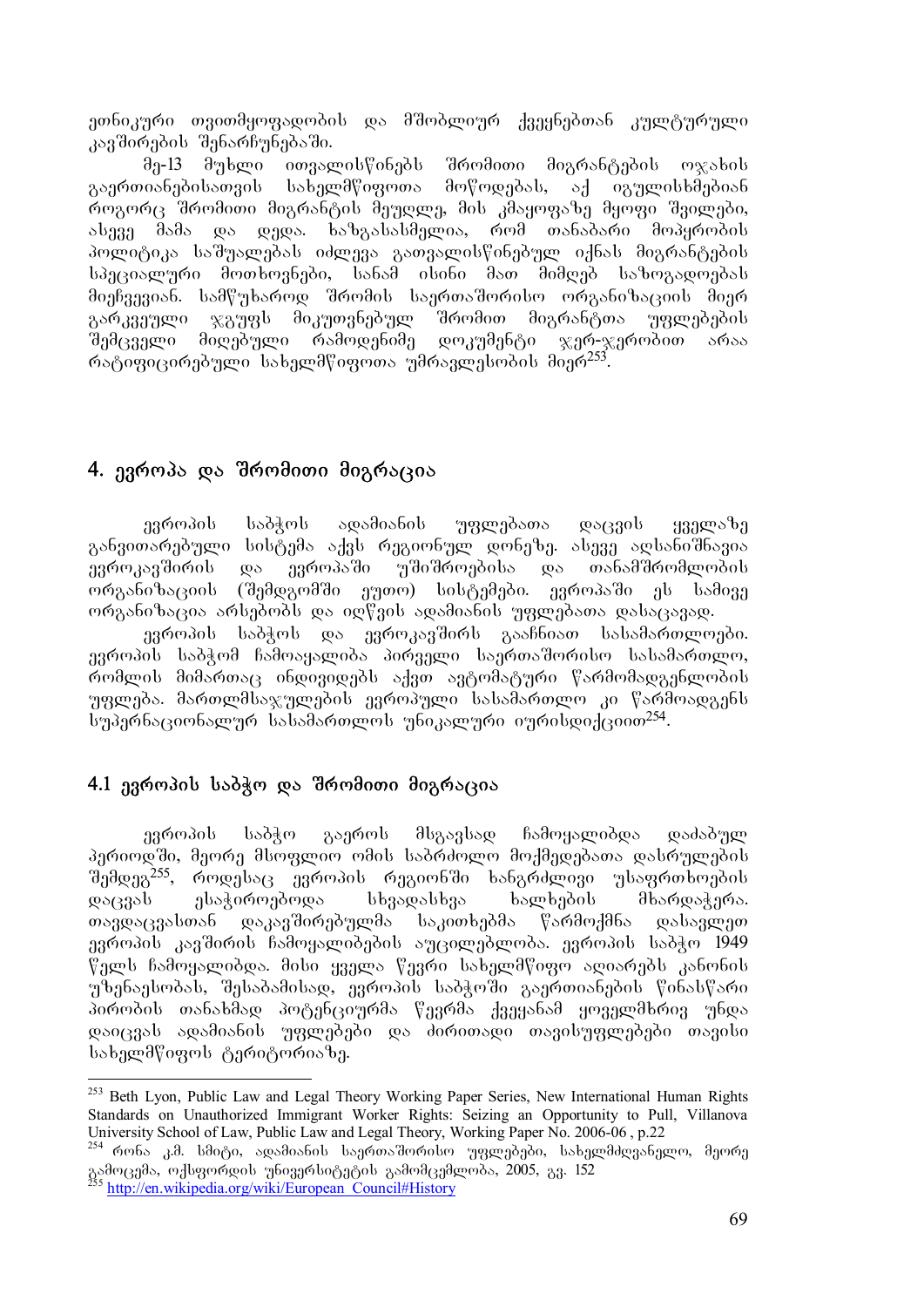რაც შეეხება ევროპის საბჭოს მიერ მიღებულ მრავალ კონვენციას, ისინი ან ზოგად ხასიათს ატარებენ ან მხოლოდ შრომით მიგრანტთა<br>დაცვას ისახავენ მიზნად<sup>256</sup>, მიუხედავად იმისა, რომ იმიგრაცია დაცვას ისახავენ მიზნად<sup>256</sup>, მიუხედავად იმისა, რომ იმიგრაცია ევროპისთვის არაა უცხო ხილი (ევროკავშირის 474 მილიონი მოქალაქისა და ლეგალური სტუდენტიდან 42 მილიონამდე არა ევროპელია). ყველაზე<br>მეტად აღსანიშნავია ევროპის სოციალური ქარტია<sup>257</sup> და შრომით მეტად აღსანიშნავია ევროპის სოციალური ქარტია<sup>257</sup> და შრომით  $\partial$ იგრანტთა სამართლებრივი სტატუსის შესახებ ევროპული კონვენცია<sup>258</sup>, აიციალური უზრუნველყოფის ევროპული კონვენცია<sup>259</sup> და ევროპული კონვენცია სოციალური და სამედიცინო დახმარების შესახებ<sup>260</sup>

ადამიანის უფლებათა და ძირითად თავისუფლებათა დაცვის ევროპის კონვენცია წარმოადგენს ადამიანის უფლებათა დაცვის<br>უმთავრეს დოკუმენტს ევროპაში. მასში მოცემული უფლებები უმთავრეს დოკუმენტს ევროპაში. მასში მოცემული უფლებები<br>გადმოტანილია გაეროს ადამიანის უფლებათა საყოველთაო გადმოტანილია გაეროს ადამიანის უფლებათა საყოველთაო დეკლარაციის პირველი ნახევრიდან<sup>261</sup>. ესაა სიცოცხლის, წამებისა და<br>სხვა არაადამიანური, დამამცირებელი მოპყრობისგან ან დასჯისგან სხვა არაადამიანური, დამამცირებელი მოპყრობისგან თავისუფლების, მონობისგან ან იძულებითი შრომისგან თავისუფლების, ადამიანის თავისუფლების და უსაფრთხოების, სამართლიანი<br>სასამართლო პროცესის, უკუქცევითი დასჯის კანონმდებლობის სასამართლო პროცესის, უკუქცევითი დასჯის კანონმდებლობის აკრძალვის, პირადი და ოჯახური ხელშეუხებლობის, საცხოვრებელი ბინისა და მიწერ-მოწერის, აზრის სინდისის და აღმსარებლობის თავისუფლების, საკუთარი აზრის გამოთქმის თავისუფლების, შეკრებისა და გაერთიანების თავისუფლების, ქორწინებისა და ოჯახის შექმნის, დისკრიმინაციისგან თავისუფლების, უფლებათა დარღვევის ეფექტიანი სამართლებრივი საშუალებების ქონის უფლებები. აღნიშნულ კონვენციას

 $^{256}$  ასბორნ ეიდე, კატარინა კრაუზე, ალან როსა, ეკონომიკური, სოციალური და კულტურული უფლებები, სახელმძღვანელო, მეორე განახლებული გამოცემა, ISBN 99940-58-69-X, თარგმანი ნანა ჯაფარიძე-ჭყიოძისა (თარგმანი განხორციელდა რაულ გალენბერგის სახელობის ადამიანის უფლებათა და პუმანიტარული სამართლის ინსტიტუტის, საქართველოს სახალხო დამცველისა და გაეროს განვითარების<br>პროგრამის ერთობლივი პროექტის ფარგლებში, შვედეთის საერთაშორისო პროგრამის ერთობლივი პროექტის ფარგლებში, შვედეთის საერთაშორისო განვითარების სააგენტოს ფინანსური მხარდაჭერით) 2005, გვ. 461

bodomagent domedged 2005 fend 1 ogenbob bbomdatg mogogogogogo gamagoo ევროპის სოციალურ ქარტიას და ამ მხრივ შეასრულა ევროპის საბჭოს წინაშე აღებული ერთ-ერთი ვალდებულება. რატიფიკაციის მიზანია საქართველოს ინტეგრაციის ხელშეწყობა ევროპულ სტრუქტურებში. ევროპული სოციალური ქარტია განაშტკიცებს  $\sim$ ადამიანის ფუძემდებლურ უფლებებს: საარსებო წყაროს მოპოვება თავისუფლად არჩეული სპეციალობით, სამართლიანი ანაზღაურება, მშრომელის და მათი ოჯახის ცხოვრების ნორმალური დონის შესანარჩუნებლად, სიღარიბისაგან დაცვა და .<br>საცხოვრებელი, მოზარდთა, ქალთა, დედათა, ინვალიდთა, მიგრანტთა და სხვათა<br>შრომის დაცვა. ქარტიის რატიფიკაციის შემდეგ სახელმწიფო ვალდებულია შრომის დაცვა. ქარტიის რატიფიკაციის შემდეგ სახელმწიფო ვალდებულია ევროსაბჭოში შოხსენებები წარადგინოს იმის შესახებ როგორ ასრულებს ის საკუთარ თავზე აღებულ ვალღებულებებს. ვალღებულების შესრულებას აკონტორლებს სოციალური უფლებების ევროპული კომიტეტი, რომელიც დამოუკიდებელი ექსპერტებისგან შედგება, იხ. <u>http://newsgeorgia.ge/society/20050701/418212.html</u>

ob. http://conventions.coe.int/treaty/en/Treaties/Html/093.htm (European Convention on the Legal Status of Migrant Workers, Strasbourg, 24.11.1977)

<sup>&</sup>lt;sup>259</sup> ob. http://conventions.coe.int/treaty/en/Treaties/Html/078.htm (European Convention on Social Security, Paris, 14.12.1972)

<sup>&</sup>lt;sup>260</sup> ob. http://conventions.coe.int/Treaty/en/Treaties/Html/014.htm (European Convention on Social and Medical Assistance, Paris, 11.12.1953)

<sup>&</sup>lt;sup>261</sup> ადამიანის უფლებათა სფეროში ძირითადი საერთაშორისო სამართლებრივი აქტების კრებული, პირველი ნაწილი, სახალხო დამცველის ბიბლიოთეკა, თბილისი, 2001, გვ. 5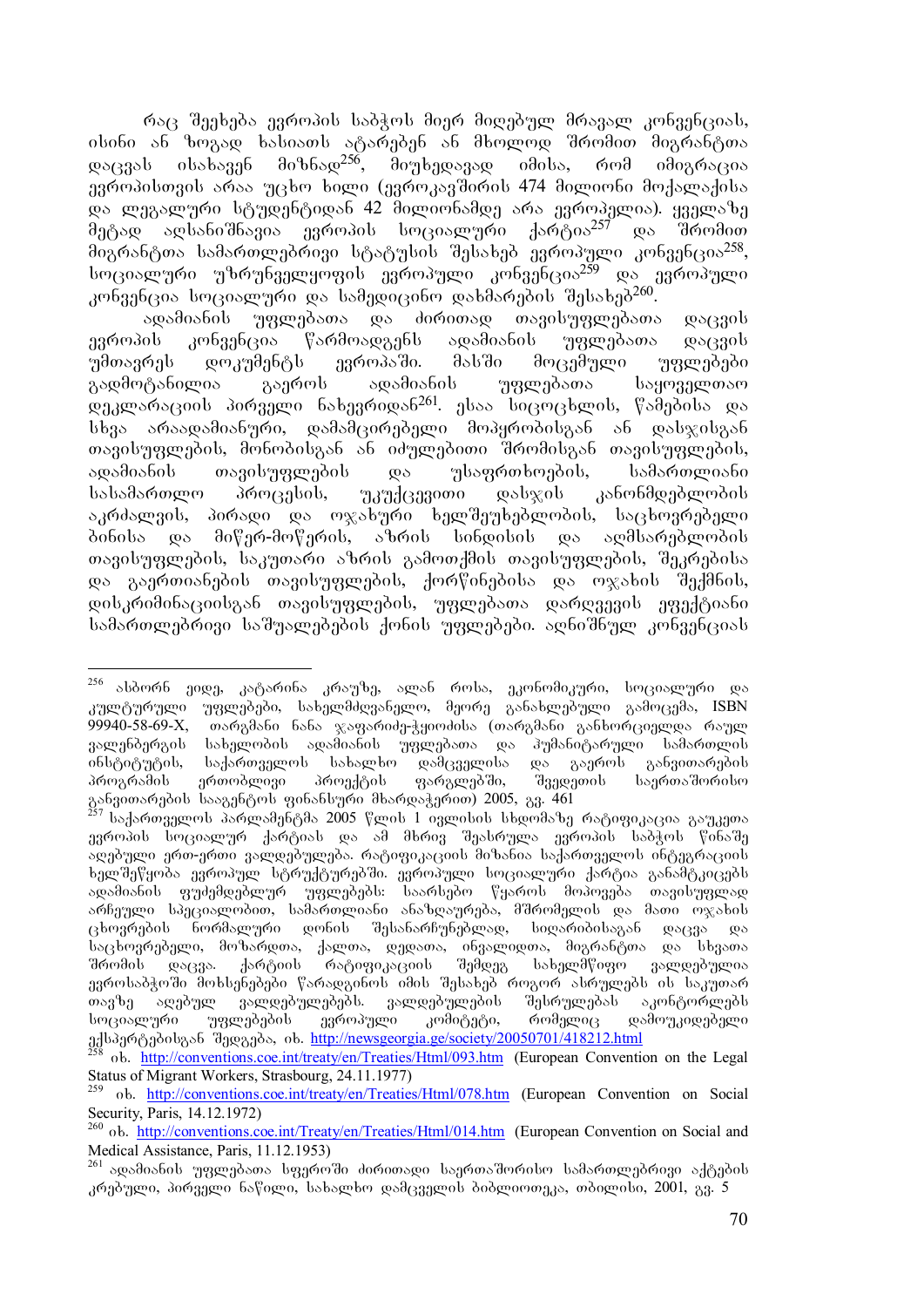ასევე ახლავს დამატებითი ოქმები, რომლებითაც კონვენციაში ჩამოთვლილი უფლებები სწორდებოდა და ფართოვდებოდა<sup>262</sup>.

აქვე აღსანიშნავია ასევე ევროპული კონვენცია შრომით მიგრანტთა სტატუსის შესახებ<sup>ž63</sup>, რომელიც კონკრეტულია შრომითი მიგრანტების და მათი ოჯახის წევრების უფლებების განსაზღვრაში, Tumca is evropel SromiT migrantebze vrceldeba, radgan ხელმოსაწერად ღიაა მხოლოდ ევროპის საბჭოს ქვეყნებისათვის. საერთოდ ევროპის საბჭოსა და ევროკავშირის ფარგლებში შრომითი მიგრანტების დაცვაზე გამიზნულ უფლებებში ყველა შრომითი მიგრანტი არაა გათვალისწინებული. ევროკავშირის მშრომელთა თავისუფალი გადაადგილების უფლების გამო შრომით მიგრანტთა უფლებების დაცვა ორიენტირებულია გარკვეული ეროვნებების მუშაკებისათვის უპირატეს მიდგომაზე. მესამე ქვეყნის მოქალაქეთა უფლებები განსხვავებულია იმისდა მიხედვით, დადებული აქვს თუ არა ევროკავშირს ცალკე<br>|ხელშეკრულება ამა თუ იმ ქვეყანასთან. თანაც განსხვავება ხელშეკრულება ამა თუ იმ ქვეყანასთან. თანაც განსხვავება damokidebulia evropis kavSiris konkretul qveyanasTan

urTierTobaze. ქარტია აცხადებს, რომ ხელშემკვრელი მხარეები სავალდებულოდ აღიარებენ არა ყველა დებულებას, არამედ მათ ნაწილს, მათ შორის ხუთი მუხლი შვიდმუხლიანი ე.წ "ძირითადი ბირთვიდან", რომელშიც არის შე-19 მუხლი და იგი შრომითი მიგრანტების და მათი ოჯახის წევრების უფლებების დაცვას და მათ დახმარებას ეხება. ევროპის სოციალური ქარტიის საზედახედველო კომიტეტების საქმიანობის შედეგად შემუშავდა განმარტებათა ერთობლიობა, რომელიც მიჩნეულია ევროპის სოციალური ქარტიის პრეცედენტულ სამართლად, რაც მნიშვნელოვან წყაროდაა მიჩნეული მისი სწორი განმარტებებისა და იმპლემენტაციისათვის<sup>264</sup>.

ევროპის სოციალური ქარტია და მისი დამატებითი ოქმი (1988  $\nabla$ ლის) განსაზღვრავენ სოციალურ, ეკონომიკურ უფლებებს, ჯანსაღი სამუშაო გარემოს, სამართლიანი ანაზღაურების, პროფესიული სწავლების, სოციალურ უზრუნველყოფას, სოციალურ \_ და სამედიცინო დახმარებას, სოციალურ დაცვასა და შემწეობებს შრომითი მიგრანტების და მათი ოჯახის წევრებისათვის. ქარტიის მე-18 მუხლი აყალიბებს ხელშემკვრელი მხარის მოქალაქის უფლებას შემოსავლიან საქმიანობას ეწეოდეს სხვა ხელშემკვრელი მხარის ტერიტორიაზე, რისთვისაც უზრუნველყოფილ უნდა იქნეს არსებული ნორმების ლიბერალური გამოყენება უცხოელ მშრომელთა მიმართ. მე-19 მუხლში მიგრაციისათვის დამახასიათებელი მთელი რიგი უფლებებია ჩამოთვლილი: ოჯახის ერთად ცხოვრების, სოციალურ სამსახურებს შორის თანამშრომლობის,

<sup>&</sup>lt;u>.</u> <sup>262</sup> იხ. წინა სქოლიო 262, გვ. 50-83

<sup>&</sup>lt;sup>263</sup> ob. <u>http://www.osce.org/documents/html/pdftohtml/26653\_en.pdf.html</u>

<sup>-</sup>ასბორნ ეიდე, კატარინა კრაუზე, ალან როსა, ეკონომიკური, სოციალური და კულტურული უფლებები, სახელმძღვანელო, მეორე განახლებული გამოცემა, ISBN 99940-58-69-X, თარგმანი ნანა ჯაფარიძე-ჭყიოძისა (თარგმანი განხორციელდა რაულ ვალენბერგის სახელობის ადამიანის უფლებათა და ჰუმანიტარული სამართლის<br>ინსტიტუტის, საქართველოს სახალხო დამცველისა და გაეროს განვითარების ინსტიტუტის, საქართველოს სახალხო დამცველისა და გაეროს<br>პროგრამის ერთობლივი პროექტის ფარგლებში, შვედეთის ერთობლივი პროექტის ფარგლებში, შვედეთის საერთაშორისო განვითარების სააგენტოს ფინანსური მხარდაჭერით) 2005, გვ. 462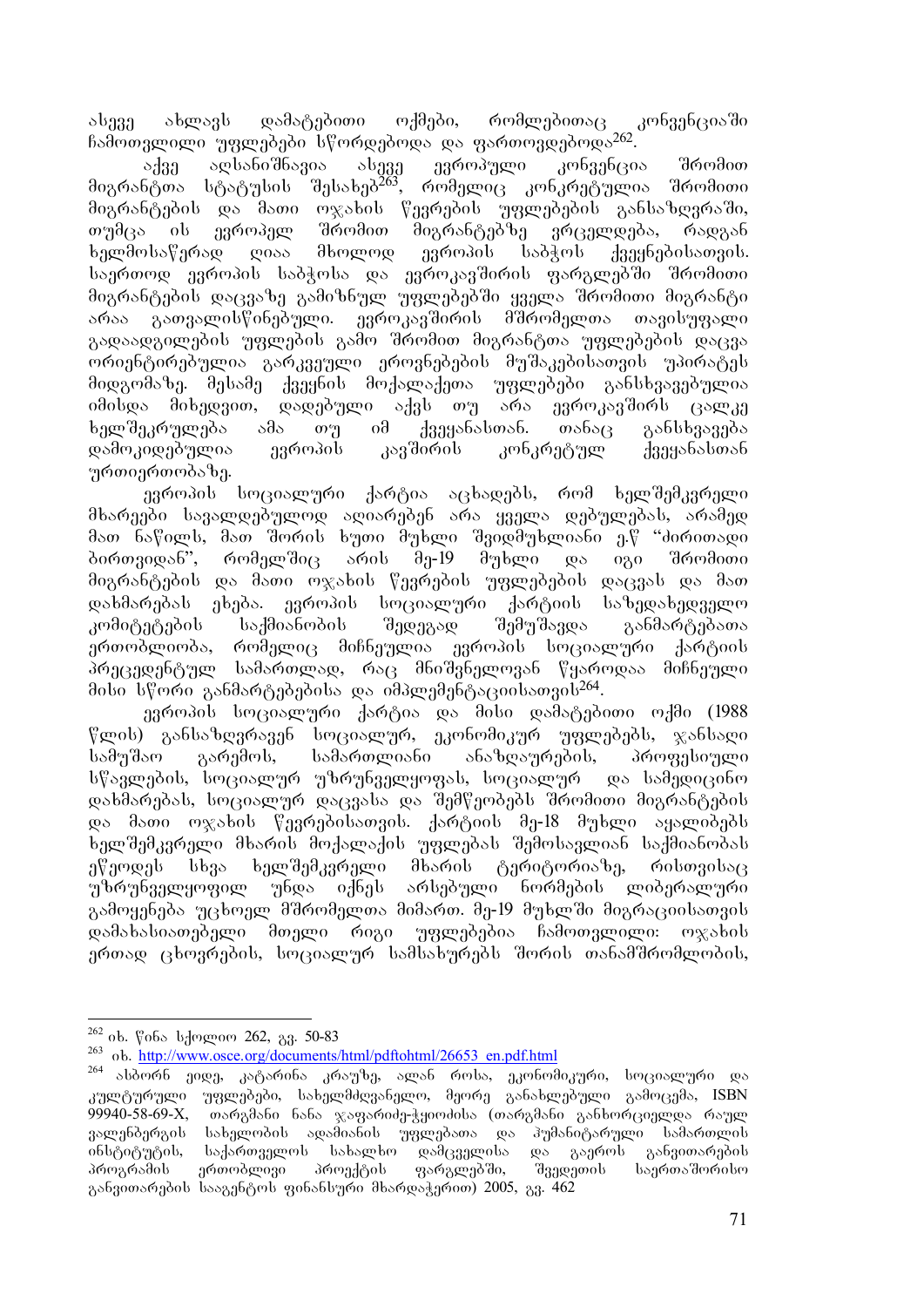შრომით მიგრანტთა დასაქმების მთელი რიგი ასპექტების ჩათვლით. ეს მუხლი თვითდასაქმებულ პირებსაც ეხება.

აღსანიშნავია, რომ ევროპის სოციალური ქარტიის დანართის შესაბამისად, ტერმინი – "უცხოელი მშრომელის ოჯახი", გულისხმობს სულ ცოტა, მის მეუღლეს და 21 წლამდე ასაკის მის კმაყოფაზე მყოფ ື შვილეპს. დამოუკიდებელ ექსპერტთა კოშიტეტშა ევროპის სოციალური<br>ქარტიის მე-19 მუხლის განმარტებისას ხაზი გაუსვა შვილების ქარტიის მე-19 მუხლის განმარტებისას ხაზი გაუსვა კმაყოფაზე ყოფნის საკითხს და ამჟამად მიღებულია, რომ 21 წლამდე ასაკის შვილები პრაქტიკულად ნიშნავს არასრულწლოვანს მიმღები ქვეყნის კანონმდებლობის მიხედვით. ეს განმარტება მხედველობაში იქნა მიღებული ევროპის განახლებული სოციალური ქარტიის დანართში.<sup>265</sup>

რადგან ევროპის სოციალური ქარტია ვერ მოიცავს შრომითი მიგრანტების უფლებებს ევროპის საბჭოს მიერ მიღებულ იქნა ევროპული კონვენცია შრომითი მიგრანტების სამართლებრივი სტატუსის შესახებ,<br>რომელიც კონკრეტულად შრომითი მიგრანტების უფლებებზეა რომელიც კონკრეტულად შრომითი მიგრანტების უფლებებზეა ორიენტირებული. კონვენციაში მოქცეულია მთელი რიგი უფლებებისა: დაქირავების, შრომის და ცხოვრების, სამუშაო პირობებისა და ოჯახის ერთად ცხოვრების, მიგრაციიდან დაბრუნების. მნიშვნელოვანია ის  $\delta$ ირობა, რომ ხელშემკვრელ მხარეებს კი შეუძლიათ გააკეთონ ერთი ან მეტი დათქმა ცხრა არსებითი დებულებიდან, თუმცა არა მთელ რიგ მუხლებზე რომლებიც მნიშვნელოვანია თანაბარი მოპყრობის პრინციპის დასაცავად.

მერვე მუხლის მიხედვით მუშაკი არაა ვალდებული პირველად მიღებული შრომის ნებართვით იმუშაოს მხოლოდ ერთ დამსაქმებელთან ან რომელიმე ერთ კონკრეტულ ტერიტორიაზე ერთ წელიწადზე მეტი ხნით. როგორც წესი ნებართვა ახლდება მინიმუმ 1 წლის ვადით. მე-16 მუხლით შრომითი მიგრანტების მიმართ გამოიყენება ისეთივე ხელსაყრელი რეჟიმი, როგორიც მოქმედებს საკუთარი მოქალაქეების მიმართ. მე-16 მუხლის მეორე პუნქტი კრძალავს აღნიშნული პრინციპიდან გადახვევას ინდივიდუალური კონტრაქტების გაფორმებისას. 21-ე მუხლი ki moiTxovs Sromis pirobebis iseTive kontrols rogorsac სახელმწიფო თავისი მოქალაქეებისათვის ადგენს. ინდივიდუალური ან კოლექტიური დათხოვნისას წინასწარი კომპენსაციის ისეთივე რეჟიმი უნდა არსებობდეს, როგორც ეს კანონმდებლობით აქვს გათვალისწინებული მიმღებ სახელმწიფოს (მუხლი 24), მაგრამ თუ ືອຕັອນທີ່ ສະຖິງຕ້ອງ ທີ່ ຈະຕະການ ສະຖິງຕ້ອງ ແລະ ສະຖິງຕາມເຈົ້າ ທີ່ მიზეზების გამო, როგორიცაა შტატების შემცირება ან ხანგრძლივი ავადმყოფობა, შესაბამისმა ხელისუფლების ორგანოებმა ხელი უნდა შეუწყონ მათ კვლავ დასაქმებას, პროფრესიულ გადამზადებასა და<br>რეაბილიტაციას (მუხლი 25). 9.4 მუხლი და 25-ე მუხლი შრომით რეაბილიტაციას (მუხლი 25). 9.4 მუხლი და 25-ე მუხლი შრომით<br>მიგრანტებს გარკვეულ შემთხვევებში იცავს ქვეყნის დატოვების მიგრანტებს გარკვეულ შემთხვევებში იცავს ქვეყნის დატოვების ვალდებულებისგან, როცა ისინი მუშაობას წყვეტენ. შრომით მიგრანტებს და მათი ოჯახის წევრებს შეუძლიათ დასაქმების სამსახურებით იმავე  $\delta$ ირობებით ისარგებლონ, როგორც ეს ქვეყნის მოქალაქეებისათვისაა გათვალისწინებული (27-ე მუხლი). 23-ე მუხლი ითვალისწინებს ორმაგი დაბეგვრისგან დაცვას, ასევე შრომით მიგრანტებს არ უნდა დაეკისროთ უფრო დიდი რაოდენობის ან უფრო მძიმე სახის რაიმე გადასახადი,

<sup>&</sup>lt;u>.</u> <sup>265</sup> იხ. წინა სქოლიო, გვ. 463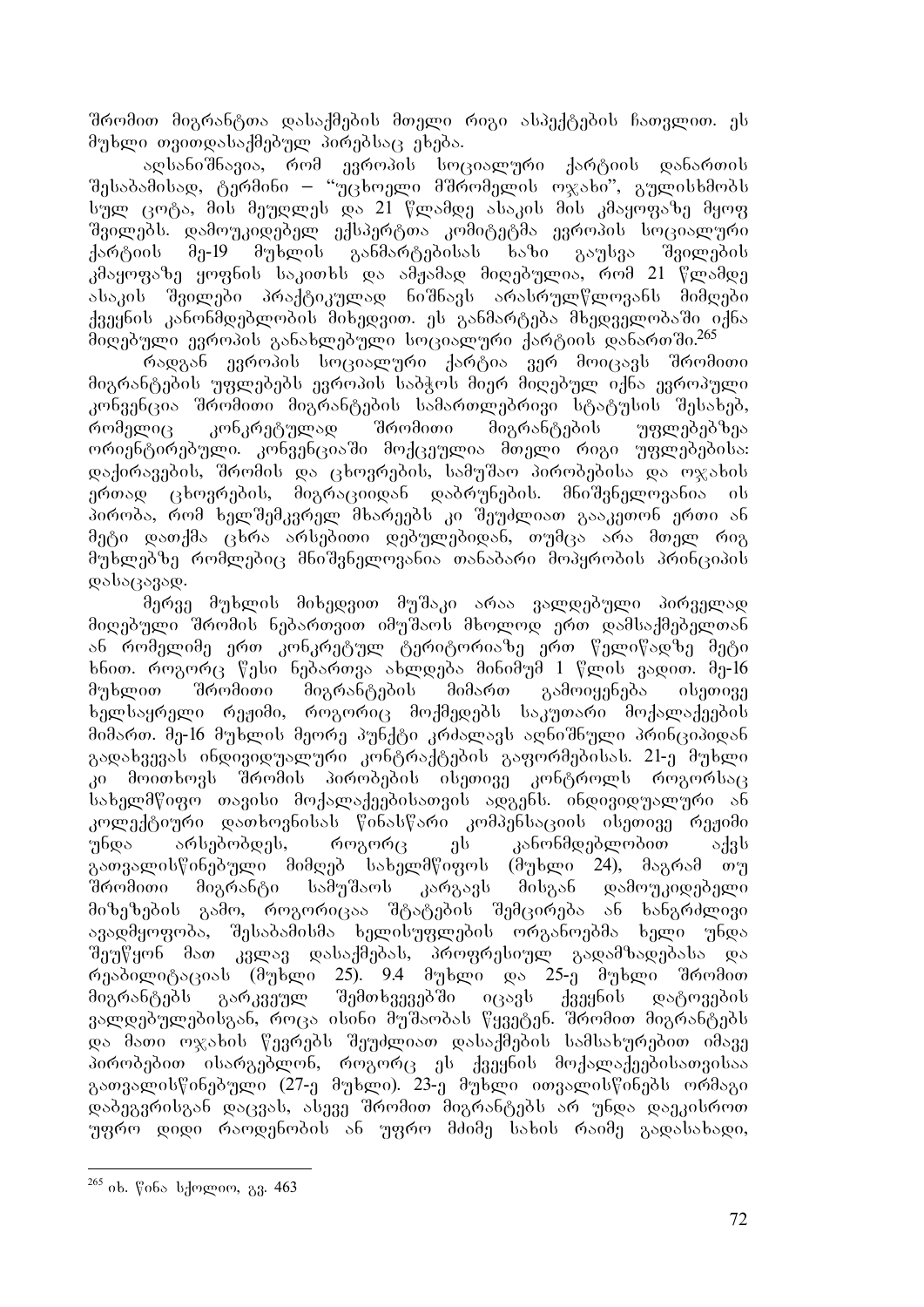მოსაკრებელი, შენატანი ან ბეგარა, ვიდრე ეს იმავე პირობებში მყოფი  $b$ აკუთარი მოქალაქეებისთვისაა გათვალისწინებული.

შრომით მიგრანტებს და მათი ოჯახის წევრებს უფლება აქვთ მიიღონ ზოგადი განათლება და პროფესიული სწავლება და ხელი<br>მიუწვდებოდეთ უმაღლეს განათლებაზე, იმავე საფუძვლით რაც მიუწვდებოდეთ უმაღლეს განათლებაზე, იმავე საფუძვლით რაც  $\alpha$  $\frac{1}{2}$ ხელი უნდა შეუწყოს შრომითი მიგრანტების ენის სწავლებას (14-ე  $\partial \eta$ bgoo).

რაც შეეხება საცხოვრებელს და საიჯარო გადასახადს, შრომითი მიგრანტების მიმართ გამოიყენება ისეთივე ხელსაყრელი რეჟიმი, როგორიც მოქმედებს საკუთარი მოქალაქეების მიმართ. კომპეტენტური ხელისუფლების ორგანოები, საკონსულო დაწესებულებებთან ერთად  $\alpha$ ახორციელებენ კონტროლს იმ მიზნით, რომ შრომითი მიგრანტებისათვის უზრუნველყოფილი იქნეს ისეთივე საცხოვრებლად ვარგისი პირობები, როგორიც გათვალისწინებული ქვეყნის საკუთარი მოქალაქეებისათვის  $(13-<sub>0</sub> \theta_{0}^{m}b_{\text{Q}})$ .

18-ე მუხლი სოციალური უზრუნველყოფის თვალსაზრისით ხელშემკვრელ მხარეს ავალდებულებს შრომითი მიგრანტებისა და მათი ოჯახის წევრებისათვის უზრუნველყოს ისეთივე რეჟიმი, როგორიც საკუთარი ქვეყნის მოქალაქეებისათვის არის დადგენილი, იმ პირობების<br>შესაბამისად, რომელსაც მოითხოვს ეროვნული კანონმდებლობა და რომელსაც მოითხოვს ეროვნული კანონმდებლობა და

ორხრივი ან მრავალმხრივი ხელშეკრულებები.<br>19-ე მუხლში განხილულია სოცია 19-ე მუხლში განხილულია სოციალური და სამედიცინო დახმარების პირობები. ამ მუხლში გაკეთებულია მითითება ევროპულ<br>კონვენციაზე სოციალური და სამედიცინო დახმარების შესახებ. სოციალური და სამედიცინო დახმარების შესახებ. აღნიშნული კონვენცია სამედიცინო და სოციალურ დახმარებას განსაზღვრავს როგორც კანონმდებლობით და დებულებებით განსაზღვრულ ყველა სახის დახმარებას, რომლითაც ხდება  $\alpha$ ცხოვრებისათვის საჭირო არასაკმარისი რესურსების მქონე პირების უზრუნველყოფა, ასევე შემწეობები და მომსახურება რაც გამომდინარეობს ამ პირთა ცხოვრების პირობებიდან გამომდინარე. თანაბარი მოპყრობაა გათვალისწინებული შრომითი მიგრანტების სამართლებრივი სტატუსის შესახებ კონვენციის მე-19 მუხლით და კონვენციით სოციალური და სამედიცინო დახმარების შესახებ.

შრომითი მიგრანტების სამართლებრივი სტატუსის შესახებ კონვენციის მე-20 მუხლი თანაბარ უფლებებს ანიჭებს საწარმოში უბედური შემთხვევების და პროფესიული დაავადებებისაგან დაცვის სფუროში, აგრეთვე პროფესიული რეაბილიტაციის თვალსაზრისით.

შრომით მიგრანტებს 29-ე მუხლის შესაბამისად უფლება აქვთ გაერთიანდნენ თავიანთი ეკონომიკური და სოციალური ინტერესების დასაცავად ეროვნული კანონმდებლობით გათვალისწინებული პირობების  $Q\delta(300)$ .

12-ე მუხლით უზრუნველყოფილია ოჯახის გაერთიანება, კერძოდ შრომით შიგრანტს, რომელიც კანონიერად შრომოპს მიმღებ ქვეყანაში, შეუძლია ჩამოიყვანოს თავისი მეუღლე და დაუქორწინებელი შვილები, თუ ისინი არასრულწლოვნებად ითვლებიან მიმღები სახელმწიფოს შესაბამისი კანონით და იმყოფებიან შრომითი მიგრანტის კმაყოფაზე. თანაც შრომით მიგრანტს უნდა ქონდეს საშუალება საცხოვრებლით დააკმაყოფილოს ოჯახი, იმ პირობების შესაბამისად, რაც ნორმალურად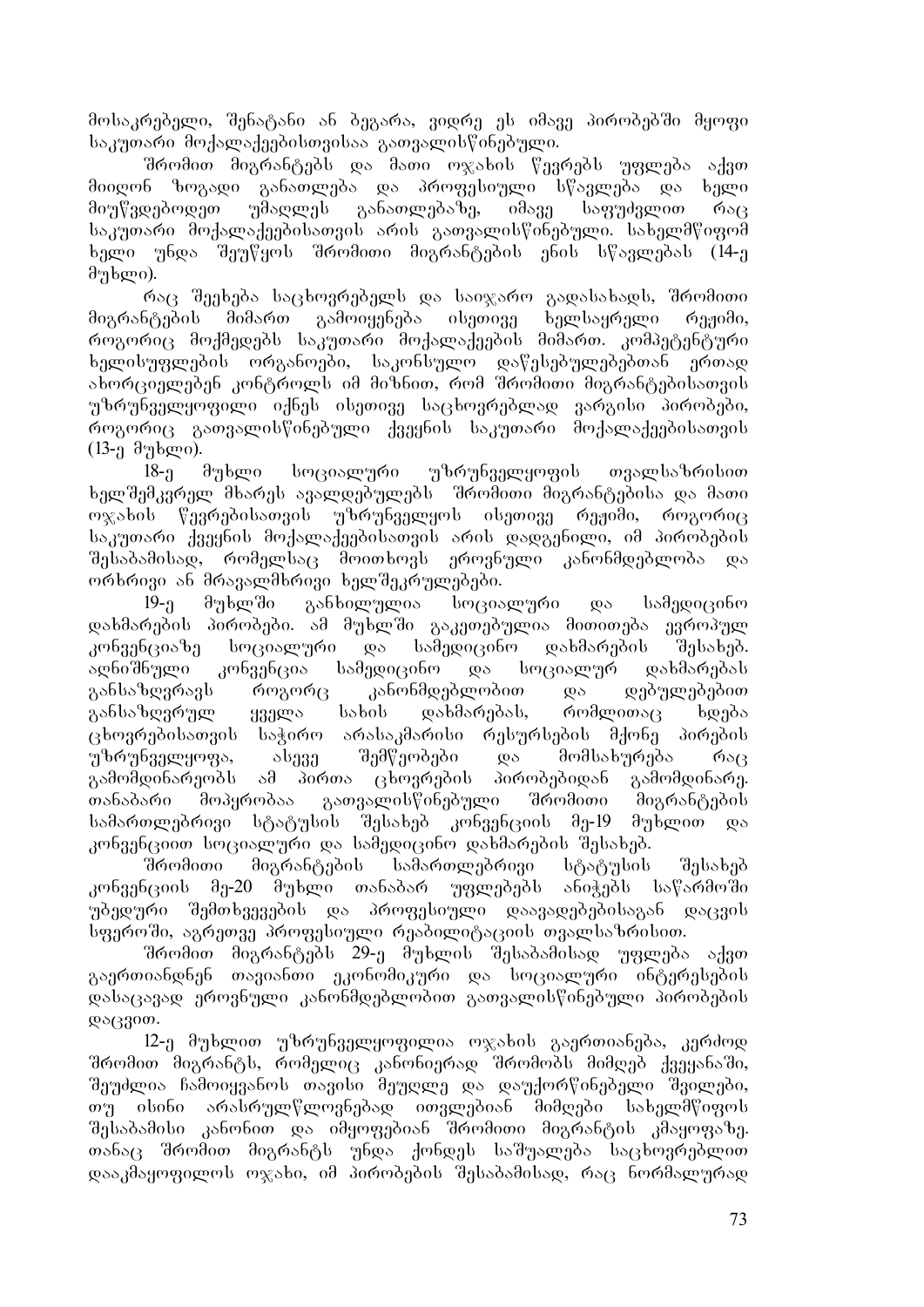ითვლება იმ რეგიონში მომუშავე ამ ქვეყნის მშრომელი მოქალაქისათვის, სადაც მიგრანტი შრომობს. ნებისმიერ ქვეყანას ნებისმიერ დროს შეუძლია მოსთხოვოს შრომით მიგრანტს ოჯახის გაერთიანებისათვის დამატებითი პიროპის სახით, რომ მას ჰქონდეს ოჯახის მოთხოვნების<br>დასაკმაყოფილებლად საჭირო მუდმივი შემოსავალი. დასაკმაყოფილებლად საჭირო მუდმივი გასათვალისწინებელია, რომ მუდმივ შემოსავალში არ იგულისხმება<br>უმუშევრობისა ან სახელმწიფოს დახმარება, ვინაიდან ოჯახის  $\sqrt{2}$ უმუშევრობისა ან სახელმწიფოს დახმარება, ვინაიდან ო $\alpha$ ახის გაერთიანება ნებადართულია მხოლოდ იმ შრომითი მიგრანტებისათვის,<br>რომლებიც კანონიერად არიან დასაქმებულნი მიმღებ ქვეყანა'ში. რომლებიც კანონიერად არიან დასაქმებულნი მიმღებ ქვეყანაში. სახელმწიფოებს აქვს უფლება უარი განაცხადოს ოჯახის გაერთიანებაზე, რაზეც უარი დაასაბუთონ მიღების შესაძლებლობებზე  $\theta$ omomg $\delta$ om.

კონვენციის საფუძველზე საკონსულტაციო კომიტეტია დაფუძნებული, რომლის წევრებიც არიან ხელშემკვრელი მხარეების  $\sqrt{\mathcal{C}}$ არმომადგენლები. ნებისმიერ სხვა ევროპის კავშირის  $\mathcal{C}_{33}$ ვრ ქვეყანას შეუძლია წარმოდგენილ იქნეს დაკვირვებლის სტატუსით და გააჩნდეს სიტყვის წარმოთქმის უფლება. კომიტეტის საქმიანობა ეხება ხელშემკვრელი მხარეების მიერ კონვენციის გამოყენების ხელშეწყობის ან გაუმჯობესების შესახებ წარმოდგენილ წინადადებებს, ასევე ნებისმიერ წინადადებას, სადაც მოცემული ინფორმაცია კონვენციაზე მიერთებულ ქვეყნებში მოქმედი კანონებისა და დებულებების შესახებ, რაც კონვენციის საკითხებთანაა კავშირში.

მართალია, მონაწილე სახელმწიფოები არ არიან ვალდებულნი პერიოდული მოხსენებები წარადგინონ მათ მიერ კონვენციის პირობების განხორციელების შესახებ, მაგრამ საკონსულტაციო კომიტეტის გადაწყვეტილებით, სახელმწიფოებს, რომელთან მოახდინეს კონვენციის რატიფიკაცია სთხოვეს მოემზადებინათ მოხსენებები კონვენციის გამოყენების შესახებ და ამ მოთხოვნის საფუძველზე ყველა სახელმწიფო, რომელთაც რატიფიცირებული ჰქონდათ კონვენცია ასეც მოიქცნენ. საკონსულტაციო კომიტეტმა ამ მიზნით მოამზადა კითხვარი. მაგრამ სახელმწიფოთა მოხსენებები მწირია და შესაბამისად კონვენციის გამოყენების შესახებაც მწირი მასალაა წარმოდგენილი და ასევე ეს მოხსენებები საჯაროდ არ ქვეყნდება $^{266}$ .

## 4.2 ევროპაში უშიშროებისა და თანამშრომლობის ორგანიზაცია და შრომითი მიგრაცია

ორგანო, რომელსაც ეწოდებოდა ევროპაში უშიშროებისა და თანამშრომლობის კონფერენცია, ამჟამად უშიშროების სერიოზული ორგანიზაციაა. 1994 წელს ბუდაპეშტის სამიტზე აღიარეს, რომ აღნიშნული კონფერენციას უნდა დარქმეოდა ევროპაში უშიშროებისა და თანამშრომლობის ორგანიზაცია (ეუთო<sup>267</sup>), რაც "ცივი ომის" დასრულების შემდეგ ინსტიტუციური განვითარების გამოხატულების ფორმას წარმოადგენდა.

<sup>-</sup><sup>266</sup> Elspeth Guild, under the supervision of Professor K. Groenendijk, The European Convention on the Legal Status of Migrant Workers (1977) An Analysis of its Scope and Benefits, March 1999, University of Nijmegen, The Netherlands, p.23-25

 $^{267}$  godo  $^{8}$ gdoon ob. http://en.wikipedia.org/wiki/OSCE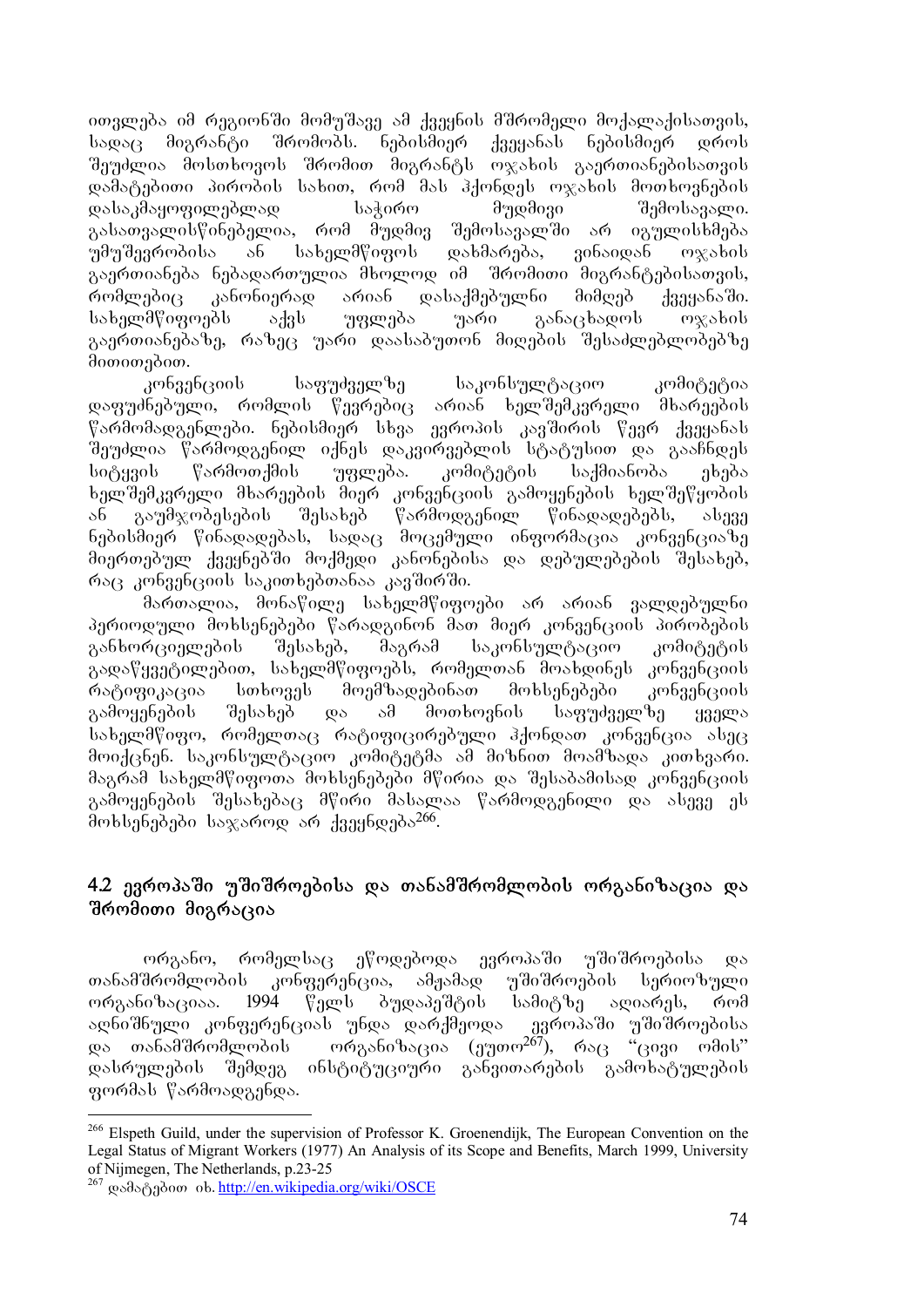ეუთო-ს წევრია 56 სახელმწიფო. იგი შეიქმნა გაეროს წესდების  $VIII$  თავის შესაბამისად ევროპაში კონფლიქტების თავიდან აცილების, კრიზისის მართვისა და კონფლიქტის შემდგომი რეაბილიტაციის მიზნით<br>ისეთ სფეროებში, როგორიცაა შეიარაღების კონტროლი, გაეროს  $\overline{a}$ სფეროებში, როგორიცაა შეიარაღების კონტროლი, გაეროს პრევენციული დიპლომატია, ნდობისა და უსაფრთხოების მიღწევის ზომები, ადამიანის უფლებები, არჩევნების მონიტორინგი, ეკონომიკური და გარემოს უსაფრთხოება<sup>268</sup>. ეუთო უმთავრესად პოლიტიკური ორგანოა და არა საერთაშორისო სამართლის სუბიექტი. 1975 წელს ჰელსინკის TaTbiris daskvniT aqts xeli moawera ocdaTxuTmeti saxelmwifos შეთაურმა. მართალია აღნიშნული აქტი არაა საერთაშორისო ხელშეკრულება, მაგრამ დიდი მნიშვნელობის პოლიტიკური შეთანხმებაა, ორა ის თავი<br>რომლის მიზანიც იყო "შეესუსტებინა "ცივი ომით" გამოწვეული დაძაბულობა აღმოსავლეთსა და დასავლეთს შორის.

ეუთო ცდილობს ადამიანის უფლებათა გამოყენებას რეგიონში მშვიდობის უზრუნველყოფისა და შენარჩუნების მიზნით. ადამიანის უფლებათა დაცვა თავისთავად მიზნად ისახავს არა იძულებითი დონისძიებების გატარებას, არამედ ადამიანის უფლებათა პატივისცემის კულტურის განვითარებასა და აქედან გამომდინარე დემოკრატიულ და მშვიდობიან საზოგადოებათა ევოლუციას<sup>269</sup>.

ეუთო-ს ადამიანის უფლებებთან დაკავშირებული ამოცანების შესრულების მიზნით ჩამოყალიბებული პირველი დაწესებულება დემოკრატიულ დაწესებულებათა და ადამიანის უფლებათა ოფისი იყო. აქ დემოკრატია განიხილება როგორც სახელმწიფოში ადამიანის უფლებათა განხორციელების გაადვილების წინაპირობა. ეუთო ცდილობს ადამიანის უფლებებთან დაკავშირებული ინფორმაციის გავრცელებას, სპეციალური მომზადებისა და ტექნიკური დახმარების უზრუნველყოფას ადამიანის ეროვნულ უფლებებზე მომუშავე ორგანიზაციებისთვის, არასამთავრობო ორგანიზაციების გაძლიერებასა და ადამიანის უფლებათა დაცვის სფეროებში მუშაობის აქტიურ მხარდაჭერას<sup>270</sup>.

წინასწარი გაფრთხილებისა და კონფლიქტების თავიდან აცილების საქმეში განსაკუთრებულ როლს ასრულებს ეროვნულ უმცირესობათა<br>უმაღლესი კომისარი, რომლის ადგილსამყოფელია ქ. პააგა უმაღლესი კომისარი, რომლის ადგილსამყოფელია ქ. ჰააგა (ნიდერლანდი). უმაღლესი კომისარი აფასებს და ცდილობს ადრეულ ეტაპზე მოაგვაროს სიტუაციები, რომლებიც ეროვნულ უმცირესობათა ინტერესებს უკავშირდება. იგი წარმოადგენს მხარეებს შორის არაკონფრონტაციული პოლიტიკის განმხორციელებელს<sup>271</sup>. იდგმება ნაბიჯები უმცირესობათა ჯგუფების ინდივიდუალურობის შენარჩუნებისა და სახელმწიფოთა საზოგადოებრივ საქმეებში მათი მონაწილეთა სახით მოზიდვისაკენ. დღემდე მიღებულ რეკომენდაციებს შორისაა 1995 წლის ჰააგის რეკომენდაციები ეროვნულ უმცირესობათა განათლების უფლებათა შესახებ $^{272}$ , 1998 წლის ოსლოს რეკომენდაციები ეროვნულ

<sup>-</sup><sup>268</sup> ob. http://www.osce.org/about/19298.html

<sup>&</sup>lt;sup>269</sup> რონა კ.მ. სმიტი, ადამიანის საერთაშორისო უფლებები, სახელმძღვანელო, მეორე გამოცემა, ოქსფორდის უნივერსიტეტის გამომცემლობა, 2005, გვ. 168 <sup>270</sup> ob. <u>http://www.osce.org/activities/</u>

<sup>&</sup>lt;sup>271</sup> თანამედროვე საერთაშორისო სამართალი, ლექსიკონი-ცნობარი, თბილისის უნივერსიტუტის გამომცუმლობა, თბილისი, 2003 წელი, გვ. 126

 $^{22}$  ob. http://www.osce.org/documents/hcnm/1996/10/2700\_en.pdf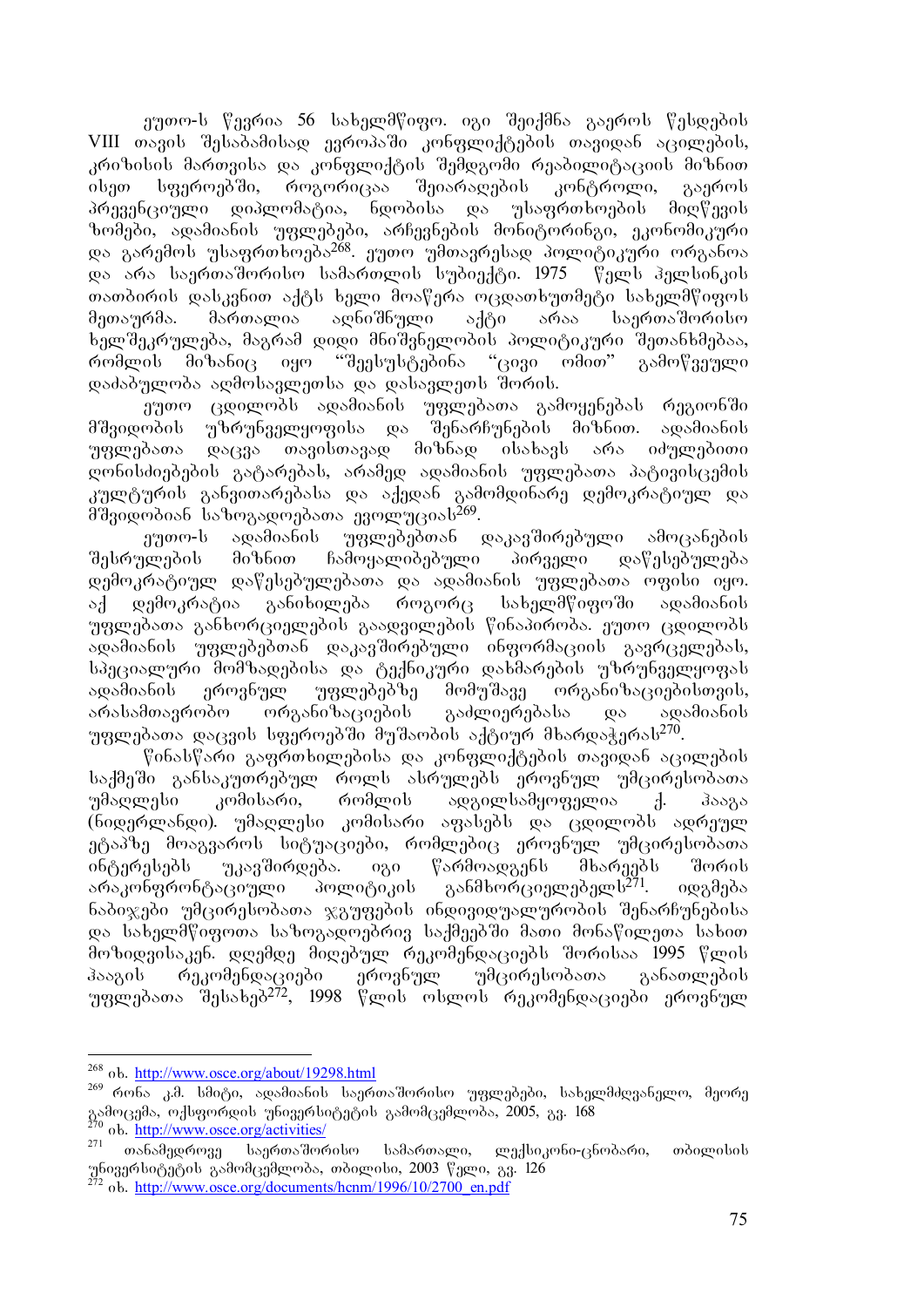უმცირესობათა ენობრივი უფლებების შესახებ<sup>273</sup> და 1999 წლის ლუნდის რეკომენდაციები ეროვნულ უმცირესობათა საზოგადოებრივ ცხოვრებაში  $\frac{1}{2}$ ggada obo $\frac{3}{4}$ entiani monawileo bada  $\frac{274}{4}$ .

ადამიანის უფლებათა და ძირითად თავისუფლებათა დაცვა და<br>ოარება განიხილება როგორც საერთაშორისო მშვიდობისა და განვითარება განიხილება როგორც საერთაშორისო მშვიდობისა და  $\tilde{\mathcal{A}}$ ში შროების მნიშვნელოვანი ფაქტორი. ჰელსინკის კონფერენციის მიერ მიღებული საბოლოო აქტის რეკომენდაციათა შესამე პაკეტი<br>დაკავშირებულია თანამშრომლობასთან პუმანიტარულ<sup>275</sup> და სხვა დაკავშირებულია თანამშრომლობასთან პუმანიტარულ<sup>275</sup> და სხვა სფეროებ ში<sup>276</sup>.

აღსანიშნავია, რომ ამ პაქტში ცალკე არის გამოყოფილი შრომითი მიგრაციის ეკონომიკური და სოციალური ასპექტები. გათვალისწინებულია ის ფაქტორი, რომ შრომითი მიგრაციის დონემ  $\delta$ იაღწია იმ ზღვარს, როდესაც ის თამაშობს მნიშვნელოვან ეკონომიკურ,  $\frac{1}{2}$ სოციალურ და ადამიანურ ფაქტორს როგორც მიმღები ქვეყნებისთვის, ისე წარმოშობის ქვეყნებისთვის. პაქტში მიმოხილულია თანამშრომლობა სახელმწიფოებს შორის შრომითი მიგრაციის რეგულირების სფეროში, რომელიც მართალია ზოგადად ავალდებულებს სახელმწიფოებს აიღონ პასუხისმგებლობა დასაქმების სფეროში, თუმცა მნიშვნელოვანი და ხაზგასასმელია ის ფაქტორი, რომ როგორც წარმოშობის ისე მიმღები ქვეყნები იღებენ შრომით მიგრაციასთან დაკავშირებულ საკითხებში ურთიერთდახმარების ვალდებულებას. საკითხები მოიცავს შრომითი მიგრანტების გადაადგილებას წარმომშობ და მიმღებ ქვეყნებს შორის, მათი პირად და სოციალურ კეთილდღეობას, დასაქმებას და ელემენტარული ენობრივი ბარიერის გადალახვაზე ხელშეწყობას პროფესიული გადამზადების სახით. შრომითი მიგრანტების და მიმღები ქვეყნის მოქალაქეების თანასწორუფლებიანობას, როგორც შრომის, ისე დასაქმების და ნებისმიერი სახის ფორმაციის მიღებაში. შრომითი მიგრანტების შვილების განათლების მიღების ისეთივე შესაძლებლობებს, როგორიც გააჩნიათ მიმღები ქვეყნის ბავშვებს. ყველა აღნიშნული ხელშეწყობა უნდა განხორცილედეს იმის გათვალისწინებით, რომ განსაკუთრებით გარკვეული პერიოდის შემდგომ სამშობლოში<br>დაბრუნებისას კვალიფიკაცია ამაღლებულმა შრომითმა მიგრანტმა დაბრუნებისას კვალიფიკაცია ამაღლებულმა შრომითმა მიგრანტმა შეძლოს თავის წარმოშობის ქვეყანაში პროფესიული შრომითი დეფიციტი შეავსოს. ცალკეა გამოყოფილი ასევე შრომითი მიგრანტების ოჯახების გაერთიანების ხელშეწყობაც. წარმომშობი ქვეყნები მოწოდებულნი არიან შრომითი მიგრანტების მიერ გამომუშავებული ფულადი სახსრების<br>დანაზოგების სახით შენახვისთვის პირობების გაუმჯობესების დანაზოგების სახით შენახვისთვის პირობების გაუმჯობესების ძალისხმევისკენ. ხაზგასმულია ასევე სამშობლოში დაბრუნებული შრომითი მიგრანტების რეინტეგრაციის შემსუბუქება.

<u>.</u>

 $\partial \partial \phi$ კონფერენციის საბოლოო აქტი, ასევე http://www.osce.org/documents/mcs/1975/08/4044\_en.pdf

<sup>&</sup>lt;sup>273</sup> ob. <u>http://www.osce.org/hcnm/item\_11\_31527.html</u>

 $\frac{274}{275}$  ob. http://www.osce.org/documents/hcnm/1999/09/2929\_en.pdf<br> $\frac{275}{275}$  ob. 39cm/106 101

<sup>&</sup>lt;sup>276</sup> ob. http://en.wikipedia.org/wiki/Helsinki\_Accords#Articles\_of\_Confederation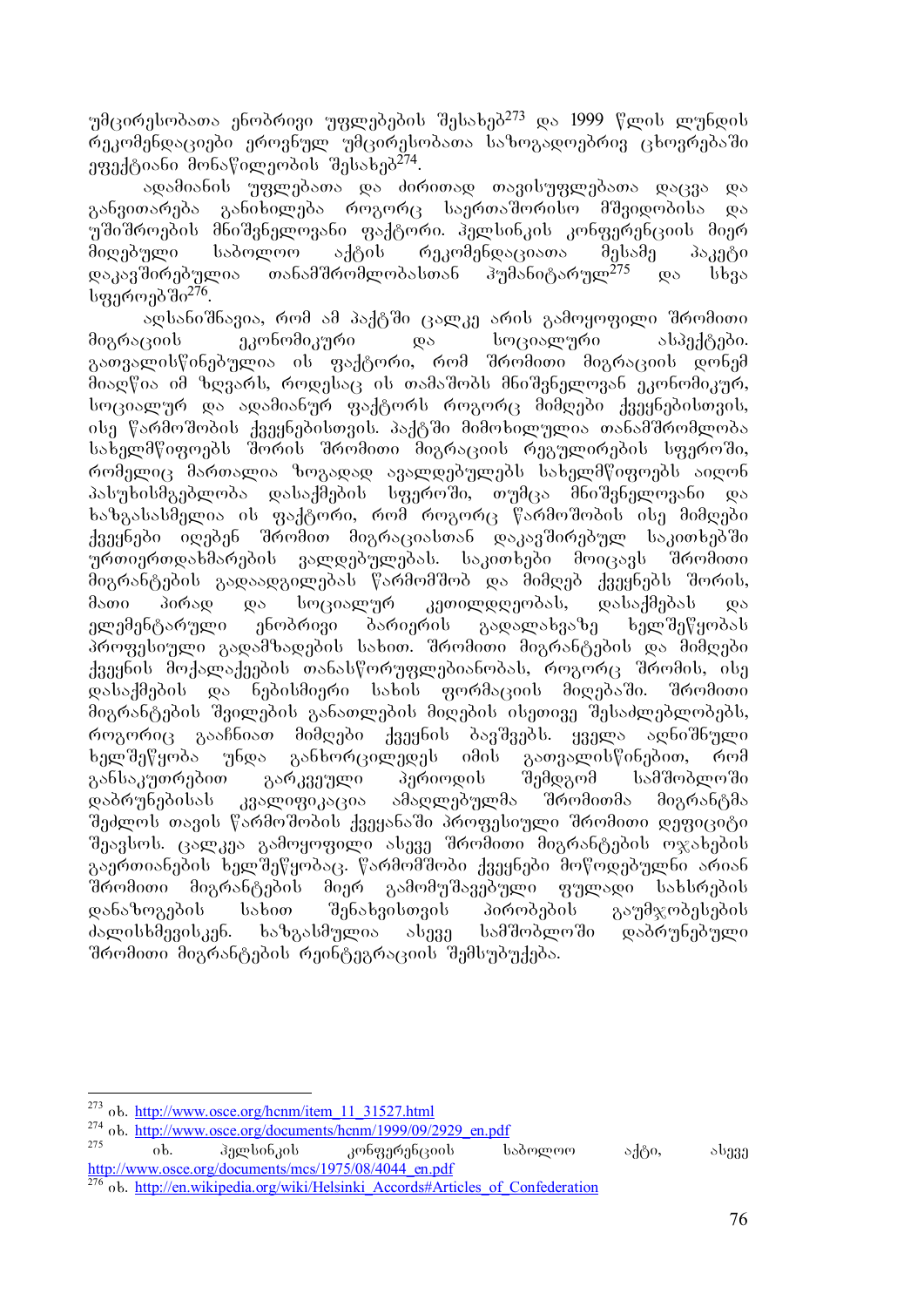## 4.3 ევროპის კავშირი და შრომითი მიგრაცია

ევროპის კავშირი<sup>277</sup> ევროკავშირის შესახებ ხელშეკრულების  $(3$ აასტრიხტის ხელშეკრულება $\widetilde{278}$ ) საფუძველზე 1993 წლის 1 ნოემბერს შეიქმნა. მის ჩამოყალიბებამდე არსებობდა სამი განსხვავებული ევროპული თანამეგობრობა: ევროპის ქვანახშირისა და ფოლადის გაერთიანება<sup>279</sup>, ევროპის ეკონომიკური გაერთიანება (ამჟამად ევროპული თანამეგოპრობა<sup>280</sup>), ევროპის ატოშური ენერგიის კომისია (ევრატომი)<sup>281</sup>. 1957 წლის რომის ხელშეკრულებით შეიქმნა "ევროპის გაერთიანება, რომელშიც სამივე ორგანიზაცია ავტონომიურობით სარგებლობდა, ხოლო 1967 წლიდან "ხელშეკრულებით შერწყმის შესახებ" შეიქმნა ევროპის გაერთიანების ხელმძღვანელი ორგანოების სისტემა. 1997 წლის<br>ივნისში ხელი მოეწერა მაასტრიხტის<sup>282</sup> ახალ ხელშეკრულებას,  $\overline{0}$ ვნისში ხელი მოეწერა მაასტრიხტის $^{282}$  ახალ ხელშეკრულებას, რომელიც შეიცავს რამდენიმე მნიშვნელოვან შესწორებას, რამაც საგრძნობლად გააძლიერა საგარეო და თავდაცვის სფეროები.

კავშირი პატივს სცემს ძირითად უფლებებს, როგორც ეს გარანტირებულია ადამიანის უფლებათა და ძირითად თავისუფლებათა ევროპული კონვენციით. მშრომელთა თავისუფალი გადაადგილება  $\mathfrak{F}$ არმოადგენდა იმ ერთ-ერთ უფლებათაგანს რომლის დაცვისთვისაც ືອງດქმნა უვროკავშირი. თუმცა ამ მარეგულირებელ ნორმებში არ შედის საკუთრივ მესამე ქვეყნის მოქალაქეების უფლებები (გამონაკლისია<br>თურქეთი, რომლის მოქალაქეებისთვისაც გარკვეული უფლებების თურქეთი, რომლის მოქალაქეებისთვისაც გარკვეული უფლებების  $3060433$   $30605283$  $3284$ .

<sup>279</sup> ob. http://en.wikipedia.org/wiki/European\_Coal\_and\_Steel\_Community

 $277$ <sup>277</sup> igive evrokavSiri, damatebiT ix. http://ka.wikipedia.org/wiki/ევროკავშირი#.E1.83.94.E1.83.95.E1.83.A0.E1.83.9D.E1.83.99.E1.83.90.E 1.83.95.E1.83.A8.E1.83.98.E1.83.A0.E1.83.98.E1.83.A1\_.E1.83.A8.E1.83.94.E1.83.A5.E1.83.9B.E1.83. 9C.E1.83.90

\_\_\_\_\_\_\_\_\_\_\_<br><sup>278</sup> ხელი მოეწერა 1992 წლის 7 თებერვალს, მაასტრიხტში (ნიდერლანდი). ვროპის  $a_1$ გაერთიანების 13 სახელმწიფოს – ბელგიის, დანიის, გფრ-ს, ესპანეთის, ირლანდიის,  $\overline{\overline{0}}$ ტალიის, ლუქსემბურგის, ნიდერლანდის, პორტუგალიის, საბერძნეთის, საფრანგეთის, დიდი პრიტანეთის და ჩრდილოეთ ირლანდიის წარმომადგენლებმა. ხელშეკრულება წარმოადგენს ახალ მნიშვნელოვან ეტაპს ევროპის ქვეყნების ინტეგრაციაში და  $\sim$ ითვალისწინებს: ევროპის სახელმწიფოში მცხოვრებ ხალხთა საერთო შოქალაქეობის, ანუ ევროკავშირის მოქალაქეობის შემოღებას, ასევე მოქალაქეთა თავისუფალ გადაადგილებას ევროპის წევრი ქვეყნების ტერიტორიაზე; ევროპის ქვეყნების მიერ .<br>საერთო საგარეო და უშიშროების პოლიტიკის, საერთო თავდაცვის პოლიტიკის განხორციელებას. ევროპის ქვეყნების გაძლიერების და ერთმანეთთან დაახლოების mizniT evrokavSiris wevrebis gadawyvetilebiT Seiqmna saerToevropuli valuta – ევრო. ხელშეკრულება ასევე ითვალისწინებს ევროპის ქვეყნებს შორის შჭიდრო თანამშრომლობას საშინაო პოლიტიკასა და სამართლებრივ სფეროში. ხელშეკრულების მიხედვით ევროკავშირის მიხედვით ევროკავშირის წევრი შეიძლება გახდეს ნებისმიერი ევროპული სახელმწიფო. ამისათვის მან უნდა მიმართოს ევროსაბჭოს შესაბამისი თხოვნით. ევროსაბჭო ევროკომისიასთან კონსულტაციისა და ევროპარლამენტიდან ნებართვის მიღების შემდეგ გადაწყვეტილებას ახალი წევრის მიღების შესახებ იღებს ხმათა აბსოლუტური უმრავლესობით

<sup>&</sup>lt;sup>280</sup> ob. http://en.wikipedia.org/wiki/European\_Economic\_Community

 $281$  ob. http://en.wikipedia.org/wiki/European Atomic Energy Community

 $^{282}$  მაასტრიხტის შემდეგ ევროგაერთიანება ევროპის კავშირის სახით გვევლინება

 $^{283}$  სასამართლოს (მეექვსე პალატის) 1998 წლის 26 ნოემბრის გადაწყვეტილება. მეპმეთ <u> ბირდენი ბრემენის საქალაქო ერთობის წინააღმდეგ, საქმე C-1/97, საკითხი –</u>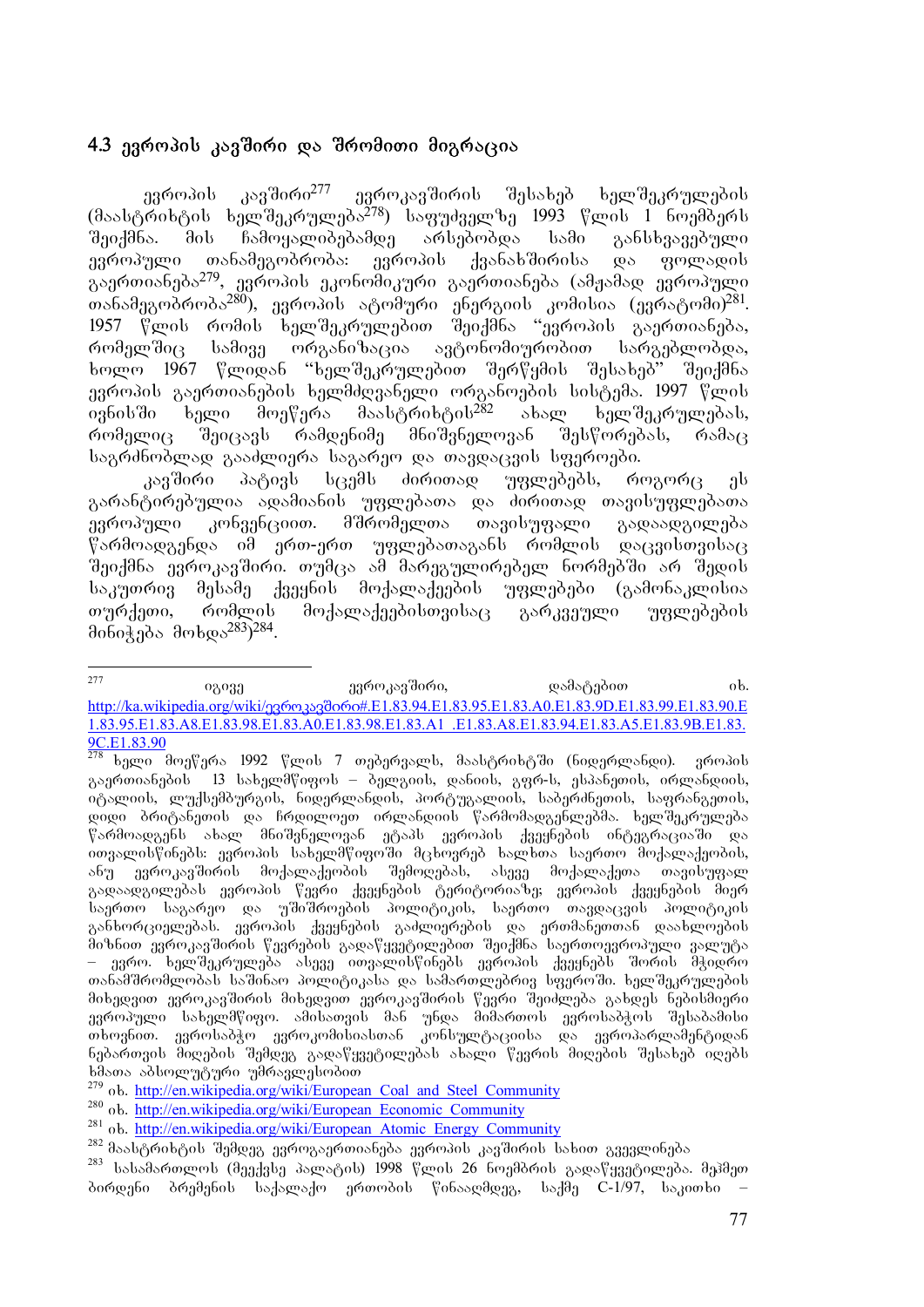ადამიანის უფლებათა ევროპული კონვენციის მოქმედებასთან დაკავშირებით საყურადღებოა კონვენციის პირველი მუხლი, რომლის თანახმად: "მაღალი ხელშემკვრელი მხარეები თავიანთი იურისდიქციის ფარგლებში ყველას უზრუნველყოფენ ამ კონვენციის პირველ ნაწილში განსაზღვრული უფლებებითა და თავისუფლებებით". ამ დებულებიდან  $a$ ამომდინარე განსაკუთრებით მნიშვნელოვანია საკითხები, რომლებიც  $\alpha$  დაკავშირებულია: 1) კონვენციის გამოყენებასთან "ყველას" მიმართ; 2)  $k$ ონვუნციის მოქმედების ტერიტორიულ ფარგლებთან; და 3) სახელმწიფოს ვალდებულებასთან, ყველა "უზრუნველყოს" კონვენციით გათვალისწინებული უფლებებითა და თავისუფლებებით<sup>285</sup>.

ტერმინი "ყველა", რომელიც გამოყენებულია კონვენციის პირველ შუხლში, მოიცავს არა მხოლოდ მოქალაქეებს, არამედ უცხოელებს, მოქალაქეობის არმქონე პირებს, ორმაგი მოქალაქეობის მქონე პირებსა და ქმედუუნარო პირებს. კონვენციის მონაწილე სახელმწიფოებს<br>ეკისრებათ პასუხისმგებლობა თავისი იურისდიქციის ქვეშ მყოფი ეკისრებათ პასუხისმგებლობა თავისი იურისდიქციის ქვეშ მყოფი ნებისმიერი პირის უფლებათა და თავისუფლებების დარღვევისათვის. სახელმწიფო ვალდებულია უზრუნველყოს კონვენცია და მისი ოქმებით გათვალისწინებული უფლებების დაცვა იმ ტერიტორიაზეც, რომელზეც იგი ახორციელებს იურისდიქციას, თუმცა არ განეკუთვნება ამ  $b$ s $b$ ელმწიფოს $^{286}$ .

კონვენციის ძირითადი მიზანია საჯარო ხელისუფლების მიერ ადამიანის უფლებათა არამართლზომიერი შეზღუდვის აკრძალვა და ამ უფლებათა ეფექტიანი დაცვის ვალდებულება. ადამიანის უფლებათა  $q$ ვროპული კონვენციით გათვალისწინებულ უფლებებთან დაკავშირებით სახელმწიფო ვერ გაიმართლებს თავს იმით, რომ იგი უშუალოდ არ არღვევს ფიზიკური თუ იურიდიული პირის უფლებებს, არამედ მათი უფლებები ირღვევა მესამე მხარის (პირის ან პირთა ჯგუფის) მიერ<sup>287</sup>.

-

goქსირებულ-ვადიანი კონტრაქტით მომუშავე თურქეთის მოქალაქე სახელმწიფო ხელისუფლების ორგანოების მიერ დაფინანსებული პროგრამის ფარგლებში, პროგრამა<br>ითვალისწინებს სოციალურ დახმარებაზე დამოკიდებული პირების ინტეგრაციას <u>ითვალისწინებს სოციალურ დახმარ</u>ებაზე დამოკიდებული მშრომელთა — ბაზარზე. — იხ. — ასევე — საქმე: — <u>http://eur-</u> lex.europa.eu/LexUriServ/LexUriServ.do?uri=CELEX:61997J0001:EN:HTML

<sup>284</sup> Laws for Legal Immigration in the 27 EU Member States, Comparative Study of the Laws in the 27 EU Member States for Legal Immigration, Including an Assessment of the Conditions and Formalities Imposed by Each Member State For Newcomers, European Parliament, International Organizations for Migration, N16, 2009, p. 19

<sup>285</sup> konstantine korkelia, irine qurdaZe, adamianis uflebaTa saerTaSoriso სამართალი ადამიანის უფლებათა ევროპული კონვენციის მიხედვით, გამოცემა დაფინანსებულია ევროპის საბჭოსა და ევროკომისიის ერთობლივი პროგრამის ფარგლებში, 2004 წ, გ<u>ვ</u>. 12-13

 $286$  Loizidou v. Turkey,  $40/1993/435/514$ , Council of Europe: European Court of Human Rights, 23 February 1995, available at: http://www.unhcr.org/refworld/docid/402a07c94.html, o3grobo, 2010 ob. alaseve http://en.wikipedia.org/wiki/Loizidou\_v.\_Turkey

<sup>287</sup> Case Of Plattform "Ärzte Für Das Leben" V. Austria, *(Application No. 10126/82),* Judgment, Strasbourg, 21 21 June 1988, http://cmiskp.echr.coe.int/tkp197/view.asp?action=html&documentId=695435&portal=hbkm&source=ex ternalbydocnumber&table=F69A27FD8FB86142BF01C1166DEA398649, ob. ob. sbg33 http://en.wikipedia.org/wiki/Plattform\_%22%C3%84rzte\_f%C3%BCr\_das\_Leben%22\_v.\_Austria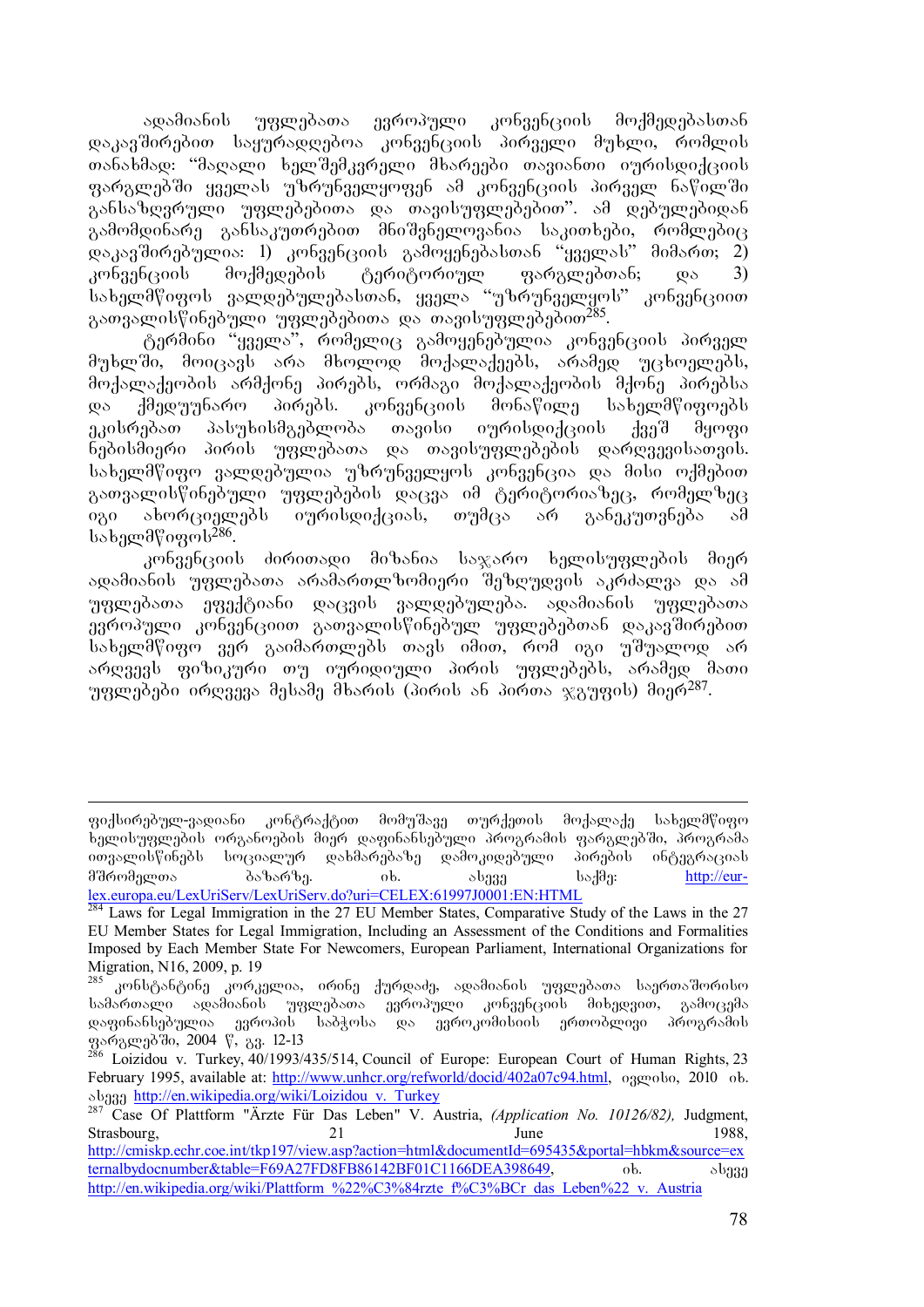ადამიანის უფლებათა ევროპული სასამართლოს გადაწყვეტილებები სავალდებულოა პროცესის მონაწილეთათვის<sup>288</sup>, მაგრამ სახელმწიფოები თავისუფალნი არიან თავად განსაზღვრონ ის საშუალებანი, რომლებსაც ისინი გამოიყენებენ ეროვნული კანონმდებლობის შესაბამისად ევროპული სასამართლოს გადაწყვეტილებათა შესრულების უზრუნველსაყოფად $^{289}$ .

აღსანიშნავია ევროკავშირის ძირითად უფლებათა ქარტია, რომლის ტექსტიც 2000 წლის დეკემბრის ნიცის სამიტზე იქნა მიღებული (OJ-C<br>364/1, \_ 18/12/2000). \_ კავშირი \_ ეფუძნება \_ "ადამიანის \_ ღირსების,  $364/1,$  18/12/2000). კავშირი ეფუძნება "ადამიანის ღირსების, თავისუფლების, თანასწორობისა და სოლიდარობის განუყოფელ და უნივერსალურ ფასეულობებს", დემოკრატიის პრინციპებსა და კანონის უზენაესობას (პრეამბულა). ყურადღება ექცევა ევროპის საბჭოსა და ადამიანის უფლებათა ევროპული სასამართლოს მუშაობას ადამიანის უფლებათა განსაზღვრასა და განმარტებაში. ქარტიაში მოყვანილი უფლებები აღიარებულ და გამოყენებულ უნდა იქნეს თანამეგობრობის დაწესებულებათა და წევრი ქვეყნების თანამეგობრობის კანონმდებლობის განხორციელებისას (მუხლი 51). ქარტია მხარს უჭერს ძირითადი უფლებებისადმი ერთიან მიდგომას, რაც ნიშნავს ადამიანის უფლებათა განუყოფლობასა და ადამიანის ღირსების ხელშეუხებლობას (მუხლი 1). ქარტიაში ჩართულია უფლებათა ფართო სპექტრი, დაწყებული ევროპის საბჭოს კონვენციის მსგავსი სამოქალაქო და პოლიტიკური უფლებებიდან თანასწორობისა და სოლიდარობის უფლებები – დასრულებული მოქალაქეთა უფლებების ჩამონათვალით საბჭოს მოქმედების მიმართ<sup>290</sup>.

 $\alpha$ ვროპის სოციალური ქარტიის საფუძველზე (15(1) მუხლი) ყველას აქვს სამუშაოს თავისუფლად არჩევის უფლება. უცხო ქვეყნების<br>მოქალაქეები, რომლებიც შრომობენ ევროკავშირის რომელიმე წევრ მოქალაქეები, რომლებიც შრომობენ ევროკავშირის რომელიმე წევრ ქვეყანაში უნდა იყვნენ უზრუველყოფილნი იმავე სამუშაო პირობებით რა პირობებშიც თვითონ ევროკავშირის ქვეყნების მშრომელები მუშაობენ (15(3)). სახელმწიფოები უნდა შეიმუშავებდნენ სათანადო სტრატეგიას და<br>გაატარონ პოლიტიკა, რომელიც მიზნად ისახავს სამუშაოს გაატარონ პოლიტიკა, რომელიც მიზნად ისახავს სამუშაოს ხელმისაწვდომობას მათთვის, ვისაც მუშაობის სურვილი აქვს<sup>291</sup>.

აღსანიშნავია, რომ ევროკავშირის მიერ მიღებულია ასევე ახალი დებულება დისკრიმინაციის აღმოფხვრის შესახებ. მის საფუძველზე თანამეგობრობამ მიიღო დირექტივები (საკანონმდებლო ზომები), რომლებიც ცდილობს თანასწორი მოპყრობის უზრუნველყოფას სამუშაო ადგილზე (დირექტივა 2000/78 "სამუშაოზე თანასწორი მოპყრობის ზოგადი ჩარჩოს ჩამოყალიბების შესახებ").

თუმცა აქვე უნდა აღინიშნოს, რომ თითქმის ყველა სისტემაშია აღიარებული ზოგიერთი გამონაკლისი, როდესაც დასაშვებია

<sup>288</sup> ადამიანის უფლებათა სფეროში ძირითადი საერთაშორისო სამართლებრივი აქტების კრებული, პირველი ნაწილი, სახალხო დამცველის ბიბლიოთეკა, თბილისი, 2001, კონვენციის 46(1) მუხლი, გ<u>ვ</u>. 44

<sup>&</sup>lt;sup>žs9</sup> კონსტანტინე კორკელია, ირინე ქურდაძე, ადამიანის უფლებათა საერთაშორისო სამართალი ადამიანის უფლებათა ევროპული კონვენციის მიხედვით, გამოცემა დაფინანსებულია ევროპის საბჭოსა და ევროკომისიის ერთობლივი პროგრაშის ფარგლებში, 2004 წ., გ<u>ვ</u>. 16

 $290^\circ$  ob. http://eur-lex.europa.eu/LexUriServ/LexUriServ.do?uri=CELEX:32000X1218(01):EN:HTML

 $291$  ob. 18.12.2000 წლის ევროპის სოციალური ქარტია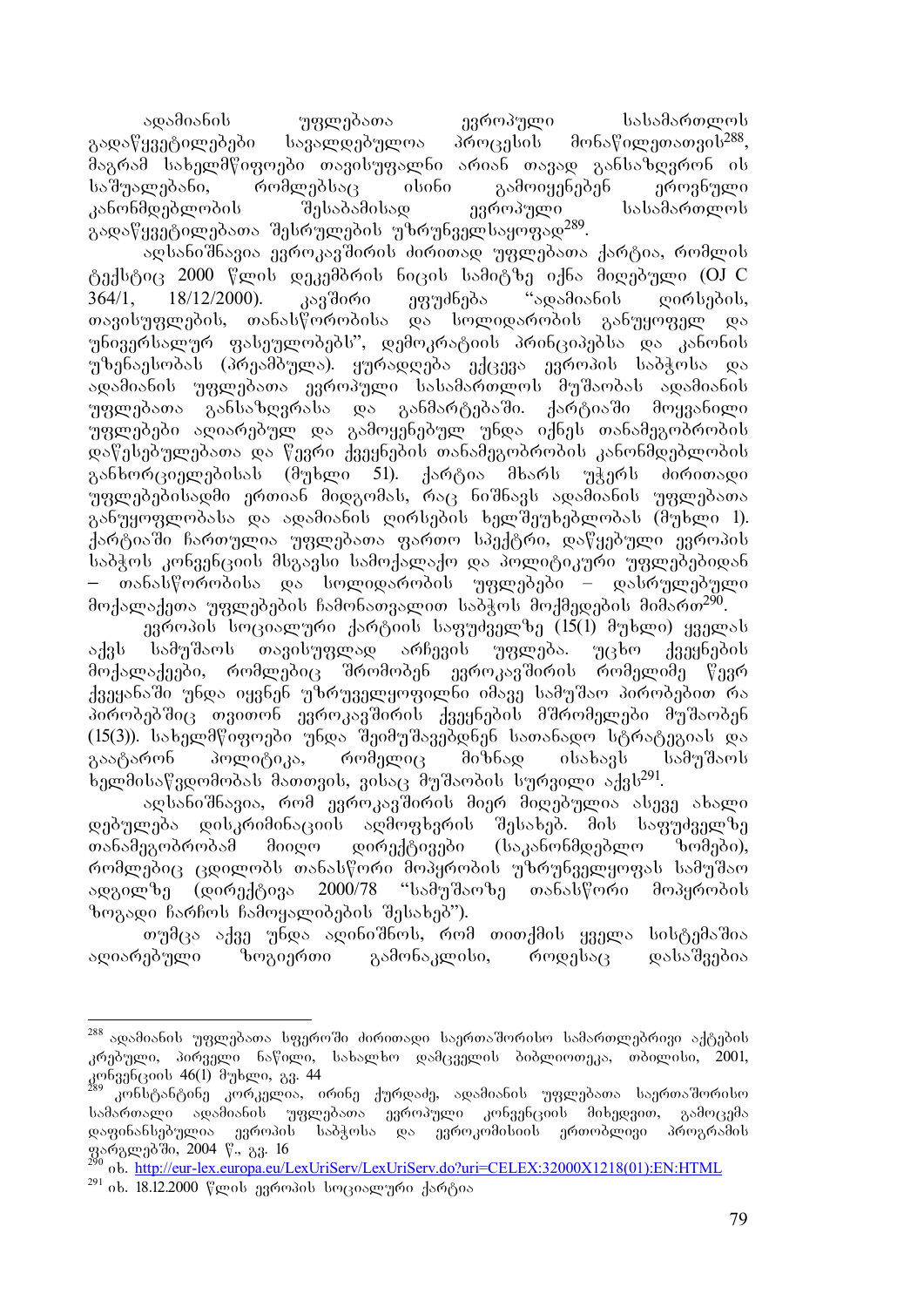დისკრიმინაციის ელემენტი<sup>292</sup>. როგორიცაა პოლიტიკური შეხედულებები ან ეროვნული წარმომავლობა<sup>293</sup>. საინტერესოა რომ, საქმეში "სიგურ  $\propto$ ონსონი ისლანდიის წინააღმდეგ $^{294}$  ადამიანის უფლებათა ევროპულმა სასამართლომ დაგმო შეთანხმება, რომ სამსახურის შოვნის ერთადერთი პირობა შეიძლება ყოფილიყო კონკრეტული პროფკავშირის წევრობა. მაგრამ ეს სიტუაცია განსხვავებულია პროფკავშირების წევრობის<br>მოთხოვნისაგან მაშინ, როდესაც აღნიშნული ორგანიზაციების მოთხოვნისაგან მაშინ, როდესაც აღნიშნული ორგანიზაციების  $\sqrt[6]{33}$ რობაზე შოთხოვნას არსებითი მნიშვნელობა აქვს სხვა უფლებების  $\alpha$ ანსახორციელებლად, მაგალითად მოთხოვნამ, რომ ყველა ექიმი \_<br>რეგისტრირეპული იყოს, შეიძლება ხელი შეუწყოს ადამიანის უფლეპათა<br>საყოველთაო \_ დეკლარაციაში \_ გათვალისწინებულ \_ (მუხლი \_ 25) \_ და საყოველთაო დეკლარაციაში გათვალისწინებულ (მუხლი 25) და ეკონომიკურ, სოციალურ, და კულტურულ უფლებათა საერთაშორისო <u>პაქტის 12-ე მუხლში უფრო დაწვრილებით განსაზღვრულ ჯანდაცვის</u> უფლებათა ხორცშესხმას<sup>295</sup>.

მნიშვნელოვანია ევროკავშირის როლი შრომითი მიგრანტების კონვენციის რატიფიკაციის ხელშეწყობაში. მნიშვნელოვან ნაბიჯს წარმოადგენდა ევროპის თანამეგობრობის დამფუძნებელ ხელშეკრულებაში<sup>296</sup> IV თავის III ნაწილში, (წარმოდგენილი როგორც ამსტერდამის ხელშეკრულების<sup>297</sup> დანართი) ლტოლვილთა და იმიგრაციის საკითხების თანამეგობრობის კომპეტენციაში "გადაცემის" გადაწყვეტილება<sup>298</sup>, იადგან ევროპის კავშირს შესწევს პოტენციური უნარი მოახდინოს შრომითი მიგრანტების კონვენციის რატიფიკაცია რეგიონში. აღსანიშნავია, რომ ევროპული სასამართლოს ცნობილი bogdob gedobos bodgerb fobosgdggg (Commission v. Council [1971], ECR

, ან კანია და და ან ანაა.<br>1936. მართლმსაჯულების ევროპული სასამართლოს საქმეები "სოტგიუ "დოიჩე degbandegolis" volossgogga" (Giovanni Maria Sotgiu v. Deutsche Bundespost, Reference for a preliminary ruling: Bundesarbeitsgericht – Germany, Equality of treatment of workers coming from different Member States, Case 152-73, European Court reports 1974 Page 00153, Judgment of the Court of 12 February 1974, of 12 February 1974, http://eur $lex.$ europa.eu/LexUriServ/LexUriServ.do?uri=CELEX:61973J0152:EN:HTML)  $\qquad \qquad \infty$  " $x\ddot{o}$ doloos  $\delta$ ggegool  $\beta$ 06ssg $\delta$ ggga" (Commission of the European Communities v. Kingdom of Belgium, 61979J0149(01),- Free movement of workers - Case 149/79**,** European Court reports 1982 Page 01845**,**  Judgment of the Court of 26 May 1982) http://eurlex.europa.eu/LexUriServ/LexUriServ.do?uri=CELEX:61979J0149(01):EN:HTML <sup>294</sup>Sigurdur A. Sigurjónsson v. Iceland, European Court of Human Rights, 16 E.H.R.R. 462 (1993)

http://www.labourwatch.com/pdfs/decisions/LWDecision\_Sigurjonsson.pdf

<sup>-</sup><sup>292</sup> რონა კ.მ. სმიტი, ადამიანის საერთაშორისო უფლებები, სახელმძღვანელო, მეორე გამოცემა, ოქსფორდის უნივერსიტეტის გამომცემლობა, 2005, გვ. 415

<sup>&</sup>lt;u>mp.mww.m.com mich.com persecutions = managements adverged</u><br><sup>295</sup> რონა კ.მ. სმიტი, ადამიანის საერთაშორისო უფლებები, სახელმძღვანელო, მეორე გამოცემა, ოქსფორდის უნივერსიტეტის გამომცემლობა, 2005, გვ. 416

<sup>&</sup>lt;sup>296</sup> European Community Treaty (EC Treaty)

 $297$  სელმოწერილ იქნა 1997 წლის 2 ოქტომბერს, ძალაში შევიდა 1999 წლის 2 ოქტომბერს. ის წარმოადგენს ევროკავშირის და ევროპული თანამეგობრობის <u>ხელშეკრულებების ჩასწორებას, გაერთიანებულ ვერსიას, ამსტერდამის ხელშე</u>კრუ<u>ლე</u>ბა ືອງົດເຈລີ້ນ ກໍ່ສຸດຕັກ ໂຈສີ domok ຕໍ່ອິງສຸດຕັ້ງຫຼາຍ ທີ່ຈະວິທີ ແລ້ວທີ່ການຕໍ່ທີ່ມີສາມານທີ່ສຸດຕັ້ງຫຼາງ ທີ່ຕ້ອງ ທີ່ທ თანდართულია მასზე, იხ. ასევე ამსტერდამის ხელშეკრულების ტექსტი http://eurlex.europa.eu/en/treaties/dat/11997D/htm/11997D.html

Euan MacDonald, Ryszard Cholewinski, The Migrant Workers Convention in Europe, Obstacles of the Ratification of the International Convention on the Protection of the Rights of All Migrant Workers and Members of their Families: EU/EEA Perspectives, UNESCO Migration Studies 1, 2007, p. 67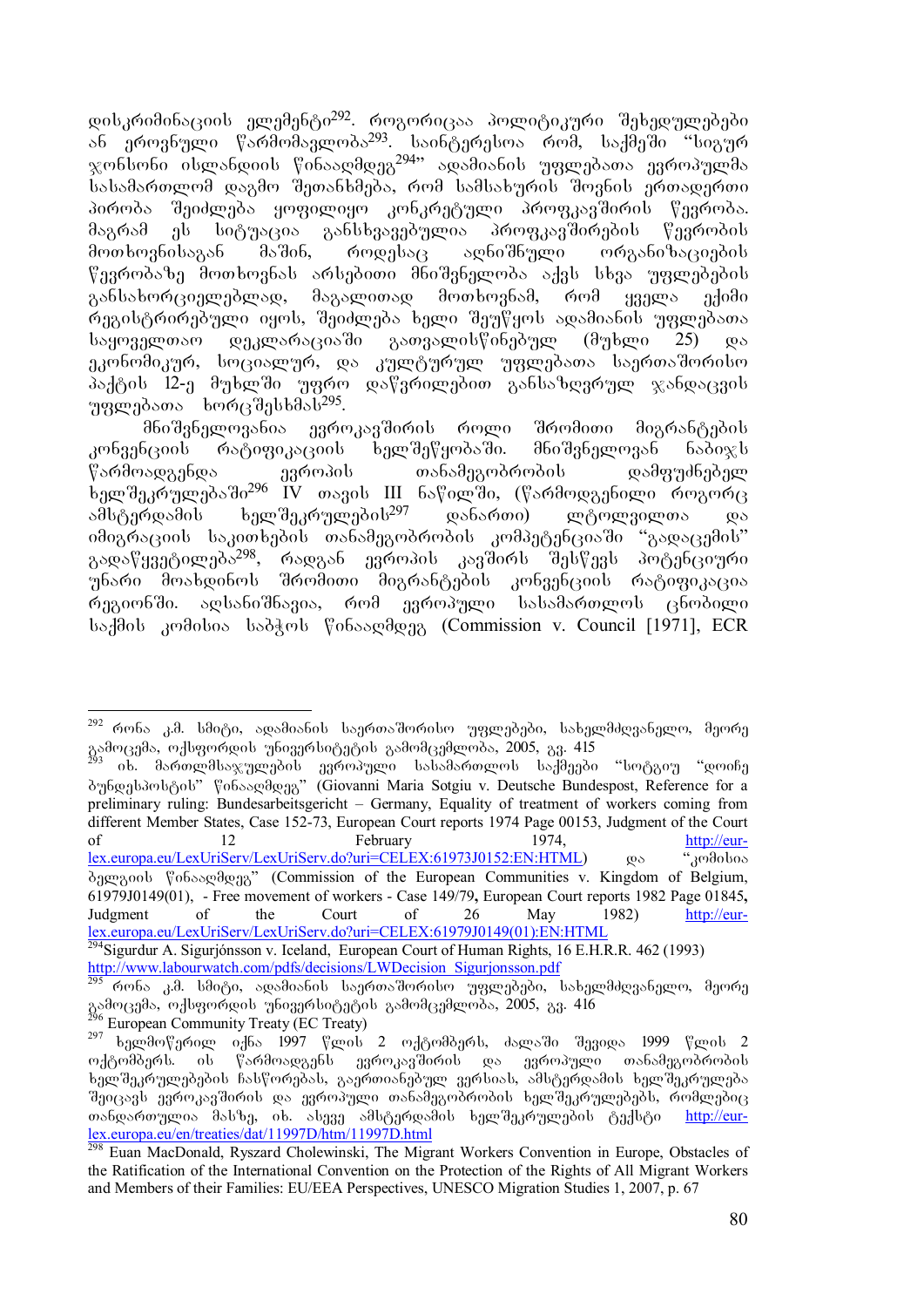$(263)^{299}$ ) გადაწყვეტილებას თუ დავეყრდნობით, თუკი თანამეგობრობის მიერ გარკვეული საკითხის მარეგულირებელი წესები იქნება<br>შემოღებული, წევრ სახელმწიფოებს არ ექნებათ უფლება მესამე შემოღებული, წევრ სახელმწიფოებს არ ექნებათ უფლება მესამე სახელმწიფოსთან ამ საკითხის მარეგულირებელი რაიმე დოკუმენტის მიმართ ცალმხრივად ვალდებულების აღებისა. თუმცა ეს წესი არ უკრძალავს სახელმწიფოებს მიიღონ ეროვნული ან საერთაშორისო \_დადგენილებები, რომლებშიც უკეთესი პირობები იქნება ჩადებული<br>ვიდრე რეგიონალური ორგანიზაციის (ევროკავშირის) მიერ<sup>300</sup>. და ვიდრე რეგიონალური ორგანიზაციის (ევროკავშირის) მიერ<sup>300</sup>. და  $\tilde{\theta}$ ითუშეტეს, ეს არანაირად არ ნიშნავს იმას, რომ სახელმწიფოებმა არ გააგრძელონ დამოუკიდებლად მიგრაციის საკითხებზე მუშაობა და განვითარება ამ კუთხით ევროკავშირის გარეშე.

აღსანიშნავია, რომ 1999 წლის ტამპერეს (ქალაქი ფინეთის სამხრეთ-დასავლეთ ნაწილში) სამიტის შემდეგ ცხრა ძირითადი  $\sim$ ინსტრუმენტი $^{301}$  იქნა მიღებული იმიგრაციის სფეროში $^{302}$ 

2004 wlis evrosabWos haagis programis farglebSi 2005 wels .<br>ევროკომისიამ<sup>303</sup> სამოქმედო გეგმა წარმოადგინა, რომელიც უკავშირდებოდა ლეგალური მიგრაციის საკითხებს. სამოქმედო გეგმა შესაბამისობაშია ევროპის საბჭოს 2000 წლის ლისაბონის<br>სტრატეგიასთან, რომელიც ითვალისწინებს ევროპის კავშირის სტრატეგიასთან, რომელიც ითვალისწინებს

<sup>300</sup> Euan MacDonald, Ryszard Cholewinski, The Migrant Workers Convention in Europe, Obstacles of the Ratification of the International Convention on the Protection of the Rights of All Migrant Workers and Members of their Families: EU/EEA Perspectives, UNESCO Migration Studies 1, 2007, p. 68-69 Charter of Fundamental Rights of the European Union http://eur-<br>
opa.eu/en/treaties/dat/32007X1214/htm/C2007303EN.01000101.htm; Council Directive lex.europa.eu/en/treaties/dat/32007X1214/htm/C2007303EN.01000101.htm; Council Directive 2003/86/EC of 22 September 2003 on the right to family reunification http://eur- $2003/86/EC$  of 22 September 2003 on the right to family reunification lex.europa.eu/LexUriServ/LexUriServ.do?uri=CELEX:32003L0086:EN:NOT; Council Directive 2003/109/EC of 25 November 2003 concerning the status of third-country nationals who are long-term<br>residents http://eur-lex.europa.eu/LexUriServ/LexUriServ.do?uri=CELEX:32003L0109:EN:HTML; http://eur-lex.europa.eu/LexUriServ/LexUriServ.do?uri=CELEX:32003L0109:EN:HTML; Council Directive 2004/114/EC of 13 December 2004 on the conditions of admission of third-country nationals for the purposes of studies, pupil exchange, unremunerated training or voluntary service http://eur-lex.europa.eu/LexUriServ/LexUriServ.do?uri=OJ:L:2004:375:0012:0018:EN:PDF; Council Directive 2005/71/EC of 12 October 2005 on a specific procedure for admitting third-country nationals<br>for the purposes of scientific research http://eurfor the purposes of scientific research http://eurlex.europa.eu/LexUriServ/LexUriServ.do?uri=OJ:L:2005:289:0015:0022:EN:PDF; Council Directive 2009/50/EC of 25 May 2009 on the conditions of entry and residence of third-country nationals for the purposes of highly qualified employment http://eurpurposes of highly qualified employment http://eurlex.europa.eu/LexUriServ/LexUriServ.do?uri=OJ:L:2009:155:0017:0029:en:PDF; Directive 2008/115/EC of the European Parliament and the Council of 16 December 2008 on common standards and procedures in Member States for returning illegally staying third-country nationals http://eurlex.europa.eu/LexUriServ/LexUriServ.do?uri=OJ:L:2008:348:0098:0107:EN:PDF;

<sup>299</sup> Commission of the European Communities v Council of the European Communities, European Agreement on Road Transport - Case 22-70, Judgment of the Court of 31 March 1971, http://eurlex.europa.eu/LexUriServ/LexUriServ.do?uri=CELEX:61970J0022:EN:HTML

<sup>302</sup> Euan MacDonald, Ryszard Cholewinski, The Migrant Workers Convention in Europe, Obstacles of the Ratification of the International Convention on the Protection of the Rights of All Migrant Workers and Members of their Families: EU/EEA Perspectives, UNESCO Migration Studies 1, 2007, p. 71

ევროკომისია ევრო კავშირის ერთ-ერთი უმნიშვნელოვანესი ინსტიტუტია. ერთი კომისია სამი თანამეგობრობისათვის (ევროპის ქვანახშირის მომპოვებელი და ფოლადის<br>მწარმოებელი \_ ქვეყნების \_ გაერთიანება, \_ ევროპის \_ ეკონომიკური \_ თანამშრომლობის .<br>შწარმოებელი ქვეყნების გაერთიანება, ევროპის ეკონომიკური organizacia, atomuri energiis dargSi evopis Tanamsromlobis organizacia) დაარსდა მას შემდეგ, რაც 1967 წლის 1 ივლისს ძალაში შევიდა ადმინისტრაციათა<br>გამაერთიანებელი გამაერთიანებელი

http://ka.wikipedia.org/wiki/%E1%83%94%E1%83%95%E1%83%A0%E1%83%9D%E1%83%99%E1 %83%9D%E1%83%9B%E1%83%98%E1%83%A1%E1%83%98%E1%83%90s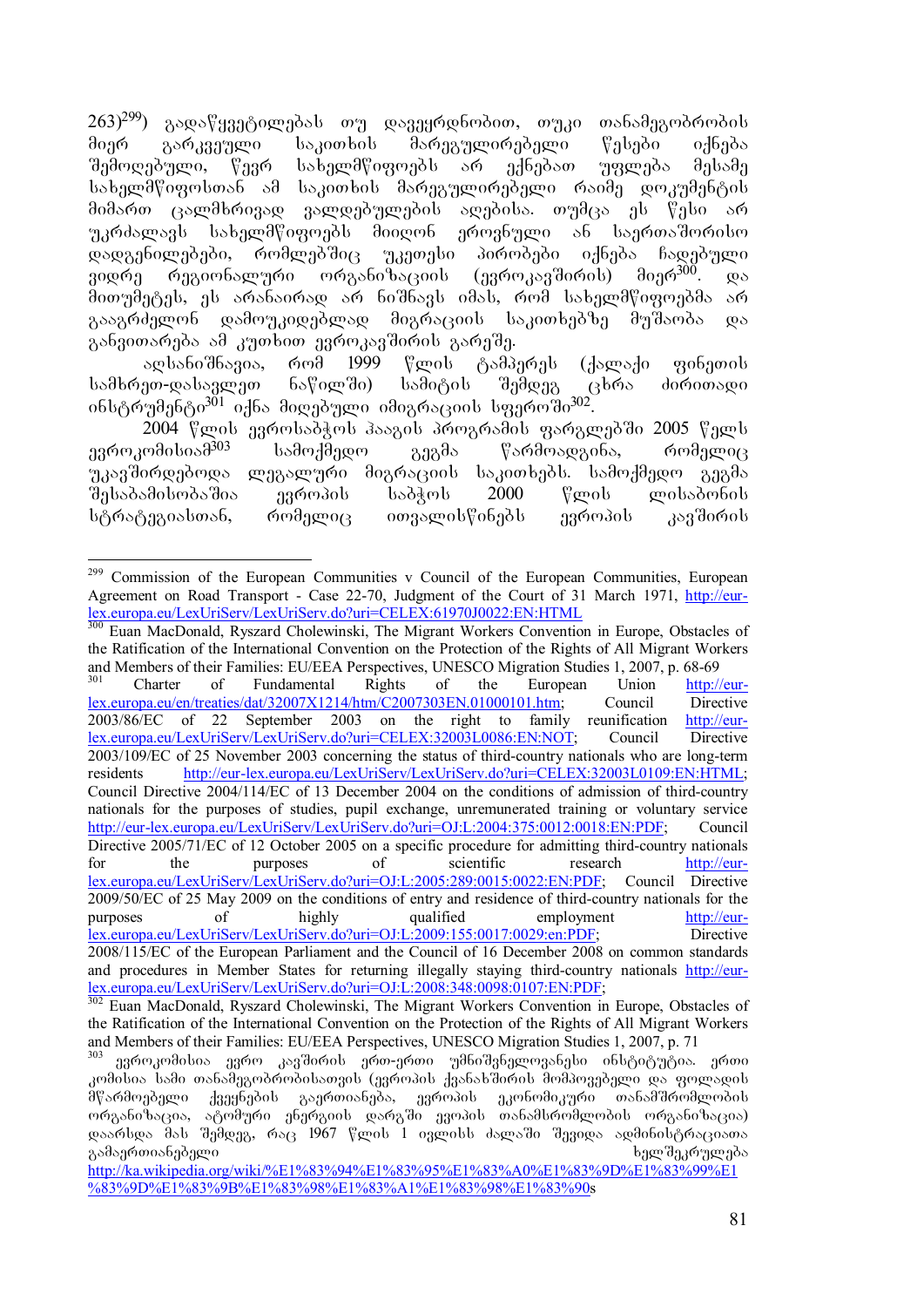გარდაქმნას მსოფლიოს ყველაზე კონკურენტუნარიან მეურნეობად, სადაც  $2010$  წლისათვის სრული დასაქმების მიიღწევა არის ნავარაუდევი<sup>304</sup>. ამასობაში 2008 წლის იმიგრაციისა და თავშესაფრის ევროპული პაქტი<br>შეიქმნა, რომ შესაძლებელი ყოფილიყო წევრი სახელმწიფოების შეიქმნა, რომ შესაძლებელი ყოფილიყო წევრი სახელმწიფოების<br>პრიორიტეტების, მოთხოვნების და მიღების შესაძლებლობების პრიორიტეტების, მოთხოვნების და მიღების შესაძლებლობების<br>გათვალისწინება. ევროკომისიის რეკომენდაციები, რომლებიც ეხება გათვალისწინება. ევროკომისიის რეკომენდაციები, რომლებიც ეხება მაღალკვალიფიციური მშრომელების, სეზონური მუშების, კომპენსაციაზე მომუშავე პრაქტიკანტების და შიდა-კორპორაციული მშრომელების საკითხებს (რომლებიც ქვეყნიდან ქვეყანაში გადაადგილდებიან იმავე სამუშაოს შესასრულებლად იმავე კორპორაციაში) ავსებს ლეგალური მიგრაციის სამოქმედო გეგმას.

ჰააგის პროგრამის ფარგლებში იქნა მიღებული დირექტივა ევროკავშირში სტუდენტების და მკვლევარების მიღებისთვის დახმარების გაწევის შესახებ<sup>305</sup>. ხაზგასასმელია ასევე ის, რომ 2006 წლის 28 ივნისს .<br>პრიუსელში (პელგია) შიღებულ იქნა კომუნიკე, სადაც შეფასებულია ევროკავშირის სტრატეგიები თავისუფლების, უსაფრთხოების და  $\tilde{\delta}$ ნამართლიანობის საკითხუბთან მიმართება ში $^{306}$ .

 $2007$  წლის  $16$  მაისს ევროპის კომისიამ წარმოადგინა ევროპარლამენტის<sup>307</sup> და ევროსაბჭოს ჩარჩო დირექტივა მესამე ქვეყნების არალეგალი მოქალაქეების დამსაქმებლების წინააღმდეგ<sup>308</sup> (შემდგომ დამსაქმებლების სანქციების დირექტივა). ამავე 16 მაისს ევროკომისიამ ასევე ევროკავშირსა და მესამე ქვეყნებს შორის ცირკულარულ მიგრაციასა და მობილურობის სფეროში თანამშრომლობის შესახებ კომუნიკეც<sup>309</sup> (შემდგომ კომუნიკე ცირკულარული მიგრაციის შესახებ)  $0.000$ .

2007 წლის 23 ოქტომბერს ევროკომისიამ მიიღო დირექტივა მესამე ქვეყნის მოქალაქეების მაღალკვალიფიციური დასაქმებისთვის შესვლისა da sacxovreblis pirobebis Sesaxeb310 da direqtiva wevri qveynis

<sup>-</sup><sup>304</sup> Laws for Legal Immigration in the 27 EU member States, Comparative Study of the Laws in the 27 EU Member States for Legal Immigration, Including an Assessment of the Conditions and Formalities Imposed by Each Member State For Newcomers, European Parliament, International Organization for Migration, N16, 2009, p. 21 and p. 73

| 305                                                                                     |            | $\delta$ .                                                          |                          | დირექტივა |            | http://eur-                                                            |
|-----------------------------------------------------------------------------------------|------------|---------------------------------------------------------------------|--------------------------|-----------|------------|------------------------------------------------------------------------|
| $\frac{lex.curopa.eu/LexUriServ/LexUriServ.do?uri=OJ:L:2005:289:0015:0022:EN:PDF}{206}$ |            |                                                                     |                          |           |            |                                                                        |
|                                                                                         | ob.        |                                                                     | კომუნიკე                 |           |            | http://eur-                                                            |
| <u>lex.europa.eu/LexUriServ/LexUriServ.do?uri=COM:2006:0332:FIN:EN:PDF</u>              |            |                                                                     |                          |           |            |                                                                        |
|                                                                                         |            |                                                                     |                          |           |            | ევროპის პარლამენტი (შემოკლებით ევროპარლამენტი) – ევროპის კავშირის ერთ- |
|                                                                                         |            |                                                                     |                          |           |            | ერთი უმნიშვნელოვანესი ინსტიტუტი. იგი წარმოადგენს ერთადერთ საერთაშორისო |
| ორგანიზაციას რომლის წევრებიც პირდაპირი საყოველთაო კენჭისყრით არიან                      |            |                                                                     |                          |           |            |                                                                        |
| არჩეულნი. იგი აირჩევა 5 წლის ვადით. ევროპარლამენტის შექმნას საფუძველი ჩაეყარა           |            |                                                                     |                          |           |            |                                                                        |
| 1952 წლის 10 აგვისტოს, როდესაც სტასბურგში შედგა ქვანახშირისა და ფოლადის                 |            |                                                                     |                          |           |            |                                                                        |
| წარმოების გაერთიანების პირველი საპარლამენტო ასამბლეის სხდომა. მისი                      |            |                                                                     |                          |           |            |                                                                        |
| თავმჯდომარე                                                                             |            | $\alpha$                                                            |                          |           |            | მონე.                                                                  |
| http://ka.wikipedia.org/wiki/%E1%83%94%E1%83%95%E1%83%A0%E1%83%9D%E1%83%9E%E1           |            |                                                                     |                          |           |            |                                                                        |
|                                                                                         |            |                                                                     |                          |           |            | %83%90%E1%83%A0%E1%83%9A%E1%83%90%E1%83%9B%E1%83%94%E1%83%9C%E1%83     |
| $\frac{\%A2\%E1\%83\%98}{308}$                                                          |            |                                                                     |                          |           |            |                                                                        |
|                                                                                         | $\delta$ . | დირექტივა                                                           |                          | და        | ასევე      | http://eur-                                                            |
| lex.europa.eu/LexUriServ/LexUriServ.do?uri=COM:2007:0249:FIN:EN:PDF<br>309              |            |                                                                     |                          |           |            |                                                                        |
|                                                                                         | $\delta$ . | კომუნიკე                                                            | $\overline{\mathcal{R}}$ | ასევე     | $\delta$ . | http://eur-                                                            |
| lex.europa.eu/LexUriServ/LexUriServ.do?uri=COM:2007:0248:FIN:EN:PDF                     |            |                                                                     |                          |           |            |                                                                        |
| 310                                                                                     | $\delta$ . | დირექტივა — და                                                      |                          | ასევე     | $\delta$ . | http://eur-                                                            |
|                                                                                         |            | lex.europa.eu/LexUriServ/LexUriServ.do?uri=COM:2007:0637:FIN:EN:PDF |                          |           |            |                                                                        |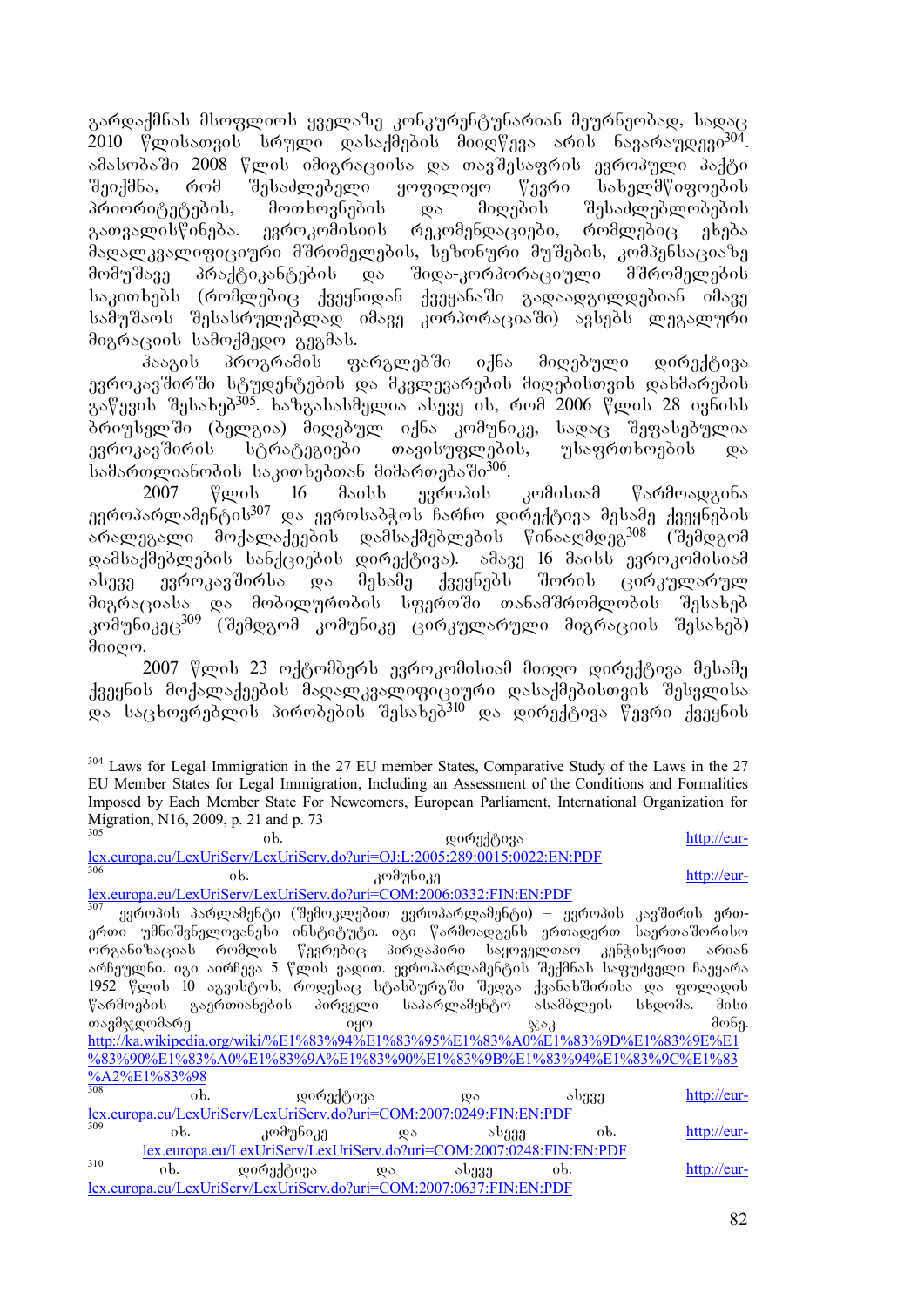ტერიტორიაზე ყოფნისა და მუშაობის ერთჯერადი ნებართვის პრეცედურების შესახებ (შემდგომ უფლებების დირექტივა)<sup>311</sup>.<br>შეიძლება \_ ითქვას, \_ რომ \_ ევროპულ \_ თანამეგობი

 $\partial$ ეიძლება ითქვას, რომ ევროპულ თანამეგობრობას აქვს სოციალური უფლებებისა და შრომის ბაზარზე მუშა ხელის რეგულირების უფლებების აღსრულების ძლიერი სისტემა<sup>312</sup>. ქარტიის მიღებით ადამიანის უფლებებმა კიდევ მეტ მნიშვნელობას მიაღწია ევროკავშირში.

საბოლოოდ შეიძლება დავასკვნათ, რომ სამივე ზემოხსენებული რეგიონული ორგანიზაცია ევროპაში წარმატებით ართმევს თავს ურთიერთთანამშრომლობას. მართალია, ზოგიერთი საკითხების გადაფარვა აღნიშნული სამი ორგანიზაციის მხრიდან გარდაუვალია, თუმცა აუცილებლობის შემთხვევაში ორი სასამართლო<sup>313</sup> მიმართავს ერთშანეთს, ხოლო ეუთო რჩეპა პოლიტიკურ ინიციატივად, რომლის ადამიანის უფლებათა დაცვის აღსრულების მოქმედებები შეზღუდულია.

# II. მიგრაციული ნაკადები და მათი მართვა

### 1. მიგრაციული ნაკადების აღრიცხვა და მართვის საშუალებები

## $1.1$  მიგრაციული ნაკადების აღრიცხვის მექანიზმები და მეთოდები

საერთაშორისო მიგრაციის შესწავლა მსოფლიოში შემდეგ ძირითად საინფორმაციო წყაროს ეყრდნობა: სასაზღვრო სტატისტიკა, ადმინისტრაციული წყაროები, მოსახლეობის რეგისტრი, მოსახლეობის აღწერა, ნებართვა საცხოვრებელ ადგილზე, ნებართვა მიგრანტის  $\infty$ ასაქმებაზე და შერჩევითი გამოკვლევა $^{314}$ , თუმცა სხვადასხვა ქვეყანას  $\alpha$ ააჩნია თავისი სპუციფიური მეთოდები $^{315}$  ამ სტატისტიკის წარმოებისა, რის გამოც საერთაშორისო მიგრაციის სტატისტიკა ქვეყნების მიხედვით განსხვავებულია<sup>316</sup>. უფლებების მინიჭება მათთვის, ვინც უნებართვოდ კვეთს ქვეყნის საზღვრებს საფრთხეს უქმნის ერის სუვერენულობას და ქმნის განსაკუთრებული სახის პრობლემებს სახელმწიფოსთვის. სახელმწიფოებმა დიდი ხანია გაითავისეს, რომ მიგრაციაზე კონტროლი

 $^\mathrm{313}$  მართლმსაჯულებისა და ადამიანის უფლებათა ევროპული სასამართლო

<sup>311</sup> იხ. დირექტივა და ასევე დამატებით იხ. <u>http://eur-</u> lex.europa.eu/LexUriServ/LexUriServ.do?uri=COM:2007:0638:FIN:EN:PDF

<sup>312</sup> rona k.m. smiti, adamianis saerTaSoriso uflebebi, saxelmZRvanelo, meore გამოცემა, ოქსფორდის უნივერსიტეტის გამომცემლობა, 2005, გვ. 176

კ<sub>14 ნათია ჭელიძე, შრომითი ემიგრაცია პოსტსაბჭოთა საქართველოში, ივანე</sub> ჯავახიშვილის სახელობის თბილისის სახელმწიფო უნივერსიტეტის, მიგრაციის  $\frac{1}{\Omega}$  and  $\frac{1}{\Omega}$  and  $\frac{1}{\Omega}$  and  $\frac{1}{\Omega}$  and  $\frac{1}{\Omega}$  and  $\frac{1}{\Omega}$  and  $\frac{1}{\Omega}$ 

<sup>315</sup> Report of the Secretary-General, United Nations, General Assembly, 06-35354 (E) 010606, *\*0635354\*,* Sixtieth session, Agenda item 54 (c), Globalization and interdependence: international, migration and development, International migration and development, A/60/871, 18 May 2006, paragraphs 148-151. , p. 44

<sup>&</sup>lt;sup>316</sup> World Migration 2008, Managing Labour Mobility in the Evolving Global Economy, Volume 4, IOM World Migration Report Series, International Oganization for Migration, 2008, p. 239,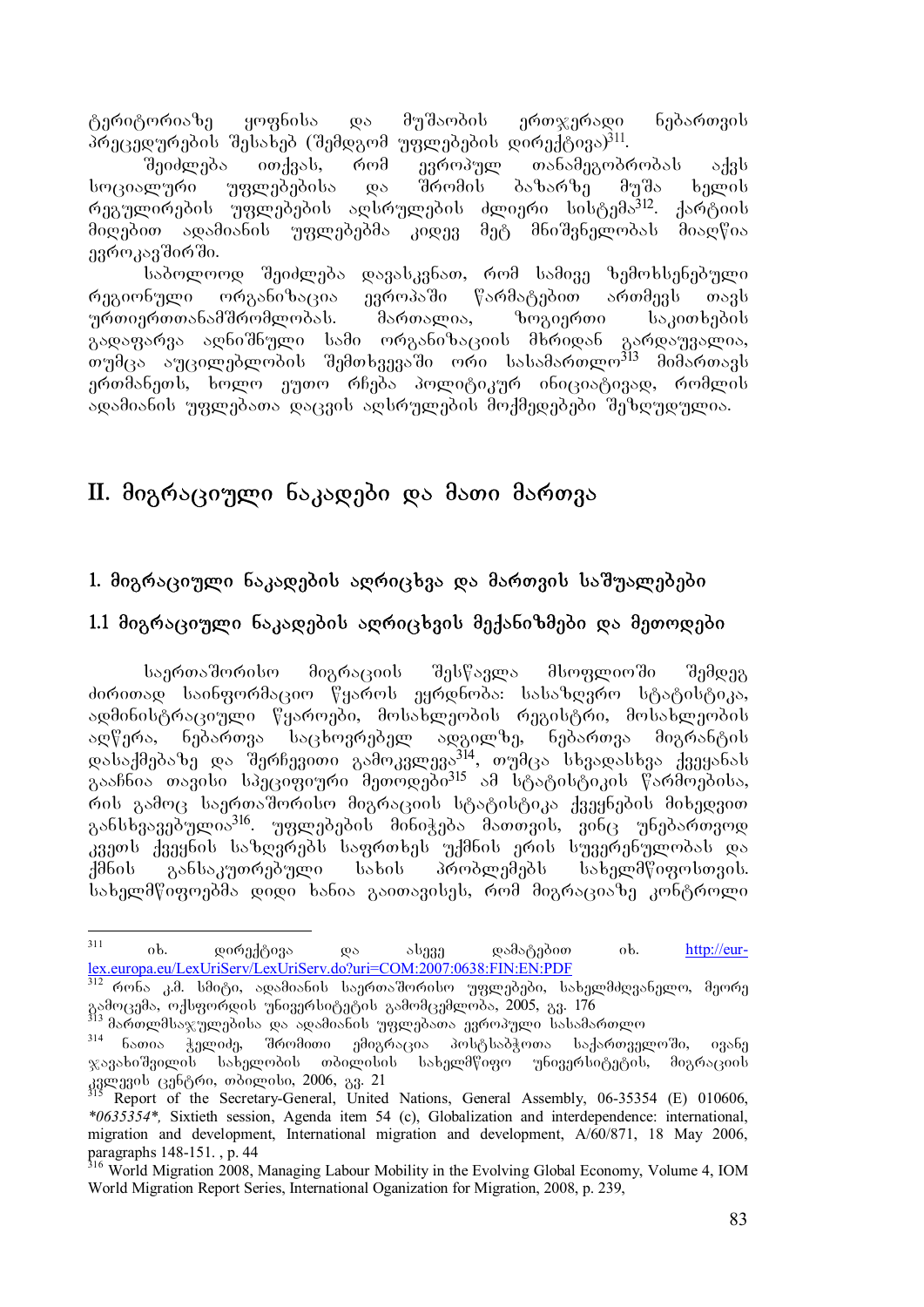ერის სუვერენულობის შესანარჩუნებლად სასიცოცხლო მნიშვნელობისაა.<br>სახელმწიფოების დამცავი პოლიტიკის კურსს ამძაფრებს ასევე სახელმწიფოების დამცავი პოლიტიკის კურსს ამძაფრებს ასევე<br>ტერორიზმის ჩადენის შიში, განსაკუთრებით აშშ-ში 2001 წლის 11 ്შიში, განსაკუთრებით აშშ-ში 2001 წლის  $\overline{11}$ seqtembris teraqtis Semdeg317.

მიგრაციის შესასწავლად არსებული ზემოთხსენებული  $\nabla$ ყაროებიდან ერთ-ერთი ძირითადია სასაზღვრო სტატისტიკა. იგი მოიცავს ქვეყნის მოქალაქეებისა და მოქალაქეობის არ მქონე პირთა სასაზღვრო გამშვებ პუნქტებში შესვლისა და გასვლის ყველა ფაქტს,<br>მაგრამ არ განასხვავებს ერთმანეთისგან შრომით მიგრანტებს. მაგრამ არ განასხვავებს ერთმანეთისგან შრომით მიგრანტებს, ტურისტებს, სტუდენტებსა და სხვა კატეგორიებს. ამიტომ შრომითი მიგრაციის შესასწავლად ეს სტატისტიკა ნაკლებად გამოგვადგება.

ადმინისტრაციული წყაროების განსაკუთრებულ ფორმას წარმოადგენს მოსახლეობის რეესტრი, ამაში შედის ასევე უცხოელთა<br>რეესტრიც<sup>318</sup>. აღნიშნული აღწერით ხდება ქვეყანაში მცხოვრებ აღნიშნული აღწერით ხდება ქვეყანაში მცხოვრებ მოქალაქეთა და მოქალაქეობის არმქონე პირთა უწყვეტი რეგისტრაცია, რომელიც შეიცავს ადამიანების სტატუსის ცვლილების შესახებ ინფორმაციას. უცხოელთა რეგისტრი ფლობს ინფორმაციას საერთაშორისო მიგრანტთა სქესობრივ-ასაკობრივ ჩამონათვალს,  $\alpha$ ნფორმაციას ოჯახურ მდგომარეობაზე, განათლებაზე, პროფესიაზე, დასაქმების შესაძლო ტიპზე, ქვეყანაში დარჩენის სავარაუდო ხანგრძლივობაზე, არსებობის აუცილებელ წყაროსა და სხვა მსგავს ინფორმაციაზე $^{319}$ . აქვე აღსანიშნავია, რომ არც ეს რეესტრია მთლად  $\frac{1}{6}$ სრულყოფილი, რადგანაც სხვადასხვა ქვეყანას გააჩნია სხვადასხვა მოთხოვნები სტატისტიკის საწარმოებლად, მაგალითად შეგვიძლია მოვიყვანოთ ქვეყანაში ყოფნის მინიმალური ვადების დადგენა.<br>საცხოვრებელ იადგილზე სნებართვების სტატისტიკ

საცხოვრებელ ადგილზე ნებართვების სტატისტიკა ასახავს უცხოელთა ყოფნას ქვეყანაში და იძლევა მუდმივად გადმოსახლებულების, შრომითი მიგრანტების, სტაჟიორების უცხოელი სტუდენტების, მაღალკვალიფიციური სამუშაო ძალის იდენტიფიცირების შესაძლებლობას ვიზის ტიპის მიხედვით, თუმცა თავისი მოქალაქეების გადაადგილებას აღნიშული სტატისტიკა ვერ ეხება.

მოსახლეობის აღწერა, შეიძლება ითქვას, რომ საერთაშორისო მიგრაციის შესახებ უფრო მრავლისმომცველი ინფორმაციის შემცველი  $\delta$ აზაა ქვეყნებს შორის შედარების გასაკეთებლადაც $^{320}$ . მოსახლეობის აღწერის დადებითი მხარე არის ის, რომ ის მოიცავს უკანონო მიგრანტებსაც. გაერო, მასში შემავალი სტუქტურები (შსო, მიგრაციის<br>საერთაშორისო — ორგანიზაცია, — ადამიანის — უფლებათა — უმაღლესი საერთაშორისო ორგანიზაცია, ადამიანის უფლებათა უმაღლესი

<sup>-</sup><sup>317</sup> David Raluca, Human Rights of Migrant Workers: The vicious cycle of powerful state sovereignty, lack of ratification and weak enforcement, International Human Rights, April 16, 2010, Electronic copy available at: http://ssrn.com/abstract=1593693

<sup>&</sup>lt;sup>318</sup> R.E. Bilsborrow, Graeme Hugo, A.S. Oberai and Hania Zlotnik, International Migration Statistics, Guidelines for Improving Data Collection Systems, A Study Published with the Financial Support of the United Nations Population Fund (UNFPA), International Labour Office, Geneva, International Labour Organization, 1997, p. 102

<sup>-</sup>ნათია ჭელიძე, შრომითი ემიგრაცია პოსტსაბჭოთა საქართველოში, ივანე<br>ახიშვილის სახელობის თბილისის სახელმწიფო უნივერსიტეტის, მიგრაციის  $\chi$ ავახიშვილის სახელობის თბილისის სახელმწიფო $^{-1}$ kvlevis centri, Tbilisi, 2006, gv. 22-23

R.E. Bilsborrow, Graeme Hugo, A.S. Oberai and Hania Zlotnik, International Migration Statistics, Guidelines for Improving Data Collection Systems, A Study Published with the Financial Support of the United Nations Population Fund (UNFPA), International Labour Office, Geneva, International Labour Organization, 1997, p. 237-239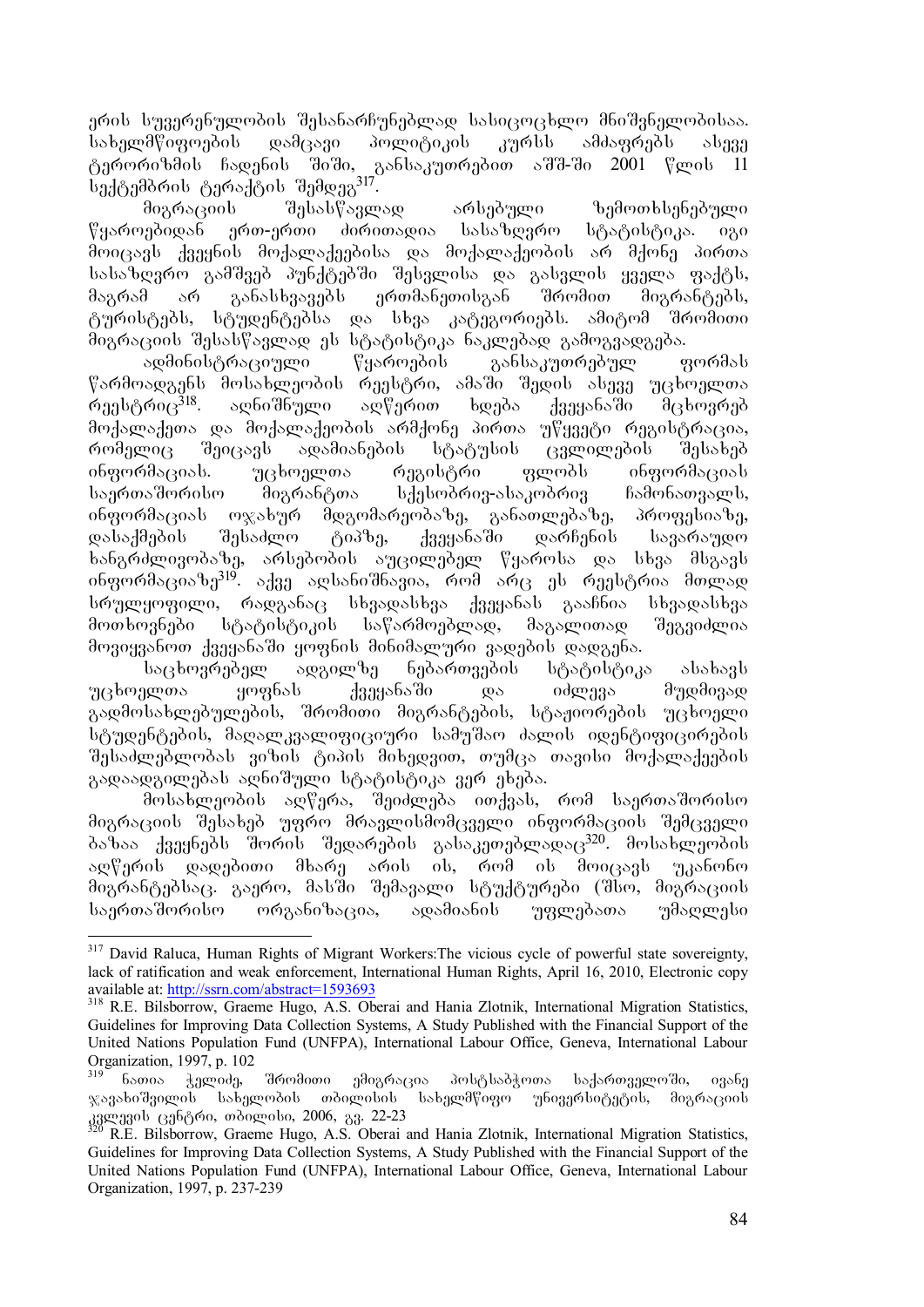კომისარი და სხვანი) საერთაშორისო მიგრაციის სტატისტიკის დამუშავებაში აღწერის მასალებს ეყრდნობიან.

მოსახლეობის აღწერას მთელი რიგი სუსტი მხარეებიც აქვს: 1)<br>ს დიდი პერიოდი აღწერებს შორის ვერ იძლევა სწრაფი დროის დიდი პერიოდი აღწერებს შორის ვერ იძლევა სწრაფი  $\alpha$ ველილებების დაფიქსირების საშუალებას; 2) აღწერების უმრავლესობას aralegalur migrantTa umravlesoba rogorc wesi Tavs aridebs  $\lambda$ არგი შენიღბვით; 3) აღწერისთვის განკუთვნილ შეუძლებელია მიგრანტების შესახებ სრულყოფილი ინფორმაციის მოპოვება; 4) აღწერიდან მოპოვებული მასალების გამოქვეყნება ხდება აღწერიდან საკმაოდ ხანგრძლივი პერიოდის შემდეგ, თანაც მიგრაციის საკითხებით დაინტერესებულთათვის სტატისტიკური ცხრილების შეზღუდული რაოდენობით $^{321}$ .

.<br>მოსახლეობის აღწერისას ხშირად ტარდება შერჩევითი გამოკვლევაც, რომელიც გულისხმობს ანკეტის გაფართოებას თემატური  $\sim$ ინფორმაციის მოპოვების მიზნით (საერთაშორისო მიგრაციის გამომწვევი მიზეზების, სტრუქტურის, განმსაზღვრელი ფაქტორების და შედეგების  $\partial^3$ ესახებ). აღსანიშნავია, რომ იმ ქვეყნებისთვის სადაც მიგრანტები მოსახლეობის მნიშვნელოვან ნაწილს შეადგენენ, მეტად მნიშვნელოვანია შერჩევითი აღწერის ჩატარება.

ზემოთ ჩამოთვლილი საინფორმაციო წყაროები ვერ იძლევა დეტალურ სურათს უშუალოდ შრომითი მიგრაციის შესახებ, ვერაფერს ამბობს ქვეყნების ეკონომიკურ განვითარებაში მისი როლის მნიშვნელობაზე, შრომით მიგრანტთა შედარებით ზუსტ რაოდენობასა და მიგრაციის ხანგრძლივობაზე. მიგრანტების უმრავლესობა ეთნიკური ქსელის შიგნით ცდილობს გადაადგილებას, რასაც მივყავართ მიმღები ქვეყნის შიგნით ეთნიკური ჯგუფების ჩამოყალიბებამდე. ასეთი ქსელის არსებობის ნაკლებობა და ჯაჭვური მიგრაცია საგრძნობლად ზრდის რისკებს და ხარჯებს და აძლიერებს გადაადგილებას $^{322}$ .

უფრო მეტი ინფორმაციის მოცემა შეუძლია ადმინისტრაციული<br>ს ერთ-ერთ სახეს – სამუშაო ძალების ექსპორტ-იმპორტის წყაროს ერთ-ერთ სახეს – სამუშაო ძალების ნებართვების სისტემას. ეს სისტემა მსოფლიოს პრაქტიკაში ფართოდაა მიღებული და აპრობირებული. აღრიცხვა წარმოებს როგორც მიმღებ, ისე  $\mathfrak F$ არმოშობის ქვეყანაში. სტატისტიკის ეს სისტემა მოიცავს დასაქმების  $\lambda$ ერძო და სახელმწიფო სააგენტოების მიერ წარმოებულ მონაცემებს, ანგარიშს მოსარგებლე მეწარმისგან, შრომითი მიგრაციის მარეგულირებელი და მაკონტროლებელი ორგანიზაციებისგან მიღებულ ინფორმაციას, რომლებშიც შედის საელჩოები, საკონსულოები, საგარეო<br>საქმეთა სამინისტროები, მიგრანტის სტატუსის განმსაზღვრელი საქმეთა სამინისტროები, მიგრანტის სტატუსის განმსაზღვრელი სამთავრობო კომპანიები.

საჭირო მონაცემების შეგროვება დიდ როლს თამაშობს საჭირო და დროული პოლიტიკის გატარებაში. განსაკუთრებით მნიშვნელოვანია მონაცემთა შეგროვება შრომითი მიგრაციის სფეროში, რათა მოხდეს პრობლემური საკითხების შესახებ ინფორმაციის მოპოვება და შემდგომ მიღებული ინფორმაციის გადამუშავება. ამ ყველაფრისთვის მთავრობებს

<sup>-</sup><sup>321</sup> World Migration 2008, Managing Labour Mobility in the Evolving Global Economy, Volume 4, IOM World Migration Report Series, International Oganization for Migration, 2008, pp. 239-240

<sup>&</sup>lt;sup>322</sup> Amelie Constant, IZA Bonn, Klaus F. Zimmermann, University of Bonn, IZA Bonn and DIW Berlin, Immigrant Performance and Selective Immigration Policy: A European Perspective, Germany Discussion Paper No. 1715, August 2005, p. 2, http://ssrn.com/abstract=789444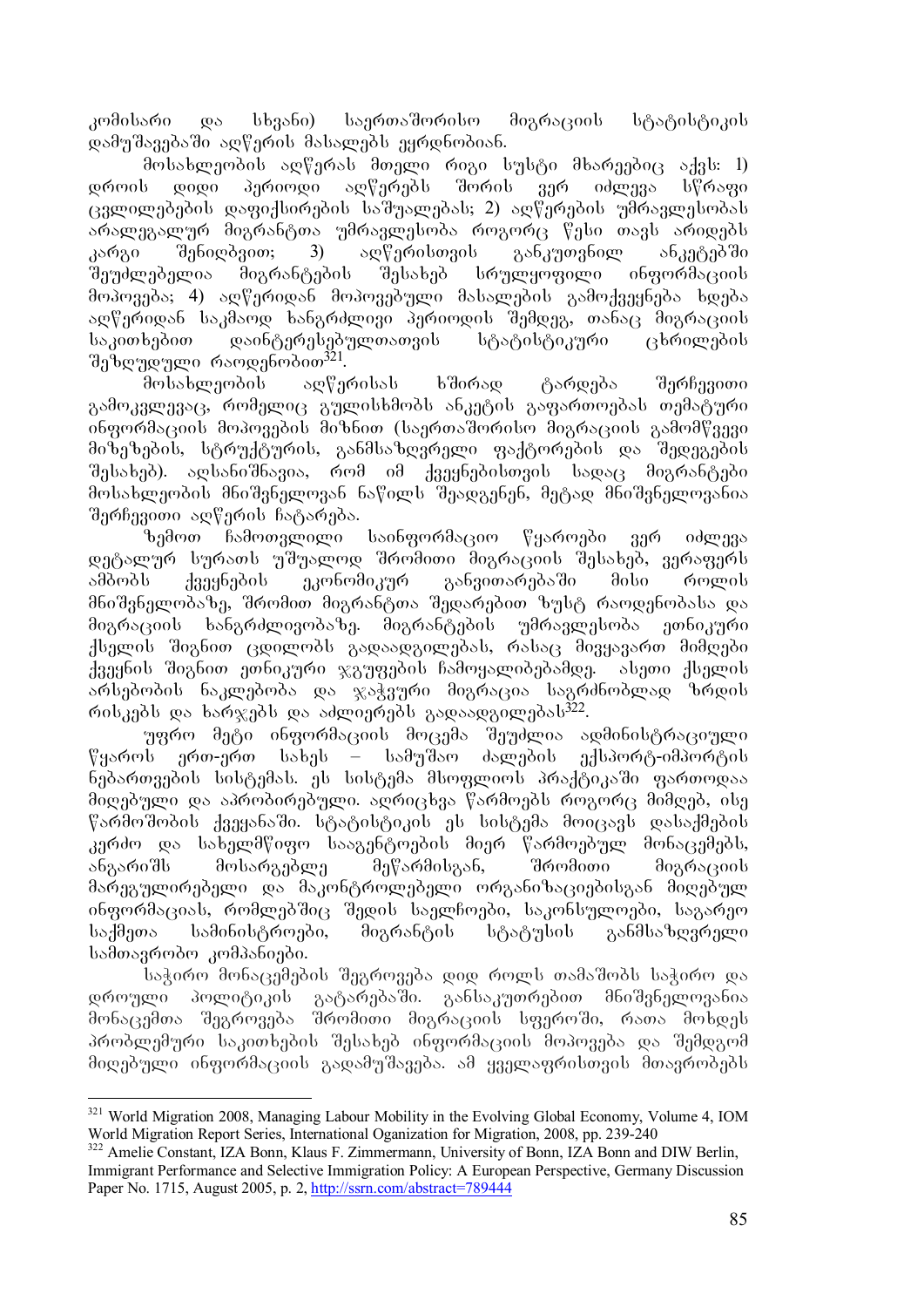სჭირდებათ სანდო, ყოვლისმომცველი და ანალიტიკური მასალები, რომლიდანაც გამოიტანენ სათანადო არსს მიგრაციის ზეგავლენის  $\partial \partial \phi$  323. organization sazogadas sazogadas interestados ser algores ser არსებობს პოლიტიკური ნება სახელმწიფოების მხრიდან, რომ მიგრაციას მიეცეს არსებით დონეზე ლეგალური სტატუსი. განსაკუთრებით დაბალი კვალიფიკაციის პერსონალზე, რისი მოთხოვნილებაც გაზრდილია ბევრ<br>ქვეყანაში<sup>324</sup>. მნიშვნელოვანია მიგრანთა საკითხებზე მომუშავე მნიშვნელოვანია მიგრანთა საკითხებზე მომუშავე ოფისებიდან მოგროვებული ინფორმაცია, ზოგადად აქედან ამოღებული ინფორმაცია არის შეზღუდული, რადგან შეიცავს გარკვეული პერიოდის ერთი და იმავე მომსახურების მისაღებად შემოსულ მომართვებს, მაგრამ  $\sim$ მ ინფორმაციის ფლობაც მნიშვნელოვანია მონაცემთა დამუშავებისას.

ხაზგასასმელია სხვადასხვა კატეგორიების პერსონალის როლი<br>ვიის შესახებ ინფორმაციის მოგროვებაში. ამ პერსონალს  $\partial$ ozრა $\overline{\Omega}$ ის შესახებ ინფორმა $\overline{\Omega}$ იის მოგროვებაში. ამ პერსონალს უშუალოდ უწევს მუშაობა მიგრაციასთან დაკავშირებულ სხვადასხვა ა თავა.<br>საკითხებზე, მაგალითად, როგორიცაა კოორდინაცია, ორგანიზება და  $b$ სხვადასხვა მსგავსი საკითხები და პრობლემები, რასაც შეიძლება  $\nabla$ ააწყდეს ადამიანი მიგრაციის სურვილის შემთხვევაში და მიგრანტის ან  $\partial$ იგრანტთა ჯგუფის პირადი მოთხოვნილებებიდან გამომდინარეობს $^{325}$ .

პრობლემას წარმოადგენს ის, რომ პერსონალმა, რომელიც დიდ როლს ასრულებს მიგრაციული პროცესების შესახებ ინფორმაციის მოგროვებაში, არ იცის თუ სამომავლოდ როგორ და ვის მიერ იქნება გამოყენებული შეგროვებული მასალები და მონაცემები. უმეტესწილად პოლიტიკის გამტარებლებს, პროგრამების ხელმძღვანელებს და პროგრამის ასისტენტებს უხდებათ ერთი და იმავე მონაცემთა ბაზებზე დაყრდნობა, თუმცა მათ სხვადასხვა ინტერესი ამოძრავებთ მოპოვებული მასალების ბაზების გამოყენებისას. ამიტომ, სწორი და დროული ინფორმაციის შეგროვება პოლიტიკის გასატარებლად მოითხოვს მონაცემთა შეგროვების ბაზის სხვა წყაროების ცნობასაც მთავრობის სხვადასხვა დონეზე. შემდგომ უკვე შეიძლება მოხდეს ყველა არსებული  $\delta$ აზიდან ინფორმაციის შეჯერება და დაბალანსება $^{326}$ .

იმისათვის, რომ თავიდან აიცილოს ერთი და იგივე მონაცემების<br>, დათვლა, ავსტრალიას სასაზღვრო გამშვებ პუნქტებში ორმაგი დათვლა, ავსტრალიას სასაზღვრო გამშვებ პუნქტებში შემოღებული აქვს პიროვნების იდენტიფიცირების უნიკალური საბარათე  $\frac{1}{6}$ ა ართველი სამუალებას შიგრანტის გადაადგილება შედარებულ იქნას იმიგრაციულ სისტემაში სხვა საპასპორტო გადაადგილებებთან. მიგრანტის აღრიცხვა ხდება როგორც გასვლისას  $\overline{a}$ bg dagas $\overline{b}$ 37.  $\overline{a}$  dagas $\overline{b}$  ang dagas $\overline{b}$  ang dagas  $\overline{a}$ სტატისტიკური სისტუმები, სადაც ურთი სააგენტოა პასუხისმგებელი ეროვნული სტატისტიკური სისტემის კოორდინაციასა და მართვაში.

<sup>-</sup><sup>323</sup> World Migration 2008, Managing Labour Mobility in the Evolving Global Economy, Volume 4, IOM World Migration Report Series, International Oganization for Migration, 2008, p. 238

<sup>&</sup>lt;sup>324</sup> Ryszard Cholewinski, Study on obstacles to effective access of irregular migrants to minimum social rights, Council of Europe Publishing, Council of Europe, December 2005, p. 18

<sup>325</sup> World Migration 2008, Managing Labour Mobility in the Evolving Global Economy, Volume 4, IOM World Migration Report Series, International Oganization for Migration, 2008, p. 238 <sup>326</sup> *Ibid.,* pp. 238-239

<sup>&</sup>lt;sup>327</sup> R.E. Bilsborrow, Graeme Hugo, A.S. Oberai and Hania Zlotnik, International Migration Statistics, Guidelines for Improving Data Collection Systems, A Study Published with the Financial Support of the United Nations Population Fund (UNFPA), International Labour Office, Geneva, International Labour Organization, 1997, p. 242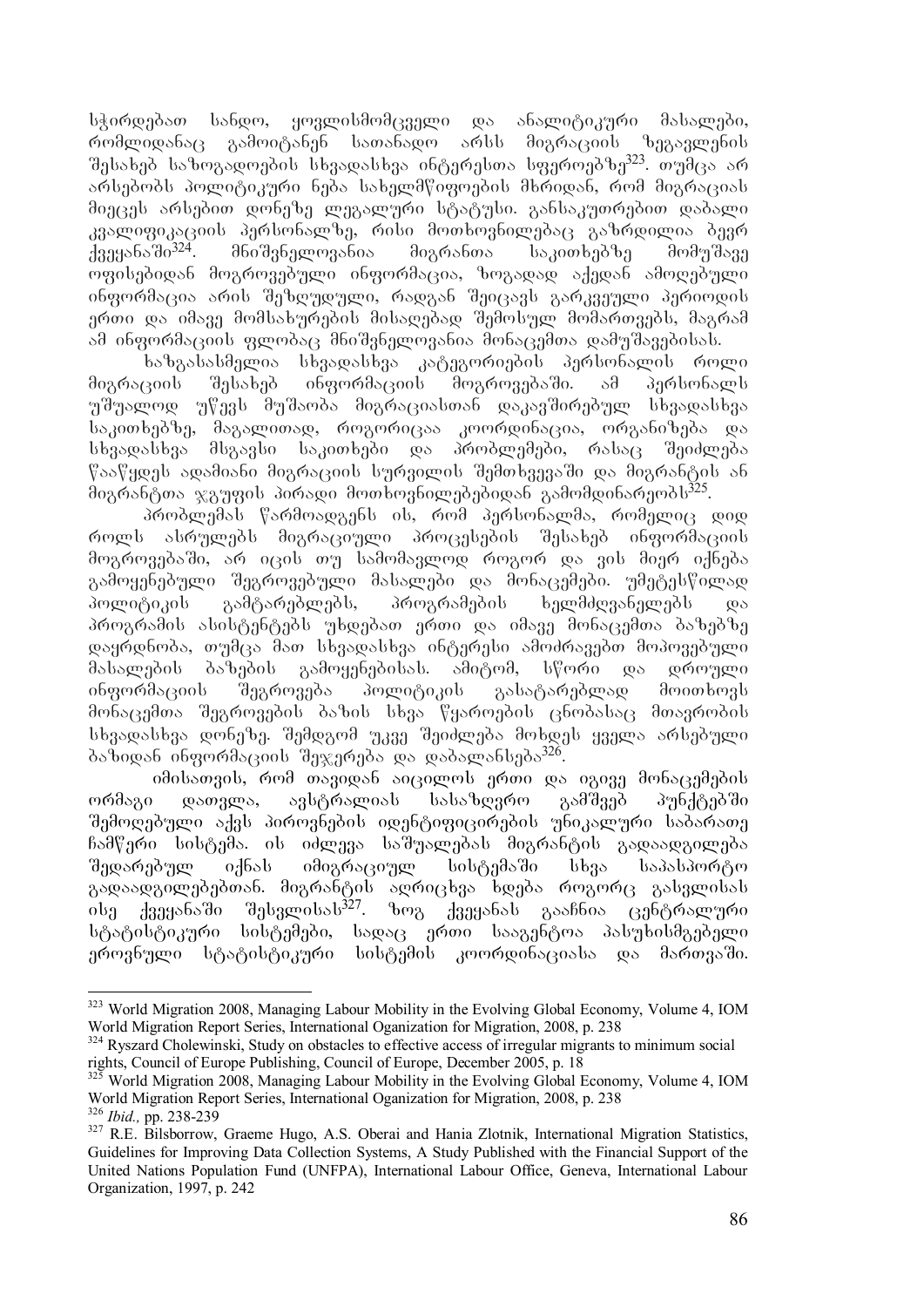დეცენტრალიზებულ სისტემებში მოითხოვება მეტი კოორდინაცია, რათა მოხდეს ინფორმაციის შეთანხმებულად და ლოგიკურად შეგროვება.  $\alpha$ alamant dara aseve saman dari saman daripadas saman daripadas saman daripadas saman daripadas saman daripadas sa სტატისტიკური სერვისის ტექნიკური და პოლიტიკური მხარდაჭერაც<sup>328</sup>.<br>მონაცემთა — პარმონიზაციაში — აქტიურადაა — ჩაბმული — გაერ

მონაცემთა ჰარმონიზაციაში აქტიურადაა ჩაბმული გაერო,<br>ცაატი (ევროკავშირის გენერალური დირექტორატი<sup>329</sup>) ასევე ევროსტატი (ევროკავშირის გენერალური დირექტორატი<sup>329</sup>) ასევე ്ങ് .<br>ევროპაში ეკონომიკური თანამშრომლობისა და განვითარების ორგანიზაცია. გაეროს ძირითადი საქმიანობა საერთაშორისო მიგრაციის სტატისტიკაში გამიზნულია ქვეყნების მიერ მიღებულ იქნას სტატისტიკის  $\nabla$ არშოების გაეროს რეკომენდაციებზე დაფუძნებული ერთიანი სისტეშა.

გამოკითხვის შედეგები დიდადაა დამოკიდებული კითხვარების ხარისხზე, რაც საერთაშორისო მიგრაციის გათვალისწინებით რთული  $\delta$ მისაღწევია. მნიშვნელოვანია კითხვარების სიდიდის გათვალისწინება. საერთაშორისო მიგრანტები იშვიათად გვხვდებიან მასპინძელ მოსახლეობაში და შედარებით სრულყოფილი სტატისტიკის საწარმოებლად საჭიროა როგორც გამგზავნი ისე მიმღები ქვეყნის მონაწილეობა ამ სტატისტიკის (არამიგრანტების გათვალისწინებით შშობლიურ ქვეყანაში და მიგრანტების გათვალისწინებით მასპინძელ  $q_3$ ვეყანაში) საწარმოებლად $^{330}$ .

არსებობს სამუშაო ნებართვების გაცემის სტატისტიკა. ის შრომით მიგრანტებს ეხება და ასახავს სახელმწიფოს კონტროლის მეთოდებს უცხოელთა ეკონომიკურ აქტივობაზე. თუმცა ეს სტატისტიკა მხოლოდ იმ შრომით მიგრანტებს მოიცავს, რომლებზეც ოფიციალური კონტროლი  $\nabla$ ესდება. გარდა ამისა დამსაქმებლებისგან მიღებული ანგარიშები დასაქმების რაოდენობაზე გარკვეულწილად ჩასათვლელია სტატისტიკურ<br>მონაცემებში, \_ თუმცა \_ ეს \_ სტატისტიკაც \_ საჭიროებს \_ დახვეწას. მონაცემებში, თუმცა ეს სტატისტიკაც საჭიროებს დახვეწას. საერთაშორისო არალეგალური მიგრაციის სტატისტიკურად ასახვა ძალზედ ძნელია, თუმცა არალეგალ მიგრანტთა რეგულარიზაციასთან მიმართებაში შეგროვებული სტატისტიკა შედარებით მეტი ინფორმაციის მომცველია, ვიდრე ნებადართული მიგრაციის რაოდენობრივი დათვლა.

### 1.2 მიგრაციული ნაკადების მართვა

მიგრაციული ნაკადების მენეჯმენტი გადამწყვეტ როლს იძენს, რადგანაც შრომითი მიგრაცია თანდათან უფრო ფართო მასშტაბებს იღებს. არალეგალური მიგრაცია მიგრაციული მენეჯმენტის სფეროში პოლიტიკის გამტარებლებისთვის კვლავაც მთავარ საზრუნავად რჩება.

მიგრაციის მენეჯმენტი ესაა სანქციების ერთობლიობა, რომელიც გამიზნულია ქვეყნისათვის საჭირო დროებითი ან მუდმივი სტატუსის

<sup>-</sup><sup>328</sup> World Migration 2008, Managing Labour Mobility in the Evolving Global Economy, Volume 4, IOM World Migration Report Series, International Oganization for Migration, 2008, p. 242

<sup>&</sup>lt;sup>329</sup> მდებარეობს ქალაქ ლუქსემბურგში (ლუქსემბურგი)

<sup>&</sup>lt;sup>330</sup> R.E. Bilsborrow, Graeme Hugo, A.S. Oberai and Hania Zlotnik, International Migration Statistics, Guidelines for Improving Data Collection Systems, A Study Published with the Financial Support of the United Nations Population Fund (UNFPA), International Labour Office, Geneva, International Labour Organization, 1997, p. 267-268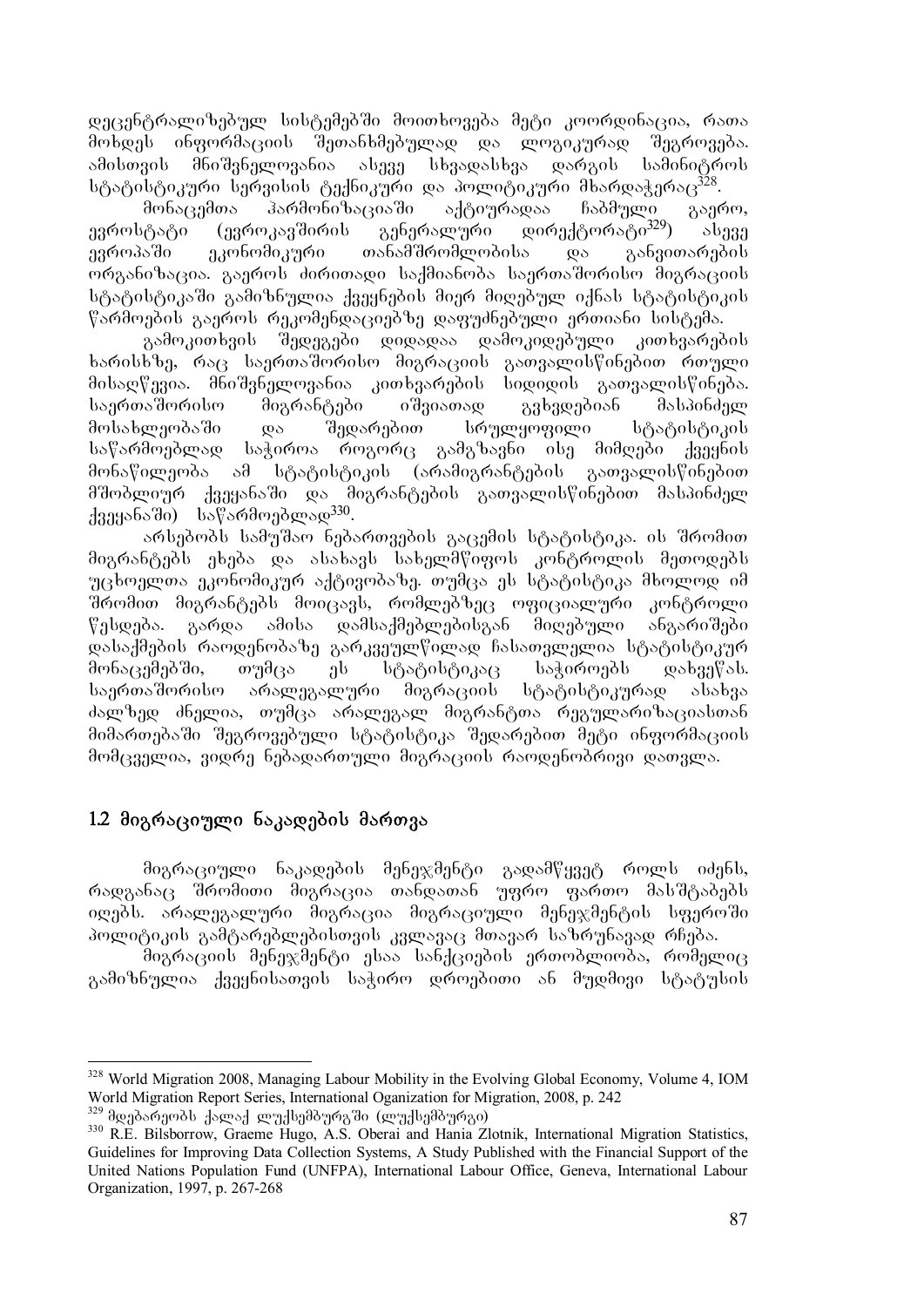უცხოელების - შერჩევისა და მართვისათვის<sup>331</sup>. ზოგადად მიგრაციის პოლიტიკაში ადამიანის უფლებებზე ყურადღების ნაკლებად გამახვილებამ შეიძლება გამოიწვიოს ამ უფლებების გამო მიგრაციის მენეჯმენტის ან ეროვნული უსაფრთხოების საკითხების გაუარესება, რაც \_ განსაკუთრებით არალეგალურ მიგრაციას უკავშირდეპა<sup>332</sup>, რადგანაც<br>არალეგალური — მიგრაცია — არის — მიგრაციის — მენეჯმენტის არალეგალური მიგრაცია არის მიგრაციის მენეჯმენტის  $\sim$ არაადექვატურობის საუკეთესო გამოვლინება $^{333}$ .

aralegalur migraciaze 40 welze meti xnis dakvirvebis შედეგად დიდი რაოდენობით კვლევების და ანალიზების შემუშავების მიუხედავად არც ამ ფენომენის შემცირება მოხდა არც არალეგალ შრომით მიგრანტთა შრომის პირობები იქნა გაუმჯობესებული<sup>334</sup>.

ოცდამეერთე საუკუნის დასაწყისში მსოფლიოს მასშტაბით 94 მილიონი უცხოელი იქნა შეფასებული როგორც ეკონომიკურად აქტიური ანუ დასაქმებული, თვითდასაქმებული ან შემოსავლის მქონე აქტივობის<br>განმხორციელებელი, — რაც — 2005 — წლის — მონაცემებით — შეადგენს განმხორციელებელი, რაც 2005 წლის მონაცემებით შეადგენს  $\tilde{v}$ არმოშობის ქვეყნის გარეთ მცხოვრები მოსახლეობის ნახევარს $^{335}$ .

შრომით მიგრანტეპზე გაზრდილი მოთხოვნა იწვევს არალეგალ<br>ნტთა დიდ ნაკადებს. გარდა ამისა, თუკი შევადარებთ მიგრანტთა დიდ ნაკადებს. გარდა ამისა, თუკი შევადარებთ<br>მშრომელების ხელფასს, ჯერ-ჯერობით განვითარებულ ქვეყნებში მშრომელების ხელფასს, ჯერ-ჯერობით განვითარებულ<br>დაბალი კვალიფიკაციის შრომითი მიგრანტებისთვის დაბალი კვალიფიკაციის შრომითი მიგრანტებისთვის ხელფასების კლების მიუხედავად ამ ხელფასის რაოდენობა გაცილებით მეტია  $\theta$ შრომითი მიგრანტის წარმოშობის ქვეყნის ხელფასთან შედარებით $^{336}$ .

. კვლევები გვიჩვენებს, რომ ხშირად შრომითი მიგრანტები ისეთ<br>სამუშაოს ასრულებენ, რაზეც ადგილობრივი მოსახლეობა უარს ადგილობრივი მოსახლეობა უარს აცხადებს. დამსაქმებლებს აწყობთ ისეთი სამუშაო ძალა, რომელიც<br>ხელფასის გადახდის არასტაბილურ სტრუქტურას ნაკლებად ხელფასის გადახდის არასტაბილურ სტრუქტურას ნაკლებად<br>აპროტესტებს<sup>337</sup>. ხაზგასასმელია, რომ მიმღებ ქვეყანაში ყოფნის aprotestebs337. xazgasasmelia, rom mimReb qveyanaSi yofnis შრომითი მიგრანტები ამ ქვეყნის ადამიანურ რესურსებს ზრდიან და იმავდროულად თავისი მშობლიური ქვეყნისთვის  $b$ აჭირო რესურსების შესავსებად საჭირო ადაპტაციასაც გადიან. ამიტომაც, მიგრანტთა შრომითი რესურსები გაცილებით მალე იზრდება,

<sup>-</sup><sup>331</sup> International Migration Law and Policies in the Mediterranean Context, Round Tabe, Sanremo, 15-16 December, 2008, International Organization for Migration (IOM), International Institute of Humanitarian Law (IIHL), 2009, p. 49

<sup>&</sup>lt;sup>332</sup> Euan MacDonald, Ryszard Cholewinski, The Migrant Workers Convention in Europe, Obstacles of the Ratification of the International Convention on the Protection of the Rights of All Migrant Workers and Members of their Families: EU/EEA Perspectives, UNESCO Migration Studies 1, 2007, p. 78

<sup>&</sup>lt;sup>333</sup> International Migration Law and Policies in the Mediterranean Context, Round Tabe, Sanremo, 15-16 December, 2008, International Organization for Migration (IOM), International Institute of Humanitarian Law (IIHL), 2009, p. 49

<sup>&</sup>lt;sup>334</sup> World Migration 2008, Managing Labour Mobility in the Evolving Global Economy, Volume 4, IOM World Migration Report Series, International Oganization for Migration, 2008, p. 201

<sup>335</sup> Paul De Guchteneire, Antione Pécoud, Riszard Cholewinski, Migration and Human Rights, The United Nations Convention on Migrant Worker's Rigths, United Nations Educational, Scientific and Cultural Organization, Cambridge University Press, 2009, p. 152

<sup>&</sup>lt;sup>336</sup> Barry R. Chiswick, University of Illinois at Chicago and IZA Bonn, Timothy J. Hatton, University of Essex and IZA Bonn, International Migration and the Integration of Labor Markets, Discussion Paper No. 559, August 2002, p. 50, ob. sbaaa http://ssrn.com/abstract\_id=322541

<sup>&</sup>lt;sup>337</sup> Paul De Guchteneire, Antione Pécoud, Riszard Cholewinski, Migration and Human Rights, The United Nations Convention on Migrant Worker's Rigths, United Nations Educational, Scientific and Cultural Organization, Cambridge University Press, 2009, p. 152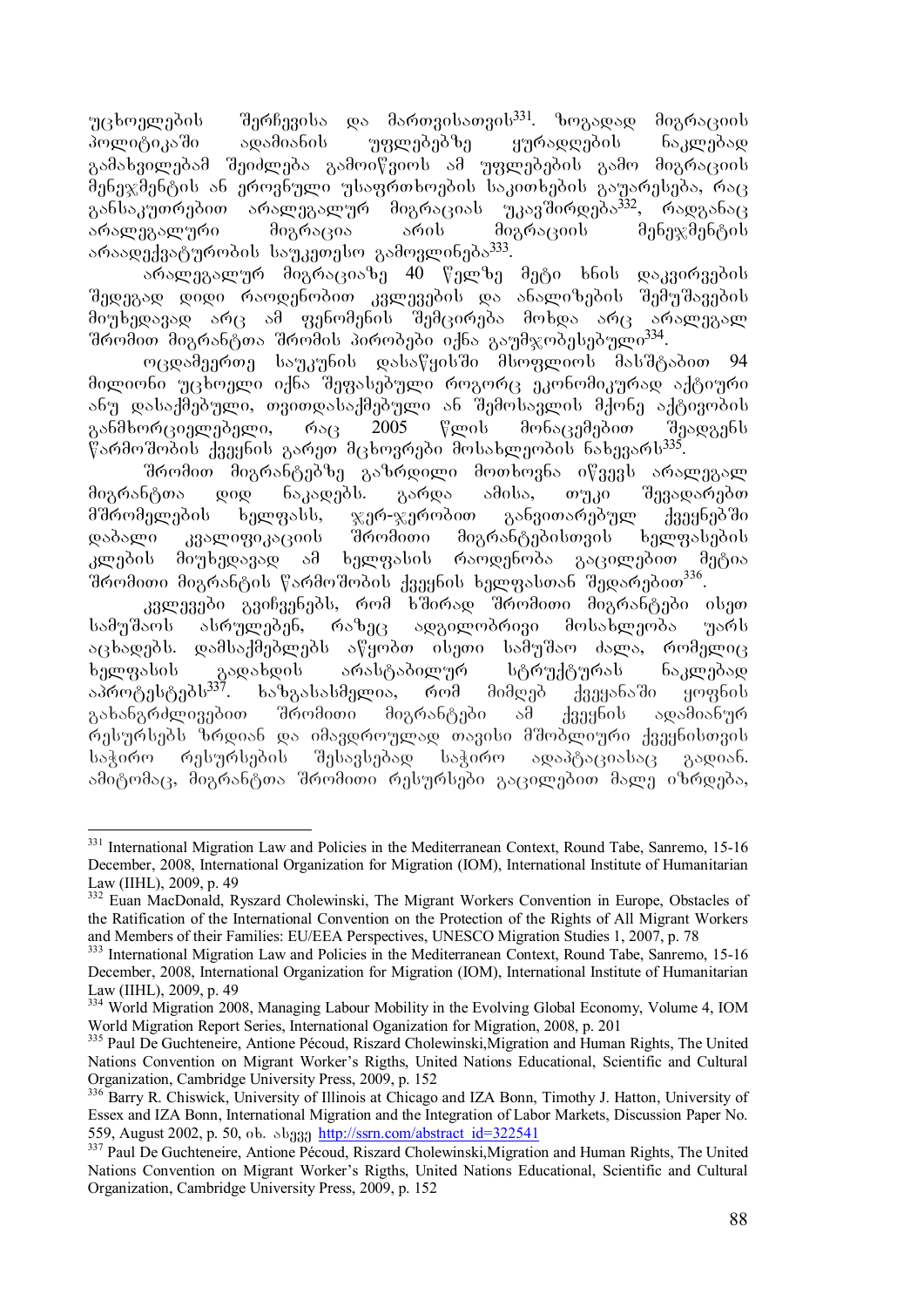ვიდრე მიმღების ქვეყნის, თუმცა ანაზღაურება ყოველთვის ა<mark>რ</mark> უტოლდება მიმღები ქვეყნის მოქალაქეების ანაზღაურებას<sup>338</sup>.<br>ურომით მიგრანტთა - გაერთიანების ან - ორგანიზა*ი* 

გაერთიანების ან ორგანიზაციის შექმნა, რომელიც დაიცავდა მათ ინტერესებს უმეტესწილად რთულია, რაც ხშირ 'შემთხვევა'ში დაკავ'შირებულია არალეგალი 'შრომითი მიგრანტების მიერ<br>დეპორტაციის ან სამუ'შაოდან გა'შვების 'ში'შთან. განსაკუთრებულ დეპორტაციის ან სამუშაოდან გაშვების შიშთან. განსაკუთრებულ<br>ხელშემშლელ ფაქტორს მსგავსი ორგანიზაციების შექმნისა <mark>ხელშემშლელ ფაქტორს მსგავსი ორგანიზაციების შექმნის</mark>ა წარმოადგენს დაუსაქმებლობის გამო კონკურენციის მაღალი დონე უკვე დასაქმებულ და მომდევნო თაობის იმიგრანტებს შორის<sup>339</sup>.<br>არალეგალური მიგრაცია - იქცა - ერთადერთ - გა

არალეგალური მიგრაცია იქცა ერთადერთ გამოსავლად იმ პირობებში, როდესაც კანონიერად და უსაფრთხოდ დასაქმების მცირე გზები არსებობს. არალეგალური მიგრაცია და დასაქმება კომპლექსური ჰრობლემებია. არალეგალური მიგრაცია უცხოელი და ადგილობრივი<br>მშრომელებისთვის და ზოგადად ქვეყნისთვის ცუდია<sup>340</sup>. დაბალი მშრომელებისთვის და ზოგადად ქვეყნისთვის ცუდია<sup>340</sup>. დაბალი<br>კვალიფიკაციის მიგრანტების გადაადგილება უფრო განვითარებული კვალიფიკაციის მიგრანტების გადაადგილება უფრო<br>რეგიონებისაკენ განპირობებულია კანონიერი რეგიონებისაკენ განპირობებულია კანონიერი მიგრაციის შესაძლებლობების არარსებობის გამო. თუკი ისინი ერთხელ მაინ $\overline{\textbf{B}}$ მოხვდნენ მიმღებ ქვეყანაში უკვე რჩებიან არაოფიცილურ სამუშაოებზე,<br>არალეგალურ — პირობებში — და — დამსაქმებლის — ექსპლუატატორულ არალეგალურ პირობებში და დამსაქმებლის ექსპლუატატორულ პიროპებში<sup>341</sup>. არალეგალი შრომითი მიგრანტები თავისზე დამოკიდებული ოჯახის წევრების წაყვანას ერიდებიან რადგან მათი არალეგალური სტატუსის გამოაშკარავების შესაძლებლობები ამ დროს იზრდება. ამის გამო შათ ურჩევნიათ თავად იარონ წარმოშობის და მიმღებ ქვეყნებს<br>შორის. აქვე აღსანიშნავია, რომ ხელფასთა სხვაობის გამო შორის. აქვე აღსანიშნავია, რომ ხელფასთა სხვაობის გამო გადაადგილება წარმოშობისა და მიმღებს ქვეყნებში არალეგალი მიგრანტებისთვის უფრო ღირებულია, ვიდრე ლეგალური მშრომელებისთვის $342$ .

ცხადია, რომ თუკი არალეგალ მიგრანტს ექნება მუშაობის უფლება გადაჭრილი იქნება მისი საცხოვრებელი ადგილის პრობლემაც. აშიტომ სახელშწიფოებმა უნდა აკრძალონ დისკრიმინაცია უცხოელთა და  $\delta$ რომით მიგრანტთა მიმართ საცხოვრებელ პირობებთან დაკავშირებით $^{343}$ . არალეგალ მშრომელთა საცხოვრებლით უზრუნველყოფა სახელმწიფოთა პრიორიტეტებშიც კი უნდა შედიოდეს, რადგან ის ქვეყანაში bsbozogoadob boczoscono gooodsb danfyodb bacob<sup>344</sup>.

<sup>-</sup><sup>338</sup> Amelie Constant, IZA Bonn, Klaus F. Zimmermann, University of Bonn, IZA Bonn and DIW Berlin, Immigrant Performance and Selective Immigration Policy: A European Perspective, Germany Discussion Paper No. 1715, August 2005, p. 2, ob. sbggg http://ssrn.com/abstract=789444

<sup>&</sup>lt;sup>339</sup> Paul De Guchteneire, Antione Pécoud, Riszard Cholewinski, Migration and Human Rights, The United Nations Convention on Migrant Worker's Rigths, United Nations Educational, Scientific and Cultural Organization, Cambridge University Press, 2009, p. 153

<sup>&</sup>lt;sup>340</sup> W.R. Böhning, Employing Foreign Workers, A Manual on Policies and Procedures of Special Interest to Middle-and Low Income Countries, International Labour Office, Geneva, 1996, p. 79

<sup>&</sup>lt;sup>341</sup> Paul De Guchteneire, Antione Pécoud, Riszard Cholewinski,Migration and Human Rights, The United Nations Convention on Migrant Worker's Rigths, United Nations Educational, Scientific and Cultural Organization, Cambridge University Press, 2009, p. 153

<sup>&</sup>lt;sup>342</sup> Barry R. Chiswick, University of Illinois at Chicago and IZA Bonn, Timothy J. Hatton, University of Essex and IZA Bonn, International Migration and the Integration of Labor Markets, Discussion Paper No. 559, August 2002, pp. 21-22, http://ssrn.com/abstract\_id=322541

<sup>&</sup>lt;sup>343</sup> Ryszard Cholewinski, Study on obstacles to effective access of irregular migrants to minimum social rights, Council of Europe Publishing, Council of Europe, December 2005, p. 32  $^{4}$  *Ibid., p.* 34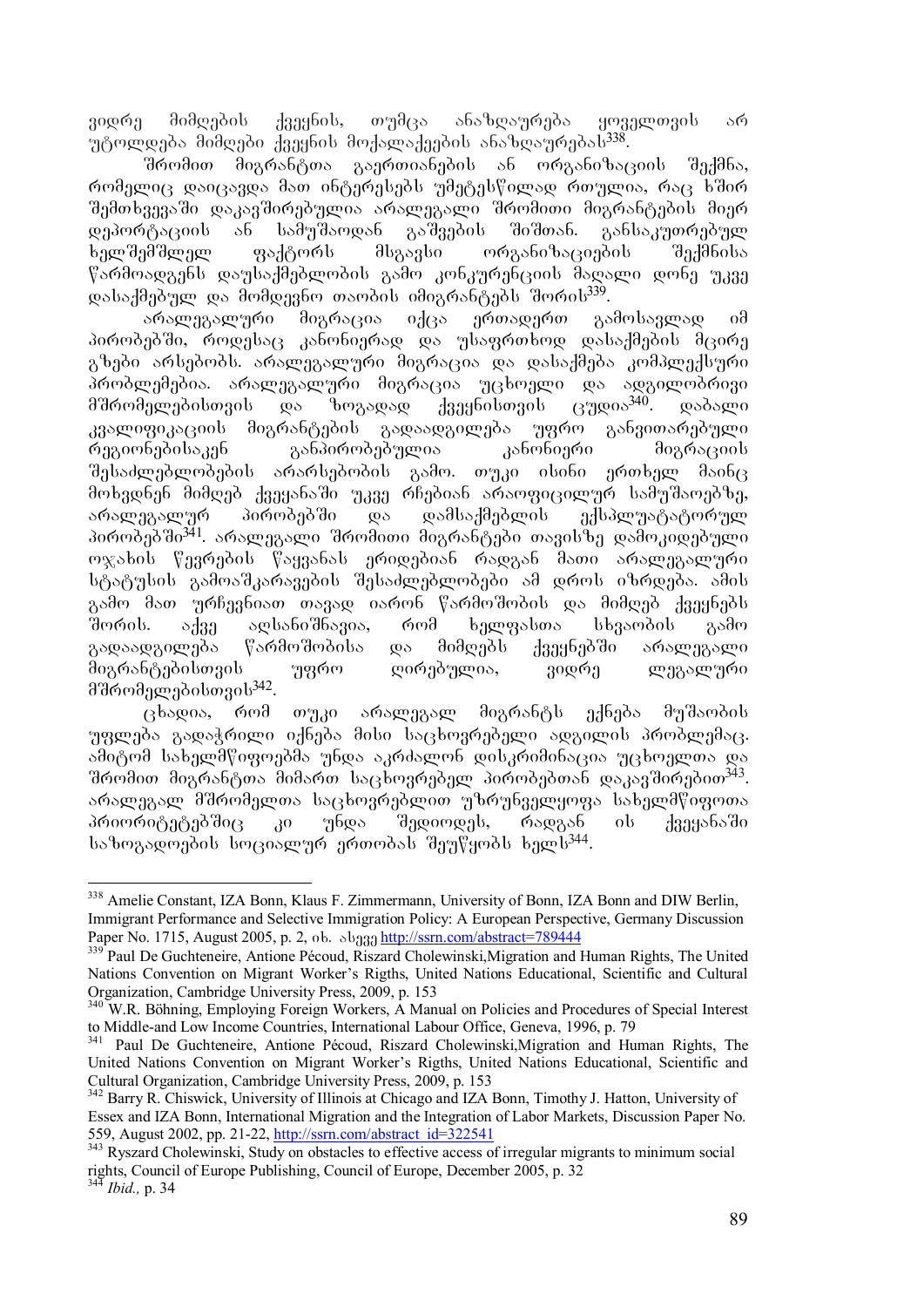$\mu_{\rm 5}$ რთაშორისო მიგრაციის ფემინიზაცია $^{345}$  იმასთან დაკავშირებით, რომ მიგრანტი მშრომელი ქალებისთვის სამუშაო უმეტესწილად<br>არსებობს არაკონტროლირებად სექტორებში (როგორიცაა არსებობს არაკონტროლირებად სექტორებში (როგორიცაა მიწათმოქმედება, სახლის სამუშაო, სექსის ინდუსტრია), განსაკუთრებით უწყობს ხელს დისკრიმინაციული შრომითი ბაზრების ჩამოყალიბებას  $\overline{\omega}$ დანიშნულების (მასპინძელ) ქვეყნებში. ქალი მიგრანტები უფრო მეტად arian marginalizebulni, maT samwuxarod aralegaluri migraciis გარდა სხვა გამოსავალი არ გააჩნიათ, რის გამოც ნაკლებად დაცულნი არიან და მკაცრი მოპყრობის მსხვერპლნიც ხშირად ხდებიან<sup>346</sup>.<br>— მიგრანტების დაყოფა კატეგორიებად წარმოშობის ქვეყნის თუ

მიგრანტების დაყოფა კატეგორიებად წარმოშობის ეროვნების მიხედვით გადამწყვეტ როლს თამაშობს მიგრანტების შესახებ  $\sigma$ ნფორმაციის შეგროვებისას, რადგანაც სხვადასხვა ქვეყნები იყენებენ მიგრანტთა კატეგორიების განსხვავებულ განსაზღვრებებს<sup>347</sup>.

ტერმინი "არალეგალური" შეიძლება ეხებოდეს როგორც ქვეყანაში agbaggon, sbaaq od yoogoop, gsbsdagbon bsyoobadb sadbsonado bsosbsoom დოკუმენტაციის ფლობის ჩათვლით. ყველაზე ხშირად ეს ტერმინი სამიზნე ან ტრანზიტულ ქვეყანაში ყოფნას უკავშირდება, ასევე ბოლო დროის გამოკვლევებმა ცხადყო, რომ "არალეგალურობა" არის<br>მრავალმხრივი ასპექტების მქონე კონცეპცია, რომელიც ხშირ მრავალმხრივი ასპექტების მქონე კონცეპცია, რომელიც ხშირ შემთხვევაში არაა ასახული სახელმწიფოთა საპასუხო პოლიტიკაში<sup>348</sup>. სახელმწიფოთა პოლიტიკა ამ მიმართებით უმეტეს შემთხვევაში არის ორაზროვანი და საკმაოდ გართულებული. არც თუ ისე იშვიათად იმართება პოლემიკა რთულ იმიგრაციულ პოლიტიკასა და არალეგალურობას შორის, განსაკუთრებით როდესაც საკითხი ეხება მოქნილ შრომით ბაზრებს<sup>349</sup>. ქვეყნის განვითარებისთვის აღიარებულია შრომითი მიგრანტების გზავნილების კარგად მართვადი სისტემების<br>მნიშვნელობაც. მაგრამ ისიც ცხადია, რომ იმისთვის, რომ ამ მნიშვნელობაც. მაგრამ ისიც ცხადია, რომ იმისთვის, რომ ამ გზავნილებმა ეკონომიკის განვითარებაში შეიტანონ თავისი ოპტიმალური  $\nabla$ ვლილი ისინი ქვეყანაში კანონიერი გზებით უნდა მოხვდნენ. კანონიერი გზებით შემოსავლის გადაგზავნის საშუალება კი არალეგალ შრომით მიგრანტებს ნაკლებად გააჩნიათ, რადგან თავისი არალეგალური სტატუსის გამო მათ არ აქვთ უფლება მაგალითად, საბანკო ანგარიშის გახსნისა. ამიტომ მნიშვნელოვანია ხელისუფლების დარწმუნება, რომ მიგრანტების უფლებების დაცვა განაპირობებს შრომითი მიგრაციის მართვის პრაგმატული პოლიტიკის ჩამოყალიბებას<sup>350</sup>.

ყველაზე მეტ სადავო საკითხებს მოიცავს იმ შრომითი მიგრანტების მდგომარეობა, რომლებიც იმყოფებიან ლეგალურ და არალეგალურ მდგომარეობას შორის პირობებში. ეს ეხება მიგრანტების ლეგალური სტატუსის დროს დასაქმებას, მათ იმიგრაციულ სტატუსზე

<sup>-</sup><sup>345</sup> Ryszard Cholewinski, Georgetown Immigration Law Journal, The Human and Labor Rights of Migrants: Visions of Equality, Winter 2008, p. 200

<sup>&</sup>lt;sup>346</sup> Ryszard Cholewinski, Georgetown Immigration Law Journal, The Human and Labor Rights of Migrants: Visions of Equality, Winter 2008, p. 200

 $347$  Caglar Özden and Maurice Schiff, Editors, International Migration, Economic Development & Policy, A copublication of the World Bank and Palgrave Macmillan, 2007, p. 4

<sup>&</sup>lt;sup>348</sup> World Migration 2008, Managing Labour Mobility in the Evolving Global Economy, Volume 4, IOM World Migration Report Series, International Oganization for Migration, 2008, p. 202

<sup>&</sup>lt;sup>350</sup> Ryszard Cholewinski, Study on obstacles to effective access of irregular migrants to minimum social rights, Council of Europe Publishing, Council of Europe, December 2005, p. 19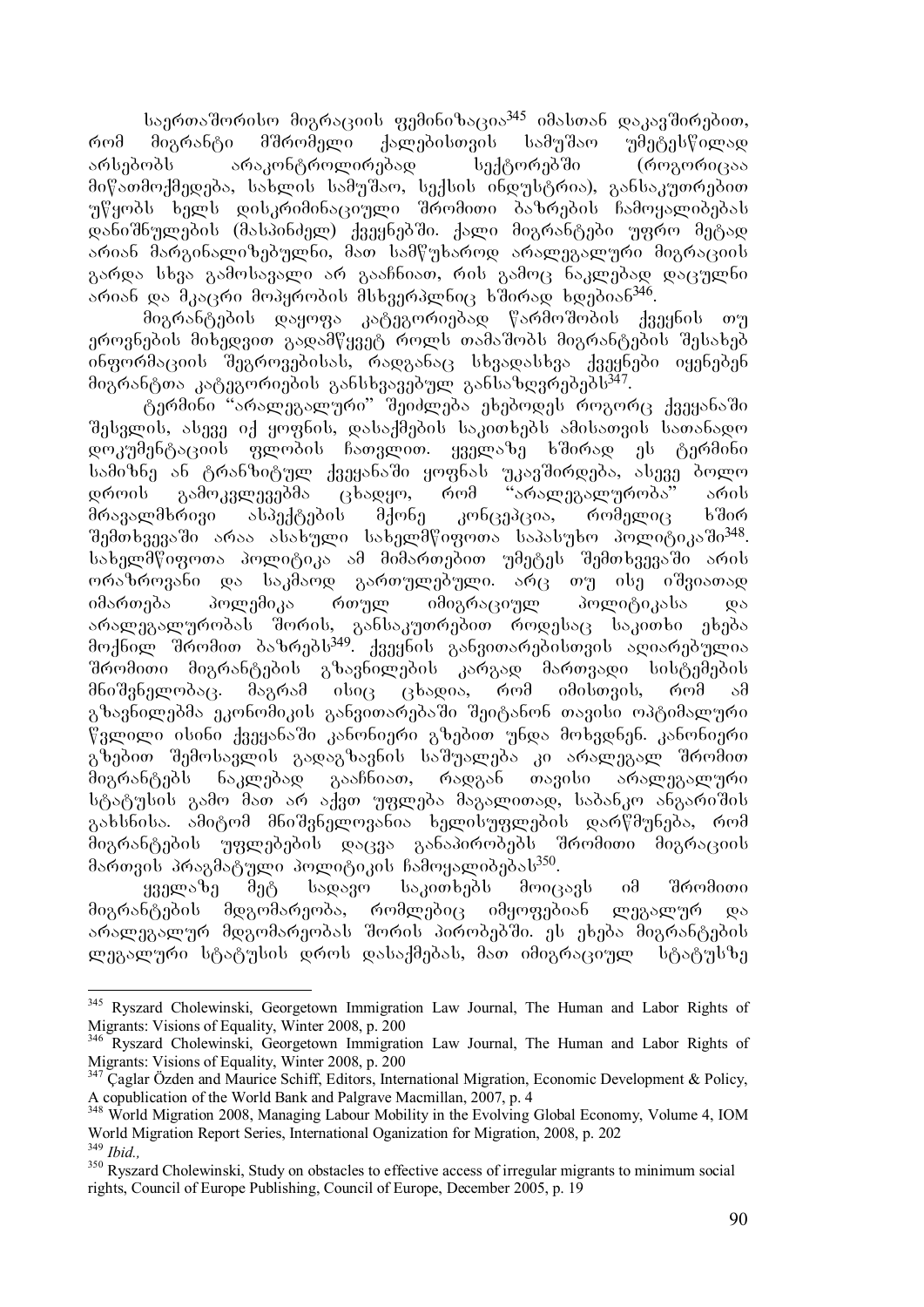მიბმული გარკვეული სამუშაოს შესრულების ზოგიერთი ან მთლიანი<br>აკრძალვის არსებობის პირობებში<sup>351</sup>. არალეგალური მიგრაციის აკრძალვის არსებობის პირობებში<sup>351</sup>. არალეგალური  $b$ აკითხებზე მსჯელობისას გასათვალისწინებელია ასევე ლტოლვილები და თავშესაფრის მაძიებლები, განსაკუთრებით ინდუსტრიალიზებულ ქვეყნებში მყოფნი. ისინი ფულის საკმაოდ შნიშვნელოვან რაოდენობას რიცხავენ კომუნის წევრებისთვის თავიანთ წარმოშობის ქვეყნებში და  $\sigma$ ასევე ლტოლვილებისთვის თავშესაფრის მიმცემ ქვეყნებშიც. ასეთმა გზავნილებმა დიდი როლი ითამაშეს ლტოლვილებზე დახმარებების შემცირებისას, განსაკუთრებით აფრიკის ქვეყნებში. ფულადი გზავნილები საშუალებას აძლევს ლტოლვილებს, ნაცვლად საზღვარგარეთ  $\log$ ხოვრებლად იძულებითი გადაადგილებისა, თავიანთ წარმოშობის ქვეყანაში ან თავშესაფრის მიმცემ პირველივე ქვეყანაში დარჩნენ.<br>მსხვილი მოქმედი ორგანიზაციები, როგორიცაა გაეროს ადამიანის msxvili moqmedi organizaciebi, rogoricaa gaeros adamianis უფლებათა უმაღლესი კომისარი (მიგრაციის საერთაშორისო ფორუმის აქტივობების მხარდაჭერით), მსოფლიო ბანკი და სხვანი ცდილობენ შეამცირონ გადარიცხვების განხორციელების ხარჯები, რითაც ხელს  $m\ddot{v}$ ყობენ სიღარიბის დაძლევას და განვითარებისკენ წინსვლას<sup>352</sup>. zogadad ltolvilebi miiCnevian erovnuli usafrTxoebisTvis საშიშ ელემენტებად, საზოგადოებრივი რესურსების გამფლანგველებად და ადგილობრივი განვითარების შემფერხებლებად, თუმცა გაეროს .<br>ადამიანის უფლებათა უმაღლესი კომისარი ცდილობს საწინააღმდეგო მოსაზრებები დაამკვიდროს. ამისთვის იგი ხაზს უსვამს იმ ფაქტს, რომ \_<br>ლტოლვილებს გააჩნიათ წარმოების მხარდა≹ერის, შრომითი ბაზრის სიცარიელის ამოვსების, ახალი სავაჭრო და საქმიანი ურთიერთობების  $\%$ არმოქმნის პოტენციალი. მიუხედავად ამისა, ლტოლვილების მიმართ ბევრგან დაწესებულია შეზღუდვები მათ დასაქმებაზე ხელფასიან სექტორებში, ასევე სხვა ეკონომიკურ აქტივობაზე<sup>353</sup>.

ეკონომიკური მიგრაციის კლასიკურ და ნეო-კლასიკურ თეორიებს თუ დავეყრდნობით, მიგრაციას გააჩნია საყოველთაო სასარგებლო ეფექტი ყველასათვის, ვინც კი ჩართულია მასში. თუმცა უცხოელთა<br>მასშტაბურმა — შემოდინებამ — ქვეყანაში — შეიძლება — გამოიწვიოს მასშტაბურმა შემოდინებამ ქვეყანაში შეიძლება გამოიწვიოს მატერიალური ინფრასტრუქტურის და საზოგადოებრივი მომსახურების გადატვირთვა, საცხოვრებელით უზრუნველყოფის, სატრანსპორტო bobegaggoot, baggagoot os bsagoocooto dodbsbaggadot bsoggoom<sup>354</sup>.

ზოგი ქვეყანა არანაირ სოციალურ დახმარებას არ სთავაზობს არალეგალ მიგრანტებს, მაშინ როდესაც ადამიანური ფაქტორიდან გამომდინარე ზოგიერთი ქვეყანა გარკვეულ დახმარებას უწევს არალეგალურად მომუშავეებს (ძირითადად ეს ეხება დაპურებას, ტანსაცმლით და საცხოვრებლით უზრუნველყოფას)<sup>355</sup>.

<sup>351</sup> 351 Report of the Secretary-General, United Nations, General Assembly, 06-35354 (E) 010606, *\*0635354\*,* Sixtieth session, Agenda item 54 (c), Globalization and interdependence: international, migration and development, International migration and development, A/60/871, 18 May 2006, para. 133,  $p. 35$ <br>352 W

<sup>352</sup> World Migration 2008, Managing Labour Mobility in the Evolving Global Economy, Volume 4, IOM World Migration Report Series, International Oganization for Migration, 2008, p. 328 <sup>353</sup> *Ibid.* 

<sup>354</sup> World Migration 2005, Costs and benefits of International Migration, Volume 3 – IOM World Migration Report Series, International Organization for Migration, 2005, p. 164

<sup>&</sup>lt;sup>355</sup> Ryszard Cholewinski, Study on obstacles to effective access of irregular migrants to minimum social rights, Council of Europe Publishing, Council of Europe, December 2005, p. 42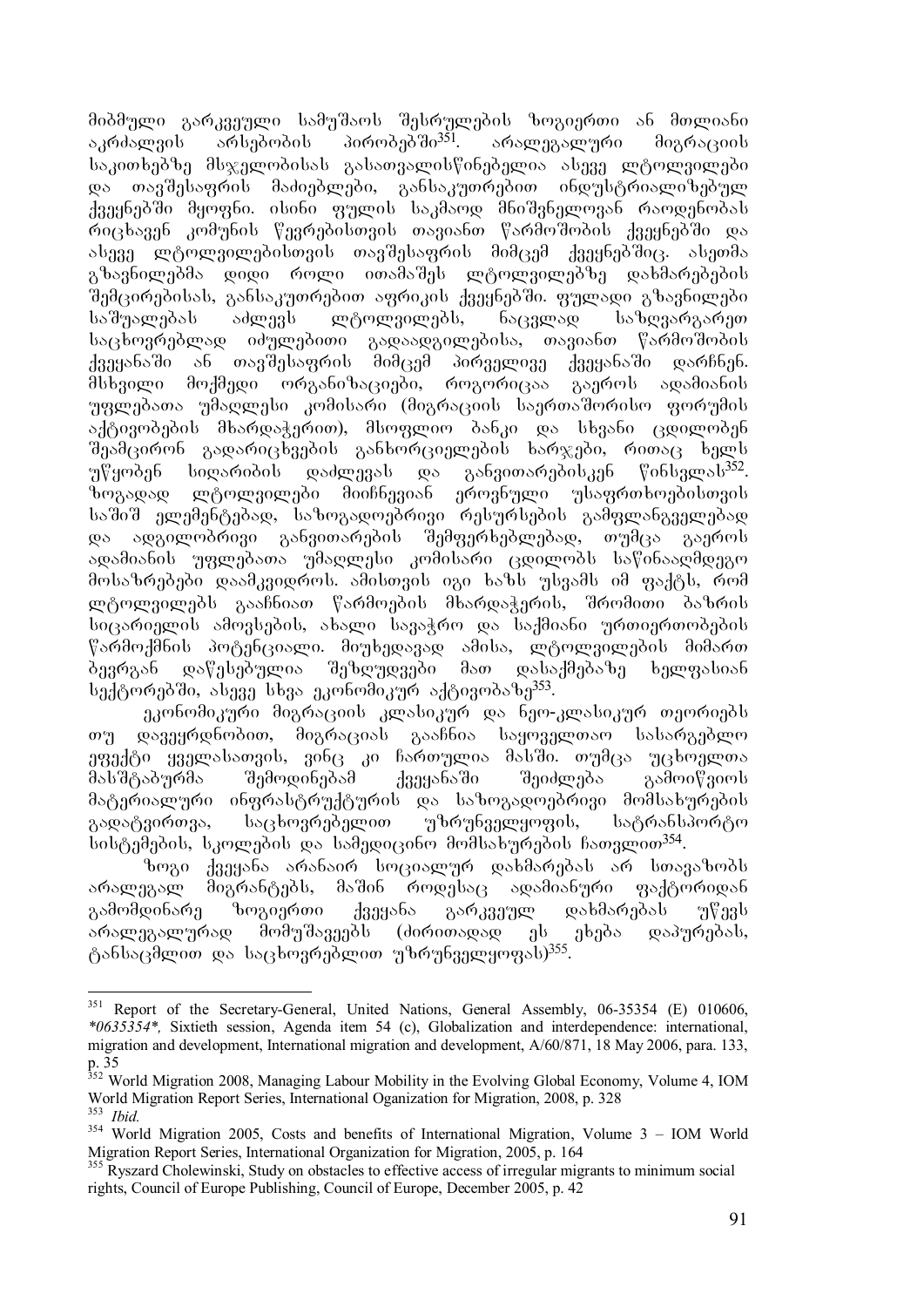თუკი ადგილობრივი მოსახლეობის და მიგრანტების ეთნიკური,<br>ურული და რელიგიური წარსული მკვეთრად განსხვავდება კულტურული და რელიგიური წარსული მკვეთრად განსხვავდება ერთამენეთისგან, ამან შეიძლება გამოიწვიოს მასპინძელი საზოგადოების ขี้ดิชิตฏงัตร์อังคอร์โคงอย ได้คู่อัดเป็นพอ ติ๊กต์หูกูลุง, ทูตุต์ค ชิกูคู๊ดูดู ดังช่องทูตูเคงิง งธ์ კონფლიქტი რაც საფრთეს უქმნის ეკონომიკურ ზრდასა და სოციალურ .აშილურობას<sup>356</sup><br>ამ ყველაფი

ყველაფრიდან გამომდინარე არცაა გასაკვირი, რომ ბევრი<br>სელექციურად უდგება ემიგრაციის რეულირებას და ქვეყანა სელექციურად უდგება ემიგრაციის რეულირებას უპირატესობას ანიჭებს განსაზღვრული კვალიფიკაციის, განათლების,  $\alpha$ ანმრთელობის მქონე კონტინგენტს. ხოლო რეემიგრაციის სტიმულირება \_<br>ხორციელდება წამსვლელი იმიგრანტების მატერიალური კომპენსაციის<br>გზით, იმიგრანტთა პროფესიული მომზადებით, დონორ ქვეყანაში გზით, იმიგრანტთა პროფესიული მომზადებით, დონორ ქვეყანაში<br>სამუშაო ადგილების შექმნით, მსოფლიო პუმანური განვითარების სამუშაო ადგილების შექმნით, მსოფლიო ჰუმანური განვითარების<br>პროექტებით, საინვესტიციო პროგრამებითა და ეკონომიკური პროექტებით, საინვესტიციო პროგრამებითა და ეკ<br>დახმარებების აღმოჩენით<sup>357</sup>. საერთაშორისო შრომის დახმარებების აღმოჩენით<sup>357</sup>. საერთაშორისო შრომის ბაზრის სახელმწიფო რეგულირება ხორციელდება მიმღები და დონორი ქვეყნების, ასევე სახელმწიფოთაშორისი და უწყებათაშორისი შეთანხმებების საფუძველზე. რეგულირების ღონისძიებები ხორციელდება იმ პროგრამების ბიუჯეტის ხარჯზე რომელიც მიმართულია იმიგრაციის<br>შეზღუდვაზე, \_ თუნდაც \_ სამშობლოში \_ მიგრანტების \_ დაბრუნების შეზღუდვაზე, თუნდაც სამშობლოში მიგრანტების დაბრუნების სტიმულირების გზით<sup>358</sup>. მიმღები ქვეყანა ვალდებულია გაწიოს ხარჯები უცხო შრომითი რესურსების დაბალანსებისათვის და მათი უფლებების დაცვისათვის, რათა იმიგრანტებმა მიაღწიონ სასურველ ეკონომიკურ  $R$ გეთილდღეობას და პოლიტიკურ თავისუფლებას. იგი უნდა დაეხმაროს როგორც მიგრანტებს, ისე მათ შვილებს მოქალაქეობის მიღებაზე და ზოგადად მათი მომავლის გარკვევაში<sup>359</sup>.

რეგიონალურ დონეზე რეგულირების თვალსაზრისით აღსანიშნავია -ასევე ადამიანის უფლებათა ინტერ-ამერიკული სასამართლოს<sup>360</sup> 2003 წლის 17 სექტემბრის რჩევითი ხასიათის მოსაზრება<sup>361</sup>. იგი ეხება  $\alpha$ რალეგალ მიგრანტთა სამართლებრივ მდგომარეობას და უფლებებს. ამ მოსაზრების მიხედვით არც ერთ ადამიანს არ შეიძლება ადამიანის უფლებების განხორციელებაზე ეთქვას უარი, ამ უფლებებში შედის ასევე შრომის უფლებაც, რომელიც პიროვნების მიგრაციული სტატუსის მიუხედავად უნდა იყოს აღიარებული და დაცული<sup>362</sup>.

რუალობაში იმ მიგრანტუბის ქვეყნიდან გაშვება, რომელთაც არალეგალური სტატუსი გააჩნიათ არც თუ ისე ადვილად ხდება.  $\alpha$ გრალეგალ მიგრანტებსა და მათ შვილებს გააჩნიათ მოთხოვნები, რაც

 $357$  World Migration 2005, Costs and benefits of International Migration, Volume 3 – IOM World Migration Report Series, International Organization for Migration, 2005, p. 164

World Migration 2005, Costs and benefits of International Migration, Volume  $3 - IOM$  World Migration Report Series, International Organization for Migration, 2005, p. 164

<sup>360</sup> http://en.wikipedia.org/wiki/Inter-American\_Court

<sup>-</sup>356 World Migration 2005, Costs and benefits of International Migration, Volume 3 – IOM World Migration Report Series, International Organization for Migration, 2005, p. 164

ნათია ჭელიძე, შრომითი ემიგრაცია პოსტსაბჭოთა საქართველოში, ივანე javaxiSvilis saxelobis Tbilisis saxelmwifo universitetis, migraciis  $\frac{1}{28}$ ლევის ცენტრი, თბილისი, 2006, გე. 10

<sup>&</sup>lt;sup>361</sup> Inter-American Court Of Human Rights, Advisory Opinion Oc-18/03, Of September 17, 2003, Requested By The United Mexican States, *Juridical Condition And Rights Of The Undocumented Migrants*. http://www.corteidh.or.cr/docs/opiniones/seriea\_18\_ing.pdf

<sup>362</sup> *Ibid.,* paragraphs 133-136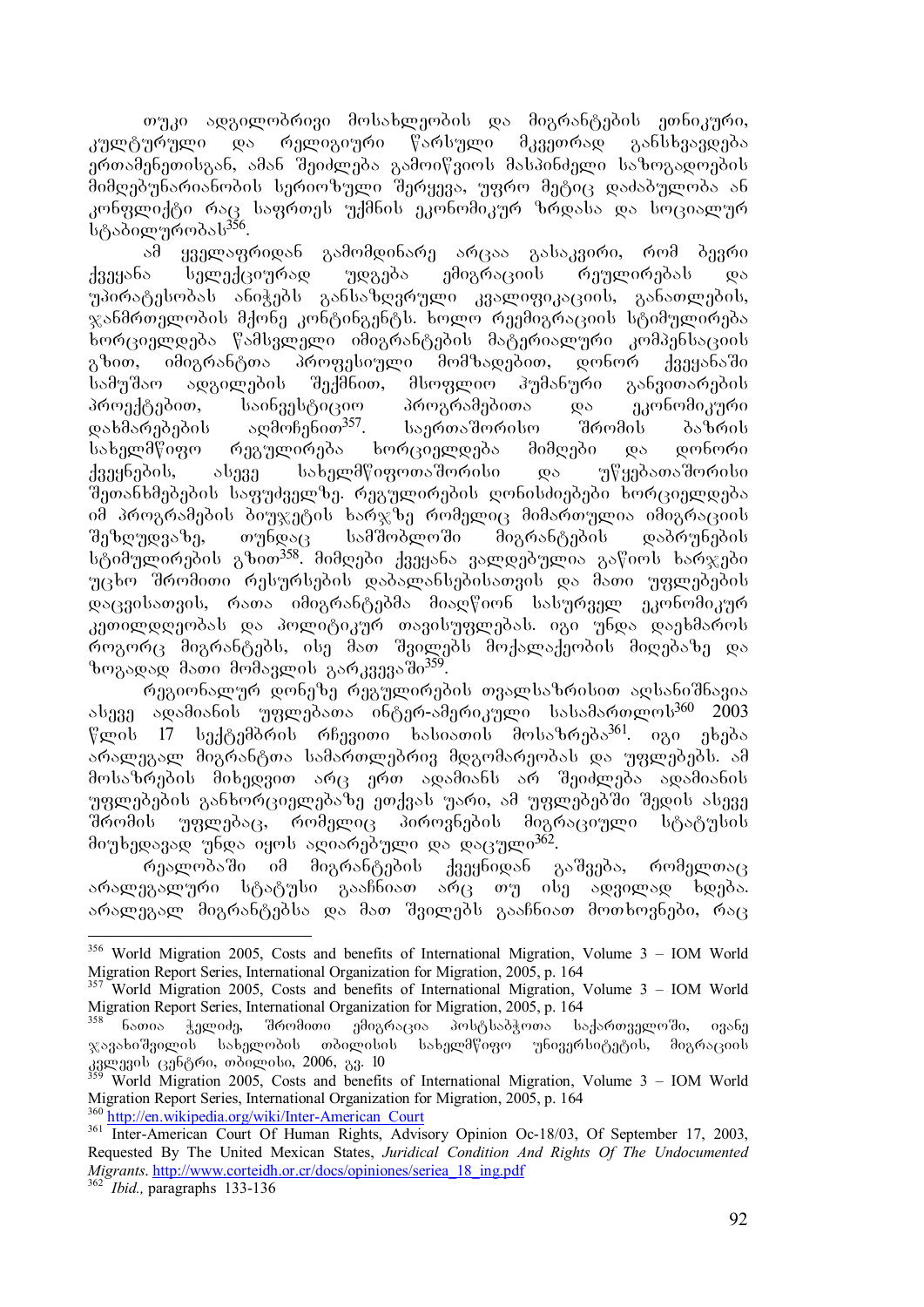უნდა დაკმაყოფილდეს და უფლებები რომლებიც მოითხოვენ  $\delta$ ატივისცუმას მათ მიმართ. სადაო საკითს წარმოადგუნს ის გარუმოება, რომ ადამიანებს, რომელთაც ქვეყანაში ხანგრძლივი დროის განმავლობაში იცხოვრეს, განსაკუთრებით თუ ისინი მუშაობდნენ და<br>შემოსავალი მოჰქონდათ ადგილობრივი ეროვნული ეკონომიკისთვის, შემოსავალი მოჰქონდათ ადგილობრივი ეროვნული<br>თავიანთი არალეგალური სტატუსის მიუხიდ თავიანთი არალეგალური სტატუსის მიუხედავად გააჩნიათ<br>სახელმწიფოსგან გარკვეული მომსახურების მოთხოვნის უფლება, სახელმწიფოსგან გარკვეული მომსახურების მოთხოვნის უფლება, როგორიცაა არალეგალ მშრომელთა შვილებისა და ოჯახის წევრების უზრუნველყოფა პირველადი სამედიცინო დახმარებით და განათლებით<sup>363</sup>.

საერთაშორისო მიგრაციის გლობალური კომისიის ანგარიშში<sup>364</sup> ასევე ხაზგასმულია ის გარემოება, რომ სახელმწიფოები, რომლებიც<br>რთავენ ნებას და იღებენ სარგებელს არალეგალი მიგრანტების რთავენ ნებას და იღებენ სარგებელს არალეგალი მიგრანტების მომსახურებიდან უნდა განახორციელონ მთელი რიგი ღონისძიებებისა, რომლებიც მოაწესრიგებენ მათ სტატუსს და დაიცავენ ამ მიგრანტებს მარგინალიზაციისგან. სამწუხაროდ ბევრ ქვეყანაში მედიის საშუალებები არ ერიდებიან ისეთი გაზვიადებული ისტორიების გავრცელებას უმცირესობაში მყოფი მოსახლეობისა და მიგრანტების შესახებ რომელიც<br>მათ ,რიმინალებად, ტერორისტებად და საზოგადოებისთვის საშიშ მათ კრიმინალებად, ტერორისტებად და საზოგადოებისთვის საშიშ<br>ელემენტებად რაცხავენ<sup>365</sup>. ხშირ შემთხვევაში იგნორირება და ელემენტებად რაცხავენ<sup>365</sup>. ხშირ შემთხვევაში იგნორირება და უყურადღებო ანგარიშები ობიექტურ რეალობას ბუნდოვანს და გაუგებარს ხდიან. ხოლო პოპულისტი პოლიტიკოსების და ზეწოლის განმახორციელებელი ჯგუფების მიერ იძულებული ჟურნალისტები თავიანთი ისტორიებით ნერგავენ ქსენოფობიას $^{366}$ , რის გამოც \_ლტოლვილები, თავშესაფრის მაძიებლები რომლებიც არალეგალურად<br>"შემოდიან ქვეყანაში ხშირად არიან დამარტოხელებული ასეთი შემოდიან ქვეყანაში ხშირად არიან დამარტოხელებული ასეთი "შეტევების" დროს<sup>367</sup>.

ზოგადად ადამიანის უფლებების საერთაშორისო სტანდარტების მიხედვით არც ერთ პიროვნებას არ შეიძლება ეთქვას უარი (მისი სტატუსის მიუხედავად) მინიმალურ სოციალურ დაცვაზე, რაც გულისხმობს ძირითადად სასწრაფო სამედიცინო დახმარების, სიღარიბის და მინიმალური საცხოვრებელი პირობებით უზრუნვეყოფას. იმის გამო, რომ არალეგალი შრომითი მიგრანტები ძირითადად სახიფათო სამუშაოს ასრულებენ მათთვის ხელმისაწვდომი უნდა იყოს უბედური შემთხვევით გამოწვეული უმუშევრობის სათანადო კომპენსაცია. ხოლო იმ არალეგალმა მიგრანტებმა, რომელთაც უწევთ მიმღებ ქვეყანაში სოციალური დაზღვევისთვის სავალდებულო ფულადი შენატანების

<sup>-</sup><sup>363</sup> Migration in an interconnected world: New directions for action Report Of The Global Commission On International Migration, October, 2005, The Global Commission on International Migration, 2005, p.  $60\n364$ 

<sup>364</sup> *Ibid.*

<sup>&</sup>lt;sup>365</sup> Ryszard Cholewinski, Study on obstacles to effective access of irregular migrants to minimum social rights, Council of Europe Publishing, Council of Europe, December 2005, p. 20

ნიშნავს უცხოსა ან უჩვეულოს მიმართ შიშს, ტერმინი ხშირად გამოიყენება უცხოელთა ან განსხვავებული ადამიანების მიმართ შიშის ან სიძულვილის მინიშნებად 367 Migration in an interconnected world: New directions for action Report Of The Global Commission On International Migration, October, 2005, The Global Commission on International Migration, 2005, p. 60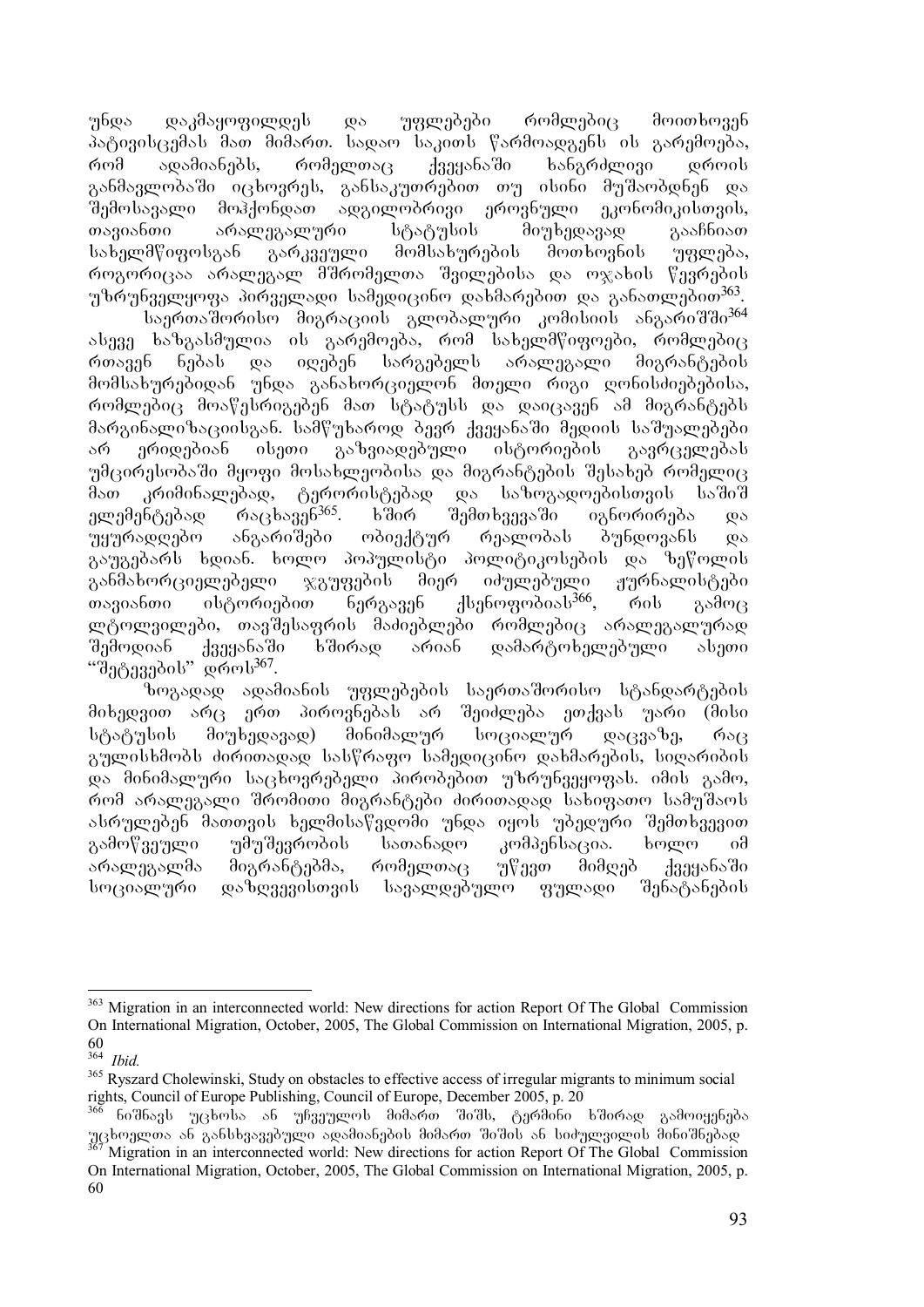განხორციელება უნდა მიიღონ შესაბამისი მომსახურება ან კომპენსაცია

Tanac mizanSewonilia manam sanam datoveben maspinZel qveyanas <sup>368</sup>. ამ მოთხოვნების ინტეგრაცია არაა სწრაფი, ერთხაზოვანი  $\delta$ როცესი. იგი ჩვეულებრივ საჭიროებს დროს, რეგრესული ხასიათისაა, შეიძლება ადვილად განვითარდეს ცხოვრების მხოლოდ ზოგ სფეროში  $\overline{\omega}$  bookside badaa saad saad sadaaladeebidad saadaa saadaa  $\overline{\omega}$  $\partial$ იგრანტებისგან ითხოვს მათი ქცევების ადაპტაციასა და ცხოვრების წესის შეცვლას. აღნიშნულ პროცესს მნიშვნელოვანი ინვესტიცია შეაქვს  $\alpha$ სოვრებაში, არა თავისი სირთულიდან გამომდინარე, არამედ თავისი ეკონომიკური, სოციალური და კულტურული დატვირთვით. იმის გათვალისწინებით, რომ საერთაშორისო მიგრაცია იზრდება, ქვეყნებმა და საზოგადოებებმა უნდა შეამცირონ ინტეგრაციის დივერსიფიკაციის წარმოქმნის შესაძლებლობა საერთაშორისო ღონეზე<sup>369</sup>.<br>დაკავშირებული მიონანიზმა სომინადა

imisaty roma 1960-bangob, 1967 მრომასთან დაკავშირებული საერთაშორისო<br>ნორმების არსებითი ფარგლები უფრო დაწვრილებით იქნეს არსებითი ფარგლები უფრო დაწვრილებით იქნეს შესწავლილი, როგორც ჩანს საჭიროა გამოიკვეთოს სფეციფიკური უფლებები და თავისუფლებები, რომელნიც შრომის ყველა უფლებებს ერთიან სახეს აძლევენ. ამის საჭიროება სახელმწიფო ვალდებულებების და ამ უფლებების შინაარსიდან გამომდინარეობს<sup>370</sup>.

## 1.3 ორმხრივი ხელშეკრულებების გავლენა მიგრაციაზე

საინტერესოა ორმხრივი ხელშეკრულებების გავლენა მიგრაციასა და სახელმწიფოთა პოლიტიკაზე. ძნელია მიგრაციულ ნაკადებზე<br>დასაქმების სქემების გავლენის განსაზღვრა. ეკონომიკური სქემების გავლენის განსაზღვრა. გკონომიკური თანამშრომლობისა და განვითარების ორგანიზაციის (ეთგო<sup>371</sup>) ზოგიერთ წევრ ქვეყანაში ორმხრივმა შეთანხმებებმა გააუმჯობესა მიგრაციული<br>ნაკადები (შვეიცარია, გერმანია). ამ შემთხვევაში დასაქმებულების ნაკადები (შვეიცარია, გერმანია). ამ შემთხვევაში დასაქმებულების ქცევაზე დიდ გავლენას ახდენს გაუმჯობესებული მიგრაციული მენეჯმენტი. რადგანაც ქვეყნის ინტერესებშია თავისი მშრომელების უკან დაბრუნება, ამიტომ სახელმწიფო ხელისუფლების ორგანოების მხრიდან ,კონტროლი გაუმჯობესებულია და შეთანხმებები არალეგალურ შიგრაციასაც უხშობენ გზებს. ზოგიერთმა ქვეყანამ წარმატებას მიაღწია უცხოელების და არალეგალური მიგრაციული ნაკადების შემცირებაში მშრომელთა დასაქმების პროგრამებით (აშშ).

<sup>-</sup><sup>368</sup> Ryszard Cholewinski, Study on obstacles to effective access of irregular migrants to minimum social rights, Council of Europe Publishing, Council of Europe, December 2005, p. 42

<sup>&</sup>lt;sup>369</sup> Migration in an interconnected world: New directions for action Report Of The Global Commission On International Migration, October, 2005 The Global Commission on International Migration, 2005, p.  $\frac{60}{370}$ 

ასბორნ ეიდე, კატარინა კრაუზე, ალან როსა, ეკონომიკური, სოციალური და კულტურული უფლებები, სახელმძღვანელო, მეორე განახლებული გამოცემა, ISBN 99940-58-69-X, თარგმანი ნანა ჯაფარიძე-ჭყიოძისა (თარგმანი განხორციელდა რაულ ვალენბერგის სახელობის ადამიანის უფლებათა და ჰუმანიტარული სამართლის<br>ინსტიტუტის, საქართველოს სახალხო დამცველისა და გაეროს განვითარების ინსტიტუტის, საქართველოს სახალხო დაშცველისა და გაეროს განვითარების<br>პროგრამის ერთობლივი პროექტის ფარგლებში, შვედეთის საერთაშორისო პროგრამის ერთობლივი პროექტის ფარგლებში, შვედეთის საერთაშორისო განვითარების სააგენტოს ფინანსური მხარდაჭერით) 2005, გვ. 267

<sup>&</sup>lt;sup>1</sup> http://ka.wikipedia.org/wiki/%E1%83%94%E1%83%97%E1%83%92%E1%83%9D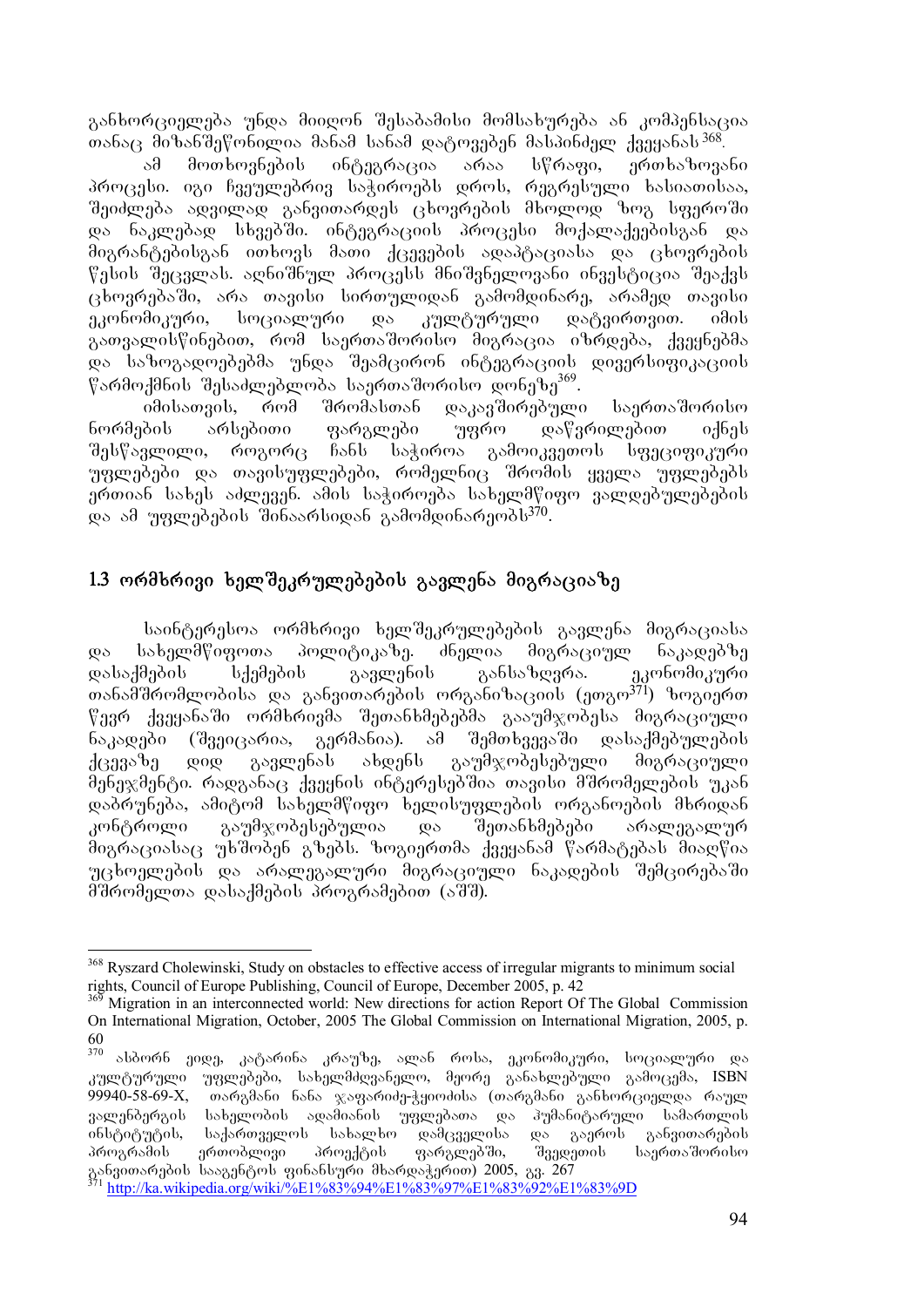არალეგალური დასაქმების გათვალისწინებით მიგრაციის ეფექტური კონტროლი ყველაზე უკეთ მიიღწევა იმ შემთხვევაში, როდესაც დასაქმების პოლიტიკაში გაითვალისწინება ქვეყნის ეკონომიკაში შრომითი ძალის საჭირო დონე $^{372}$ . ორმხრივი შეთანხმებების არსებობა ამგვარი პოლიტიკის გასატარებლად მნიშვნელოვანია.

ყველა შემთხვევაში დიდი დაინტერესებაა გრძელვადიან და განახლებად კონტრაქტებზე გაადვილებულ წვდომაზე. ორმხრივი შეთანხმებები მნიშვნელოვან პოლიტიკურ როლს თამაშობენ<br>ურთიერთთანამშრომლობის ინიცირებასა და მართვაში მონაწილე ურთიერთთანამშრომლობის ინიცირებასა და მართვაში მონაწილე სახელმწიფოებს შორის. კონტრაქტზე დაფუძნებული შრომითი მიგრაცია gs:ქტიურად წარმოადგენს მშრომელების დროებით საერთაშორისო გადაადგილებას და რეგულირდება მთავრობების, დამსაქმებლების ან ორივეს მიერ. თუკი ასეთი მიგრაციის დროს არ იქნება დაწესებული კონტროლი მთავრობებიდან, იგი შეიძლება არალეგალურ მიგრაციად ა<br>გადაიქცეს<sup>373</sup>. თუმცა კონტრაქტზე დაფუძნებული შრომითი მიგრაცია ხშირად შეიძლება ექსპლუატატორულ პირობებში აქცევდეს მშრომელებს და ამ მშრომელთა სპეციალურმა სტატუსმა ხელი შეუშალოს მათ საჭიროების შემთხვევაში სამართლებრივი და პოლიტიკური დახმარებების მიღებაში<sup>374</sup>. იაფი შრომითი ძალის იმპორტი მიმღებ  $f_3$ ეყნების მიმართულებით გამგზავნ ქვეყნებში პირდაპირი ინვესტიციების შემცირებას იწვევს, ხოლო მაღალკვალიფიციური მშრომელების მასიური გადინება ზემოთ სწევს მიგრაციისა და განვითარების პოლიტიკებს შორის შეჯერების საკითხს გამგზავნ ქვეყნებში. აქედან გამომდინარე ადამიანური რესურსების მენეჯმენტი და შრომითი მობილურობიდან<br>მიღებული — მოგება — ორივე — ხელშემკვრელი — მხარისათვის მიღებული მოგება ორივე ხელშემკვრელი მხარისათვის გასათვალისწინებელ ფაქტორებს წარმოადგენს<sup>375</sup>.

თავისთავად ცხადია, რომ არალეგალურ მიგრაციაზე არსებული მონაცემები არის მხოლოდ შეფასებითი, რადგან არალეგალი მიგრანტები ერიდებიან რეგისტრაციას. ხშირად ისინი ვიზით ან სამუშაოდ ნებადართულ ვადებს არღვევენ, ან ასრულებენ ნებადართული საქმიანობისგან განსხვავებულ სამუშაოს, რითაც არალეგალურ მდგომარეობაში ვარდებიან. არალეგალი მიგრანტები საშუალოდ<br>შეადგენენ მიგრანტების საერთო რაოდენობის 15-20 პროცენტს <u>შეადგენენ მიგრანტების საერთო რაოდენობის 15-20 პროცენტს</u> (დაახლოებით 30-40 მილიონი)<sup>376</sup>. პრაქტიკულად შეუძლებელია არალეგალური მიგრაციის სხვადასხვა ფორმების იმ რაოდენობის დათვლა რაც მსოფლიოს მასშტაბით ვლინდება.

ყველაზე საწყის მაკროეკონომიკურ დონეზე მიგრაციისა და ევოლუციის თანასწორობა დამოკიდებულია შემდეგი სამი შედეგის ურთიერთგავლენის ძალაზე: 1) შრომის მობილურობის გავლენა საშინაო

<sup>-</sup><sup>372</sup> Migration For Employment: Bilateral Agreements At A Crossroads - ISBN-92-64-10867-X, OECD 2004, p.25

<sup>373</sup> Robin Cohen, The Cambridge Survey of World Migration, University of Warwik, Cambridge University Press, 1995, p. 514

<sup>374</sup> Robin Cohen, The Cambridge Survey of World Migration, University of Warwik, Cambridge University Press, 1995, p. 514

<sup>&</sup>lt;sup>375</sup> Migration For Employment: Bilateral Agreements At A Crossroads – ISBN-92-64-10867-X, OECD 2004, p.24

<sup>&</sup>lt;sup>376</sup> International Migration Law and Policies in the Mediterranean Context, Round Table, Sanremo, 15-16 December, 2008, International Organization for Migration (IOM), International Institute of Humanitarian Law (IIHL), 2009, p. 49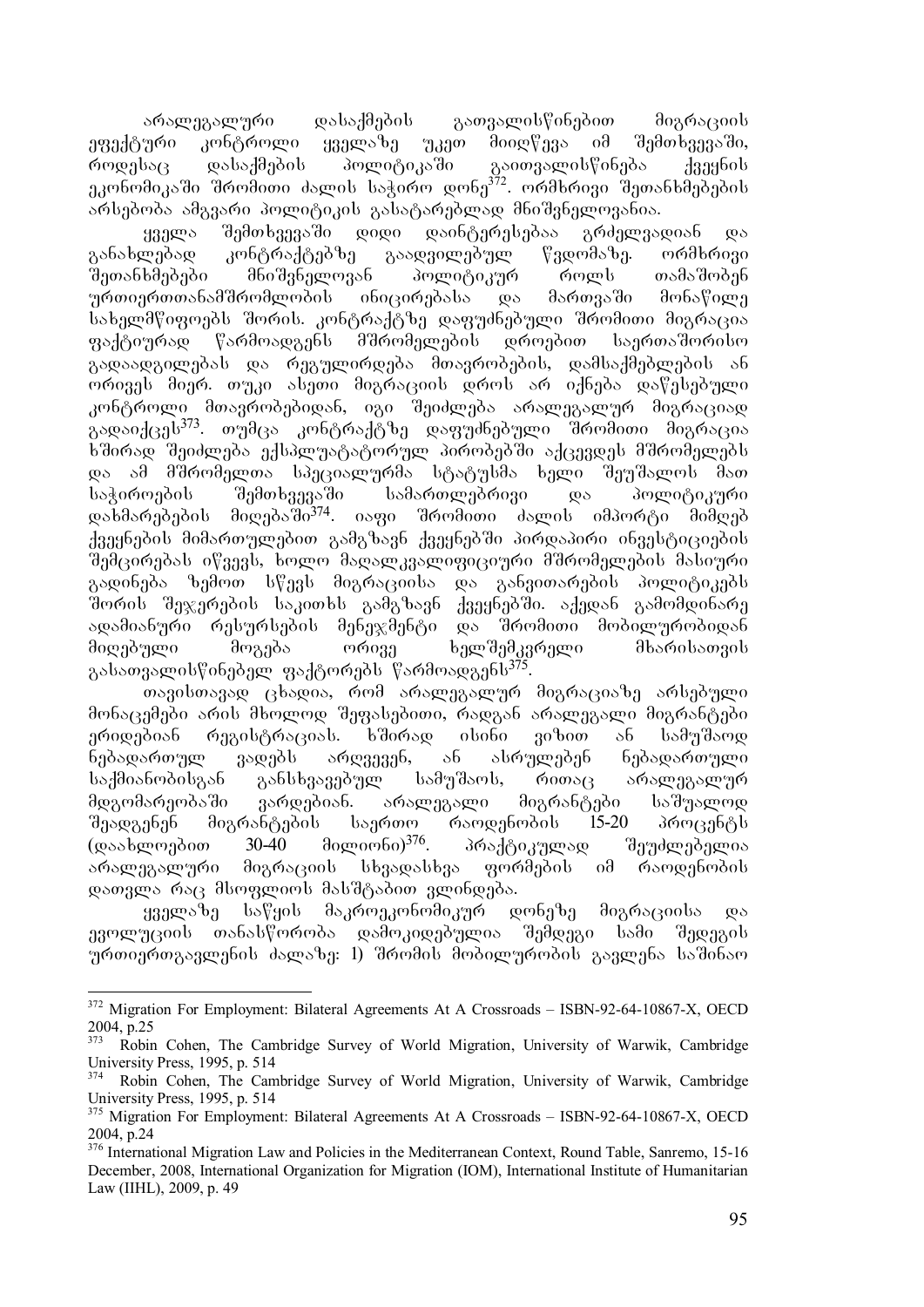მომსახურებით მომარაგების დონეზე, განსაკუთრებით შრომის სპეციფიური ტიპებით მომარაგების გათვალისწინებით; 2) მიგრაციის გავლენა საშინაო ეკონომიკის პროდუქტიულობაზე; და 3) ფულადი<br>გზავნილების შემოდინების გავლენა. ყველა ამ ფაქტორის ჯამი გზავნილების შემოდინების გავლენა. ყველა ამ ფაქტორის  $\chi$ ამი მოცემულ დროის მონაკვეთში ასახავს შრომითი მიგრაციის საერთო გავლენას ეკონომიკურ ზრდაზე<sup>377</sup>.<br>არსებობს ისეთი სახის

ეთი სახის არალეგალური მიგრაცია, როდესაც<br>\_კანონიერად ყოფნის უფლება, მაგრამ მუშაობს მიგრანტს გააჩნია კანონიერად ყოფნის უფლება, მაგრამ მუშაობს არალეგალურად. ასეთი სახის მიგრაცია სპეციალურ ყურადღებას<br>მოითხოვს<sup>378</sup>. ბოლო წლებში შეინიშნება მიგრაციის განვითარების \_ ბოლო წლებში შეინიშნება მიგრაციის განვითარების<br>ასპექტების გაფართოების ტენდენცია. განსაკუთრებით სხვადასხვა ასპექტების გაფართოების ტენდენცია. განსაკუთრებით აქცენტირებულია შრომითი მიგრაცია და ისეთი საკითხები, როგორიცაა  $\overline{\mathcal{H}}$ ოლუციის გავლენა ფულად გზავნილებზე, "ტვინების გადინებაზე",  $\sqrt[6]{8}$ რმოშობის ქვეყნებში დიასპორის ინვესტიციებზე, წარმოშობის და სამიზნე ქვეყნებს შორის ცირკულარულ შრომით მიგრაციაზე<sup>379</sup>.

როგორც ზემოთ აღვნიშნეთ არალეგალი მიგრანტების რაოდენობა მსოფლიოს მასშტაბით დიდია (ევროპაში არალეგალი მიგრანტების  $\sigma$ გოდენობა 7-8 მილიონია, აშშ-ში 11.8 მილიონი, სამხრეთ აფრიკაში 500 000 და ა.შ.). მაგრამ არასწორი იქნებოდა თუკი არალეგალურ მიგრაციას  $\alpha$ პოლიტიკის და არალეგალი მიგრანტების კრიმინალიზაციას. ლეგალური და არალეგალური მიგრაცია ერთი საერთო სისტემის ნაწილად უნდა აღვიქვათ. ეს ორივე მოვლენა წარმოადგენს წარმოშობის და დანიშნულების ქვეყნების მაკრო ფაქტორებზე საპასუხო მოქმედებებს. ამ მაკრო ფაქტორებს შორისაა დემოგრაფიული დისბალანსი, ეკონომიკური ზრდის განსხვავებული დონე, რისკების მინიმიზაციისთვის სხვადასხვა სოციალური და ეკონომიკური დაცვის მექანიზმების არსებობა და სხვა. თუმცა მაკრო ფაქტორებში განსხვავება არაა ადამიანთა მობილურობის ატომატურად გამომწვევი პირობა. მიგრაციის დაწყებაში შუალედურმა ფაქტორებმა უნდა ითამაშონ აქტიური როლი, როგორიცაა დანიშნულების ქვეყანაში არსებული პოლიტიკა, რომელიც განსაზღვრავს თუ რა რაოდენობის, რა მიზნით და რა კატეგორიის მიგრანტები მიიღოს. არალეგალურობა ამ პოლიტიკიდან გადახვევაა<sup>380</sup>. თუკი გავაანალიზებთ ამ მოვლენას, მივალთ დასკვნამდე, რომ ხშირად .<br>სახელმწიფოს პოლიტიკის არაადექვატურობასთან გვაქვს საქმე, რადგან<br>- ხშირ — შემთხვევაში — არალეგალური — მიგრაციული — ნაკადები xSir SemTxvevaSi aralegaluri migraciuli nakadebi ുკონომიკის ან გადაჭარბებულად სეგმენტირებული შროშითი ბაზრის მიერ მიიზიდება. ეს ისევ და ისევ ზედმეტად ამკრძალავი ხასიათის ანდა შრომით ბაზართან შეუსაბამო პოლიტიკის არსებობაზე მეტყველებს. შესაძლებელია მთავრობებმა დაუშვან

<sup>-</sup><sup>377</sup> World Migration 2008, Managing Labour Mobility in the Evolving Global Economy, Volume 4, IOM World Migration Report Series, International Oganization for Migration, 2008, p. 330

<sup>&</sup>lt;sup>378</sup> International Migration Law and Policies in the Mediterranean Context, Round Tabe, Sanremo, 15-16 December, 2008, International Organization for Migration (IOM), International Institute of Humanitarian Law (IIHL), 2009, p. 51

<sup>&</sup>lt;sup>379</sup> World Migration 2008, Managing Labour Mobility in the Evolving Global Economy, Volume 4, IOM World Migration Report Series, International Oganization for Migration, 2008, p. 328

<sup>&</sup>lt;sup>380</sup> International Migration Law and Policies in the Mediterranean Context, Round Tabe, Sanremo, 15-16 December, 2008, International Organization for Migration (IOM), International Institute of Humanitarian Law (IIHL), 2009, p. 51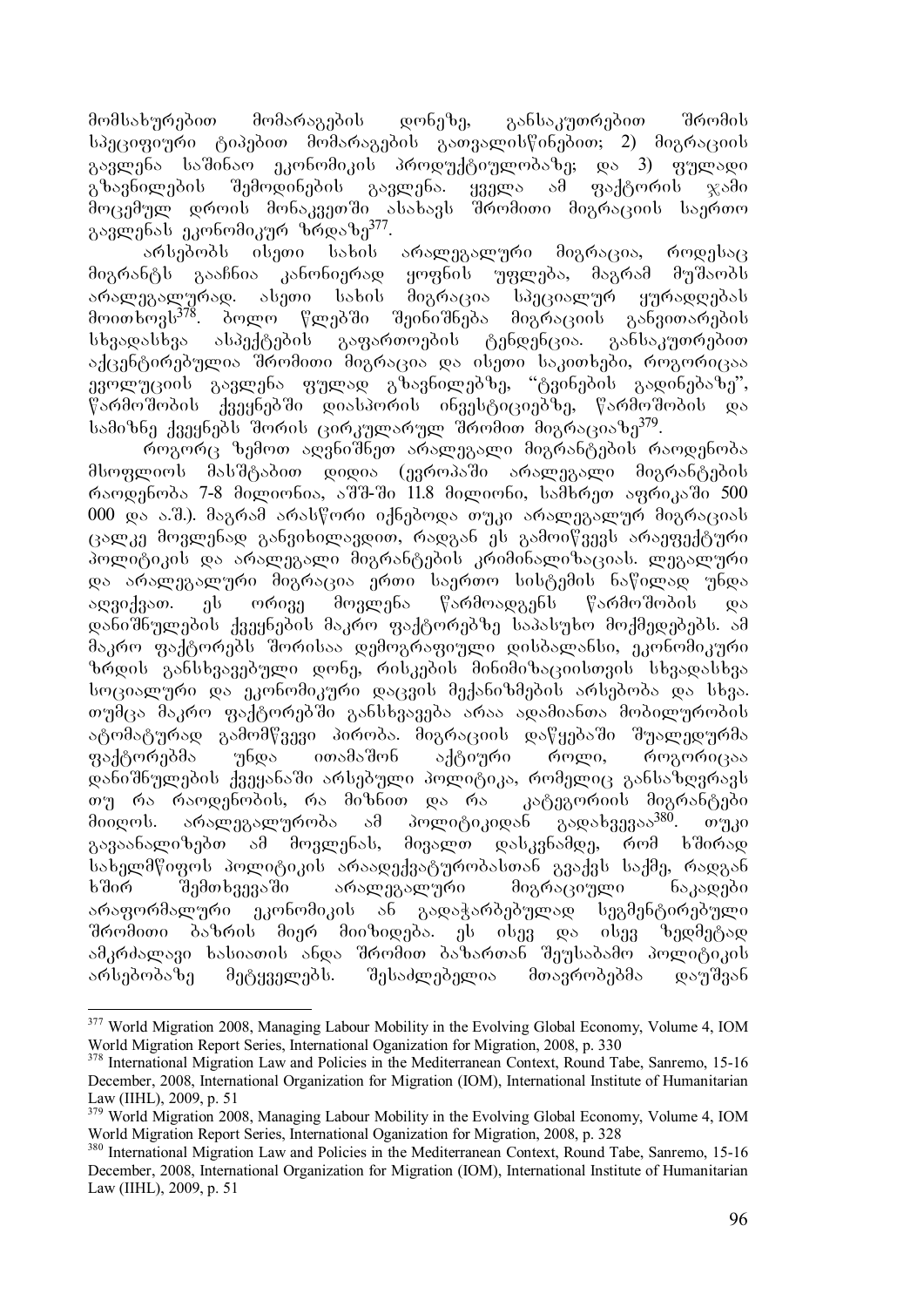არალეგალური მიგრაცია, რადგან პოლიტიკურად შეუძლებელი იყოს საკონტრაქტო დასაქმების სისტემის ჩამოყალიბება. თანაც<br>გასათვალისწინებელია, რომ კონტრაქტზე დაფუძნებულ შრომით გასათვალისწინებელია, რომ კონტრაქტზე დაფუძნებულ მიგრაციას, ინდივიდუალურ დროებით შრომით მიგრაციასა და არალეგალურ გადაადგილებებს შორის საზღვრის გავლება ძალიან  $\delta$ <sub>1</sub> $\sigma$ <sub>0</sub> $\delta$ <sup>381</sup>.

bაზგასასმელია ასევე ის ფაქტი, რომ წარმოშობის ქვეყანაში არსებულმა ზედმეტმა რეგულირების ნორმებმაც შეიძლება გამოიწვიოს არალეგალური მიგრაცია $382$ .

\_<br>მთავრობებს შესწევთ უნარი, რომ საქმიანი ურთიერთობებისთვის<br>ნტ მშრომელებს შეუმსუბუქონ ხარჯები. ეს მნიშვნელოვანია მიგრანტ მშრომელებს შეუმსუბუქონ ხარჯები. ეს მნიშვნელოვანია არალეგალური მიგრაციის შემცირების საკითხის მოსაგვარებლად. ამისთვის მიზანშეწონილი იქნებოდა ისეთი რეჟიმების შემოღება, რაც<br>თავისუფალ მიმოსვლას გახდიდა შესაძლებელს. ოფიციალურ თავისუფალ მიმოსვლას გახდიდა შესაძლებელს. ოფიციალურ დოკუმენტებზე ხარჯების შემცირება (როგორიცაა დაბადების მოწმობა, პასპორტი) არალეგალურ მიგრაციას შეამცირებდა. ზოგჯერ თვით<br>მიმღები ქვეყნის მოთხოვნიდან გამომდინარე მიგრაციის ხარჯები მიმღები ქვეყნის მოთხოვნიდან გამომდინარე მიგრაციის ხარჯები იზრდება. მაგალითად, კორეის რესპუბლიკის მოთხოვნაა მიგრანტების ოთველი დელი და კავით.<br>მიერ ჩასვლამდე ენის სწავლა, რაც მართალია ზრდის დასაქმებულის ხელფასს და ინტეგრაციის პროცესიც შედარებით ადვილი ხდება, მაგრამ სამაგიეროდ ამაზე გაწეული ხარჯებიც დამატებით ტვირთად აწვება მიგრანტს.

მიგრანტებისთვის ღირებული იქნება თუკი მათ საზღვარგარეთ ექნებათ წვდომა ინფორმაციაზე, რეგრესის უფლებაზე და უფრო ძლიერ<br>სოციალურ ქსელზე. უკანასკნელი შეამცირებს დამსაქმებელსა და სოციალურ ქსელზე. უკანასკნელი შეამცირებს დამსაქმებელსა და დასაქმებულს შორის არსებულ სიცარიელეს და დამსაქმებელი სააგენტოების არსებობის საჭიროებას, ასევე საშუალებას მისცემს მშრომელს დასაქმების შეთავაზებული ფართო შესაძლებლობიდან აირჩიოს თავისთვის ყველაზე შესაფერისი სამუშაო. მაგალითად, მალაიზიაში მიგრანტების ქსელები ინდონეზიელებს მანამდე აძლევენ საშუალებას ახალ ვაკანსიებზე მიიღონ ინფორმაცია, სანამ იგი ადგილობრივ მაცხოვრებლებამდე მივა. ევროკავშირის მიერ 2008 წელს ბამაკოში (მალის დედაქალაქი) საცდელი პროექტის ფარგლებში მოქმედი საინფორმაციო ცენტრი უზრუნველყოფს პოტენციურ მიგრანტებს  $\mu$ საზღვარგარეთ მუშაობისა და სწავლის ინფორმაციით $^{383}$ .

ิลადამწყვეტია ის, რომ სახელმწიფომ მოახდინოს საკუთარი დამსაქმებლების მიმართ გარკვეული წესების დადგენა. კარგი შედეგები მოქვს დასაქმებულის და დამსაქმებლის ურთიერთპასუხისმგებლობის არსებობას. საზოგადოებრივი ორგანიზაციების მიერ დასაქმების პირდაპირი ადმინისტრირება იქნებოდა ასევე კარგი მეთოდი შრომითი მიგრანტებისთვის სამუშაოს ძიებისას, თუმცა უნდა აღინიშნოს, რომ მართალია ასეთი სააგენტოების მიერ მომსახურების გაწევისთვის

<sup>381</sup> 381 Robin Cohen, The Cambridge Survey of World Migration, University of Warwik, Cambridge University Press, 1995, p. 514

<sup>&</sup>lt;sup>382</sup> International Migration Law and Policies in the Mediterranean Context, Round Tabe, Sanremo, 15-16 December, 2008, International Organization for Migration (IOM), International Institute of Humanitarian Law (IIHL), 2009, p. 51

<sup>&</sup>lt;sup>383</sup> Human Development Report 2009, Overcoming barriers: Human mobility and development, Published for the United Nations Development Programme (UNDP), 2009, p. 102-104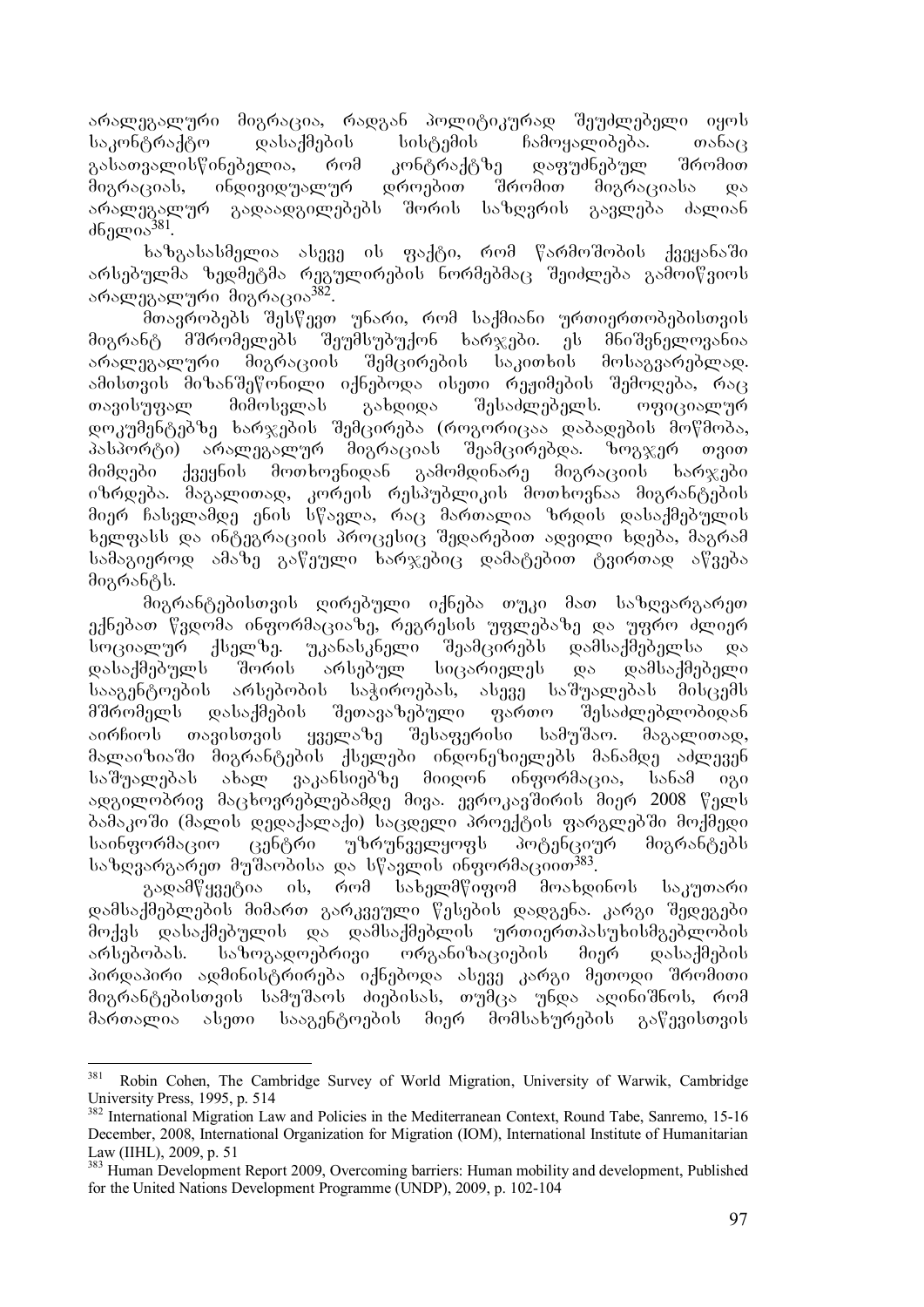მოთხოვნილი საფასური ზოგჯერ დაბალია, მაგრამ დრო რაც აქ პასუხის<br>მისაღებად შეიძლება დაიხარჯოს, მომავალ მიგრანტს ართმევს იმ შეიძლება დაიხარჯოს, მომავალ მიგრანტს ართმევს იმ<br>რომ მან მიგრაციის კანონიერი გზები გამოიყენოს. შემართებას, რომ მან მიგრაციის კანონიერი გზები გამოიყენოს. სამთავრობათშორისო ურთიერთთანამშრომლობა მნიშვნელოვანწილად განაპირობებს შრომითი ბაზრების ცვლილებების შესახებ ინფორმაციის გაზიარებას და გაღრმავებას, არალეგალური დასაქმების აღკვეთას,  $\overline{\tilde{u}}$ რდის კონტრაქტით მომუშავე დასაქმებულების დაცვის მექანიზმებს $^{384}$ .

მაგრამ მშრომელთა საზოგადოებას ესაჭიროება ისეთი სისტემა, რომელიც უსაფრთოებაზე, თანასწორობაზე, ორგანიზაციულობასა და იმიგრაციის რეფორმისკენ იქნება მიმართული. იმიგრაციული სტატუსის<br>გამო ადამიანების უფლებების ან პრივილეგიების იგნორირებას გამო ადამიანების უფლებების ან პრივილეგიების იგნორირებას უთანასწორობამდე მივყავართ<sup>385</sup>. სამწუხაროდ არამოქალაქეთა მიმართ<br>სხვადასხვა ფორმით უპატივცემულობა არაა ახალი ფენომენი.<sup>386</sup> სხვადასხვა ფორმით უპატივცემულობა არაა ახალი ფენომენი.<sup>386</sup><br>ეკონომიკის გლობალიზაციამ საფრთხე აქცია ისეთ კომპონენტად, ეკონომიკის გლობალიზაციამ საფრთხე აქცია ისეთ რომელიც თითქოსდა იქცა აუცილებელ პირობად გაზრდილი ეკონომიკური ელასტიურობის და შეჯიბრებითობის ფონზე. თანამედროვე მსოფლიოს გლობალიზაციის ინტენსიური პროცესი იწვევს საერთაშორისო მიგრაციული ნაკადების არა მხოლოდ რაოდენობრივ ზრდას, არამედ ამ პროცესის თვისობრივ ცვლილებასაც. "ტვინების გადინების" უკონტროლობა მესამე მსოფლიოს ქვეყნების ეკონომიკურ,  $\delta$ ექნოლოგიურ და სამეცნიერო ჩამორჩენას კიდევ უფრო გააძლიერებს, რაც გაზრდის ღარიბი და უღარიბესი ქვეყნებიდან საერთაშორისო

უკანონო მიგრაციას<sup>387</sup>.<br>— მიგრაციის — მართვის მიგრაციის მართვის პროგრამებს, მათ შორის შრომაზე<br>თვებისა და სამუშაო ვიზის გაცემის სისტემებს, შეუძლიათ ნებართვებისა და სამუშაო ვიზის გაცემის სისტემებს, შეუძლიათ ნაწილობრივ მოაგვარონ არალეგალური მიგრანტების რიცხოვნობის ზრდასთან დაკავშირებული პრობლემები და ხელი შეუწყონ მუშახელის დროებით მიგრაციას. ასეთ პროგრამებში წინასწარ არის ჩადებული კვალიფიკაცია მიღებული შრომითი მიგრანტების სამშობლოში დაბრუნების სტიმულირების მექანიზმებიც. ამას გარდა დროებითი მიგრაციის პროგრამებს იმიგრაციული ქვეყნებისთვის მთელი რიგი უპირატესობები გააჩნია: სოციალური ზეწოლის შესუსტება; მიგრანტთა მუდმივ საცხოვრებლად გადმოსვლაზე კონტროლის შესაძლებლობა; ასეთ მიგრანტთათვის გარანტირებული შრომითი მოწყობის გამო მცირდება მიმღები ქვეყნის ბიუჯეტზე ზეწოლა და იზრდება სახელმწიფო შემოსავლები<sup>388</sup>. იმიგრაციის პოლიტიკამ უნდა გახადოს შესაძლებელი  $\sigma$ ავისუფალი გადაადგილება, მაგრამ გადაადგილების თავისუფლების

<sup>-</sup><sup>384</sup> Human Development Report 2009, Overcoming barriers: Human mobility and development, Published for the United Nations Development Programme (UNDP), 2009, p. 102-104

<sup>&</sup>lt;sup>385</sup> David Bacon, Illegal People, How Globalization Creates Migration and Criminalizes Immigrants, Beacon Press, Boston, 2008, p. 259

<sup>386</sup> R.E. Bilsborrow, Graeme Hugo, A.S. Oberai and Hania Zlotnik, International Migration Statistics, Guidelines for Improving Data Collection Systems, A Study Published with the Financial Support of the United Nations Population Fund (UNFPA), International Labour Office, Geneva, International Labour Organization, 1997, p. 6

ნათია ჰელიძე, შრომითი ემიგრაცია პოსტსაბჭოთა საქართველოში, ივანე  $\infty$ ავახიშვილის სახელობის თბილისის სახელმწიფო უნივერსიტეტის, მიგრაციის კვლევის ცენტრი, თბილისი, 2006, გვ. 46

ob. წინა სქოლიო, გვ. 107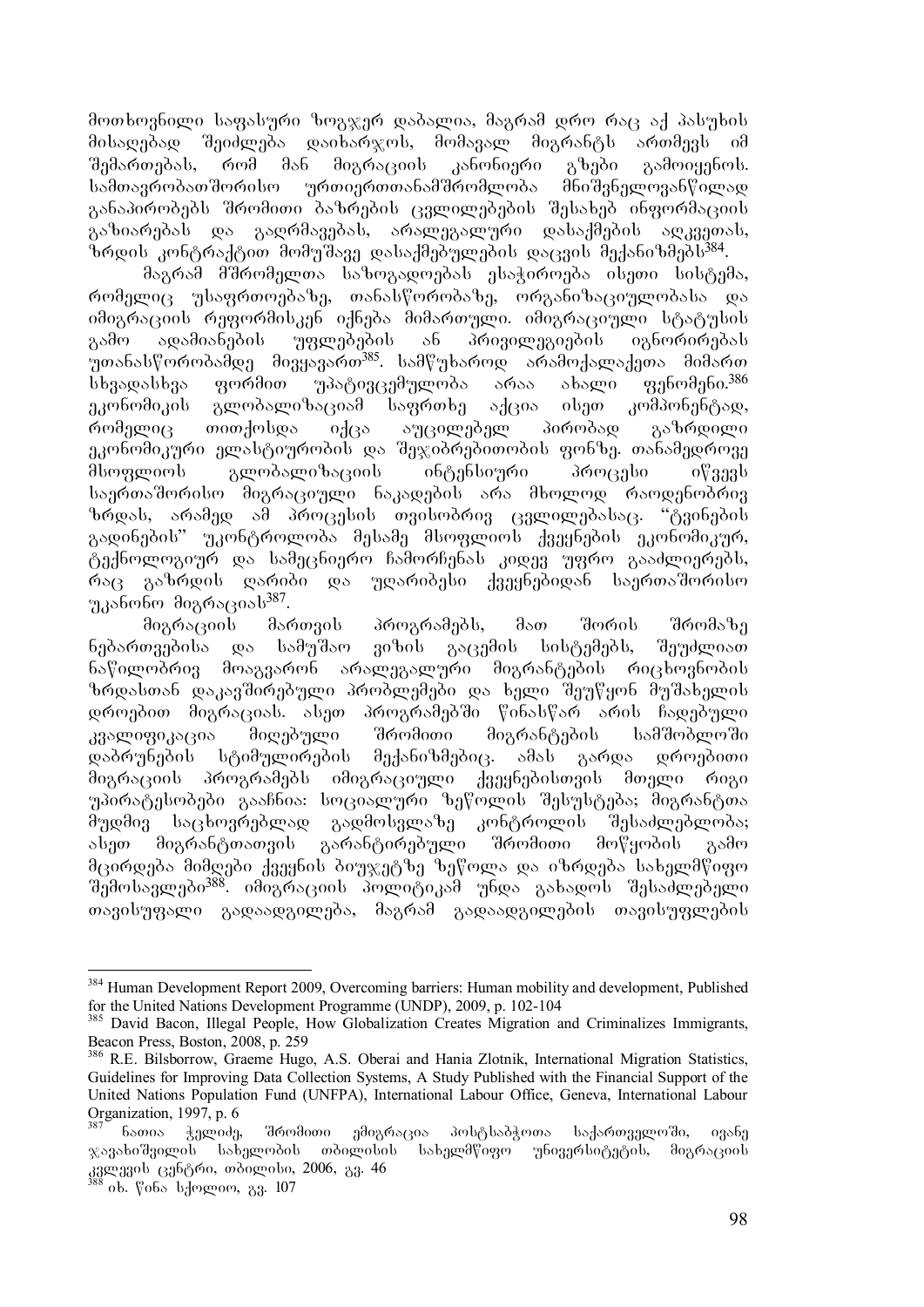დაკარგვა არ უნდა გახდეს დამსაქმებლების მიერ მშრომელთა შეძენის საფასური<sup>389</sup>.

უპირველეს ყოვლისა, აუცილებელია განისაზღვროს მართვის ობიექტი ანუ რისი მართვა გვსურს. მართვის სტრატეგია საჭიროა არა მხოლოდ მიგრანტთა ნაკადებისა და მათი ინტეგრაციისათვის მიმღები<br>ქვეყნის საზოგადოებაში. დღეს მართვის საგანს წარმოადგენს  $\frac{1}{3}$ გლობალური მიგრაციული ბიზნესი, რომელიც მოიცავს სამთავრობო, arasamTavrobo da saerTaSoriso organizaciebs, dasaqmebis kerZo .<br>ტურისტულ კომპანიებს, ტრანსპორტისა და კომუნიკაციების ქსელებს, იურიდიულ და კონსალტინგურ ფირმებს,<br>პროფკავშირებს, დამქირავებელთა და მიგრანტთა გაერთიანებებს, დამქირავებელთა და მიგრანტ<br>დიასპორებს, სპეციალურ სათვისტომოებს, დიასპორებს, სპეციალურ დანაშაულებრივ \_საზოგადოებებს (მექსიკური "კოიოტები", "შენავეები", კონტრაბანდისტები,<br>\_დამსაქმებელი \_ სააგენტოები \_ შესაბამისი \_ ლიცენზიების \_ გარეშე \_ ან დამსაქმებელი სააგენტოები შესაბამისი ლიცენზიების გარეშე ან ვადაგასული ლიცენზიებით). ცხადია, რომ ეს მიგრაციული ბიზნესი

შესაძლოა წარმართულ იქნეს კანონიერი და უკანონო გზით<sup>390</sup>.<br>არემოთქმულიდან — გამომდინარე — შეიძლება — ითქვ ზემოთქმულიდან გამომდინარე შეიძლება ითქვას, რომ<br>ეგალური მიგრაციის ძირითადი გამომწვევებია არაფორმალურ არალეგალური მიგრაციის ძირითადი გამომწვევებია არაფორმალურ ეკონომიკაში შრომითი მიგრაციის დიდი მოთხოვნა, რასაც ზოგჯერ ემატება მიმღები და დანიშნულების ქვეყნების გეოგრაფიული სიახლოვე, ფოროვანი საზღვრები და არაადექვატური პოლიტიკების არსებობა<sup>391</sup>.

აუცილებლად უნდა აღინიშნოს, რომ ყველა მიგრანტს არ აქვს სამედიცინო მომსახურებაზე ერთნაირი წვდომა. მუდმივი სტატუსის მქონე მიგრანტებს მეტი წვდომა აქვთ დროებითი სტატუსის მქონე მიგრანტებთან შედარებით. ამასთან არალეგალი მიგრანტების უფლება ამ მომსახურებაზე უფრო შეზღუდულია. თუმცა ზოგ ქვეყანაში, როგორიცაა ესპანეთი და პორტუგალია, ყველა შრომით მიგრანტს ჯანდაცვის მომსახურებაზე თანაბარი უფლებები აქვთ. ჩინეთში ქვეყნის შიდა შრომითი მიგრანტების სამედიცინო მომსახურებაზე წვდომა მჭიდრო კავშირშია მათ იურიდიულ საცხოვრებელთან. არაბეთის გაერთიანებულ საამიროებში ეს უფლება ემირატზეა დამოკიდებული, თუმცა აბუდაბსა<br>და დუბაის საამიროებში აუცილებელი დაზღვევის პროგრამები და დუბაის საამიროებში აუცილებელი დაზღვევის პროგრამები მოქმედებს. კანადაში ყველა რეზიდენტს აქვს უფლება ჯანდაცვის დაზღვევაზე და პერიფერიული ხელისუფლების ორგანოები განსაზღვრავენ თუ ვინ ითვლება რეზიდენტად<sup>392</sup>.

პრაქტიკაში მიგრანტების წინაშე ჯანდაცვის სისტემის წვდომაზე<br>რები ძირითადად ფინანსური მდგომარეობის და სტატუსიდან ბარიერები ძირითადად ფინანსური მდგომარეობის და გამომდინარე იმართება. განსაკუთრებით ეს არალეგალ მიგრანტებს

<sup>389</sup> David Bacon, Illegal People, How Globalization Creates Migration and Criminalizes Immigrants, Beacon Press, Boston, 2008, p. 260<br><sup>390</sup> ნათია ჭელიძე, შრომითი

<sup>-</sup>ნათია ჭელიძე, შრომითი ემიგრაცია პოსტსაბჭოთა საქართველოში, ივანე<br>ახიშვილის სახელობის თბილისის სახელმწიფო უნივერსიტეტის, მიგრაციის  $\infty$ ავახიშვილი $\overline{b}$  სახელობის თბილისის  $k$ ദ്ദുജുദ്ദാം ദ്രാ $k_0$ ന്ന്, ന്യായുക 2006,  $\delta$ 3. 108

International Migration Law and Policies in the Mediterranean Context, Round Tabe, Sanremo, 15-16 December, 2008, International Organization for Migration (IOM), International Institute of Humanitarian Law (IIHL), 2009, p. 53

<sup>&</sup>lt;sup>392</sup> Human Development Report 2009, Overcoming barriers: Human mobility and development, Published for the United Nations Development Programme (UNDP), 2009, p. 86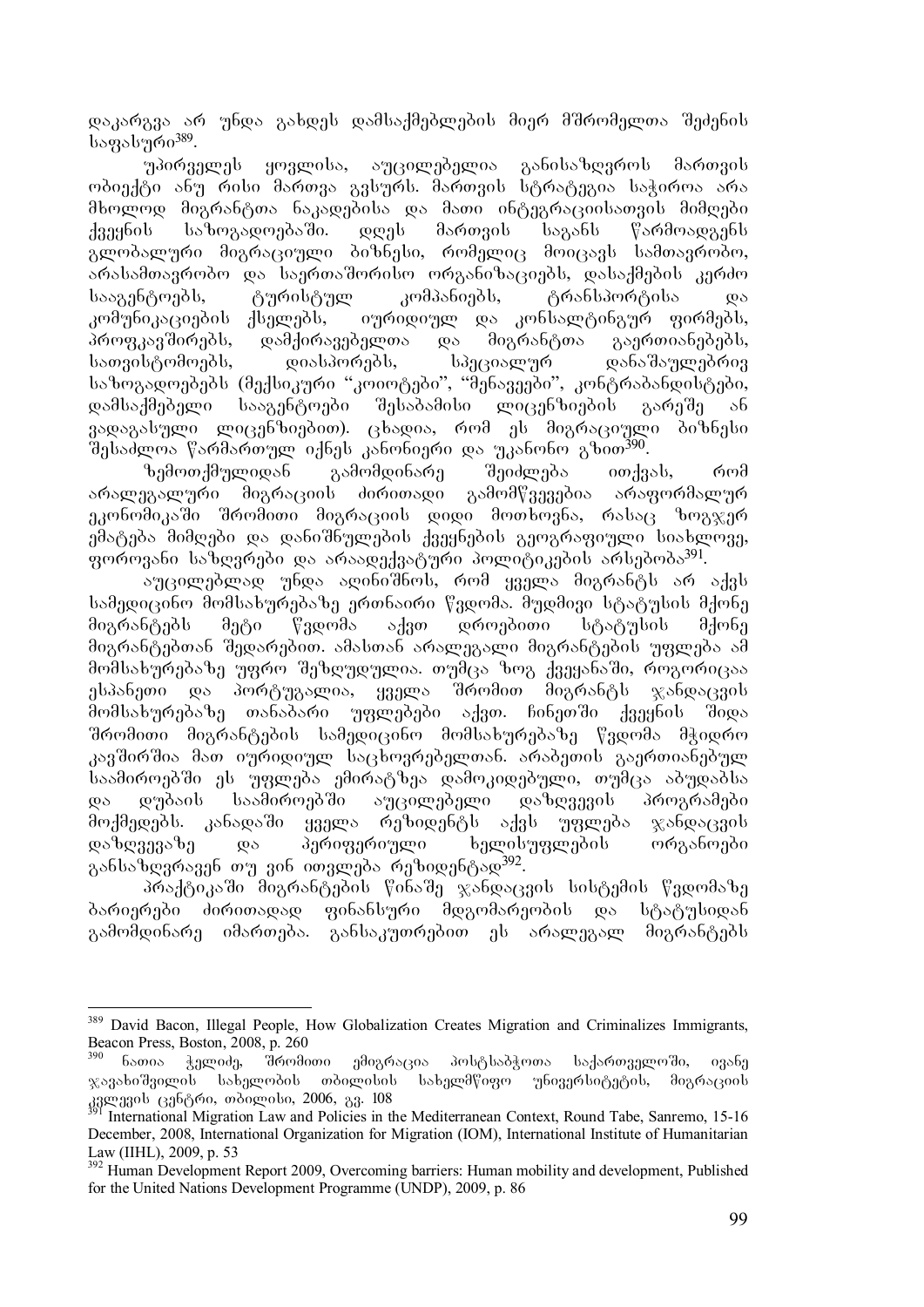ეხებათ<sup>393</sup>. საფრანგეთში, გერმანიასა და შვედეთში არსებობს არალეგალ შიგრანტთა სამედიცინო მომსახურებაზე მოხსენებების გაკეთების ვალდებულება, რაც შეიძლება გახდეს უნდობლობის მიზეზი პაციენტსა<br>და მომსახურების გამწევს შორის და დააფრთხოს მიგრანტები da momsaxurebis gamwevs Soris da daafrTxos migrantebi სამედიცინო მომსახურების გაწევის მოთხოვნისგან. არაბულ სახელმწიფოთა ლიგის ქვეყნებში, თუკი მარტოხელა მშრომელი<br>მიგრანტი ქალბატონი ფეხმძიმედაა, მას მაშინვე დეპორტაციას ggbddodggos, dsb ds'do639 ggdoo68500sb  $u_{\text{JJ}}$ gang $\frac{1}{2}$ 6<sup>394</sup>.

adamianis uflebaTa ligis saerTaSoriso federacia<sup>395</sup> საფრანგეთის წინააღმდეგ საქმეში<sup>396</sup> ევროპის საბჭოს მინისტრთა<br>კომიტეტმა დაადგინა ევროპის სოციალური ქარტიის მე-17 მუხლის კომიტეტმა დაადგინა ევროპის სოციალური ქარტიის მე-17 დარღვევა, რომელიც ეხება ბავშვთა და ახალგაზრდების სოციალურ და<br>ეკონომიკურ დაცვის უფლებას. კომიტეტმა ჩათვალა, რომ ქარტიის  $\overline{\text{a}}$ მონომიკურ დაცვის უფლებას. კომიტეტმა ჩათვალა, რომ ამკრძალავი ჩარჩოების გავრცელება არ შეიძლება განსაკუთრებულად მოწყვლადი ადამიანთა ჯგუფის, კერძოდ ბავშვების და არალუგალი შიგრანტების მიმართ, განსაკუთრებით როდესაც ეს აკრძალვა ადამიანის ერთ-ერთ ფუნდამენტურ უფლებათაგანს (სამედიცინო მომსახურებას) .<br>ეხება. ქარტიის 1-17 მუხლებში მთელი რიგი სოციალური აკრძალვებისა<br>"მეიძლება \_ ამ \_ კონკრეტულ \_ "მემთხვევაში \_ გახდეს \_ ბავშვებისთვის შეიძლება ამ კონკრეტულ შემთხვევაში გახდეს ბავშვებისთვის სამედიცინო მომსახურების გაუწევლობის და მათი ამ მომსახურების<br>გარეშე დატოვების მიზეზი<sup>397</sup>. კომიტეტი ადამიანის დირსების გარუშე დატოვების შიზეზი<sup>397</sup>. კომიტეტი ადამიანის დირსების პატივისცემის ერთ-ერთ წინაპირობად თვლის სამედიცინო მომსახურებაზე უფლებას და მიიჩნევს, რომ უცხოელთა მიმართ<br>ევროკავშირის წევრი სახელმწიფოს ტერიტორიაზე ამ უფლების ევროკავშირის წევრი სახელმწიფოს ტერიტორიაზე ამ უფლების უგულებელმყოფელი ნებისმიერი კანონმდებლობა ან მიღებული პრაქტიკა<br>იმ შემთხვევაშიც კი, თუ უცხოელი არაკანონიერად იმყოფება ამ ც კი, თუ უცხოელი არაკანონიერად იმყოფება ამ<br>\_ტერიტორიაზე, წინააღმდეგობაში მოვა ქარტიის სახელმწიფოს ტერიტორიაზე, წინააღმდეგობაში მოვა ქარტიის მოთხოვნებთან<sup>398</sup>. ეს საქმე გვიჩვენებს, რომ სტატუსის მიუხედავად არამოქალაქეები შეიძლება რეალურად იქნენ დაცულნი საერთაშორისო ინსტრუმენტების მეშვეობით.

იმიგრაციულ ნაკადებზე დაკვირვების შედეგად, უახლოესი 20 წლის განმავლობაში მიგრაციული ტენდენციები განპირობებული იქნება ქალი მიგრანტების რაოდენობის ზრდით – საერთაშორისო მიგრაციულ ნაკადებზე გლობალიზაციის გავლენით ყალიბდება უახლესი 20 წლის მიგრაციული ტენდენციები: მიგრაციის გლობალიზაცია, ინტენსიფიკაცია, სტრატიფიკაცია, პოლიტიზაცია, "ელიტთა" მიგრაცია. მიგრაციის

<sup>-</sup><sup>393</sup> Paola Pace, Migration and the Right to Health: a Review of European Community Law and Council of Europe Instruments, N12, International Migration Law, IOM, International Organization for Migration, 2007, p. 21

<sup>&</sup>lt;sup>394</sup> Human Development Report 2009, Overcoming barriers: Human mobility and development, Published for the United Nations Development Programme (UNDP), 2009, p. 86

http://en.wikipedia.org/wiki/International\_Federation\_of\_Human\_Rights\_Leagues

<sup>&</sup>lt;sup>396</sup> European Committee of Social Rights, Decision on the Merits Complaint No. 14/2003, By the International Federation of Human Rights Leagues (FIDH) v. France International Federation of Human Rights Leagues (FIDH) v. France http://www.coe.int/t/dghl/monitoring/socialcharter/complaints/CC14Merits\_en.pdf

<sup>397</sup> *Ibid.,* 398 *Ibid.,*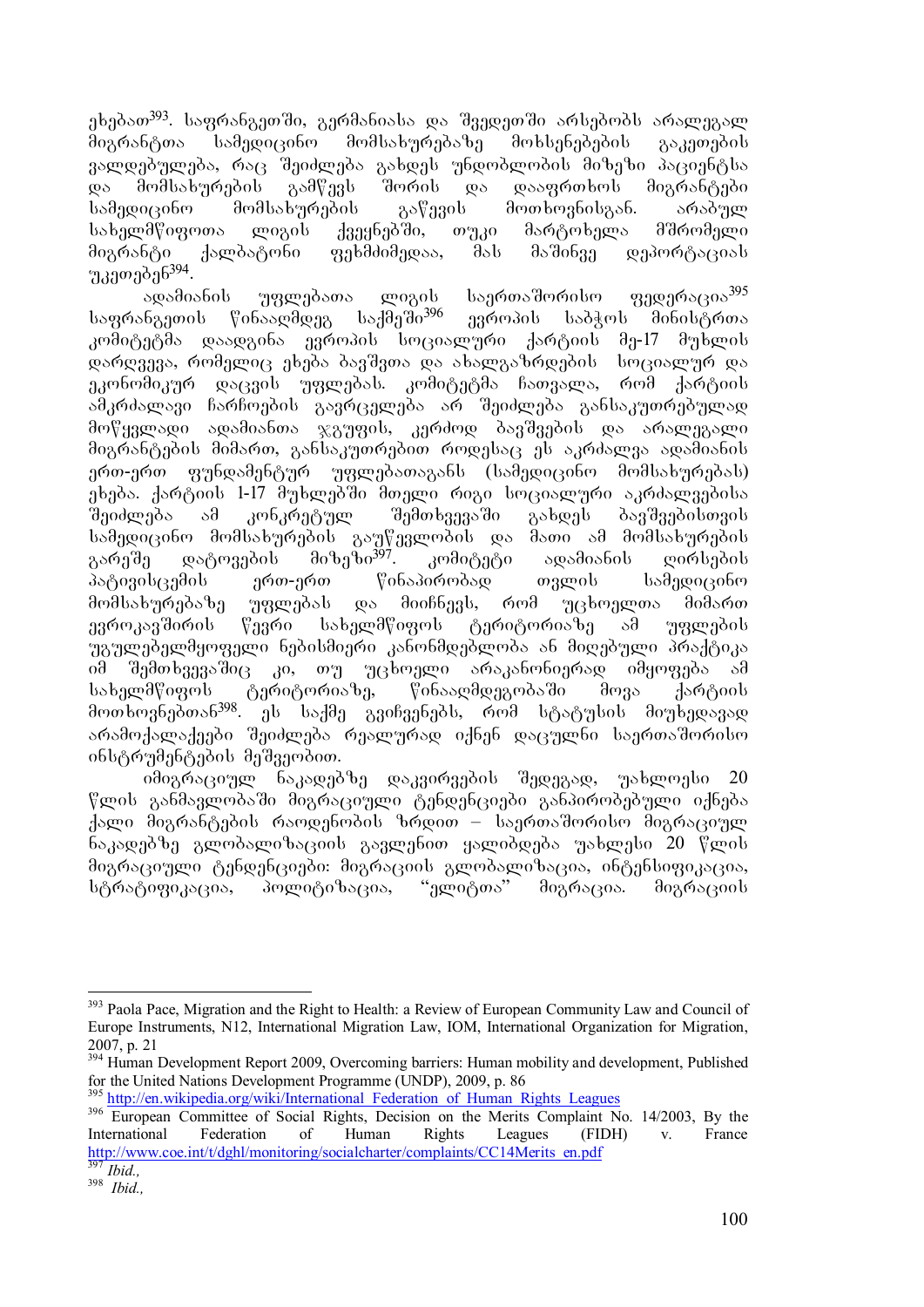ფემინიზაცია ითვლება შრომითი მიგრაციის განვითარების ახალ  $a^{8}$ აპად<sup>399</sup>.

კონტროლის განხორციელება აუცილებელია არალეგალური მიგრაციის გადამწყვეტი ფაქტორების გათვალისწინებით. ტრანზიტული ქვეყნების როლი მნიშვნელოვანია, რადგან არალეგალ მიგრანტებს უმეტესწილად ჯერ მათი გავლა უწევთ სანამ მოხვდებიან დანიშნულების<br>ქვეყანაში. შესაბამისად, ამ ქვეყნებში ხდება შუამავლების დიდი შესაბამისად, ამ ქვეყნებში ხდება შუამავლების დიდი<br>, ჩარევა არალეგალი მიგრანტების გადაადგილების რაოდენობით ჩარევა არალეგალი მიგრანტების გადაადგილების პროცესში და მიგრანტთა ექსპლუატაცია და შეურაცხყოფა<sup>400</sup>. ხაზგასასმელია, რომ ადამიანებით ვაჭრობა იდენტური არ არის არალეგალური მიგრაციისა. ადამიანებით ვაჭრობის შემთხვევაში ხდება ლეგალური არხების გამოყენებაც (რასაც ხშირად იყენებენ კრიმინალური  $\varrho$ აჯგუფებები).  $\varrho$ აზარალებულთა ჯგუფებში ხვდებიან როგორც ქალები, ისე მამაკაცები და ბავშვებიც. ქალების ტრეფიკინგი (რაც გაიგივებულია იძულებით თუ ნებაყოფლობით პროსტიტუციასთან) ორგანულადაა დაკავშირებული შრომით მიგრაციასთან და მის ერთ-ერთ ფორმას<br>წარმოადგენს<sup>401</sup>. თუმცა დანიშნულების ქვეყანასთან შეთანხმება წარმოადგენს<sup>401</sup>. თუმცა დანიშნულების ქვეყანასთან შეთანხმება<br>გარკვეულწილად გარანტორია იმისა, რომ ტრანზიტულ ქვეყანაში გარკვეულწილად გარანტორია იმისა, რომ ტრანზიტულ ქვეყანაში არალეგალური მიგრაცია შეწყდეს. მნიშვნელოვანია მიგრანტთა დროებითი სამყოფელის და რეპატრიაციის ბანაკების დაფინანსების პრობლემაც.

## 2. არალეგალური მიგრაცია და მისი შემცირებისკენ მიმართული დონისძიებები

გლობალური არალეგალური შრომითი მიგრაცია იზრდება, მატულობს არალეგალ შრომით მიგრანტთა რაოდენობა, მაგრამ ბოლო წლებში საერთაშორისო და რეგიონალურ დონეზე განვითარების<br>თანადროულად არალეგალ შრომით მიგრანტთა უფლებებიც თანადროულად არალეგალ შრომით მიგრანტთა უფლებებიც ფართოვდება $^{402}$ . მთავრობებიც მუდმივად ვერ მოახდენენ არალეგალ შრომით მიგრანტთა უფლებების იგნორირებას, ამიტომ ისინი ცდილობენ გაზარდონ მმართველობითი შესაძლებლობები მიგრაციის სპექტრის ორივე მხარეს (იგულისხმება როგორც მიგრანტთა წარმოშობის ისე მათი დამსაქმებელი ქვეყნები), საზოგადოების, მიგრანტებისა და სახელმწიფოს

<sup>399</sup> ნათია ჭელიძე, შრომითი ემიგრაცია პოსტსაბჭოთა საქართველოში, ივანე  $\chi$ ავახიშვილის სახელობის თბილისის სახელმწიფო უნივერსიტეტის, მიგრაციის 33 magaal (306660, ook ook 000 magaal 000 magaal 000 magaal 000 magaal 000 magaal 000 magaal 000 magaal 000 magaal 000 magaal 000 magaal 000 magaal 000 magaal 000 magaal 000 magaal 000 magaal 000 magaal 000 magaal 000 maga

International Migration Law and Policies in the Mediterranean Context, Round Tabe, Sanremo, 15-16 December, 2008, International Organization for Migration (IOM), International Institute of Humanitarian Law (IIHL), 2009, p. 53-54<br><sup>401</sup> ნათია ჭელიძე, შრომითი

<sup>-</sup>ნათია ჭელიძე, შრომითი ემიგრაცია პოსტსაბჭოთა საქართველოში, ივანე<br>ახიშვილის სახელობის თბილისის სახელმწიფო უნივერსიტეტის, მიგრაციის  $\infty$ გვახიშვილის სახელობის თბილისის სახელმწიფო  $k_{\rm B}$ ggerggob (306666, moogoobo, 2006,  $\overline{\phantom{a}33}$ . 59

<sup>402</sup> New International Human Rights Standards on Unauthorized Immigrant Worker Rights: Seizing an Opportunity to Pull, Beth Lyon, Villanova University School of Law, Public Law and Legal Theory, Working Paper No. 2006-06, April 2006, p. 551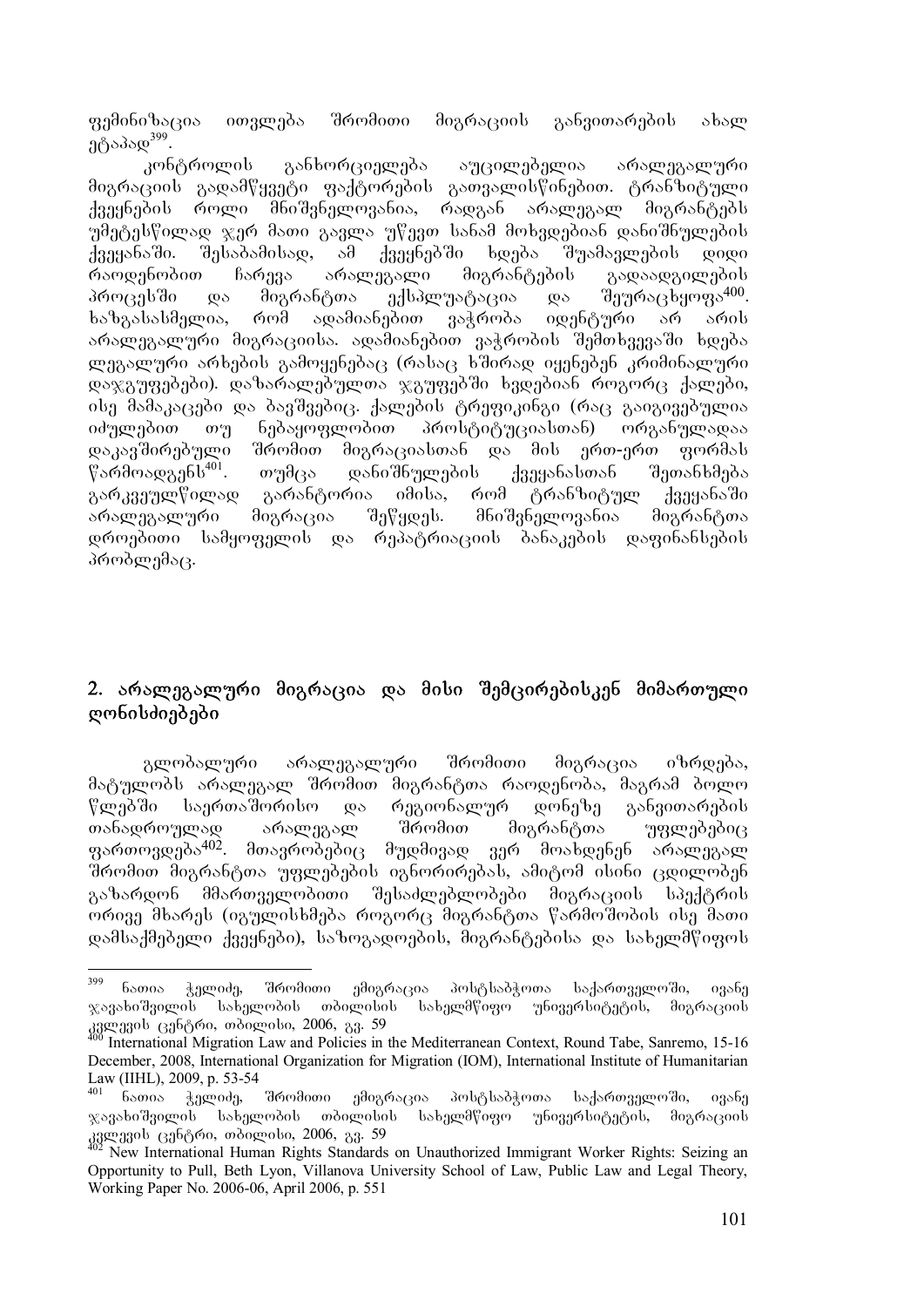სასარგებლოდ<sup>403</sup>. მთავრობებს თავისი საზღვრების გახსნა სავაჭროდ და

კაპიტალის შემოსადინებლად უფრო აწყობთ ვიდრე მიგრაციისთვის<sup>404</sup>.<br>"მსო-ს მიერ მიღებული კონვენცია №143 შეურაცხმყოფ შსო-ს მიერ მიღებული კონვენცია №143 შეურაცხმყოფელ პირობებში მიგრაციისა და მიგრანტ მუშაკთა თანაბარი მოპყრობისა და SesaZleblobebis Sesaxeb405 da aseve saerTaSoriso konvencia ື მრომითი მიგრანტების და მათი ოჯახის წევრების დაცვის შესახებ<sup>406</sup><br>განსაკუთრებითაა აღსანიშნავი, რადგან მოიცავს არალეგალურ განსაკუთრებითაა აღსანიშნავი, რადგან მოიცავს არალეგალურ მდგომარეობაში მყოფი შრომითი მიგრანტების დაცვის არაორაზროვან<br>დებულებებს<sup>407</sup>. მიუხედავად იმისა, რომ ადამიანის უფლებათა მიუხედავად იმისა, რომ ადამიანის უფლებათა საერთაშორისო სამართლის ნორმები ერცელდება ყველა პიროვნებაზე ეროვნების და სამართლებრივი მდგომარეობის მიუხედავად, არც ერთ სხვა ადამიანის უფლებათა დაცვის ფუნდამენტურ ინსტრუმენტში არ მოიძებნება პირდაპირ დადგენილი დებულებები რომლებიც დაიცავდნენ aralegalur mdgomareobaSi myof SromiT migrantebs408.

\_ ძალის ყოველწლიური კითხვარები წარმოადგენს<br>ააკავშირებულ ყველაზე მდიდარ წყაროს. მათში მიგრაციასთან დაკავშირებულ ყველაზე მდიდარ წყაროს. მათში შეტანილია მოქალაქეობასთან, დაბადების ადგილთან, ამჟამინდელ სამყოფელთან, მიგრაციის მიზეზებთან დაკავშირებული კითხვები.

ყველაზე ყოვლისმომცველი და ცენტრალიზებული მონაცემთა ბაზა სკანდინავიის ქვეყნებს აქვთ. ყველა მნიშვნელოვანი ფაქტი (დაბადება, სიკვდილიანობა, ქორწინებები) და დემოგრაფიული მახასიათებლები, როგორიცაა ასაკი, ოჯახური მდგომარეობა, მოქალაქეობა, შვილების რაოდენობა და სხვა, მიბმულია პირად საინდენტიფიკაციო ნომერთან და აღნიშნული პირადი ნომერი კი მოსახლეობის მთავარ რეესტრში მინიჭებული აქვს ნებისმიერ მიგრანტს. აღსანიშნავია, რომ კერძო და სამთავრობო სექტორებში არსებულ რეესტრებშიც შრომითი ბაზრისთვის შნიშვნელოვანი ინფორმაცია (როგორიცაა დასაქმება, განათლება, საქმიანობა და სხვა) ასევე პირად ნომერზეა მიბმული. ასეთი მონაცემთა ბაზებიდან შესაძლებელია მიგრანტის მიერ გავლილი ინდივიდუალური დემოგრაფიული და შრომითი ბაზრის შესახებ ინფორმაციის აღდგენა<sup>409</sup>.

მიგრანტებს შეუძლიათ დიდი გავლენა მოახდინონ თავიანთი ქვეყნის ოჯახებზე, რადგანაც მათ გადააქვთ იდეები და ჩვევები მიმღები ქვეყნებიდან თავიანთ ქვეყნებში. ახალი დემოგრაფიული შეხედულებების გადატანით მიგრანტები ამცირებენ შობადობის დონეს თავიანთ ქვეყნებში, თუმცა თითქოსდა პირიქით უნდა იყოს, მაღალი შობადობის ქვეყანაში მიგრაციამ შობადობის ზრდა უნდა გამოიწვიოს<sup>410</sup>. ზოგადად<br>საერთაშორისო — მიგრაციაზე — თანამედროვე — დემოგრაფიულმა დემოგრაფიულმა

<sup>-</sup><sup>403</sup> Handbook on Establishing Effective Labour Migration Policies in Countries of Origin and Destination, Organization for Security and Co-operation in Europe (OSCE); www.osce.org, International Organization for Migration (IOM); www.iom.int, International Labour Office (ILO); www.ilo.org, 2006, p. 11

<sup>404</sup> Anna Maria Mayda, Why Are People More Pro-Trade than Pro-Migration? Georgetown University, CEPR,CReAM and IZA, Discussion Paper No. 2855, June 2007, p. 2, http://ssrn.com/abstract=998443 405 1975 www.jocarib.org.tt/projects/cariblex/conventions 7.shtml 406 ob. 3ω6336(300b δηθείου http://www2.ohchr.org/english/law/cmw.htm

<sup>407</sup> Ryszard Cholewinski, Richard Perruchoud, Euan MacDonald, International Migration Law, Developing Paradigms and Key Challenges, T·M·C·Asser Press, The Hague, 2007, p. 263

 $408$  ob.  $606$   $\frac{1}{2}$   $\omega$  where

<sup>409</sup> World Migration 2008, Managing Labour Mobility in the Evolving Global Economy, Volume 4, IOM World Migration Report Series, International Oganization for Migration, 2008, p. 241

<sup>410</sup> Çaglar Özden and Maurice Schiff, Editors, International Migration, Economic Development & Policy, A copublication of the World Bank and Palgrave Macmillan, 2007, p. 9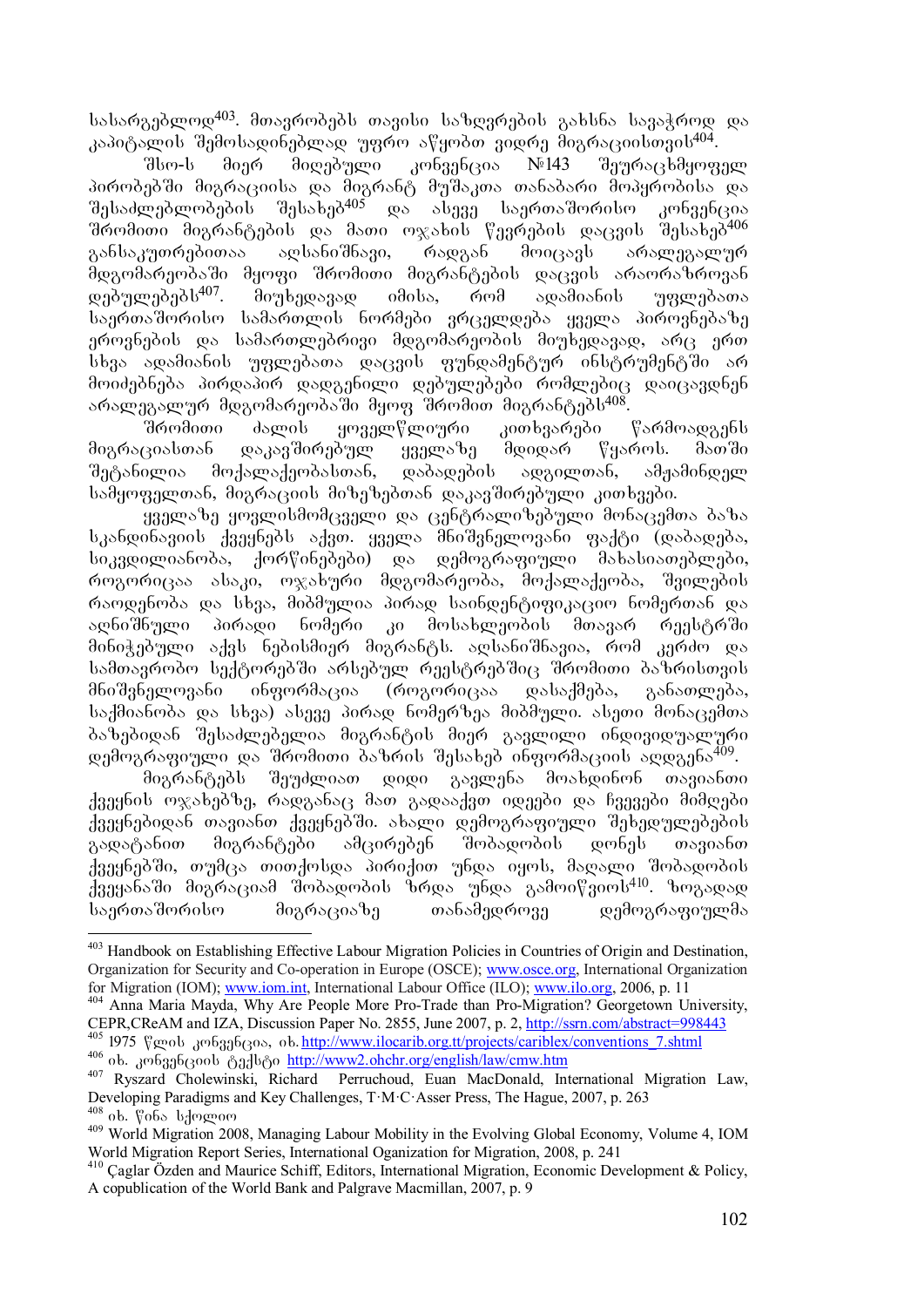შეხედულებებმა შეიძლება იქონიონ დადებითი გავლენა, რადგან migrantebs axali informacia CaaqvT TavianT qveyanaSi im საზოგადოებაში, სადაც ცხოვრობენ. როდესაც ჩვენ ქვეყნის შიდა ფაქტორებზე მიგრაციის საერთო გავლენას განვიხილავთ, აღმოვაჩენთ, რომ არაკვალიფიციური მუშახელისგან მეტი სარგებელია, ვიდრე  $\lambda$ ვალიფიციურისგან $^{411}$ . მიგრანტებს დადებითი გავლენა შეუძლიათ moaxdinon TavianTi qveynis ekonomikaze, socialur da politikur ინსტიტუტებზე. მიგრანტის კვალიფიკაციასთან ერთად იზრდება მის მიერ მშობლიურ ქვეყანაში გადაგზავნილი თანხებიც<sup>412</sup>. საერთაშორისო<br>მიგრაციისა და განვითარების პროგრამა ამ პიპოთეზას უფრო მიგრაციისა და განვითარების პროგრამა ამ ჰიპოთეზას უფრო  $\mathfrak{g}\circ\mathfrak{f}'$ ვრილებით შეის $\mathfrak{f}'$ ავლის $^{413}$ .

სამწუხაროდ შრომის და დამატებითი შემოსავლის მისაღებად წასული მიგრანტების შევიწროება და უთანასწორობა კვლავაც რჩება  $\sigma$ თანამედროვე ეკონომიკის პრობლემად, როგორც ეს ადრე მონებით ვაჭრობის პერიოდში იყო<sup>414</sup> და ეს მიუხედავად იმისა, რომ მაღალი კვალიფიკაციის მქონე მუშახელის გადინება უფრო ხშირია, ვიდრე დაბალი კვალიფიკაციის<sup>415</sup>.<br>მიგრაციული სამუშაო

მიგრაციული სამუშაო ძალა გან<mark>ვითარებული ქვეყნებისთვის</mark><br>5ელოვან როლს თამაშობს. ამერიკის შეერთებული შტატების მნიშვნელოვან როლს თამაშობს. ამერიკის შეერთებული შტატების მიწათმოქმედება ყოველთვის იმიგრანტებზე იყო დამოკიდებული<sup>416</sup>. სხვა<br>ინდუსტრიულ ქვეყნებში სოფლის ძალის პროცენტული მატებაც ქვეყნებში სოფლის ძალის პროცენტული მატებაც მიგრანტებითაა განპირობებული. მიგრაციულ ძალაზე დაფუძნებული მიწათმოქმედება განვითარებად ქვეყნებში გაიზარდა, რადგან სამუშაოს მაძიებლები თავიდან მარგინალურ და ნებისმიერ შემხვედრ სამსახურს  $\sigma$ წყებენ და ყველაზე ხშირად სამიწათმოქმედო სამუშაოზე საქმდებიან<sup>417</sup>. იმ დასაქმებული მიგრანტების რაოდენობა, ვინც წინასწარ "იპოვის სამუშაოს" დანიშნულების ქვეყანაში პროცენტულად უფრო დიდია, ვიდრე იმათი, ვინც დანიშნულების ადგილზე ჩასვლის მერე იწყებს სამუშაოს ძებნას<sup>418</sup>. მაგრამ მიგრაციული შრომა ეკონომიკის გარეთ არ

<sup>-</sup>411 Alexander Hijzen and Peter Wright, Migration, Trade and Wages, research paper series, Globalisation and Labour Markets, The Centre acknowledges financial support from The Leverhulme Trust under Programme Grant F114/BF, The University of Nittingham, Research Paper 2005/11

<sup>&</sup>lt;sup>412</sup> Ioana Schiopu, Nikolaus Siegfried, Determinants of Workers' Remittances Evidence from the European Neighbouring Region Working Paper Series No 688 / OCTOBER 2006, http://ssrn.com/abstract\_id=936947, p. 22

<sup>&</sup>lt;sup>413</sup> Çaglar Özden and Maurice Schiff, Editors, International Migration, Economic Development & Policy, A copublication of the World Bank and Palgrave Macmillan, 2007, p. 10

<sup>414</sup> David Bacon, ILLEGAL PEOPLE, How Globalization Creates Migration and Criminalizes Immigrants, BEACON PRESS, BOSTON, 2008, p. 69

<sup>&</sup>lt;sup>415</sup> Emek Basker, Education, Job Search and Migration, University of Missouri – Columbia, September 2002, p. 10, http://papers.ssrn.com/sol3/papers.cfm?abstract\_id=371120

<sup>416</sup> David Bacon, ILLEGAL PEOPLE, How Globalization Creates Migration and Criminalizes Immigrants, BEACON PRESS, BOSTON, 2008, p. 72

<sup>&</sup>lt;sup>417</sup> Sherrie A. Kossoudii (School of Social Work/Economics Department, 2788 School of Social Work Building, 1080 S. University Ave., The University of Michigan, Ann Arbor, MI 48109-1106) and Deborah A. Cobb-Clark (National Centre for Development Studies and Economics Department, Research School of Social Sciences, The Australian National University, Canberra, ACT 0200, Australia) Coming Out of the Shadows: Learning about Legal Status and Wages From the Legalized Population, October 1, 1998, pp. 3-4

<sup>418</sup> Emek Basker, Education, Job Search and Migration, University of Missouri – Columbia, September 2002, p. 12, http://papers.ssrn.com/sol3/papers.cfm?abstract\_id=371120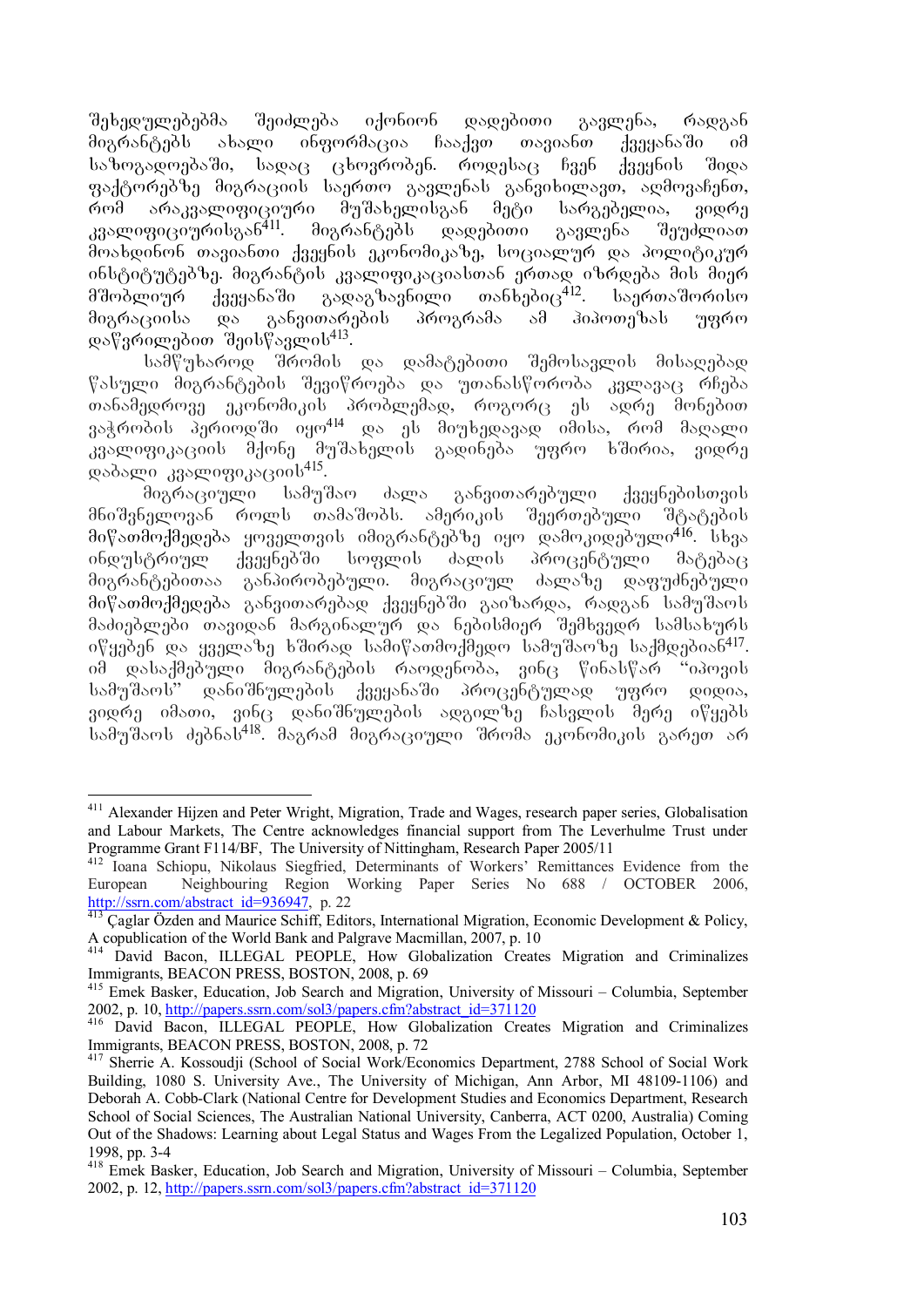რჩება, მსოფლიოს ნავთობის წარმოება მთლიანად მასზეა დამოკიდებული<sup>419</sup>.

საინტერესოა ის ფაქტი, რომ არალეგალი მიგრანტები იხდიან<br>უსავლო და გაყიდვების ბეგარებს<sup>420</sup> საერთო სამთავრობო საშემოსავლო და გაყიდვების ბეგარებს $^{420}$  საერთო სამთავრობო  $f(x)$  grobogada. as a  $f(y)$  sake the same pool is gaday and  $\tilde{g}$  sake the same same subset  $\tilde{g}$  $\delta$ ირდაპირ თუ ქირის სახით, რომელსაც ისინი უხდიან გამქირავებლებს,  $\sigma$ ასევე სოციალური უსაფრთხოებაში და სხვა მსგავს პროგრამებში. თუმცა კანონით მათ არ შეუძლიათ მომსახურების მიღება იმაში, რაშიც ფულს იხდიან. სოციალური უსაფრთხოების ფონდი ისეთი ადამიანების<br>გადასახადებით სუბსიდირდება, რომლებიც ვერასოდეს მიიღებენ გადასახადებით სუბსიდირდება, რომლებიც ვერასოდეს მიიღებენ<br>საპენსიო ან უუნარობის პრივილეგიებს. უსაბუთო ადამიანების საპენსიო ან უუნარობის პრივილეგიებს. უსაბუთო ადამიანების  $a$ asosbabasado dooob obgoo dodbabyogdado osba $\alpha$  obobo ggo oggbadgab. შდგომარეობას კიდევ უფრო ამძიმებს სახელმწიფოს მიერ უსაბუთო იმიგრანტებისთვის დამატებითი აკრძალვების შემოღუბა $^{421}$ .

იმ შემთხვევაში თუკი შრომითი მიგრანტების კვალიფიკაცია ავსებს ადგილობრივი მშრომელების კვალიფიკაციას, მაშინ ორივე მხარე მოგებული რჩება. კვალიფიკაციების დამთხვევისას კონკურენცია მძაფრდება და წაგებული რჩება ადგილობრივი მშრომელი. თუმცა ეს არაა აუცილებელი შედეგი, რომელიც შეიძლება იქნეს მიღებული. შედეგები შერეულია და დამოკიდებულია გარკვეულ ჯგუფს<br>მიკუთვნებულ ინდივიდებზეც<sup>422</sup>. არალეგალი მიგრანტები ყველაზე მიკუთვნებულ ინდივიდებზეც $^{422}$ . არალეგალი მიგრანტები ყველაზე მოწყვლადი ჯგუფია ამ მიმართებით და ნებისმიერ შემთხვევაში  $\beta$ აგებული რჩება თავისი არალეგალური სტატუსის გამო. ბოლოდროინდელმა გამოკვლევებმა დიდი ბრიტანეთისა და ჩრდილოეთ ირლანდიის გაერთიანებულ სამეფოში დაადგინა, რომ მიგრანტი მშრომელების ხელფასის და სამუშაო პირობების ფორმირებაში დიდ როლს თამაშობს დროებითი კონტრაქტების ხშირი გამოყენების პრაქტიკა. დროებითი კონტრაქტების პრაქტიკა ასოცირდება მშრომელების უფლებებზე ყურადღების ნაკლებად გამახვილებასთან. მინიმალურ ხელფასზე დაბალი ანაზღაურება საკმაოდ გავრცელდა და<br>განსაკუთრებით — ეს — შეინიშნება — ახალგაზრდა — მიგრანტებთან განსაკუთრებით ეს შეინიშნება ახალგაზრდა მიგრანტებთან მიმართებაში<sup>423</sup>. საერთოდ მიჩნეულია, რომ სანამ იმიგრანტებს გააჩნიათ ლეგალური სტატუსი და უკეთესი პირობებისა და ხელფასების მოთხოვნა შეუძლიათ, ქვეყნის შიგნით დაბალი შემოსავლების მშრომელები

ზარალს განიცდიან<sup>424</sup>.<br>მიგრანტების უფლებების დამცველი საერთაშორისო  $\omega$ <sub>3</sub>  $\omega$ <sub>3</sub>  $\omega$ <sub>3</sub>  $\omega$ <sub>5</sub> (Migrants Rights International (MRI))<sup>425</sup>  $\omega$ <sub>3</sub>  $\omega$ <sub>3</sub>  $\omega$ 5  $\omega$ <sub>5</sub>  $\omega$ <sub>5</sub> (Migrants Rights International (MRI))<sup>425</sup> მიგრაციული პოლიტიკა დაფუძნებული უნდა იყოს მიგრანტების

<sup>419</sup> David Bacon, ILLEGAL PEOPLE, How Globalization Creates Migration and Criminalizes Immigrants, BEACON PRESS, BOSTON, 2008, p. 73

<sup>&</sup>lt;sup>420</sup> Martin Ruhs, Bridget Anderson, Semi-compliance in the migrant labour market, Centre on Migration, Policy and Society, Working Paper No. 30, University of Oxford, 2006, p. 8

<sup>&</sup>lt;sup>421</sup> David Bacon, Illegal People, How Globalization Creates Migration and Criminalizes Immigrants, Beacon Press, Boston, 2008, p. 79

<sup>&</sup>lt;sup>422</sup> Human Development Report 2009, Overcoming barriers: Human mobility and development, Published for the United Nations Development Programme (UNDP), 2009, p. 85

<sup>&</sup>lt;sup>424</sup> David Bacon, Illegal People, How Globalization Creates Migration and Criminalizes Immigrants, Beacon Press, Boston, 2008, p. 186

<sup>425</sup> http://www.migrantwatch.org/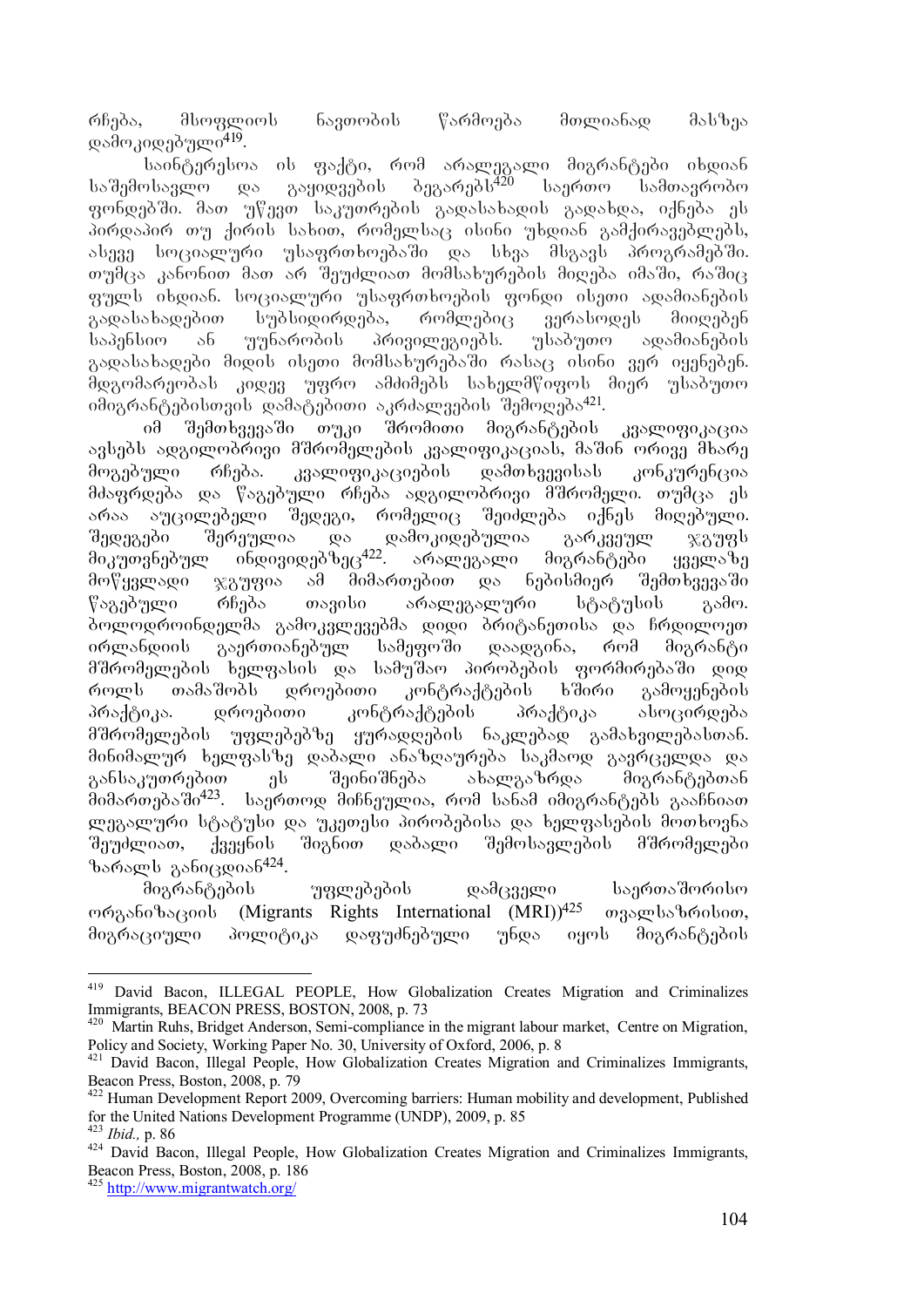უფლებების დაცვაზე და არა მიგრანტების მოძრაობის მართვაზე დამსაქმებლების ინტერესების გათვალისწინებით. ამ ორგანიზაციის ერთ-<br>ერთი პროგრამის კოორდინატორმა<sup>426</sup> განაცხადა, რომ ვაჭრობის და  $\sigma$ ერთი პროგრამის კოორდინატორმა $^{426}$  განაცხადა, რომ ვაჭრობის და ინვესტიციების ლიბერალიზაციამ გამოიწვია ადამიანის უფლებების  $\partial \partial \phi$  მელახვა, განსაკუთრებით განათლების და ჯანმრთელობის კუთხით $^{427}$ .

იმიგრანტები გადაიქცნენ განტევების ვაცებად აშშ-ში, განსაკუთრებით  $11$  სექტემბრის ტერორისტული აქტის შემდეგ. ორმოც ათასზე მეტი აეროპორტის საზედამხედველო სამსახურის თანამშრომელი განთავისუფლებულ იქნა სამსახურიდან და უარი ეთქვათ სამუშაოზე აღდგენაზე მხოლოდ იმის გამო, რომ არ ქონდათ აშშ-ს მოქალაქეობა. სხვა იმიგრანტები გაურკვეველი მიზეზებით დაკავებულ იქნენ, ასევე მომსახურების გამწევი და ბისტროების ბევრი<br>თანამშრომელი იქნა დეპორტირებული აშშ-ს იმიგრაციისა და თანამშრომელი იქნა დეპორტირებული აშშ-ს იმიგრაციისა და<br>ნატურალიზაციის სამსახურის მიერ. გამოდის, რომ უცხოელი ნატურალიზაციის სამსახურის მიერ. გამოდის, რომ უცხოელი მშრომელების პროგრამები ფაქტიურად გამიზნული იყო იმათ <u>იდენტიფიკაციაზე, ვინც საზღვარზე გადაიპარე</u>ბოდა. ეს ტერორისტების oggb sadentificiale da develop de version de version de version de version de version de version de

საინტერესოა ასევე არაბულ სახელმწიფოთა ლიგაში შემავალ ქვეყნებში მდგომარეობის ხსენებაც. არაბულ სახელმწიფოთა სპარსეთის ყურის თანამშრომლობის საბჭოს<sup>429</sup> მიერ ხორციელდება დროებითი<br>მშრომელების ანუ "კაფალა"-ს (რაც არაბულიდან სიტყვასიტყვით მშრომელების ანუ "კაფალა"-ს (რაც არაბულიდან სიტყვასიტყვით თარგმანში აღნიშნავს "გარანტია და მზრუნველობა") პროგრამები. ამ პროგრამის ძირითადი მოთხოვნაა ის, რომ მიგრანტი მშრომელები იღებენ შესვლის ვიზას და ცხოვრების უფლებას მხოლოდ იმ შემთხვევაში, თუ ki maspinZeli qveynis moqalaqisgan miiReben dafinansebas. xafili ანუ დამფინანსებელი-დამსაქმებელი ფინანსურად და პასუხისმგებელია მშრომელზე, რისთვისაც ის ხელს აწერს შრომის სამინიტროსთან სპეციალურ დოკუმენტზე. თუკი მშრომელი დაარღვევს კონტრაქტს, ის მაშინვე ტოვებს ქვეყანას და თანაც თავისი ხარჯებით. ერთი მხრივ, თავისი სპეციფიურობიდან გამომდინარე, კაფალას პროგრამა იძლევა საშუალებას აღრიცხულ იქნას შრომით მიგრანტთა რაოდენობა, რაც თითქოს იმის გარანტიასაც იძლევა, რომ მშრომელი იქნება დასაქმებული ნორმალურ სამუშაოზე და ხელფასიც ექნება, თუმცა მეორე მხრივ ამ პროგრამაში ბევრი საფრთხეც არის, მაგალითად, კაფალას პროგრამები მშრომელებისთვის ბევრ აკრძალვას მოიცავს, მათ შორის ე.წ. "ოჯახის გაერთიანებას". გარდა ამისა, ადამიანის უფლებათა<br>დარღვევები, როგორიცაა ხელფასის არ გადახდა, სექსუალური დარღვევები, როგორიცაა ხელფასის არ გადახდა, ექსპლუატაცია, კარგადაა შენიღბული საბუთებით, განსაკუთრებით ასეთი დარღვევები ინდური სუბკონტინენტის წარმოშობის მშრომელების მიმართ "შეინიშნება<sup>430</sup>. ასევე, მაგალითად აშშ-ში დამსაქმებლებისგან არ ითხოვენ იმიგრაციის დოკუმენტების შესაბამისობის დადასტურებას, მაგრამ

<sup>426</sup> ქალბატონი ჟენევივ ჟენჩიანო, Ms. Geneviève Gencianos დამატებით იხ. http://gender.gcim.org/en/members/NGOs.html

David Bacon, ILLEGAL PEOPLE, How Globalization Creates Migration and Criminalizes Immigrants, BEACON PRESS, BOSTON, 2008, p. 248

<sup>428</sup> *Ibid.*, p. 110

<sup>429&</sup>lt;sub>godo</sub> bittp://en.wikipedia.org/wiki/Cooperation\_Council\_for\_the\_Arab\_States\_of\_the\_Gulf <sup>430</sup> Human Development Report 2009, Overcoming barriers: Human mobility and development, Published for the United Nations Development Programme (UNDP), 2009, p. 12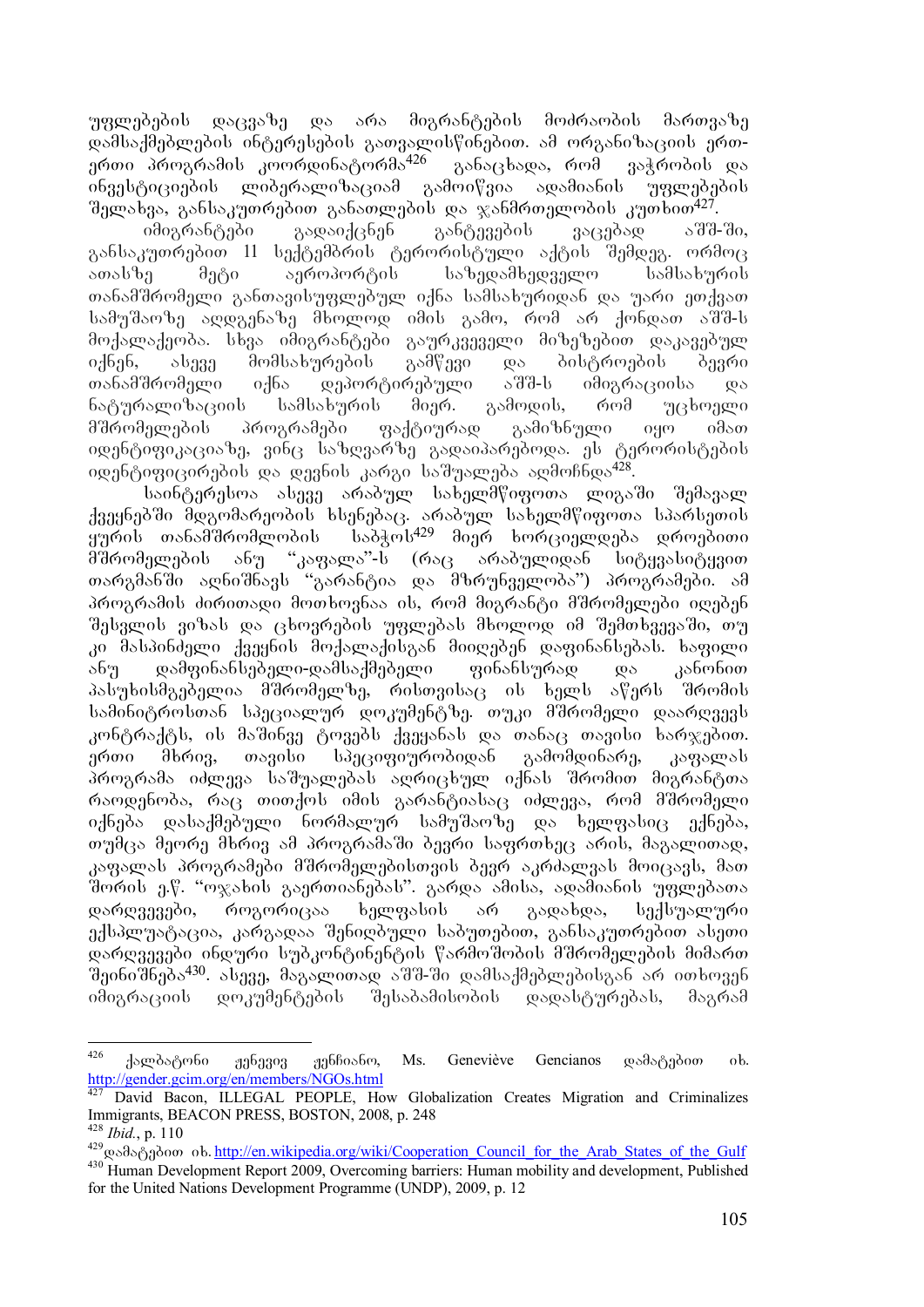სახელმწიფო ქვითავს გადასახადებს სპეციალური გადასახდელების უწყისებიდან და ამ მექანიზმის საშუალებით არალეგალი<br>მშრომელებისგან აშშ-ს ბიუჯეტში შესული თანხები წლიურად 7 ებისგან აშშ-ს ბიუჯეტში შესული თანხები<br>- აშშ დოლარს აღწევს<sup>431</sup>. ასეთი მიდგომა  $\delta$ ილიონ აშშ დოლარს აღწევს<sup>431</sup>. ასეთი მიდგომა არალეგალი მიგრანტების ცხოვრებას აუტანელს ხდის, რის გამოც ბევრი მათგანი ტოვებს დასაქმების ქვეყანას და თანაც ასეთ მდგომარეობაში მათი  $\overline{b}$ აყენება აიაფებს საფასურს მათ მიერ გაწეულ სამუშაოზე $432$ .

<u>ბოლო წლებში არაბულ სახელმწიფოთა ლიგის<sup>433</sup> ზოგიერთმა</u> ქვეყანამ გადადგა ნაბიჯები თავიანთი იმიგრაციული რეჟიმების<br>რეფორმისაკენ. საუდის არაბეთმა<sup>434</sup> გამოუშვა წესები, რომლებიც რეფორმისაკენ. საუდის არაბეთმა<sup>434</sup> გამოუშვა წესები, რომლებიც სახელმწიფო ორგანოებისთვის მომსახურების გასაწევად დასაქმებულ მუშების გადმოყვანას ამარტივებენ. მიგრანტების საცხოვრებელი და სამუშაო პირობების მონიტორინგისთვის განხორციელდა რამოდენიმე  $\sim$ ინიციატივა. არაპუთის გაერთიანებული საამიროების $^{435}$ , იგივე ემირატების შრომის სამინისტრომ გახსნა ცხელი ხაზი, სადაც იღებს საჩივრებს მოსახლეობისგან. 2007 წელს ოფიციალურმა ორგანოებმა გააკონტროლეს 122 000 ორგანიზაცია, საიდანაც გამოვლინდა შშრომელთა უფლებების და სამუშაო პირობების შესახებ არსებული კანონმდებლობის დარღვევის  $9000$  შემთხვევა. რეფორმების განხორციელებისთვის უფრო ამბიციური  $\nabla$  robscoscends romangers  $\nabla$  romangers badragangers banded  $\nabla$  romangers  $\nabla^2$   $\nabla^2$   $\nabla^2$   $\nabla^2$  $\frac{1}{2}$ მხებოდა "კაფალა"-ს სისტეშის გაუქმებას. მართალია, ეს წინადადება  $\frac{1}{2}$ უმთავრესად პიზნესის უკუთ წარმოების ინტერესებიდან მოდიოდა $^{437},$ მაგრამ დიდი მნიშვნელობა აქვს ზოგადად არაბულ სახელმწიფოებში  $\partial \mathcal{L}$  36  $\partial \partial \mathcal{L}$  modern  $\partial \mathcal{L}$  and  $\partial \mathcal{L}$  and  $\partial \mathcal{L}$  and  $\partial \mathcal{L}$  and  $\partial \mathcal{L}$ 

დღესდღეობით მსოფლიოს ქვეყნებში წლიური შემოსავალი ერთ სულზე 320 აშშ დოლარიდან 83 978 აშშ დოლარამდე მერყეობს<sup>438</sup>. ასეთი ეკონომიკური სხვაობა წარმოშობს მიგრაციის ტენდენციას, განსაკუთრებით ახალგაზრდებში, მაღალი შემოსავლის მისაღებად და უკეთესი საცხოვრებელი პირობების შესაქმნელად. ფაქტია, რომ მიგრანტი მშრომელები მიმღებ ქვეყნებში დაახლოებით ოთხჯერ მეტ  $\partial_{\Omega}$ მოსავალს იღებენ, ვიდრე თავიანთ წარმოშობის ქვეყნებ $\partial$ ი<sup>439</sup>. როგორც მოსალოდნელი იყო, მიგრაცია მონოტონურად იზრდება განათლებასთან

<sup>-</sup><sup>431</sup> Human Development Report 2009, Overcoming barriers: Human mobility and development, Published for the United Nations Development Programme (UNDP), 2009, p. 35

<sup>&</sup>lt;sup>432</sup> David Bacon, Illegal People, How Globalization Creates Migration And Criminalizes Immigrants, Beacon Press, Boston, 2008, p. 81

რეგიონალური საერთაშორისო ორგანიზაცია, იხ. ადამიანის უფლებათა საერთაშორისო სამართალი, ლექსიკონი-ცნობარი, ავტ. ლ. ალექსიძე, ლ. გიორგაძე, მ.<br>კვაჭაძე, კ. კორკელია, ი. ქურდაძე, თბილისი, 2005, გვ. 28, ასევე იხ. კ. კორკელია, ი. ქურდაძე, თბილისი, 2005, გვ. 28, ასევე იხ. http://ka.wikipedia.org/wiki/არაბულ\_სახელმწიფოთა\_ლიგა

<sup>434</sup> http://ka.wikipedia.org/wiki/საუდის არაბეთი

<sup>435</sup> http://ka.wikipedia.org/wiki/არაბეთის\_გაერთიანებული\_საამიროები

<sup>436</sup> http://ka.wikipedia.org/wiki/ბაჰრეინი

<sup>&</sup>lt;sup>437</sup> Human Development Report 2009, Overcoming barriers: Human mobility and development, Published for the United Nations Development Programme (UNDP), 2009, p. 12

 $\frac{438}{3}$  მსოფლიო — ბანკი — 2009 — იხ. ასევე http://en.wikipedia.org/wiki/List\_of\_countries\_by\_GDP\_(PPP)\_per\_capita#cite\_note-1

Human Development Report 2009, Overcoming barriers: Human mobility and development, Published for the United Nations Development Programme (UNDP), 2009, p. 50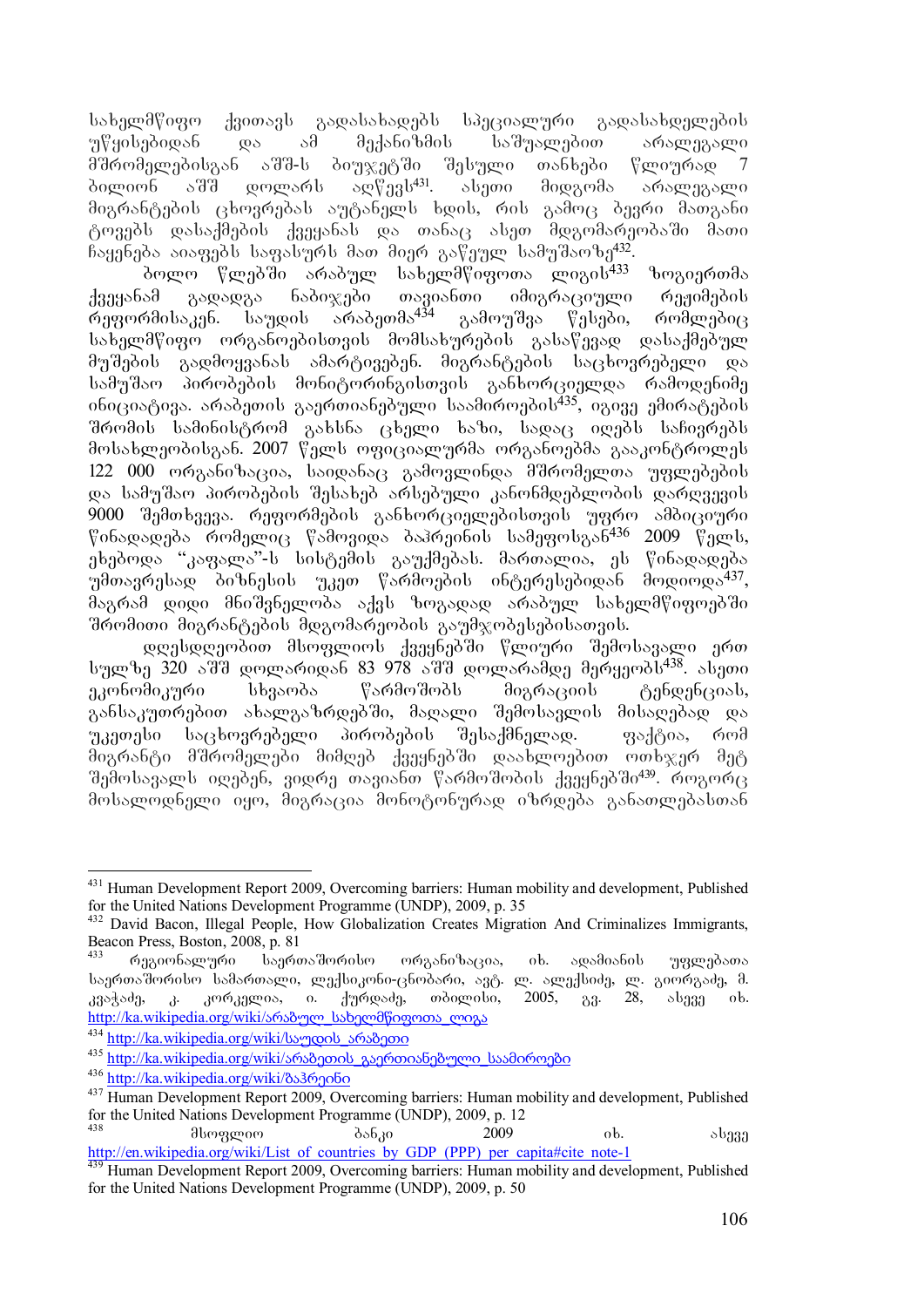და მცირდება ასაკთან მიმართებაში<sup>440</sup> და ისიც ცხადია, რომ abaლგაზრდობა უფრო ხშირად მოგვევლინება არალეგალურ შრომით მიგრანტებად ვიდრე ასაკოვანი ხალხი<sup>441</sup>.<br>ადმინისტრაციების — ძირითადი

ადმინისტრაციების ძირითადი მოთხოვნა კი ამჟამინდელი მიგრაციის რეჟიმების გათვალისწინებით, არის სამუშაოს შეთავაზების მიღება უცხოელი დამსაქმებლისგან მანამ, სანამ მოხდება შრომითი მიგრანტის ქვეყნიდან გასვლა. ბევრი მიგრანტი, განსაკუთრებით აზიაში, ამყარებს იმედებს კომერციულ აგენტებზე, რათა მათ მოახდინონ ყველა -საკითხის მოგვარება, იქნება ეს სამუშაოს შეთავაზების მოპოვება, თუ<br>სხვა — ორგანიზაციული — პრობლემები. — აგენტების — უმრავლესობა სხვა ორგანიზაციული პრობლემები. აგენტების უმრავლესობა კეთილ $\mathop{\mathrm{b}}$ ინდი $\mathop{\mathrm{b}}$ იერია და კანონიერი გზებით მოქმედებს, მაგრამ ზოგიერთს არ გააჩნია ადექვატური ინფორმაცია დამსაქმებელზე ან დასაქმებულზე an kontrabanduli gzebiT gadahyavT adamianebi sazRvarze442.

მიგრანტების გამგზავნმა ქვეყნებმა უნდა მოახდინონ<br>ტექნოლოგიური მოდერნიზაციის წახალისება ინტელექტუალურ მოდერნიზაციის წახალისება ინტელექტუალურ საკუთრებაზე უფლებათა დაცვით და ინვესტიციების განხორციელებაზე  $\partial \tilde{\theta}$ შეზღუდვების მოხსნით<sup>443</sup>. ბოგადად არალეგალური მიგრაციის შეცირებისა და შეწყვეტისთვის ბევრი ფაქტორის გათვალისწინებაა საჭირო. დაწყებული განმაპირობებელი და გარდამავალი ფაქტორებიდან, დამთავრებული ისეთი პოლიტიკის შემუშავებით, რომელიც რეალური და სათანადო იქნება და თავად არ იქნება არალეგალურობის წარმომშობი. გასათვალისწინებელია ასევე მიგრანტთა წინააღმდეგ მიმართული უკანონობის აღმოფხვრა და ფოკუსირება არა მარტო მიგრანტთა მიერ  $\beta$ sogbog  $\gamma$ zsbebedg $\delta$ ba<sup>444</sup>.

 $440\,$ <sup>440</sup> Emek Basker, Education, Job Search and Migration, University of Missouri – Columbia, September 2002, p. 19,  $\frac{http://papers.ssrn.com/sol3/papers.cfm?abstract id=371120}$ 

<sup>&</sup>lt;sup>441</sup> David J. McKenzie, World Bank, World Bank Policy Research Paper No. 4021, Institute for the Study of Labor IZA, IZA Discussion Paper No. 2948, A Profile of the World's Young Developing Country<br>Migrants. World Bank. July 2007. p. 8. http://ssrn.com/abstract=935170

 $\frac{142}{442}$  Human Development Report 2009, Overcoming barriers: Human mobility and development, Published for the United Nations Development Programme (UNDP), 2009, p. 102

<sup>443</sup> David Bacon, ILLEGAL PEOPLE, How Globalization Creates Migration and Criminalizes Immigrants, BEACON PRESS, BOSTON, 2008, p. 60

<sup>444</sup> International Migration Law and Policies in the Mediterranean Context, Round Tabe, Sanremo, 15-16 December, 2008, International Organization for Migration (IOM), International Institute of Humanitarian Law (IIHL), 2009, p. 55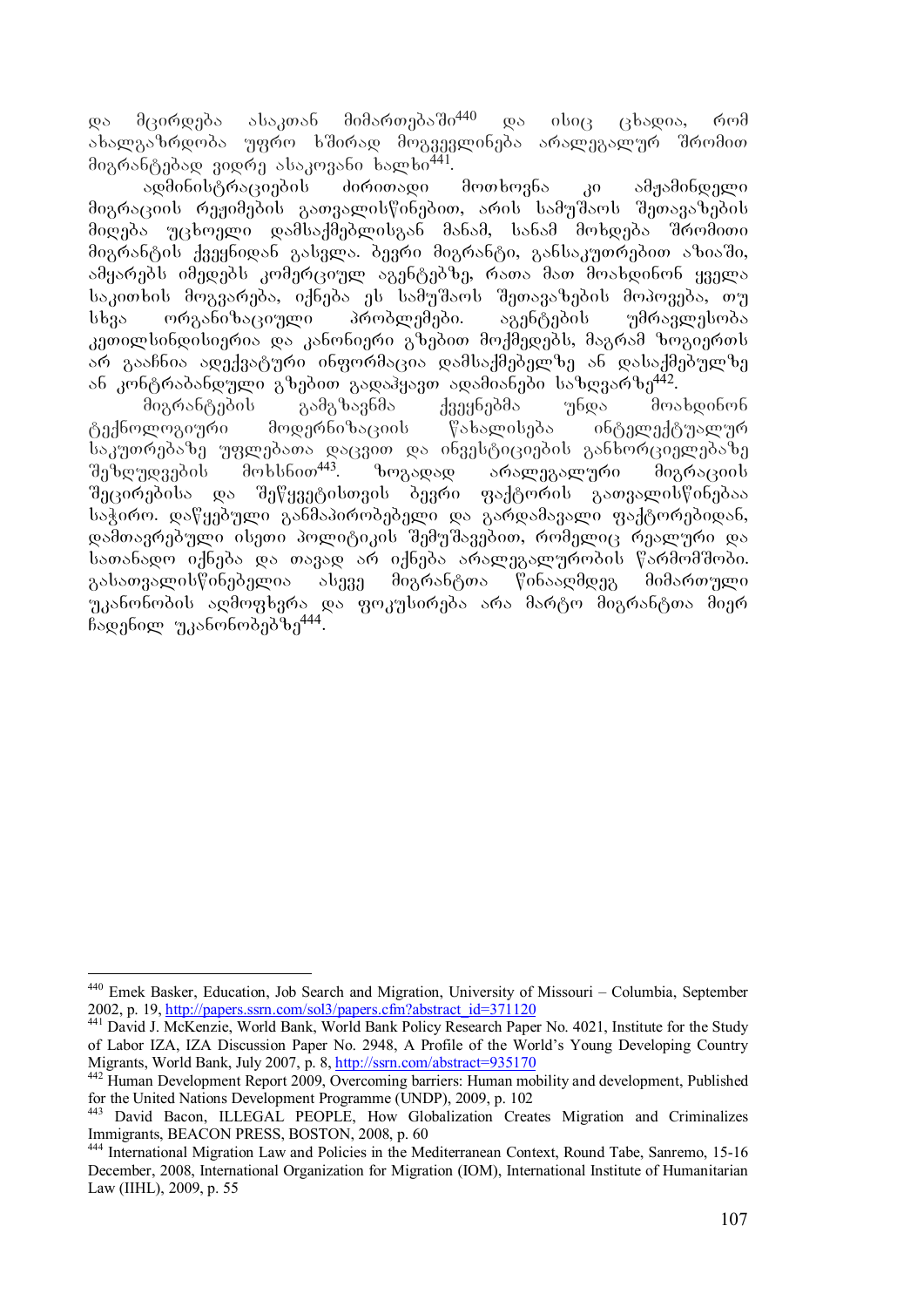# $III.$  საქართველო და შრომითი მიგრაცია

## 1. საქართველო და ქართველ შრომით მიგრანტებთან დაკავშირებული პრობლემები

#### $\delta$ ოგადი შესავალი

საქართველო პატარა ქვეყანაა, რომელიც ბოლო წლების განმავლობაში გახდა მასშტაბური მიგრაციისა და უცხოური ვალუტის დიდი ნაკადის შემოდინების მოწმე<sup>445</sup>.

საპჭოთა კავშირის დაშლის შემდეგ საქართველოში მიმდინარე სოციალურ-ეკონომიკურმა პროცესებმა ქვეყნიდან მიგრაციის ფართო მასშტაბები განაპირობა. კვლევის შეგედებიდან გამომდინარე ინტენსიური მიგრაციის მთავარი განმაპირობებელი საქართველოს მოსახლეობის  $\alpha$ ცხოვრების დონის გაუარესება წარმოადგენს. $^{446}$ 

 $XX$  საუკუნეში შრომითი მიგრაცია უფრო მეტი ინტენსიურობით განვითარდა. საუკუნის 20-იან წლებში საქართველოს სოფლებში შრომითი რესურსების ბუნებრივი მატება მაღალი იყო და ადგილობრივი შრომითი ბაზრები ვერ უზრუნველყოფდნენ სამუშაო ძალის მიწოდების მოთხოვნით დაბალანსებას, რამაც გამოიწვია მოსახლეობის მიგრაცია, განსაკუთრებით მიწით ნაკლებად უზრუნველყოფილი მთიანი მაზრებიდან და ეთნიკური უმცირესობებით კომპაქტურად დასახლებული მაზრებიდან.

მეორე მსოფლიო ომის შემდეგ კვლავაც ინტენსიურად მიმდინარეობდა შრომითი მიგრაცია განსაკუთრებით სამხრეთ საქართველოდან, რადგან დემოგრაფიული ზრდა აქ საკმაოდ მაღალი იყო. ამავე დროს სამუშაო ადგილების რაოდენობა ფაქტობრივად უცვლელი რჩებოდა. შრომით მიგრაციას ხელს ისიც უწყობდა, რომ იმ დროისათვის ახალ მშენებლობებზე საბჭოთა სოციალისტური რესპუბლიკების კავშირის ასათვისებელ რეგიონებში მაღალი კვალიფიკაციისა და შრომის დიდი ინტენსიურობის გამო საქართველოს მოქალაქეებს საკმაოდ მნიშვნელოვან ანაზღაურება პქონდათ თავიანთ მუდმივ საცხოვრებელ რეგიონში შემოსავალთან შედარებით. საშოვარზე სამუშაოდ წასვლა – ეს ის გზაა, რომლითაც შეუძლია ისარგებლოს თითოეულმა მოქალაქემ. განსაკუთრებით დიდი იყო მისი გადამრჩენი როლი იმ საშუალო და მცირე ქალაქის მოსახლეობისთვის, სადაც მოხდა წარმოების სრული გაჩერება<sup>447</sup>. საქართველოში ჩამოყალიბდა

 $445\,$ Aziz Atamanov, Matthias Luecke, Toman Omar Mahmoud, Roman Mogilevsky, Ksenia Tereshchenko, Natalia A. Tourdyeva, Ainura Uzagalieva, Vitaliy Vavryshchuk, Income and Distribution Effects of Migration and Remittances: an Analisys Based on CGE Models for Selected CIS Countries, Warshaw, Bishkek, Kyiv, Tbilisi, Chisinau, Minsk, No. 86/2009, CASE – Center for Social and Economic Research, Warsaw, 2009, p. 32, ob. along http://ssrn.com/abstract=1386684

 $^{446}$  დავიდე ტერცი, მიგრაციის საერთაშორისო ორგანიზაციის საქართველოს მისიის <u>ხელმძღვანელი, შრომითი მიგრაცია საქართველოდან – შიგრაციის საერთაშორისო</u> ორგანიზაციის ანგარიში, 2003, თბილისი, გვ. 5

ნათია ჭელიძე, შრომითი ემიგრაცია პოსტსაბჭოთა საქართველოში, ივანე  $\%$ ავახიშვილის სახელობის თბილისის სახელმწიფო უნივერსიტეტის, მიგრაციის 33 gangob (316860, 000 godo, 2006, 33.6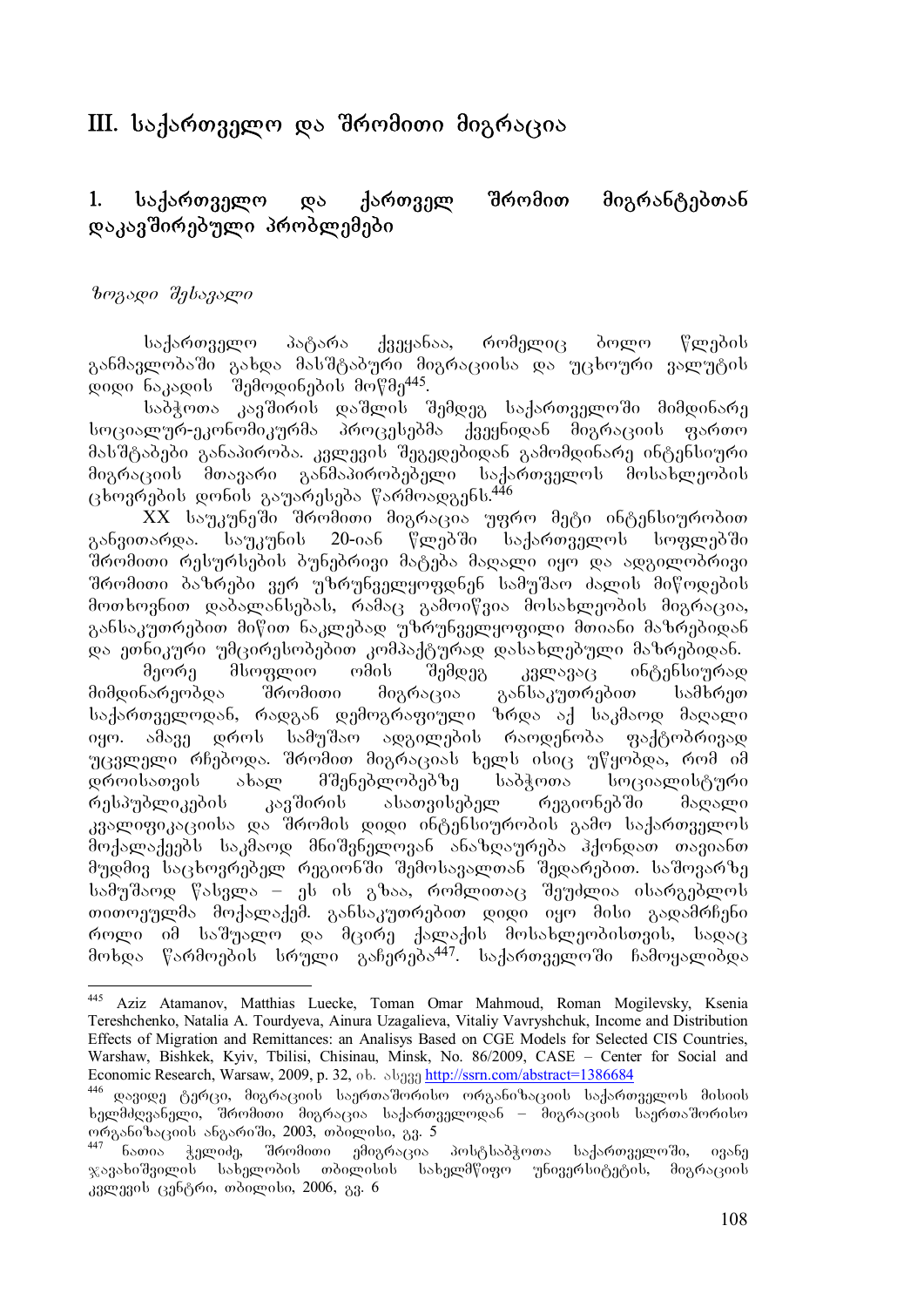უპრეცედენტო ვითარება, როცა გაღატაკებულ ქვეყანაში მოსახლეობის bodgmob dsb3g6gdgmds g. , mobggob b 30mon<sup>448</sup> 20 %-dog dosofos, sds6 კიდევ უფრო შეაფერხა შრომის ბაზრის ფორმირებისა და განვითარების პროცესები საქართველოში<sup>449</sup>.<br>ამის — გარდა — საქარი

ამის გარდა საქართველოში პოლიტიკურად არამდგრადმა  $\frac{1}{100}$ ზუაციამ და ეთნიკურმა შეტაკებებმა სამხრეთ ოსეთსა და აფხაზეთში -საფუძველი ჩაუყარა უზარმაზარ ემიგრაციას და თანაც არამარტო ამ<br>- რეგიონებიდან<sup>450</sup>. — ეს — ორი — ტერიტორია — დარჩა — ცენტრალური რეგიონებიდან<sup>450</sup>. ეს ორი ტერიტორია დარჩა ცენტრალური ხელისუფლების კონტროლის გარეთ<sup>451</sup>. ემიგრაციამ სამხრეთ ოსეთიდან ძალზედ ფართო მასშტაბი მიიღო, განსაკუთრებით 1991 წლის შემდეგ, როდესაც მდგომარეობა რეგიონში პოლიტიკურად დაიძაბა. აფხაზეთის<br>კონფლიქტის — შემდგომ — ხდებოდა — ასევე — მოსახლეობის — მიერ ზემდგომ ხდებოდა ასევე მოსახლეობის მიერ<br>დატოვება. აღნიშნული ორი კონფლიქტის გამო ტერიტორიების დატოვება. აღნიშნული ორი კონფლიქტის გამო საქართველოს შიგნით მოხდა მოსახლეობის მასშტაბური იძულებითი გადაადგილება, დაახლოებით მეოთხედმა მილიონმა ადამიანმა დატოვა  $\partial_{33}$ ლი საცხოვრებელი ადგილები $^{452}$ . ამ ყველაფერს ემატება ბუნებრივი კატასტროფებით გამოწვეული მიგრაცია ქვეყნის შიგნით<sup>433</sup>. 2008 წლის აგვისტოს კონფლიქტამდე საქართველოს ლტოლვილთა და განსახლების სამინისტროს მონაცემებით აფხაზეთიდან იძულებით გადაადგილებული  $210$   $234$  პირი დარეგისტრირდა, ხოლო ოსეთიდან 12 496 ათასი, თუმცა ბევრი ქართველი რომელიც საზღვარგარეთ გავიდა ამ დროს არ მოხვედრილა ამ ჩამონათვალში. სამხრეთ ოსეთიდან განმეორებითი კონფლიქტის შემდეგ 134 728 ათასი ლტოლვილი დაფიქსირდა, რომელთა ნაწილიც კვლავ დაბრუნდა კონფლიქტის შემდეგ თავის სახლებში, მაგრამ საქართველოს ლტოლვილთა და განსახლების სამინისტროს მონაცემებით 61 372 ლტოლვილი კვლავ დედაქალაქსა ან საქართველოს სხვა რეგიონშია<sup>454</sup>.

საქართველოდან შრომითი მიგრაციის განსაკუთრებული მნიშვნელობის მიუხედავად იგი მაინც შეუსწავლელია. ამას განაპირობებს მიგრაციული სტატისტიკის არასრულყოფილი მონაცემები,

-

<sup>&</sup>lt;sup>448</sup>მოსახლეობის დემოგრაფიული დაბერების სკალა (შემდგენლები: ჟ.ბოჟო-გარნიეg. mobaco), ob. sbaaa

http://ru.wikipedia.org/wiki/%D0%94%D0%B5%D0%BC%D0%BE%D0%B3%D1%80%D0%B0%D1 %84%D0%B8%D1%87%D0%B5%D1%81%D0%BA%D0%BE%D0%B5\_%D1%81%D1%82%D0%B <mark>0%D1%80%D0%B5%D0%BD%D0%B8%D0%B5</mark><br><sup>449</sup> მიგრაცია 2, ივანე ჯავახიშვილის

მიგრაცია 2, ივანე ჯავახიშვილის სახელობის თბილისის სახელმწიფო უნივერსიტუტი, თსუ შრომის ეკონომიკის კათედრა 2008, გამომცემლობა უნივერსალი, mdograbo, 2008, a.g. 7

<sup>450</sup> Alexander M. Danzer, Royal HollowayUniversity of London and IZA, Barbara Dietz, Osteuropa-Institut Regensburg and IZA, Temporary Labour Migration and Welfare at the New European Fringe: A Comparison of Five Eastern European Countries, Discussion Paper Series, Discussion Paper No. 4142, April 2009, p. 7

<sup>45&</sup>lt;sup>1</sup> Tamar Shinjiashvili (PhD), Recent Migration Tendencies from Georgia, 2008, p. 1, godogdoon ob. aseve http://epc2010.princeton.edu/download.aspx?submissionId=100642, p. 1

<sup>&</sup>lt;sup>452 აა</sup>ისრთველოს მოსახლეობის 2002 წლის პირველი ეროვნული საყოველთაო აღწერის Sedegebi, tomi III, mosaxleobis migracia, saqarTvelos statistikis saxelmwifo gendered word and the process of the control of the control of the control of the control of the control of the control of the control of the control of the control of the control of the control of the control of the contr

პუნებრივი კატასტროფების რისკის მართვა და პუნებრივი კატასტროფებით<br>იწვეული მიგრაცია საქართველოში, ეუთოს მისია საქართველოში, მწვანე გამოწვეული მიგრაცია საქართველოში, ეუთოს მისია საქართველოში, მწვანე ალტერნატივა, 2008, გვ. 6

<sup>454</sup> Tamar Shinjiashvili (PhD), Recent Migration Tendencies from Georgia, 2008, p. 2, godogdoon ob. aseve http://epc2010.princeton.edu/download.aspx?submissionId=100642, p.2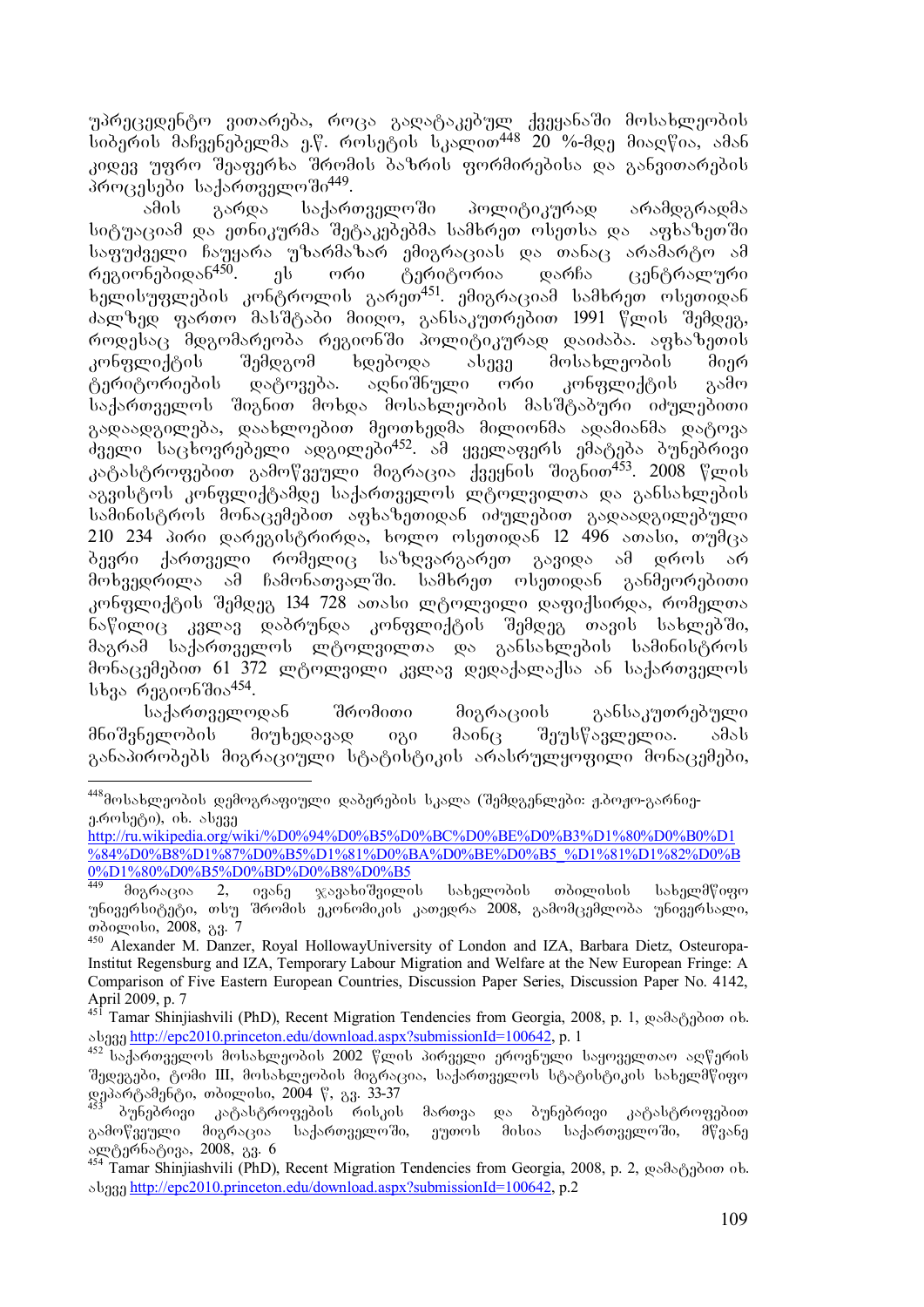რასაც თან ახლავს შრომითი მიგრაციის ძირითადად არალეგალური ხასიათი. როგორც წესი, საქართველოდან სამუშაო ძალის მიგრაცია ძირითადად არალეგალურ ხასიათს ატარებს. მიუხედავად იმისა, რომ მიგრანტები ლეგალურად კვეთენ დანიშნულების ქვეყნის საზღვარს, მათი<br>შრომითი საქმიანობა და უცხოეთში ყოფნის ხანგრძლივობა არ შრომითი საქმიანობა და უცხოეთში ყოფნის ხანგრძლივობა არ შეესაბამება მასპინძელ ქვეყანაში ოფიციალურად დეკლარირებულ  $\frac{99}{20}$  game as  $\frac{99}{20}$  and  $\frac{99}{20}$  and  $\frac{99}{20}$  and  $\frac{99}{20}$  and  $\frac{99}{20}$  and  $\frac{99}{20}$  and  $\frac{99}{20}$  and  $\frac{99}{20}$  and  $\frac{99}{20}$  and  $\frac{99}{20}$  and  $\frac{99}{20}$  and  $\frac{99}{20}$  and  $\frac{99}{2$ რომ პატარა ქვეყნების დიდი ნაწილი, როგორც წესი მოიკოჭლებს კაპიტალის, კვალიფიციური მუშახელის და თანამედროვე ტექნოლოგიის მხრივ, ეს უპირველესად ეხება ეკონომიკურად ჩამორჩენილ პატარა<br>სახელმწიფოებს, რომელთაც არც დაგროვების შიდა წყაროები სახელმწიფოებს, რომელთაც არც დაგროვების შიდა წყაროები მოეპოვებათ, არც კვალიფიციური მუშახელი და არც თანამედროვე  $6.156$ 

### $1.1$  ეკონომიკური და გეოგრაფიული ფაქტორების გავლენა შრომით მიგრაციაზე

საქართველო მთიანი ქვეყანაა. მოსახლეობის რაოდენობა დაახლოებით 4.5 მილიონია, მისი ტერიტორია 69.7 ათასი კვადრატული კილომეტრია (შემდგომ კვ. კმ). ქვეყნის ტოპოგრაფიული მახასიათებლები ძალიან კონტრასტულია კავკასიონის ჩათვლით (5068 მეტრი ზღვის დონიდან), საშუალო სიმაღლის მთები (3000 მეტრი ზღვის დონიდან) და შიდა დაბლობები (კოლხეთი და ალაზანი) რომლებიც ძირითადად გამოიყენება ჩაის, ციტრუსების, ყურძნის და სხვა აგრო კულტურების მოსაყვანად (სახნავი ტერიტორია მთლიანი ტერიტორიის დაახოებით 11 %-ს შეადგენს). ქვეყანაში მთლიანად 12 რეგიონია, თბილისის ჩათვლით, 2 ავტონომიური რესპუბლიკა და 9 ჩვეულებრივი რეგიონი, რომლებიც გეოგრაფიულად და ეკონომიკურად ძალიან განსხვავდებიან ერთმანეთისგან. არსებული 14 კლიმატური ზონიდან საქართველოს ტერიტორიაზე მდებარეობს თერთმეტი, რაც გამოწვეულია ადგილობრივი<br>კლიმატწარმომქმნელი — ფაქტორებისა — და — ფართომასშტაბიანი klimatwarmomqmneli faqtorebisa da farTomasStabiani ცირკულაციური პროცესების მეტად რთული მიწათმოქმედება ფართოდაა გავრცელებული რეგიონებში და თამაშობს მნიშვნელოვან როლს პროდუქტის წარმოებასა და დასაქმებაში.

რადგანაც საქართველო რთული მთიანი რელიეფისა და კლიმატურ თავისებურებათა გამო საშიში სტიქიური პროცესების განვითარების მასშტაბებით, დროში განმეორებადობით და ამ პროცესების უარყოფითი ზემოქმედებით მოსახლეობასა და საინჟინრო-სამეურნეო ობიექტებზე

<sup>-</sup><sup>455</sup> სამუშაო ძალის მიგრაციის შესახებ კვლევის შედეგები, კვლევითი რესურსებისა და  $\log_2$  b $\log_2$ oli $\log_2$ oli americkis erovalismo cantidation,  $\log_2$  contribution  $\log_2$  contribution.

 $^{456}$  ალექსანდრე რონდელი, პატარა ქვეყანა საერთაშორისო სისტემაში, საქართველოს სტრატეგიისა და საერთაშორისო ურთიერთობათა კვლევის ფონდი, "მეცნიერება", moographic, 2003, 83. 193

<sup>&</sup>lt;sup>457</sup> სამუშაო ძალის მიგრაციის შესახებ კვლევის შედეგები, კვლევითი რესურსებისა და  $\log_2$  b $\log_2$ ob $\log_2$  and  $\log_2$  centrical centrical controls  $\log_2$  and  $\log_2$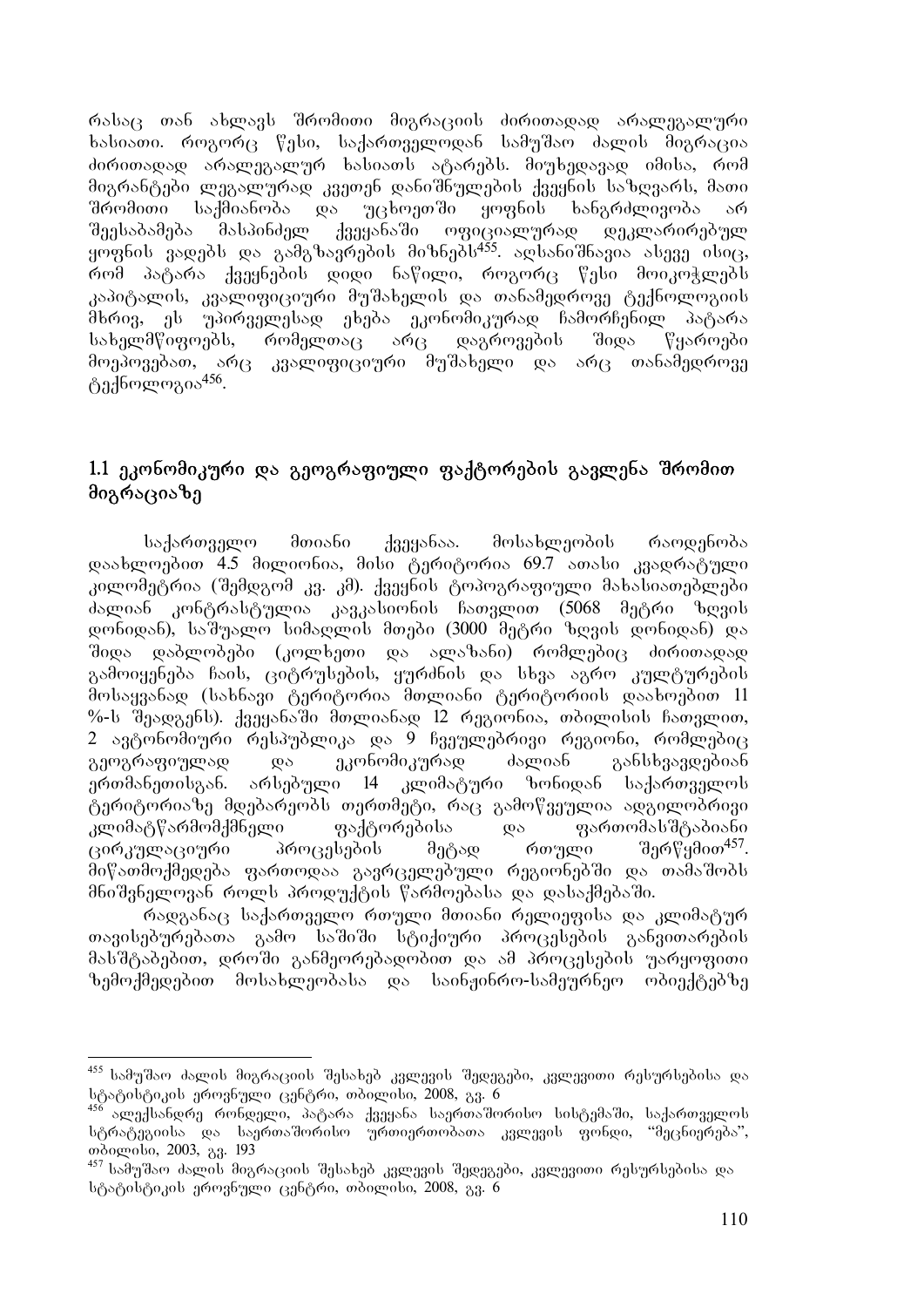მსოფლიოს ურთულეს რეგიონს წარმოადგენს $^{458}$ . მოსახლეობაში შექმნილი ფსიქოლოგიური დისკომფორტი ამცირებს სოციალურეკონომიკური თვალსაზრისით ისედაც რთულ მდგომარეობაში მყოფი<br>მთიანი ტერიტორიის მიმზიდველობას მოსახლეობისათვის, რის მთიანი ტერიტორიის მიმზიდველობას მოსახლეობისათვის, რის შედეგადაც იზრდება მისწრაფება უფრო უსაფრთხო ადგილებში გადასახლებისკენ. ეს ართულებს ქვეყნის თანაბარი განვითარების .<br>პერსპექტივას, უსაფრთხოებას, ქმნის მთის ზონის მოსახლეობისგან დაცლის დამატებით პირობას, რადგან სახელმწიფოს უმეტესი საძოვრები სწორედ სტიქიური მოვლენებისადმი მიდრეკილ ზონებში მდებარეობს<sup>459</sup>.

1990-1995 wlebSi saqarTveloSi erToblivi Sida produqti 4-  $\mathcal{R}$ ერ შემცირდა, ჰიპერინფლაციის პირობებში ცხოვრების დონე უკიდურესად დაეცა და საარსებო მინიმუმის მიმართ 42,5 % შეადგინა $^{460}$ . 2006 wlis monacemebiT ki qveynis SigniT Semosulma fuladma გადმორიცხვებმა შეადგინა 800 მილიონ ამერიკის შეერთებული შტატების<sup>461</sup> დოლარზე მეტს, რაც მთლიანი შიდა პროდუქტის 10.2 %-ს და პირდაპირი უცოური ინვესტიციის 72 %-ს (1,100 მილიონი) უდრიდა<sup>462</sup>. არაოფიციალური ფულადი გზავნილების რაოდენობაც დიდი იყო, დაახლოებით 315 მილიონი აშშ დოლარი, რაც მთლიანი ფულადი  $a^3$ ხავნილუბის 39.4 %-ს შეადგენდა და ეს ყველაფერი მაშინ, როდესაც დღიციალურ წყაროებზე დაყრდნობით საქართველოს მოსახლეობის მესამედზე მეტი (35 %) იმყოფებოდა უკიდურესი გაჭირვების ზღვარს ქვემოთ და საქართველო ქვეყნის შიგნით სოციალური განვითარების დონის მიხედვით 97-ე ადგილზე იყო<sup>463</sup>. გზავნილები თანდათან მოსახლეობის საყოფაცხოვრებო მოთხოვნილებების დაკმაყოფილებასთან ერთად მიგრანტთა ოჯახებისათვის მცირე ბიზნესის წამოწყების კაპიტალადაც გადაიქცა. შრომითი ემიგრაცია ეკონომიკური თვალსაზრისით უფრო ეფექტიანი და მიზანმიმართული ხდება<sup>464</sup>.

 $\alpha$ სრილი $^{465}$  1 (რეგიონები და ძირითადი საქმიანობის სფეროები საქართველოში) საქართველოს ეკონომიკის მაკროეკონომიკური

<sup>458</sup> .<br>ბუნებრივი კატასტროფების რისკის მართვა და ბუნებრივი კატასტროფებით<br>იწვეული მიგრაცია საქართველოში, ეუთოს მისია საქართველოში, მწვანე გამოწვეული მიგრაცია საქართველოში, ეუთოს მისია საქართველოში, მწვანე ალტერნატივა, 2008, გვ. 6

<sup>.&</sup>lt;br>ბუნებრივი კატასტროფების რისკის მართვა და ბუნებრივი კატასტროფებით<br>იწვეული მიგრაცია საქართველოში, ეუთოს მისია საქართველოში, მწვანე გამოწვეული მიგრაცია საქართველოში, ეუთოს მისია საქართველოში, მწვანე ალტერნატივა, 2008, გ<u>ვ</u>. 10

<sup>&</sup>lt;sup>460 ქ</sup>იგრაცია 2, ივანე ჯავახიშვილის სახელობის თბილისის სახელმწიფო უნივერსიტეტი, თსუ შრომის ეკონომიკის კათედრა 2008, გამომცემლობა უნივერსალი, mdograbo, 2008, 83. 6

 $\frac{461}{462}$   $\frac{300}{9}$   $\frac{1}{2}$   $\frac{1}{2}$   $\frac{1}{2}$   $\frac{1}{2}$   $\frac{1}{2}$   $\frac{1}{2}$   $\frac{1}{2}$   $\frac{1}{2}$   $\frac{1}{2}$   $\frac{1}{2}$   $\frac{1}{2}$   $\frac{1}{2}$   $\frac{1}{2}$   $\frac{1}{2}$   $\frac{1}{2}$   $\frac{1}{2}$   $\frac{1}{2}$   $\frac{1}{2}$   $\frac{1}{2}$   $\frac{1$ 

<sup>462</sup> Aziz Atamanov, Matthias Luecke, Toman Omar Mahmoud, Roman Mogilevsky, Ksenia Tereshchenko, Natalia A. Tourdyeva, Ainura Uzagalieva, Vitaliy Vavryshchuk, Income and Distribution Effects of Migration and Remittances: an Analisys Based on CGE Models for Selected CIS Countries, Warshaw, Bishkek, Kyiv, Tbilisi, Chisinau, Minsk, No. 86/2009, CASE – Center for Social and Economic Research, Warsaw, 2009, p. 32, http://ssrn.com/abstract=1386684  $\frac{463}{464}$  *Ibid.*,

მიგრაცია 2, ივანე ჯავახიშვილის სახელობის თბილისის სახელმწიფო უნივერსიტეტი, თსუ შრომის ეკონომიკის კათედრა 2008, გამომცემლობა უნივერსალი, თბილისი, 2008, გვ. 130

<sup>465</sup> Aziz Atamanov, Matthias Luecke, Toman Omar Mahmoud, Roman Mogilevsky, Ksenia Tereshchenko, Natalia A. Tourdyeva, Ainura Uzagalieva, Vitaliy Vavryshchuk, Income and Distribution Effects of Migration and Remittances: an Analisys Based on CGE Models for Selected CIS Countries,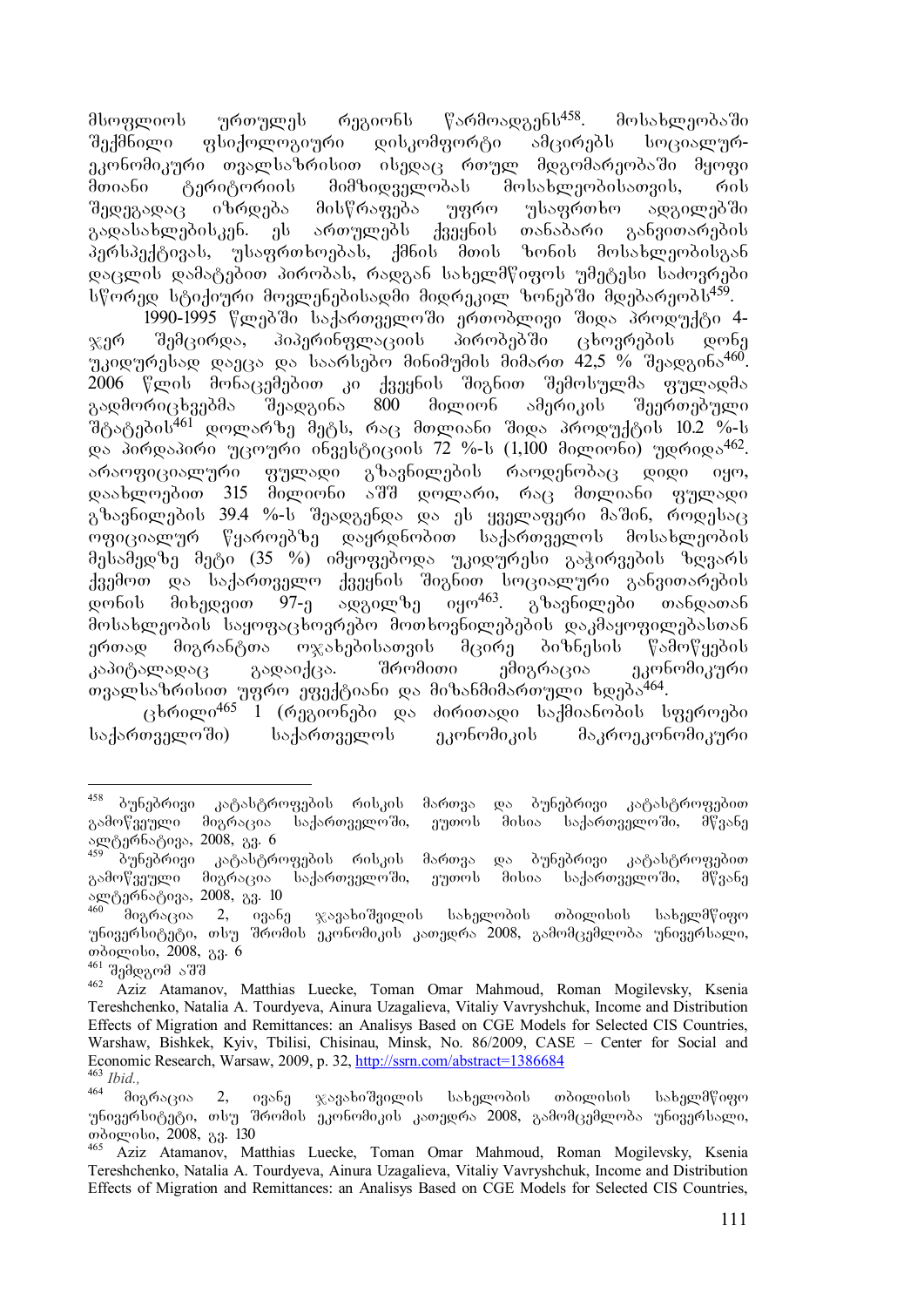სტრუქტურის საშუალო გადანაწილების და რეგიონების პროდუქტიულობის მიხედვით გვიჩვენებს, რომ წარმოება და მომსახურება ძირითადად თავმოყრილია დედაქალაქში (თბილისში) და რამოდენიმე, ძირითადად დაბლობში მდებარე რეგიონში. მიწათმოქმედებას უკავია შიდა წარმოების 21 % და შიდა სამუშაო ძალის ძირითადი დასაქმების  $\nabla$ ყაროს  $\nabla$ არმოადგენს (54 %).

 $B$ რილი 1.

|  |  | რეგიონები და ძირითადი საქმიანობის სფეროები საქართველოში |
|--|--|---------------------------------------------------------|
|  |  |                                                         |

|                                                  | რეგიონები     | წარმოება | სასტუმროები<br>და<br>რესტორნები | ტრანსპორტი<br>და<br>კომუნიკაცია | მშენებლობა | მიწათმოქ-<br>მედება |
|--------------------------------------------------|---------------|----------|---------------------------------|---------------------------------|------------|---------------------|
| საქართველო,<br>მთლიანად<br>ჩათვლით:              |               | 100.00   | 100.00                          | 100.00                          | 100.00     | 100.00              |
| კახეთი                                           | რეგიონი 1     | 3.62     | 0.52                            | 0.11                            | 1.77       | 14.32               |
| თბილისი                                          | რეგიონი 2     | 43.47    | 77.83                           | 78.99                           | 63.00      | 0.10                |
| შიდა<br>ქართლი                                   | რეგიონი 3     | 7.51     | 1.67                            | 0.07                            | 4.61       | 7.33                |
| ქვემო<br>ქართლი                                  | რეგიონი 4     | 21.36    | 1.64                            | 1.87                            | 4.44       | 18.67               |
| მცხეთა-<br>მთიანეთი                              | რეგიონი 5     | 3.71     | 5.32                            | 0.10                            | 2.38       | 4.71                |
| სამცხე-<br>ჯავახეთი                              | რეგიონი 6     | 3.98     | 0.62                            | 0.04                            | 0.81       | 7.66                |
| აჭარა                                            | რეგიონი 7     | 2.64     | 5.76                            | 8.04                            | 3.74       | 5.27                |
| გურია<br>$\overline{\omega}$<br>რაჭა-<br>ლეჩხუმი | რეგიონი 8     | 1.28     | 0.79                            | 0.08                            | 1.36       | 6.88                |
| სამეგრელო-<br>ზემო<br>სვანეთი                    | რეგიონი 9     | 1.83     | 2.10                            | 10.32                           | 14.51      | 16.62               |
| იმერეთი                                          | რეგიონი<br>10 | 10.59    | 3.76                            | 0.37                            | 3.39       | 18.45               |

ადგილობრივი ბაზრის პირობები და ინსტიტუტები საქართველოში xasiaTdebian ZiriTadad fragmentuli samuSaoTi466 da

-Warshaw, Bishkek, Kyiv, Tbilisi, Chisinau, Minsk, No. 86/2009, CASE – Center for Social and Economic Research, Warsaw, 2009, p. 34, http://ssrn.com/abstract=1386684

<sup>466</sup> ფრაგმენტული სამუშაო – ძირითადად მცირეხნიანი სამუშაოა, რომელსაც ასრულებს დაქირავებული მშრომელი, მასში შედის სპეციფიური დავალების შესასრულებლად SeTavazebuli samuSao, aseve mSromelisaTvis micemuli garkveuli kreditis ანაცვლოდ მისი დავალდებულება კონტრაქტორის "თავის დაქნევაზე" ან "დაძახებაზე" იმუშაოს. ფრაგმენტული სამუშაო მჰიდროდაა დაკავშირებული შრომით მიგრაციასთან, რადგან ძირითადად ასეთ სამუშაოებზე შრომითი შიგრანტები არიან დასაქმებულები, განსაკუთრებით ეს ეხება არალეგალ შრომით მიგრანტებს, იხ. ასევე Swati Ghosh,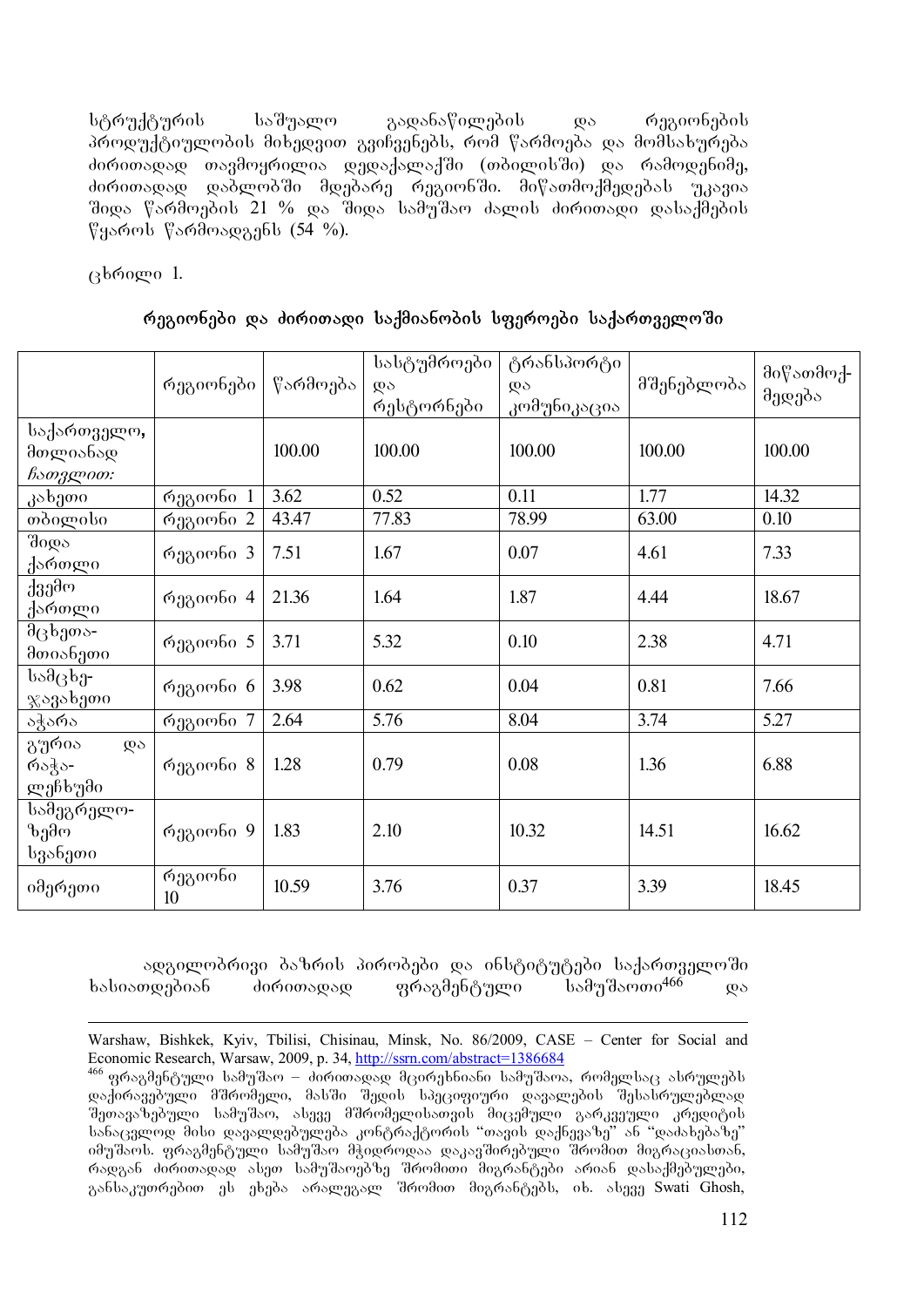ფრაგმენტული საკრედიტო ბაზრით<sup>467</sup>, როდესაც სიღარიბის ზღვარს ქვემოთ მოსახლეობის რაოდენობა დიდია<sup>468</sup>. ბუნებრივი სტიქიების ზემოქმედება ეკონომიკის მდგრად განვითარებაზე მთლიანობაში ასევე უარყოფითად აისახება $^{469}$ .

კომერციული ბანკები თავს იკავებენ დაბალი შემოსავლის მქონე კლიენტებზე თანხების გაცემისგან, მათი მიწების და აქტივების გათვალისწინებით. დამატებით აქვე აღსანიშნავია, რომ კაპიტალის ბაზრები და საპენსიო ფონდის სისტემა განუვითარებელია, დაზღვევის - ბაზარი არაა გაჯერებული. თუმცა, საყურადღებოა, რომ საქართველოს<br>- სადაზღვევო - ბაზრის - მოცულობა - 2009 - წლის - პირველი - კვარტლის სადაზღვევო ბაზრის მოცულობა 2009 წლის პირველი მონაცემების მიხედვით, 2008 წლის ანალოგიურ პერიოდთან შედარებით 114 %-iT gaizarda da mozidulma jamurma sadazRvevo premiam 114,5 მილიონი ლარი შეადგინა<sup>470</sup>. მაგრამ სადაზღვევო ბაზრის არათანმიმდევრულ განვითარებაზე მიუთითებს ისიც, რომ მთლიან სადაზღვევო სივრცეში პაზრის 73 %, ხოლო მთლიანად ანაზღაურებულ<br>ზარალებში კი 84 % დაზღვევის ერთ სახეობას – სამედიცინო  $\alpha$  84 % დაზღვევის ერთ სახეობას – სამედიცინო დაზღვევას უჭირავს $471$ .

"საპენსიო უზრუნველყოფა საქართველოში განსაკუთრებით მას .<br>შემდეგ გართულდა, რაც სსრკ<sup>472</sup> დაიშალა. არამარტო აირია სისტემა, არამედ დაიკარგა ის დანაზოგები, რომლების იქნა შეგროვილი ჩვენი მოსახლეობის მიერ გასულ ათწლეულებში. აქ განსაკუთრებით გამოსაყოფია ერთი გარემოება, სსრკ-ს დაშლის შემდეგ საქართველოს  $\alpha$  ekspos ang ang dala mang banda mangkanang kantang pandapang pandapang pandapang pandapang pandapang pandapang pandapang pandapang pandapang pandapang pandapang pandapang pandapang pandapang pandapang pandapang panda მთავრობის მიერ ხელმოწერილი "ნულოვანი ვარიანტის" მოქმედების შედეგად ეს უკვე აღარ არის განხილვის საგანი. აქვე უნდა აღინიშნოს ისიც, რომ ეს ანგარიშები ძირითადად ვირტუალური იყო და რაიმე რეალურ სახსრებს არ მოიცავდა, აქედან გამომდინარე მისი დაკარგვის

<sup>-</sup>Fragmented Labour and Elusive Solidarity: The Brickfields of Bengal, Swati Ghosh, the study based on survey of migrant workers in the brickfields of Hoogly district near Kolkata. The research was assisted by a fellowship from South Asia Program of the Social Science Research Council, Third Critical Studies Conference, CRG, Kolkata, 11-12 September 2009, p. 1 and 10 gos www.mcrg.ac.in/T\_C\_Conference/Swati.doc

<sup>&</sup>lt;sup>467</sup> ფრაგმენტული ბაზარი, ხასიათდება მცირე და საშუალო ზომის კომპანიებით, სადაც მსხვილ მონაწილეებსაც უწევთ მკაცრი კონკურენციის დაძლევა. ასეთ ბაზარზე არ არსებობს რომელიმე განსაკუთრებით გავლენიანი კომპანია. არც ერთ კომპანიას ბაზრის ორციფრა პროცენტზე მეტი არ უნდა ჰქონდეს დაკავებული, რაც  $\partial g$ წარმეებისთვის გადამწყვეტ ფაქტორს წარმოადგენს.

Aziz Atamanov, Matthias Luecke, Toman Omar Mahmoud, Roman Mogilevsky, Ksenia Tereshchenko, Natalia A. Tourdyeva, Ainura Uzagalieva, Vitaliy Vavryshchuk, Income and Distribution Effects of Migration and Remittances: an Analisys Based on CGE Models for Selected CIS Countries, Warshaw, Bishkek, Kyiv, Tbilisi, Chisinau, Minsk, No. 86/2009, CASE – Center for Social and Economic Research, Warsaw, 2009, p. 34, http://ssrn.com/abstract=1386684

ბუნებრივი კატასტროფების რისკის მართვა და ბუნებრივი კატასტროფებით გამოწვეული მიგრაცია საქართველოში, ეუთოს მისია საქართველოში, მწვანე alternativa, 2008, gv. 9

<sup>470</sup> ix. http://banksandfinance.ge/business/672-bbbbbbbbbb-bbbbbb-bbbbb-bbbbbbbyebbbb.html 471 ix. http://banksandfinance.ge/business/672-bbbbbbbbbb-bbbbbb-bbbbb-bbbbbbbyebbbb.html

<sup>&</sup>lt;sup>472</sup> საბჭოთა სოციალისტური რესპუბლიკების კავშირი, დამატებით იხ. http://ka.wikipedia.org/wiki/%E1%83%A1%E1%83%A1%E1%83%A0%E1%83%99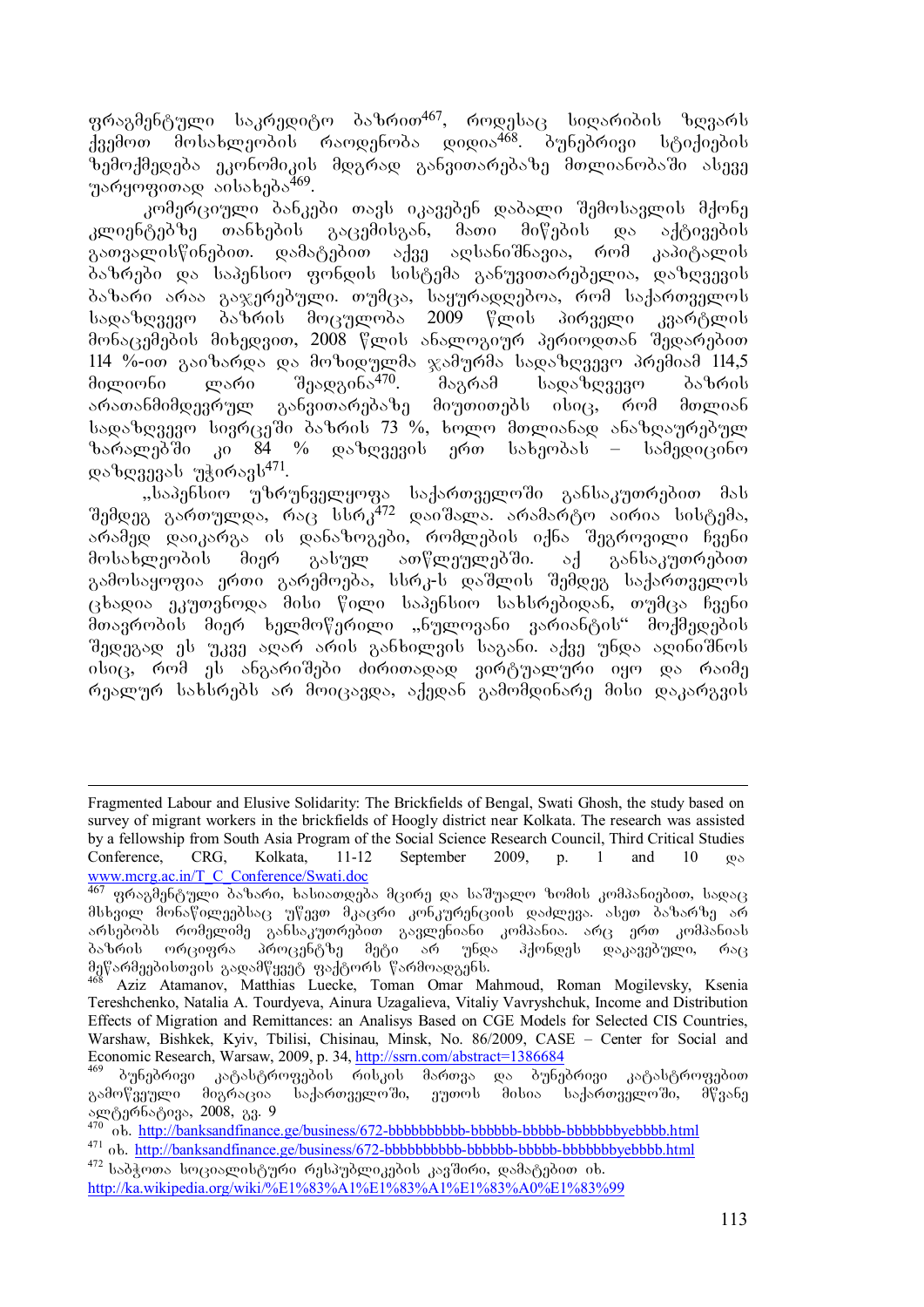შანსი დიდი იყო იმ შემთხვევაშიც კი სსრკ რომ არ დაშლილიყო" – აცხადებს გია ჯანდიერი $473$ .

საქართველოში მოქმედებს გადანაწილებითი საპენსიო სქემა. აღნიშნული სქემა დამყარებულია თაობათა სოლიდარობის პრინციპზე, რაც ნიშნავს იმას, რომ პენსიონერებს პენსიები გადაეცემათ დღეს  $\partial \omega \partial \gamma \partial \delta$ საქართველოს დამოუკიდებლობის პირობებში სახსრები, რომლებიც პენსიონერებს გადაეცემათ, იმდენად მცირეა, რომ მას პენსია კი არა უფრო სოციალური დახმარება შეიძლება დაერქვას, ამიტომაც კერძო<br>საპენსიო ფონდის სისტემის ჩამოყალიბება საქართველოში ფინანსური  $b$ აპენსიო ფონდის სისტემის ჩამოყალიბება ბაზრის განვითარებას შეუწყობს ხელს<sup>474</sup>.

1989-2002 წლებში ხანდაზმულთა წილი მთელ მოსახლეობაში 4.2<br>გაიზარდა. როგორც ზემოთ აღვნიშნეთ, საქართველოში  $\%$ -ით გაიზარდა. როგორც ზემოთ აღვნიშნეთ, საქართველოში ჩამოყალიბდა უპრეცედენტო ვითარება, როცა გაღატაკებულ ქვეყანაში მოსახლეობის სიბერის მაჩვენებელშა 20 %-მდე მიაღწია. ამან კიდევ უფრო შეაფერხა შრომის ბაზრის ფორმირებისა და განვითარების პროცესები საქართველოში<sup>475</sup>. 1989-2002 წლების აღწერათა შორის პერიოდში საქართველოდან სხვა ქვეყნებში გადასახლდა 1 მილიონი,  $\overline{16}$  being the Sronage of Sronage  $\overline{0.3}$  -  $\overline{0.5}$  added  $\overline{0.3}$  and  $\overline{0.3}$   $\overline{0.5}$   $\overline{0.3}$   $\overline{0.5}$   $\overline{0.5}$   $\overline{0.5}$   $\overline{0.7}$   $\overline{0.7}$   $\overline{0.7}$   $\overline{0.7}$   $\overline{0.7}$   $\overline{0.7}$   $\overline{$  $\nabla$ ელს ქვეყნის ეკონომიკაში დასაქმებულთა რაოდენობამ 1747.3 ათასი  $\frac{1}{100}$ კა $\frac{1}{100}$  (1, 2008], ხოლო 2007-ში - 1704,3 ათასი, თუმცა ეს ეკონომიკურად აქტიური მოსახლეობის შემცირებასაც უკავშირდება<sup>477</sup>.

განათლების სფეროში განხორციელებული რიგი გარდაქმნების მიუხედავად საგანმანათლებლო ბაზრის მომსახურებაში შეიმჩნევა მნიშვნელოვანი ნაკლი, რაც გამოიხატება შრომის ბაზარზე სამუშაო ძალის მიწოდება-მოთხოვნის ბალანსზე. მიუხედავად იმისა, რომ<br>ზოგადად მატულობს მოთხოვნა კვალიფიციურ სამუშაო ძალაზე, ზოგადად მატულობს მოთხოვნა კვალიფიციურ სამუშაო ძალაზე,<br>შეიმჩნევა სპეციალისტთა ჟარბწარმოება. კრიზისის პერიოდში შეიმჩნევა სპეციალისტთა ჟარბწარმოება. კრიზისის პერიოდში საქართველოში 1.5-ჯერ გაიზარდა სტუდენტთა რაოდენობა, რაზეც  $\alpha$ ცხადია ეკონომიკის მოთხოვნა არ იყო. ამჟამადაც ჯერ ვერ მოხერხდა საგანმანათლებლო მომსახურებაზე რაციონალური მოთხოვნის ჩამოყალიბება<sup>478</sup>. სამწუხაროდ აშკარად შეიმჩნევა ცალკეული

<sup>473</sup> გია ჯანდიერი, ეკონომისტი პუბლიცისტი, 2001 წლის 28 სექტემბერი, იხ.; http://www.nesgeorgia.org/files/privatization%20of%20retirement-gi\_.doc

 $\frac{474}{475}$  ob. http://ghn.ge/news-12367.html მიგრაცია 2, ივანე ჯავახიშვილის სახელობის თბილისის სახელმწიფო უნივერსიტუტი, თსუ შრომის ეკონომიკის კათედრა 2008, გამომცემლობა უნივერსალი, mdogmobo, 2008, 83.7

<sup>&</sup>lt;sup>476</sup> Alexander M. Danzer, Royal HollowayUniversity of London and IZA, Barbara Dietz, Osteuropa-Institut Regensburg and IZA, Temporary Labour Migration and Welfare at the New European Fringe: A Comparison of Five Eastern European Countries, Discussion Paper Series, Discussion Paper No. 4142, April 2009, p. 7, ob. stggg dozcosos 2, ogs6g xsgstodgogoot tstggoodot oodogootot სახელმწიფო უნივერსიტეტი, თსუ შრომის ეკონომიკის კათედრა 2008, გამომცემლობა  $\frac{1}{25}$  models and  $\frac{1}{25}$  models and  $\frac{1}{25}$  models and  $\frac{1}{25}$  models and  $\frac{1}{25}$ 

<sup>477</sup> saqarTvelos profesiuli ganaTlebis sistemis strategia, erovnuli პროფესიული — სააგენტო, 30/10/2008, გ. გ. http://www.cegstar.ge/files/4.profesiuliganatlebissistema.pdf

მიგრაცია 2, ივანე ჯავახიშვილის სახელობის თბილისის სახელმწიფო უნივერსიტეტი, თსუ შრომის ეკონომიკის კათედრა 2008, გამომცემლობა უნივერსალი, mdograbo, 2008, 33.8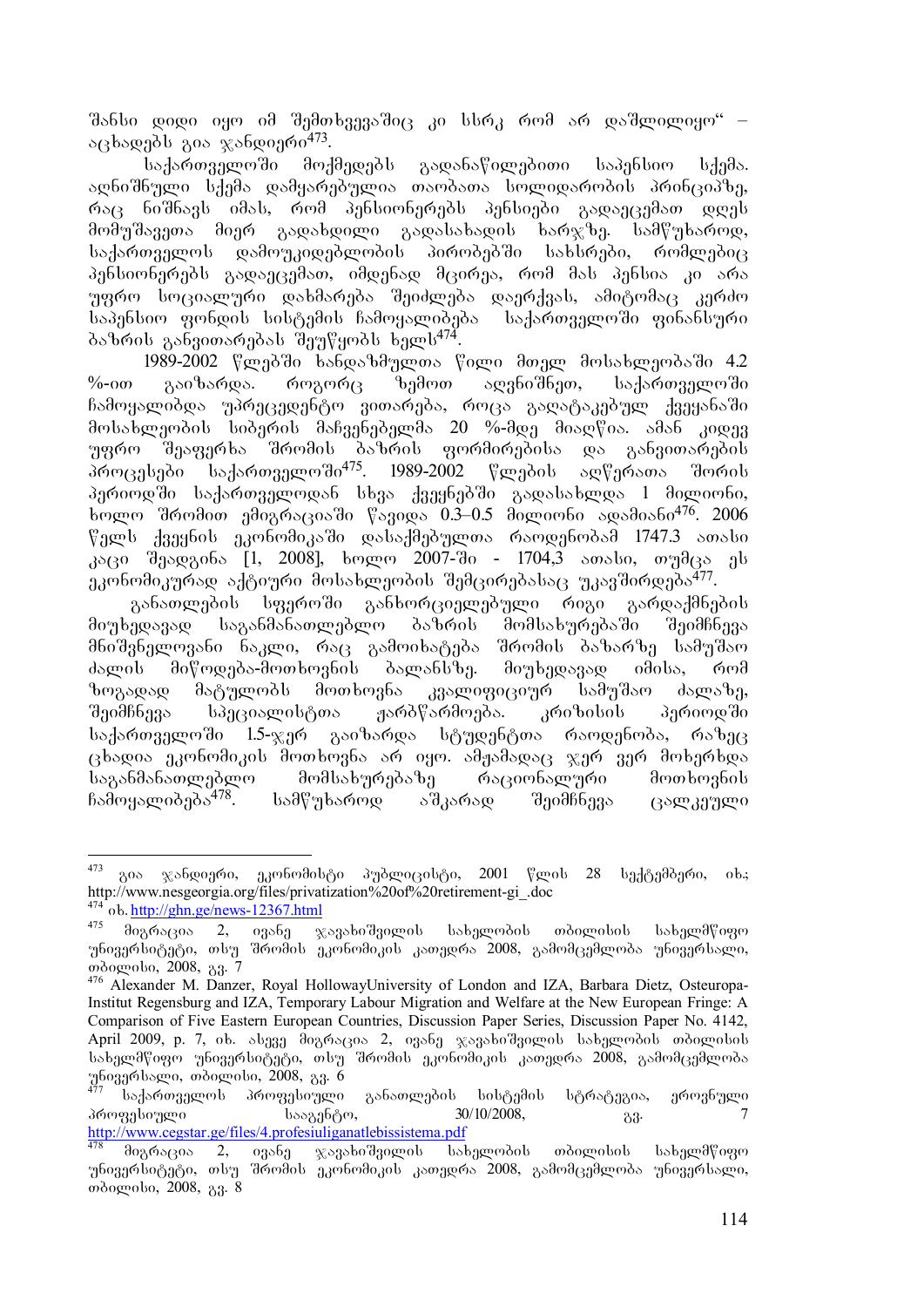სპეციალობებისადმი სახელის "პრესტიჟის" გამო დამახინჯებული მისწრაფებაც.

ევროპის ქვეყნებში შობადობის მკვეთრმა ვარდნამ, საპენსიო<br>ემის კრიზისმა, დასაქმების გარკვეულ სფეროებში სამუშაო სისტემის კრიზისმა, დასაქმების გარკვეულ სფეროებში სამუშაო ადგილების შეუვსებლობამ ე.წ. "ახალი უმცირესობების" მაღალმა წილმა,<br>მზარდმა — არალეგალურმა — მიგრაციამ — განაპირობა — ინტეგრაციული მზარდმა არალეგალურმა მიგრაციამ განაპირობა ინტეგრაციული პროგრამების შემუშავება, რომელთა ერთ-ერთი შემადგენელი ელემენტი იქნება უცხოელ სტუდენტთა სამუშაოზე მიღება საგანმანათლებლო არხების მეშვეობით (დიდმა ბრიტანეთმა და გერმანიამ განაცხადეს, რომ<br>2001 წლიდან გამოყოფენ სპეციალურ ქვოტებს იმ უცხოელი 2001 წლიდან გამოყოფენ სპეციალურ ქვოტებს იმ უცხოელი სტუდენტებისთვის, რომლებმაც ამ ქვეყნებში დაამთავრეს უმაღლესი სასწავლებლები, თუკი ისინი მუდმივ სამუშაოს იპოვიან)<sup>479</sup>. ქვეყნები ზოგადად დადებითად ეკიდებიან სტუდენტების და და სასწავლებლების მობილურობის გაზრდას. მთავრობები ხედავენ ეკონომიკური განვითარების და თავიანთი საგანმანათლებლო სისტემების გაუმჯობესების დასაყრდენს სტუდენტთა მობილურობაში, ხოლო ადამიანები თავიანთ მომავალ კარიერაში მომავალი წინსვლის <u>შესაძლებლობას, როგორც თავიანთ მშობლიურ ქვეყ</u>ანაში, ისე  $\mu$ აზღვარგარეთ, საერთაშორისო სამუშაო ბაზარზე $^{480}$ .

საქართველოდან სასწავლო-შრომით მიგრაციას ხელს უწყობს ასევე ევროკავშირის სამეზობლო პოლიტიკის სამოქმედო გეგმის შესრულებაში მონაწილეობა<sup>481</sup>, რომელიც ითვალისწინებს "ოთხი თავისუფლების" (ადამიანთა, საქონლის, მომსახურებისა და კაპიტალის თავისუფალ გადაადგილებას) გავრცელების სფეროში თანამშრომლობას. სამოქმედო გეგმამ მოიცვა საქართველოდან შრომითი მიგრანტებისათვის ლეგალური საქმიანობის შესაძლებლობების მოპოვება (სეზონური, არაკვალიფიციური მუშახელი, მოთხოვნილი და დეფიციტური პროფესიები, სტუდენტთა დასაქმება) საქართველოს მოქალაქეებისათვის ვიზის მისაღებად  $\delta$ როცედურების გამარტივება $^{482}$ . ამ ფაქტორებმა სავარაუდოდ დიდად შეუწყეს ხელი სტუდენტების მიგრაციის რაოდენობის გაზრდას. საკმაოდ ძლიერია ახალგაზრდობის ემიგრაციული განწყობა და განზრახვის რეალიზებას ახალგაზრდობის ეს ნაწილი შესაბამისი პირობების დადგომისთანავე მოახდენს, აქვე ადსანიშნავია, რომ ახალგაზრდობის  $\alpha$  depends and the migrant migration of the matter in the mode of  $\alpha$  and  $\alpha$  and  $\beta$ უმეტესობა დაუქორწინებელია. მიუხედავად იმისა, რომ ახალგაზრდების ნაწილი საქართველოში სწავლას მუშაობასაც უთავსებს, ემიგრაციული

<sup>479</sup> Молодикова И.Н. Основные этапы и методы управления трудовой миграцией в западноевропейских странах. Трудовая миграция в СНГ: социальные и экономические эффекты. М., РАН. 2003. стр. 284, об. *Sbaaa* http://demoscope.ru/center/fmcenter/tr\_mol.html

<sup>480</sup> World Migration 2008, Managing Labour Mobility in the Evolving Global Economy, Volume 4, IOM World Migration Report Series, International Oganization for Migration, 2008, p. 105

მიგრაცია 2, ივანე ჯავახიშვილის სახელობის თბილისის სახელმწიფო უნივერსიტუტი, თსუ შრომის ეკონომიკის კათედრა 2008, გამომცემლობა უნივერსალი, თბილისი, 2008, გ.<sub>8</sub>. 133

<sup>&</sup>lt;sup>482</sup> საქართველოს მთავრობის განკარგულება №291 – "ევროკავშირის სამეზობლო<br>პოლიტიკის სამოქმედო გეგმისათვის საქართველოს მთავრობის პრიორიტეტების politikis samoqono do gegmisato sa bayang bab god<sub>b</sub>anzadot datokad. 11.07.2005, mdogroto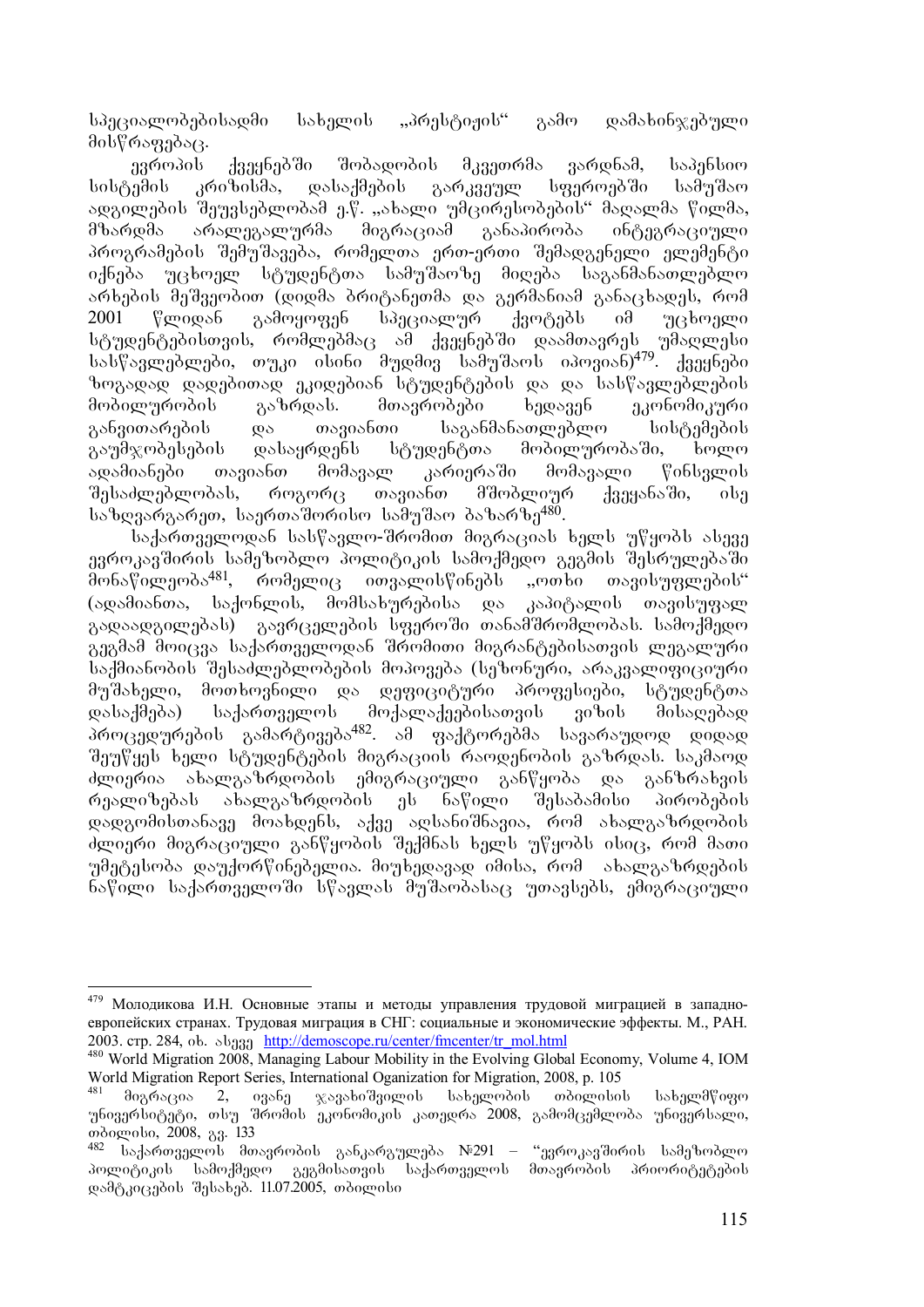განწყობა სამუშაო ძალის დაბალი ფასის გამო ამ ახალგაზრდებს შორისა $\beta$  მაღალია $^{483}$ .

ახალგაზრდობის უმეტეს ნაწილს უცხო ქვეყანაში წასვლა სურს განათლების მიღებისა და უცხო ენაში ცოდნის გაღრმავების მიზნით. ახალგაზრდობის ეს ნაწილი ემიგრაციის მიზეზად სამშობლოში უპერსპექტივობას და თვითრეალიზაციის შეუძლებლობას ასახელებს.  $\bar{\delta}$ ევრ ახალგაზრდას მატერიალური პირობების გაუმჯობესების სურვილი, ასევე საზღვარგარეთ მუშაობის სურვილი და ცხოვრება ამოძრავებთ, ზოგ მათგანს ადრე წასული ოჯახის უფროს წევრებთან ჩასვლისა და მათთან ერთად მუშაობა აქვს განზრახული.

2000-2002 წლების დეკემბერ-თებერვალში ტასისის  $(TACIS)^{484}$ პროგრამითა და დაფინანსებით საქართველოს სტატისტიკის სახელმწიფო დემოგრაფიული — სტატისტიკის — სახელმწიფო — დეპარტამენტის<br>დემოგრაფიული სტატისტიკის სამმართველომ ჩაატარა შერჩევითი დემოგრაფიული სტატისტიკის სამმართველომ ჩაატარა შერჩევითი გამოკვლევა საქართველოში მიგრაციული პროცესების შესწავლის მიზნით. გამოკვლევა ჩატარდა საქართველოდან გამავალ მნიშვნელოვან სასაზღვრო პუნქტებში, აეროპორტებში. გამოკითხულთა შორის<br>აღმოჩნდა 4796 პირი. მათ მიერ დასახელებული ორი მიზანი აღმოჩნდა 4796 პირი. მათ მიერ დასახელებული ორი მიზანი "დასასაქმებლად" და "პროფესიით სამუშაოდ" წასვლა გამოხატავდა  $\partial \mathcal{S}$  do  $\partial \mathcal{S}$  measo dasay dasay dasay dagaan ay dadaan dadaan dagaan dagaan dagaan dagaan dagaan dagaan dagaan dagaan dagaan dagaan dagaan dagaan dagaan dagaan dagaan dagaan dagaan dagaan dagaan dagaan dagaan საქმიანი მივლინება, სასწავლებლად წასვლა, კომერციული მიზნები, განსაკუთრებით სტუმრად წასვლა ფარული სახით შეიძლება შეიცავდეს შრომით მიგრაცია $\bar{\mathfrak{b}}^{4\bar{8}5}.$ 

საქართველოში რამოდენიმე ორგანიზაცია და საელჩო ეხმარება სტუდენტებს საზღვარგარეთ სასწავლებლად წასვლაში, გრანტების გამოყოფის გზით გრძელვადიანი პერიოდით სასწავლად და მცირეხნიან სასწავლო კურსებზე. მიუხედავად ამისა არ არსებობს სტუდენტთა რაოდენობის დამდგენი ზუსტი საშუალებები, რადგან ზოგჯერ თვით საელჩოები აცხადებენ უარს სტუდენტებზე გაცემული ვიზების რაოდენობის დასახელებისაგან, აქვე აღსანიშნავია, რომ არც თუ ისე იშვიათად ქართველები სამშობლოს ტოვებენ დასაქმების მიზნით, თუმცა შემდეგ ირიცხებიან უნივერსიტეტებსა და კოლეჯეპში<sup>486</sup>. ცნობილია, რომ საზღვარგარეთ სასწავლებლად ან სხვა მიზნით გასული მიგრანტები შეძლებისდაგვარად მაინც ცდილობენ რაიმე სამუშაოს შოვნას. აქედან გამომდინარე, შრომითი მიგრაციის მასშტაბი რეალურად შეიძლება

<sup>483</sup> მიგრაცია 2, ივანე ჯავახიშვილის სახელობის თბილისის სახელმწიფო უნივერსიტუტი, თსუ შრომის ეკონომიკის კათედრა 2008, გამომცემლობა უნივერსალი, mdograbo, 2008, 83. 133

ევროპის კომისიის მიერ განხორციელებული ტექნიკური დახმარების პროგრამა დამოუკიდებელი ქვეყნების თანამეგობრობისათვის "Technical Aid to the Commonwealth of Independent States" (TACIS). პროგრამა ეხმარება დამოუკიდებელ სახელმწიფოთა Tanamegobrobis saxelmwifoebs demokratiul sabazro ekonomikaze gadasvlaSi

<sup>&</sup>lt;sup>485</sup> ნათია ჭელიძე, შროშითი ეშიგრაცია პოსტსაბჭოთა საქართველოში, ივანე<br>ჯავახიშვილის სახელობის თბილისის სახელმწიფო უნივერსიტეტის, მიგრაციის <sup>⊺</sup> სახელმწიფო — უნივერსიტეტის, — მიგრაციის  $\log$  age and  $\log$  686,  $\log$  and  $\log$  2006,  $\log$  27

Tamar Mikadze, graduate student, R. F. Wagner Graduate School of Public Service, Economic Crisis and Educational Migration from Georgia, New York University, USA, 2003, p.4 ob. http://unpan1.un.org/intradoc/groups/public/documents/NISPAcee/UNPAN007500.pdf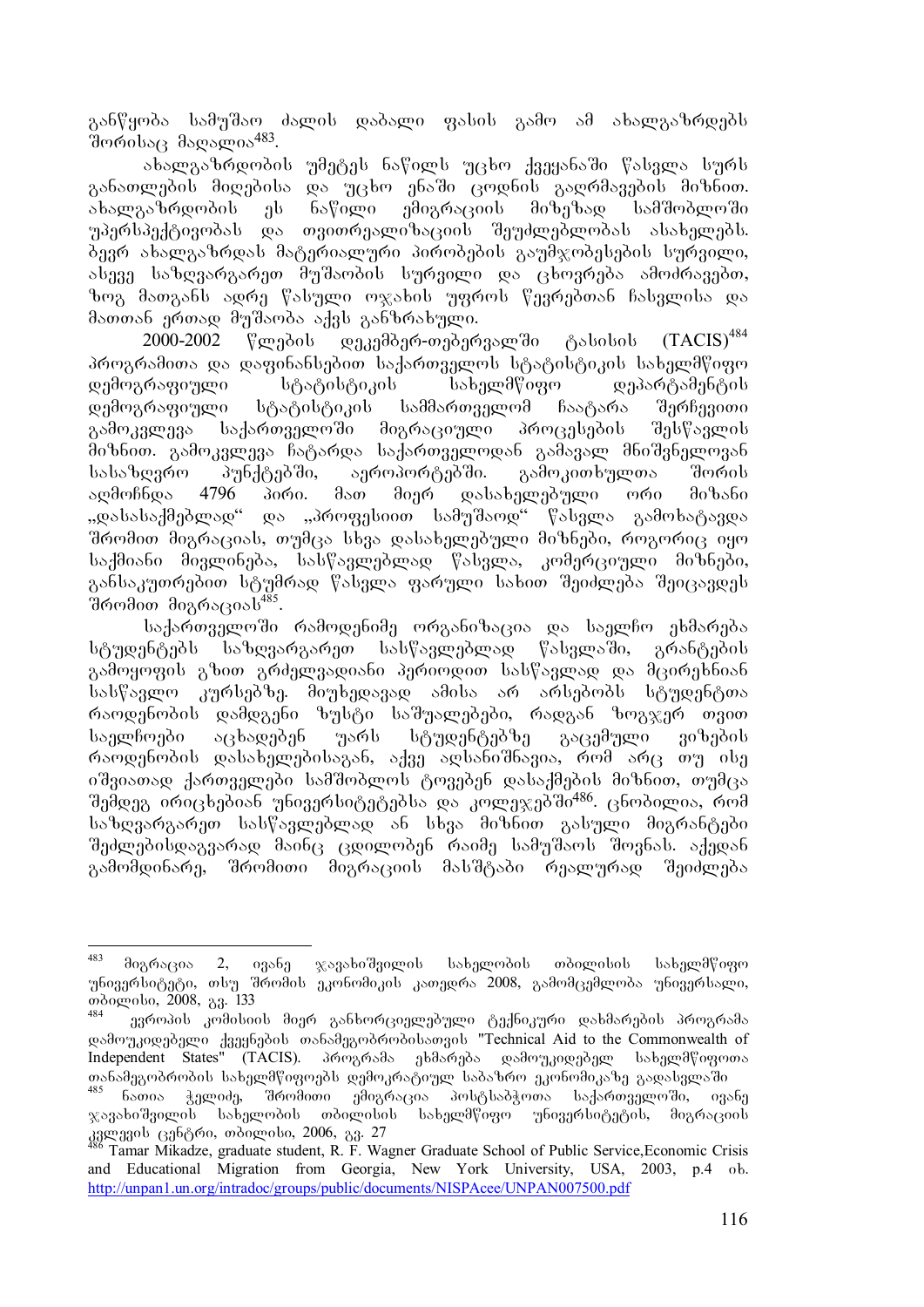გაცილებით მეტი იყოს, ვიდრე ზემოთ დასახელებული ორი მიზნიდან გამომდინარეობს<sup>487</sup>.

.<br>აოსანიშნავია, რომ 20-21 წლამდე ასაკის სტუდენტებისთვის უფრო მიმზიდველია განათლების მიღება და უცხო ენის ცოდნის დახვეწა. ამ სტუდენტებს ემიგრაციის რეალიზება გადაწყვეტილი აქვთ მხოლოდ  $\frac{16}{3}$ ავლის ერთი საფეხურის დასრულების შემდეგ. მშობლების ფინანსური მხარდაჭერის წყალობით ეკონომიკური პრობლემები მათთვის ჯერ ნაკლებად საგრძნობია<sup>488</sup>.

იმისათვის, რომ ქვეყნიდან გააღწიონ, ახალგაზრდები ახერხებენ შენიღბვის კანონიერი მეთოდის ნახვასაც. ბევრი მათგანი მიმართავს კერძო სააგენტოებს რომლებიც ახორციელებენ სხვადასხვა პროგრამებს, რომელიც მოიცავს სწავლის და მუშაობის, მუშაობის და მოგზაურობის შეთავსებას და სხვა. ასეთი კომპანიები ვალდებულებას იღებენ იკისრონ არა მარტო ემიგრაციის ორგანიზების რეგულირების სიძნელე, არამედ ხელი შეუწყონ შრომითი მიგრანტის სამუშაო ადგილზე ადაპტირებას, პრობლემების წამოჭრის შემთხვევაში დაიცვან სამშობლოდან შორს შყოფი მოქალაქის ინტერესები. მაგრამ საქართველოში ასეთ საქმიანობაზე რეგისტრირებულია მხოლოდ რამოდენიმე სააგენტო, რომელთა ფუნქციებისა და საქმიანობის შესახებ ინფორმაციის მოძიება გარკვეულ წილად გართულებულიცაა.

გამოკითხულ სტუდენტთა საკმაოდ დიდი პროცენტული რაოდენობა თანახმაა საზღვარგარეთ არალეგალურ მუშაობაზეც, თუ კი ამას კანონოერად ვერ მოახერხებს<sup>489</sup>. სტუდენტთა უმრავლესობა ვარაუდობს საზღვარგარეთ მოკლევადიანი პერიოდით ემიგრაციას. თუმცა უარყოფითი ფაქტორი არის ის, რომ სამწუხაროდ ახალგაზრდები ყველაზე ნაყოფიერ ასაკში იქნებიან საზღვარგარეთ და არ მიიღებენ მონაწილეობას საქართველოს დემოგრაფიულ განვითარებაში. უცხადესია ის, რომ ახალგაზრდობის უმეტესობის მიზანი საზღვარგარეთ წასვლისა არის ცხოვრების პირობების გაუმჯობესებისთვის შრომა. ამ  $\sigma$ ახალგაზრდების უმეტესობა ო $\chi$ ახის შექმნაზე არაა ორიენტირებული და მხოლოდ იშვიათ მათგანს თუ ჰყავს შვილები $^{490}$ .

არსებოპს დიდი სურვილი, რომ არსებულ სისტემაში მოხდეს ისეთი  $\alpha$ ველილებები, რა $\alpha$  საგრძნობლად გააუმჯობესებს სწავლების ხარისხსა $\alpha$ და ახალგაზრდობას მისცემს სპეციალობის თავის შეხედულებისამებრ არჩევის საშუალებას. ყველა აღნიშნული მცდელობის მიუხედავად  $\frac{160}{32}$ სწავლების ხარისხის გაუმჯობესება ძალიან ნელა მიმდინარეობს $^{491}$ .

<sup>487</sup> - ნათია ჭელიძე, შრომითი ემიგრაცია პოსტსაბჭოთა საქართველოში, ი<mark>ვ</mark>ანე<br>ახიშვილის სახელობის თბილისის სახელმწიფო უნივერსიტეტის, მიგრაციის  $\%$ ავახიშვილის სახელობის თბილისის სახელმწიფო უნივერსიტეტის, მიგრაციის  $\frac{1}{28}$ ജ്ജുമ്പാം ദ്വാര്ക്കം, സ്തോസ് മാര്,  $\frac{1}{27}$ 

მიგრაცია 2, ივანე ჯავახიშვილის სახელობის თბილისის სახელმწიფო უნივერსიტეტი, თსუ შრომის ეკონომიკის კათედრა 2008, გამომცემლობა უნივერსალი,  $\frac{\text{m\text{log}}\text{m\text{log}}}{\text{log} \times \text{log} \times 2008}$ ,  $\frac{\text{m\text{log}}}{\text{log} \times 2008}$ 

მიგრაცია 2, ივანე ჯავახიშვილის სახელობის თბილისის სახელმწიფო უნივერსიტეტი, თსუ შრომის ეკონომიკის კათედრა 2008, გამომცემლობა უნივერსალი, თბილისი, 2008, გვ. 136

<sup>490</sup> Tamar Shinjiashvili (PhD), Recent Migration Tendencies from Georgia, 2008, p. 5, ob. algaa http://epc2010.princeton.edu/download.aspx?submissionId=100642, p. 5

მიგრაცია 2, ივანე ჯავახიშვილის სახელობის თბილისის სახელმწიფო უნივერსიტეტი, თსუ შრომის ეკონომიკის კათედრა 2008, გამომცემლობა უნივერსალი, mdograbo, 2008, 33.8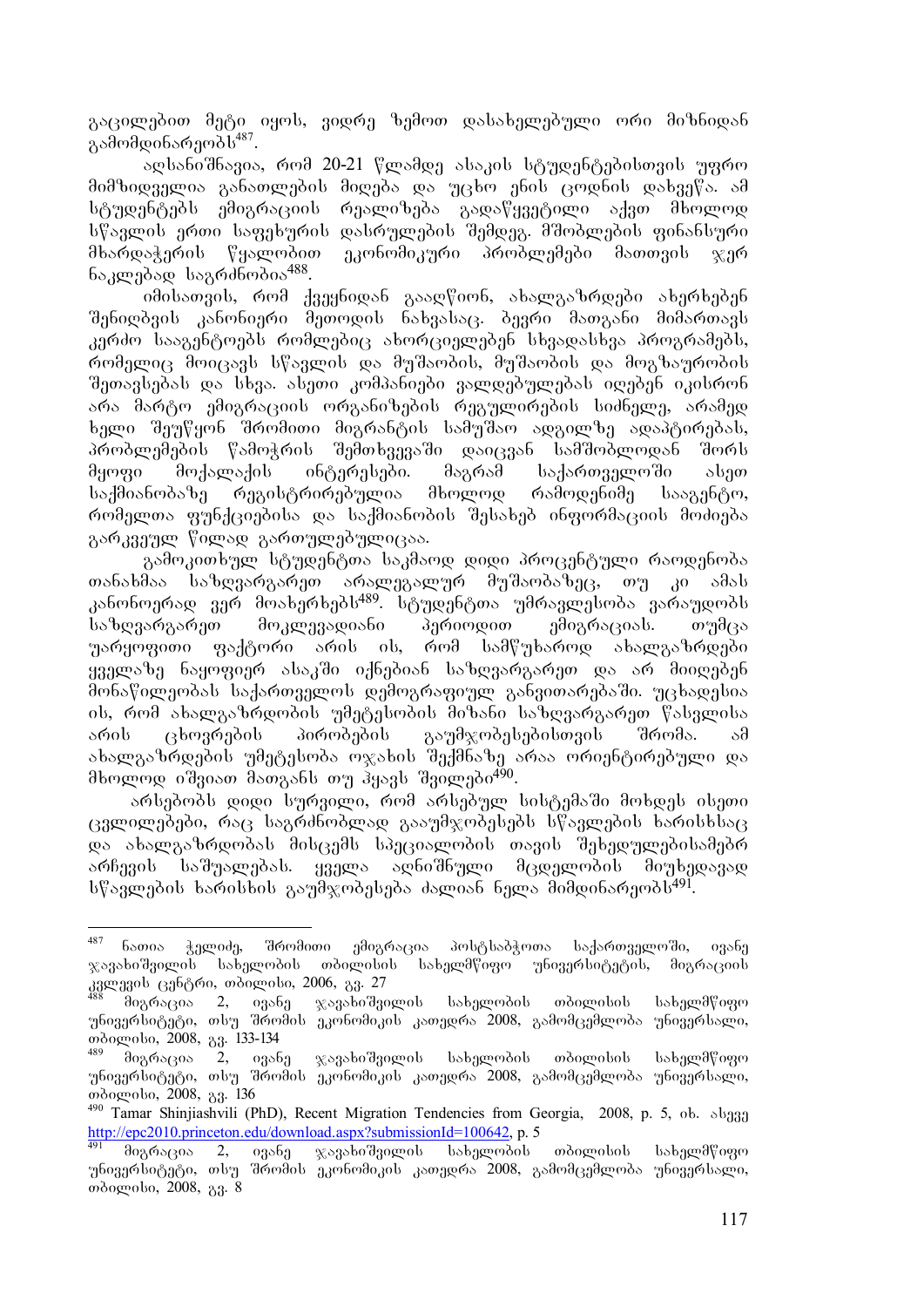ყველა ზემოაღნიშნული უარყოფითი მხარეებისა შრომით  $\partial$ იგრაციას გარკვეული დადებითი მხარეებიც აქვს საქართველოსთვის, რადგან საზღვარგარეთ წასული მშრომელების მიერ გადმორიცხული თანხები შეიძლება ითქვას წარმოადგენს ამ მშრომელთა საქართველოში დარჩენილი ოჯახების ერთადერთ შემოსავლის წყაროს, ეს გზავნილები ზრდის ეროვნულ შემოსავალს და გაცვლითი კურსის სტაბილიზაციას უწყობს ხელს<sup>492</sup>. გზავნილები იხარჯება ბავშვების განათლებისათვის,<br>მაღალხარისხოვანი და საფუძვლიანი მკურნალობისათვის, უძრავი ისხოვანი და საფუძვლიანი მკურნალობისათვის, უძრავი<br>- შესაძენად, ოჯახის სტატუსის ამაღლებაზე, სხვადასხვა ქონების შესაძენად, ოჯახის სტატუსის ამაღლებაზე, სხვადასხვა მშენებლობებზე, ვალების გადასახდელად, პროდუქციის შესაძენად. იძენს ra migrantis ojaxi samomxmareblo bazarze produqcias, izrdeba აღნიშნულის ადგილობრივი წარმოება, ჩნდება სამუშაო ადგილები. თუმცა გზავნილები დიდ სამოეწველო პროექტებში ძალზე იშვიათად იხარჯება, თუ იხარჯება, ისიც მცირე წილით $^{493}$ .

შრომითი მიგრაცია ეროვნული შრომითი ბაზრის გადატვირთვას ამცირებს. გარდა ამისა,  $\longrightarrow$ ახალგაზრდები, რომლებმაც მიიღეს დასავლური განათლება და სამუშაო გამოცდილება გარკვეულწილად მონაწილეობენ საქართველოს ეკონომიკურ, პოლიტიკურ და სოციალურ პროცესებში. თუმცა ეკონომიკური სიდუხჭირის გამო მიგრაციის ნაკადები საქართველოდან კვლავაც არ წყდება, განსაკუთრებით იმ თველია.<br>დღენებიდან, რომელთა წევრები შრომით მიგრაციაში იმყოფებიან საზღვარგარეთ $^{494}$ .

თავდაპირველად შრომითი ნაკადები საქართველოდან<br>რთებოდა რუსეთსა<sup>495</sup> და საბერძნეთისკენ, ხოლო შემდეგ მიემართებოდა რუსეთსა<sup>495</sup> და საბერძნეთისკენ, ხოლო შემდეგ მიგრაციული ნაკადები საქართველოდან შორს მდებარე ქვეყნებისაკენ უფრო ხშირი და ფართომასშტაბიანი ხდება<sup>496</sup>. საბჭოთა კავშირის დაშლის შემდეგ პირველი საემიგრაციო ქვეყანა – დამოუკიდებელ სახელმწიფოთა თანამეგობრობის ქვეყნები იყო, შემდეგ მას დაემატა საბერძნეთი. მოგვიანებით სხვა შორეული ქვეყნებიც<sup>497</sup>. 90-იანი წლების დასაწყისიდან შრომითი მიგრაციის ინტენსიურობა თურქეთისკენ მაღალი  $\alpha$ ყო, რადგან ამ პერიოდში ემიგრანტებს არჩევანის ნაკლები საშუალება ჰქონდათ, თანაც თურქეთთან მიმოსვლა შედარებით იაფი და ორგანიზაციულად ადვილად მოსახერხებელი იყო, მაგრამ ბოლო ათი წლის განმავლობაში თურქეთისკენ შრომით მიგრანტთა ნაკადი შესუსტდა სამუშაო ძალის დაბალი ანაზღაურების გამო. თუმცა არ უნდა

 $\frac{\text{http://ssrn.com/abstract_id=936947}}{493}$ , p. 6

<sup>-</sup><sup>492</sup> Ioana Schiopu, Nikolaus Siegfried, Determinants Of Workers' Remittances Evidence From The European Neighbouring Region Working Paper Series No 688 / October 2006,

ნათია ჭელიძე, შრომითი ემიგრაცია პოსტსაბჭოთა საქართველოში, ივანე  $\infty$ ავახიშვილის სახელობის თბილისის სახელმწიფო უნივერსიტეტი, მიგრაციის კვლევის  $\alpha$ gg $\check{6}$ ტრი, თბილისი, 2006, გვ. 8

Tamar Shinjiashvili (PhD), Recent Migration Tendencies from Georgia, 2008, p. 2, ob. algaan http://epc2010.princeton.edu/download.aspx?submissionId=100642, p. 2

<sup>495</sup> Миграции на Кавказе, материалы конференции, Кавказский институт СМИ, Ереван, 2003, стр. 132

<sup>496</sup> Giorgi Tsuladze, Nika Maglaperidze, Alexander Vadachkoria, DEMOGRAPHIC OVERVIEW OF GEORGIA (1960-2000), Tbilisi, Georgia, 2002, p.123

<sup>&</sup>lt;sup>7</sup> Alexander M. Danzer, Royal HollowayUniversity of London and IZA, Barbara Dietz, Osteuropa-Institut Regensburg and IZA, Temporary Labour Migration and Welfare at the New European Fringe: A Comparison of Five Eastern European Countries, Discussion Paper Series, Discussion Paper No. 4142, April 2009, p. 7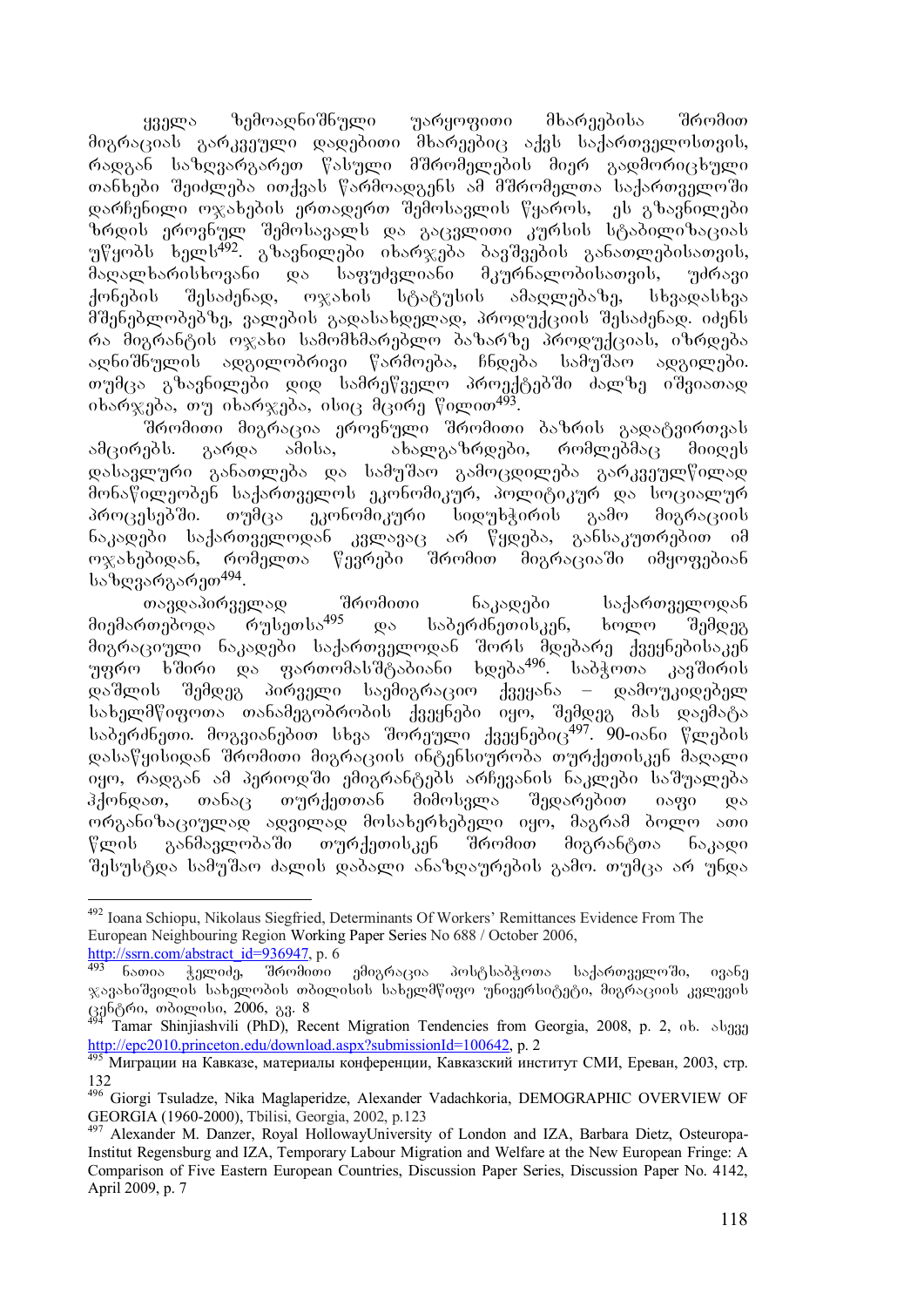გამოვრიცხოთ დასავლეთ საქართველოს ზოგიერთი რეგიონიდან (აჭარა, გურია), აგრეთვე, ენობრივ-კონფესიურად თურქებთან ახლო მდგომ<br>აზერბაიჯანელთა თურქეთისკენ გადაადგილება<sup>498</sup>. საბერძნეთისაკენ აზერბაიჯანელთა თურქეთისკენ გადაადგილება<sup>498</sup>. საბერძნეთისაკენ mimarTuli nakadis sakmao sidides am qveyanaSi Sromis bazarze სამუშაო ძალის მოთხოვნის სპეციფიკა მეორადი ბაზარი დიდ მოთხოვნას აყენებს მომვლელ ქალებზე მაღალი ანაზღაურების პირობით. ემიგრაციიდან დაბრუნებულთა შორისაც საბერძნეთიდან ჩამოსულები მაღალი ხვედრითი წილით გამოირჩევიან (17%). ემიგრანტები კმაყოფილნი არიან შემოსავლებითა და დანაზოგებით და უკვე რამდენიმე წლის მერე ბრუნდებიან სამშობლოში, ოჯახთან. და თით დადგილი არი ლიფის სახედა.<br>მაგრამ მსო-ის მიერ 2000 წლის სექტემბერში მომზადებული ანგარიშის თანახმად, ბერძნული და ებრაული წარმოშობის ადამიანებზე ყოველწლიურად გაიცემა საიმიგრაციო ვიზების საკმაოდ დიდი რაოდენობა, შესაბამისად, საბერძნეთსა და ისრაელში მათი მუდმივი ცხოვრების მიზნით. საიდუმლოებას აღარავისთვის წარმოადგენს ის, რომ ეკონომიკური კრიზისისგან თავდაღწევის გამო ქართველი ოჯახები გადადიან ბერძენი ან ებრაელი დედის (ან ბებიის) გვარზე და როგორც<br>ბერძნული ან ებრაული წარმოშობის ადამიანები «უბრუნდებიან ბერძნული ან ებრაული წარმოშობის ადამიანები «უბრუნდებიან მშობლიურ მიწას». გერმანიისკენ მიგრანტთა ნაკადის მაღალი ხვედრითი წილია როგორც დაბრუნებულებსა და შემცვლელი რესპონდენტების ანკეტირებით მიღებულ მაჩვენებლებში, ისე მიმღებ ქვეყნებში შევსებულ კითხვართა რიცხოვნობაში. ეს აიხსნება წასული კონტინგენტის მრავალფეროვნებით. გერმანია ძალიან მიმზიდველი ქვეყანაა ყველა კატეგორიის ქართველი მიგრანტისათვის: ეს შეიძლება იყოს ბიზნესმენი, რომელსაც სურს გერმანიაში მანქანის ყიდვა და საქართველოში საკუთარი მანქანით დაბრუნება; სტუდენტი, რომელიც მიდის სასწავლებლად; ან თავშესაფრისა თუ ბედის მაძიებელი, რომელსაც ამ ქვეყნის კეთილდღეობა იზიდავს. გერმანიის ვიზებზე განაცხადების დიდი რაოდენობის ერთ-ერთი მიზეზია ის, რომ ბევრი ქართველი შენგენის ტერიტორიაზე ფრანქფურტის აეროპორტით (ისევე, როგორც ვენის აეროპორტით) შედის და შემდეგ სხვადასხვა სახის ტრანსპორტითა და ხერხით მიემგზავრება შენგენის სხვა ქვეყნებში. მიუხედავად გერმანიის საიმიგრაციო პოლიტიკის სიმკაცრისა, იგი თავიანთ სამშობლოში საქართველოდან წარმოშობით გერმანელებს და ყოფილი საბჭოთა კავშირის ტერიტორიაზე მცხოვრებ ებრაელებს დაბრუნებისა და დაფუძნების საშუალებას აძლევს. აქვე უნდა შევნიშნოთ, რომ გაჩნდა მიგრაციული ნაკადების მიზიდვის ახალი კერები, თუმცა ჯერ-ჯერობით მცირე წილით: კანადა, ეგვიპტე, ავსტრალია, ლათინური ამერიკა. ტურისტული სააგენტოების დახმარებით გასული ემიგრანტები ხვდებიან ირლანდიასა და პოლონეთში. ბელგიის, ესპანეთისა და ინგლისის მიმართულებით კი მიგრაციული აქტები საკმაოდ გაიზარდა.

როგორც აღვნიშნეთ, ყველაზე მიმზიდველი ქვეყნები საქართველოს მიგრანტებისთვის საბერძნეთი, გერმანია, ამერიკის შეერთებული შტატები (აშშ), თურქეთი გაერთიანებული სამეფო და რუსეთია<sup>499</sup>. საბოლოოდ

<sup>498</sup> ნათია ჭელიძე, შრომითი ემიგრაცია პოსტსაბჭოთა საქართველოში, ივანე ჯავახიშვილის სახელობის თბილისის სახელმწიფო უნივერსიტეტის, მიგრაციის კვლევის ცენტრი, თბილისი, 2006, გვ. 43

<sup>&</sup>lt;sup>'</sup> სამუშაო ძალის მიგრაციის შესახებ კვლევის შედეგები, კვლევითი რესურსებისა და სტატისტიკის ეროვნული ცენტრი, თბილისი, 2008, გვ.16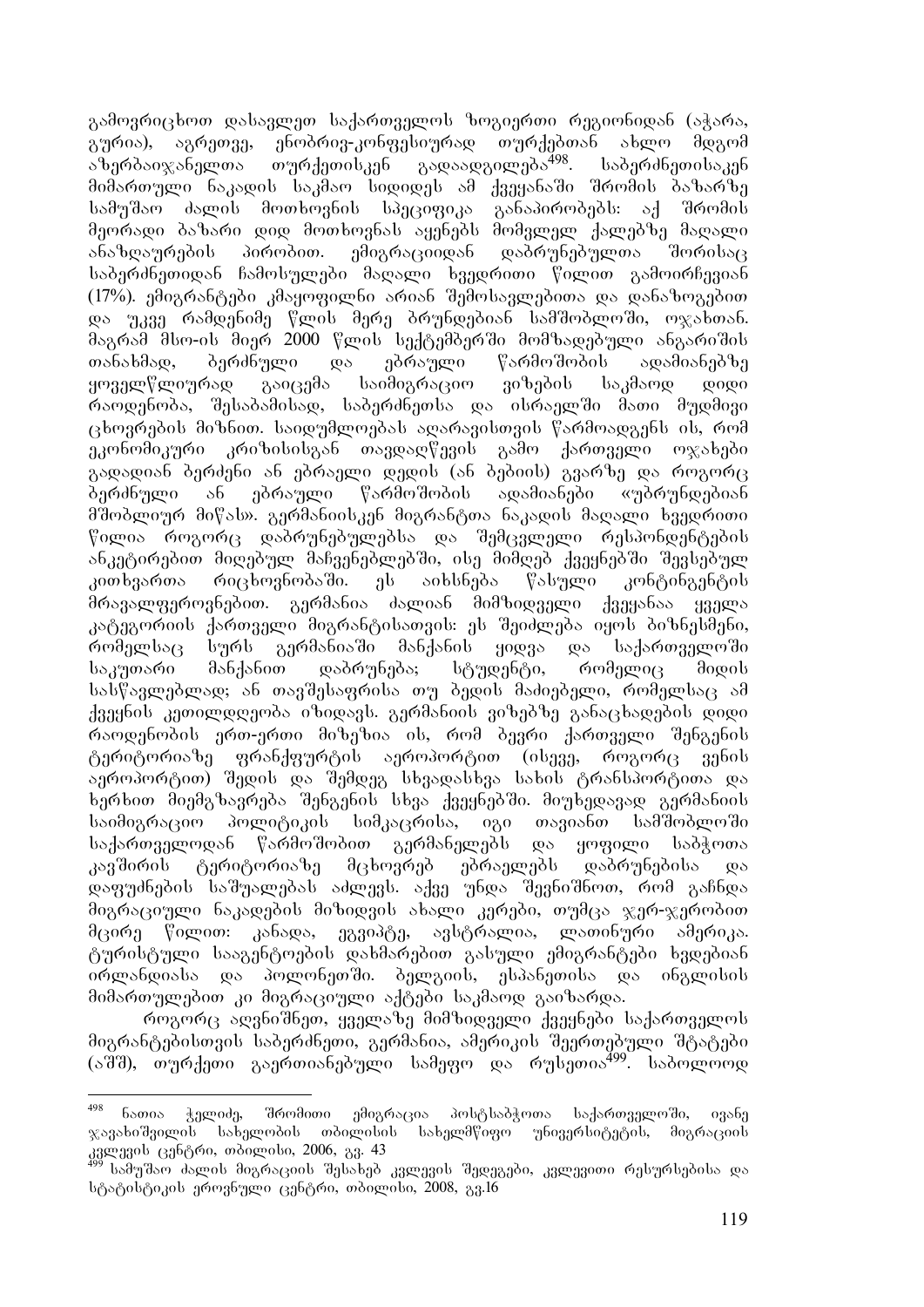მაინც უნდა ითქვას, რომ საქართველოდან შრომითი — მიგრანტების - ძირითადი ნაკადი მაინც ევროპასა და იმერსაზდვაო ქვეყნებში<br>- მიემართება<sup>500</sup>. როგორც ვხედავთ დემოგრაფიული მდგომარეობა როგორც ვხედავთ დემოგრაფიული საქართველოში ურესდება არა იმიტომ, რომ ხდება შობადობის შემცირება, არამედ აქ დიდი წვლილი მიუძღვის მიგრაციას<sup>501</sup>.

 $\overline{\omega}$ ონორი ქვეყნებისათვის მეტად სავალალოა ინტელექტუალური სამუშაო ძალის გადინება – დღეს მსოფლიოს შრომის ბაზრის უდიდესი<br>ცენტრები იზიდავენ უმეტესად უკვე კვალიფიცირებულ, უმაღლესი ცენტრები იზიდავენ უმეტესად უკვე კვალიფიცირებულ, უმაღლესი .<br>ტექნოლოგიების სპეციალისტებს. ისევე, როგორც სავაჭრო ბარიერების შემოღებისას, იმიგრაციული შეზღუდვების შედეგად მსოფლიოს არაკვალიფიციური სამუშაო ძალის მნიშვნელოვანი ნაწილი სუსტი ეკონომიკის ქვეყნებში ჩაკეტილი რჩება, გამგზავნი ქვეყანა კი კარგავს<br>ყველაზე ენთუზიასტ და უნარიან ახალგაზრდობასაც და მათ  $\frac{99}{430}$ ლაზე ენთუზიასტ და უნარიან ახალგაზრდობასაც და შათ პროფესიულ მომზადებასა და განათლებაზე გაწეულ დანახარჯებს<sup>502</sup>.

.<br>ბოლო პერიოდში, სტატისტიკურმა ორგანოებმა საერთაშორისო ორგანიზაციების დახმარებით სცადეს გარე მიგრაციის აღრიცხვა სასაზღვრო გამშვებ პუნქტებში, თუმცა ვერ მიაღწიეს რაიმე მნიშვნელოვან შედეგებს, რადგან ყველა საზღვრის გადამკვეთს მიგრანტი ეწოდება და ძნელია იმის დადგენა, თუ ვინაა სტაციონარული თუ შრომითი მიგრანტი. აღნიშნულ კვლევას საკორექციო და საკონტროლო ფუნქცია უფრო აქვს. საზღვრის დაცვის სახელმწიფო დეპარტამენტის მიერ საზღვრის გადამკვეთთა აღრიცხვის შედეგებიც შრომითი მიგრაციის შესწავლისას, მხოლოდ დამხმარე ინფორმაციად თუ გამოდგება.<sup>503</sup>

2000 წელს ჩატარებულ მცირემასშტაბიან კვლევაში მიგრაციის საერთაშორისო ორგანიზაციამ (შემდგომ მსო) ადნიშნა, რომ უკანონო მიგრაცია საქართველოდან საკმაოდ დიდი მოცულობისაა და რომ ქართველი მიგრანტების თრეფიქინგი ხდებოდა, თუმცა განუსაზღვრელია რა მოცულობით. ამან გამოიწვია მსო-ს მიერ სიღრმისეული კვლევითი პროექტის წამოწყება საქართველოდან არალეგალური მიგრაციისა და თრეფიქინგის მოცულობისა და ხასიათის შეფასებისა, როგორც არალეგალური მიგრანტების, ასევე არალეგალური მიგრაციული ნაკადების ხელშემწყობი პირების პარამეტრების დადგენის მიზნით.

მსო-ს მიერ გამოკითხულ არალეგალურ მიგრანტთა უდიდესი უმრავლესობა საზღვარგარეთ დამატებითი შემოსავლისათვის წავიდა, რაც იმას ნიშნავს, რომ საქართველოდან არალეგალური მიგრაცია ძირითადად შრომითი მიგრაციაა. იმის გამო, რომ საქართველოდან ჩასული შრომითი მიგრანტებისათვის ლეგალური შესაძლებლობები

 $500\,$ 500 Alexander M. Danzer, Royal HollowayUniversity of London and IZA, Barbara Dietz, Osteuropa-Institut Regensburg and IZA, Temporary Labour Migration and Welfare at the New European Fringe: A Comparison of Five Eastern European Countries, Discussion Paper Series, Discussion Paper No. 4142, April 2009, p. 4

Tamar Shinjiashvili (PhD), Recent Migration Tendencies from Georgia, 2008, p. 7, ob. algaa http://epc2010.princeton.edu/download.aspx?submissionId=100642, p. 7

ნათია ჭელიძე, შრომითი ემიგრაცია პოსტსაბჭოთა საქართველოში, ივანე ჯავახიშვილის სახელობის თბილისის სახელმწიფო უნივერსიტეტი, მიგრაციის კვლევის ცენტრი, თბილისი, 2006, გვ. 9  $\frac{1}{503}$  ob.

http://statistics.ge/\_files/georgian/population/ZiriTadi%20demografiuli%20maCveneblebi%201997- 2006.doc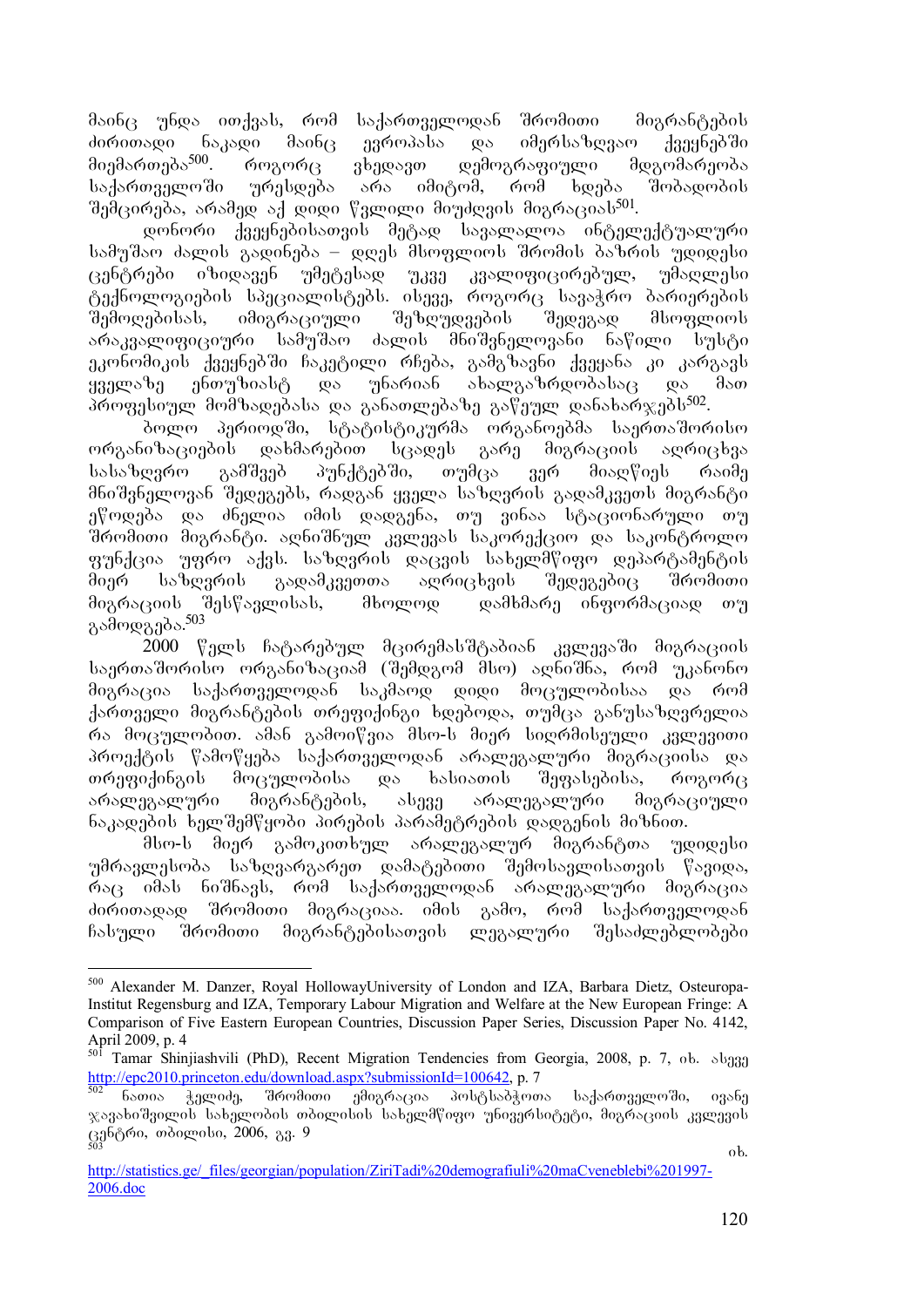ფაქტიურად არ არსებობს, მათი საზღვარგარეთ მუშაობის ერთადერთი გზა არის არალეგალურად მუშაობა და ვიზის ვადის გასვლის შემდეგ darCena. Trefiqingis msxverplT Tavidan igive motivacia gaaCndaT, რაც სხვა არალეგალურ მიგრანტებს, რომლებიც თრეფიქინგის მსხვერპლები არ გამხდარან, რაც იმაზე მიგვითითებს, რომ ადამიანთა თრეფიქინგი საქართველოდან შეიძლება განვიხილოთ, როგორც შრომითი  $\partial$ oგრაციის ერთ-ერთი ფორმა.

შეიძლება გავაკეთოთ დასკვნა, რომ ქართველები საზღვარგარეთ შიგრირებენ საკუთარი სურვილითა და ინიციატივით, თუმცა ისიც უნდა ითქვას, რომ ხშირად მათ ამას აიძულებს საქართველოში თავიანთი<br>მძიმე მდგომარეობა. მოსახლეობის არასაკმარისი შემოსავლები და მძიმე მდგომარეობა. მოსახლეობის არასაკმარისი შემოსავლები და ქვეყნის სოციალურ-ეკონომიკური მდგომარეობა მიგრაციისათვის<br>ბუნებრივ საფუძველს ქმნის. საქართველოს შრომის ბაზრის ბუნებრივ საფუძველს ქმნის. საქართველოს შრომის ბაზრის უმნიშვნელოვანესი პრობლემაა არაეფექტიანი დასაქმება. დასაქმებულთა შრომის ნაყოფიერება უაღრესად დაბალია და რამოდენიმეჯერ ჩამორჩება დასავლეთის ქვეყნებს<sup>504</sup>.

სტატისტიკის დეპარტამენტის მონაცემების მიხედვით უმუშევრობის დონე<sup>505</sup> 2009 წლის მონაცემებით 16.9 %-ს შეადგენს და არ არის ძალიან მაღალი ევროპის ქვეყნების მაჩვენებლებთან შედარებით, მაგრამ გასათვალისწინებელია, რომ საქართველოში დასაქმებულთა 60-70 % ანუ უმრავლესობა სოფლის მეურნეობაშია დასაქმებული, რაც საქართველოს პირობებში არაანაზღაურებადი, არასტაბილური შემოსავლების მქონე საქმიანობაა.

სამუშაოდ წასულ მიგრანტთა 57,8 %-ზე მეტი დაქორწინებულია და ჰყავს შვილი, 29,6 % კი დასაოჯახებელია, ეს ტენდენცია მიგვანიშნებს რომ ეკონომიკური სიდუხჭირიდან გამომდინარე, ოჯახის შენახვის მიზნით დაოჯახებული ადამიანები ყველაზე მეტად მიისწრაფიან საზღვარგარეთ და კვალიფიკაციის მიუხედავად, მზად არიან ანაზღაურების მისაღებად ყველანაირი შრომა გასწიონ. დაქორწინებულ მიგრანტთა შორის უმრავლესობა – 63% მამაკაცია, ქალთა რაოდენობა <u>კი მხოლოდ 37 %-ს შეადგენს<sup>506</sup>.</u>

საქართველოს მოქალაქეთა შრომითი მიგრაცია ძირითადად ახალგაზრდა, შრომისუნარიან მოსახლეობას მოიცავს. ქართველ მიგრანტთა სოციალური სტატუსი საკმაოდ მაღალია, რაც დამახასიათებელია ეკონომიკურ სიდუხჭირეში მყოფი ქვეყნებისათვის. საქართველოდან მიგრაციულ ნაკადებში ჩართულია მოსახლეობის საკმაოდ განათლებული ნაწილი, მუშაობის საკმაო გამოცდილებით და<br>უცხო ენების ცოდნით. მაგრამ სამწუხაროდ ეს პიროვნებები ენების ცოდნით. მაგრამ სამწუხაროდ ეს პიროვნებები საზღვარგარეთ დასაქმებულნი არიან არაკვალიფიცირებულ და არაპრესტიჟულ სამუშაოზე, რაც ძირითადად გამოწვეულია ქართველ მიგრანტთა არალეგალური სტატუსით უცხოეთში.

შრომით მიგრანტებს თავიანთი გეგმების განხორციელებაში ხელს ბევრი წინააღმდეგობა უშლის, რაც ძირითადად დაკავშირებულია

<sup>504</sup> მიგრაცია 2, ივანე ჯავახიშვილის სახელობის თბილისის სახელმწიფო უნივერსიტეტი, თსუ შრომის ეკონომიკის კათედრა 2008, გამომცემლობა უნივერსალი, თბილისი, 2008, გვ. 8

 $505$  ob. http://www.geostat.ge/?action=page&p\_id=145&lang=geo

<sup>&</sup>lt;sup>506</sup> სამუშაო ძალის მიგრაციის შესახებ კვლევის შედეგები, კვლევითი რესურსებისა და  $\log_2$  b $\log_2$ ob $\log_2$  and  $\log_2$   $\log_2$  and  $\log_2$  and  $\log_2$   $\log_2$   $\log_2$   $\log_2$   $\log_2$   $\log_2$   $\log_2$   $\log_2$   $\log_2$   $\log_2$   $\log_2$   $\log_2$   $\log_2$   $\log_2$   $\log_2$   $\log_2$   $\log_2$   $\log_2$   $\log_2$   $\log_2$   $\log_2$   $\log_2$   $\log_2$   $\log_$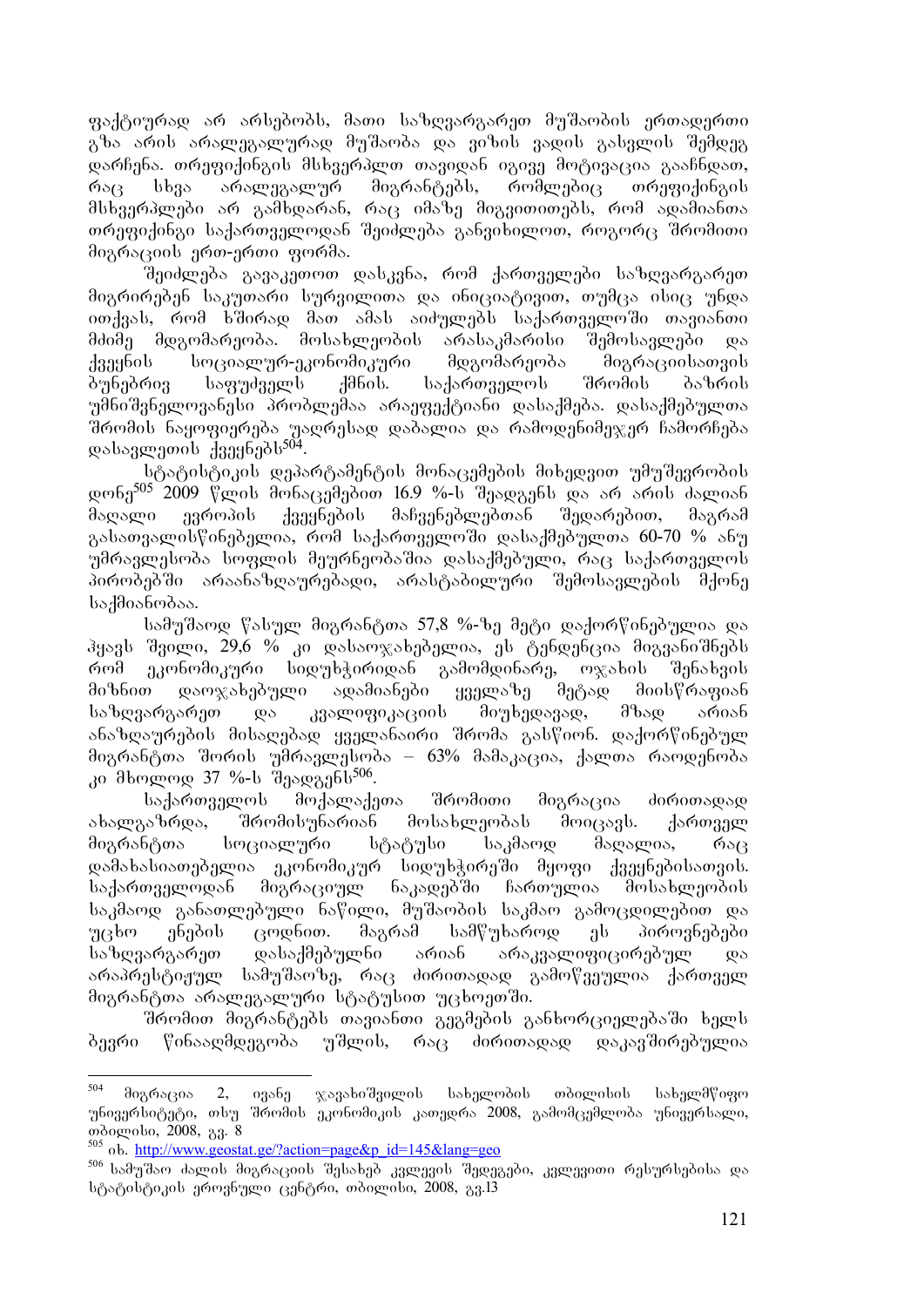დასავლეთის ქვეყნების შეზღუდულ სავიზო პოლიტიკასთან, რომლებიც ცდილობენ მინიმუმამდე შეამცირონ არალეგალური შრომითი<br>მიგრანტების ნაკადი. მიგრანტები დახმარებისათვის მიმართავენ  $\varrho$ ახმარებისათვის სპეციალიზირებულ სავიზო პროკერებსა და საშუამავლო სააგენტოეპს. -ეს ფირმები და სააგენტოები აქტიურ სარეკლამო პოლიტიკას ეწევიან<br>გაზეთებსა - და - ტელევიზიაში - და - ზოგჯერ - დასაქმების - უფრო გაზეთებსა და ტელევიზიაში და ზოგჯერ დასაქმების უფრო  $\alpha$ გრაფორმალურ მეთოდებსაც მიმართავენ.

 $\beta$ დილი 2<sup>507</sup>.

|                                | ათასი            | $\frac{0}{0}$ |
|--------------------------------|------------------|---------------|
| საბაზო განათლება               | 4.2              | 3.5           |
| საშუალო განათლება              | 51.6             | 42.7          |
| დაწყებითი პროფესიული განათლება | 3.7              | 3.1           |
| საშუალო პროფესიული განათლება   | 16.4             | 13.6          |
| უმაღლესი პროფესიული განათლება  | 39.8             | 33.0          |
| პაკალავრიატი                   | 4.0              | 3.3           |
| მაგისტრატურა                   | $\overline{1.0}$ | 0.8           |
| სულ                            | 120.7            | 100.0         |

#### მიგრანტთა განაწილება განათლების დონის მიხედვით

<sup>-</sup><sup>507</sup> სამუშაო ძალის მიგრაციის შესახებ კვლევის შედეგები, კვლევითი რესურსებისა და სტატისტიკის ეროვნული ცენტრი, თბილისი, 2008, გ<u>ვ</u>. 55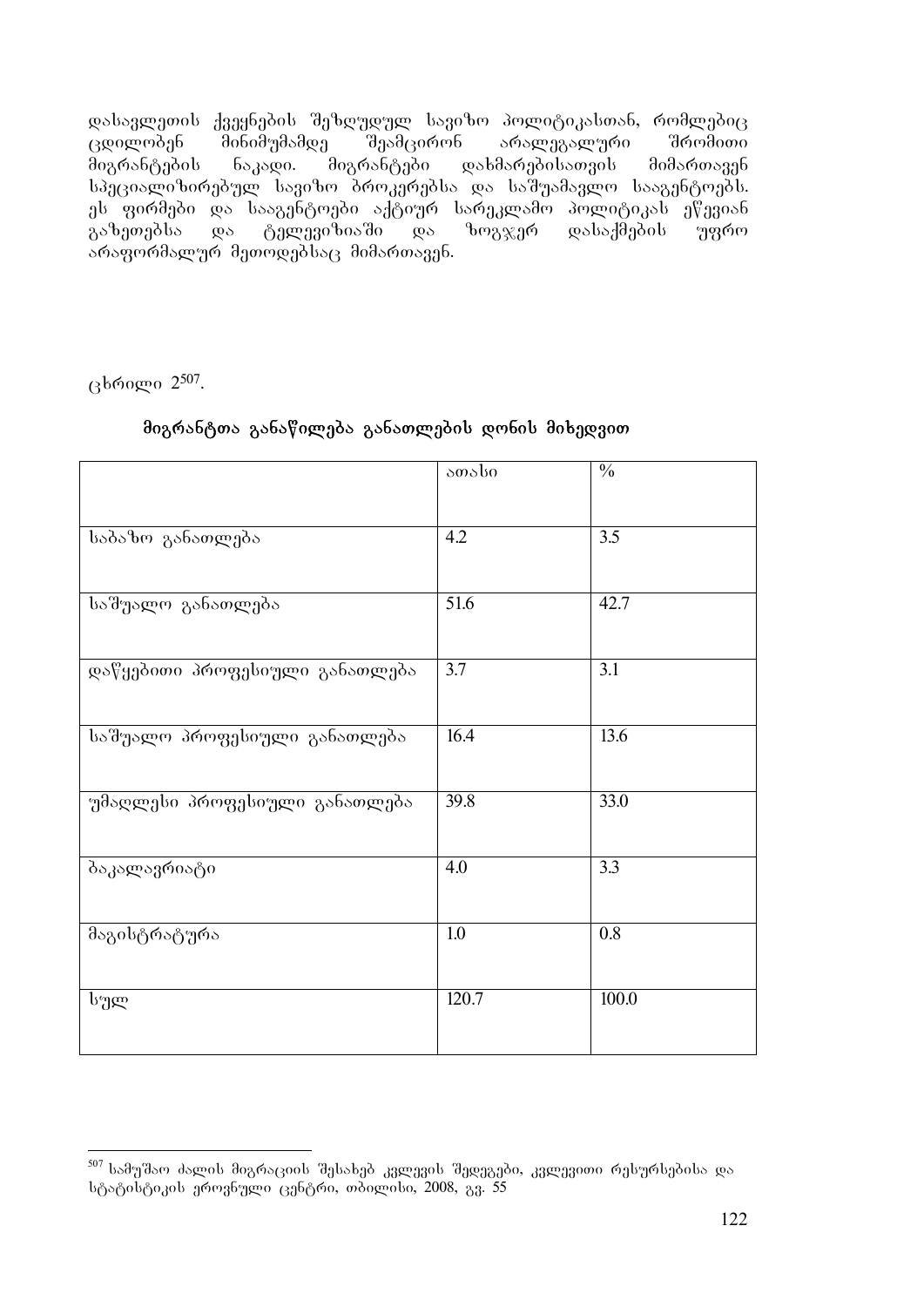ისინი თავიანთ სასიკეთოდ იყენებენ ქართველების სურვილს, გაიუმჯობესონ სოციალურ-ეკონომიკური პირობები და აცდუნებენ პოტენციურ მიგრანტებს მიმზიდველი დაპირებებით, რომლებიც ხშირად<br>ნაწილობრივ ან მთლიანად ტყუილია. ბროკერები და უკანონო ნაწილობრივ ან მთლიანად ტყუილია. ბროკერები და გადამყვანები მიგრანტებისაგან დიდ თანხას ითხოვენ, რაც მათ საქმიანობას მომგებიან ბიზნესად აქცევს<sup>508</sup>.

ზოგიერთი ფირმა აცნობებს ქართველებს საზღვარგარეთ დასახლების შესაძლებლობის შესახებ, თუ ისინი თავშესაფარს დასავლეთ ევროპის გარკვეულ ქვეყნებში ითხოვენ. დამტკიცებულია, რომ საქართველოდან თავშესაფრის მაძიებელთა მიგრაციის გარკვეული ნაწილი არის არა სპონტანური, არამედ ორგანიზებულია თბილისის რომელიმე სააგენტოს მიერ.

სტატისტიკის სახელმწიფო დეპარტამენტის ინფორმაციით 1990-1998 წლებში საქართველო დატოვა 194 600-მა ქართველმა. დამოუკიდებელი ექსპერტები კი აცხადებენ, რომ ეს ციფრი ძალიან დაბალია. მათი გამოთვლით იმავე პერიოდში საქართველოდან წავიდა 1 638 000 ყართველი.<sup>509</sup> ეს ძალიან დიდი მაჩვენებელია თუ გავითვალისწინებთ იმას, რომ 1990 წლის დასაწყისში საქართველოს მთლიანი მოსახლეობა იყო 5 421 700-სა (დამოუკიდებელი ექსპერტების ინფორმაციით) და 5 456 100-ს (მთავრობის ინფორმაცია) შორის. იმავე პერიოდში იმიგრაცია საქართველოში გაცილებით ჩამოუვარდებოდა ემიგრაციას, რაც იმას ნიშნავს, რომ გასულ ათწლეულში ემიგრაციამ საქართველოს მთლიანი მოსახლეობის 5-დან 20 პროცენტამდე შემცირება გამოიწვია<sup>510</sup>. ქართველების საზღვარგარეთ ემიგრაციის მოცულობის შესახებ ზუსტი ინფორმაცია არ არსებობს. საზოგადოებაში გავრცელებული აზრის თანახმად ამჟამად არსებული სოციალურ-ეკონომიკური კრიზისისა და -ახლო მომავალში მდგომარეობის გაუმჯობესების რეალური<br>პერსპექტივების არარსებობის გამო ბევრ ქართველს კვლავ სურს პერსპექტივების არარსებობის გამო ბევრ ქართველს საზღვარგარეთ წასვლა დროებით ან მუდმივად საცხოვრებლად.<sup>511</sup> ამჟამად შრომითი მიგრაციის საშუალებით საქართველოში ასეულ ათასობით ოჯახი იღებს საარსებო თანხას. ქვეყანაში კი შემოდის სამუშაო ძალის ექსპორტით მიღებული მნიშვნელოვანი ვალუტა. როგორც შრომის საერთაშორისო ორგანიზაციის ექსპერტთა შეფასებები მიუთითებენ, შრომით მიგრანტებს წელიწადში ფულისა და საქონლის სახით შეაქვთ საშუალოდ 2000 ა.შ.შ. დოლარი ანუ თვეში საშუალოდ 166.7 დოლარი. ეს ციფრი თითქმის ემთხვევა საქართველოში საშუალო  $a\$ bagbogrob bogoggb – 162, 4 s.d.d. goografis.<sup>512</sup>

<sup>508</sup> "გაჭირვება საზღვარგარეთ თუ შიმშილი სამშობლოში", საქართველოდან არალეგალური მიგრაციის კვლევა, მიგრაციის საერთაშორისო ორგანიზაცია, seqtemberi, 2001 weli, 6

 $\overline{16}$ გვლევარების ინფორმაციით ზემოხსენებულ პერიოდში ემიგრაციაში წავიდა 1 მილიონამდე ქართველი.<br><sup>510</sup> "გაჭირვება საზღ

<sup>-</sup> საზღვარგარეთ თუ შიმშილი სამშობლოში", საქართველოდან<br>მიგრაციის კვლევა, მიგრაციის საერთაშორისო ორგანიზაცია, არალეგალური მიგრაციის კვლევა,  $\iota$ ada bari, 2001  $\chi$ agro,  $\iota$  and 17

ob. წინა სქოლიო, გვ. 18

<sup>&</sup>lt;sub>512 სავრთაშორისო ორგანიზაციის საქართველოს მისიის ხელმძღვანელი, შრომითი</sub> მიგრაცია საქართველოდან – მიგრაციის საერთაშორისო ორგანიზაციის ანგარიში, 2003, თბილისი, გვ. 61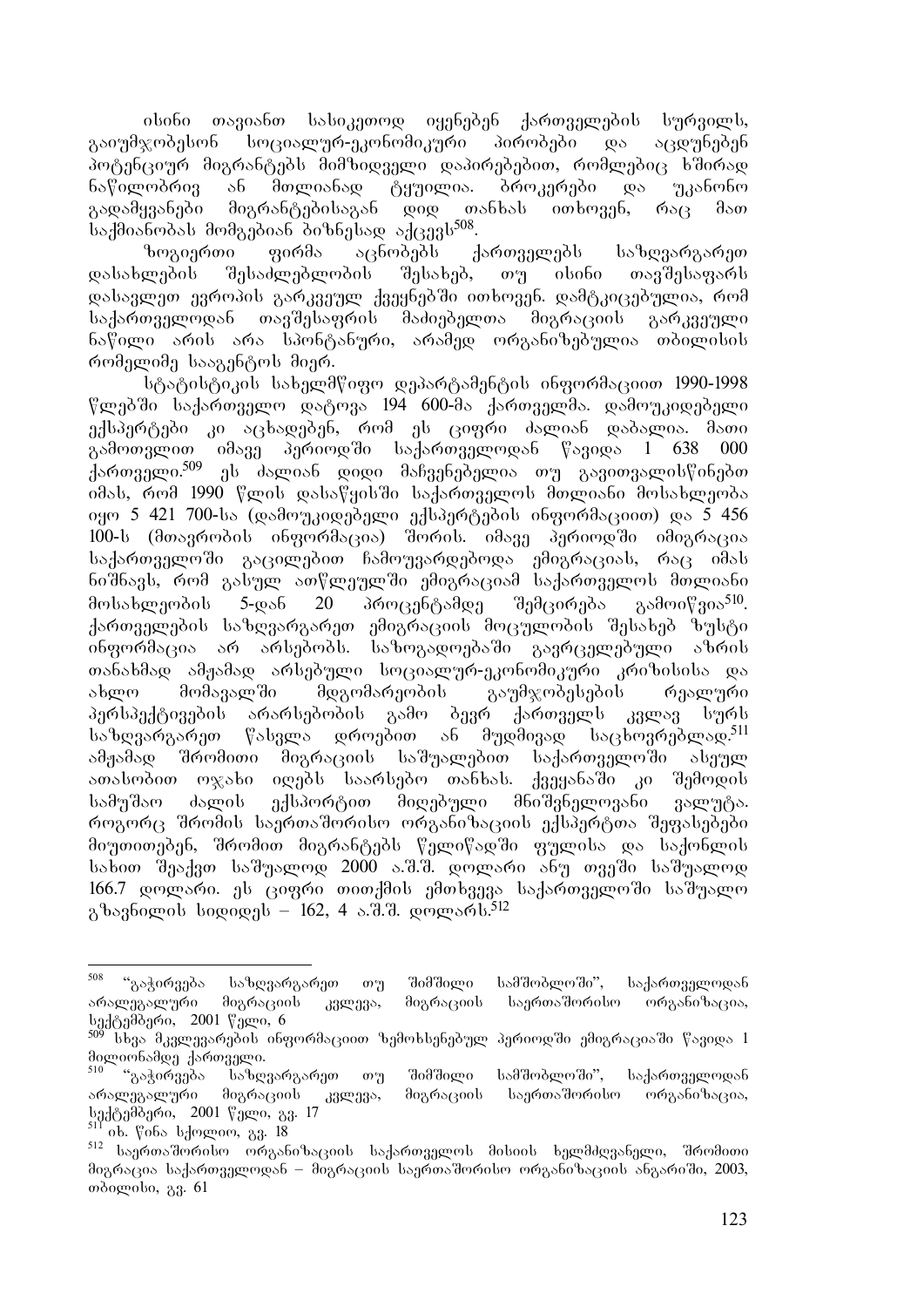ევროპის რეკონსტრუქციისა და განვითარების ბანკის<sup>513</sup> მონაცემებით 2006 წელს საქართველომ 418 მილიონი აშშ დოლარი მიიღო გზავნილების სახით. სამართლებრივი ანალიზისა და იურიდიული რჩევის ქართულ-ევროპული რჩევის ცუნტრის (GEPLAC) $^{514}$  მონაცუმებით გზავნილების საერთო რაოდენობა წლიურად 770 800 მილიონს შეადგენს. სხვა წყაროების მიხედვით მიგრანტების გზავნილები საქართველოში 1 . არია და ადწევს<sup>315</sup>. საერთაშორისო მიგრაციის ზრდასთან ერთად გზავნილების შემოდინება საქართველოში აშკარად გაიზარდა. საერთაშორისო მიგრაციიდან მიღებული გზავნილების რაოდენობაც არის საქართველოში შრომითი ბაზრის სუსტი ფუნქციონირების ერთ-ერთი<br>მიზეზი. თანაც გზავნილების გამოყენება კაპიტალდაბანდებისა და მიზეზი. თანაც გზავნილების გამოყენება კაპიტალდაბანდებისა და წარმოებებისთვის თითქმის არ ხდება. ამ ფაქტორების გათვალისწინებით სა≹იროა საშინაო ბაზრებზე საშუშაოს დაწყების შესაძლებლობების გაზრდა, მიგრანტების სტიმულირება დასაბრუნებლად და სპეციალური სასწავლო პროგრამების შექმნა, რომლებიც შოახდენენ ბიზნესსა და მეწარმეობაში გზავნილების მიმართვას<sup>516</sup>.

თითქმის გამონაკლისის გარეშე არალეგალი მიგრანტები საქართველოდან საზღვარგარეთ მიდიან სამუშაოს საძებნელად. ეს იყო გამოკითხულ პირთა უმეტესობის ძირითადი მოტივაცია. ბევრი ადამიანი საქართველოში ვერ ახერხებს საკმარისი შემოსავლის უზრუნველყოფას და დამატებითი შემოსავლისათვის მიგრაციას მიმართავს. ზოგიერთმა რესპოდენტმა (მაგ. თრეფიქინგის მსხვერპლთა 13%-მა) აღნიშნა, რომ<br>უკიდურესი სოციალურ-ეკონომიკური პირობების გამო ისინი უკიდურესი სოციალურ-ეკონომიკური პირობების გამო ისინი<br>იძულებულნი გახდნენ დროებით სხვა ქვეყანაში წასულიყვნენ . გახდნენ დროებით სხვა ქვეყანაში წასულიყვნენ  $\alpha$ ცხოვრებისათვის საჭირო სახსრების საშოვნელად. მიგრაციის სხვა გავრცელებული მოტივაციებია პირადული პრობლემებისაგან თავის დაღწევა, რაც ძირითადად დაკავშირებულია რთულ ოჯახურ საკითხებთან (რასაც ზოგიერთი ადამიანი სამუშაოს შოვნასთან კომბინაციაში ასახელებს). რამდენიმე ადამიანმა, ძირითადად ადგილნაცვალმა პირებმა, საზღვარგარეთ წასვლის ძირითად მოტივაციად სწავლა დაასახელა, რესპოდენტთა მცირე რაოდენობას კი სურდა  $\cos$ ვასის ან მეგობრების მონახულება. მსო-ს მიერ გამოკითხული ერთი პირის ძირითადი მოტივაცია იყო პოლიტიკური დევნა<sup>517</sup>. ჩვეულებრივ, მედიატორები უზრუნველყოფენ არა მარტო ვიზას, არამედ ყიდულობენ ბილეთებს და აგვარებენ მიგრანტის მოგზაურობას, განსაკუთრებით იმათ მგზავრობას, რომელთა თრეფიქინგიც უნდა მოხდეს. ზოგადად

<sup>-</sup>513 EBRD (European Bank for Recomstruction and Development), goodbgo 1991  $\gamma$ ggeb, doboo ogo ყოფილი კომუნისტური ქვეყნების მხარდაჭერის განხორციელება კერძო სექტორების დაარსების პროცესში http://en.wikipedia.org/wiki/EBRD

 $514$  ob. http://www.geplac.ge/geo/

<sup>515</sup> Eduarda Castel Branco of the ETF, (The contents of this report are the sole responsibility of the author and contributors and do not necessarily reflect the views of the European Training Foundation (ETF) or the European Union.) ENPI 08-14, Black Sea labour Market Reviews, Georgia Country Report, Working Document, January 2010, p.91

<sup>516</sup> Eduarda Castel Branco of the ETF, (The contents of this report are the sole responsibility of the author and contributors and do not necessarily reflect the views of the European Training Foundation (ETF) or the European Union.) ENPI 08-14, Black Sea labour Market Reviews, Georgia Country Report, Working Document, January 2010, p.114

<sup>&</sup>quot;გაჭირვება საზღვარგარეთ თუ შიმშილი სამშობლოში", საქართველოდან<br>ალეგალური მიგრაციის კვლევა, მიგრაციის საერთაშორისო ორგანიზაცია, არალეგალური მიგრაციის კელევა, მიგრაციის სექტემბერი, 2001 წელი, გვ. 17-18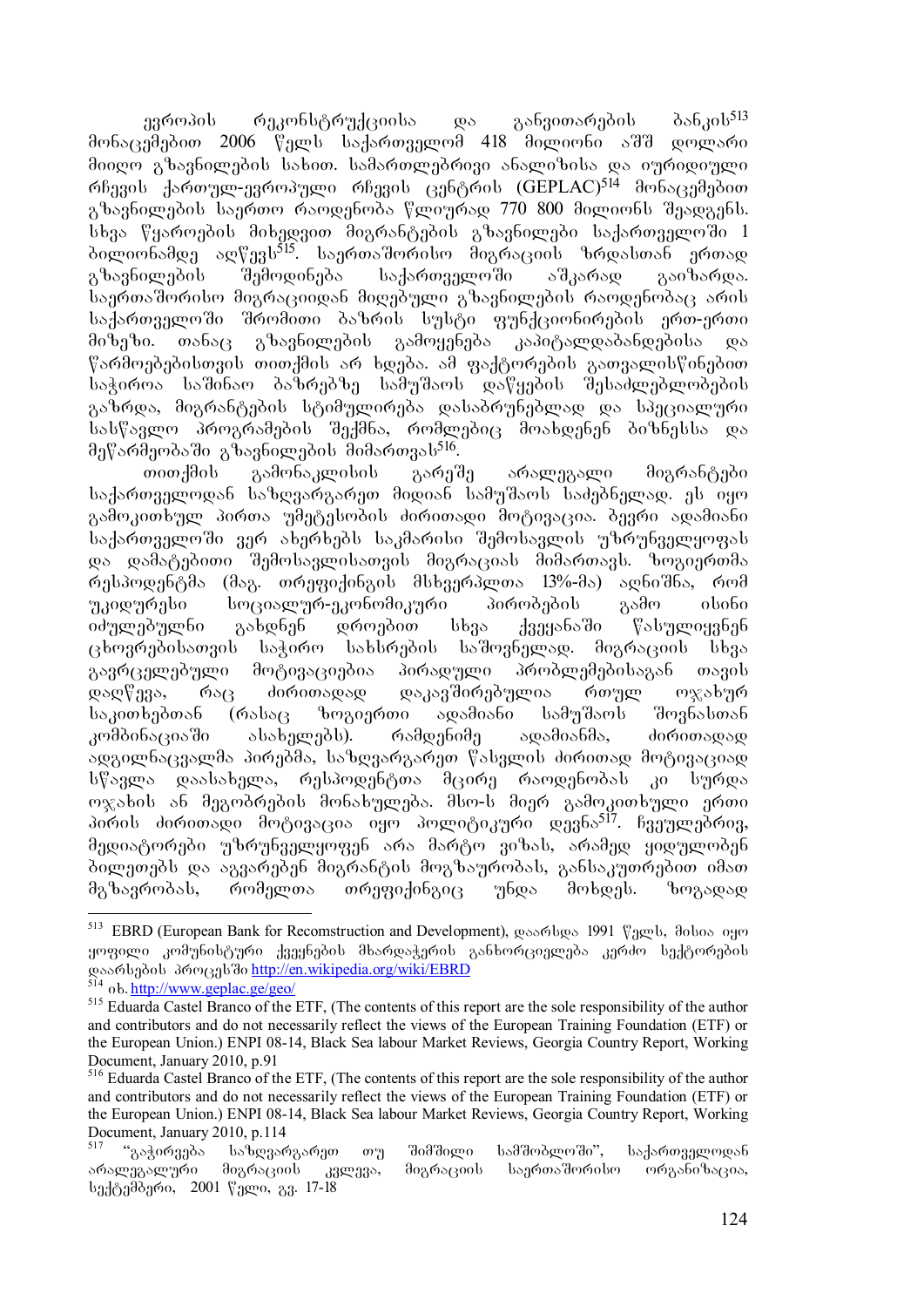არალეგალურმა მიგრანტებმა და კერძოდ თრეფიქინგის მსხვერპლებმა ხშირად არ იცოდნენ, რა თანხა გადაიხადეს ვიზაში და რამდენი ტრანსპორტირებისათვის და ხშირად ახსენებდნენ მთლიან თანხას, რა $\alpha$ სავიზო ბროკერებსა და თრეფიქერებს გადაუხადეს. ბევრმა რესპოდენტმა არ იცოდა, როგორ მზადდებოდა საზღვარგარეთ მათი გამგზავრება და ამიტომ ვერ იძლეოდა ჩვენებას ყალბი დოკუმენტების გამოყენების შესახებ. არალეგალური მიგრანტები, რომელთაგანაც არც ერთი არ გამხდარა თრეფიქინგის მსხვერპლი, უფრო აქტიურად იყვნენ ჩართული<br>საზღვარგარეთ გასვლის უზრუნველყოფაში ყალბი დოკუმენტების საზღვარგარეთ გასვლის უზრუნველყოფაში ყალბი<br>საშუალებით. მსო-მ დაადგინა, რომ არსებობს დო საშუალებით. მსო-მ დაადგინა, რომ არსებობს დოკუმენტთა სამი ძირითადი ტიპი, რომელთაც აყალბებენ: სამოქალაქო დოკუმენტები, პასპორტები და ვიზები. საქართველოში არალეგალურ მიგრაციასთან დაკავშირებული სიყალბის ყველაზე გავრცელებული ტიპი იყო საკონსულოებში ანალოგიური ან არასწორად გაცემული სამოქალაქო დოკუმენტების შეტანა. ყველაზე ხშირად ეს ეხებოდა დამსაქმებელთა ან სპონსორთა არასწორად გაცემულ წერილებსა და ყალბ სამოქალაქო დოკუმენტებს, როგორიცაა ქორწინების მოწმობები, საბანკო ანგარიშების ნუსხები, ძველი საბჭოთა პასპორტები მფლობელის ეროვნების მითითებით, ჯანმრთელობის მოწმობები და პასპორტის მფლობელებთან ერთად მიმავალი ბავშვების დაბადების მოწმობები<sup>518</sup>.

ბოლო ხანებში შეიმჩნევა ახალი მიმართულება ყალბი დოკუმენტების გამოყენებაში. დადის ხმები, რომ აზერბაიჯანთან საზღვრის მიმდებარე ტერიტორიაზე მცხოვრები საქართველოს მოქალაქეები ყიდულობენ აზერბაიჯანულ პასპორტს, რადგან მათი აზრით ამგვარი პასპორტით საზღვარგარეთ გამგზავრება უფრო იოლი და იაფია, ვიდრე საქართველოდან ქართული პასპორტით წასვლა<sup>519</sup>. არალეგალურ მიგრანტთა უმრავლესობა დანიშნულების ქვეყანაში თანმხლებ პირთან ერთად გაემგზავრა. მხოლოდ 5-მა პროცენტმა განაცხადა, რომ იმგზავრა მარტო, მთელ რესპოდენტთა 77,3 პროცენტი კი გაემგზავრა ჯგუფთან ერთად, სადაც, ჩვეულებრივ, ყველა უცნობი პირი იყო და ალბათ რესპოდენტთა მსგავს პირობებში იმყოფებოდა. ამ შემთხვევათა 61%-ში სამუშაოზე დამქირავებელი ან აგენტის ასისტენტი მგზავრობდა ჯგუფთან ერთად და ჩაჰყავდა იგი საზღვარგარეთ სასურველ ადგილას. დანარჩენი რესპოდენტები (17,7%), მათი უმრავლესობა თრეფიქინგის მსხვერპლი არ გამხდარა, საზღვარგარეთ  $\mathbb{F}$ ავიდნენ ო $\chi$ ახის  $\mathbb{F}_0$ ვრებთან ან მეგობრებთან ერთად, ან როგორ $\alpha$ ვითომდა საქართველოს მთავრობის ოფიციალური დელეგაციის<br>წევრები<sup>520</sup>. არალეგალური მიგრანტები მობილურები არიან მათი არალეგალური მიგრანტები მობილურები არიან მათი

<sup>518</sup> "გაჭირვება საზღვარგარეთ თუ შიმშილი სამშობლოში", საქართველოდან არალეგალური მიგრაციის კვლევა, მიგრაციის საერთაშორისო ორგანიზაცია, სექტემბერი, 2001 წელი, გვ. 24-26

<sup>&#</sup>x27;ახალი თაობა" (ყოველდღიური ქართული გაზეთი), 2001 წლის 19 იანვარი

<sup>520</sup> mso-m moaxdina socialuri gamokiTxvis ramdenime meTodis kombinireba da -რამდენიმე წყარო გამოიყენა არალეგალური ხასიათის საკითხების კვლევისათვის<br>დამახასიათებელი წინააღმდეგობების გადალახვისათვის. მსო და ქართული დამახასიათებელი წინააღმდეგობების გადალახვისათვის. მსო და არასამთავრობო ორგანიზაციები გაესაუბრნენ საერთო ჯამში 577 დაბრუნებულ არალეგალურ მიგრანტსა და პოტენციურ მიგრანტს. მსო-მ აგრეთვე განიხილა ე.წ. ტურიტული ფირმებისა და დასაქმების საშუამავლო სააგენტოების როლი, რომლებიც სპეციალიზირდებიან საზღვარგარეთ გასვლის უზრუნველყოფაზე. ინფორმაცის სხვა  $\mathbb{F}$ ყაროები იყვნენ საქართველოში მიგრაციის სფეროს წამყვანი შუშაკები, მასობრივი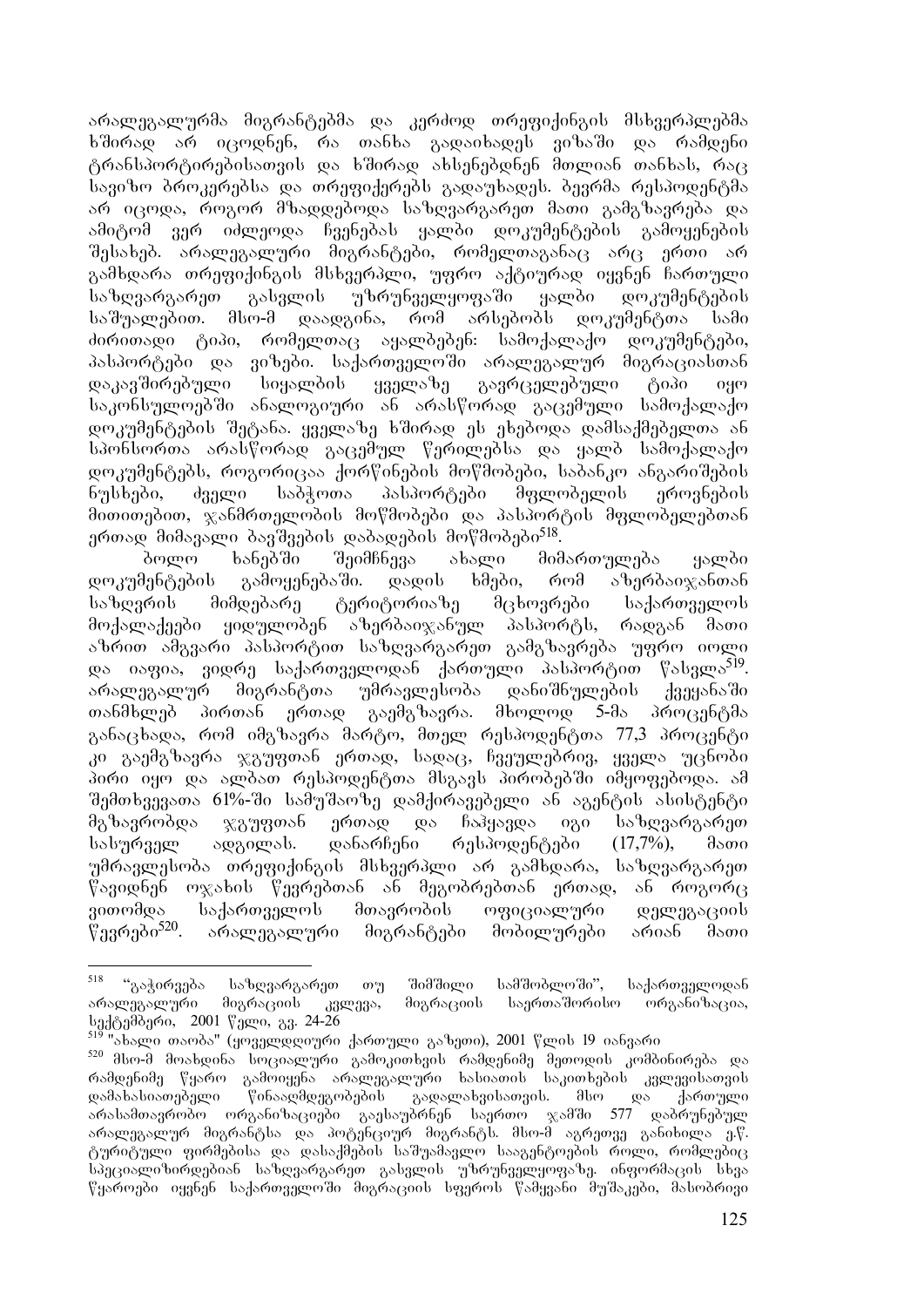დასაქმების ადგლიდან გამომდინარე, რაც განპირობებულია იმით, რომ ისინი თითოეულ ადგილზე მცირე ხნით მუშაობენ და თრეფიქინგის მსხვერპლებთან შედარებით უფრო მეტი თავისუფლება აქვთ.

მსო-ს მიერ მოპოვებული ინფორმაცია თავშესაფრის მიღების მიზნით მიგრაციაზე საკმაოდ მწირი და ფრაგმენტულია და არ იძლევა სრულ სურათს, თუ საქართველოდან წასული მიგრანტები როგორ<br>აღწევენ ქვეყნებში, სადაც თავშესაფარს ითხოვენ. ახალგაზრდა  $\alpha$ ს კვეყნებში, სადაც თავშესაფარს ითხოვენ. ახალგაზრდა ქართველი ბიჭების ნიდერლანდებში გადასვლა ორგანიზებულია და<br>ადასტურებს უცხოელ სატვირთო მანქანების მძღოლებთან ადასტურებს უცხოელ სატვირთო მანქანების მძღოლებთან თანამშრომლობას. თუმცა ჩეხეთის რესპუბლიკაში მიგრაციის შესახებ მოგროვილი ინფორმაცია ადასტურებს, რომ თავშესაფრის მაძიებლებს აქტიურად აგროვებენ თბილისში არსებული ტურისტული ფირმები. ამ ിხრივ მართებული იქნება საუბარი "ტურიზმზე თავშესაფრის მიღების  $a_0$ <sup>6</sup><sub>00</sub>".<sup>521</sup>

დაბრუნებულ არალეგალურ მიგრანტთა შორის ხელახალი არალეგალური მიგრაციის პოტენციალი საკმაოდ მაღალია, მიუხედავად მათი უმეტესობის უარყოფითი გამოცდილებისა. ხელახალი მიგრაციის სურვილის ძირითადი მიზეზია სირთულეები, რასაც ქართველები აწყდებიან ყოველდღიურ ცხოვრებაში თავის გატანასა და თავისთვის და თავიანთი ოჯახებისათვის საკმარისი შემოსავლის უზრუნველყოფაში. მათმა უმრავლესობამ იცის არალეგალური მიგრაციის საფრთხის შესახებ, მაგრამ მზადაა, კიდევ ერთხელ გარისკოს.

ახალგაზრდა თაობები საქართველოში ნაკლებად ელტვიან საზღვარგარეთ მიგრაციას. მათ კარგად იციან ზოგადად მიგრაციასთან დაკავშირებული სკითხები, რადგან მათი ნათესავი ან მეგობარი მიგრაციაში არის ნამყოფი. თუმცა მათ ნათელი წარმოდგენა არ აქვთ არალეგალურ მიგრაციასთან დაკავშირებული კონკრეტული რისკის შესახებ, როგორიცაა მაგალითად ექსპლუატაციისა და ძალადობის მსხვერპლად გახდომის საფრთხე.

ბოლო ხანობამდე არალეგალური მიგრაციისა და ადამიანთა თრეფიქინგის საკითხები საზოგადოებრივ დისკუსიებში არ ფიგურირებდა და ამდენად უცნობი იყო საქართველოს მოსახლეობისათვის. სიტუაცია შეიცვალა, როდესაც რამდენიმე ორგანიზაციამ, როგორიცაა მსო და<br>რამდენიმე ქართული არასამთავრობო ორგანიზაცია<sup>522</sup>, ყურადღების რამდენიმე ქართული არასამთავრობო ორგანიზაცია<sup>522</sup>, ყურადღების გამახვილება დაიწყო ამ საკითხზე და წამოიწყო სხვადასხვა საქმიანობები, მაგალითად საინფორმაციო კამპანიები, კონსულტაციები დაბრუნებულ არალეგალურ მიგრანტთათვის და კვლევა. ამ<br>საქმიანობებმა დიდი წვლილი შეიტანა საქართველოს მოსახლეობის საქმიანობებმა დიდი წვლილი შეიტანა საქართველოს მოსახლეობის გათვითცნობიერებაში არალეგალური მიგრაციის რისკების შესახებ.

-

ინფორმაციის საშუალებების სტატიები და მოხსენებები და საქართველოში ამჟამად მოქმედი კანონმდებლობა არალეგალური მიგრაციისა და თრეფიქინგის შესახებ. -<br>"გაჭირვება საზღვარგარეთ თუ შიმშილი სამშობლოში", საქართველოდან "გაჭირვება საზღვარგარეთ თუ შიმშილი სამშობლოში", საქართველოდან არალეგალური მიგრაციის კელევა, მიგრაციის საერთაშორისო ორგანიზაცია, სექტემბერი, 2001 წელი, გვ. 5 და 28

<sup>&</sup>quot;გაჭირვება საზღვარგარეთ თუ შიმშილი სამშობლოში", საქართველოდან<br>ვეგალური მიგრაციის კვლევა, მიგრაციის საერთაშორისო ორგანიზაცია, არალეგალური მიგრაციის კვლევა, seqtemberi, 2001 weli, gv.51

ცენტრი "თანადგომა" (http://www.tanadgoma.ge/), "საქართველოს ინვალიდ ქალთა საერთაშორისო ასოციაციამ" (http://www.gdwia.com/), ქუთაისის საქველმოქმედო ჰუმანიტარულმა ცენტრი "აფხაზეთი" (http://www.chca.org.ge/ )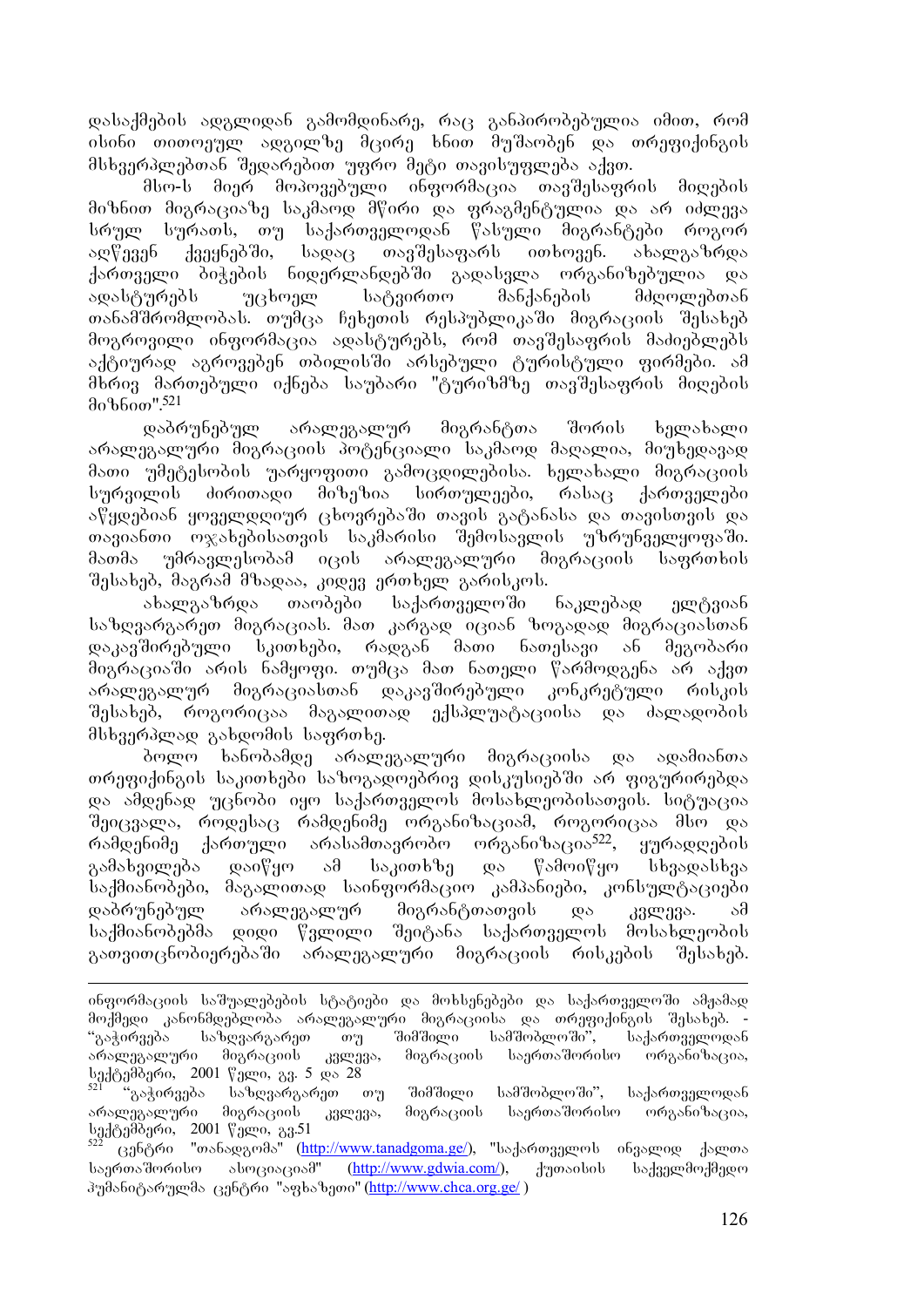კარგი იქნებოდა უფრო ფართო და ხანგრძლივი საინფორმაციო კამპანიის<br>ჩატარება, რათა ქართველებმა კარგად გააცნობიერონ მიგრაციის ჩატარება, რათა ქართველებმა კარგად გააცნობიერონ მიგრაციის მათთვის ხელმისაწვდომი არჩევანი.

 $y_3y$ ლაზე მნიშვნელოვანი ფაქტორი, რომელიც განსაზღვრავს საქართველოდან არალეგალური მიგრაციის სამომავლო პოტენციალს, არის სოციალურ-ეკონომიკური განვითარება და თუ რამდენად დიდ სარგებელს მიიღებს საქართველოს მოსახლეობა ნებისმიერი პროგრესიდან. თუ მოსახლეობის უმრავლესობა კვლავ გაჭირვებაში დარჩება, უნდა ვივარაუდოთ, რომ საქართველოდან არალეგალური მიგრაცია არსებითად ვერ შემცირდება.

საქართველოს მოქალაქეთა საზღვარგარეთ გასვლისა და უცხოელი მოქალაქეების საქართველოში შემოსვლის სამართლებრივი საფუძვლები განსაზღვრულია საქართველოს კანონებით: "უცხოელთა სამართლებრივი მდგომარეობის შესახებ", "საქართველოს მოქალაქეთა და საქართველოში მცხოვრებ უცხოელთა რეგისტრაციისა და პირადობის დადასტურების წესის შესახებ", მაგრამ შრომითი მიგრაციის მარეგულირებელი ნორმატიული აქტი საქართველოში ჯერ-ჯერობით არ არსებობს. აღსანიშნავია, რომ ქართული დიპლომატიური მისია (ორ $\chi$ ერ გერმანიასა და თურქეთში და ერთხელ საბერძნეთში) სახლში<br>დაბრუნებაში დაეხმარა ხუთ არალეგალურ მიგრანტს, ძირითადად დაბრუნებაში დაეხმარა ხუთ არალეგალურ მიგრანტს, ძირითადად დაკარგულის სანაცვლოდ ახალი სამგზავრო დოკუმენტების უზრუნველყოფით და ბილეთის საყიდლად საქართველოდან ფულის გადარიცხვით. სხვა მიგრანტებმა განაცხადეს, რომ ითხოვეს დახმარება საქართველოს საელჩოში იმ ქვეყანაში, სადაც თავად იმყოფებოდნენ, მაგრამ დაუკონკრეტებელი მიზეზების გამო ამგვარი თხოვნები რაიმე კონკრეტული დახმარებით არ დაუკმაყოფილებიათ.<sup>523</sup>

საქართველოს მთავრობას აკისრია ვალდებულება ისეთ სფეროებში, როგორიცაა: თავიდან აცილება, პოლიტიკისა და შესაბამისი კანონმდებლობის შემუშავება, უკანონო გადამყვანებისა და არალეგალური მიგრაციის ორგანიზატორთა გასაშართლება და თრეფიქინგის მსხვერპლთა დაცვა. საქართველოს მთავრობის ყველაზე რთული ამოცანაა საზღვარგარეთ მიგრაციის სტიმულის შემცირება საქართველოს მოქალაქეთათვის სოციალურ-ეკონომიკური პირობების გაუმჯობესებით. მსო-მ და სხვა საერთაშორისო ორგანიზაციებმა თავის თავზე აიღეს ვალდებულება, დახმარება გაუწიონ საქართველოს მთავრობას ამ ამოცანების შესრულებაში.<sup>524</sup>

 $\chi$ ერ- $\chi$ ერობით საქართველოს მთავრობას გადამწყვეტი ნაბი $\chi$ ები არ გადაუდგამს არალეგალური მიგრაციის შესაზღუდად და თრეფიქინგის ჩასახშობად. საკანონმდებლო ბაზა ჯერ-ჯერობით არასაკმარისია, მართვის სტრუქტურა და პოლიტიკა კი ადექვატური არ არის უკანონო მიგრაციის ორგანიზატორთა წინააღმდეგ მყარი პოზიციის დასაფიქსირებლად. ეს ყველაფერი ხდება იმის ფონზე, რომ საქართველომ თითქმის ყველა ძირითად გაერო-ს ადამიანის უფლებების

<sup>523</sup> "გაჭირვება საზღვარგარეთ თუ შიმშილი სამშობლოში", საქართველოდან<br>გალური მიგრაციის კვლევა, მიგრაციის საერთაშორისო ორგანიზაცია, არალეგალური მიგრაციის კვლევა, მიგრაციის საერთაშორისო ორგანიზაცია, სექტემპერი, 2001 წელი, გვ. 44

<sup>&#</sup>x27;გაჭირვება საზღვარგარეთ თუ შიმშილი სამშობლოში'', საქართველოდან<br>ეგალური მიგრაციის კვლევა, მიგრაციის საერთაშორისო ორგანიზაცია, არალეგალური მიგრაციის კვლევა, მიგრაციის საერთაშორისო  $b$ ექტემბერი, 2001 წელი, გვ. 6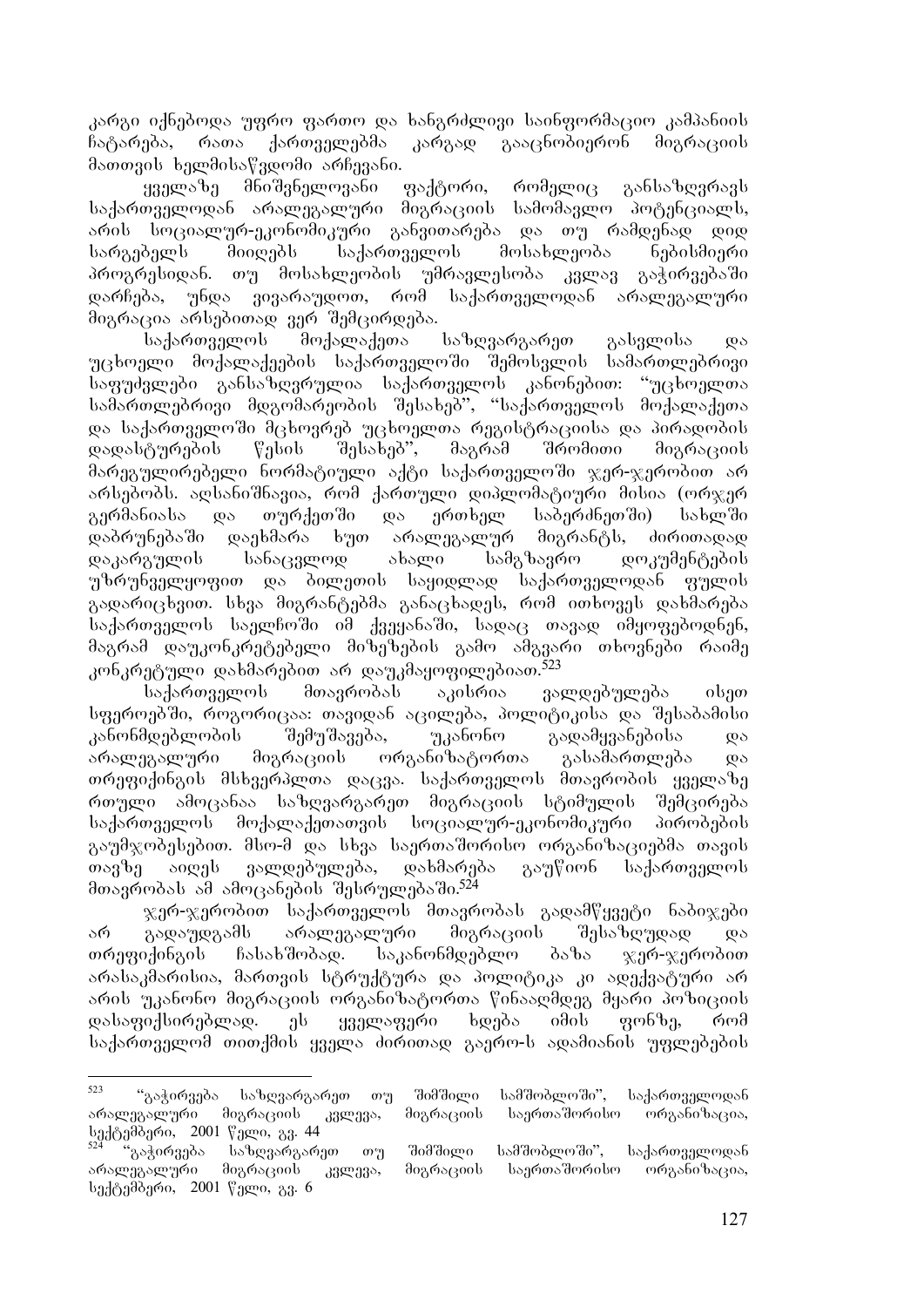ხელშეკრულებას მოაწერა ხელი, ''შრომითი მიგრანტებისა და მათი <u>ოჯახის წევრების უფლებების დაცვის შესახე</u>ბ საერთაშორისო კონვენციის" და "ბავშვთა უფლებების შესახებ კონვენციის დამატებით<br>ოქმს საბრძოლო მოქმედებებში ბავშვთა ჩაბმაზე" გარდა.<sup>525</sup> ეს ოქმს საბრძოლო მოქმედებებში ბავშვთა ჩაბმაზე" გარდა.<sup>525</sup> ეს შეზღუდული შესაძლებლობები შეიძლება კიდევ უფრო შეასუსტოს კორუფციის შესაძლებლობებმა განსაზღვრულ სტრუქტურებში, რაც \_პროგრესისათვის წინაღობას წარმოადგენს. ანალიტიკოსები აცხადებენ,<br>\_რომ მთავრობის ზოგიერთ წარმომადგენელს ფინანსური ინტერესი რომ მთავრობის ზოგიერთ წარმომადგენელს ფინანსური ინტერესი გააჩნია ტურისტული ფირმებისა და დასაქმების შუამავლების<br>მუშაობაში, რაც ხსნის იმ ფაქტს, რომ უკანონო მიგრაციისა და მუშაობაში, რაც ხსნის იმ ფაქტს, რომ უკანონო მიგრაციისა და თრეფიქინგის ამდენად ბევრი ორგანიზატორი კვლავ პრაქტიკულად dausjelad agrZelebs saqarTveloSi muSaobas.<sup>526</sup>

bs mbb bs as agreed a docomber of salab booking and compared was რისკთან არის დაკავშირებული მიგრაცია. ცალსახად არსებობს ობიექტური, მიუკერძოებელი საინფორმაციო კამპანიის საჭიროება რათა ამაღლდეს საზოგადოებისა და კერძოდ პოტენციური მიგრანტების შეგნების დონე და წარმოდგენა არალეგალური მიგრაციის შესაძლო რისკისა და შედეგების შესახებ, განსაკუთრებით კი კონტრაბანდისა და თრეფიქინგის შესახებ. ასეთი გაფრთხილება დადებით გავლენას მოახდენს მათ წარმოდგენებზე მიგრაციის რეალობის შესახებ. ასეთმა საინფორმაციო კამპანიამ აგრეთვე უნდა მიაწოდოს ინფორმაცია იმის შესახებ, თუ როგორ უნდა დაიცვან თავი და რა სტრუქტურებს უნდა<br>მიმართონ დახმარებისათვის პოტენციურმა მიგრანტებმა, აგრეთვე მიმართონ დახმარებისათვის პოტენციურმა მიგრანტებმა, აგრეთვე აღნიშნული უნდა იყოს კანონიერი მიგრაცია, როგორც ალტერნატივა.

ამას გარდა, სახელმწიფო მოხელეები, განსაკუთრებით კი ისინი, ვისაც რაიმე შეხება აქვს სამგზავრო დოკუმენტებთან, სამოქალაქო მოწმობებთან, საზღვრების კონტროლთან, ძალოვან სტრუქტურებთან, საზღვარგარეთ არსებულ საელჩოებთან, აგრეთვე კანონმდებლები, საინფორმაციო საშუალებები და არასამთავრობო ორგანიზაციები გათვითცნობიერებული უნდა იყვნენ არალეგალური მიგრაციისა და თრეფიქინგის განმარტების, ხასიათისა და გავრცელების სფეროების შესახებ სემინარებისა და სიმპოზიუმების საშუალებით. მათ აგრეთვე უნდა გაიარონ სპეციალური ტრეინინგი, რათა განსაზღვრონ თავიანთი როლი მისი თავიდან აცილებისა და კონტროლის საქმეში.<sup>527</sup>

როგორც ზემოთ აღვნიშნეთ, არალეგალური მიგრაცია<br>თველოდან უდიდესი ნაწილისათვის შრომითი მიგრაციაა და საქართველოდან უდიდესი ნაწილისათვის შრომითი მიგრაციაა და გამოწვეულია ქართველებისათვის შესაძლებლობების არარსებობით, რომ საკუთარ ქვეყანაში საარსებო პირობები შეიქმნას. ამის ნაცვლად ისინი ირჩევენ სხვა ქვეყნებში მიგრაციას დამატებითი შემოსავლის უზრუნველსაყოფად იქ მუდმივად საცხოვრებლად დარჩენით, ან, უფრო ხშირად, დროის გაკვეული პერიოდის მანძილზე იქ მუშაობით. ნათელია, რომ არალეგალური მიგრაციის ძირეული მიზეზი დღესდღეობით ქართველების გაჭირვებული მდგომარეობაა. ეს ის სფეროა, სადაც

<sup>-</sup>525http://www.unhchr.ch/tbs/doc.nsf/newhvstatusbycountry?OpenView&Start=1&Count=250&Collapse= <mark>65#65</mark><br><sup>526 </sup>"გაჭირვება საზღვარგარეთ თუ შიმშილი სამშობლოში", საქართველოდან

არალეგალური მიგრაციის კვლევა, მიგრაციის საერთაშორისო ორგანიზაცია, სექტემბერი, 2001 წელი, გვ. 6

ob. წინა სქოლიო, გვ. 67-69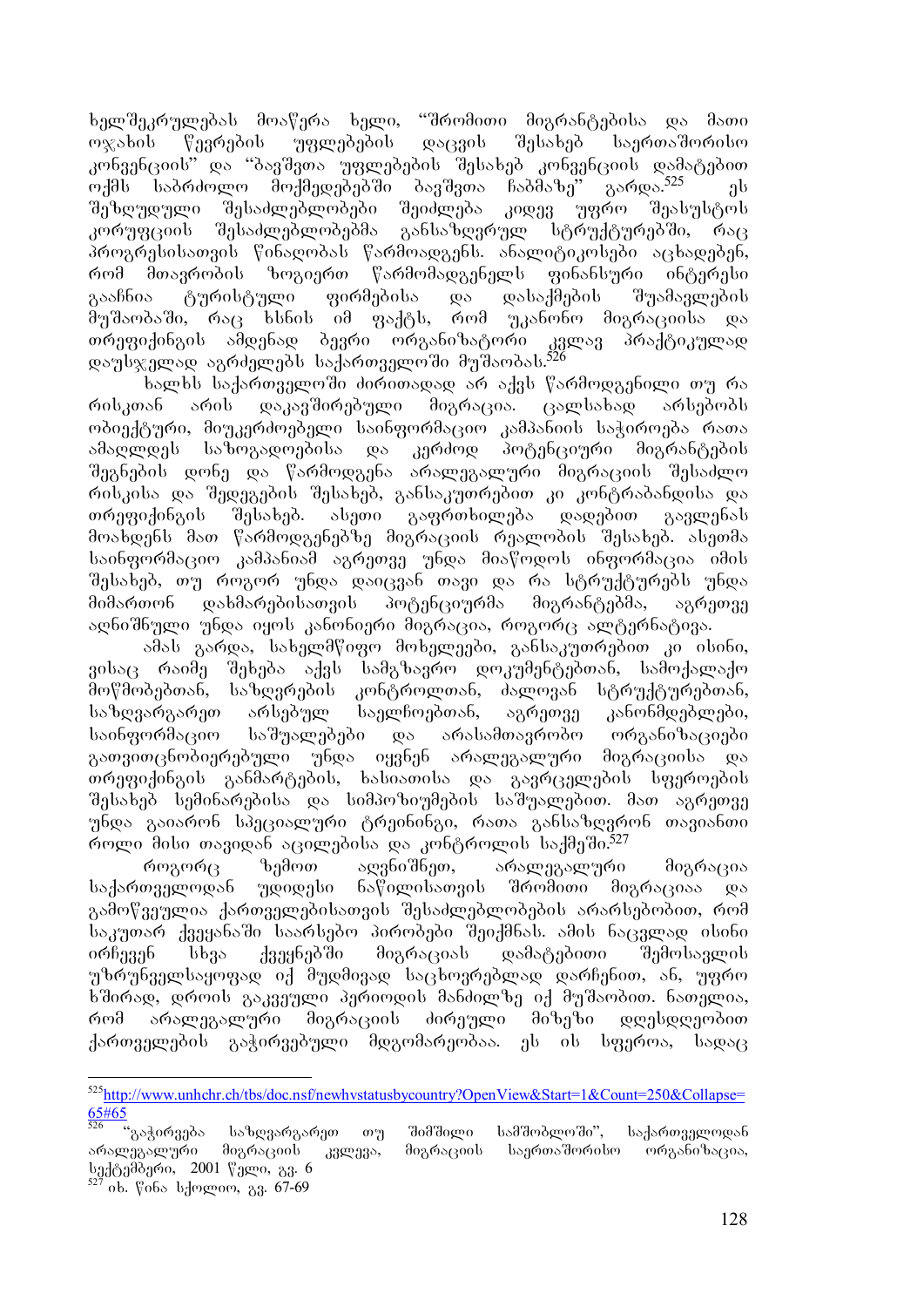საქართველოს მთავრობამ სადავეები თავის ხელში უნდა აიღოს,

sagრთაშორისო საზოგადოებამ კი მას მხარი უნდა დაუჭიროს.<br>გამოკვლევის შედეგების ანალიზით დადგინდ გამოკვლევის შედეგების ანალიზით დადგინდა, რომ საქართველოში შექმნილი მძიმე ეკონომიკური ვითარება, მკვეთრად გაუარესებული მოსახლეობის ცხოვრების დონე, სიღარიბის ზღვარს .<br>მიღმა დარჩენილი მოსახლეობის ზრდა, უმუშევრობა, შრომის ბაზრის<br>ნორმალური ფუნქციონირების შეუძლებლობა და არასტაბილურობა ნორმალური ფუნქციონირების შეუძლებლობა და არასტაბილურობა საქართველოდან მასშტაბური შრომითი ემიგრაციის ძლიერი სტიმულატორი აღმოჩნდა. 1990 წლიდან დაწყებული ეკონომიკური ნგრევა გამოიხატა ყველა ძირითადი ეკონომიკური მაჩვენებლის გაუარესებაში. 1990-1995 წლებში მთლიანი შიდა პროდუქტის მოცულობა მოსახლეობის ერთ სულზე გაანგარიშებით 2530 აშშ დოლარიდან 440 დოლარამდე .<br>დაეცა, ეროვნულ მეურნეობაში დასაქმებულთა რაოდენობა 1 მლნ-ზე<br>მეტი კაცით შემცირდა. აქედან გამომდინარე, საქართველოდან შეტი კაცით შემცირდა. აქედან გამომდინარე, საქართველოდან საზღვარგარეთ საშოვარზე წასვლის მიზეზები უმთავრესად ეკონომიკური ხასიათისაა (80%) და წარმოქმნილი მწვავე სოციალური პრობლემების<br>მიუხედავად, ემიგრაციას დიდი მნიშვნელობა აქვს კრიტიკულ მიუხედავად, ემიგრაციას დიდი მნიშვნელობა აქვს კრიტიკულ ვითარებაში მოსახლეობის საარსებო მინიმუმით უზრუნველყოფისთვის. მითუმეტეს მაშინ, როცა შრომითი ემიგრანტების აქ დარჩენილი ოჯახების უმეტესობას (58%) ყოველთვიურად მხოლოდ 100 ლარამდე  $\partial_{\Omega}$ მოსავალი აქვს, ხოლო 17,4%-ს კი საერთოდ არ აქვს. აღსანიშნავია, რომ უცხოეთში გამგზავრებამდე ემიგრანტთა 47,6% უმუშევარი იყო. გამოვლინდა, რომ ზოგადი სურათისგან ნაწილობრივ განსხვავდება ახალგაზრდა მიგრანტთა ოჯახების მატერიალური მდგომარეობა. მათი ნახევრის თვიური შემოსავალი შეადგენს 150 ლარს და მეტს, რა $\overline{\textbf{q}}$ განაპირობებს ასეთი ოჯახების ახალგაზრდა თაობის საზღვარგარეთ გამგზავრებას სწავლის (შეთავსებით შრომასთან) მიზნით, რაც, საბოლოოდ, შემოსავლიან სამსახურში მოწყობით მთავრდება<sup>528</sup>.

1997-2004 წლებში საქართველოს შინამეურნეობების კვლევის შედეგებით, ერთი შინამეურნეობის საშუალო თვიური შემოსავალი ფულადი და არაფულადი შემოსავლების ჩათვლით შეადგენს დაახლოებით 95-165 აშშ დოლარს (177-300 ლარი); ოჯახის ხარჯების  $\delta$ აბსოლუტური უმრავლესობა (80%) სამომხმარებლო ხარჯებზე მოდის. შრომით ემიგრანტთა მიერ გამოგზავნილი ფულადი დახმარებები კი საქართველოში ბევრი ოჯახის არსებობის ერთადერთი წყარო და საშუალებაა.

სწორედ დასაქმების შესაძლებლობების შეზღუდულობა, სამუშაო<br>ა — დაბალი — ფასი, — შრომის — ბაზრის — ნორმალური ძალის დაბალი ფასი, შრომის ბაზრის ნორმალური ფუნქციონირებისათვის პირობების არარსებობა და არასტაბილური ვითარება აიძულებს საქართველოს მოსახლეობის ყველაზე აქტიურ ნაწილს ეძებოს სამუშაო და არსებობის წყარო ქვეყნის გარეთ, თუნდაც პირადი ღირსების შელახვისა და თავისუფლების დაკარგვის ფასად. ემიგრაციის ინტენსიურობაზე ზემოქმედება მოახდინეს, აგრეთვე, პოლიტიკურმა ფაქტორებმა, ეთნოკონფლიქტებმა, შინააშლილობამ და კრიმინოგენული სიტუაციის დამძიმებამ<sup>529</sup>.

<sup>528</sup> <sup>528</sup> ნათია ჭელიძე, შრომითი ემიგრაცია პოსტსაბჭოთა საქართველოში, ივანე<br>ჯავახიშვილის სახელობის თბილისის სახელმწიფო უნივერსიტეტის, მიგრაციის \_ სახელმწიფო \_ უნივერსიტეტის, \_ მიგრაციის კვლევის ცენტრი, თბილისი, 2006, გვ. 116

ob. წინა სქოლიო, გვ. 33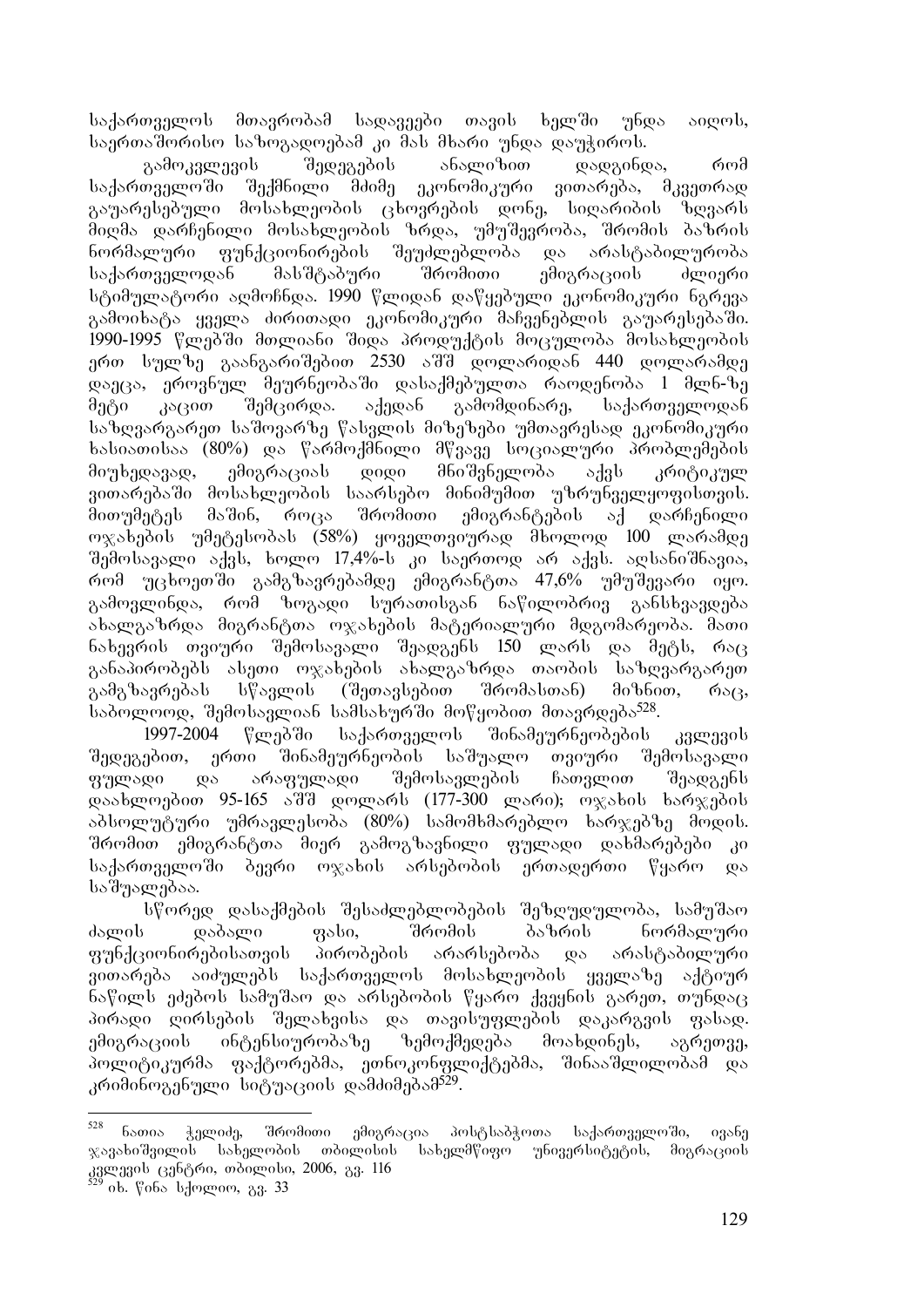საქართველოში განსაკუთრებით დიდია თვითდასაქმება, რაც არაფორმალურ ეკონომიკაში არაფორმალურ დასაქმებას ასახავს. 2007  $\nabla$ ელს სამუშაო ძალის 56.6 % თვითდასაქმებული იყო. არასახელმწიფო სექტორში დაქირავებით დასაქმებულები შეადგენენ მხოლოდ 12.1% [8, 2007]. თუმცა, 2007 წელს 2006 წელთან შედარუბით თვითდასაქმებულთა რიცხვი შემცირდა 62.8 ათასით (6%) [1, 2008], რაც კორუფციასთან ბრძოლის შედეგად ჩრდილოვანი სექტორის შემცირებას უკავშირდება<sup>530</sup>.

მიმღებ ქვეყნებში ემიგრანტთა გამოკითხვით დადგინდა, რომ შრომითი ხელშეკრულება აქვს დადებული მხოლოდ უცხოური დაწესებულებების მიწვევით წასულ ემიგრანტებს, რაც 9,2%-ს შეადგენს, და სტუდენტობას – კანონმდებლობით დაშვებული სამუშაო დღეების ოდენობით (48,5%); დანარჩენი კი ცხოვრობენ და მუშაობენ არალეგალურად. საქართველოდან შრომითი ემიგრაციის ორგანიზების საშუალებების შესწავლით დასტურდება, რომ შრომითი ემიგრაცია  $\delta$ მასიურად არალეგალურ ხასიათს ატარებს. მათი დიდი ნაწილი იყენებს ნათესავებისა და ტურისტული ფირმების მომსახურებას. მიმღებ ქვეყანაში კი ჩვენი მოქალაქეების ნახევარი სრულიად დაუცველი რჩება და, ბუნებრივია, აწყდება უამრავ ორგანიზაციულ და სოციალურ- $\alpha$ კონომიკურ სირთულეებს. პრობლემების წამოჭრის შემთხვევაში მათ შხოლოდ ნაცნობ-მეგობრების, სათვისტომოსი და საკუთარი თავის იმედი  $\delta$ კქვთ (შესაბამისად - 50%, 3%, 21%). უკეთეს პირობებში არიან სტუდენტური ვიზით წასული ახალგაზრდები მიუხედავად იმისა, რომ მათ მხოლოდ განსაზღვრული დროით მუშაობის უფლება აქვთ, მათი ინტერესების დარღვევისას თავისუფლად შეუძლიათ მიმართონ სახელისუფლო დაწესებულებებს, თუმცა საჭირო შემთხვევაში ასეთი ხერხი მხოლოდ 11%-მა გამოიყენა.

ამ ფონზე კიდევ უფრო იზრდება ლიცენზირებული დასაქმების კერძო თუ სახელმწიფო სააგენტოების როლი, რომლებიც ბუფერის როლს შეასრულებენ პოტენციურ მიგრანტებსა და საზღვარგარეთელ სამუშაოს მიმცემთა შორის. ასეთი კომპანიები ვალდებულნი არიან, თავის თავზე აიღონ არამარტო ემიგრაციის ორგანიზების რეგულირების სიძნელეები, არამედ ხელი შეუწყონ შრომითი ემიგრანტების სამუშაო ადგილზე ადაპტირებასა და პრობლემების წამოჭრის შემთხვევაში დაიცვან სამშობლოსგან შორს მყოფი მოსახლეობის ინტერესები<sup>531</sup>.

აღსანიშნავია ვაჭრობა-ბიზნესით დასაქმებული ქალი ემიგრანტების მომრავლება საქართველოში. ჩვენში მიგრაციის ეს ფორმა გამოკვლეული არ არის. მიუხედავად იმისა, რომ საზღვრების გახსნის დროიდანვე<br>საქმიანობის ამ სახეს აქტიურად აუწყო ფეხი ჩვენი ქვეყნის საქმიანობის ამ სახეს აქტიურად აუწყო ფეხი ჩვენი ქვეყნის მოსახლეობამ, მასზე მაინც არ მახვილდება ყურადღება. არადა ბევრმა თურქეთში, რუსეთში, ინდოეთსა თუ პაკისტანში კომერციული საქმიანობით გაიტანა თავი 90-იანი წლების ძნელბედობის ჟამს და მნიშვნელოვანი კაპიტალიც დააგროვა. შრომითი რუსურსების მიგრაციის ამ სახეს დიდი ყურადღება უნდა დაეთმოს, ვინაიდან აქ უფრო ნათლად

<sup>530</sup> <sup>530</sup> saqarTvelos profesiuli ganaTlebis sistemis strategia, erovnuli profesiuli saagento, 30/10/2008, gv. 8 http://www.cegstar.ge/files/4.profesiuliganatlebissistema.pdf<br>531 ნათია ჭელიძე, შრომითი ემიგრაცია პო

<sup>&</sup>lt;sup>531</sup> ნათია ჭელიძე, შრომითი ემიგრაცია პოსტსაბჭოთა საქართველოში, ივანე<br>ჯავახიშვილის სახელობის თბილისის სახელმწიფო უნივერსიტეტის, მიგრაციის სახელმწიფო უნივერსიტეტის, მიგრაციის კვლევის ცენტრი, თბილისი, 2006, გ<u>ვ</u>. 44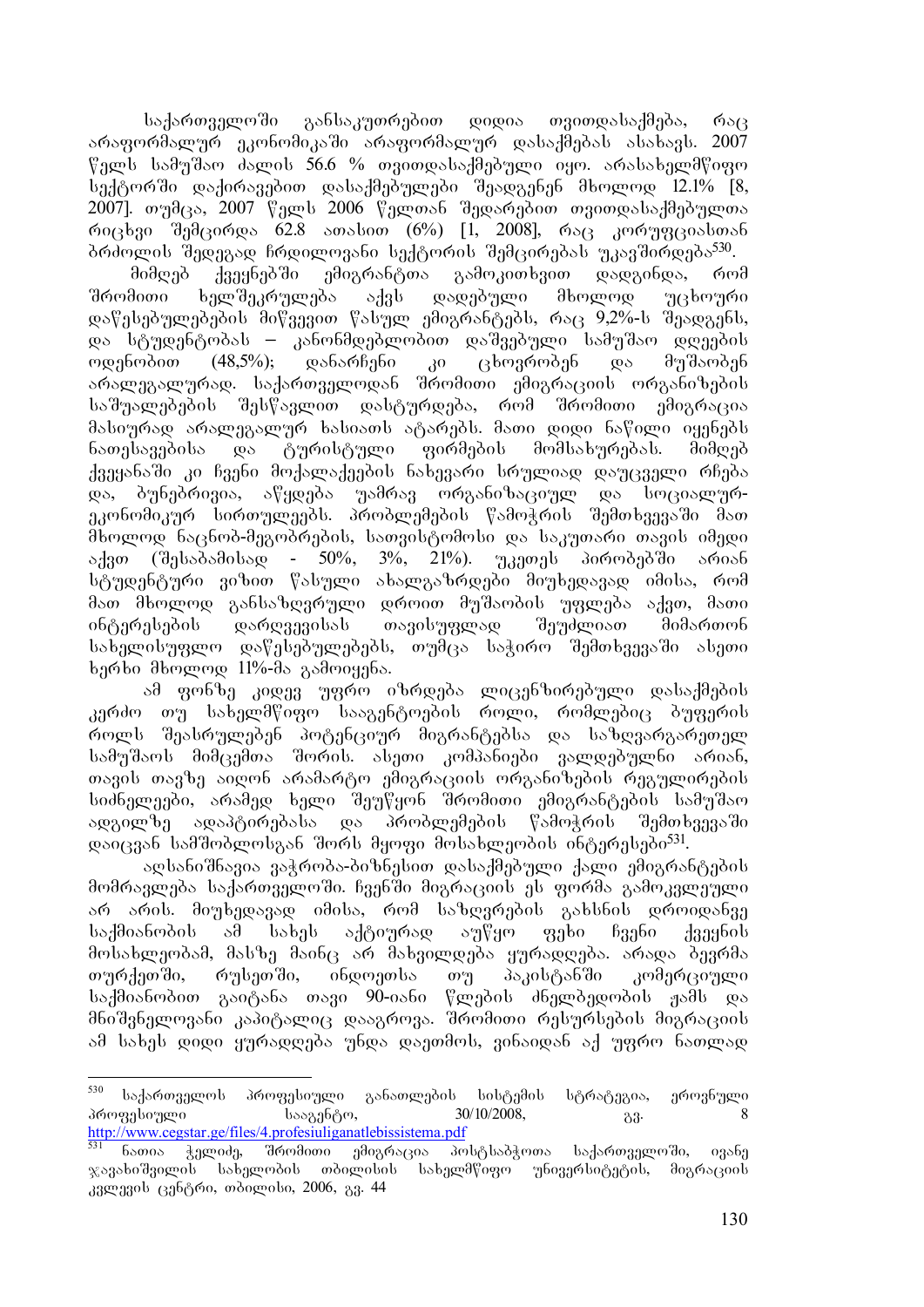იკვეთება ქალის ეკონომიკური დამოუკიდებლობის როლი საზოგადოებაში, მითუმეტეს, როცა კვლევებმაც აჩვენა, რომ ქალი შრომითი მიგრანტები თავიანთ ოჯახებს უფრო მეტად ეხმარებიან, ვიდრე მამაკაცი ემიგრანტები. თვიურად საშუალოდ უგზავნიან ოჯახს თავიანთი გამომუშავების 28,9%-ს და საშუალოდ თვეში 40 აშშ დოლარით მეტს,  $2000$ ე მამაკაცები, ხოლო ადგილზეც მამაკაცებთან შედარებით ნაკლებ  $m$ sbab bs $m\alpha_3$ san $5^{532}$ .

სახელმწიფომ უნდა შეძლოს საშუამავლო ფირმების დაინტერესება დარეგისტრირებაში, ხელი შეუწყოს სააგენტოების საქმიანობის ლეგალიზაციას, უზრუნველყოს შრომითი მიგრაციის სფეროში ორმხრივი სახელმწიფოთაშორისი ხელშეკრულებების გაფორმება<sup>533</sup>.

საქართველოდან შრომით ემიგრანტთა ნაკადი გამოირჩევა მეტად მაღალი განათლების დონითა და კვალიფიციური შედგენილობით. შრომით ემიგრანტთა შორის უმაღლესდამთავრებულთა წილი შემცვლელი რესპონდენტების პასუხების თანახმად ნაკადში 41,6%-ს აღემატება (მათ შორის 1% მეცნიერებათა კანდიდატია)<sup>534</sup>. იმიგრაციის ქვეყნებში გამოკითხულთა შორის უმაღლესი განათლების მქონე აღმოჩნდა 48% (2,2% მეცნერებათა კანდიდატი). დაბრუნებულთა შორისაც ჭარბობს აღნიშნული კონტინგენტი (57%). უმაღლესი განათლების მქონე შრომით ემიგრანტთა შედარებით უკეთესი შრომის პირობების მიუხედავად, მიგრანტები გამომუშავებული თანხით მაინც სამშობლოში დამკვიდრებას ცდილობენ. საკმაოდ მაღალია იმათი წილიც, ვისაც დაუმთავრებელი უმაღლესი განათლება აქვს. საქართველოს უმაღლესი სასწავლებლების საშუალებით დაკავშირებულ ახალგაზრდა რესპონდენტებს შორის უმაღლესი განათლება აქვს 66,7%-ს, რაც ხაზს უსვამს ქართულ ოჯახურ ტრადიციებს – ქართველი ახალგაზრდობა, სანამ უცხო ქვეყანაში სწავლისა და მუშაობის პრობლემებს შეეჭიდებოდეს, ცდილობს, უმაღლესი სასწავლებლის ერთი საფეხური მაინც დაასრულოს და ბაკალავრის დიპლომის აღებას საქართველოში ელოდება<sup>535</sup>.

საქართველოს მოსახლეობის შრომითი მიგრაციის მართვის პრობლემებზე მსჯელობისას პირველი რიგის ამოცანად აღნიშნული კონტინგენტის შემადგენლობის აღრიცხვა და შესწავლა უნდა  $\alpha$ asols $\alpha$ b. $5\overline{36}$ 

#### 1.2 ადამიანის უფლებათა საერთაშორისო ხელშეკრულებების გამოყენების პრაქტიკა საქართველოს სასამართლოებში

უდავოა, რომ სასამართლო ხელისუფლებას ენიჭება მთავარი როლი იმ ნორმატიული აქტების ცხოვრებაში გასატარებლად, რომლებიც ქმნიან

-

<sup>&</sup>lt;sup>532</sup> ob. წინა სქოლიო, გვ. 63

 $533$  ob.  $\sqrt{65}$  b. we now sq. 56

 $^{534}$  ob.  $\degree$ 060 b $\frac{1}{6}$  begroes,  $\frac{1}{66}$ . 66-67,  $\frac{1}{6}$  before 11

<sup>&</sup>lt;sup>535</sup> ob. წინა სქოლიო, გვ. 64

 $536$  ob.  $665$  b/memor,  $83.115$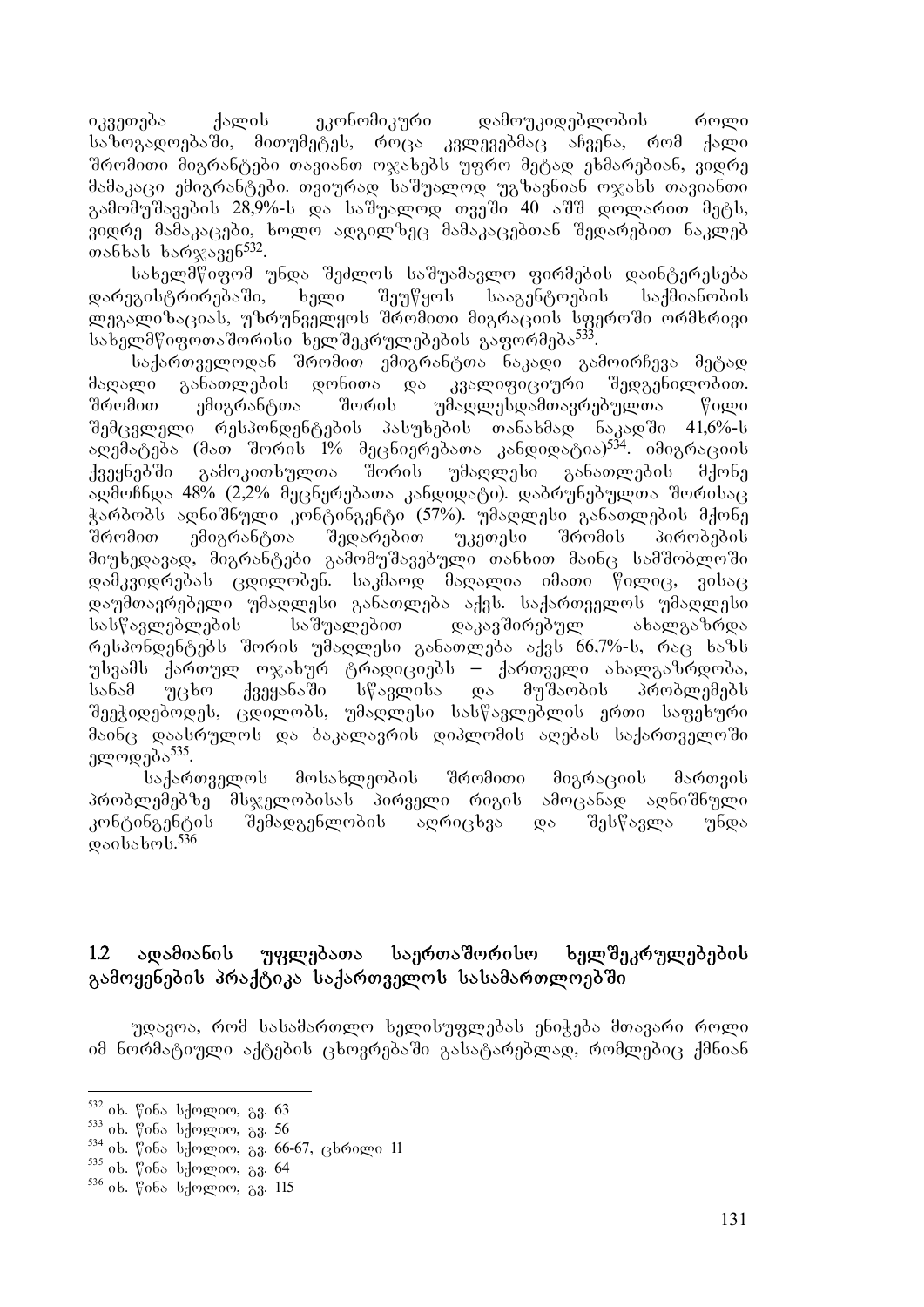საერთაშორისო ხელშეკრულებათა ეროვნულ დონეზე გამოყენების სამართლებრივ საფუძველს<sup>537</sup>. აუცილებლად უნდა აღვნიშნოთ ადამიანის უფლებათა საერთაშორისო ხელშეკრულებების გამოყენების პრაქტიკა საქართველოს სასამართლოებში, რაც ამჟამად და სამომავლოდ მნიშვნელოვანია ქვეყნისთვის და თანაც არა მარტო შრომით მიგრაციასთან დაკავშირებული დავების მოგვარებისთვის.

სასამართლოში პროფესიონალიზმის ერთ-ერთ კომპონენტს წარმოადგენს მოსამართლის მიერ საერთაშორისო სამართლის<br>ნორმებისა და მექანიზმების ცოდნა<sup>538</sup>. სასამართლოებს შეუძლიათ ნორმებისა და მექანიზმების ცოდნა<sup>538</sup>. სასამართლოებს შეუძლიათ უზრუნველყონ საერთაშორისო ხელშეკრულებების გამოყენება. მოსამართლის მიერ ადამიანის უფლებათა სფეროში არსებული საერთაშორისო სტანდარტების გამოყენების უნარი განაპირობებს ადამიანის უფლებების ეფექტურ დაცვას სასამართლოში.

სასამართლოში დავების გადაწყვეტისას საერთაშორისო აქტების<br>ყენების მრავალი ფორმა არსებობს. საერთაშორისო gamoyenebis mravali forma arsebobs. saerTaSoriso ხელშეკრულებებს შეიძლება მიენიჭოთ როგორც ძირითადი, ისე დამხმარე წყაროს მნიშვნელობა. ეს ხდება მაშინ როდესაც ეროვნული კანონმდებლობა არაა სრულყოფილი, ან მოსამართლე არგუმენტებს ამყარებს, ასევე კოლიზიის არსებობისას ადგილობრივ ნორმატიულ<br>აქტებსა და საქართველოს მიერ ნაკისრ საერთაშორისო აქტებსა და საქართველოს მიერ ნაკისრ საერთაშორისო ხელშეკრულებებს შორის (მოსამართლე უფლებამოსილია გამოიყენოს საერთაშორისო აქტი, თუ შიდასახელმწიფოებრივი ნორმატიული აქტი ეწინააღმდეგება საერთაშორისო ხელშეკრულებას), ასევე საერთაშორისო აქტის გამოიყენების უპირატესობა დგება მაშინ, როცა საქმის გადაწყვეტისას ის ერთადერთი სამართლებრივი საფუძველია, არ მოდის წინააღმდეგობაში ეროვნულ კანონმდებლობასთან ან ეროვნული კანონმდებლობა საერთოდ არ ითვალისწინებს საზოგადოებრივ ურთიერთობებს, რომლებიც საერთაშორისო დონეზე წესრიგდება, გარდა ამისა საერთაშორისო ნორმების გამოყენება ეფექტურია იმ შემთხვევაში, როდესაც ეროვნული კანონმდებლობით აღამიანის უფლებათა დაცვის უფრო დაბალი სტანდარტები დგინდება<sup>539</sup>.

არსებობს რამდენიმე სასამართლო პრეცედენტი, როდესაც ტურისტული ფირმების წარმომადგენლებს ბრალი ედებოდათ საზღვარგარეთ წასვლის მსურველი კლიენტების მოტყუებასა და ფულის გამოძალვაში. თუმცა ამგვარი სასამართლო პრეცედენტები შემთხვევითი ing და არ ასახავს სამართალდამცავი ორგანოებისა და პროკურატურის კოორდინირებულ პოლიტიკას ამგვარი ფირმების არალეგალური საქმიანობების წინააღმდეგ. კიდევ ერთი ბარიერია ის, რომ მოტყუებულ კლიენტებს სჭირდებათ ზომების მიღება პოლიციაში ან პროკურატურაში საჩივრის შეტანით. მაგრამ ქართულ საზოგადოებაში არ არსებობს

<sup>537</sup> კონსტანტინე კორკელია, ირინე ქურდაძე, ადამიანის უფლებათა საერთაშორისო სამართალი ადამიანის უფლებათა ევროპული კონვენციის მიხედვით, გამოცემა<br>დაფინანსებულია ევროპის საბჭოსა და ევროკომისიის ერთობლივი პროგრამის \_და \_ ევროკომისიის \_ ერთობლივი \_ პროგრაშის ფარგლებში, 2004, გ<u>ვ</u>. 85

<sup>&</sup>lt;sup>538 გ</sup>აზა მეიშვილი, ლაშა ჭელიძე, ადამიანის უფლებათა საერთაშორისო ხელშეკრულებები და საქართველოს სასამართლო პრაქტიკა, კვლევა მომზადდა საქართველოს სახალხო დამცველის აპარატისა და გაეროს განვითარების პროგრამის მიერ ნორვეგიის მთავრობის ფინანსური მხარდაჭერით, ნაწილი პირველი, 2006 წ, გვ. 6  $539$  ob.  $805$  b. we were squared square square square square square square square square square square square square square square square square square square square square square square square square square square squa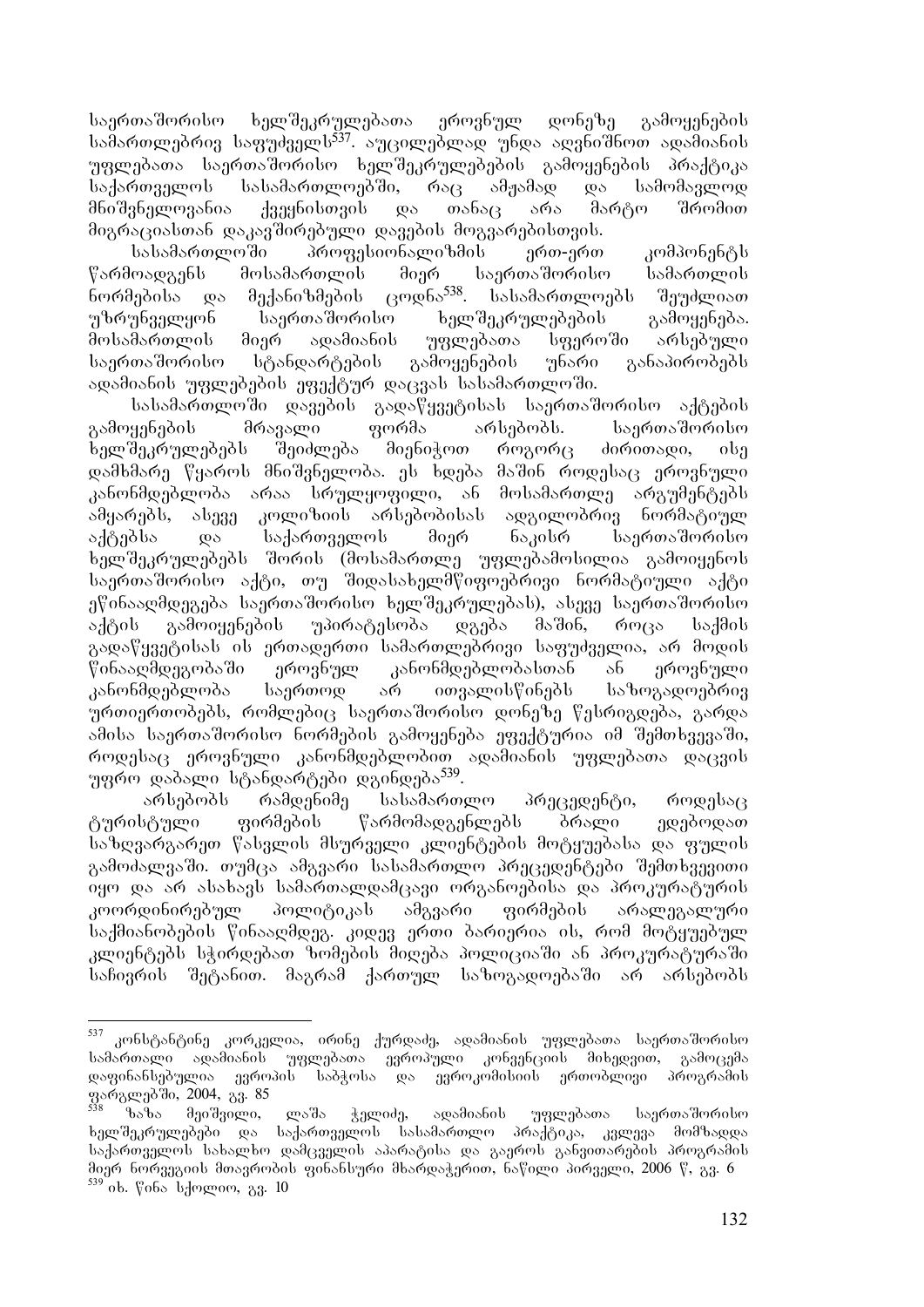აქტიური სამოქალაქო ჩარეულობის ტრადიცია და ამგვარ ნაბიჯებს ძალიან ცოტა თუ დგამს. ამის ნაცვლად მოტყუებული კლიენტები<br>ამჯობინებენ სამართლის საკუთარ ხელში აღებას, პირადად ამჯობინებენ სამართლის საკუთარ ხელში აღებას, პირადად უკავშირდებიან თრეფიქერებსა და სამუშაოზე ამყვანებს, ზეწოლას ახდენენ მათზე და მოითხოვენ ფულის დაბრუნებას. ერთმა მოტყუებულმა მიგრანტმა რადიკალური ზომები მიიღო და ტურისტული ფირმის<br>წარმომადგენელს ორივე ფეხი მოსტეხა<sup>540</sup>. სხვა ხელისშემშლელი ორივე ფეხი მოსტეხა<sup>540</sup>. სხვა ხელისშემშლელი ფაქტორებია ის, რომ ხალხმა ზოგჯერ არ იცის, სად შეიტანოს საჩივარი და არ ენდობიან სამართალდამცავ სტრუქტურებს, როგორიცაა პოლიცია

და პროკურატურა.<br>საქართველოს კანონმდებლობის მიხედვით საკანონმდებლო . იერარქიაში საერთაშორისო ხელშეკრულებები იკავებენ ადგილს საკონსტიტუციო კანონების და საკონსტიტუციო შეთანხმების შემდეგ და წინ უსწრებენ ორგანულ კანონებსა და კანონებს (საქართველოს<br>კონსტიტუციის მე-6 მუხლი, ნორმატიული აქტების შესახებ კონსტიტუციის მე-6 მუხლი, ნორმატიული აქტების შესახებ საქართველოს კანონის მე-19 მუხლი, საერთაშორისო ხელშეკრულებების  $\partial \mathcal{A}$  3  $\partial \mathcal{A}$  and  $\partial \mathcal{A}$  and  $\partial \mathcal{A}$  and  $\partial \mathcal{A}$  and  $\partial \mathcal{A}$ 

საერთაშორისო სამართალში დიდი ყურადღება ეთმობა ეროვნული სასამართლოების მიერ გადაწყვეტილებებში ადამიანის უფლებათა სართაშორისო ნორმების გამოყენების საკითხს. ადსანიშნავია 2006 წელს გაეროს ეგიდით მიღებული ე.წ. ბანგალორის პრინციპები<sup>541</sup>, რომელიც მიღებულ იქნა გაეროს გენერალური ასამბლეის 2200 (XXI) რეზოლუციით<sup>542</sup>. ბანგალორის პრინციპებიდან ერთ-ერთ მნიშვნელოვან პრინციპადაა<sup>543</sup> ჩამოყალიბებული მოსამართლის ვალდებულება "იყოს საქმის კურსში ადამიანის უფლებათა სფეროში მოქმედი საერთაშორისო სამართლის, კონვენციებისა და სხვა დოკუმენტების ცვლილებებთან დაკავშირებით". მოსამართლეთა საქმიანობაში საერთაშორისო სამართლის გამოყენების საკითხებს ასევე ევროსაბჭოს ფარგლებშიც ეთმობა ყურადღება. 1999 წელს ლისაბონში მიღებულ ევროპის ქარტიაში<br>მოსამართლეთა სტატუსის შესახებ<sup>544</sup> ხაზგასმულია მოსამართლეთა მოსამართლეთა სტატუსის შესახებ<sup>544</sup> ხაზგასმულია მოსამართლეთა შიდაუწყებრივი მომზადების უფლება, რომელიც ითვალისწინებს<br>ადამიანის უფლებათა საერთაშორისო სამართალში ცოდნის ადამიანის უფლებათა საერთაშორისო სამართალში ცოდნის გაღრმავებას<sup>545</sup>.

საქმე ფილარტიგა პენა ირალას წინააღმდეგ<sup>546</sup>, რომელიც 1980 წელს ამერიკის შეერთებული შტატების მეორე სააპელაციო სასამართლომ<sup>547</sup>

-

<sup>&</sup>lt;sup>540</sup> "ალია" (ყოველდღიური ქართული გაზეთი), 2000 წლის 21 ოქტომბერი.

<sup>541&</sup>lt;sub>ob.</sub> http://www.unodc.org/pdf/crime/corruption/judicial\_group/Bangalore\_principles.pdf

<sup>542</sup> ob. http://www.un.org/docs/ecosoc/documents/2006/resolutions/Resolution%202006-23.pdf  $\frac{543}{544}$  36006  $\frac{1}{3000}$ 

ob. http://www.coe.int/t/e/legal\_affairs/legal\_cooperation/legal\_professionals/judges/instruments\_and\_documents/charte%20eng.pdf go along ob. http://en.wikipedia.org/wiki/Charter\_of\_Fundamental\_Rights\_of\_the\_European\_Union 545 bs 365 dgo@gogo, gesdo dgggodg, agsdosbob უფლებათა საერთაშორისო

ხელშეკრულებები და საქართველოს სასამართლო პრაქტიკა, კვლევა მომზადდა საქართველოს სახალხო დამცველის აპარატისა და გაეროს განვითარების პროგრამის მიერ ნორვეგიის მთავრობის ფინანსური მხარდაჭერით, ნაწილი პირველი, 2006 წ, გვ. 8 546 Dolly M. E. FILARTIGA and Joel Filartiga, Plaintiffs-Appellants v. Americo Norberto PENA-IRALA, Defendant-Appellee, 630 F.2d 876, United States Court of Appeals, Second Circuit, No. 191, Docket 79-6090, Argued Oct. 16, 1979, Decided June 30, 1980, http://www.uniset.ca/other/cs5/630F2d876.html

production of the intertaction in the intertwiki/United States courts of appeals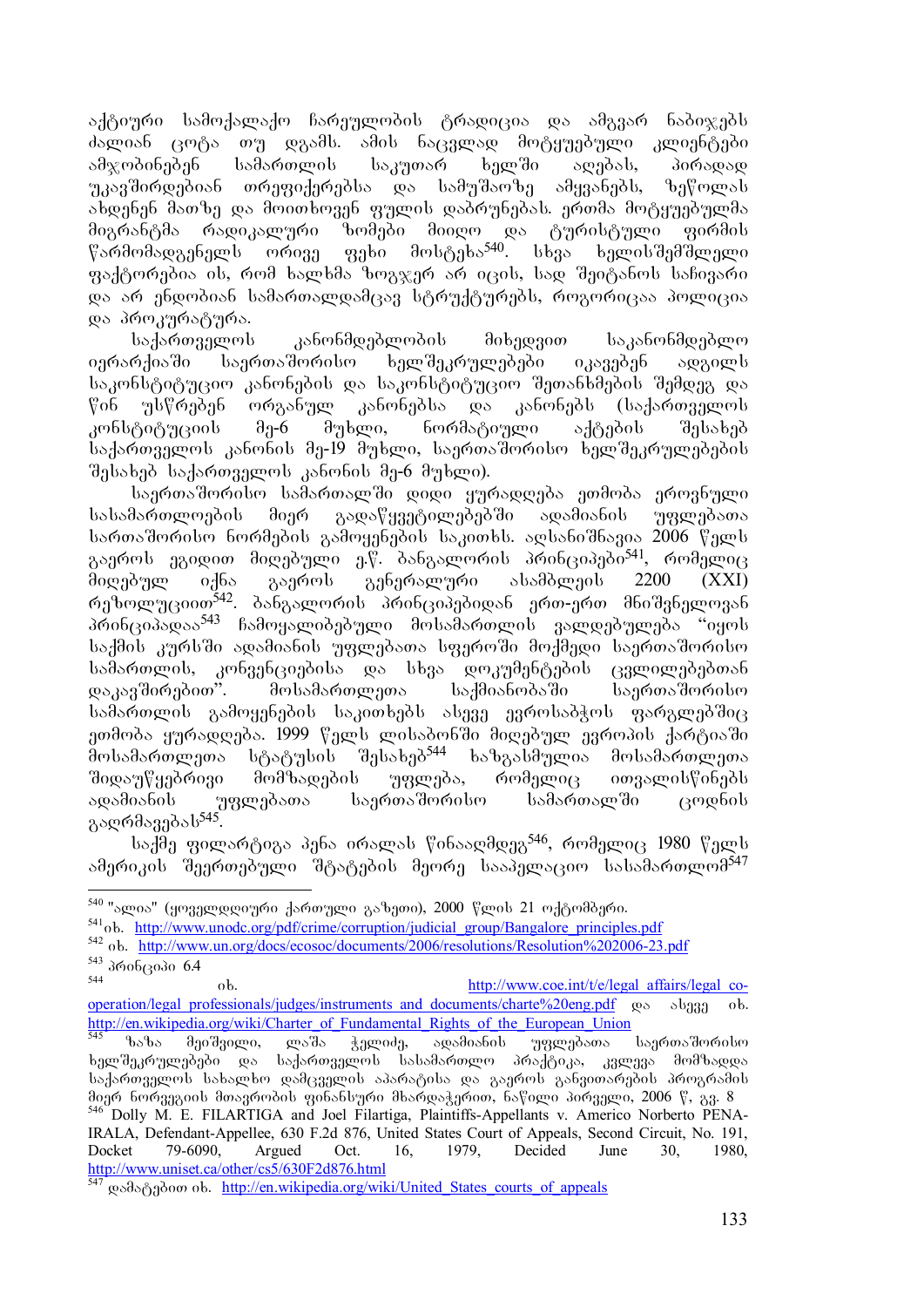განიხილა მნიშვნელოვანი იყო არა მარტო აშშ-ს სამართალწარმოებაში, aramed man SemogvTavaza saerTaSoriso samarTlis  $\partial \theta$  and  $\partial \theta$  integrigacy is the property superconduction  $\partial \theta$ შესაძლებლობა, როდესაც ადამიანის უფლებების და თავისუფლებების უნივერსალურობაზე ერთი ქვეყნის ეროვნული სასამართლო ამახვილებს<br>ყურადღებას. სასამართლოს საქმის განხილვის პირველ სტადიაზე,  $y$ ურადღებას. სასამართლოს საქმის განხილვის პირველ სტადიაზე, როდესაც ჯერ კიდევ იურისდიქციის საკითხი ირკვეოდა, მიიღო გადაწყვეტილება "სახელმწიფო მოხელის მიერ დაკავებულის წინააღმდეგ განხორციელებული წამება არღვევს ადამიანის უფლებათა საერთაშორისო სამართლის დადგენილ ნორმებს და, შესაბამისად, ჩვენი<br>სახელმწიფოს კანონმდებლობას"<sup>548</sup>. ხოლო "სახელმწიფო კანონის" სახელმწიფოს კანონმდებლობას"<sup>548</sup>. განმარტებისას სასამართლომ გამოიყენა ამერიკის უზენაესი<br>სასამართლოს<sup>549</sup> მიერ 1820 წლის სმიტის საქმეში<sup>550</sup> არსებული  $\sim 5.8$ ასამართლოს $^{549}$  მიერ 1820 წლი $\rm\bar{b}$  სმიტის საქმეში $^{550}$  არსებული განმარტებები, კერძოდ სახელმწიფოს კანონი შესაძლებელია გავიგოთ "იმ იურისტების ნაშრომების შესაბამისად, რომლებიც პროფესიულად განმარტავენ სააჯარო სამართალს; ასევე სხვადასხვა სახელმწიფოს მიერ მიღებული ნორმის გამოყენებისა და პრაქტიკის, ან სასამართლო გადაწყვეტილებების მიხედვით, რომლებიც აღიარებენ და იყენებენ ამ<br>ნორმებს". უზენაესმა სასამართლომ სმიტის საქმეში მოცემული ნორმებს". უზენაესმა სასამართლომ სმიტის საქმეში მოცემული განმარტება კიდევ უფრო დააზუსტა 1900 წელს იმ დროისთვის უმნიშვნელოვანეს პაკუეტა პაბანას საქმეში<sup>551</sup>. პაკუეტა პაბანას საქმეზე გადაწყვეტილებაში წერია: "როდესაც არ არსებობს ხელშეკრულება, სხვა საკანონმდებლო ან აღმასრულებელი აქტი, ან სასამართლოს მიერ უკვე მიღებული გადაწყვეტილება, გამოყენებული უნდა იყოს ჩვეულებები და ცივილიზებული ერების გამოცდილება, ასევე იმ იურისტებისა და ანალიტიკოსების შრომები, რომელთაც თავიანთი შრომით, კვლევებითა და გამოცდილებით დაადასტურეს განსაკუთრებული ცოდნა სასამართლოსათვის საინტერესო საკითხებზე". ფილარტიგას საქმეში გამოყენებულ იქნა ნორმის უნივერსალურობა და საყოველთაობა და არა მის შესასრულებლად სავალდებულო სტატუსი, რამაც შექმნა საერთაშორისო სამართლის შიდა კანონმდებლობის ნაწილად აღიარების პრეცედენტი.

დღეს უკვე შესაძლებელია სასამართლოში ადამიანის უფლებათა საერთაშორისო ჩვეულებითი სამართლის ნებისმიერი ნორმის გამოყენება, ისევე როგორც ყველა იმ უფლების და თავისუფლების დაცვა, რასაც კონკრეტული ნორმატიული საფუძველი აქვს. უნივერსალური  $\alpha$ ურისდიქცია, რომელიც აშშ-ს ფედერალური სასამართლოებისათვის $^{552}$  $6a$ ეულებრივი პრაქტიკაა, მნიშვნელოვნად განვითარდა ევროპაშიც მაგრამ

<sup>-</sup>548 Dolly M. E. FILARTIGA and Joel Filartiga, Plaintiffs-Appellants v. Americo Norberto PENA-IRALA, Defendant-Appellee, 630 F.2d 876, United States Court of Appeals, Second Circuit, No. 191, Docket 79-6090, Argued Oct. 16, 1979, Decided June 30, 1980, http://www.uniset.ca/other/cs5/630F2d876.html

http://en.wikipedia.org/wiki/Supreme\_Court\_of\_the\_United\_States

<sup>550</sup> United States v. Smith, 18 U.S. (5 Wheat.) 153, 160-161 (1820), http://supreme.justia.com/us/18/153/case.html

<sup>&</sup>lt;sup>551</sup> The Paquete Habana, 175 U.S. 677 (1900), U.S. Supreme Court, The Paquete Habana, Nos. 895-896, Argued November 7-8, 1899, Decided January 8, 1900, 175 U.S. 677 (1900), Argued November 7-8, 1899, Decided January 8, 1900, 175 U.S. 677 http://supreme.justia.com/us/175/677/case.html

<sup>552</sup> ob. http://www.uscourts.gov/FederalCourts.aspx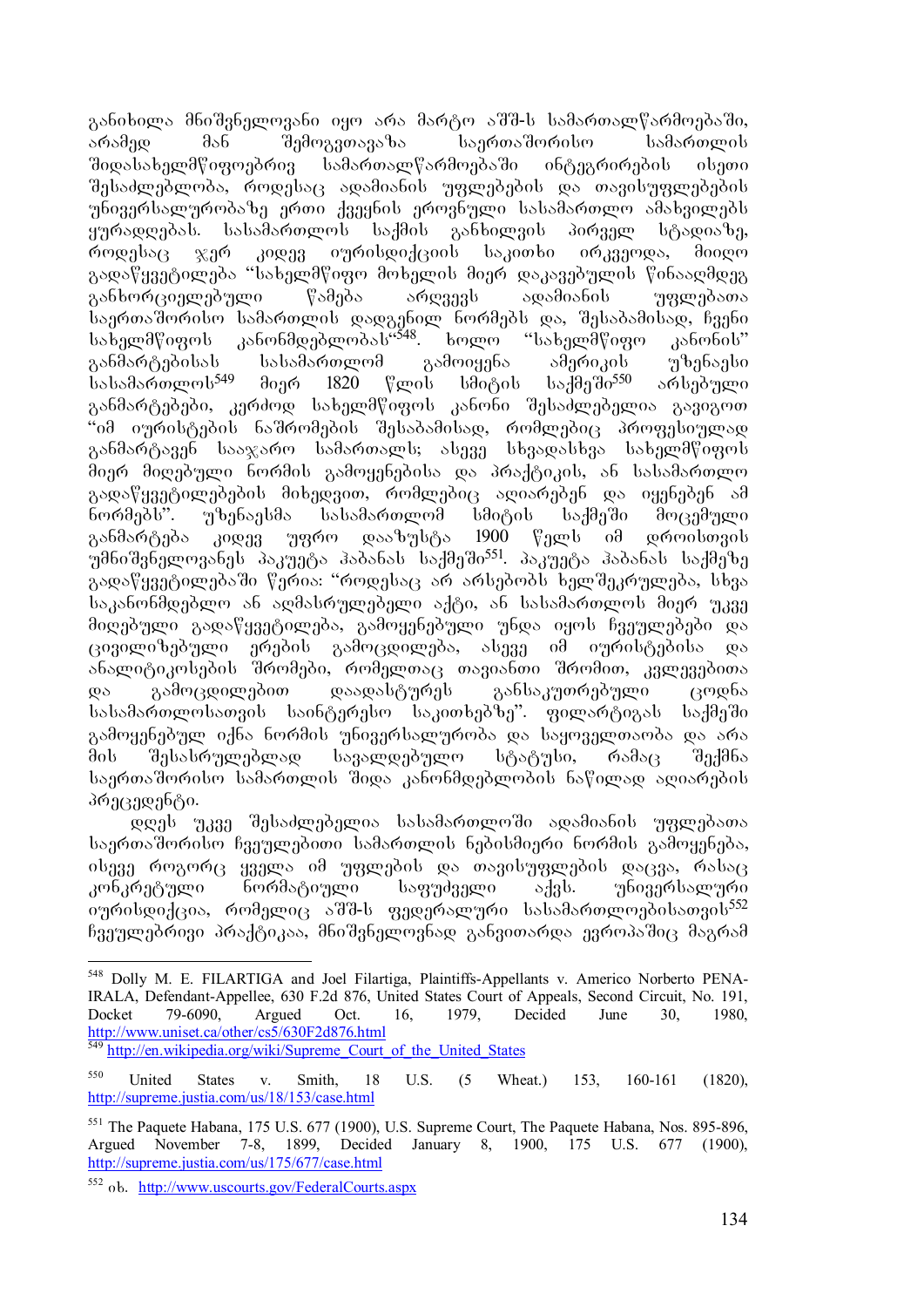უნივერსალური იურისდიქციის გამოყენება მრავალი ქვეყნისთვის ჯერ კიდევ სიახლეა. თანაც სახელმწიფოთა უმრავლესობა საუკეთესო შემთხვევაში ადამიანის უფლებათა სამართლის მხოლოდ იმ სავალდებულო ძალის მქონე კონვენციებით ან სასამართლოს გადაწყვეტილებებით სარგებლობს, რომლის მონაწილენიც თვითონ არიან და ხშირად ხდება საერთაშორისო ინსტიტუტების (საერთაშორისო სასამართლოების, კომიტეტების) პრაქტიკის იგნორირება<sup>553</sup>.

ევროპის ქვეყნების უმრავლესობაში საერთაშორისო აქტების გამოყენებისა და ინტერპრეტაციის საქმეში ლიდერის როლი საკონსტიტუციო ან უმაღლესი ინსტანციის სასამართლოს ეკისრება და მასზეა დამოკიდებული ამ აქტების გამოყენების სავალდებულოობის<br>პრაქტიკის შემოღება<sup>554</sup>. საქართველოში ადამიანის უფლებათა პრაქტიკის შემოღება<sup>554</sup>. საქართველოში ადამიანის უფლებათა საერთაშორისო ხელშეკრულებების გამოყენებაზე ყველაზე ხშირად სააპელაციო სასამართლოს მოსამართლეები მიუთითებენ. საქალაქო და უზენაეს სასამართლოებში მითითება სხვადასხვა კონვენციაზე უფრო იშვიათია. ყველაზე ნაკლებად კი საკონსტიტუციო სასამართლოში, რაც ასევე კავშირშია იმასთან, რომ აქ მოსამართლეთა რიცხოვნობა მცირეა სხვა სასამართლოებთან შედარებით<sup>555</sup>. მოსამართლეების მიერ ადამიანის უფლებათა საერთაშორისო ხელშეკრულებების გამოყენება საქართველოს სასამართლოებში სხვადასხვა ტიპის დავებთან დაკავშირებით ხდება<sup>556</sup>.

საინტერესოა ის ფაქტი, რომ ეროვნულ სასამართლოს არ შეუძლია უბრალოდ უგულებელყოს მხარის მიერ მოშველიებული საერთაშორისო ხელშეკრულების, ან სასამართლოს გადაწყვეტილების ნორმა იმის დასაბუთების გარეშე, რატომ არ შეიძლება მისი გამოყენება ამ კონკრეტულ საქმესთან დაკავშირებით. რა თქმა უნდა მოსამართლის ტვირთი მძიმეა, მაგრამ ამ ტვირთის შემსუბუქება არ უნდა მოხდეს  $b$ ამართლიანობის პრინციპის ხარჯზე $557$ .

უნდა აღინიშნოს, რომ საქართველოში უცხო ქვეყნების გამოცდილების გაზიარება და ევროსასამართლოს გადაწყვეტილებების უკეთ გაცნობა განსაკუთრებით აქტუალური გახდა ადგილობრივ სასამართლო გადაწყვეტილებათა ევროსაამართლოში გასაჩივრების პრეცენდენტის შემდეგ<sup>558</sup>.

<sup>-</sup><sup>553</sup> თინათინ ხიდაშელი, ადამიანის უფლებათა საერთაშორისო სამართლის გავლენა შიდა სასამართლოების მიერ კონსტიტუციური კანონის განმარტებაზე, კვლევა მომზადდა საქართველოს სახალხო დამცველის აპარატისა და გაეროს განვითარების პროგრამის მიერ ნორვეგიის მთავრობის ფინანსური მხარდაჭერით, შედარებითი ანალიზი, ნაწილი მეორე, 2006 წ, გვ. 22, 24 და 25

<sup>554</sup> ix. wina sqolio, gv. 25 <sup>555</sup> zaza meiSvili, laSa WeliZe, adamianis uflebaTa saerTaSoriso bელშეკრულებები და საქართველოს სასამართლო პრაქტიკა, კვლევა მომზადდა საქართველოს სახალხო დამცველის აპარატისა და გაეროს განვითარების პროგრამის მიერ ნორვეგიის მთავრობის ფინანსური მხარდაჭერით, ნაწილი პირველი, 2006 წ, გვ. 22 <sup>556</sup> ob. წინა სქოლიო, გვ. 42<br><sup>557</sup> კონსტანტინე კორკელია, ირინე ქურდაძე, ადამიანის უფლებათა საერთაშორისო

სამართალი ადამიანის უფლებათა ევროპული კონვენციის მიხედვით, გამოცემა<br>დაფინანსებულია ევროპის საბჭოსა და ევროკომისიის ერთობლივი პროგრამის და ევროკომისიის ერთობლივი პროგრამის ფარგლებში, 2004, გგ. 95<br><sup>558</sup> წაზა მეიშვილი,

ლაშა ჭელიძე, ადამიანის უფლებათა საერთაშორისო ხელშეკრულებები და საქართველოს სასამართლო პრაქტიკა, კვლევა მომზადდა საქართველოს სახალხო დამცველის აპარატისა და გაეროს განვითარების პროგრამის მიერ ნორვეგიის მთავრობის ფინანსური მხარდაჭერით, ნაწილი პირველი, 2006 წ, გვ. 24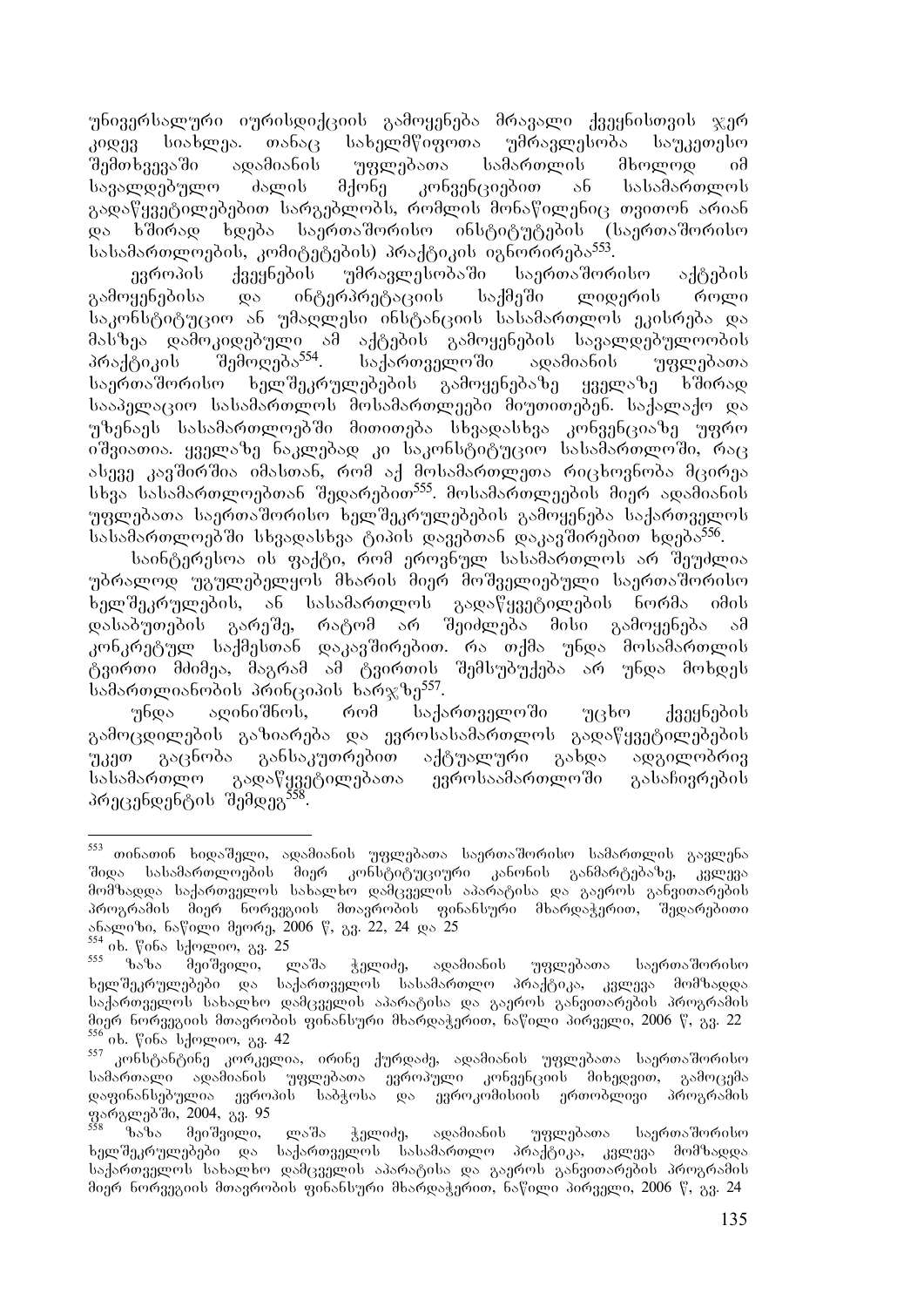მოსამართლე საქართველოში მოქმედ სხვა ნორმატიულ აქტებთან ერთად უნდა დაემორჩილოს საყოველთაოდ აღიარებულ პრინციპებსა და ნორმებს, როგორც საქართველოს ნორმატიულ აქტს და სასამართლო<br>საქმის გადაწყვეტისას იხელმძღვანელოს მათი გათვალისწინებით<sup>559</sup>. საქმის გადაწყვეტისას იხელმძღვანელოს მათი  $\alpha$ ირითადი ფაქტორი, რაც მოსამართლეთა განცხადებით აბრკოლებს მათ მიერ საერთაშორისო ხელშეკრულებების უფრო აქტიურ გამოყენებას, დროის უქონლობაა, განსახილველი საქმეების რაოდენობის გამო<sup>560</sup>. სასამართლო ხელისუფლების როლზე დამოკიდებულია, განხორციელდება თუ არა პრაქტიკაში კონსტიტუციისა და სხვა<br>'შიდასახელმწიფოებრივი — ნორმატიული — აქტების — დებულებები, შიდასახელმწიფოებრივი — ნორმატიული — აქტების — დებულებები,<br>საერთაშორისო — ხელშეკრულებათა — ქვეყნის — ნორმატიულ — აქტად საერთაშორისო ხელშეკრულებათა ქვეყნის ნორმატიულ აქტად აღიარების შესახებ და შეიტანს თუ არა წვლილს ადამიანის უფლებათა საერთაშორისო ხელშეკრულებები ქვეყანაში ადამიანის უფლებათა დაცვის საერთაშორისო სტანდარტების დამკვიდრებაში<sup>561</sup>. ადამიანის უფლებათა სამართლის სავალდებულო ძალის მქონე ნორმებისა და სტანდარტების შიდა კანონმდებლობასა და სამართალწარმოებაში დამკვიდრება ძალზედ წინააღმდეგობრივი და დინამიკური პროცესია და  $\delta$ am პროცესს ბევრი მოწინააღმდეგეც პყავს $^{562}$ . მაგრამ მიუხედავად თეორიული მსჯელობისა და წინააღმდეგობებისა, სახელმწიფოთა უმრავლესობის პრაქტიკა ადასტურებს, რომ ინტერნაციონალიზაცია და<br>საერთაშორისო სამართლის ინტეგრაცია შეუქცევადი პროცესია<sup>563</sup>. საერთაშორისო სამართლის ინტეგრაცია შეუქცევადი თუმცა საქართველოში ადამიანის უფლებათა საერთაშორისო samarTlis normebis Sida samarTalwarmoebaSi  $\sigma$ ნკორპორირებისათვის ბევრი რამ არის გასაკეთებელი.

### 2. უცხოელი შრომითი მიგრანტები საქართველოში

უცხოელთა სამართლებრივი მდგომარეობა ზოგადად ესაა იმ პირების უფლება-მოვალეობათა ერთობლიობა, რომლებსაც ამ სახელმწიფოს მოქალაქეობა არ აქვთ. სახელმწიფოთა

-

<sup>&</sup>lt;sup>559</sup> საქართველოს ორგანული კანონი "საერთო სასამართლოების შესახებ", მუხლი 7.1, http://www.supremecourt.ge/Default.aspx?sec\_id=67&lang=1<br><sup>560</sup> ზაზა მეიშვილი, ლაშა <u>ჭე</u>ლიძე, ადამიანის

ზაზა მეიშვილი, ლაშა ჭელიძე, ადამიანის უფლებათა საერთაშორისო ხელშეკრულებები და საქართველოს სასამართლო პრაქტიკა, კვლევა მომზადდა საქართველოს სახალხო დამცველის აპარატისა და გაეროს განვითარების პროგრამის მიერ ნორვეგიის მთავრობის ფინანსური მხარდაჭერით, ნაწილი პირველი, 2006 წ, გვ. 40 - ამარი დავა.<br>1965 წლება კორკელია, არინე ქურდაძე, ადამიანის უფლებათა საერთაშორისო<br>სამართალი ადამიანის უფლებათა ევროპული კონვენციის მიხედვით, გამოცემა \_ უფლებათა ევროპული კონვენციის მიხედვით, გამოცემა დაფინანსებულია ევროპის საბჭოსა და ევროკომისიის ერთობლივი პროგრამის ფარგლებში, 2004,  $\frac{90}{36}$ . 85

 $^{52}$  თინათინ ხიდაშელი, ადამიანის უფლებათა საერთაშორისო სამართლის გავლენა <u>შიდა სასამართლოების მიერ კონსტიტუციური კანონის განმარტებაზე, კვლ</u>ევა მომზადდა საქართველოს სახალხო დაშცველის აპარატისა და გაეროს განვითარების პროგრამის მიერ ნორვეგიის მთავრობის ფინანსური მხარდაჭერით, შედარებითი ანალიზი, ნაწილი მეორე, 2006 წ, გვ. 64

 $563$  ob.  $\sqrt{65}$  b. we we see the square square square square square square square square square square square square square square square square square square square square square square square square square square squ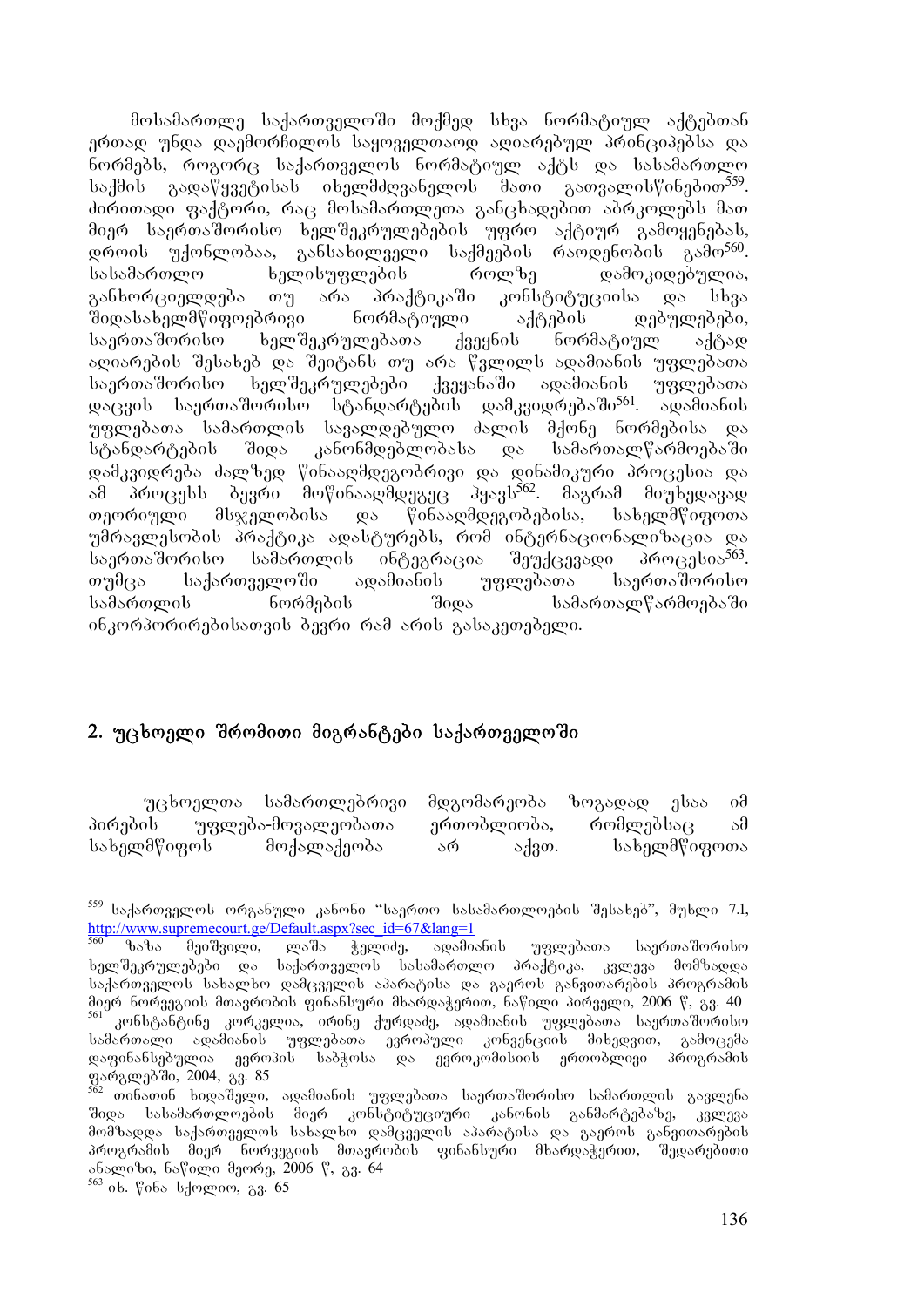საერთაშორისოსამართლებრივი თანამშრომლობის შედეგად ჩამოყალიბდა უცხოელთა რეჟიმის ორი სახე: 1) ეროვნული რეჟიმი - უცხოელთა სამართლებრივ მდგომარეობის გათანაბრება ადგილობრივ მოქალაქეთა მდგომარეობასთან; 2) უპირატესი ხელშეწყობის რეჟიმი – უცხო  $\mathrm{d}x$ ხანელმწიფოს მოქალაქისათვის ისეთ უფლებათა მინიჭება, რომლებითაც ამ სახელმწიფოში სხვა სახელმწიფოს ყველაზე მეტი უფლების მქონე მოქალაქეები სარგებლობენ. 3) სპეციალური რეჟიმისას ხელშეკრულების ძალით უცხოელებისათვის განკსაკუთრებულ უფლებათა მინიჭებას,  $\,$ ხოლო 4) პრივილეგირებული რეჟიმი უც $\,$ ხოელ $\,$ ს ანიჭებ $\,$ ს უფრო მეტ უფლებას, ვიდრე ადგილობრივ მცხოვრებლებს აქვთ.<sup>564</sup>

დღეისათვის საქართველოს არ აქვს შემუშავებული მიგრაციის პოლიტიკის ამსახველი დოკუმენტი. მიგრაციის არსებული პოლიტიკა ზედმეტად ლიბერალურია და მის მართვაზე არც ერთი სახელმწიფო უწყება არ არის პასუხისმგებელი<sup>565</sup>. ის სამართლებრივი ნორმები, რომლებიც საქართველოში შემოსვლას არეგულირებს, არ შეესაბამება ევროპულ ნორმებს; აღინიშნება მნიშვნელოვანი საკანონმდებლო ვაკუუმი ქვეყანაში შემოსვლასთან დაკავშირებით (მაგალითად, ჩვეულებრივი ვიზა გაიცემა ყველა შემომსვლელთათვის<sup>566</sup>, გარდა სწავლის მიზნით<br>შემოსულთათვის; დარღვევის შემთხვევაში ხდება მხოლოდ ჯარიმის შემოსულთათვის; დარღვევის შემთხვევაში ხდება მხოლოდ გადახდა, მიუხედავად იმისა რა ხნით გადააცილა მოქალაქემ ვიზით განსაზღვრულ ვადას) ამასთან, არ რეგულირდება როგორც საქართველოში შემოსული, ისე საქართველოდან გასული შრომითი მიგრანტი, რაც შეშფოთების საბაბს იძლევა. 2006 წელს საანგარიშო პერიოდის დაწყებამდე საქართველომ მოახდინა "სახმელეთო, საზღვაო და საჰაერო გზით მიგრანტთა არალეგალური შემოსვლის შესახებ", ოქმის რატიფიცირება, რომელიც თან ერთვის "გაეროს კონვენციას ტრანსნაციონალური ორგანიზაციული დანაშაულის შესახებ", თუმცა ამ ოქმის სრულად განხორციელება ჯერ კიდევ სრულად არ მომხდარა<sup>567</sup>. აღსანიშნავია, რომ ბოლო რამდენიმე წლის მანძილზე მსო დაკავებულია მნიშვნელოვანი საქმიანობით: ეს არის საქართველოს მიგრაციული კანონების ფართო განხილვისა და მათი ერთიან კანონმდებლობად გაერთიანების ხელშეწყობა, რაც მოახდენს მიგრაციის ყველა ასპექტის რეგულირებას.

რაც შეეხება საქართველოში უცხოელებს, მათ ისეთივე უფლებები და თავისუფლებები აქვთ და ისეთივე მოვალეობები აკისრიათ, როგორიც საქართველოს მოქალაქეებს, თუ საქართველოს მოქმედი კანონმდებლობით საამისოდ სხვა რამ არ არის გათვალისწინებული.<sup>568</sup><br>უცხოელთა აღნიშნული უფლება-მოვალეობანი გარანტირებულია: უცხოელთა აღნიშნული უფლება-მოვალეობანი გარანტირებულია: საქართველოს კონსტიტუციით, საქართველოს (25/12/2005 წლის 2535)

-

<sup>&</sup>lt;sup>564</sup> ადამიანის უფლებათა საერთაშორისო სამართალი, ლექსიკონი-ცნობარი, ავტ. ლ. ალექსიძე, ლ. გიორგაძე, მ. კვაჭაძე, კ. კორკელია, ი. ქურდაძე, თბილისი, 2005, გვ. 229, ob. sbaaa http://www.nplg.gov.ge/gwdict/index.php?a=term&d=6&t=7127  $\delta$ 565 i $\delta$ .

http://www.gtuc.ge/cms/index.php?option=com\_content&view=article&id=26&Itemid=24&lang=ka  $\frac{566}{567}$  ob.  $\frac{http://www.police.ge/index.php?m=408}{06}$  ob.

http://www.gtuc.ge/cms/index.php?option=com\_content&view=article&id=26&Itemid=24&lang=ka

<sup>.</sup> ადამიანის უფლებათა საერთაშორისო სამართალი, ლექსიკონი-ცნობარი, ავტ. ლ. ალექსიძე, ლ. გიორგაძე, მ. კვაჭაძე, კ. კორკელია, ი. ქურდაძე, თბილისი, 2005, გვ. 231, ob. algaa http://www.nplg.gov.ge/gwdict/index.php?a=term&d=6&t=7127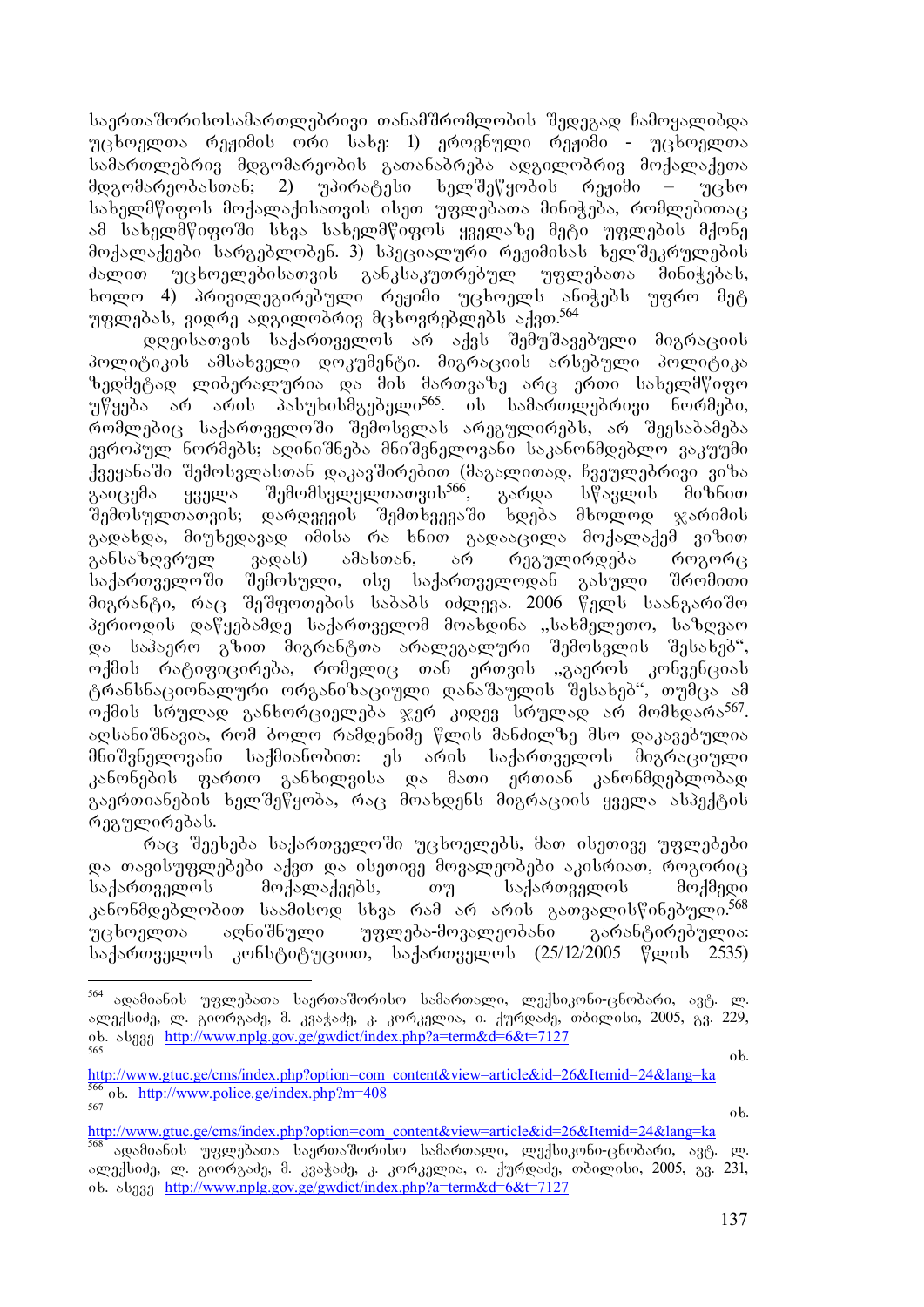კანონით "უცხოელთა სამართლებრივი მდგომარეობის შესახებ"<sup>569</sup> და .<br>საქართველოს სხვა<sup>570</sup> საკანონმდებლო აქტებით, აგრეთვე საქართველოს საერთაშორისო ხელშეკრულებებით<sup>571</sup> და ადამიანის საყოველთაოდ აღიარებული საერთაშორისოსამართლებრივი ნორმებით. უცხოელები საქართველოში თანასწორნი არიან კანონის წინაშე მათი წარმოშობის, სოციალური და ქონებრივი მდგომარეობის, რასის, ეროვნული კუთვნილების, სქესის, საქმიანობის სფეროს, თუ სხვა პირობების მიუხედავად. საქართველო იცავს თავის ტერიტორიაზე მყოფ უცხოელთა სიცოცხლეს, პირად ხელშეუხებლობას, მათ უფლებებსა და თავისუფლებებს.

საქართველოში უცხოელთა უფლებამოსილებების აღსრულება არ უნდა იწვევდეს საქართველოს სახელმწიფო ინტერესების შელახვას, საქართველოს მოქალაქეთა და სხვა პირთა უფლებების შეზღუდვას, მათი კანონიერი ინტერესების უგულებელყოფას. კანონი განსაზღვრავს საქართველოში მუდმივად და დროებით მცხოვრები უცხოელების სტატუსს, მათ შესაბამის უფლება-მოვალეობებს, საქართველოში მათი შემოსვლისა და საქართველოდან გასვლის წესებს. უცხოელი მოქალაქეები და საქართველოში დროებით მყოფი ის პირები, რომლებსაც მოქალაქეობა არ აქვთ, ვალღებულნი არ არიან იმსახურონ საქართველოს შეიარაღებულ ძალებში. ხოლო ის პირები, რომლებიც საქართველოში მუდმივად ცხოვრობენ და მოქალაქეობა არ აქვთ, სამხედრო ვალდებულად მიიჩნევიან საქართველოს კანონმდებლობით დადგენილი წესით<sup>572</sup>.

<sup>-</sup><sup>569</sup> საქართველოს კანონი "უცხოელთა სამართლებრივი მდგომარეობის შესახებ" (2010 წ.)  $^{570}$  საქართველოს კანონი საქართველოს მოქალაქეთა და საქართველოში მცხოვრებ უცხოელთა რეგისტრაციის, პირადობის (ბინადრობის) მოწმობისა და საქართველოს მოქალაქის პასპორტის გაცემის წესის შესახებ, საქართველოს კანონი სამხედრო ვალდებულებისა და სამხედრო სამსახურის შესახებ (2010 წელი) <sub>-</sub>

<sup>&</sup>lt;sup>571</sup> 1930 წლის კონვენცია იძულებითი სავალდებულო შრომის შესახებ (ძალაშია საქართველოს პარლაშენტის 1995 წლის 22 თებერვლის დადგენილებით), 1957 წლის<br>კონვენცია იძულებითი შრომის გაუქმების შესახებ (საქარველოში ძალაშია ് შესახებ (საქარველოში .<br>საქართველოს პარლამენტის 1996 წლის 16 მაისის № 234 დადგენილებით), კონვენცია შრომისა და დასაქმების სფეროში დისკრიმინაციის შესახებ (საქართველოში ძალაშია საქართველოს პარლამენტის 1995 წლის 4 მაისის დადგენილებით), 1951 წლის კონვენცია ორგამაკაცთა და ქალთა თანაბარი ღირებულების შრომის თანაბარი ანაზღაურების შესახებ, კონვენცია 100, (საქართველოში ძალაშია საქართველოს პარლამენტის 1996 წლის 29 მაისის № 153 დადგენილებით), 1999 წლის კონვენცია ბავშვთა შრომის უკიდურესი ფორმების აკრძალვისა და დაუყოვნებლივ აღმოფხვრის ღონისძიებების შესახებ (შრომის საერთაშორისო კონფერენცია, კონვენცია 182) (რატიფიცირებულია საქართველოს პარლამენტის 2002 წლის 18 მაისის N<sup>3</sup>1473-რს დადგენილებით), 1994  $\mathfrak{F}$ ლის შეთანხმება უფლებათა ურთიერთცნობის შესახებ მუშაკთათვის დასახიჩრების, profesiuli daavadebis an maTi SromiTi valdebulebebis SesrulebasTan დაკავშირებული ჯანმრთელობის სხვაგვარი დაზიანების შედეგად მიყენებული ზიანის anazRaurebis Taobaze (9 seqtemberi, 1994 weli, moskovi) (ratificirebulia საქართველოს პარლამენტის 2004 წლის 14 იანვრის №3245-რს დადგენილებით)

<sup>-</sup>საქართველოს კანონი სამხედრო ვალდებულებისა და სამხედრო სამსახურის  $a<sub>3</sub>$  3<sub>7</sub>  $b<sub>3</sub>$ ,  $a<sub>7</sub>$   $b<sub>3</sub>$   $a<sub>9</sub>$ ,  $a<sub>9</sub>$   $a<sub>1</sub>$ ,  $a<sub>1</sub>$ ,  $a<sub>1</sub>$ ,  $a<sub>1</sub>$ ,  $a<sub>1</sub>$ ,  $a<sub>1</sub>$ ,  $a<sub>1</sub>$ ,  $a<sub>1</sub>$ ,  $a<sub>1</sub>$ ,  $a<sub>1</sub>$ ,  $a<sub>1</sub>$ ,  $a<sub>1</sub>$ ,  $a$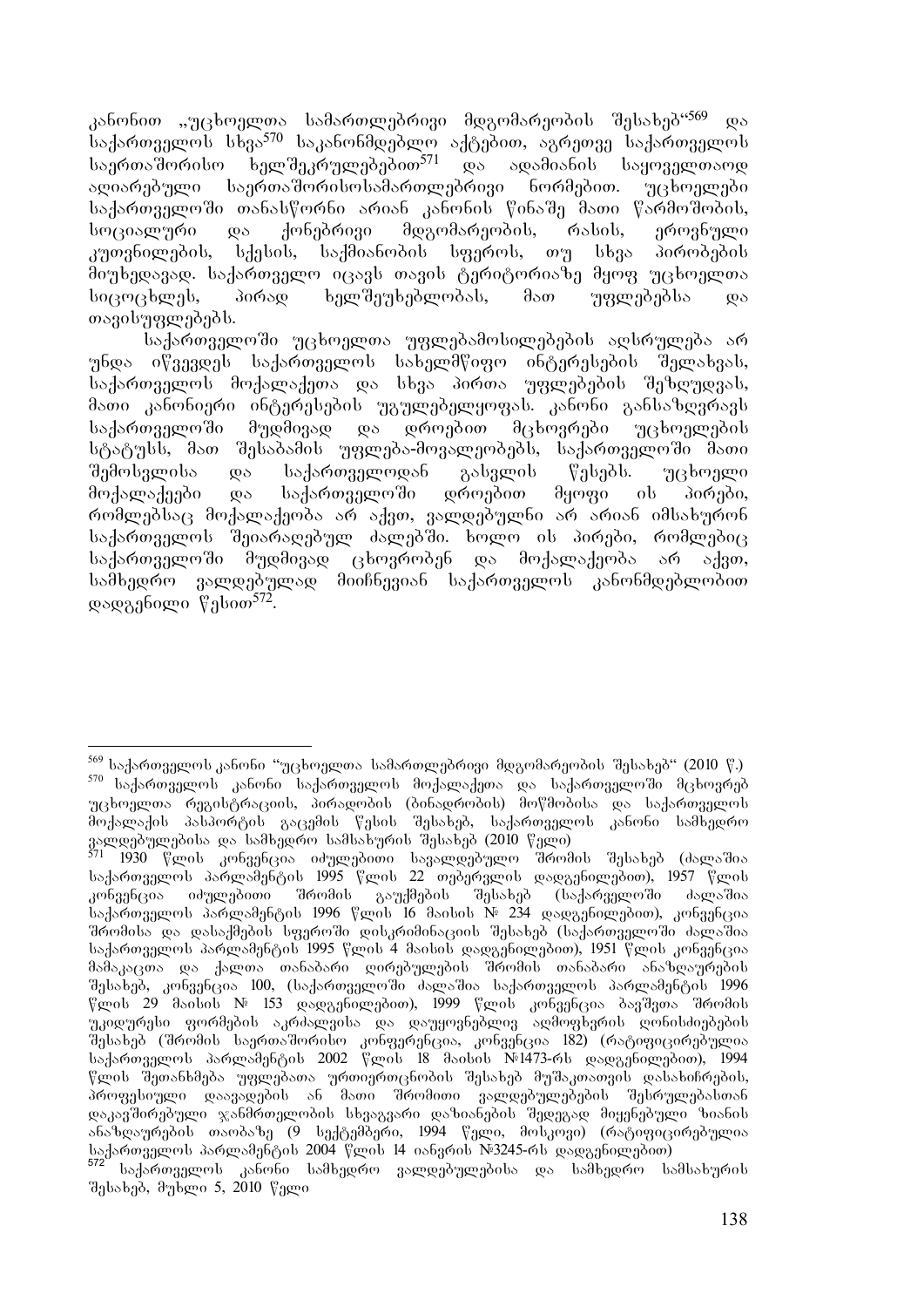## 3. ზოგადი რეკომენდაციები

საქართველოდან შრომითი მიგრაცია ძირითადად არალეგალურია, რადგან ჩვენი ქვეყნიდან შრომითი მიგრაციის ლეგალური SesaZleblobebi faqtobrivad ar arsebobs Sesabamisi სამართლებრივი ბაზის არარსებობის ერთადერთი გამოსავალია საზღვარგარეთ სხვადასხვა გზით მოხვედრა და ვიზის ვადის გასვლის შემდეგ არალეგალად დარჩენა. იმიგრაციული<br>ქვეყნების შეზღუდული სავიზო პოლიტიკის გამო მიგრანტები ქვეყნების შეზღუდული სავიზო პოლიტიკის გამო მიგრანტები დახმარებისათვის მიმართავენ სავიზო ბროკერებსა და საშუამავლო saagentoebs sazRvargareT maTi gasvlis uzrunvelsayofad, rac  $n\partial y$ 

აღსანიშნავია, რომ ბევრ პოტენციურ მიგრანტს და მის ოჯახს ძალიან ფრაგმენტული ინფორმაცია გააჩნია იმ რეალური სიტუაციის შესახებ, რომლის წინაშეც ისინი საზღვარგარეთ აღმოჩნდებიან. ობიექტური ინფორმაცია არალეგალური მიგრაციის შედეგების, მასთან დაკავშირებული საფრთხის, საემიგრაციო შეზღუდვების, დანიშნულების ქვეყანაში არსებული რეალური ვითარებისა და კანონიერი მიგრაციის შესაძლებლობების შესახებ, გადამწყვეტ როლს ითამაშებს თითოეული პიროვნების მიერ მიგრაციის შესახებ გადაწყვეტილების მიღებაში<sup>574</sup>.<br>1994 წლიდან საქართველო რიგ საერთაშორისო კონვენციებსა და 1994 წლიდან საქართველო რიგ საერთაშორისო კონვენციებსა და ხელშეკრულებებს შეუერთდა. ამ უკანასკნელთა მოთხოვნების განხორციელების მიზნით საქართველოს პრეზიდენტის 2004 წლის 29 დეკემბრის 623 ბრძანებულებით დამტკიცდა «ადამიანთა ვაჭრობის<br>(ტრფიკინგის) წინააღმდეგ ბრძოლის 2005-2006 წლების სამოქმედო (ტრფიკინგის) წინააღმდეგ ბრძოლის 2005-2006 წლების სამოქმედო გეგმა», სადაც მოქმედების შვიდი სხვადასხვა სფეროდან ერთ-ერთი უმთავრესი მიზანია შრომითი მიგრაციის საკითხების სამართლებრივი მოწესრიგება, არალეგალური შრომითი მიგრაციისა და ტრეფიკინგის მასშტაბების შეფასება, პრობლემის შესახებ საზოგადოების<br>ინფორმირებულობის ამაღლება, მართვის ინსტიტუციონალური ინფორმირებულობის ამაღლება, მართვის ინსტიტუციონალური მექანიზმების შექმნა, არსებული მდგომარეობის მონიტორინგი.

ინსტიტუციონალური სტრუქტურების კონტექსტში ძირითადი წინგადადგმული ნაბიჯი იყო შინაგან საქმეთა სამინისტროში 2002 წელს ტრეფიკინგის წინააღმდეგ ბრძოლის ქვეგანყოფილების შექმნა, რომელიც 2005 წლის 14 იანვარს გადაკეთდა ტრეფიკინგისა და უკანონო მიგრაციის წინააღმდეგ ბრძოლის სამმართველოდ.

ტურიზმის სახელმწიფო დეპარტამენტმა იუსტიციის სამინისტროსთან ერთად შეიმუშავა კანონპროექტი «ტურიზმის რეესტრის შესახებ», რომელიც ლეგალური თუ არალეგალური სექს-ტურიზმითა და სხვა დანაშაულებრივი საქმიანობით დაკავებულ სააგენტოთა გამჟღავნებასა და დასჯას შეუწყობს ხელს. მისი მიზანია ტურისტული ფირმების საქმიანობის რეგულირება. საქართველოს სისხლის სამართლის კოდექსს დაემატა ორი მუხლი 1431 – "ადამიანის ტრეფიკინგი" და 1432 – "არასრულწლოვანის ტრეფიკინგი". შრომითი

<sup>573</sup> <sup>573</sup> ნათია ჭელიძე, შრომითი ემიგრაცია პოსტსაბჭოთა საქართველოში, ივანე<br>ჯავახიშვილის სახელობის თბილისის სახელმწიფო უნივერსიტეტის, მიგრაციის \_ სახელმწიფო \_ უნივერსიტეტის, \_ მიგრაციის კვლევის ცენტრი, თბილისი, 2006, გვ. 103

ob. წინა სქოლიო, გვ. 105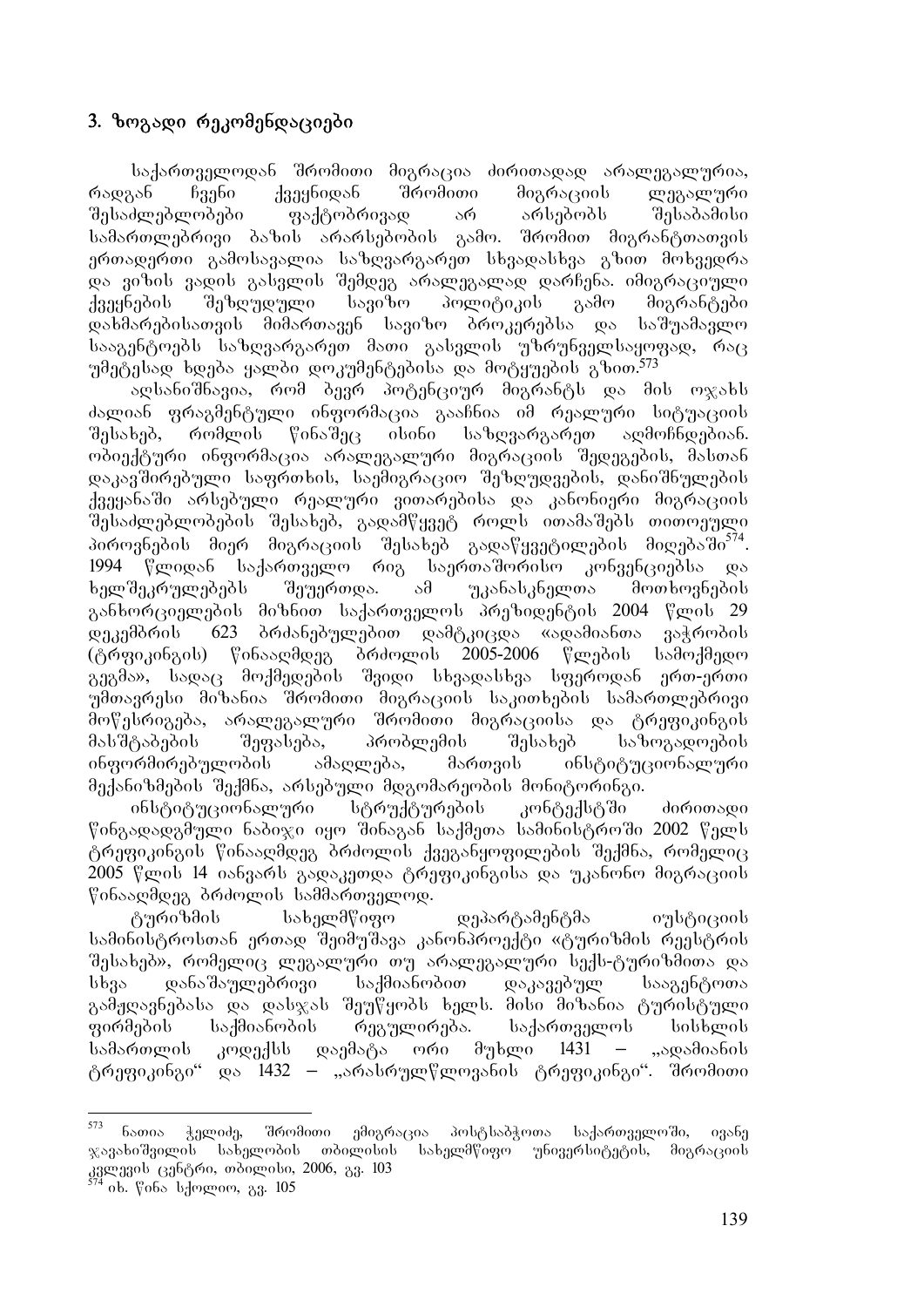მიგრაციის სახელმწიფო პოლიტიკის რეალიზაციისათვის უმთავრესი<br>მნიშვნელობის აქტია «შრომითი მიგრაციის შესახებ» კანონი. იგი მნიშვნელობის აქტია «შრომითი მიგრაციის შესახებ» კანონი. იგი<br>"ანონპროექტის სახით დამუშავდა საქართველოს შრომის. კანონპროექტის სახით დამუშავდა საქართველოს შრომის,  $\alpha$ ანმრთელობისა და სოციალური დაცვის სამინისტროს მიერ, თუმცა, ُالْمِوَرُوْمَ) როპერი მოხერნდა მისი მიღება და პროცესუალური წინსვლა.<br>ფუნქციები — უნდა — გადანაწილდეს — შესაბამისი — კომპეტენციის

ფუნქციები უნდა გადანაწილდეს შესაბამისი კომპეტენციის<br>ლმწიფო სტრუქტურებში (საქართველოს შინაგან საქმეთა სახელმწიფო სტრუქტურებში (საქართველოს შინაგან საქმეთა სამინისტრო, იუსტიციის სამინისტრო, საგარეო საქმეთა სამინისტრო, ლტოლვილთა და განსახლების სამინისტრო, შრომის, ჯანდაცვისა და სოციალური დაცვის სამინისტრო), რომელთა უშუალო მონაწილეობით <u>შეიქმნება მონაცე</u>მთა ცენტრალური ბანკი. მისი მეშვეობით მოხდება სტატისტიკის წარმოება საზღვრის კვეთის, საპასპორტო რეგისტრაციისა და გაძევების, საზღვარგარეთ საქართველოს მოქალაქეთა და უცხოელ მიგრანტთა ეროვნულ შრომის ბაზარზე დასაქმების სფეროების, სამუშაო ძალის ექსპორტ-იმპორტზე გაცემული ნებართვების აღრიცხვის, დასაქმების კერძო სააგენტოების რეგისტრირების, სავიზო-საპასპორტო ჩანაწერების, მიგრანტთა ფულადი გზავნილების, იძულებით გადაადგილებულების და სხვა მონაცემების მიხედვით<sup>575</sup>.

მიგრაციის მართვის ერთ-ერთ ფაქტორს წარმოადგენს<br>ცრგარეთ ქართველთა დიასპორების პოტენციური საზღვარგარეთ ქართველთა დიასპორების პოტენციური "შესაძლებლობების რეალური გამოყენებაც. ასევე უნდა არსებობდეს პოლიტიკური ნება იმისა, რომ მოიძიონ და საერთაშორისო ნორმების  $\partial \mathcal{S}$ ესაბამისად დასაჯონ ის ადამიანები, რომლებიც პასუხისმგებლები არიან არალეგალური მიგრაციისა და ადამიანების თრეფიქინგის ორგანიზებაზე. საკანონმდებლო ბაზა უნდა განმტკიცდეს და მოხდეს -საერთაშორისო კონვენციებისა და პროტოკოლების აღსრულებისკენ ნაბიჯების გადადგმა.

<sup>575</sup> <sup>575</sup> ნათია ჭელიძე, შრომითი ემიგრაცია პოსტსაბჭოთა საქართველოში, ივანე<br>ჯავახიშვილის სახელობის თბილისის სახელმწიფო უნივერსიტეტის, მიგრაციის ുნივერსიტეტის, მიგრაციის კვლევის ცენტრი, თბილისი, 2006, გ<u>ვ</u>. 106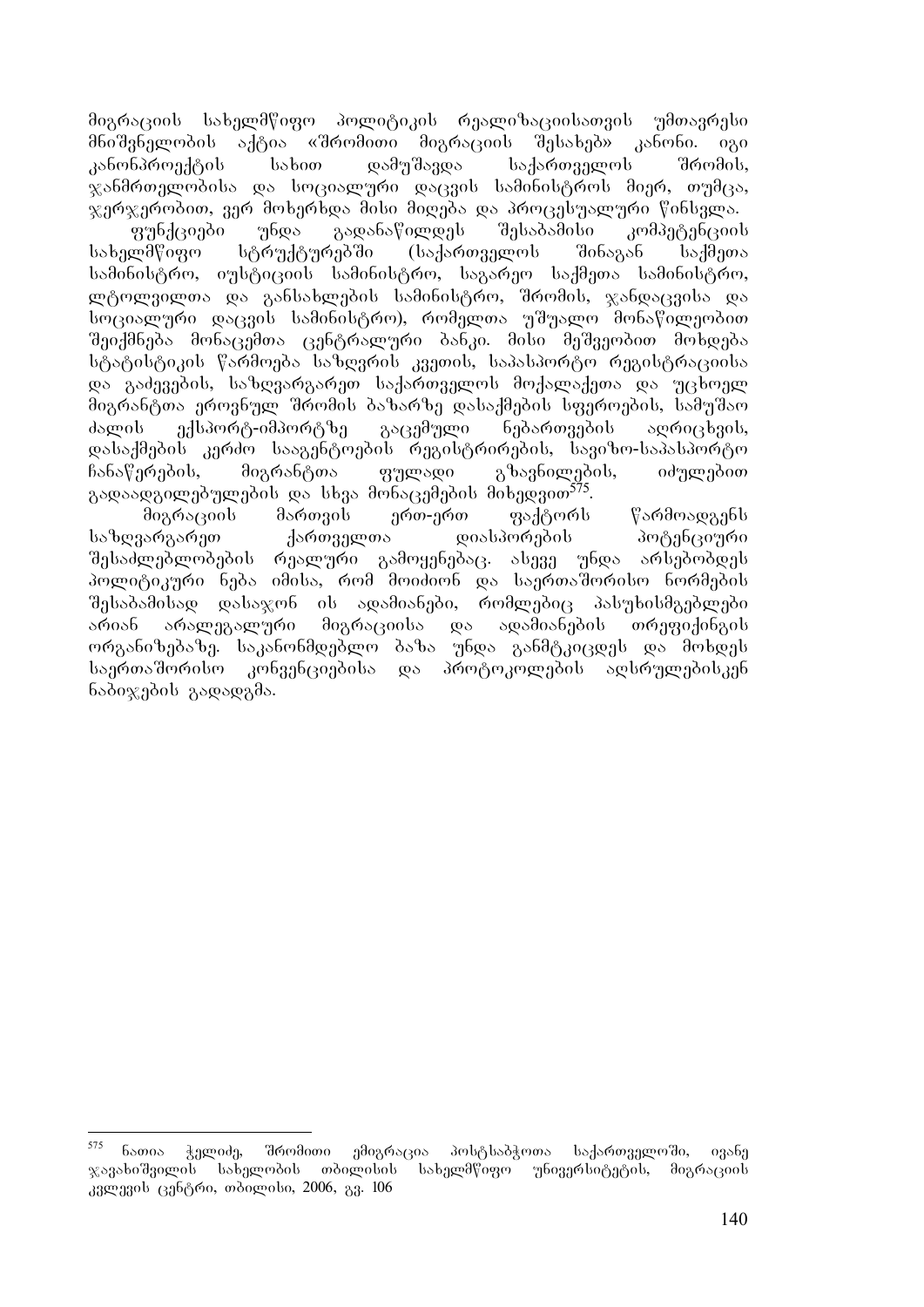# დასკვნა

ცნობილია, რომ მიგრანტთა შრომითი დასაქმებით მიღებული შემოსავლები თავიანთი სიდიდით ნავთობისა და ნარკოტიკების შემდგომ მესამე ადგილზეა. დასაქმების არალეგალური საქმიანობის შედეგად ხშირად ეს ყველაფერი ფარულად "ჩრდილოვანი ეკონომიკის" სფეროში ექცევა. შრომითი მიგრაცია მსოფლიოში წამყვან პიზნესად იქცა<sup>576</sup>. 2003<br>წლის მონაცემებით მსოფლიო ფულადმა გზავნილმა მიაოწია 93  $\mathbb{F}$ ლის მონაცემებით მსოფლიო ფულადმა გზავნილმა მიაღ $\mathbb{F}$ ია 93  $\partial$ ილიარდს, რაც 20 %-ით აღემატება 2001 წლის მონაცემებს და რომელიც მსიფლიოში ჩამორჩება მხოლოდ ნედლი ნავთობის გაყიდვით მიღებულ შემოსავალს<sup>577</sup>.

\_ოფიციალური მონაცემებით 2009 წელს აღირიცხებოდა 192<br>ინი შრომითი მიგრანტი, რაც მსოფლიო მოსახლეობის მილიონი შრომითი მიგრანტი, რაც მსოფლიო მოსახლეობის<br>დაახლოებით 3 პროცენტს მოიცავს. ხოლო მსოფლიოს მასშტაბით  $\cos$ ხლოებით 3 პროცენტს მოიცავს.  $\frac{1}{20}$  and  $\frac{1}{20}$  bilion dominant  $\frac{1}{20}$  bilion dominant denotes  $\frac{1}{20}$  and  $\frac{1}{20}$  and  $\frac{1}{20}$  $\delta$ ილიონი განვითარუბად ქვეყნებში გადაირიც $\delta^{578}$ .

მიგრაციის საკითხი მრავალი გამგზავნი, ტრანზიტული თუ მიმღები<br>ების ინტერესია. მიგრაცია გლობალიზაციის მნიშვნელოვანი ქვეყნების ინტერესია. მიგრაცია გლობალიზაციის მნიშვნელოვანი  $\frac{1}{2}$ ელუმუნტი გახდა, $^{579}$  რაზეც რიჩარდ ჩოლევინსკი წერს: "მე ვთვლი, რომ  $\overline{\cos}$  grow, dozrozoob bazoobadb, bagaa adaadag baroomgoo abamgoo  $\partial \alpha$ ლიონობით ადამიანი, რომლებიც შემხებლობაშია მათ გამგზავნ, ტრანზიტულ და მიმღებ ქვეყნებთან, კომპლექსურად შევხედოთ. აუცილებელია უკეთ ვიცოდეთ მოსახლეობის საერთაშორისო გადაადგილებების მიზეზი და განვითარებასთან მათი რთული კავშირი."<sup>580</sup> შრომითი მიგრანტების და მათი ოჯახის წევრების საკითხი ადამიანის უფლებებში ყველაზე რთული საკითხია. თანამედროვე ანტიიმიგრაციულ კლიმატში, ბევრ განვითარებულ ინდუსტრიულ ქვეყნებში ეკონომიკურ მიგრანტებს ყოველთვის ექმნებათ პრობლემები. რთულ ით<br>ეკონომიკურ პერიოდებში ისინი წარმოადგენენ პოლიტიკოსთა და მედიის სამიზნეს და მიჩნეულები არიან საზოგადოების საფრთხედ, განსაკუთრებით ისეთები, ვინც დასაქმების ქვეყანაში არალეგალურად შედიან. არალეგალი მიგრანტები ხშირად აღიქმებიან სოციალური  $R$ გეთილდღეობის უზრუნველმყოფი ქვეყნისთვის ე.წ. "მიმთვისებლებად", კრიმინალებად ანდა პოტენციურ პრობლემის გამომწვევებად.

შრომითი მიგრანტები უცხოები არიან მასპინძელ ქვეყანაში. სუვერენული სახელმწიფოში მოქალაქეობის ან ამ საზოგადოების ოფიციალური წევრობის არ ქონის გამო, სადაც ისინი იმყოფებიან, მიგრანტი ოჯახები ამ სახელმწიფოს დისკრეციული კაპრიზის რისკის ქვეშ არიან. სახელმწიფოს შეუძლია ნებისმიერ დროს თავისი შეხედულებისამებრ მოექცეს მათ.

<sup>&</sup>lt;sup>576</sup> იხ. წინა სქოლიო, გვ. 12-13

 $\frac{577}{6}$  ob. Wobs bdogoon, odg<sub>0</sub> 33. 12-13<br>  $\frac{578}{6}$  An Analysis Of Trends In The Average Total Cost Of Migrant Remittance Services, Remittance Prices Worldwide, Payment Systems Development Group/Financial And Private Sector Development Vice Presidency, Version 1, April 23, 2010, P. 1

<sup>579</sup> ob. http://www.un.org/russian/topics/reform/refordoc/part2.htm

<sup>580</sup> Ryszard Chelewinski, Migrant Workers in International Human Rights Law Their Protection in Countries of Employment, Clarendod Press Oxford, 1997, p.V, ob. http://www.questia.com/PM.qst?a=o&d=74392289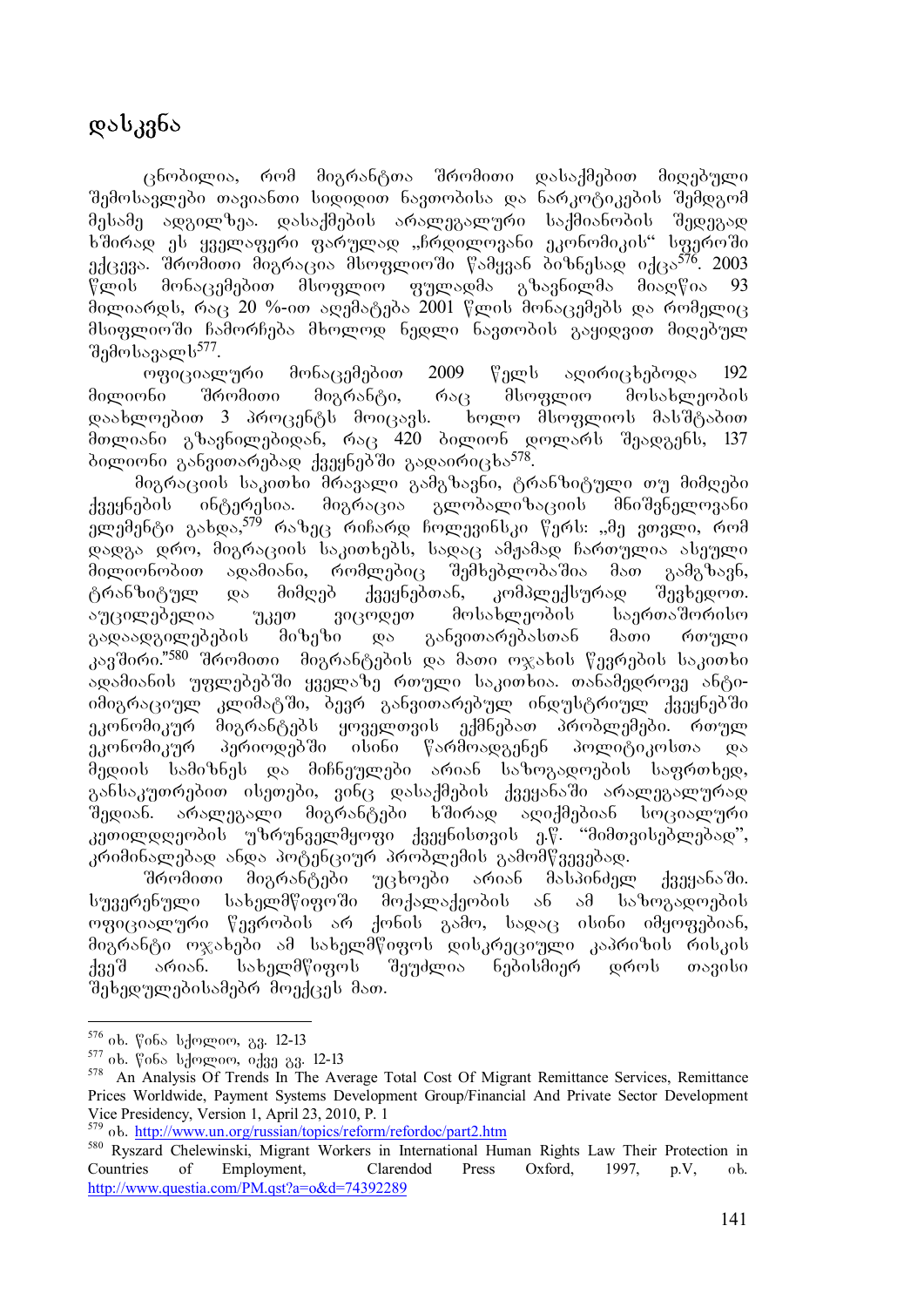სახელმწიფოები უნდა მიმართავდნენ ყოველ ღონისძიებას, რათა miaRwion maqsimalur dasaqmebas sakuTar teritoriebze. magaliTad, სამოქალაქო და პოლიტიური პაქტის მე-6(2) მუხლი მოითხოვს სახელმწიფოებისგან, რომ მათ ყველა დონე იხმარონ, რათა მიაღწიონ სტაბილურ ეკონომიკურ, კულტურულ და სოციალურ პროგრესს და ხელი შეუწყონ სრულ და პროდუქტიულ დასაქმებას ისეთი პირობებით, რომლებიც ხელს შეუწყობს ადამიანის ძირითად პოლიტიკურ და ეკონომიკურ თავისუფლებათა ხორცშესხმას, მსგავსი დებულებები რეგიონულ დოკუმენტებშიც გვხვდება. როგორც სამხრეთ, ისე ჩრდილოეთ ამერიკაში, ხელშეკრულების მონაწილე<br>სახელმწიფოებმა უნდა გაატარონ ზომები, რათა "შრომის უფლება ართმები, რათა "შრომის უფლება გახდეს ქმედითი, განსაკუთრებით სრული დასაქმების მიღწევის თვალსაზრისით (ადამიანის უფლებათა ამერიკული კონვენციის დამატებითი ოქმი, მუხლი 6(2)). ევროპაში ევროპის სოციალური ქარტიის (1961 და 1996) 1(1) მუხლის საფუძველზე, სახელმწიფოები კისრულობენ<br>ვალდებულებას, "ერთ-ერთ თავიანთ უპირველეს მიზნად და ვალდებულებას, "ერთ-ერთ თავიანთ უპირველეს მიზნად და პასუხისმგებლობად დაისახონ რაც შეიძლება მაღალი და სტაბილური დონის დასაქმების მიღწევა და შენარჩუნება სრული დასაქმების მიღწევის საბოლოო მიზნის გათვალისწინებით"<sup>581</sup>.

ლტოლვილებისგან განსხვავებით შრომით მიგრანტებს და მათ ოჯახებს ნაკლები დაცვა და ყურადღება ექცევათ საერთაშორისო საზოგადოების მხრიდან. მიუხედავად იმისა, რომ რიცხობრივად მიგრანტების რაოდენობა მნიშვნელოვნად აღემატება ლტოლვილების რაოდენობას. საზღვრების დახურვის გამო უფრო გაურთულდათ მდგომარეობა იმ მიგრანტებს, რომლებიც ცდილობენ თავიანთი ქვეყნის გარეთ იშრომონ და გაიუმჯობესონ ცხოვრების პირობები.

ზოგადად მიგრანტები ზედმეტ ტვირთს წარმოადგენენ მიმღები ქვეყნის ბიუჯეტისათვის, რადგანაც იზრდება სიღატაკისათვის დახმარების გაცემა; ზედმეტად იტვირთება საზოგადოებრივი სკოლები; მატულობს საზოგადოებრიგი წესრიგის დაცვის ხარჯები, იზრდება ოჯახის გაერთიანებაზე, მათ პოლიტიკურ თავისუფლებასა და მომავლის გარკვევაზე გაწეული ხარჯები; ეროვნულ თავდაცვასა და ეკოლოგიურ უსაფრთხოებაზე გაღებული ხარჯები; პოლიტიკური ლტოლვილების  $\delta$ ასიმილაციისათვის გამიზნული ხარჯები; რეპატრიაციის ხარჯები, მაგრამ ისიც ცნობილია, რომ იმიგრანტები გადასახადების სახით ბევრად შეტს იხდიან, ვიდრე მათი ჩამოსვლა უჯდება ბიუჯეტს, რაც ადამიანთა სასიცოცხლო ციკლის ეფექტის გარკვევით აიხსნება. რაოდენ გასაკვირიც არ უნდა იყოს, არალეგალი მუშებიც ნეტოგადამხდელებად<sup>582</sup> გვევლინებიან მაშინ, როდესაც პრაქტიკულად მათთვის საზოგადოებრივი დოვლათი მიუღწეველია – არალეგალობის თუ ლეგალობის მიუხედავად, მიგრანტებს ახალ ქვეყანაში პენსიასა და სოციალურ დაზღვევაზე უმეტესწილად უარის თქმა უწევთ<sup>583</sup>.

<sup>-</sup><sup>581</sup> რონა კ.მ. სმიტი, ადამიანის საერთაშორისო უფლებები, სახელმძღვანელო, მეორე გამოცემა, ოქსფორდის უნივერსიტეტის გამომცემლობა, 2005, გვ. 412

<sup>&</sup>lt;sup>582</sup> ნეტო გადასახადი - ხელფასიდან ჩამოჭრილი გადასახადების შემდეგ დარჩენილი თანხა

<sup>&</sup>lt;sup>583</sup> ნათია ჭელიძე, შრომითი ემიგრაცია პოსტსაბჭოთა საქართველოში, ივანე<br>ჯავახიშვილის სახელობის თბილისის სახელმწიფო უნივერსიტეტის, მიგრაციის სახელმწიფო უნივერსიტეტის, მიგრაციის კვლევის ცენტრი, თბილისი, 2006, გ<u>ვ</u>. 12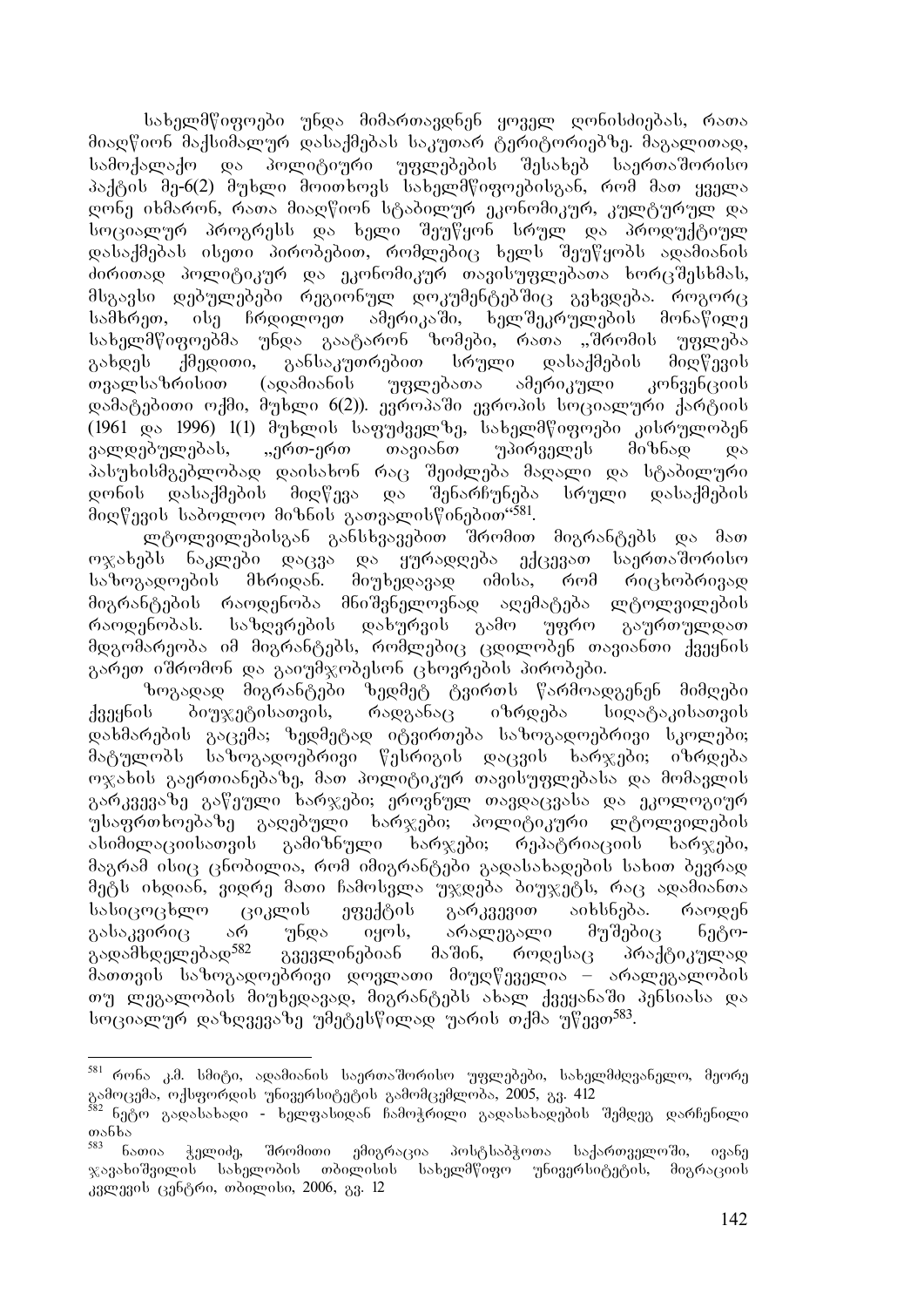შრომითი მიგრანტების პროგრამებს აქვთ პოტენციალი იმისა, რომ გააუმჯობესონ ყველაფერი რასთანაც იქნებიან შემხებლობაში. მსგავსმა<br>პროგრამებმა შეიძლება გაზარდოს პროდუქტიულობა და დაწიოს პროგრამებმა შეიძლება გაზარდოს პროდუქტიულობა და დაწიოს სამომხმარებლო ფასები. გააუმჯობესონ კულტურული ურთიერთგაცვლა,<br>გაზარდონ საერთო მოგება, თუკი მუშები შენარჩუნდებიან იმავე გაზარდონ საერთო მოგება, თუკი მუშები შენარჩუნდებიან იმავე ადგილებზე სადაც მუშაობენ და არ გადავლენ სხვა ასევე დაბალანაზღაურებად სამუშაოებზე. გარდა ამისა შრომითი მიგრანტების პროგრამები ხელს შეუწყობს მდიდარ და ღარიბ ერთა დაახლოებას და<br>"ეხმარებიან უცხოური პირდაპირი ინვესტიციების ზრდას, ისინი პირდაპირი ინვესტიციების ზრდას, ისინი აუმჯობესებენ ეკონომიკურად არაიდბლიან გარემოში მომუშავე შრომითი<br>მიგრანტების — ცხოვრების — პირობებს. — სანამ — ასეთი — პროგრამები მიგრანტების ცხოვრების პირობებს. სანამ ასეთი პროგრამები საყოველთაოდ პოპულარული გახდება, მცირე მცდელობებმა მსგავსი აქტივობისა დიდი მხარდაჭერა დაიმსახურეს საერთაშორისო საზოგადოების მხრიდან, თუმცა ისინი გაცილებით ნაკლებ სარგებელს<br>გვთავაზობენ, ვიდრე მთელი პოტენციალით მიგრანტთა "ძალის" ვიდრე მთელი პოტენციალით მიგრანტთა "ძალის" გამოყენება.

საინტერესოა, რომ შრომითი მიგრანტების დროებით პროგრამებს მცირე ადგილი უჭირავთ მსოფლიოს წამყვან ეკონომიკებში სავარაუდოდ მომავალი მიგრანტი და მათი მასპინძელი ქვეყნების დამსაქმებელთა ინტერესებთან შედარებით.

მიგრაციის ინტერესი საკმაოდ კარგად ჩანს მიგრანტთა<br>ვებელი რიგებიდან, ვიზების მოლოდინში, დამსაქმებელთა გაუთავებელი რიგებიდან, ვიზების მოლოდინში, დამსაქმებელთა  $\%$ გუფების კამპანიებიდან და ასევე იმ სავიზო პროგრამებიდან, რომლებიც იძლევიან საშუალებას უცხოელი შრომითი მიგრანტების აყვანისა. მიუხედავად აღნიშნული პოტენციალისა, საინტერესოა, თუ რატომ ნარჩუნდება შრომითი მიგრანტების პროგრამების მოთხოვნასთან შედარებით მცირე რაოდენობა მსოფლიოს განვითარებულ ეკონომიკებში. ამის მიზეზი უამრავია, მაგალითად, ხშირად მსგავსი პროგრამები უფრო მეტად არ იმსახურებენ მოწონებას მიმღებ, მასპინძელ ქვეყნებში. აუცილებელია აღინიშნოს, რომ შრომითი მიგრანტები ხშირ შემთხვევებში გამოირიცხებიან ხოლმე სამუშაო პირობების მომცველი  $\nabla$ ესებიდან და ასეთივე სიხშირით უარყოფილია მათი მონაწილეობა სავაჭრო გაერთიანებებში.<sup>584</sup> ირონიულიცაა, რომ აღნიშნული პროგრამები უმრავლეს შემთხვევებში აღწერილია მთლიანად საზოგადოებისთვის .<br>სიკეთის მომტანებად, მაგრამ ასეთი პროგრამების "გაყიდვა" ძალზედ ძნელია, რადგან ისინი არასაკმარისად პოპულარულია სავარაუდო მომავალი მასპინძელი ქვეყნის ეროვნული უმრავლესობისთვის. არადა მათი "გაყიდვის" შემთხვევაში ზუსტად ამ ეროვნული უმრავლესობის  $q$ ინანსური მდგომარეობის გასაუმჯობესებლად შეიძლება იქნეს გამოყენებული მთელი პროგრამის მიზანი. რადგანაც მსოფლიოს მდიდარ erTa umravlesoba warmomadgenlobiTi demokratiis mmarTvelobis ქვეშაა, შრომითი — მიგრანტების საკითხებთან დაკავშირებული პროცედურების უხერხულობა წყდება საბოლოოდ შრომითი მიგრანტების პროგრამების ზომიერი ან მცირე მასშტაბებით მიღებაზე. ეს ყველაფერი კი კონცენტრირებულია მასპინძელი ქვეყნის მიზნობრივ სექტორებში. ამ სავარაუდოდ თვითგამანადგურებელი გამაღიზიანებელი

<sup>-</sup>584 Office of the United Nations High Commissioner for Human Rights, The International Convention on Migrant Workers and its Committee, Fact Sheet No. 24 (Rev.1), p. 6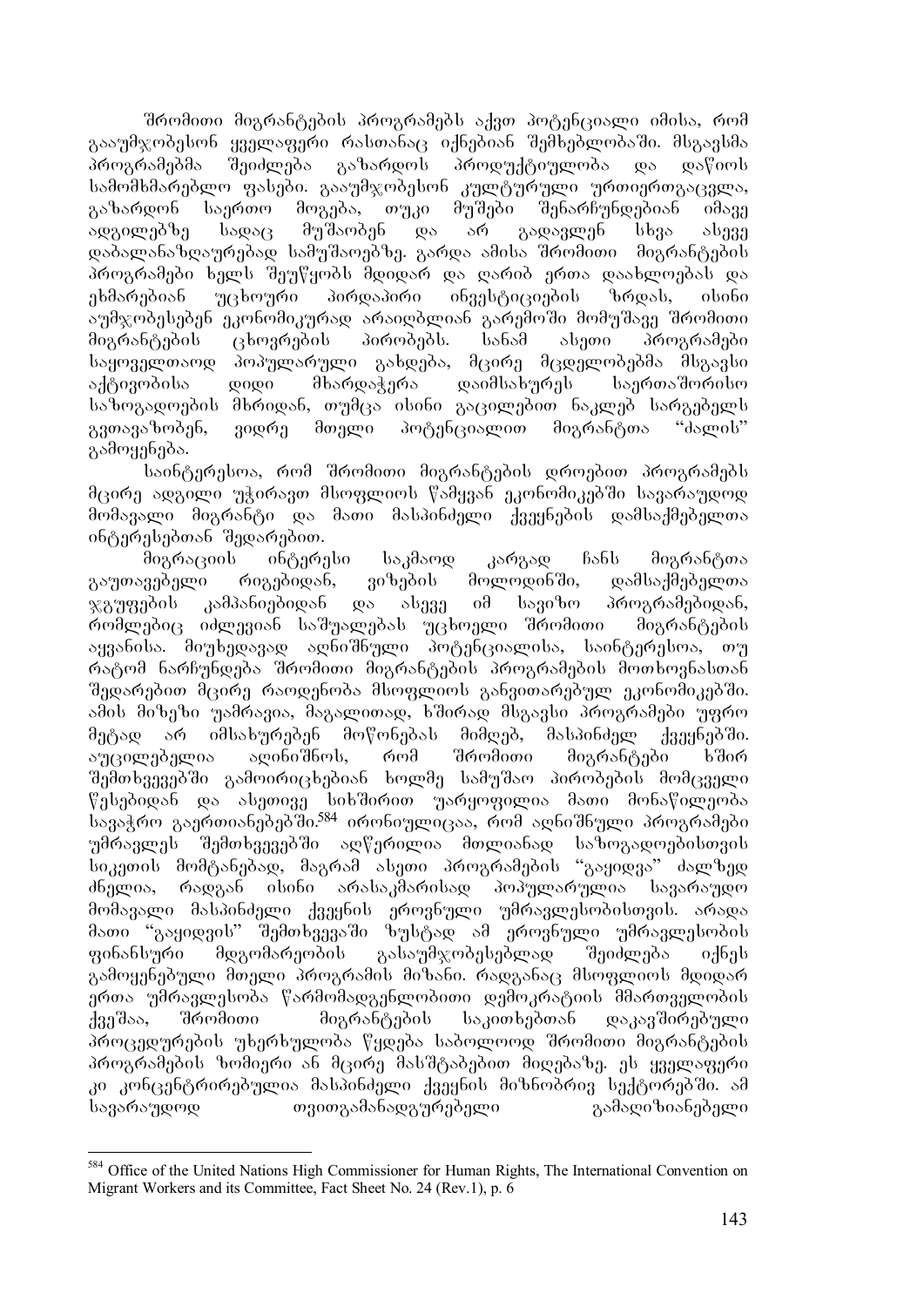ობსტრუქციონიზმის $^{585}$  გასამართლებლად, რომელსაც ადგილობრივი მასპინძლები მიმართავენ შრომითი მიგრანტების პროგრამებზე, მოიყვანება ხოლმე არგუმენტები, რომ პოლიტიკური პოლარიზაცია რომელიც ეკონომიკური მიგრანტების თემას გარს ახვევია, არაეკონომიკური დამოკიდებულებაა თვით მიგრანტების მიმართ. ამ რაკურსით პრობლემისადმი მიდგომა იწვევს ქსენოფობიური დამოკიდებულების ეჭვს და ყოველთვის ფასდება როგორ $\overline{\alpha}$ გამაღიზიანებელი არაეკონომიკური ძალა, რომელიც იწვევს მასპინძელი ქვეყნის მკიდრთა აჯანყებას საკუთარი ინტერესების საწინააღმდეგოდ. მსგავსი არარაციონალური ოპონირება შეიძლება აიხსნას იმით, რომ ადგილი აქვს სულსწრაფვას მომკილ იქნეს შრომითი მიგრანტების შემოთავაზებები, მანამ სანამ ისინი განხორციელდება.

სამწუხაროდ მრავალი დამსაქმებელი მიგრანტების დაქირავებას უყურებს მხოლოდ როგორც შემოსავლის გაზრდის საშუალებას<sup>586</sup>.<br>— მონიტორინგის — საერთაშორისო — მექანიზმები, — მათ

საერთაშორისო მექანიზმები, მათ შორის მოხსენებისა და საჩივრის პროცედურები, შრომითი — მიგრანტების უფლებათა შიდასახელმწიფოებრივი დაცვისათვის მხოლოდ დამატებით საშუალებებს წარმოადგენენ.<sup>587</sup>

გარდაუვალია, წააწყდე მრავალ პრობლემას ადამიანის დადგენილ უფლებათა განხორციელებისას არსებულ გლობალურ ვითარებაში.  $\partial$ სოფლიო არ არის ერთგვაროვანი, ამიტომ აუცილებელია საღი აზრით მიდგომა საერთაშორისოდ მიღებული საერთო მაჩვენებლით, რა $\alpha$ იქნებოდა ყველას დაცვის საწყისი მიზეზი. უფრო ადვილია უფლებათა სისტემების ჩამოყალიბება ადამიანთა მცირე, შედარებით ერთგვაროვანი  $\mathcal{R}$ გუფებისათვის და სახელმწიფოებისთვის, ვიდრე მთელი კაცობრიობისათვის. მართალია, იურისტებმა ჩამოაყალიბეს ადამიანის საერთაშორისო უფლებათა სტანდარტები, მაგრამ მათი განხორციელებისათვის აუცილებელია თანამშრომლობა პოლიტიკოსთა მხრიდან. გარკვეულ მიზეზთა გამო სახელმწიფოები შორს დგანან საერთაშორისო სამართლის პოტენციალის სრული გამოყენებისაგან.<sup>588</sup>

<sup>585</sup> <sup>585</sup> პროცესის ან ცვლილების განზრახ გაჭიანურება ან თავიდან აცილება, განსაკუთრებით პოლიტიკაში

<sup>586</sup> Eric Weinstein, Migration for the Benefit of All: Towards a New Paradigm for Economic Immigration.. Journal Title: International Labour Review. Volume: 141. Issue: 3. Publication Year: 2002,  $p.4$ <sub>587</sub>

ასბორნ ეიდე, კატარინა კრაუზე, ალან როსა, ეკონომიკური, სოციალური და კულტურული უფლებები, სახელმძღვანელო, მეორე განახლებული გამოცემა, ISBN 99940-58-69-X, თარგმანი ნანა ჯაფარიძე-ჭყიოძისა (თარგმანი განხორციელდა რაულ ვალენბერგის სახელობის ადამიანის უფლებათა და ჰუმანიტარული სამართლის<br>ინსტიტუტის, საქართველოს სახალხო დამცველისა და გაეროს განვითარების ibsbsლხო დამცველისა და გაეროს განვითარების<br>პროექტის ფარგლებში, შვედეთის საერთაშორისო პროგრამის ერთობლივი პროექტის ფარგლებში, შვედეთის საერთაშორისო განვითარების სააგენტოს ფინანსური მხარდაჭერით) 2005, გვ. 525

ამჟამად, მსოფლიოში არ არსებობს ადამიანის უფლებებზე მომუშავე რაიმე საერთაშორისო ტრიბუნალი, თუმცა გაერო-ს ზოგიერთი კომიტეტი მუშაობს კვაზიbsbsdsრთლო მიმართულებით (International Human Rigths Monitoring Mechanisms, Essays in honour of Jakob Th. Möller, The Raoul Wallenberg Institute Human Rights Library, Volume 7, Martinus Nijhoff Publishers, The Hagu/Boston/London, Kluwer Law International, 2001, p. 133), "მნევერმოებელი მსაჯულთა ჯგუფი, რომელიც ფუნქციონირებს პროცელურის  $\frac{1}{2}$   $\frac{1}{2}$   $\frac{1}{2}$  models  $\frac{1}{2}$  models  $\frac{1}{2}$  and  $\frac{1}{2}$   $\frac{1}{2}$  and  $\frac{1}{2}$  models  $\frac{1}{2}$  and  $\frac{1}{2}$  and  $\frac{1}{2}$  and  $\frac{1}{2}$  and  $\frac{1}{2}$  and  $\frac{1}{2}$  and  $\frac{1}{2}$  and  $\frac{1}{2}$  and საკუთარი წესის შესაბამისად და რომელსაც შეუძლია არჩეული მხარეების ექსპერტთა  $6a\bar{b}$ ენების მოსმენა საკუთარი აზრის გამოთქმამდე (რომელიც სამართლებრივად არ არის სავალდებულო). პროცესს, რომელშიც მონაწილეობას იღებს ისეთი ორგანოები,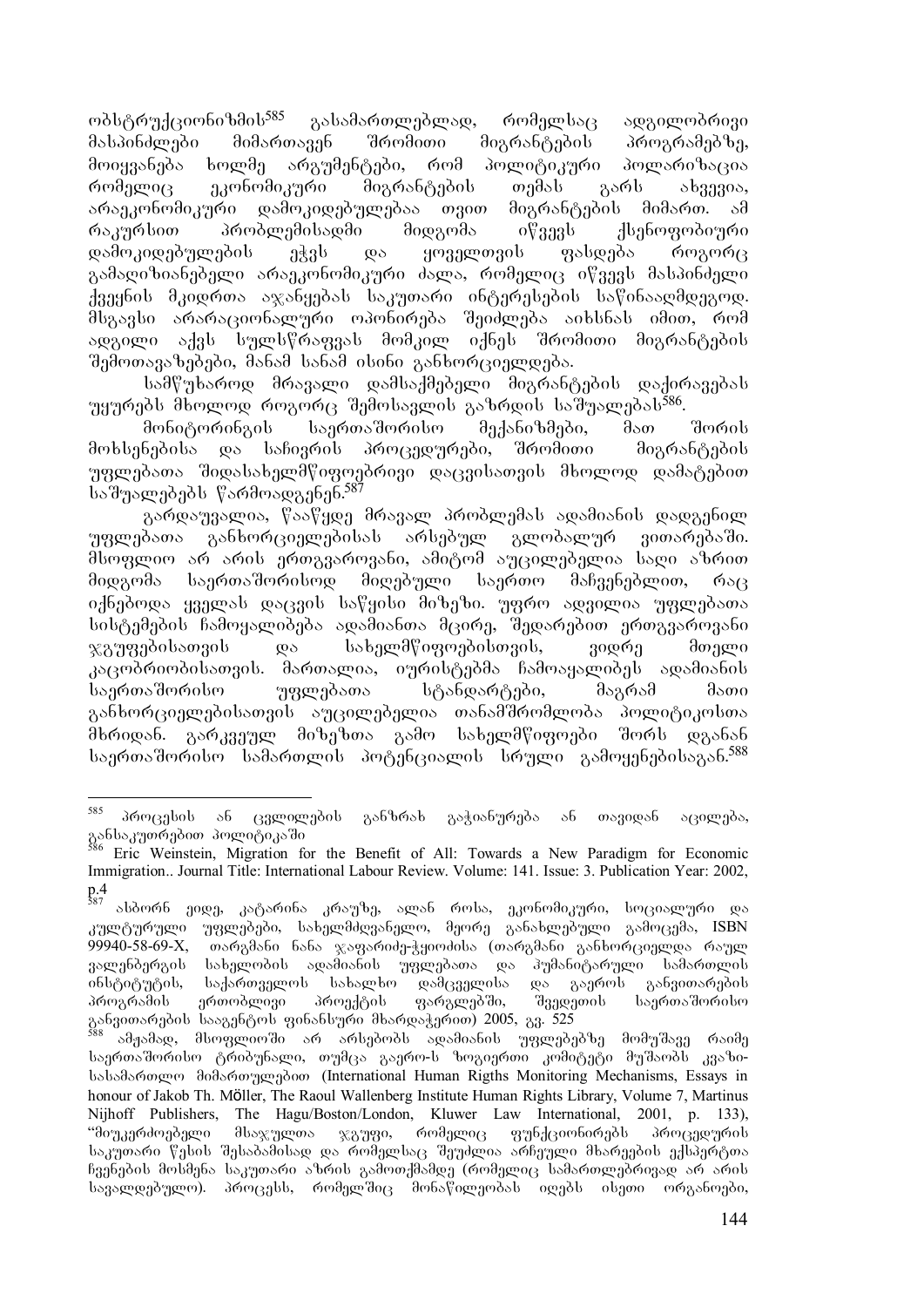ბევრი სახელმწიფო, მათ შორის დიდი სახელმწიფოები არ ჩქარობენ მის პროგრესულ განვითარებას, რისი დამამტკიცებელი ფაქტებიც<br>პრაქტიკაში მრავლადაა.<sup>589</sup> გაერო-ს ათწლიანი პროგრამა ასეთივე <u>პრაქტიკაში მრავლადაა.<sup>589</sup> გაერო-ს ათწლიანი პროგრამა ასეთივე</u> დამამტკიცებელი საბუთია, ის სამწუხაროდ ნაკლებად შეიცავს ისეთ დებულებებს, რომლებიც სრულყოფენ სამართლებრივ ნორმათა რეალიზაციას $^{590}$ . თუმცა აღსანიშნავია, რომ შრომის უფლება შეტანილია ადამიანის უფლებათა საერთაშორისო სამართალში. ამჟამად შსო და ევროპის რეგიონული ორგანიზაციები წარმოადგენენ წამყვან ძალას იმ<br>ფორმატის ჩამოყალიბებაში, რომლის ფარგლებშიც ხდება შრომის .<br>ფორმატის ჩამოყალიბებაში, რომლის პირობებისა და ანაზღაურების სტანდარტიზება. ევროკავშირი გამოირჩევა დასაქმებაში თანასწორობის დამკვიდრების სფეროში, ხოლო ევროპის საბჭო დაწვრილებით ითვალისწინებს ყველა მშრომელისათვის  $n$ კონომიკურ და სოციალურ უფლებათა სხვადასხვა კატეგორიას<sup>591</sup>.

შრომითი მიგრანტების კონვენციაში გატარებულ პრინციპებს ასე თუ ისე გარკვეული გავლენა მაინც აქვთ რიგ ქვეყნებსა და რეგიონებზე. ზოგ მიმღებ ქვეყანაში შემცირდა ანტიმიგრაციული დამოკიდებულება<sup>592</sup>. პრაქტიკა გვიჩვენებს, რომ სტანდარტების დადგენასა და მათ განხორციელებას შორის დიდი განსხვავებაა. საერთაშორისო საზოგადოებამ კონკრეტულად დაასახელა ის ძირითადი უფლებები და თავისუფლებები, რაც გარანტირებული უნდა იყოს ყველასათვის. მათი სახელმწიფოს დონეზე ამუშავება უკვე თვით სახელმწიფოს, ხოლო მათი გამოყენება თითოეული ინდივიდის საქმეა. რაც მთავარია და რასაც თვით გაერო აღიარებს ადამიანის უფლებების განხორციელების გზაზე<br>ძალზედ მნიშვნელოვანი საკითხია განათლების მიღება. ის ძალზედ მნიშვნელოვანი საკითხია განათლების მიღება. ის საზოგადოების ფუნდამენტური დირებულებებისკენაა მიმართული. თითოეულმა მოქალაქემ უნდა იცოდეს თავისი უფლებები. იურგენ ჰაბერმასი,<sup>593</sup> საკითხის განხილვისას, თუ რისთვის გვჭირდება სწავლა გამოყოფს სამ შემეცნებით ინტერესს. ერთ-ერთის საფუძველში არსებობს გარემოს კონტროლის ინტერესი. კონტროლი ტექნიკური, ემპირიული და ნვეულებრივი ცოდნის გამოყენებას ეყრდნობა. კურძოდ, კი ქცევის ვანსაზღვრული მოდელის აღწერის შესაძლებლობას ან ყველასათვის dobsggdo "სწორი პასუხის" განსაზღვრას. შესწავლილის გაგუბა მეორე ძირეული ინტერესია. ცოდნის ეს დონე ითვალისწინებს დასკვნების გამოტანის შესაძლებლობას, რათა მიღწეულ იქნას რთული პრობლემის

როგორიცაა ადამიანის უფლებათა კომიტეტი და რასობრივი დისკრიმინაციის ყველა . ფორმის აღმოფხვრის კოშიტუტი (რომელსაც შეუძლია ინდივიდუალური საჩივრების ขึ้นอยู่สิง), saat ไม่ ไม่ ไม่ และคือ เมื่อไม่ เขียน การเขา การ การที่ เป็นอยู่ เป็นอยู่ ซึ่งได้ เ წამოწევა რუანდისა და ყოფილი იუგოსლავიის სისხლის სამართლის საგანგებო ტრიბუნალების დამსახურებაა" - რონა კ.მ. სმიტი, ადამიანის საერთაშორისო უფლებები, სახელმძღვანელო, მეორე გამოცემა, ოქსფორდის უნივერსიტეტის გამომცემლობა, 2005,  $389 \frac{217}{9}$ 

მაგალითად, დღემდე შრომითი მიგრანტების კონვენცია მიღებული არ აქვს არც ერთ gogo bsbaged ogob, robogobses ob. http://www.ohchr.org/english/countries/ratification/13.htm

<sup>&</sup>lt;sup>590</sup> საქართველო და საერთაშორისო სამართალი, სტატიათა კრებული, თბილისი, 2001, gg. 25-26, ob. abggg http://www.un.org/esa/about\_esa.html

რონა კ.მ. სმიტი, ადამიანის საერთაშორისო უფლებები, სახელმძღვანელო, მეორე გამოცემა, ოქსფორდის უნივერსიტეტის გამომცემლობა, 2005, გვ. 426

<sup>&</sup>lt;sup>592</sup> ის. <u>http://www.migrationinformation.org/Feature/display.cfm?id=288</u><br>393 გერმანელი ფილოსოფოსი და სოციოლოგი, http://en.wikipedia.org/wiki/J%C3%BCrgen\_Habermas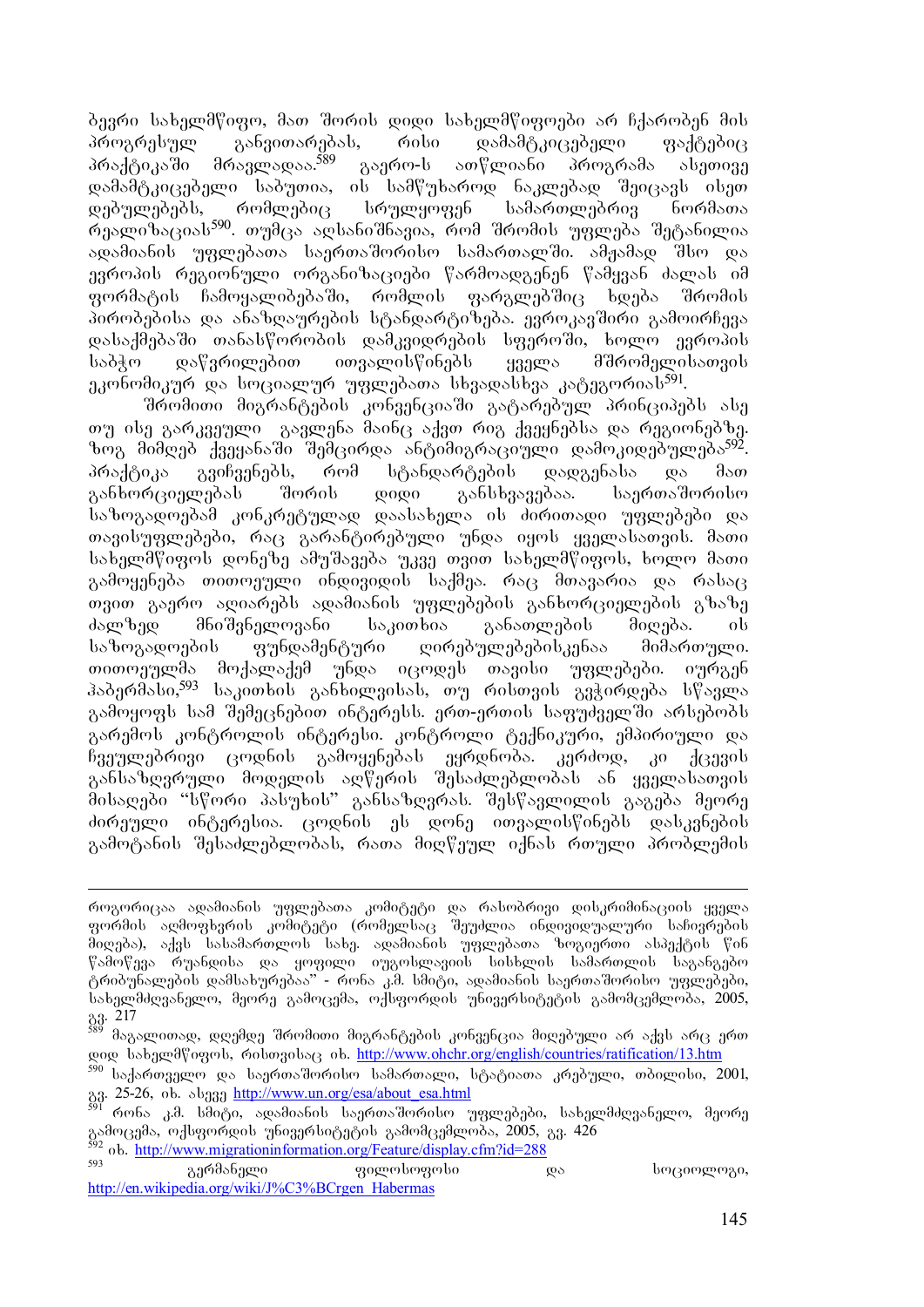ერთობლივი გადაწყვეტის გზის მიგნება. მესამე ანუ შემეცნების უმაღლეს დონეზე მიიღწევა თავისუფლება. ის არის თვით-ამსახველი და კრიტიკული ცოდნის შედეგი, რომელიც იძლევა საშუალებას შეფასებულ იქნას ამ ცოდნის აგების სტრუქტურა. განათლება თავად უნდა იყოს Tavisuflebis sawyisi.594

რაც შეეხება მდგომარეობას საქართველოსთან მიმართებაში საქართველოში სამუშაო ადგილის მოძიება უაღრესად რთულია, ხოლო დასაქმებიდან მიღებული შემოსავლები არ არის საკმარისი საკუთარი mosaobo co mxobob mbabobomaob. bymma coboadadob dabodcadocobadob 'შეზღუდულობა და შრომის ბაზრის ნორმალური ფუნქციონირებისათვის<br>პირობების არარსებობა, სამუშაო ძალის დაბალი ანაზღაურება პირობების არარსებობა, სამუშაო ძალის დაბალი ანაზღაურება აიძულებს საქართველოს მოსახლეობის ყველაზე აქტიურ ნაწილს ეძებოს სამუშაო და არსებობის წყარო ქვეყნის გარეთ, თუნდაც პირადი ლირსების შელახვისა და თავისუფლების დაკარგვის ფასად. სახელმწიფო მართვის სისტემის დაგეგმილი რეორგანიზაციის და რესტრუქტურიზაციის შედეგად დასაქმებულთა რაოდენობა მნიშვნელოვნად შემცირდა. საჭიროა სადაზღვევო კომპანიებმა შეამცირონ სადაზღვევო პრემიების განაკვეთები. კომერციულმა ბანკებმა გააგრძელონ დაკრედიტების პრინციპების ლიბერალიზაცია.

არსებულმა სიტუაციამ აჩვენა, რომ საჭიროა დაჩქარდეს გაერო-სა და შრომის საერთაშორისო ორგანიზაციის (შსო) იმ კონვენციებთან საქართველოს მიერთების პროცედურა, რომლებიც საერთაშორისო<br>დონეზე ქმნიან შრომითი მიგრაციის რეგულირების სამართლებრივ დონეზე ქმნიან შრომითი მიგრაციის რეგულირების სამართლებრივ საფუძვლებს. მათგან პირველ რიგში აღსანიშნავია გაეროს საერთაშორისო კონვენცია "შრომითი მიგრანტებისა და მათი ოჯახის წევრების უფლებების დაცვის შესახებ".

საქართველოში უკვე დაწყებულია პროცედურა შრომის საერთაშორისო ორგანიზაციის №97 კონვენციისა და №118 რეკომენდაციის რატიფიკაციისათვის. სასურველია მათთან ერთად განხორციელდეს შსო-ის №143 კონვენციისა და №151 რეკომენდაციის რატიფიკაცია საქართველოს პარლამენტის მიერ. განხილვის პროცესშია საქართველოს კანონპროექტი «ადამიანით ვაჭრობის (ტრეფიკინგის) ms30ps6 s30p3dol, dol fo6sspdp33 dadamols ps spsdos600 3s36mdol (ტრეფიკინგის) მსხვერპლთა დაცვის, დახმარებისა და რეაბილიტაციის<br>"შესახებ»; ასევე, გაეროს საერთაშორისო კონვენცია «შრომითი შესახებ»; ასევე, გაეროს საერთაშორისო კონვენცია «შრომითი მიგრანტებისა და მათი ოჯახის წევრთა უფლებების დაცვის შესახებ».

საქართველოში დასტურდება სტუდენტი ახალგაზრდობის მაღალი ემიგრაციული განწყობა. ეს მნიშვნელოვან ეკონომიკურ, სოციალურ და დემოგრაფიულ საფრთხეს ქმნის. თუმცა ისიც აღსანიშნავია, რომ რეგულირების მოქნილი მექანიზმის ფორმირების შემთხვევაში ახალგაზრდობის ზომიერ შრომით ემიგრაციას შეუძლია ნაწილობრივ<br>დადებითი როლიც ითამაშოს ქვეყნის სოციალურ-ეკონომიკური \_დადებითი \_ როლიც \_ \_ ითამაშოს \_ ქვეყნის \_ \_ სოციალურ-ეკონომიკური განვითარების დაჩქარებაში. ფულადი გზავნილების გარდა, გასათვალისწინებელია დაბრუნებული ახალგაზრდობის მიერ მიღებული პროფესიული გამოცდილება და დემოკრატიული საზოგადოების ფორმირებისათვის საჭირო ჩვევები. მიგრაციულ ნაკადებში თანდათან იზრდება ე.წ. «ელიტის», ანუ მაღალკვალიფიციური სპეციალისტების

<sup>-</sup><sup>594</sup> http://www.austlii.edu.au/au/journals/AJHR/1999/18.html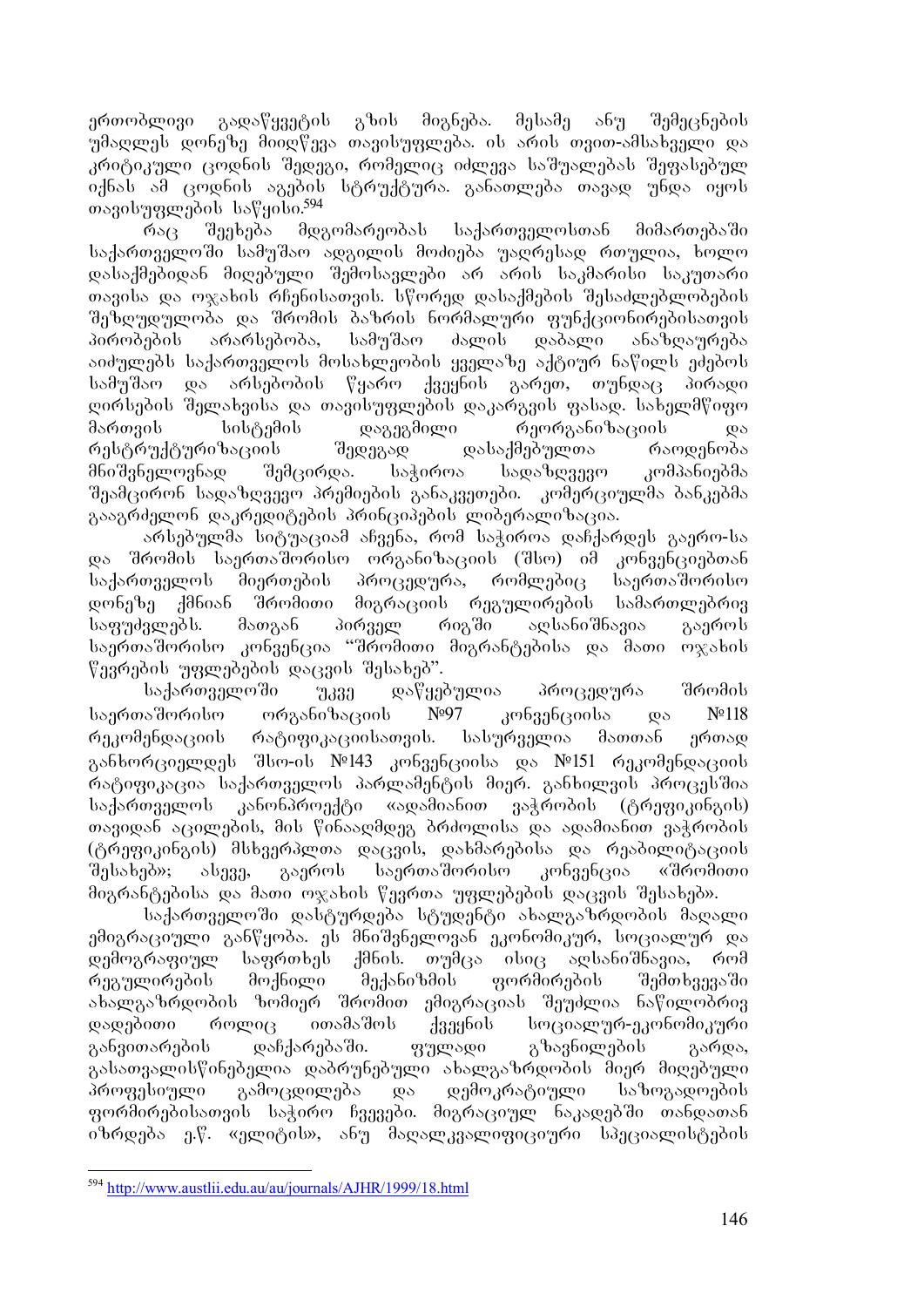მიგრაცია. «ტვინების გადინება», რაც საქართველოს ეკონომიკურ და სამეცნიერო-ტექნოლოგიურ განვითარებაში მნიშვნელოვან პრობლემებს  $a<sub>3</sub>$ ,  $a<sub>1</sub>$ ,  $a<sub>1</sub>$ ,  $a<sub>2</sub>$ ,  $a<sub>3</sub>$ ,  $a<sub>4</sub>$ ,  $a<sub>5</sub>$ ,  $a<sub>6</sub>$ ,  $a<sub>7</sub>$ ,  $a<sub>8</sub>$ ,  $a<sub>9</sub>$ ,  $a<sub>1</sub>$ ,  $a<sub>1</sub>$ ,  $a<sub>1</sub>$ ,  $a<sub>1</sub>$ ,  $a<sub>1</sub>$ ,  $a<sub>1</sub>$ ,  $a<sub>1</sub>$ ,  $a$ 

საქართველოს მთავრობამ კვლავაც უნდა განავითაროს კანონიერი მექანიზმები, რომლის საშუალებითაც შესაძლებელი იქნება  $\alpha$ გრალეგალური მიგრაციის ორგანიზატორთა ქონების კონფისკაცია და ამ თანხებით სპეციალური ფონდის შექმნა დაბრუნებულთა დასახმარებლად,<br>განსაკუთრებით თრეფიქინგის მსხვერპლთათვის. ფონდმა განსაკუთრებით თრეფიქინგის მსხვერპლთათვის. ფონდმა<br>საჭიროებისამებრ უნდა დაფაროს დაბრუნებულთათვის ნებისმიერი საჭიროებისამებრ უნდა დაფაროს დაბრუნებულთათვის იურიდიული, სამედიცინო, სოციალური და ფსიქოლოგიური მომსახურებისათვის საჭირო თანხები. განსაკუთრებული ყურადღება უნდა მიექცეს შრომითი ემიგრაციის რეგულირებას, რომელიც ამჟამად<br>ფაქტობრივად არალეგალური ხასიათისაა. ამ მხრივ უმთავრესია  $\overline{q}$ აქტობრივად არალეგალური ხასიათისაა. ამ მხრივ უმთავრესია შრომითი მიგრაციის ლეგალიზაცია-რეგულირების ერთიანი სისტემის შექმნა და მჭიდრო თანამშრომლობის დამყარება მიმღები ქვეყნის ყველა<br>შესაბამის სტრუქტურასთან; მსო-მ და სხვა საერთაშორისო შესაბამის სტრუქტურასთან; მსო-მ და სხვა საერთაშორისო ორგანიზაციებმა უნდა უზრუნველყონ დახმარება და საერთაშორისო ექსპერტების კვალიფიციური რჩევები არალეგალური მიგრაციასა და ადამიანთა თრეფიქინგთან დაკავშირებული სამთავრობო პოლიტიკისათვის. მნიშვნელოვანია მთავრობა, საზოგადოება და საერთაშორისო საზოგადოებრიობა ერთობლივად მუშაობდნენ და განახორციელებდნენ ამ მიმართულებით მომავალ ღონისძიებებს. არალეგალური მიგრაციის თავიდან აცილების მიზნით საჭიროა გაძლიერდეს საზოგადოების ინფორმირება და გათვიცნობიერება მიგრაციული პროცესების თაობაზე. პოტენციურ შრომით მიგრანტთათვის შეიქმნას სპეციალური ცენტრები, სადაც მიიღებენ კომპეტენტურ და უფასო საკონსულტაციო მომსახურებას; სახელმწიფოები ვალდებულნი არიან მიზნად დაისახონ მაქსიმალური დასაქმება საკუთარ ტერიტორიებზე. სახელმწიფოთა პოლიტიკა მაქსიმალურად "მეგობრული" უნდა იყოს როგორც შრომითი მიგრანტების, ასევე დამსაქმებლების<br>მიმართ<sup>595</sup>. შრომით მიგრაციას, მიუხედავად თანმხლები მწვავე შრომით მიგრაციას, მიუხედავად თანმხლები მწვავე სოციალური პრობლემებისა, უდიდესი მნიშვნელობა აქვს ქვეყნის სოციალურ-ეკონომიკური კრიზისიდან გამოყვანისათვის და შესაბამისად, მისი სწორი მართვა აუცილებელ ამოცანას წარმოადგენს.

არასამთავრობო ორგანიზაციების მიერ მუშავდება შრომით მიგრანტთა დაცვის ინოვაციური მეთოდები<sup>596</sup>, რომლებიც ნაკლებად ეფუძნება საერთაშორისო სამართლებრივი ნორმების ფორმალურად მიღებას. ასევე მთავრობების მხრიდან არსებობს თანამშრომლობის სურვილი შრომით მიგრაციასთან მიმართებაში. ნებისმიერი კონფლიქტი სახელმწიფო მოხელეებს, დამსაქმებლებს, მშრომელთა ორგანიზაციებს,  $b$ ასამართლოებს, მედიას, საზოგადოების სხვადასხვა ჯგუფებსა მიგრანტებს შორის ყველაზე დიდი მტერია ზოგადი შრომითი იმპორტის პოლიტიკის ჩამოყალიბებისთვის. ნათელი პოლიტიკური კურსის და

<sup>-</sup><sup>595</sup> W.R. Böhning, Employing Foreign Workers, A Manual on Policies and Procedures of Special Interest to Middle-and Low Income Countries, International Labour Office, Geneva, 1996, p. 4

<sup>596</sup> Ryszard Cholewinski, Richard Perruchoud, Euan MacDonald, International Migration Law, Developing Paradigms and Key Challenges, T·M·C·Asser Press, The Hague, 2007, p. 257 and 312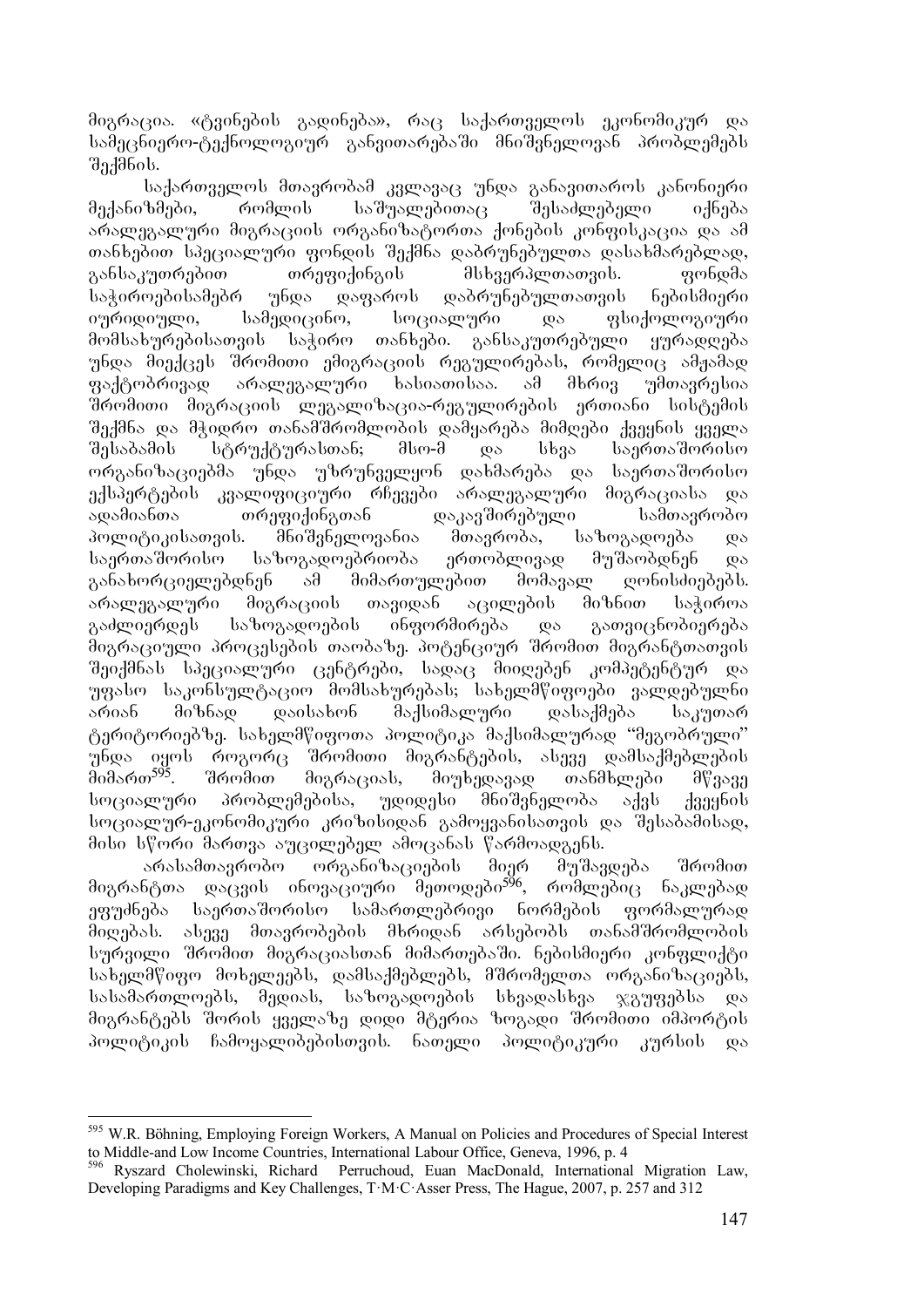მიზანმიმართულობის არარსებობამ შეიძლება გამოიწვიოს გამოუსწორებელი სოციალური ცვლილებები<sup>597</sup>.

.<br>\_<br>საზოგადოების შთავარმა შოქმედმა წევრებმა უნდა დააბალანსონ დამოკიდებულება მოქალაქე და არამოქალაქე პირებს შორის შრომით შიგრაციასთან მიმართებაში და არა მარტო, რისთვისაც შეუძლიათ  $3$ გამოიყენონ სხვადასხვა მეთოდები<sup>598</sup>. მართალია, უფლებათა ბალანსი  $\frac{1}{2}$ ყველა კატეგორიის შრომითი მიგრანტების მიმართ და ყველა ქვეყანაში ერთნაირი არაა, თუმცა საერთაშორისო დონეზე აღიარებულ მინიმალური სტანდარტები მიმღები ქვეყნების მიერ უფრო ღრმად უნდა გაანალიზდეს, დეტალურად შემუშავდეს ამ სტანდარტების დახვეწის გზები, რაც ხელს<br>შეუწყობს ქვეყანაში შრომითი მიგრანტების უფლებათა საიმედო შიგრანტების უფლებათა საიმედო ბალანსის შექმნას.

<sup>-</sup><sup>597</sup> W.R. Böhning, Employing Foreign Workers, A Manual on Policies and Procedures of Special Interest to Middle-and Low Income Countries, International Labour Office, Geneva, 1996, p. 87

<sup>598</sup> Joel P. Trachtman, Professor of International Law, Fletcher School of Law and Diplomacy, Tufts University, THE ROLE OF INTERNATIONAL LAW IN ECONOMICMIGRATION, Online Proceedings, Working Paper No. 24/08, Inaugural Conference, Geneva, July 15-17, 2008, Published by the Society of International Economic Law with the support of the University of Missouri-Kansas City (UMKC) School of Law, June 30, 2008, http://www.ssrn.com/link/SIEL-Inaugural-Conference.html, p. 55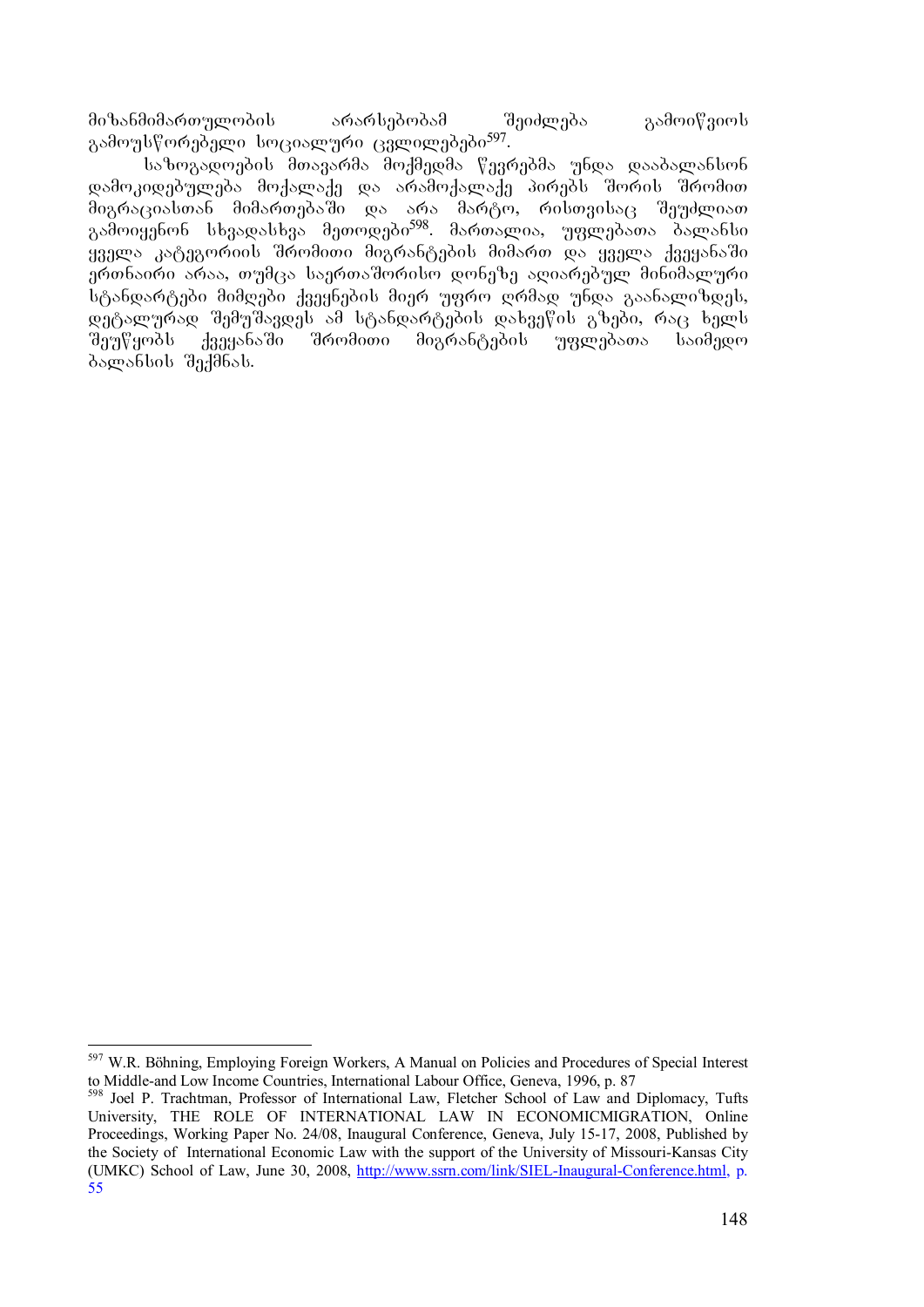## პიბლიოგრაფია

ადამიანის უფლებათა საერთაშორისო სამართალი, ლექსიკონიცნობარი, ავტორები: ლ. ალექსიძე, ლ. გიორგაძე, მ. კვაჭაძე, კ. კორკელია, ი. ქურდაძე, თბილისი,  $2005$ 

ადამიანის უფლებათა სფეროში ძირითადი საერთაშორისო სამართლებრივი აქტების კრებული, პირველი ნაწილი, სახალხო  $\alpha$ ამცველის ბიბლიოთეკა, თბილისი, 2001

-ადამიანის უფლებათა სფეროში ძირითადი საერთაშორისო<br>-<br>სამართლებრივი აქტების კრებული, მეორე ნაწილი, სახალხო სამართლებრივი აქტების კრებული, მეორე ნაწილი, სახალხო დამცველის ბიბლიოთეკა, თბილისი, 2001

ალექსანდრე რონდელი, პატარა ქვეყანა საერთაშორისო სისტემაში, საქართველოს სტრატეგიისა და საერთაშორისო ურთიერთობათა კვლევის ფონდი, "მეცნიერება", თბილისი, 2003

"ალია", ყოველდღიური ქართული გაზეთი, 2000 წლის 21 ოქტომბერი

ასბორნ ეიდე, კატარინა კრაუზე, ალან როსა, ეკონომიკური, სოციალური და კულტურული უფლებები, სახელმძღვანელო, მეორე განახლებული გამოცემა, ISBN 99940-58-69- $X$ , თარგმანი ნანა ჯაფარიძე-ჭყიოძისა, (თარგმანი განხორციელდა რაულ ვალენბერგის სახელობის ადამიანის უფლებათა და პუმანიტარული სამართლის ინსტიტუტის, საქართველოს სახალხო დამცველისა და გაეროს განვითარების პროგრამის ერთობლივი პროექტის ფარგლებში, "მვედეთის საერთაშორისო განვითარების სააგენტოს ფინანსური მხარდაჭერით), 2005

"ახალი თაობა" (ყოველდღიური ქართული გაზეთი), 2001 წლის 19 იანვარი

პუნებრივი კატასტროფების რისკის მართვა და ბუნებრივი კატასტროფებით გამოწვეული მიგრაცია საქართველოში, ეუთოს მისია საქართველოში, მწვანე ალტერნატივა, 2008

გაერო, დამხმარე სახელმძღვანელო, საქართველოში მოღვაწე გაეროს ორგანიზაციათა ჯგუფი, საქართველოს გაეროს ასოციაცია, მეორე გამოცემა, 2003 წ.

"გაჭირვება საზღვარგარეთ თუ შიმშილი სამშობლოში", საქართველოდან არალეგალური მიგრაციის კვლევა, მიგრაციის საერთაშორისო ორგანიზაცია, სექტემბერი, 2001 წელი

გია ჯანდიერი, (ეკონომისტი და პუბლიცისტი) საპენსიო სისტემის რეფორმა, 2001 წლის  $28$  სექტემბერი http://www.nesgeorgia.org/files/privatization%20of%20retirement-gi\_.doc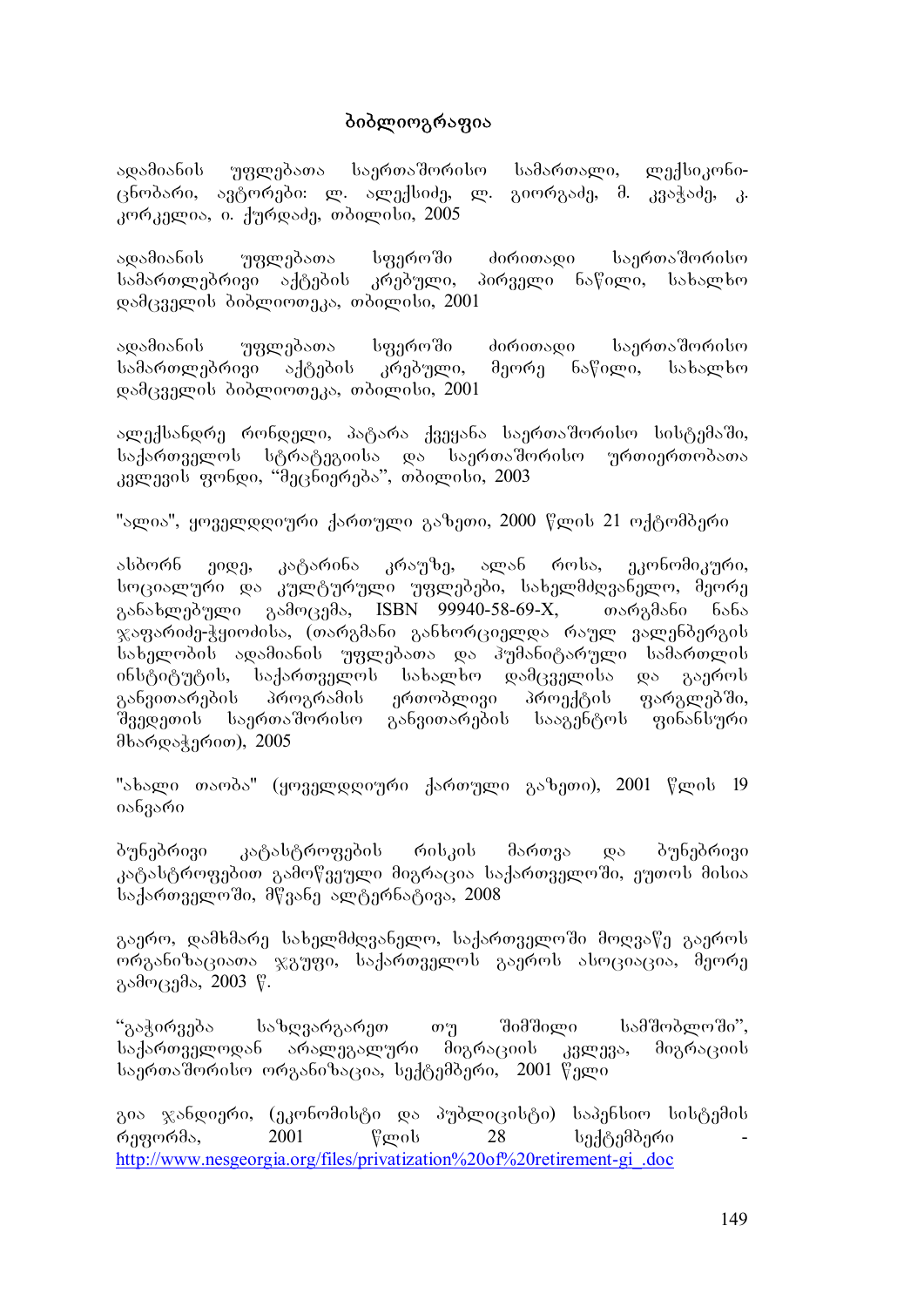ზაზა მეიშვილი, ლაშა ჭელიძე, ადამიანის უფლებათა საერთაშორისო ხელშეკრულებები და საქართველოს სასამართლო პრაქტიკა, კვლევა მომზადდა საქართველოს სახალხო დამცველის აპარატისა და გაეროს განვითარების პროგრამის მიერ ნორვეგიის მთავრობის ფინანსური მხარდაჭერით, ნაწილი პირველი, 2006

თინათინ ხიდაშელი, ადამიანის უფლებათა საერთაშორისო სამართლის გავლენა შიდა სასამართლოების მიერ კონსტიტუციური კანონის განმარტებაზე, კვლევა მომზადდა საქართველოს სახალხო დამცველის აპარატისა და გაეროს განვითარების პროგრამის მიერ ნორვეგიის მთავრობის ფინანსური მხარდაჭერით, შედარებითი ანალიზი, ნაწილი მეორე,  $2006$ 

კონსტანტინე კორკელია, ირინე ქურდაძე, ადამიანის უფლებათა<br>საერთაშორისო სამართალი ადამიანის უფლებათა ევროპული საერთაშორისო სამართალი ადამიანის უფლებათა ევროპული კონვენციის მიხედვით, გამოცემა დაფინანსებულია ევროპის საბჭოსა და ევროკომისიის ერთობლივი პროგრამის ფარგლებში, 2004

კულტურათაშორისი სწავლება, ტრენინგ-სახელმძღვანელო, ევროპის საბჭოს გამომცემლობა F-67075, სტრასბურგი, ევროპის საბჭო და  $2000$  წელი სახია, ნოემბერი, 2000 წელი

სოლომონ თეზელიშვილი, იურიდიული ენციკლოპედია, გამომცემლობა მერიდიანი, თბილისი, 2008

ნათია ჭელიძე, შრომითი ემიგრაცია პოსტსაბჭოთა საქართველოში, ივანე ჯავახიშვილის სახელობის თბილისის სახელმწიფო უნივერსიტეტი, მიგრაციის კვლევის ცენტრი, თბილისი, 2006

რალფ კროუშოუ, პოლიცია და ადამიანის უფლებები, სახელმძღვანელო მასწავლებლების, ადამიანური რესურსების სპეციალისტებისა და ადამიანის უფლებათა პროგრამების derbagography and Kluwer Law International and Raoul Wallenberg Institute of Human Rigths and Humanitarian Law, 2006

რონა კ.მ. სმიტი, ადამიანის საერთაშორისო უფლებები, სახელმძღვანელო, მეორე გამოცემა, ოქსფორდის უნივერსიტეტის გამომცემლობა, 2005

სამუშაო ძალის მიგრაციის შესახებ კვლევის შედეგები, კვლევითი რესურსებისა და სტატისტიკის ეროვნული ცენტრი, თბილისი, 2008

საქართველო და საერთაშორისო სამართალი, სტატიათა კრებული, თბილისი, 2001

საქართველოს მოსახლეობის 2002 წლის პირველი ეროვნული საყოველთაო აღწერის შედეგები, ტომი III, მოსახლეობის მიგრაცია, საქართველოს სტატისტიკის სახელმწიფო დეპარტამენტი, თბილისი, 2004 w.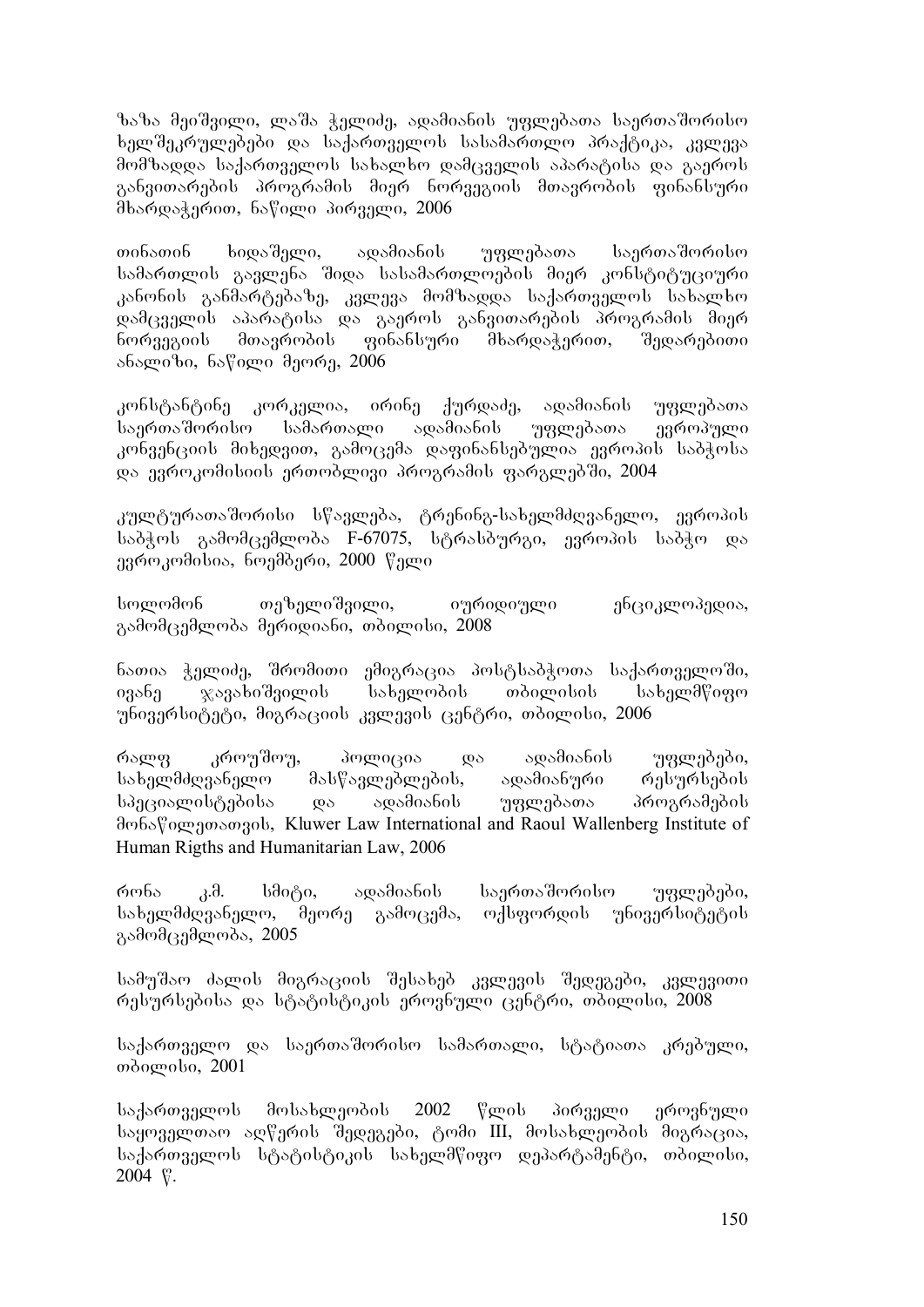საქართველოს პროფესიული განათლების სისტემის სტრატეგია,<br>ეროვნული პროფესიული სააგენტო. 30/10/2008. erovnuli profesiuli saagento, 30/10/2008, http://www.cegstar.ge/files/4.profesiuliganatlebissistema.pdf

შრომითი მიგრაცია საქართველოდან, მიგრაციის საერთაშორისო ორგანიზაციის ანგარიში, 2003, თბილისი

1930 წლის კონვენცია იძულებითი სავალდებულო შრომის შესახებ

1945 წლის გაერთიანებული ერების წესდება

1948 წლის 10 დეკემბრის გენერალური ასამბლეის რეზოლუცია 217 (III)

1951 წლის კონვენცია მამაკაცთა და ქალთა თანაბარი ღირებულების  $\partial \mathcal{S}$  36  $\partial$  36  $\partial$  36  $\partial$  36  $\partial$  36  $\partial$  36  $\partial$  36  $\partial$  36  $\partial$  36  $\partial$  36  $\partial$  360,

1957 წლის კონვენცია იძულებითი შრომის გაუქმების შესახებ

1958 წლის კონვენცია შრომისა და დასაქმების სფეროში დისკრიმინაციის შესახებ

1965 წლის კონვენცია რასობრივი დისკრიმინაციის ყველა ფორმის აღმოფხვრის შესახებ

1966 წლის საერთაშორისო პაქტი ეკონომიკური, სოციალური და კულტურული უფლებების შესახებ

1966 წლის საერთაშორისო პაქტი სამოქალაქო და პოლიტიკური უფლებების შესახებ

1979 წლის კონვენცია ქალთა დისკრიმინაციის ყველა ფორმის mozzogosczool dalsokad

1984 წლის კონვენცია წამებისა და სხვა სასტიკი არაადამიანური ან დირსების შემლახავი მოპყრობისა და სასჯელის წინააღმდეგ

1989 წლის ბავშვის უფლებათა კონვენცია

1990 წლის საერთაშორისო კონვენცია შრომითი მიგრანტებისა და მათი ოჯახის წევრების უფლებების დაცვის შესახებ

1994 წლის 9 სექტემბრის შეთანხმება უფლებათა ურთიერთცნობის შესახებ მუშაკთათვის დასახიჩრების, პროფესიული დაავადების ან მათი შრომითი ვალდებულებების შესრულებასთან დაკავშირებული  $\chi$ ანმრთელობის სხვაგვარი დაზიანების შედეგად მიყენებული ზიანის ანაზღაურების თაობაზე (რატიფიცირებულია საქართველოს პარლამენტის 2004 წლის 14 იანვრის №3245-რს დადგენილებით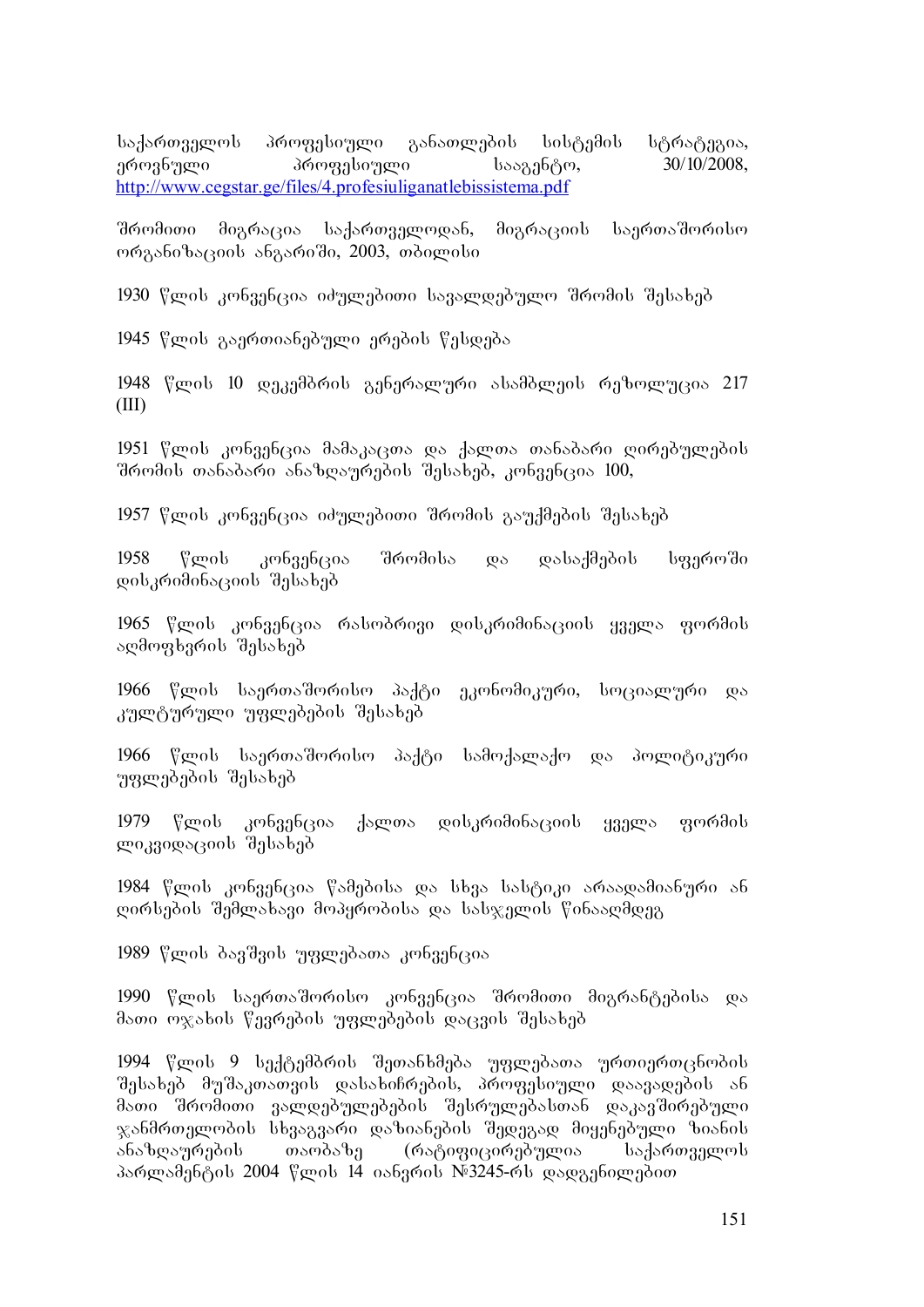1995 წლის საქართველოს კონსტიტუცია

1996 წლის საქართველოს კანონი საქართველოს მოქალაქეთა და საქართველოში მცხოვრებ უცხოელთა რეგისტრაციის, პირადობის (ბინადრობის) მოწმობისა და საქართველოს მოქალაქის პასპორტის zocandol Valob dabsbad

1997 წლის საქართველოს კანონი საერთაშორისო ხელშეკრულებების შესახებ

1997 წლის საქართველოს კანონი სამხედრო ვალდებულებისა და სამხედრო სამსახურის შესახებ

1999 წლის კონვენცია ბავშვთა შრომის უკიდურესი ფორმების აკრძალვისა და დაუყოვნებლივ აღმოფხვრის ღონისძიებების შესახებ  $\alpha$ ონვენცია 182, რომის საერთაშორისო კონფერენცია)

2005 წლის საქართველოს კანონი უცხოელთა სამართლებრივი მდგომარეობის შესახებ

2006 წლის კონვენცია შეზღუდული შესაძლებლობის მქონე პირთა უფლებების შესახებ

 $2009$  წლის (22 ოქტომბრის) ნორმატიული აქტების შესახებ საქართველოს კანონი

 $2009$  წლის (4 დეკემბრის) საქართველოს ორგანული კანონი საერთო სასამართლოების შესახებ

Advisory Opinion Oc-18/03, Of September 17, 2003, Requested By The United Mexican States, Inter-American Court Of Human Rights, *Juridical Condition And Rights Of The Undocumented Migrants*, Http://Www.Corteidh.Or.Cr/Docs/Opiniones/Seriea\_18\_Ing.Pdf

Alexander Hijzen and Peter Wright, Migration, Trade and Wages, research paper series, Globalisation and Labour Markets, The Centre acknowledges financial support from The Leverhulme Trust under Programme Grant F114/BF, The University of Nittingham, Research Paper 2005/11,

Alexander M. Danzer, Royal Holloway University of London and IZA, Barbara Dietz, Osteuropa-Institut Regensburg and IZA, Temporary Labour Migration and Welfare at the New European Fringe: A Comparison of Five Eastern European Countries, Discussion Paper Series, Discussion Paper No. 4142, April 2009

An Analysis Of Trends In The Average Total Cost Of Migrant Remittance Services, Remittance Prices Worldwide, Payment Systems Development Group/Financial And Private Sector Development Vice Presidency, Version 1, April 23, 2010

Amelie Constant, IZA Bonn, Klaus F. Zimmermann, University of Bonn, IZA Bonn and DIW Berlin, Immigrant Performance and Selective Immigration Policy: A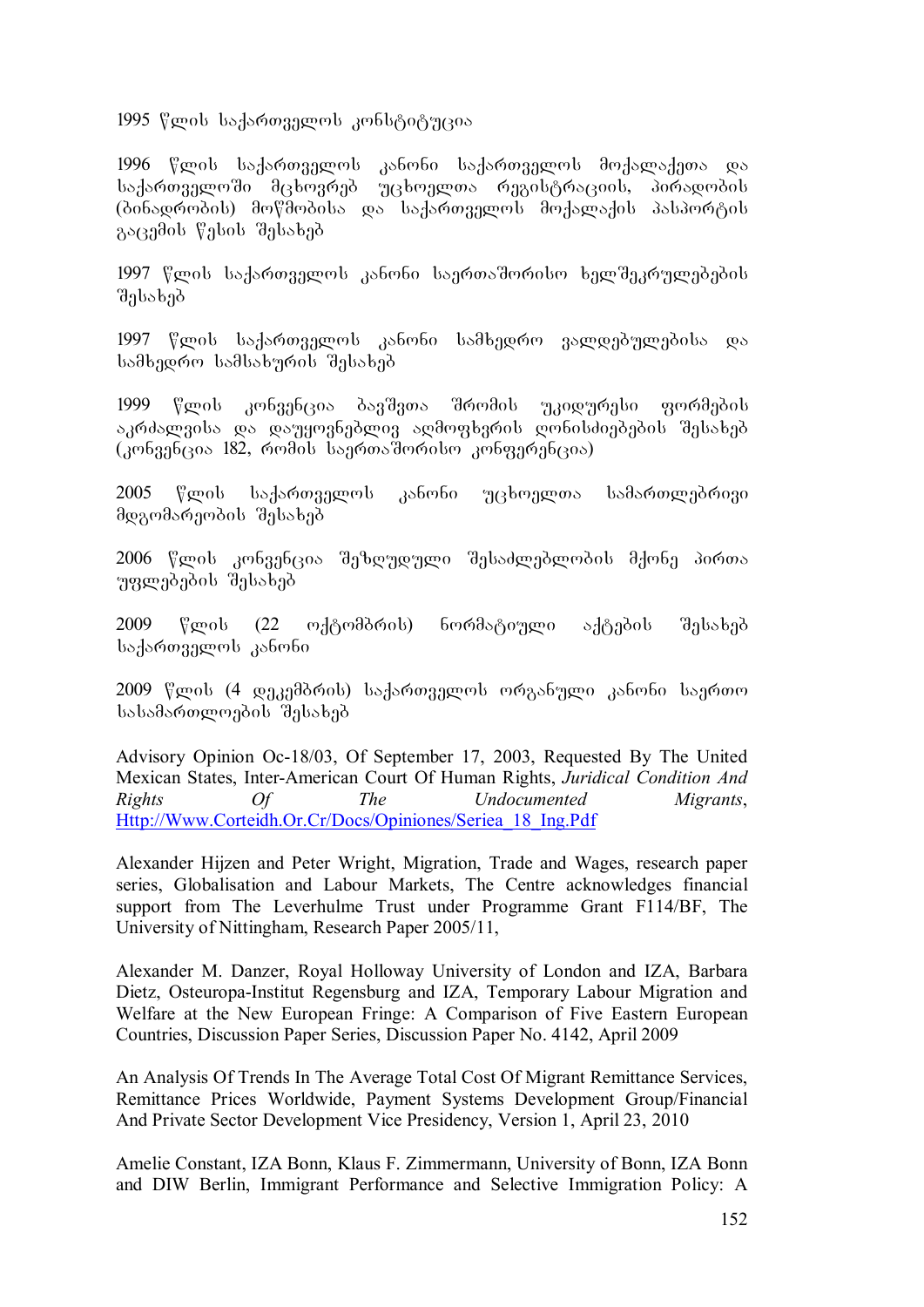European Perspective, Germany Discussion Paper No. 1715, August 2005, http://ssrn.com/abstract=789444

Anna Maria Mayda, Why Are People More Pro-Trade than Pro-Migration? Georgetown University, CEPR,CReAM and IZA, Discussion Paper No. 2855, June 2007, http://ssrn.com/abstract=998443

Antonio Cassesse, International Law, Published in the United States by Oxford University Press Inc., New York, 2001

An Introduction To The Core Human Rights Treaties And The Treaty Bodies, Office Of The United Nations High Commissioner For Human Rights, Human Rights, The United Nations Human Rights Treaty System, Fact Sheet No. 30

Arrangements For Consultation With Non-Governmental Organizations, Part 1. Principles To Be Applied In The Establishment Of Consultative Relations, 12, Un/Scetdg/29/Inf.63, Ecosoc Resolution 1996/31

Aviva Chomsky, "They Take Our Jobs!" And 20 Other Myths About Immigration, Beacon Press, 2007

Aziz Atamanov, Matthias Luecke, Toman Omar Mahmoud, Roman Mogilevsky, Ksenia Tereshchenko, Natalia A. Tourdyeva, Ainura Uzagalieva, Vitaliy Vavryshchuk, Income and Distribution Effects of Migration and Remittances: an Analisys Based on CGE Models for Selected CIS Countries, Warshaw, Bishkek, Kyiv, Tbilisi, Chisinau, Minsk, No. 86/2009, CASE – Center for Social and Economic Research, Warsaw, 2009, http://ssrn.com/abstract=1386684

Barry R. Chiswick, University of Illinois at Chicago and IZA Bonn, Timothy J. Hatton, University of Essex and IZA Bonn, International Migration and the Integration of Labor Markets, Discussion Paper No. 559, August 2002, p. 50, http://ssrn.com/abstract\_id=322541

Beth Lyon, Public Law and Legal Theory Working Paper Series, New International Human Rights Standards on Unauthorized Immigrant Worker Rights: Seizing an Opportunity to Pull, Villanova University School of Law, Public Law and Legal Theory, Working Paper No. 2006-06, http://ssrn.com/abstract=897752

Brian Opeskin, The Influence of International Law on the International Movement of Persons, Human Development Research Paper, 2009/18, June 2009

Case Of Plattform "Ärzte Für Das Leben" V. Austria, (Application No. 10126/82), Judgment, Strasbourg, 21 June 1988, Http://Cmiskp.Echr.Coe.Int/Tkp197/View.Asp?Action=Html&Documentid=695435 &Portal=Hbkm&Source=Externalbydocnumber&Table=F69a27fd8fb86142bf01c11 66dea398649

Çaglar Özden and Maurice Schiff, Editors, International Migration, Economic Development & Policy, A copublication of the World Bank and Palgrave Macmillan, 2007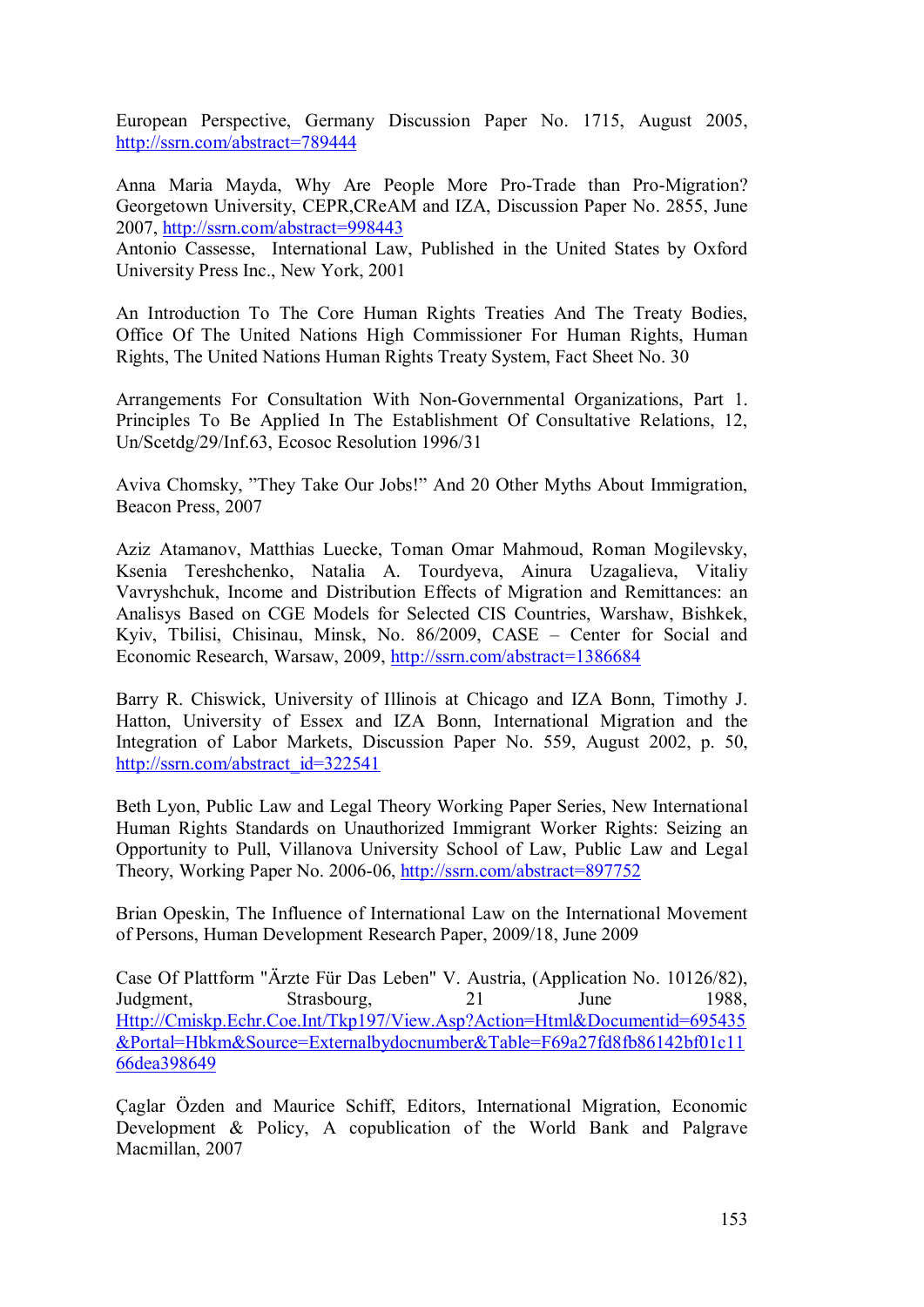Charter of Fundamental Rights of the European Union http://eurlex.europa.eu/en/treaties/dat/32007X1214/htm/C2007303EN.01000101.htm

Compilation Of Guidelines On The Form And Content Of Reports To Be Submitted By States Parties To The International Human Rights Treaties United Nations, Hri, International Human Rights Instruments, Distr., General Hri/Gen/2/Rev.2/Add.1, 6 May 2005

Council Directive 2003/86/EC of 22 September 2003 on the right to family reunification http://eurlex.europa.eu/LexUriServ/LexUriServ.do?uri=CELEX:32003L0086:EN:NOT

Council Directive 2003/109/EC of 25 November 2003 concerning the status of third-country nationals who are long-term residents http://eurlex.europa.eu/LexUriServ/LexUriServ.do?uri=CELEX:32003L0109:EN:HTML

Council Directive 2004/114/EC of 13 December 2004 on the conditions of admission of third-country nationals for the purposes of studies, pupil exchange, unremunerated training or voluntary service http://eurlex.europa.eu/LexUriServ/LexUriServ.do?uri=OJ:L:2004:375:0012:0018:EN:PDF

Council Directive 2005/71/EC of 12 October 2005 on a specific procedure for admitting third-country nationals for the purposes of scientific research http://eurlex.europa.eu/LexUriServ/LexUriServ.do?uri=OJ:L:2005:289:0015:0022:EN:PDF

Council Directive 2009/50/EC of 25 May 2009 on the conditions of entry and residence of third-country nationals for the purposes of highly qualified employment http://eur-

lex.europa.eu/LexUriServ/LexUriServ.do?uri=OJ:L:2009:155:0017:0029:en:PDF

Communication on Circular migration and mobility partnerships between the EU and third countries (COM (2007) 248 final

Commission of the European Communities v Council of the European Communities, European Agreement on Road Transport - Case 22-70, Judgment of the Court of 31 March 1971, <u>http://eur-</u> lex.europa.eu/LexUriServ/LexUriServ.do?uri=CELEX:61970J0022:EN:HTML

Commission of the European Communities v. Kingdom of Belgium, 61979J0149(01),- Free movement of workers - Case 149/79**,** European Court reports 1982 Page 01845**,** Judgment of the Court of 26 May 1982, http://eurlex.europa.eu/LexUriServ/LexUriServ.do?uri=CELEX:61979J0149(01):EN:HTML

Convention against Torture and Other Cruel, Inhuman or Degrading Treatment of Punishment (CAT), 1984 http://www2.ohchr.org/english/law/cat.htm

Convention on the Elimination of All Forms of Discrimination Against Women (CEDAW), 1979 http://www2.ohchr.org/english/law/cedaw.htm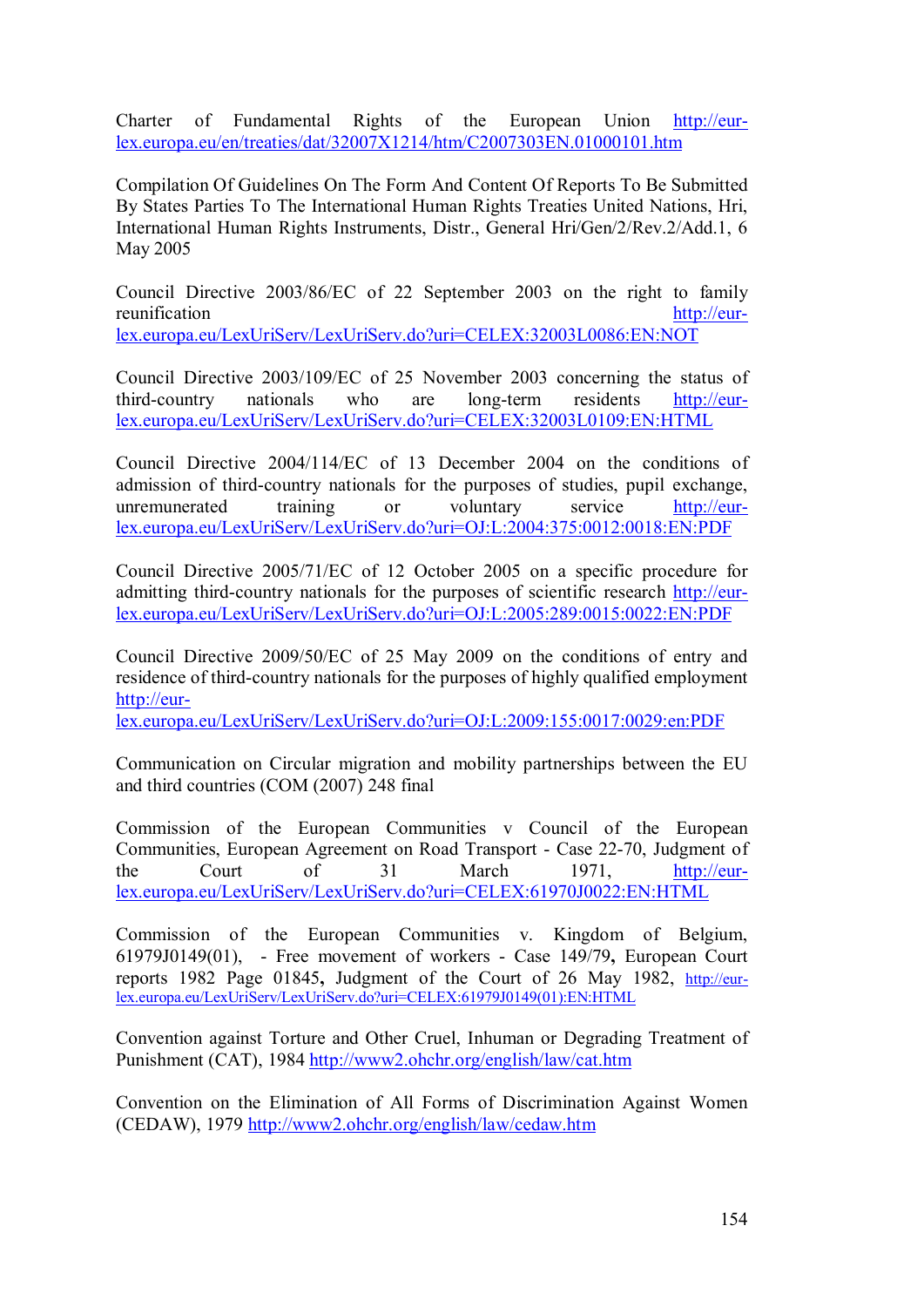Convention on the Rights of Persons with Disabilities, 2006 http://www2.ohchr.org/english/law/disabilities-convention.htm

Convention on the Rights of the Child (CRC), 1989 http://www2.ohchr.org/english/law/crc.htm

Council Directive 2009/50/EC of 25 May 2009 on the conditions of entry and residence of third-country nationals for the purposes of highly qualified employment http://eur-

lex.europa.eu/LexUriServ/LexUriServ.do?uri=OJ:L:2009:155:0017:0029:en:PDF

Council Directive on a single application procedure for a single permit for thirdcountry nationals to reside and work in the territory of a Member State, and on a common set of rights for third-country workers legally residing in a Member State (COM (2007) 638 final

Collective Complaint No.14/2003 By The International Federation Of Human Rights Leagues (Fidh) Against France, Council Of Europe Committee Of Ministers, Resolution Reschs(2005)6 (Adopted By The Committee Of Ministers On 4 May 2005 At The 925TH Meeting Of The Ministers' Deputies) Http://Www.Coe.Int/T/Dghl/Monitoring/Socialcharter/Complaints/Complaints\_En. Asp

Compilation Of Guidelines On The Form And Content Of Reports To Be Submitted By States Parties To The International Human Rights Treaties, United Nations, Hri, International Human Rights Instruments, Original: English, Distr., General Hri/Gen/2/Rev.2/Add.1, 6 May 2005

David Bacon, Illegal People, How Globalization Creates Migration And Criminalizes Immigrants, Beacon Press, Boston, 2008

David J. McKenzie, World Bank, World Bank Policy Research Paper No. 4021, Institute for the Study of Labor IZA, IZA Discussion Paper No. 2948, A Profile of the World's Young Developing Country Migrants, World Bank, July 2007, http://ssrn.com/abstract=935170

David Raluca, Human Rights of Migrant Workers: The vicious cycle of powerful state sovereignty, lack of ratification and weak enforcement, International Human Rights, April 16, 2010, Electronic copy available at: http://ssrn.com/abstract=1593693

Decision On The Merits, European Committee Of Social Rights, Complaint No. 14/2003, By The International Federation Of Human Rights Leagues (Fidh) V. France

Directive 2008/115/EC of the European Parliament and the Council of 16 December 2008 on common standards and procedures in Member States for returning illegally staying third-country nationals http://eurlex.europa.eu/LexUriServ/LexUriServ.do?uri=OJ:L:2008:348:0098:0107:EN:PDF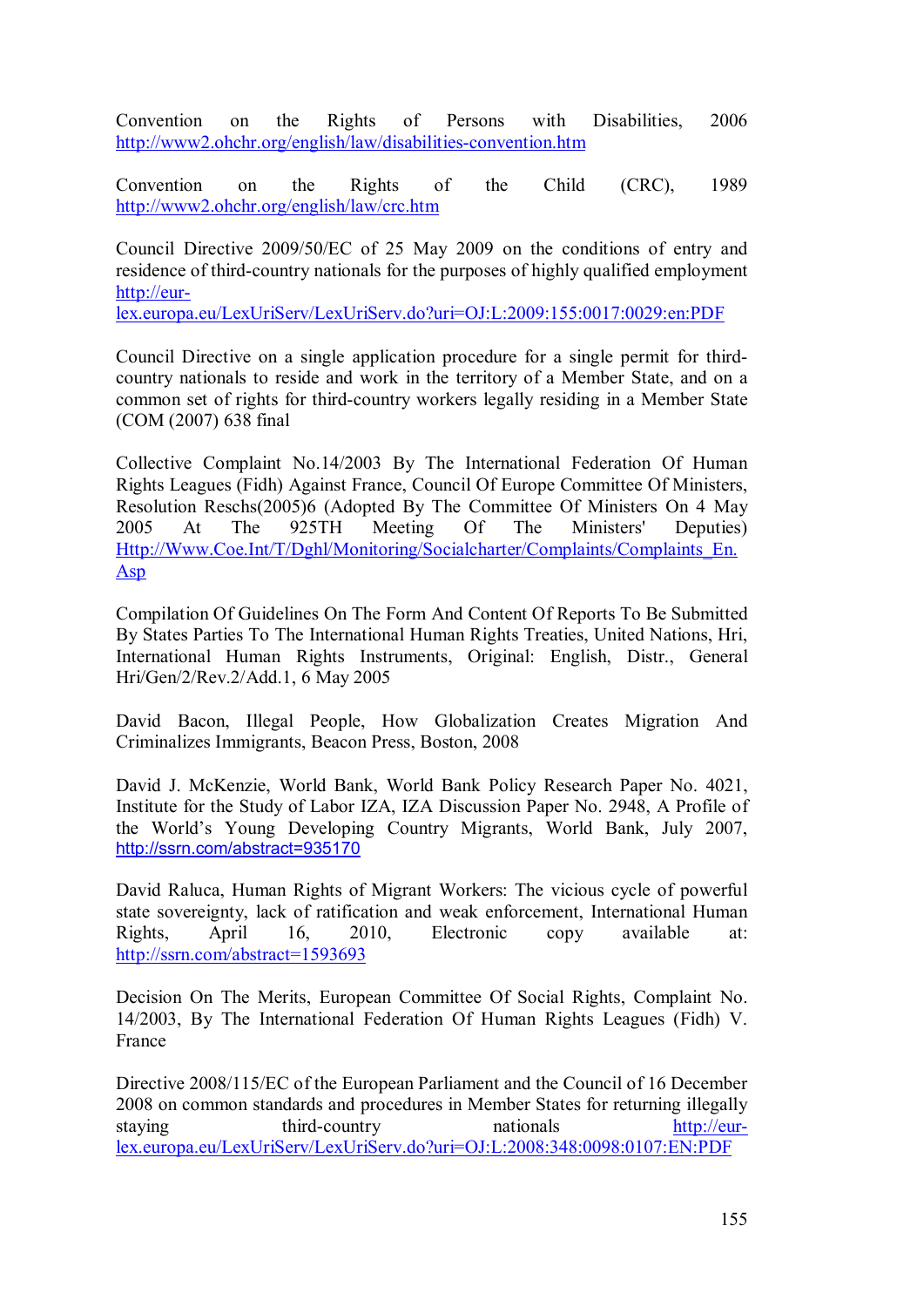Dolly M. E. FILARTIGA and Joel Filartiga, Plaintiffs-Appellants v. Americo Norberto PENA-IRALA, Defendant-Appellee, 630 F.2d 876, United States Court of Appeals, Second Circuit, No. 191, Docket 79-6090, Argued Oct. 16, 1979, Decided June 30, 1980, http://www.uniset.ca/other/cs5/630F2d876.html

Eduarda Castel Branco of the ETF, (The contents of this report are the sole responsibility of the author and contributors and do not necessarily reflect the views of the European Training Foundation (ETF) or the European Union.) ENPI 08-14, Black Sea labour Market Reviews, Georgia Country Report, Working Document, January 2010

Effective Functioning Of Human Rights Mechanisms, Treaty Bodies, United Nations, Economic And Social Council, E/Cn.4/2004/98, Commission On Human Rights, Sixtieth Session, Item 18 (A) Of The Provisional Agenda, 11 February 2004

Elspeth Guild, under the supervision of Professor K. Groenendijk, The European Convention on the Legal Status of Migrant Workers (1977) An Analysis of its Scope and Benefits, University of Nijmegen, The Netherlands, March 1999

Emek Basker, Education, Job Search and Migration, University of Missouri – Columbia, September 2002, http://papers.ssrn.com/sol3/papers.cfm?abstract\_id=371120

Eric Weinstein, Migration for the Benefit of All: Towards a New Paradigm for Economic Immigration. Contributors: Eric Weinstein - author. Journal Title: International Labour Review. Volume: 141. Issue: 3. Publication Year: 2002.

Euan MacDonald, Ryszard Cholewinski, The Migrant Workers Convention in Europe, Obstacles of the Ratification of the International Convention on the Protection of the Rights of All Migrant Workers and Members of their Families: EU/EEA Perspectives, UNESCO Migration Studies 1, 2007

European Committee of Social Rights, Decision on the Merits Complaint No. 14/2003, By the International Federation of Human Rights Leagues (FIDH) v. France, 2003, paragraphs 29-30 http://www.coe.int/t/dghl/monitoring/socialcharter/complaints/CC14Merits\_en.pdf

European Convention on the Legal Status of Migrant Workers, Strasbourg, 24.11.1977, http://conventions.coe.int/treaty/en/Treaties/Html/093.htm)

European Convention on Social Security, Paris, 14.12.1972, http://conventions.coe.int/treaty/en/Treaties/Html/078.htm)

European Convention on Social and Medical Assistance, Paris, 11.12.1953, http://conventions.coe.int/Treaty/en/Treaties/Html/014.htm

Evaluation of EU Policies on Freedom, Security and Justice, Communication From The Commission To The Council And The European Parliament, Brussels, 28.6.2006, COM (2006) 332 final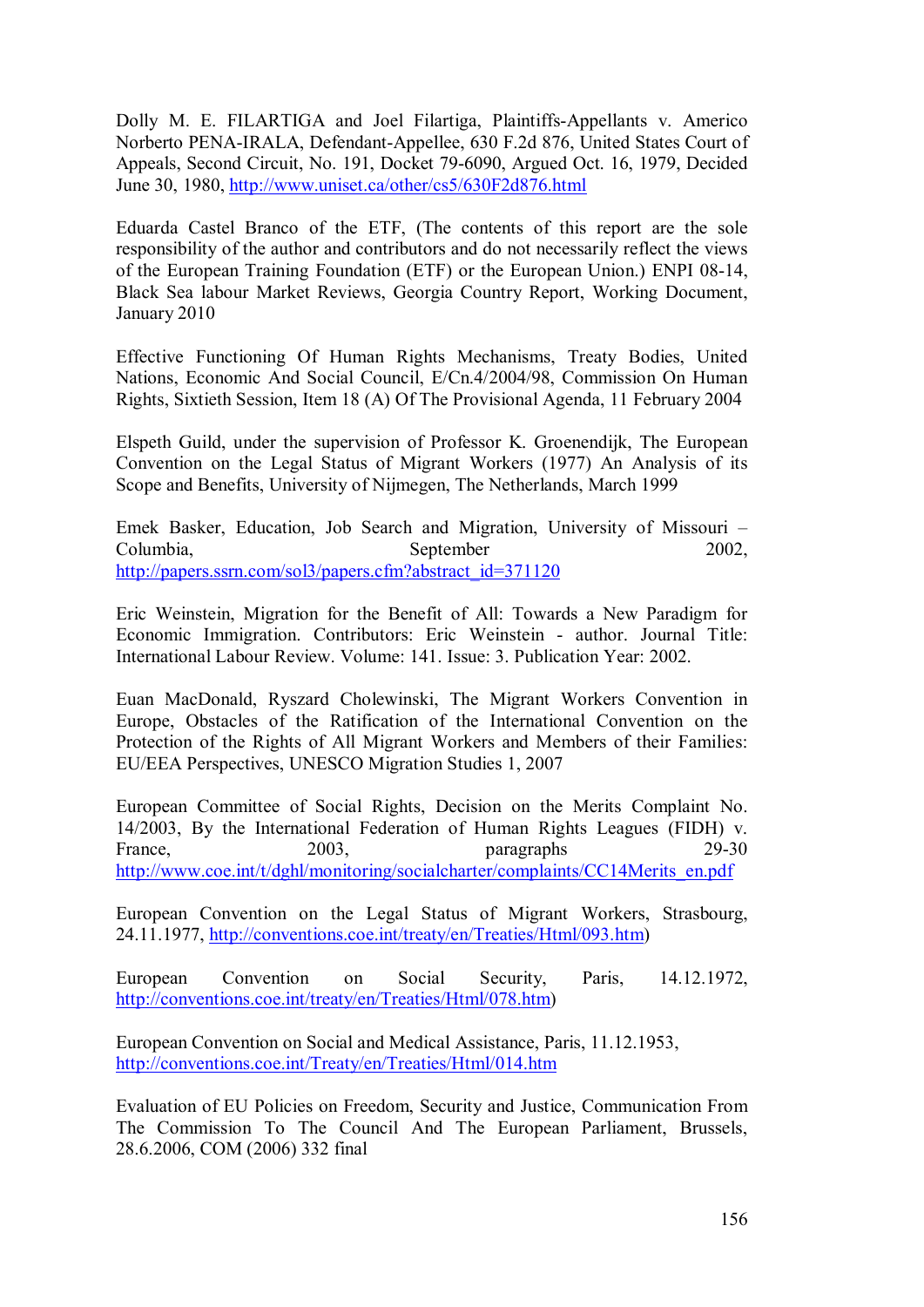Executive Summary, Global Wage Report 2008/09, Minimum wages and collective bargaining: Towards policy coherence, International Labour Office, Geneva, International Labour Organization, 2008

Federal Republic of Germany and others v. Commission of the European Communities - Migration policy - Competence of the Community. Joined cases 281, 283, 284, 285 and 287/85, European Court reports 1987 Page 03203, Judgment of the Court of 9 July 1987 - <u>http://eur-</u> lex.europa.eu/LexUriServ/LexUriServ.do?uri=CELEX:61985J0281:EN:HTML

Geneva Convention relating to the Status of Refugees, 1951 and the Protocol relating to the Status of Refugees, 1967 http://www.unhcr.org/pages/49da0e466.html

Giorgi Tsuladze, Nika Maglaperidze, Alexander Vadachkoria, DEMOGRAPHIC OVERVIEW OF GEORGIA (1960-2000), Tbilisi, Georgia, 2002

Giovanni Maria Sotgiu v. Deutsche Bundespost, Reference for a preliminary ruling: Bundesarbeitsgericht – Germany, Equality of treatment of workers coming from different Member States, Case 152-73, European Court reports 1974 Page 00153, Judgment of the Court of 12 February 1974, http://eurlex.europa.eu/LexUriServ/LexUriServ.do?uri=CELEX:61973J0152:EN:HTML

Global Wage Report 2008/09, Minimum Wages and Collective Bargaining: Towards policy Coherence, International Labour Office, Geneva, International Labour Organization, 2008

Handbook on Establishing Effective Labour Migration Policies in Countries of Origin and Destination, Organization for Security and Co-operation in Europe (OSCE); www.osce.org, International Organization for Migration (IOM); www.iom.int, International Labour Office (ILO); www.ilo.org, 2006

Human Development Report 2009, Overcoming barriers: Human mobility and development, Published for the United Nations Development Programme (UNDP), 2009

ILO Convention No. 97 on Migration for Employment (Revised), 1949 http://www.ilo.org/ilolex/english/convdisp1.htm

ILO Convention No. 143 on Migrant Workers (Supplementary Provisions), 1975 http://www.ilo.org/ilolex/english/convdisp1.htm

ILO Convention No. 181 concerning Private Employment Agencies, 1997 http://www.ilo.org/ilolex/english/convdisp1.htm

ILO: Human rights - A common responsibility, Report of the Director-General, International Labour Conference, 75th Session (Geneva, 1988), Part I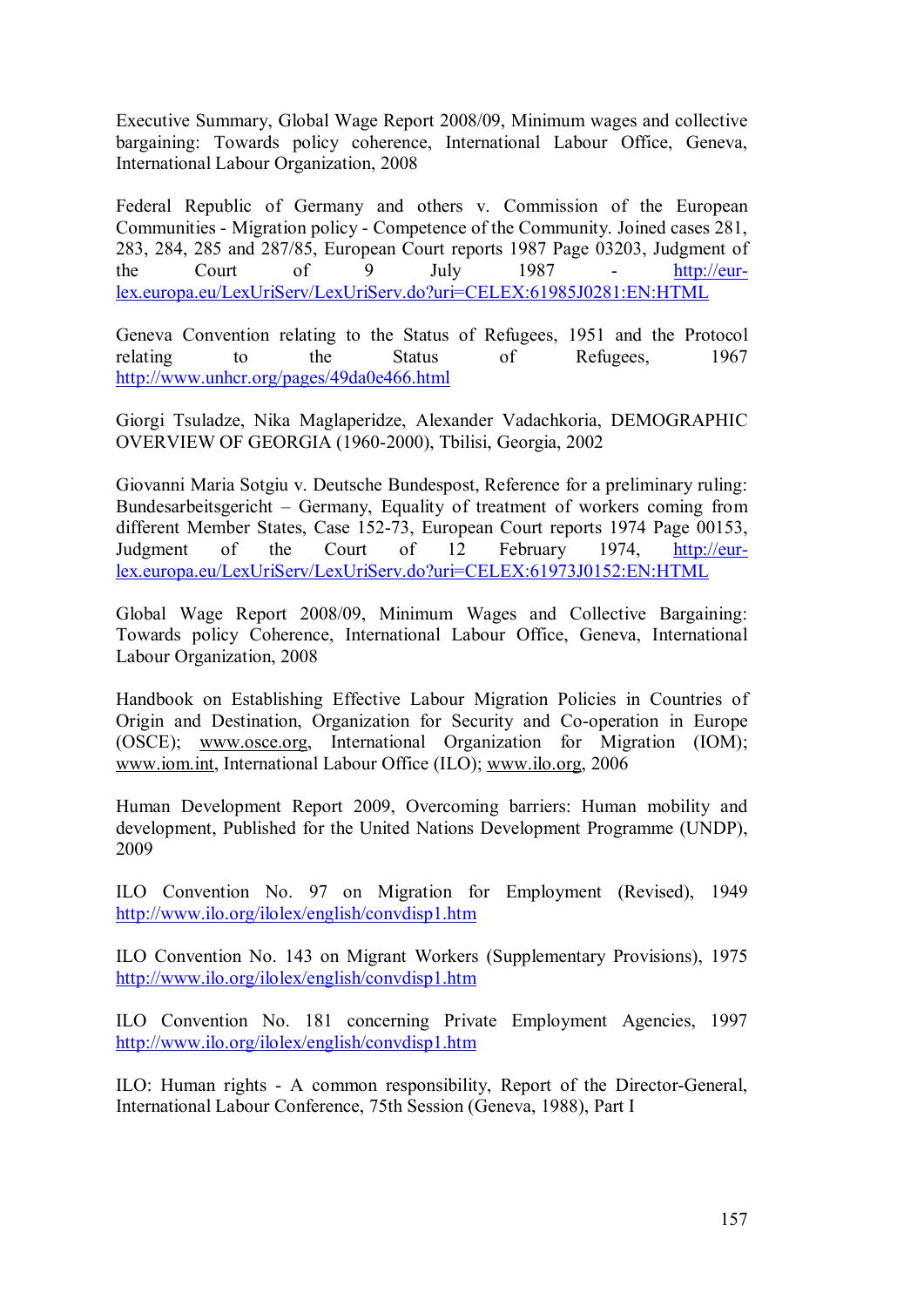International Convention on the Protection of the Rights of All Migrant Workers and Members of Their Families (ICRMW) 1990 http://www2.ohchr.org/english/law/cmw.htm

International Convention for the Protection of All Persons from Enforced Disappearance, 2006 http://www2.ohchr.org/english/law/disappearanceconvention.htm

International Covenant on Civil and Political Rights (ICCPR), 1966 http://www2.ohchr.org/english/law/ccpr.htm

International Covenant on Economic, Social and Cultural Rights (ICESCR), 1966 http://www2.ohchr.org/english/law/cescr.htm

International Convention on the Elimination of All Forms of Racial Discrimination (ICERD), 1965 http://www2.ohchr.org/english/law/cerd.htm

International Human Rigths Monitoring Mechanisms, Essays in honour of Jakob Th. Möller, The Raoul Wallenberg Institute Human Rights Library, Volume 7, Martinus Nijhoff Publishers, The Hague/Boston/London, Kluwer Law International, 2001.

International Human Rights Instruments, Distr. General HRI/GEN/3/Rev.1/Add.1, 7 May 2004, Original: English, Compilation Of Rules Of Procedure Adopted By Human Rights Treaty Bodies

International Migration Law and Policies in the Mediterranean Context, Round Tabe, Sanremo, 15-16 December, 2008, International Organization for Migration (IOM), International Institute of Humanitarian Law (IIHL), 2009

Joel P. Trachtman, Professor of International Law, Fletcher School of Law and Diplomacy, Tufts University, The Role Of International Law In Economicmigration, Online Proceedings, Working Paper No. 24/08, Inaugural Conference, Geneva, July 15-17, 2008, Published by the Society of International Economic Law with the support of the University of Missouri-Kansas City (UMKC) School of Law, June 30, 2008, http://www.ssrn.com/link/SIEL-Inaugural-Conference.html

Judgment of the Court (Sixth Chamber) of 26 November 1998. - Mehmet Birden v Stadtgemeinde Bremen. - Reference for a preliminary ruling: Verwaltungsgericht der Freien Hansestadt Bremen - Germany. - EEC-Turkey Association Agreement - Freedom of movement for workers - Article 6(1) of Decision No 1/80 of the Association Council - Scope - Turkish national with a fixed-term employment contract under a programme financed by the public authorities and designed to assist the integration of persons dependent on social assistance into the labour market. - Case C-1/97

Laws for Immigration in the 27 EU Member States, Compsarative Study of the Laws in the 27 EU Member States for Legal Immigration, Including an Assessment of the Conditions and Formalities Imposed by Each Member State For Newcomers, European Parliament, International Organizations for Migration, N16, 2009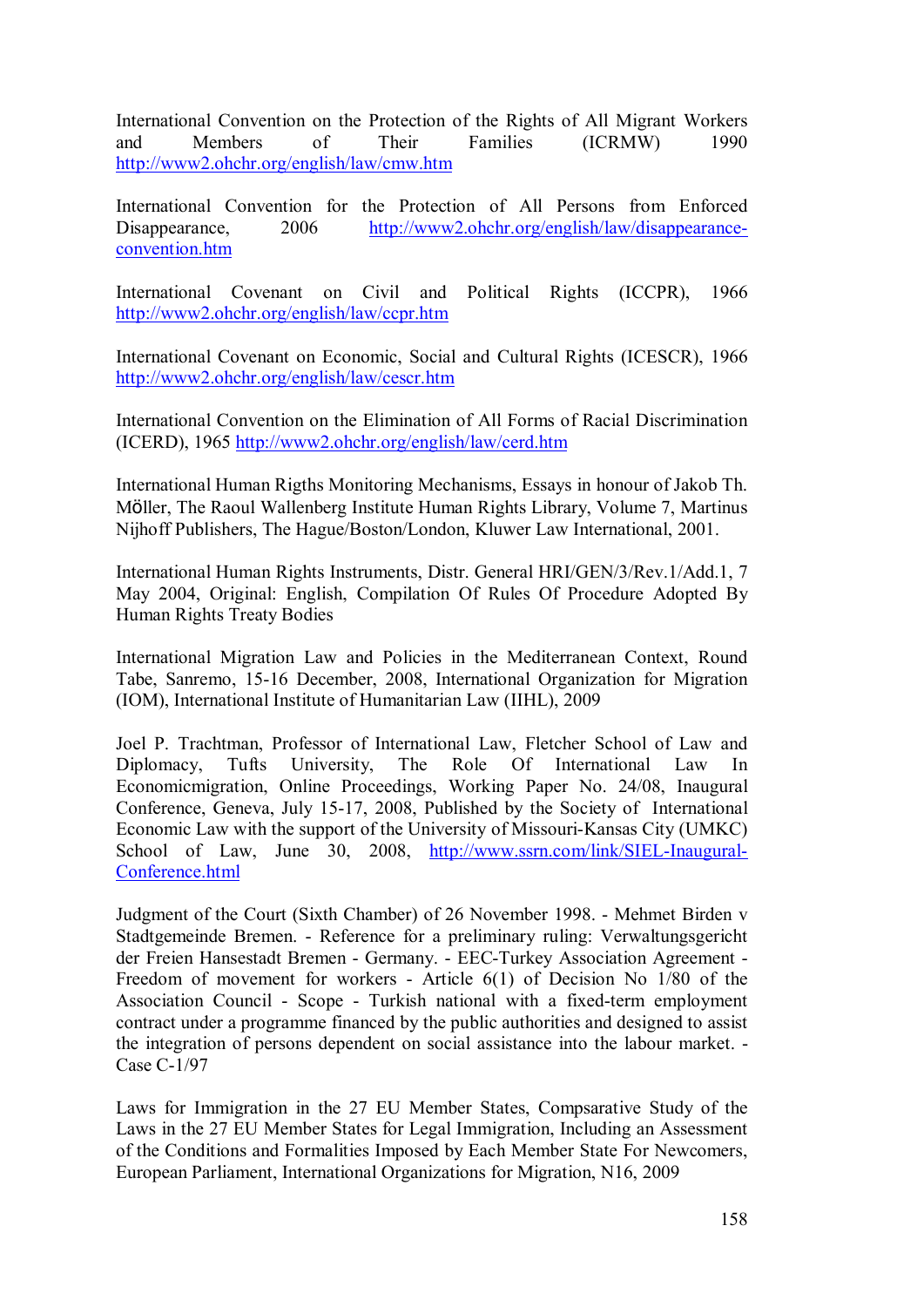Ioana Schiopu, Nikolaus Siegfried, Determinants Of Workers' Remittances Evidence From The European Neighbouring Region Working Paper Series No 688/October 2006, Http://Ssrn.Com/Abstract\_Id=936947

Loizidou v. Turkey, 40/1993/435/514, Council of Europe: European Court of Human Rights, 23 February 1995, available at: http://www.unhcr.org/refworld/docid/402a07c94.html

Manfred Nowak, Introduction to the International Human Rights Regime, The Raoul Wallenberg Institute, Human Rights Library, Volume 14, Martinus Nijhoff Publishers, Leiden/Boston, 2003

Marion Jansen, Erik Von Uexkull, Trade and Employment in the Global Crisis, International Labour Office, Gevena in association with the Academic Foundation, New Delhi, Geneva, International Labour Organization, 2010

Marion Panizzon, How close will GATS get to Human Rights? NCCR Trade Regulation, Swiss National Centre of Competence in Research, Working Paper No 2006/14, AUGUST 2006, http://ssrn.com/abstract=1090862

Marianne Van Den Bosch And Willem Van Genugten†, International Legal Protection Of Migrant Workers, National Minorities And Indigenous Peoples – Comparing Underlying Concepts, International Journal On Minority And Group Rights 9: 195-233, University Of Nijmegen, Kluwer Law International, Printed In The Netherlands, 2002

Martin Kahanec, Klaus F. Zimmermann, Migration, the Quality of the Labour Force and Economic Inequality, Deutsches Institut für Wirtschaftsforschung, DIW, Berlin, April 2008,

http://www.diw.de/english/products/publications/discussion\_papers/27539.html, http://ideas.repec.org/s/diw/diwwpp.html,

http://papers.ssrn.com/sol3/JELJOUR\_Results.cfm?form\_name=journalbrowse&jou rnal\_id=1079991, http://ssrn.com/abstract=1424847

Martin Ruhs, Bridget Anderson, Semi-compliance in the migrant labour market, Centre on Migration, Policy and Society, Working Paper No. 30, University of Oxford, 2006

Maurice Kugler, Hillel Rapoport, Skilled Emigration, Business Networks And Foreign Direct Investment, Cesifo Working Paper No. 1455, Category 7: Trade Policy, Presented At Cesifo Area Conference On Global Economy, December 2004, April 2005, Http://Ssrn.Com/Abstract=710921 *Www.Cesifo.De*

Migration For Employment, Bilateral Agreements At A Crossroads, Organisation For Economic Co-Operation And Development, Isbn-92-64-10867-X, Oecd 2004

Migration In An Interconnected World: New Directions For Action Report Of The Global Commission On International Migration, October, 2005 The Global Commission On International Migration, 2005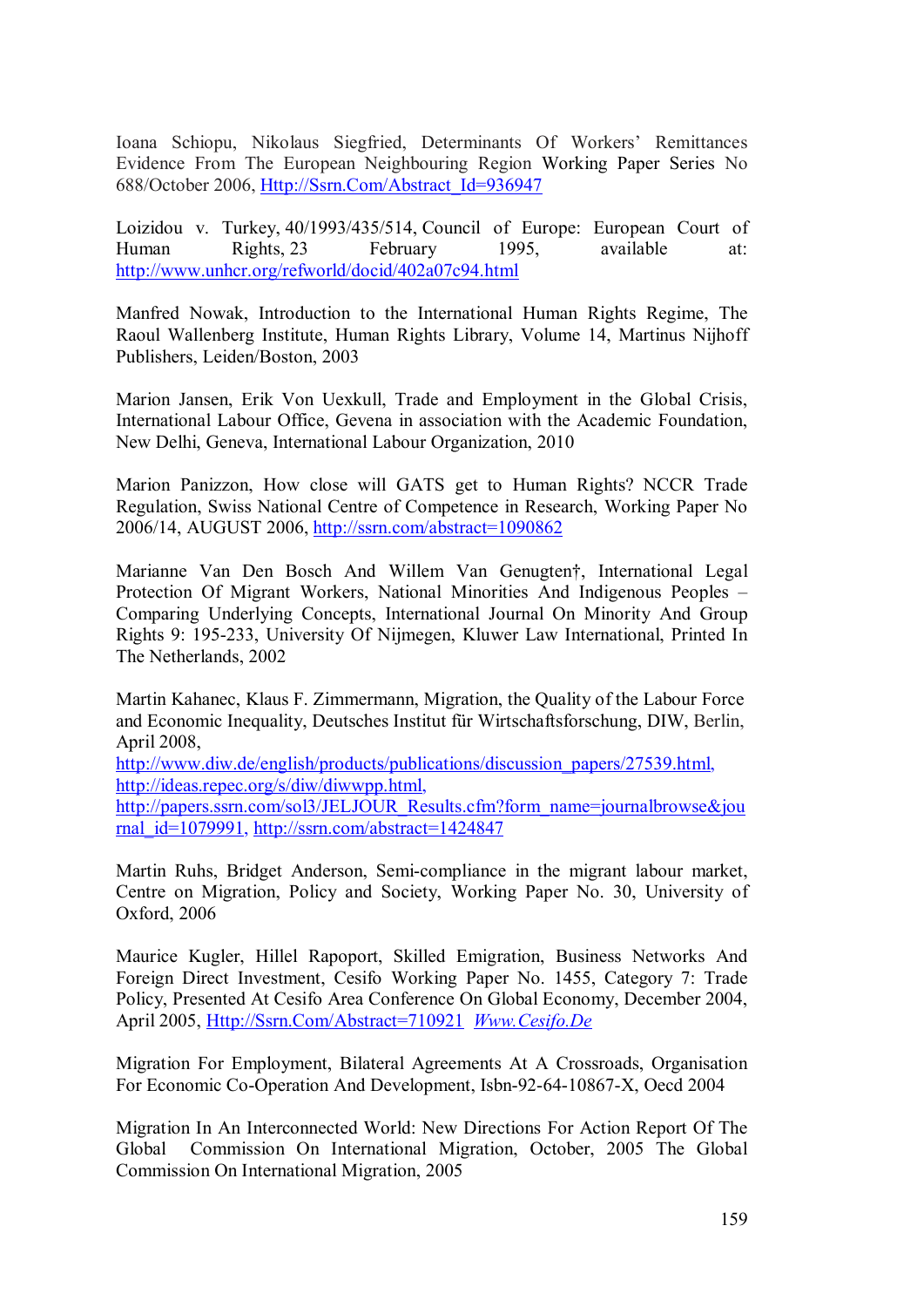Office of the United Nations High Commissioner for Human Rights, The International Convention on Migrant Workers and its Committee, Fact Sheet No. 24 (Rev.1)

Paola Pace, Migration and the Right to Health: a Review of European Community Law and Council of Europe Instruments, N12, International Migration Law, IOM, International Organization for Migration, 2007

Patrik Belser, Michaëlle de Cock, Farhad Mehran1, Ilo Minimum Estimate of Forced Labour in the World, International Labour Office, Geneva, April, 2005

Peter R. Baehr, Leon Gordenker, Mobilization of the Conscience of Mankind: Conditions of Effectiveness of Human Rights NGOs, Peter R. Baehr Professor and Director Netherlands Institute of Human Rights (SIM) Utrecht University, Utrecht, Netherlands, NGOs: The People's Voice in International Governance?, Leon Gordenker Professor Emeritus Princeton University Princeton, NJ, USA Presentations Made at a UNU Public Forum on Human Rights and NGOs on 18 September 1996, UNU, Tokyo, Japan, Reliability, http://www.unu.edu/unupress/lecture14-15.html

Paul De Guchteneire, Antione Pécoud, Ryszard Cholewinski, Migration and Human Rights, The United Nations Convention on Migrant Worker's Rigths, United Nations Educational, Scientific and Cultural Organization, Cambridge University Press, 2009

R.E. Bilsborrow, Graeme Hugo, A.S. Oberai and Hania Zlotnik, International Migration Statistics, Guidelines for Improving Data Collection Systems, A Study Published with the Financial Support of the United Nations Population Fund (UNFPA), International Labour Office, Geneva, International Labour Organization, 1997

Report of the Proceedings, Global Forum on Migration and Development, Third Meeting, Integrating Migration Policies into Development Strategies for the Benefit of All, ATHENS / 2-5 November 2009

Report of the Secretary-General, United Nations A/60/871, General Assembly, Sixtieth session, Agenda item 54 (c), Globalization and interdependence: international migration and development International migration and development, 2006

Report of the Secretary-General, General Assembly, 19 September 2003, 03-52985 (E) 171003, \*0352985\*, Fifty-eighth session, Agenda item 59, Strengthening of the United Nations system, Review of technical cooperation in the United Nations, United Nations A/58/382

Report prepared by Eduarda Castel Branco of the ETF, (The contents of this report are the sole responsibility of the author and contributors and do not necessarily reflect the views of the European Training Foundation (ETF) or the European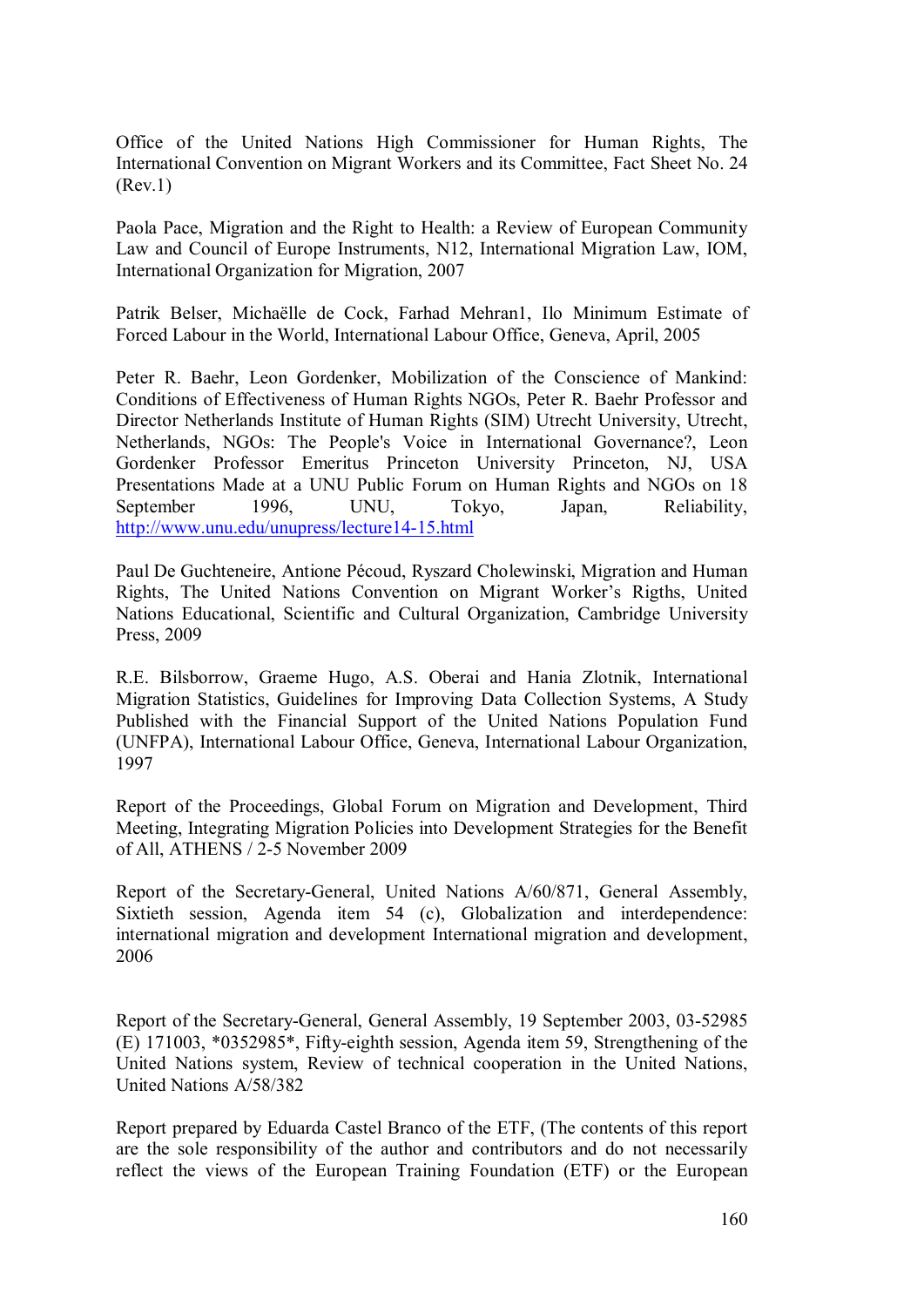Union.) ENPI 08-14, Black Sea labour Market Reviews, Georgia Country Report, Working Document, January 2010

Resolution adopted by the General Assembly [*without reference to a Main Committee (A/55/L.2)*], 55/2., United Nations A/RES/55/2, General Assembly, 18 September 2000, Fifty-fifth session Agenda item 60 *(b*), 00 55951, United Nations Millennium Declaration

Resolution 2005/47 on Human Rights of Migrants, 19 April 2005, E/CN.4/RES/2005/47, UN Commission on Human Rights, available at: http://www.unhcr.org/refworld/docid/429c53ba4.html

Robin Cohen, The Cambridge Survey of World Migration, University of Warwik, Cambridge University Press, 1995

Ryszard Chelewinski, Migrant Workers in International Human Rights Law Their Protection in Countries of Employment, Clarendod Press Oxford, 1997

Ryszard Cholewinski, The Human and Labor Rights of Migrants: Visions of Equality, Georgetown Immigration Law Journal, Winter 2008

Ryszard Cholewinski, Richard Perruchoud, Euan MacDonald, International Migration Law, Developing Paradigms and Key Challenges, T·M·C·Asser Press, The Hague, 2007

Ryszard Cholewinski, Study on obstacles to effective access of irregular migrants to minimum social rights, Council of Europe Publishing, Council of Europe, December 2005

Sherrie A. Kossoudji (School of Social Work/Economics Department, 2788 School of Social Work Building, 1080 S. University Ave., The University of Michigan, Ann Arbor, MI 48109-1106) and Deborah A. Cobb-Clark (National Centre for Development Studies and Economics Department, Research School of Social Sciences, The Australian National University, Canberra, ACT 0200, Australia) Coming Out of the Shadows: Learning about Legal Status and Wages From the Legalized Population, October 1, 1998,

*Somik V. Lall, Christopher Timmins, Shouyue Yu,* Connecting Lagging and Leading Regions, The Role of Labor Mobility, The World Bank Finance Economics and Urban Development Department, Spatial and Local Development Team, Policy Research Working Paper 4843, WPS4843, February 2009

Sigurdur A. Sigurjónsson v. Iceland, European Court of Human Rights, 16 E.H.R.R. 462 (1993), http://www.labourwatch.com/pdfs/decisions/LWDecision\_Sigurjonsson.pdf

Swati Ghosh, Fragmented Labour and Elusive Solidarity: The Brickfields of Bengal, Third Critical Studies Conference, CRG, Kolkata, 11-12 September 2009 http://www.mcrg.ac.in/T\_C\_Conference/Swati.doc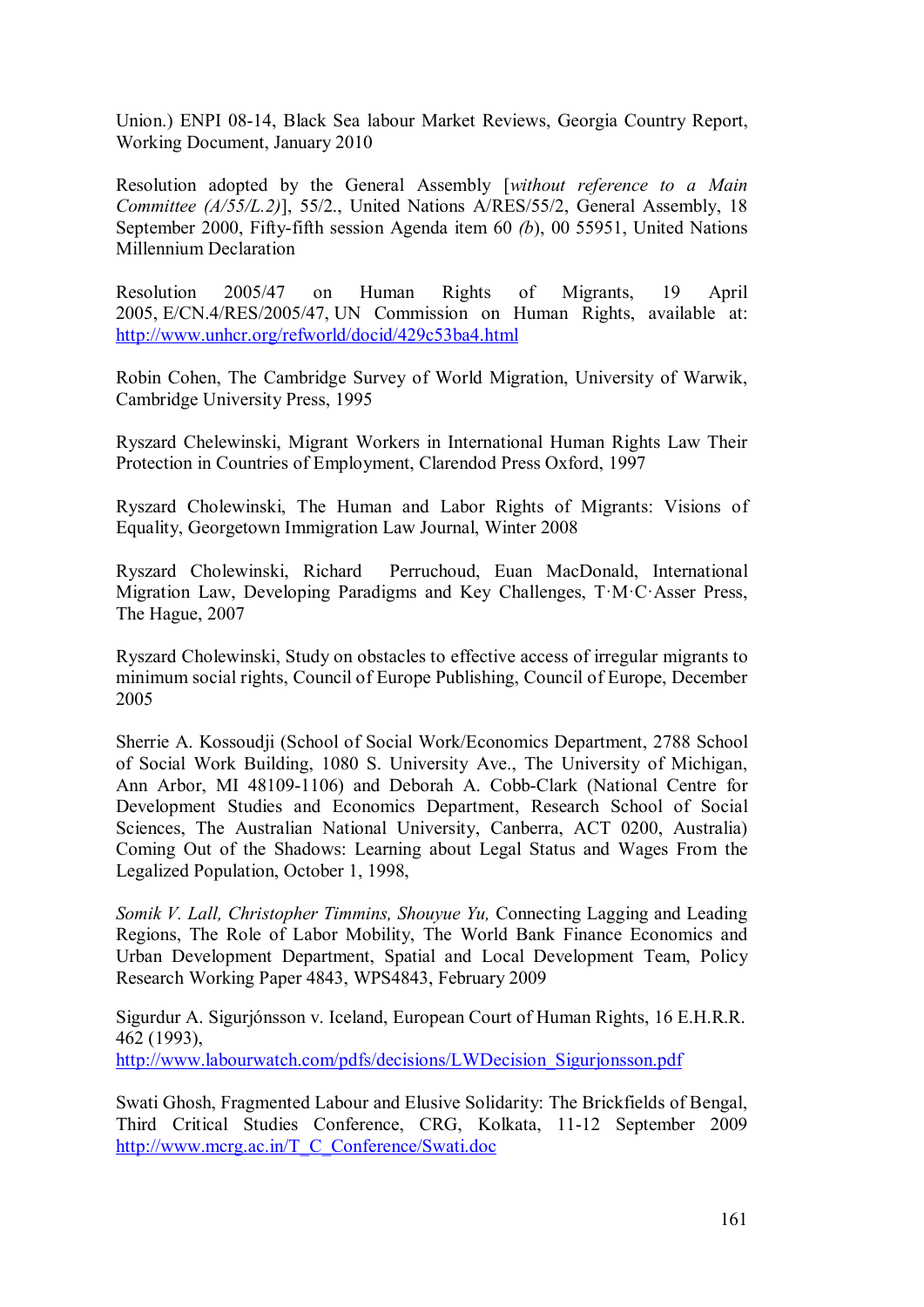Tamar Mikadze, graduate student, R. F. Wagner Graduate School of Public Service, Economic Crisis and Educational Migration from Georgia, New York University, USA, 2003

Tamar Shinjiashvili (PhD), Recent Migration Tendencies from Georgia, 2008, http://epc2010.princeton.edu/download.aspx?submissionId=100642

The Romanian Journal of European Studies, ISSN 1583–199X, No 5-6/2007, Special Isuue on Migration, The West University of Timişoara, Timişoara, 2009 http://ssrn.com/abstract=1394952

The Hague Recommendations Regarding the Education Rights of National Minorities & Explanatory Note, 1995

The International Federation of Human Rights Leagues (FIDH) v. France, European Committee of Social Rights, Decision on the Merits Complaint, No. 14/2003, 2003, paragraphs 31-32 http://www.coe.int/t/dghl/monitoring/socialcharter/complaints/CC14Merits\_en.pdf

The Lund Recommendations on the Effective Participation of National Minorities in Public Life & Explanatory Note, September 1999

The Operating Modalities of the Global Forum on Migration and Development, 11 July, 2007

The Oslo Recommendations Regarding the Linguistic Rights of National Minorities & Explanatory Note, February 1998

Thomas Buergenthal, International Human Rights in a Nutshell, West Publishing Co., 1988.

The Paquete Habana, 175 U.S. 677 (1900), U.S. Supreme Court, The Paquete Habana, Nos. 895-896, Argued November 7-8, 1899, Decided January 8, 1900, 175 U.S. 677 (1900), http://supreme.justia.com/us/175/677/case.html

The World Bank Annual Report 2006

The World Bank Annual Report 2007

The World Bank Annual Report 2008

The World Bank Annual Report 2009

World Development Report 2009, Reshaping Ecomonic Geoghraphy, The International Bank for Reconstruction and Development/The World Bank, The World Bank, Washington, DC, 2009, part. 1, http://siteresources.worldbank.org/INTWDR2009/Resources/4231006- 1225840759068/WDR09\_bookweb\_1.pdf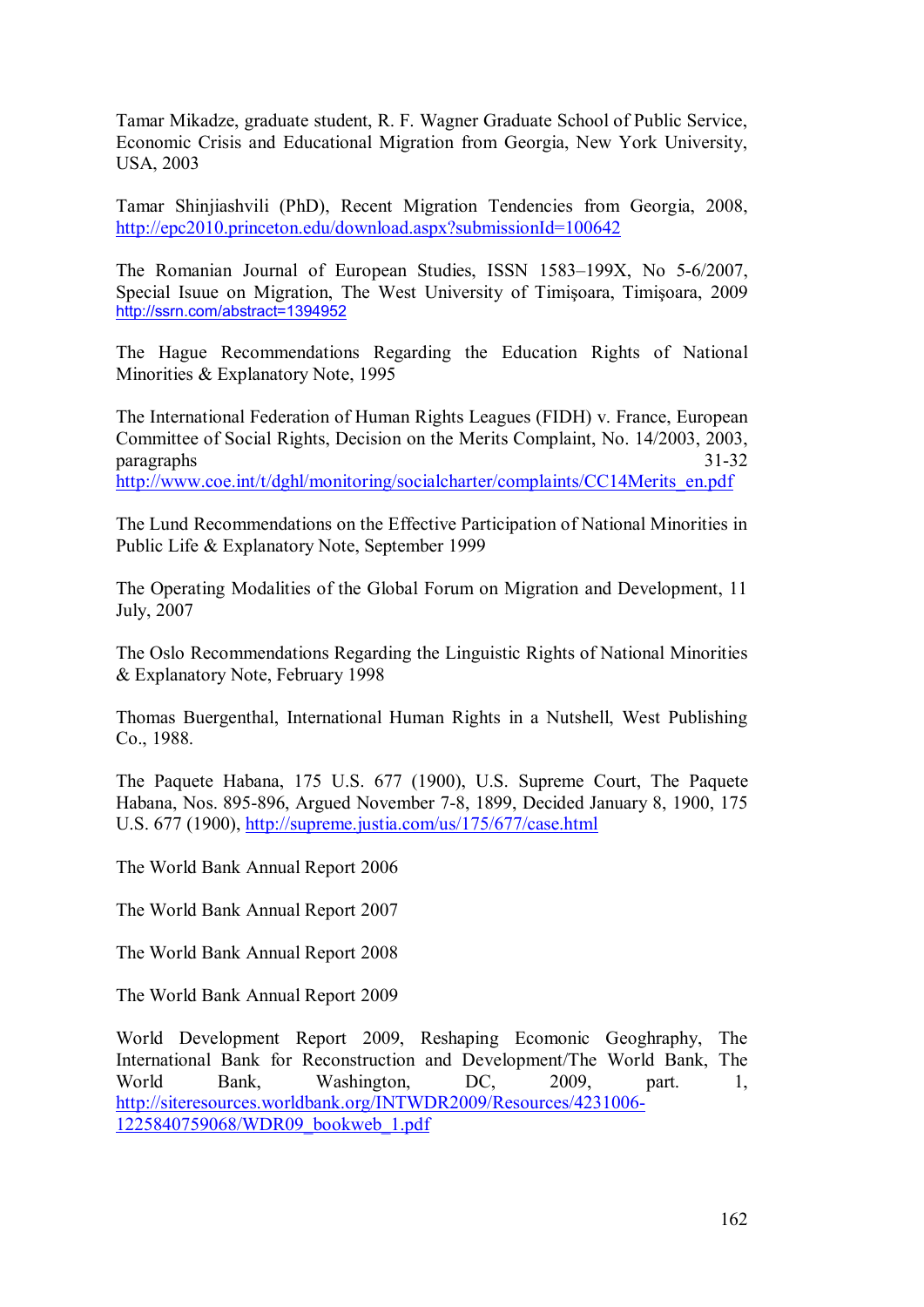World Development Report 2009, Reshaping Ecomonic Geoghraphy, The International Bank for Reconstruction and Development/The World Bank, The World Bank, Washington, DC, 2009, part. 2, http://siteresources.worldbank.org/INTWDR2009/Resources/4231006- 1225840759068/WDR09\_bookweb\_2.pdf

United States v. Smith, 18 U.S. (5 Wheat.) 153, 160-161 (1820), http://supreme.justia.com/us/18/153/case.html

WHO Library Cataloguing-in-Publication Data, International migration, health and human rights. (Health and human rights publication series), 1.Transients and migrants, 2. Refugees, 3. Emigration and immigration, 4. Human rights, 5. Health status, 6. Public policy, 7. International cooperation I. World Health Organization., ISBN 92 4 156253 6 (NLM classification: WA 300), World Health Organization, 2003

W.R. Böhning, Employing Foreign Workers, A Manual on Policies and Procedures of Special Interest to Middle-and Low Income Countries, International Labour Office, Geneva, 1996

World of Work Report 2009: The Global Jobs Crisis and Beyond, International Labour Organization, International Institute for Labour Studies, 2009

World Migration 2005, Costs and benefits of International Migration, Volume 3 – IOM World Migration Report Series, International Organization for Migration, 2005

World Migration 2008, Managing Labour Mobility in the Evolving Global Economy, Volume 4, IOM World Migration Report Series, International Oganization for Migration, 2008

Миграции на Кавказе, материалы конференции, Кавказский институт СМИ, Ереван, 2003

Молодикова И.Н. Основные этапы и методы управления трудовой миграцией в западно-европейских странах. Трудовая миграция в СНГ: социальные и экономические эффекты. М., РАН. 2003

Организация объединенных наций, экономическиий и социальный совет Distr. GENERAL, E/CN.4/2003/85, 30 December 2002, RUSSIAN, Original: English, Комиссия по правам чеовека, Пятьдесят девятая сессия, Пункт 14 а) предварительной повестки дня, Конкретные группы и лица, трудящиеся мигранты, Доклад Специального, докладчика г-жи Габриэлы Родригес Писарро, представленный в соответствии с резолюцией 2002/62, Комиссии по правам человека

Организация Объединенных Наций, E, Экономическиий и Социальный Совет, Distr. GENERAL, E/CN.4/2006/73, 30 December, 2005, RUSSIAN, Original: Original: English, Комиссия по правам чеовека, Шестьдесят вторая сессия, Пункт 14 а) предварительной повестки дня, Конкретные группы и лица, трудящиеся мигранты, Доклад Специального Докладчика по вопросу о правах человека мигрантов Хорхе Бустаманте, GE.06-10021 (R) 010206 010206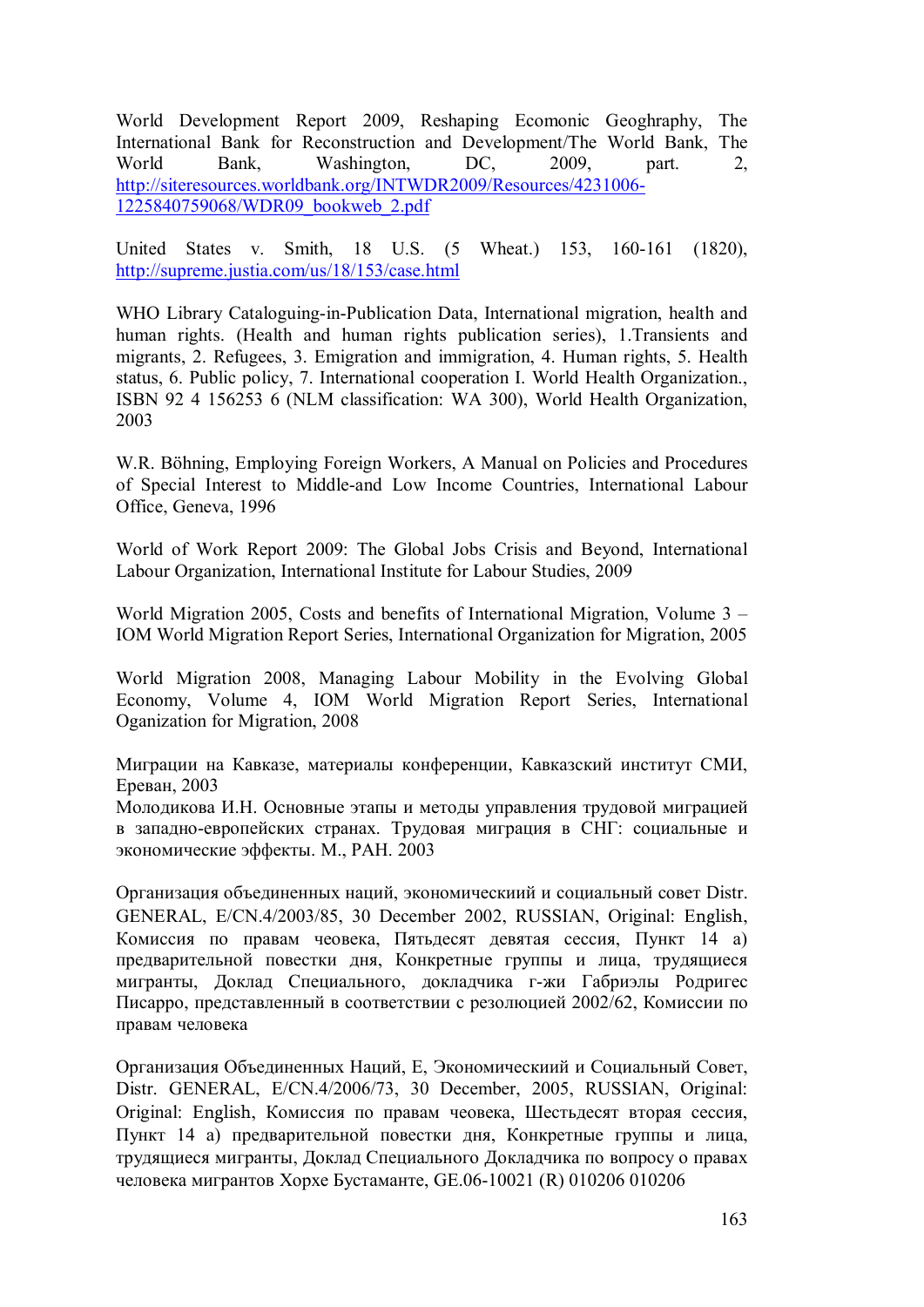$106$ ტერნეტ რესურსები $599$ :

http://www.austlii.edu.au/au/journals/AJHR/1999/18.html

http://banksandfinance.ge/index.php

http://www.cegstar.ge/files/4.profesiuliganatlebissistema.pdf

http://www.chca.org.ge/

http://www.coe.int

http://www.coe.int/t/dghl/monitoring/socialcharter/complaints/CC14Merits\_en.pdf

http://conventions.coe.int/Treaty/Commun/QueVoulezVous.asp?NT=093&CM=8& DF=10/06/2010&CL=ENG

http://www.corteidh.or.cr/docs/opiniones/seriea\_18\_ing.pdf

http://demoscope.ru/center/fmcenter/tr\_mol.html

http://www.ebrd.com/pages/homepage.shtml

http://www.ebrd.com/pages/country/georgia.shtml

http://en.wikipedia.org/wiki/Human\_rights\_treaty\_bodies

http://en.wikipedia.org/wiki/TACIS

http://eur-

lex.europa.eu/LexUriServ/LexUriServ.do?uri=CELEX:32000X1218(01):EN:HTML

http://epc2010.princeton.edu/download.aspx?submissionId=100642

http://www.etuc.org/

http://www.etuc.org/a/4415

http://eur-lex.europa.eu/

http://eur-lex.europa.eu/JURISIndex.do?ihmlang=en

http://www.gdwia.com/

http://www.geplac.ge/geo/

-

<sup>&</sup>lt;sup>599</sup> ნაშრომში გამოყენებული ყველა ინტერნეტ რესურსზე უკანასკნელი ვიზიტი შედგა  $2010$   $\sqrt{29-30}$   $\frac{1}{20}$  $\sqrt{30}$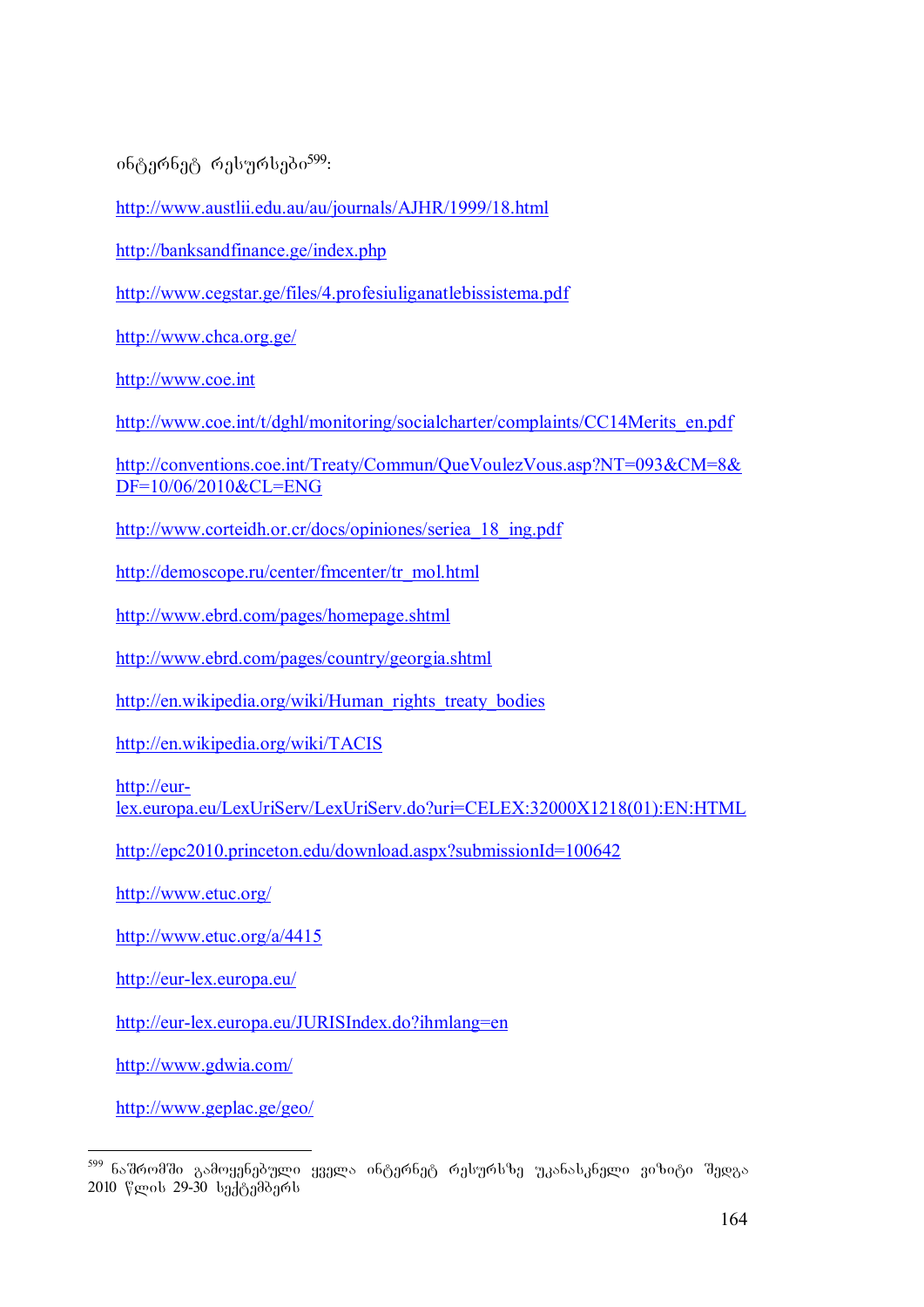http://www.geostat.ge/

http://gfmd.org/

http://ghn.ge/

http://www.gfmd-fmmd.org/en/foruminfo/forum-info

http://www.gtuc.ge/

http://www.labourwatch.com/pdfs/decisions/LWDecision\_Sigurjonsson.pdf

http://www.migrationinformation.org/Feature/display.cfm?id=288

http://www.nccr-trade.org/

http://www.ohchr.org/EN/Pages/WelcomePage.aspx

http://www.un-ngls.org/WHO-intl\_migration\_hhr.pdf

http://www.un.org/

http://www.unodc.org/pdf/crime/corruption/judicial\_group/Bangalore\_principles.pd f

http://unpan1.un.org/intradoc/groups/public/documents/NISPAcee/UNPAN007500. pdf

http://www1.umn.edu/humanrts/monitoring/chapter19.html#H

http://www.iom.ge/

http://www.migrantsrights.org/

http://www.nplg.gov.ge/gwdict/index.php?a=term&d=5&t=6620

http://www.osce.org/

http://www.osce.org/documents/html/pdftohtml/26653\_en.pdf.html

http://www.police.ge/

http://www.questia.com/PM.qst?a=o&d=74392289

http://remittanceprices.worldbank.org/

http://rhodesia.nl/case.htm

http://www.ssrn.com